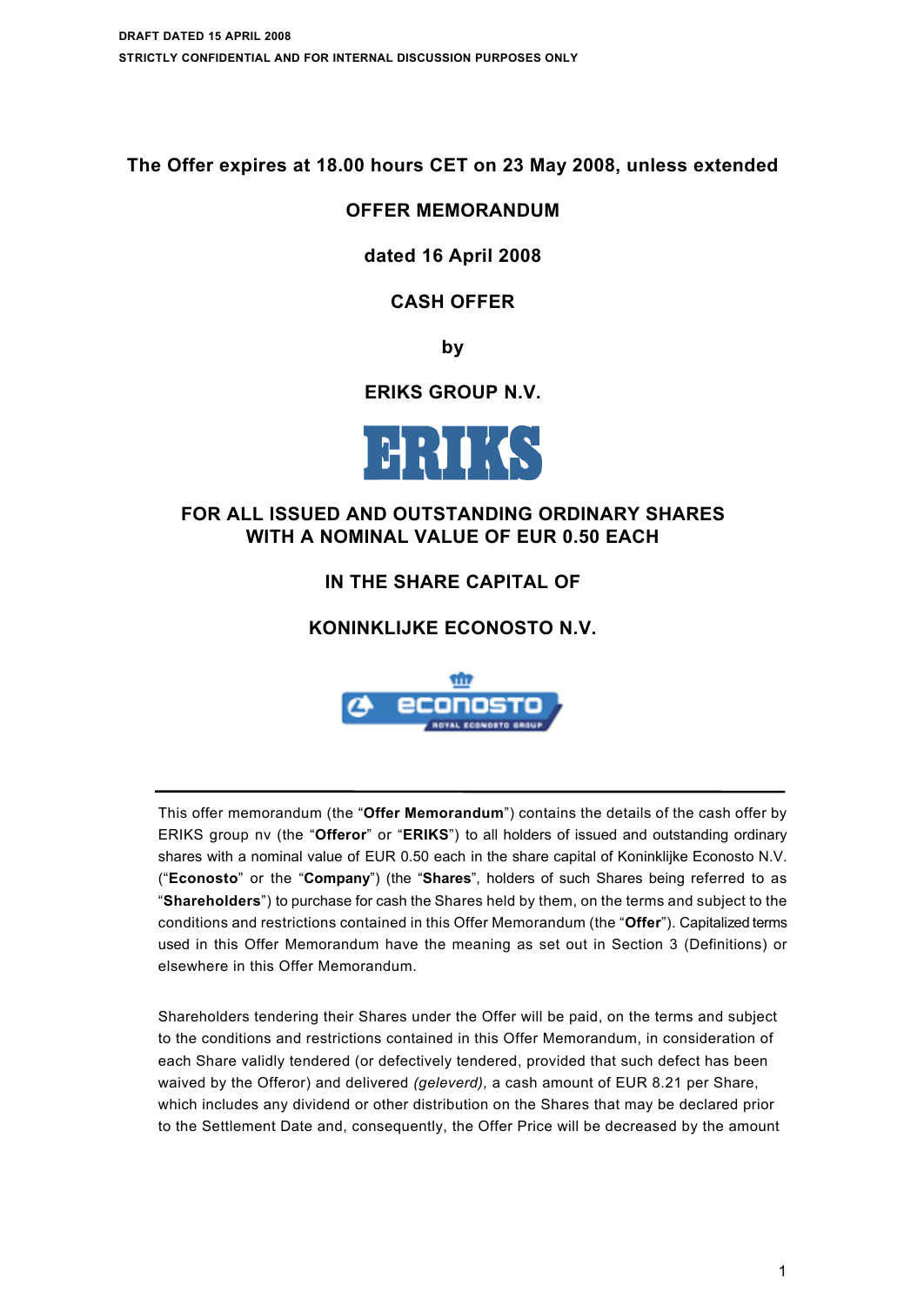of such declaration of dividend or other distribution, if any, prior to the Settlement Date (the "**Offer Price**"). See Section 4 (Invitation to the Shareholders).

The acceptance period under the Offer commences at 9:00 hours CET, on 17 April 2008 and, unless extended, expires at 18.00 hours CET, on 23 May 2008 (the **"Acceptance Closing Date**") (the "**Acceptance Period**"). Acceptance under the Offer must be made in the manner specified in this Offer Memorandum. Shares tendered on or prior to the Acceptance Closing Date may not be withdrawn, subject to the right of withdrawal of any tender during an extension of the Acceptance Period in accordance with the provisions of Article 15, paragraph 3 of the Decree on public offers Wft *(Besluit openbare biedingen Wft)*  (the "**Takeover Decree**"). The Offeror reserves the right to extend the Offer past the Acceptance Closing Date. If the Offer is extended past the Acceptance Closing Date, the Offeror will make an announcement to that effect in accordance with the Takeover Decree. See Section 4 (Invitation to the Shareholders). The provisions of Article 15, paragraph 2 of the Takeover Decree, require that such an announcement be made within three (3) Business Days following the Acceptance Closing Date.

Unless the Acceptance Period is extended, the Offeror will, in accordance with Article 16 of the Takeover Decree, announce whether the Offer is declared unconditional (*gestand wordt gedaan*) within three (3) Business Days following the Acceptance Closing Date (the "**Unconditional Date**"). The Offeror reserves the right to waive certain Offer Conditions, if relevant and to the extent permitted by applicable law. See Section 4.7 (Declaring the Offer Unconditional *(gestanddoening)* and post-acceptance period).

Announcements declaring whether the Offer is declared unconditional *(gestand wordt gedaan)* and announcements in relation to an extension of the Offer Period past the Acceptance Closing Date will be made by press release and will be published in at least one nationally distributed newspaper in The Netherlands (*Het Financieele Dagblad* or *De Telegraaf).* See Section 4.13 (Announcements).

In the event that the Offeror announces that the Offer is declared unconditional *(gestand wordt gedaan),* the Shareholders who have tendered and delivered their Shares to the Offeror prior to the Acceptance Closing Date will receive within five (5) Business Days following the Unconditional Date (the "**Settlement Date**") the Offer Price in respect of each Share validly tendered (or defectively tendered, provided that such defect has been waived by the Offeror) and delivered *(geleverd).*

This Offer Memorandum has been prepared in accordance with Article 5:76 of the Wft in conjunction with Article 8, paragraph 1 of the Takeover Decree and has been approved by the Netherlands Authority for the Financial Markets (*Stichting Autoriteit Financiële Markten*, the "**AFM**").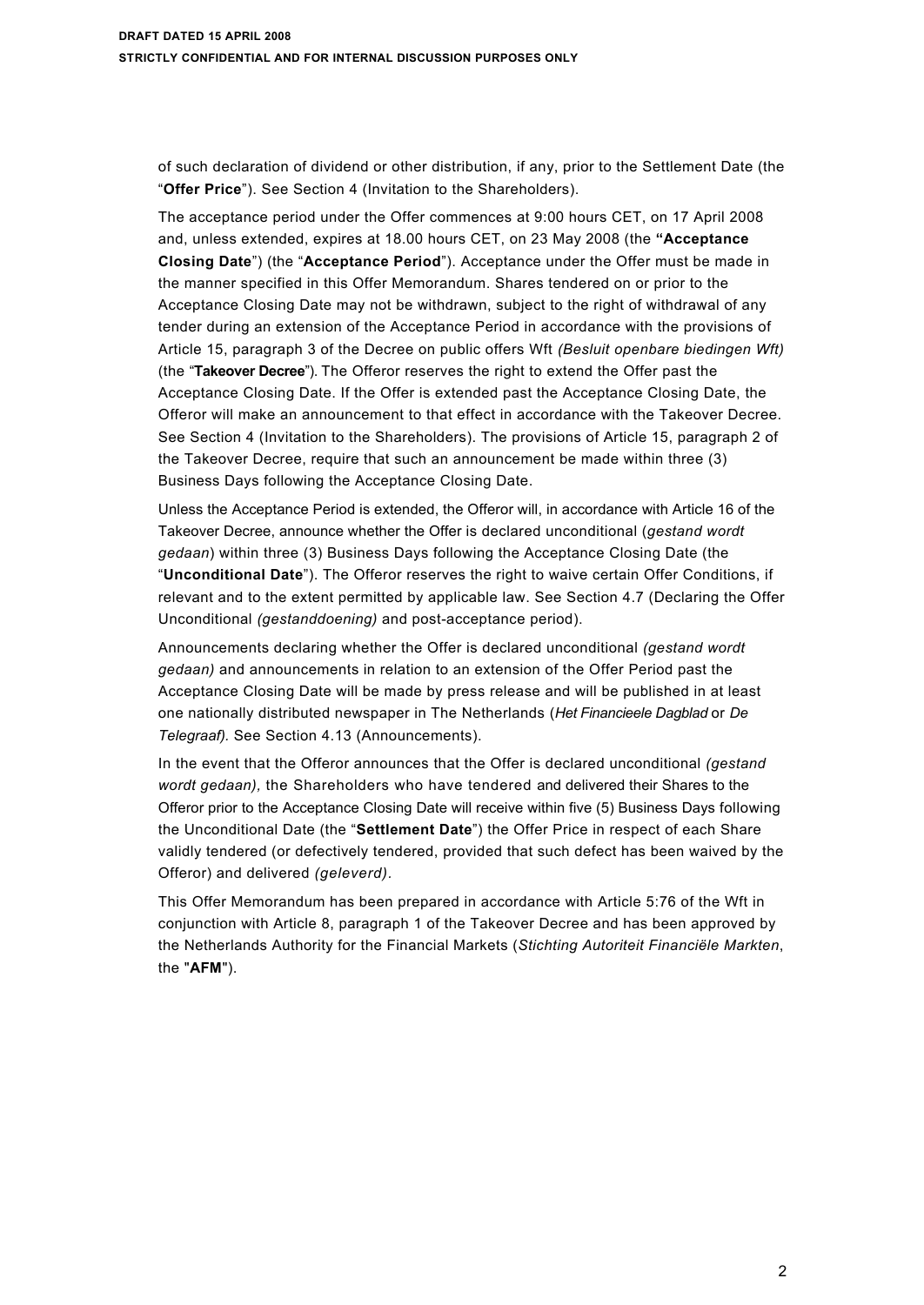# **1 RESTRICTIONS AND IMPORTANT INFORMATION**

### **1.1 Restrictions**

The Offer is being made with due observance of such statements, conditions and restrictions as are included in the Offer Memorandum. The Offeror reserves the right to accept any tender under the Offer, which is made by or on behalf of a Shareholder, even if it has not been effected in the manner as set out in this Offer Memorandum. The Offer is not being made, and the Shares will not be accepted for purchase from or on behalf of any Shareholders, in any jurisdiction in which the making or acceptance thereof would not be in compliance with the securities or other laws or regulations of such jurisdiction or would require any registration, approval or filing with any regulatory authority not expressly contemplated by the terms of this Offer Memorandum. However, acceptances of the Offer by Shareholders not residing in the Netherlands will be accepted by the Offeror if such acceptances comply with the acceptance procedure set out in this Offer Memorandum. Persons obtaining the Offer Memorandum are required to take due note and observe all such restrictions and obtain any necessary authorisations, approvals or consents. Neither the Offeror nor any of its respective affiliates or any of its respective directors, employees or advisers accepts any liability for any violation by any person of any such restriction. Any person (including, without limitation, custodians, nominees and trustees) who would or otherwise intends to forward this Offer Memorandum or any related document to any jurisdiction outside the Netherlands should carefully read this Section 1 (Restrictions and important information) before taking any action. The distribution of this Offer Memorandum in jurisdictions other than the Netherlands may be restricted by law and therefore persons into whose possession this Offer Memorandum comes should inform themselves about and observe such restrictions. Any failure to comply with any such restrictions may constitute a violation of the law of any such jurisdiction.

# **1.1.1 Canada and United States of America**

The Offer is not being made, directly or indirectly, in or into, or by use of the mailing systems of, or by any means or instrumentality (including, without limitation, electronic mail, post, telephone, facsimile, telex or electronic transmission) of interstate or foreign commerce of, or of any facility of a securities exchange of Canada or the United States of America, and the Offer cannot be accepted by any such use, means, instrumentality or facility or from within Canada or the United States of America. Accordingly, this Offer Memorandum and any related documents are not being and must not be mailed or otherwise distributed or sent in or into Canada the United States of America or in their capacities as such custodians, trustees, or nominees holding shares for American and Canadian persons and persons receiving such documents (including, without limitation, custodians, nominees and trustees) must not distribute or send them into such jurisdictions and doing so will render invalid any relevant purported acceptance of the Offer.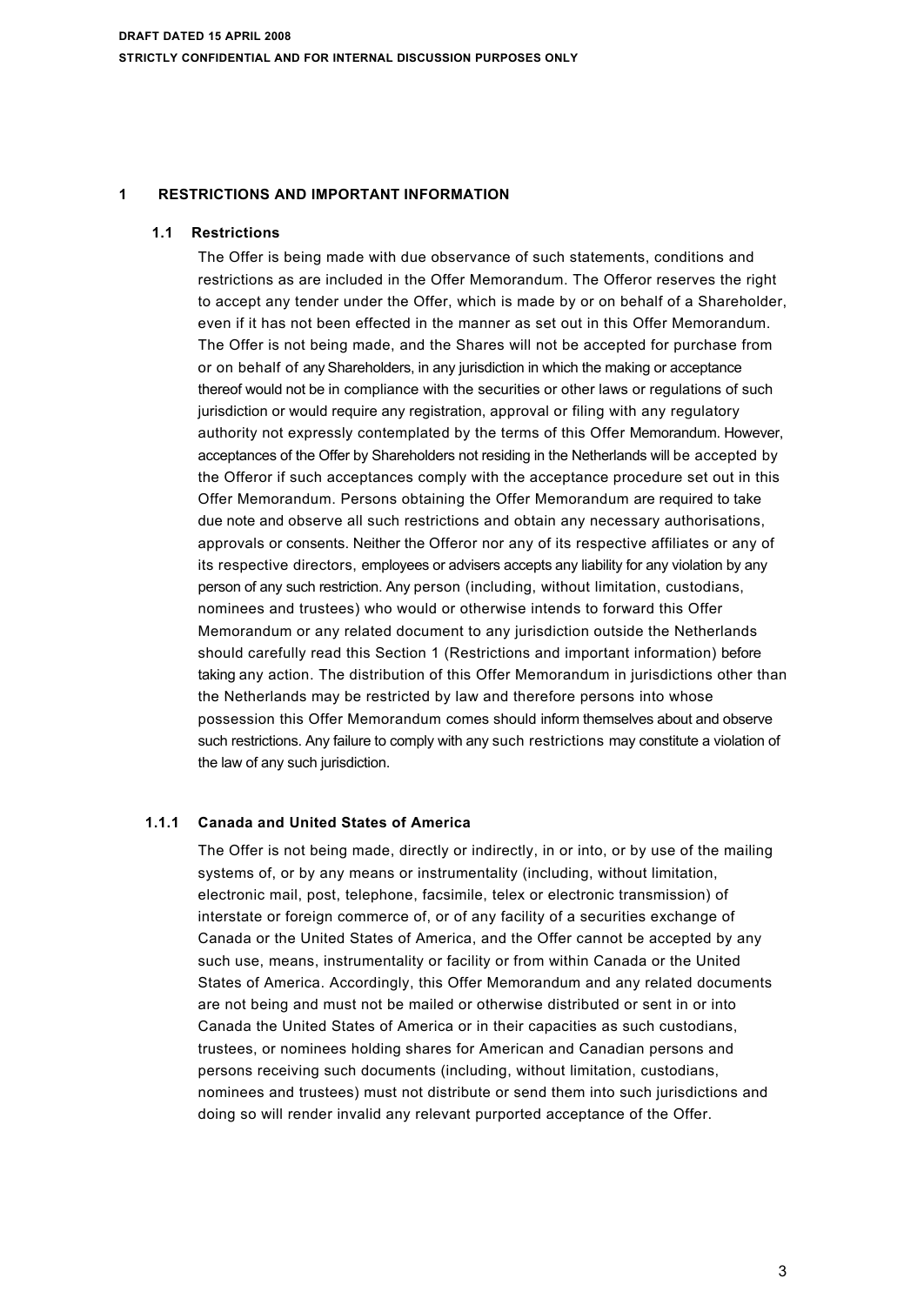This Offer Memorandum has not been submitted to or reviewed by the United States Securities and Exchange Commission ("SEC") or any state securities commission and neither the SEC nor any such state securities commission has approved or disapproved or determined whether this Offer Memorandum is truthful or complete. Any representation to the contrary is a criminal offence in the United States.

### **1.2 Important information**

This Offer Memorandum contains important information that should be read carefully before any decision is made to tender Shares in connection with the Offer. Shareholders are advised to seek independent advice where necessary. In addition, Shareholders may wish to consult with their tax advisers regarding the tax consequences of tendering their Shares in connection with the Offer.

The information regarding Econosto as contained in this Offer Memorandum has been consistently derived by the Offeror from publicly available sources, such as the annual reports of Econosto, the Gilde Offer Memorandum (as defined below) and the website of Econosto, including without limitation, Sections 6.1 up to and including 6.6, 7.1, 7.2 and 7.4. In addition the information in Part 2 of this Offer Memorandum (Financial Information according to the Gilde Offer Memorandum) has been consistently derived by the Offeror from the Gilde Offer Memorandum. The Offeror accepts no responsibility for the accuracy of such information regarding Econosto, nor does the Offeror guarantee, whether implicitly or explicitly, that all information regarding Econosto which is publicly available has been included in this Offer Memorandum.

Except as set forth above, the Offeror is solely responsible for the accuracy and completeness of the information contained in this Offer Memorandum. The Offeror confirms that, at the date hereof, to the best of its knowledge and belief the information contained in this Offer Memorandum is in accordance with the facts and contains no omission likely to affect its import.

The information included in this Offer Memorandum reflects the situation as at the date of this Offer Memorandum unless specified otherwise. Neither the issue nor the distribution of this Offer Memorandum shall under any circumstances imply that the information contained herein is accurate and complete as of any time subsequent to this date or that there has been no change in the information set out in this Offer Memorandum or in the affairs of Econosto and/or its subsidiaries and/or its affiliates since the date of this Offer Memorandum. The foregoing does not affect the obligation of the Offeror to make a public announcement pursuant to Article 5:59 Wft and/or to Article 4 paragraph 1 of the Takeover Decree, if applicable.

No person, other than the Offeror, is authorised in connection with the Offer to provide any information or to make any statements on behalf of the Offeror in connection with this Offer or any information contained in this Offer Memorandum. If any such information or statement is provided or made by parties other than the Offeror, such information or statements should not be relied upon as having been provided by or made by or on behalf of the Offeror. Any information or representation not contained in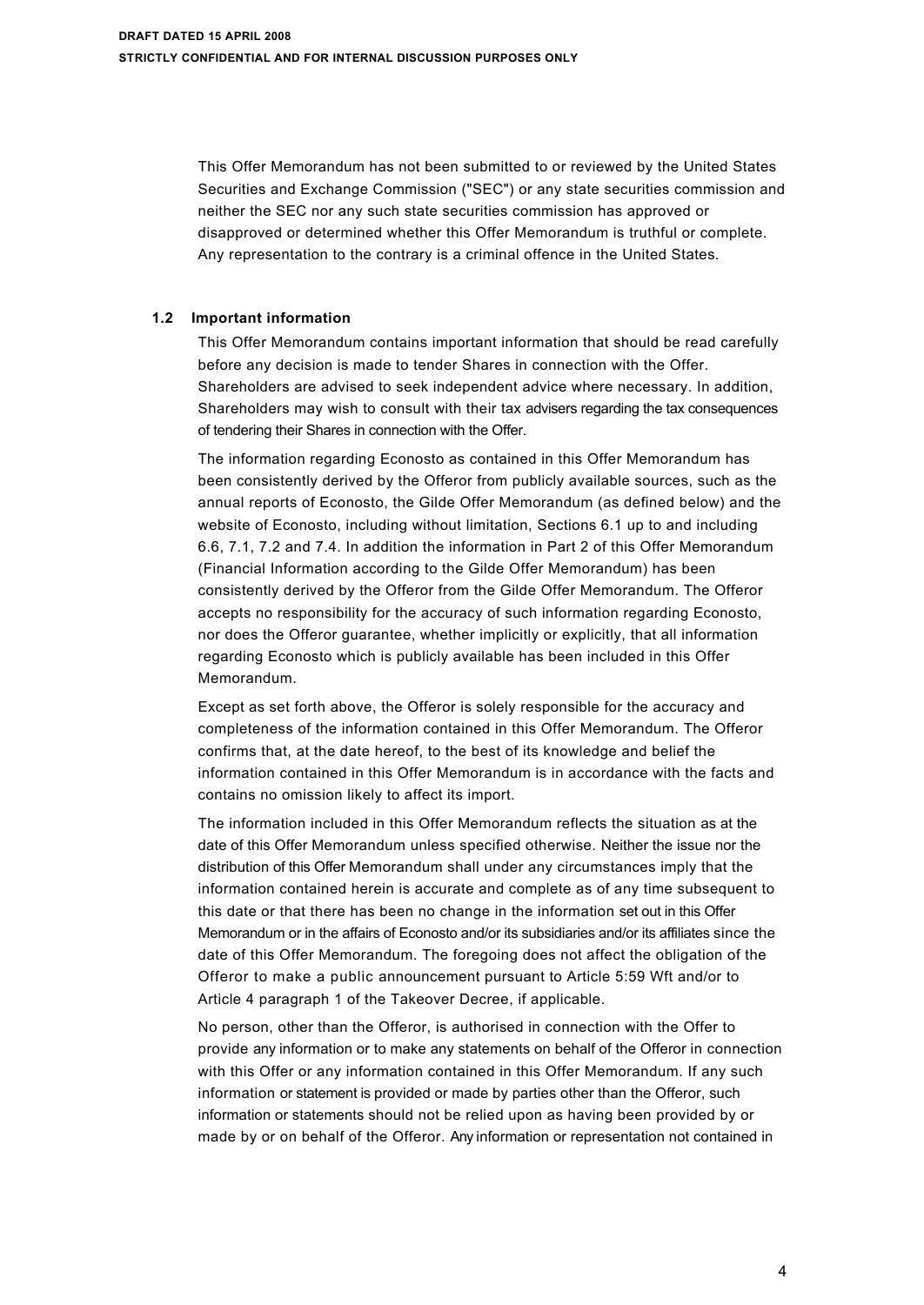this Offer Memorandum must not be relied upon as having been provided by or made by or on behalf of the Offeror.

This Offer Memorandum is, and any tender, purchase or delivery of Shares pursuant to the Offer will be, governed by and construed in accordance with the laws of the Netherlands. The District Court of Amsterdam (rechtbank Amsterdam) and its appellate courts shall have exclusive jurisdiction to settle any disputes which might arise out of or in connection with the Offer, this Offer Memorandum and/or any tender, purchase or delivery of Shares pursuant to the Offer. Accordingly, any legal action or proceedings arising out of or in connection with the Offer Memorandum, the Offer and/or any tender, purchase, acceptance or delivery (levering) of Shares must be brought exclusively before such courts.

This Offer Memorandum is published in the English language and a Dutch language summary is included as Section 12 (Nederlandse samenvatting van het Bod). In the event of any differences, whether or not in interpretation, between the English language text of the Offer Memorandum and the Dutch language summary of this Offer Memorandum, the English language text of the Offer Memorandum shall prevail.

Fortis Bank (Nederland) N.V. has been appointed as Exchange Agent in the context of the Offer.

#### *Addresses*

| The Offeror                           | The Company                    |
|---------------------------------------|--------------------------------|
| ERIKS group nv                        | Koninklijke Econosto N.V.      |
| Arcadialaan 14 Victory Buildings 32-C | Cypresbaan 63                  |
| 1813 KN Alkmaar                       | 2908 LT Capelle aan den IJssel |
| The Netherlands                       | The Netherlands                |

#### **The Exchange Agent**

Fortis Bank (Nederland) N.V. Rokin 55 P.O. Box 243 1000 AE Amsterdam The Netherlands Tel: +31 20 527 24 67

### *Availability of copy documentation*

Digital copies of this Offer Memorandum are available on the website of ERIKS [\(www.eriks.com](www.eriks.com)). ERIKS' website does not constitute a part of, and is not incorporated by reference into, this Offer Memorandum. Copies of this Offer Memorandum are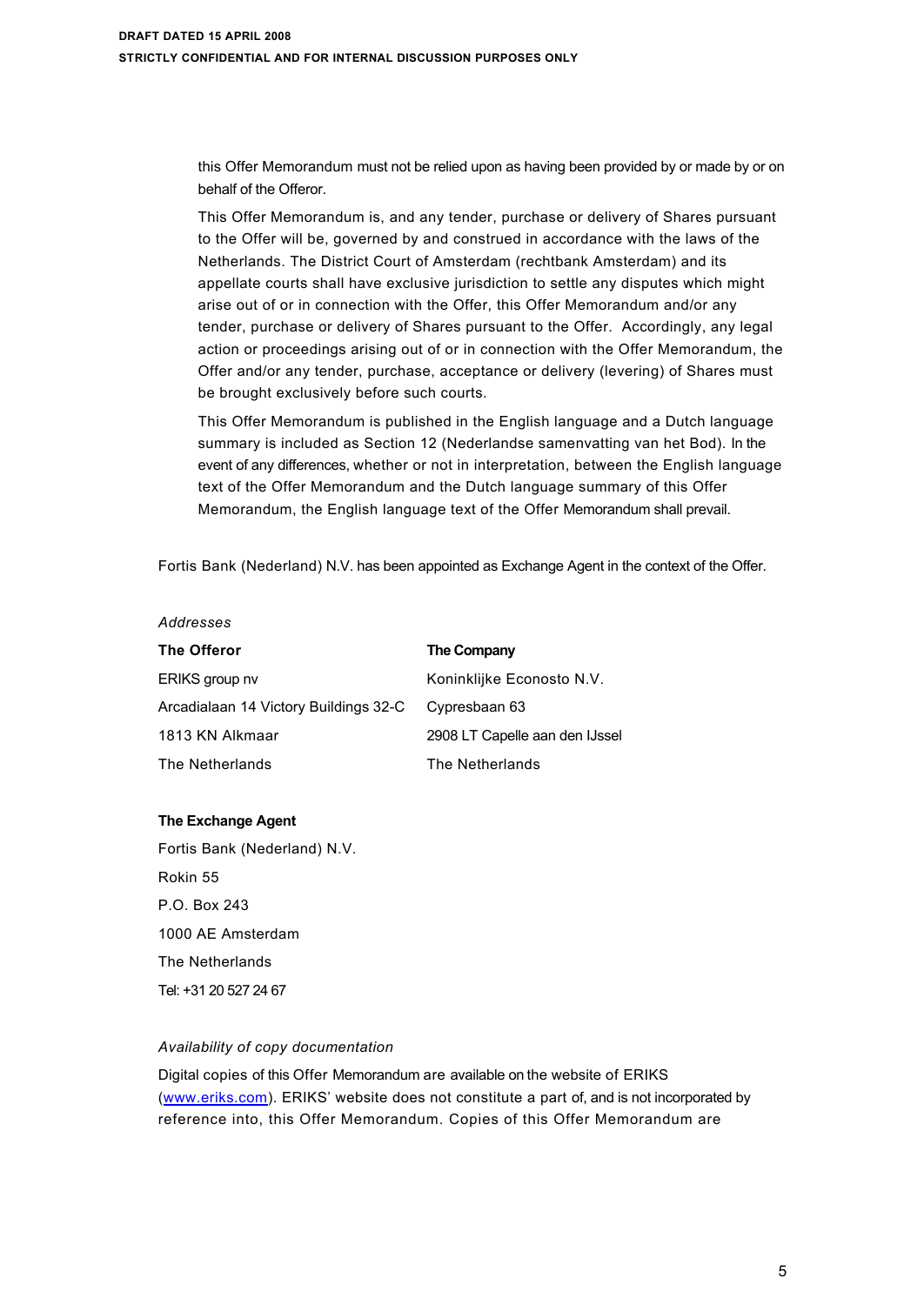furthermore available free of charge at the head office of ERIKS in Alkmaar, the Netherlands and at the office of the Exchange Agent at the addresses mentioned above.

### *Documentation incorporated by reference*

Copies of the Econosto Articles of Association and the financial information of Econosto relating to the annual financial statements (*jaarrekening*) of Econosto for the financial year 2006 ended on 31 December 2006 (including comparitive figures for the financial year 2005 ended on 31 December 2005) as adopted by the general meeting of Shareholders, which documents are incorporated by reference in, and form an integral part of, this Offer Memorandum, are available on the website of Econosto (<www.econosto.com>).

## *Forward looking statements*

This Offer Memorandum includes "forward-looking statements" and language indicating trends, such as "anticipated" and "expected". Although ERIKS believes that the assumptions upon which its financial information and forward-looking statements are based are reasonable, it can give no assurance that these assumptions will prove to be correct. Important factors that could cause actual results to differ materially from ERIKS' projections and expectations are disclosed in ERIKS' annual report for the year ended 31 December 2007 and in other documents which are available on ERIKS' website at <www.eriks.com>. These factors include, among others, changes in consumer preferences and product trends; price discounting by major competitors; failure to realise anticipated results from synergy initiatives; failure to obtain regulatory consents or other third party approvals; and increases in costs generally. All forward-looking statements in this Offer Memorandum are expressly qualified by such cautionary statements and by reference to the underlying assumptions. ERIKS does not undertake to update forward-looking statements relating to its businesses, whether as a result of new information, future events or otherwise. ERIKS does not accept any responsibility for any financial information contained in this Offer Memorandum relating to the business or operations or results or financial condition of Econosto.

The Offeror undertakes no obligation to publicly update or revise any forward looking statements, whether as a result of new information, future events or otherwise, except as required by applicable laws and regulations or by any appropriate regulatory authority.

# *Financial adviser*

Fortis Corporate Finance & Capital Markets is acting as financial adviser exclusively to the Offeror and to no one else in connection with the Offer and will not be responsible to anyone other than the Offeror for providing the protections afforded to the clients of Fortis Corporate Finance & Capital Markets or for providing advice in relation to the Offer.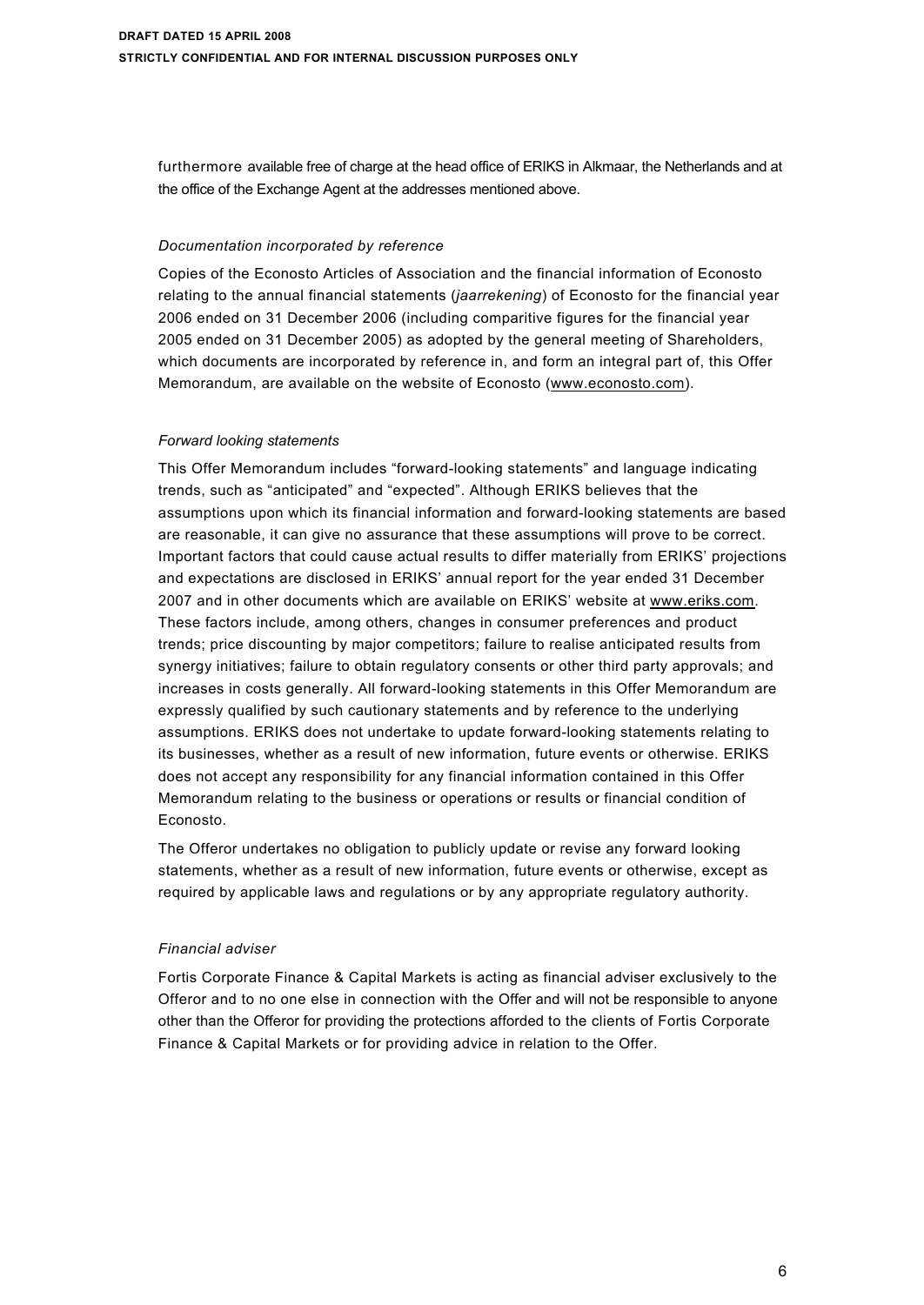# 2 CONTENTS

|                | Part 1 of the Offer Memorandum                                                   |
|----------------|----------------------------------------------------------------------------------|
| 1              |                                                                                  |
| 1.1            |                                                                                  |
| 1.2            |                                                                                  |
| 2              |                                                                                  |
| 3              |                                                                                  |
| 4              |                                                                                  |
| 4.1            |                                                                                  |
| 4.2            | Acceptance by Shareholders through an Admitted Institution  12                   |
| 4.3            | Undertakings, representations and warranties by tendering Shareholders 12        |
| 4.4            |                                                                                  |
| 4.5            |                                                                                  |
| 4.6            |                                                                                  |
| 4.7            | Declaring the Offer Unconditional (gestanddoening) and post-acceptance Period 13 |
| 4.8            |                                                                                  |
| 4.9            |                                                                                  |
| 4.10           |                                                                                  |
| 4.11           | Commission……………………………………………………………………………………… 15                                   |
| 4 1 2          |                                                                                  |
| 4.13           |                                                                                  |
| 4.14           |                                                                                  |
| 5              |                                                                                  |
| 5.1            |                                                                                  |
| 5.2            |                                                                                  |
| 5.3            |                                                                                  |
| 5.4            |                                                                                  |
| 5.5            |                                                                                  |
| 5.6            |                                                                                  |
| 5.7            |                                                                                  |
| 6              |                                                                                  |
| 6.1            |                                                                                  |
| 6.2            |                                                                                  |
| 6.3            |                                                                                  |
| 6.4            |                                                                                  |
| 6.5            |                                                                                  |
| 6.6            |                                                                                  |
| 6.7            |                                                                                  |
| $\overline{7}$ |                                                                                  |
| 7.1            | Authorised and issued share capital according to the Gilde Offer Memorandum 32   |
| 7.2            | Changes in share capital according to the Gilde Offer Memorandum  32             |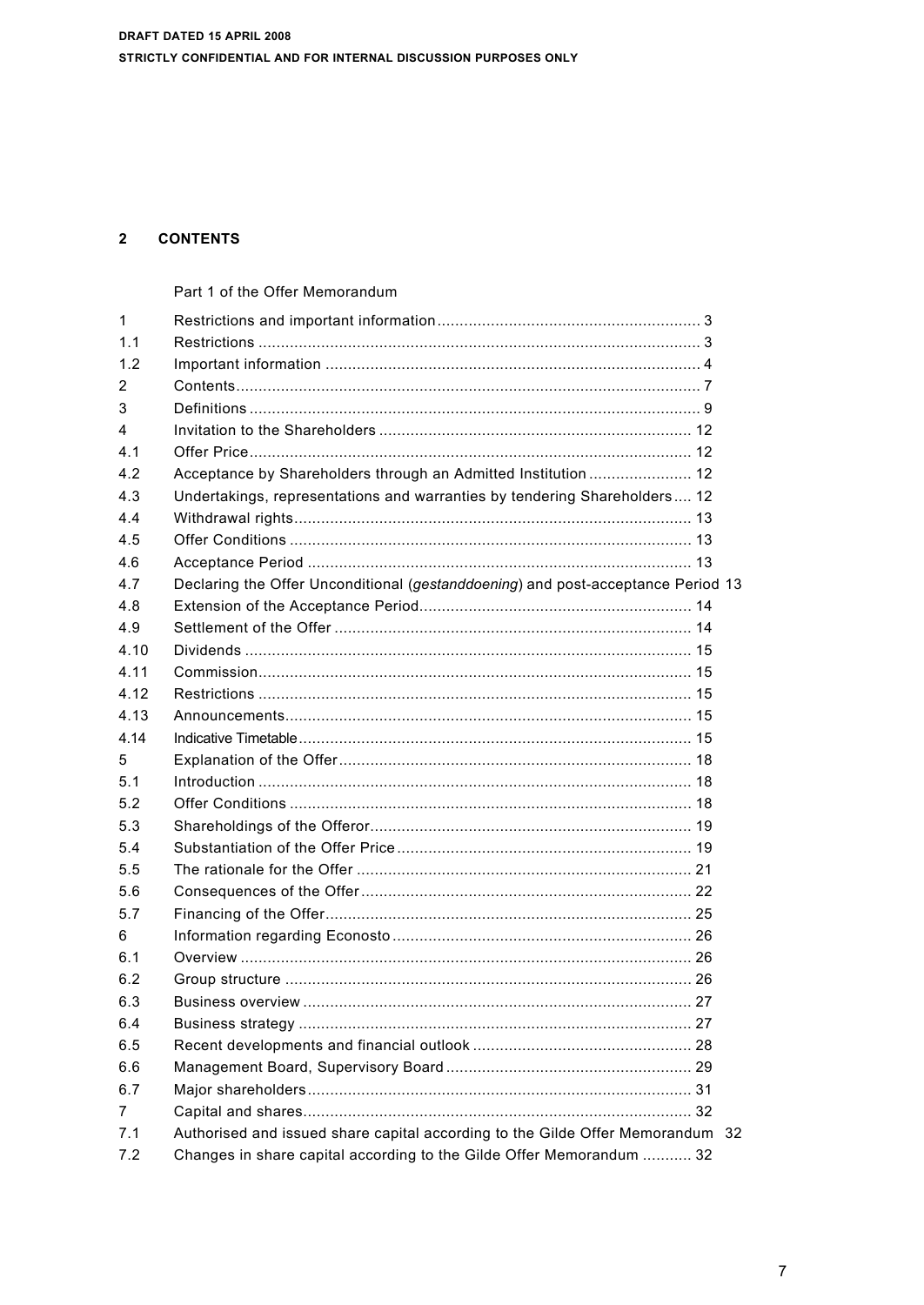| 7.3   |                                                                                 |  |
|-------|---------------------------------------------------------------------------------|--|
| 7.4   | Overview of shares and options held by members of the Management Board and      |  |
|       |                                                                                 |  |
| 8     |                                                                                 |  |
| 8.1   |                                                                                 |  |
| 8.2   |                                                                                 |  |
| 8.3   | Management structure, executive board and supervisory board  36                 |  |
| 8.4   |                                                                                 |  |
| 8.5   |                                                                                 |  |
| 9     | Further declarations pursuant to the Takeover Decree  43                        |  |
| 10    |                                                                                 |  |
|       |                                                                                 |  |
| 10.1  |                                                                                 |  |
| 10.2  |                                                                                 |  |
| 10.3  |                                                                                 |  |
| 10.4  |                                                                                 |  |
| 10.5  |                                                                                 |  |
| 11    |                                                                                 |  |
| 11.1  |                                                                                 |  |
| 11.2  |                                                                                 |  |
| 12    |                                                                                 |  |
| 12.1  |                                                                                 |  |
| 12.2  |                                                                                 |  |
| 12.3  |                                                                                 |  |
| 12.4  |                                                                                 |  |
| 12.5  |                                                                                 |  |
| 12.6  | Aanvaarding door de Aandeelhouders via een Toegelaten Instelling 63             |  |
| 12.7  |                                                                                 |  |
| 12.8  |                                                                                 |  |
| 12.9  |                                                                                 |  |
| 12.10 |                                                                                 |  |
| 12.11 |                                                                                 |  |
| 12.12 |                                                                                 |  |
| 12.13 |                                                                                 |  |
| 12.14 |                                                                                 |  |
| 12.15 |                                                                                 |  |
| 12.16 |                                                                                 |  |
| 12.17 | Toekomstige samenstelling van de Raad van Bestuur en de Raad van Commissarissen |  |
|       |                                                                                 |  |
| 12.18 |                                                                                 |  |
| 12.19 |                                                                                 |  |
| 12.20 |                                                                                 |  |
| 13    |                                                                                 |  |
| 14    | Part 2: Financial Information according to the Gilde Offer Memorandum 73        |  |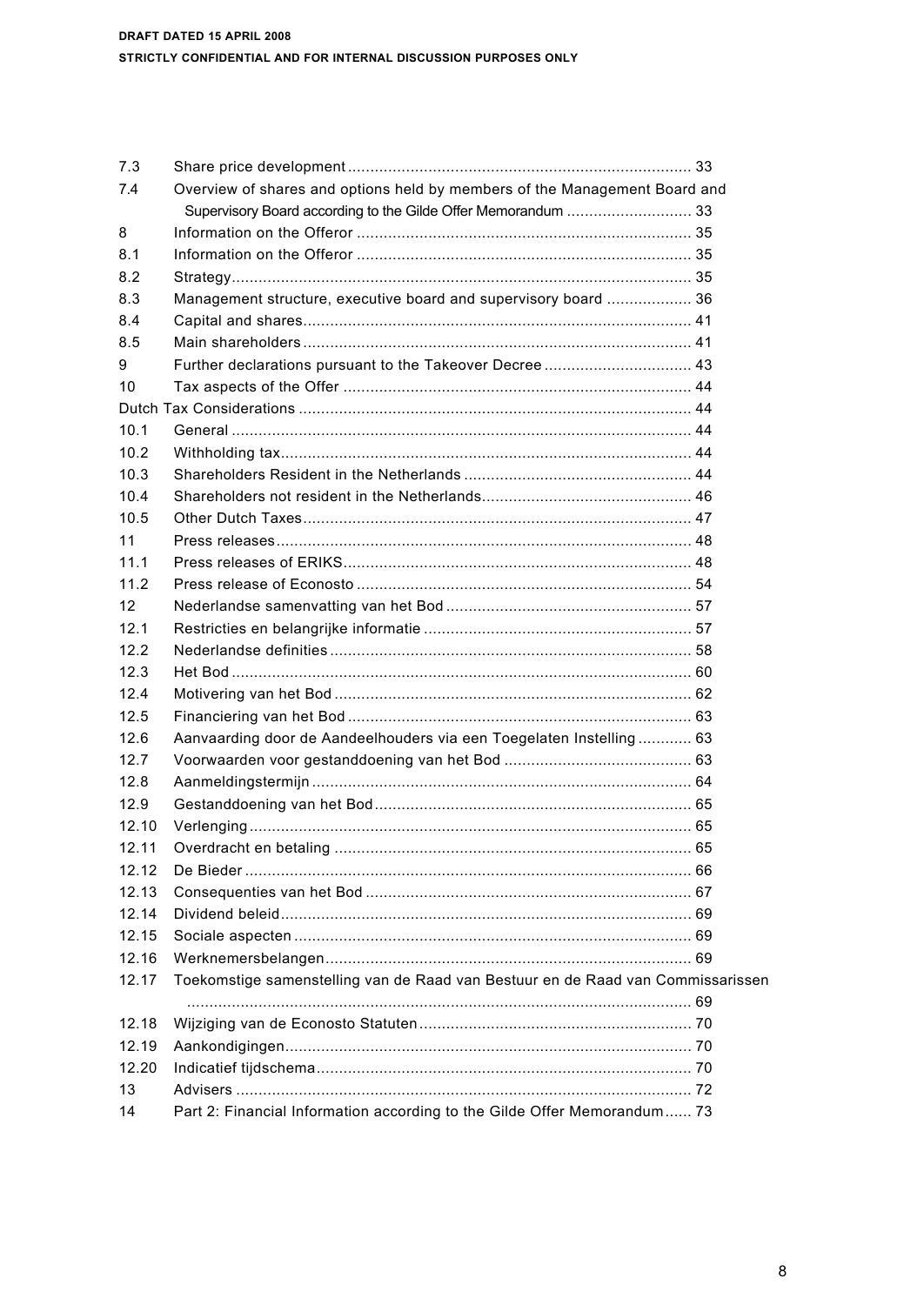## **3 DEFINITIONS**

Any reference in this Offer Memorandum to defined terms in plural form shall constitute a reference to such defined terms in singular form, and vice versa. All grammatical and other changes required by the use of a definition in singular form shall be deemed to have been made herein and the provisions hereof shall be applied as if such changes have been made. A reference to "including" means "including without limitation".

Defined terms used in this Offer Memorandum shall have the following meaning:

**Acceptance Closing Date** the time and date on which the Offer expires, being at 18.00 hours CET, on 23 May 2008, or, where appropriate, as extended in accordance with Article 15 of the Takeover Decree

**Acceptance Period** the period during which the Shareholders can tender their Shares to the Offeror, which begins at 09.00 hours CET, on 17 April 2008 and ends on the Acceptance Closing Date

**Additional Shares** has the meaning described thereto in the *Information on Long-Term Incentive Plan*  paragraph in Section 7.4.2

**Admitted Institutions** those institutions admitted to Euronext Amsterdam

**AFM** the Netherlands Authority for the Financial Markets *(Stichting Autoriteit Financiële Markten)*

**Boards** the Supervisory Board and the Management Board of Econosto collectively

**Business Day** a day, other than a general acknowledged public holiday as described in Article 3 of the General Extension of Time-limits Act *(Algemene termijnenwet)* and the non-working days as set out in the Collective Agreements for the banking sector *(collectieve arbeidsovereenkomst voor het bankbedrijf)*

**CET** Central European Time

**Company** Koninklijke Econosto N.V., a public limited liability company *(naamloze vennootschap),*  incorporated under the laws of The Netherlands, having its statutory seat *(statutaire zetel)* in Rotterdam, having its registered office at Cypresbaan 63, 2908 LT, Capelle aan den IJssel, the Netherlands, including its affiliates

**Competition Authorities** the Nederlandse Mededingingsautoriteit and the Bundeskartellamt in Germany

**Daily Official List** the Daily Official List *(Officiële Prijscourant)* of Euronext Amsterdam

**Econosto** Koninklijke Econosto N.V., a public limited liability company *(naamloze vennootschap),*  incorporated under the laws of the Netherlands, having its statutory seat *(statutaire zetel)* in Rotterdam, having its registered office at Cypresbaan 63, 2908 LT, Capelle aan den IJssel, the **Netherlands** 

**Econosto Articles of Association** the articles *of* association *(statuten) of* Econosto, as most recently amended on 18 July 2005

**Econosto Group** Econosto and its group companies as referred to in Article 2:24b of the Dutch Civil Code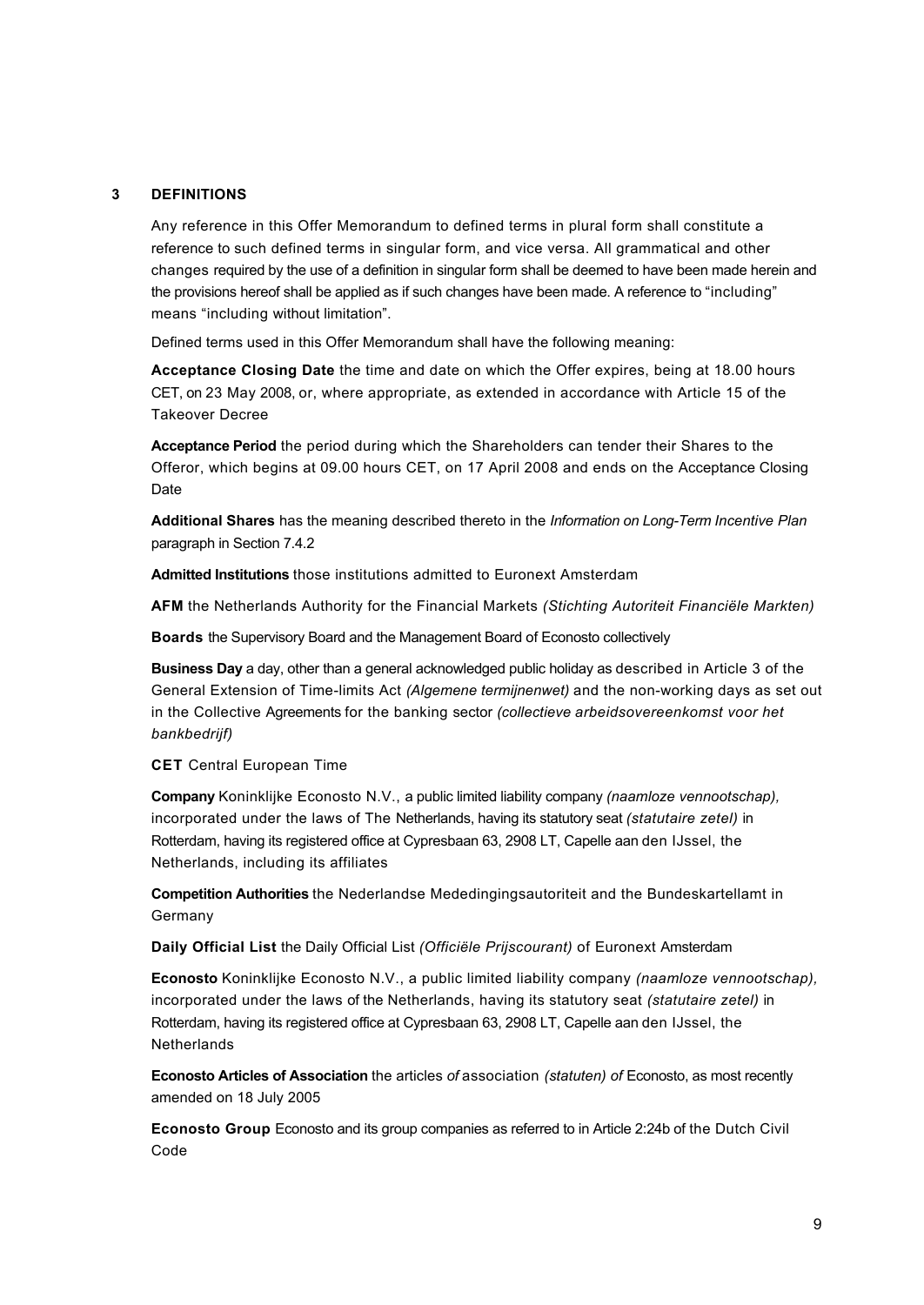**ERIKS** Eriks group nv, a public limited liability company *(naamloze vennootschap),* incorporated under the laws of the Netherlands, having its statutory seat *(statutaire zetel)* in Alkmaar, having its registered office at Arcadialaan 14 Victory Buildings 32-C, 1813 KN, Alkmaar, the Netherlands

**Euro** euro, the legal currency of the European Monetary Union

**Euronext Amsterdam** Euronext Amsterdam by NYSE Euronext

**Financial Year 2004** financial year of Econosto ended 31 December 2004

**Financial Year 2005** financial year of Econosto ended 31 December 2005

**Financial Year 2006** financial year of Econosto ended 31 December 2006

**Financial Year 2007** financial year of Econosto ended 31 December 2007

**Gilde Offer Memorandum** means the offer memorandum of KENV Acquisition B.V., dated 14 March 2008 in relation to the withdrawn recommended cash offer by KENV Acquisition B.V. for all the issued and outstanding ordinary shares with a nominal value of EUR 0.50 in the share capital of Econosto

**IFRS as adopted by the EU** the international accounting standards, international financial reporting standards and the related interpretations of these standards issued by the International Accounting Standards Board from time to time as adopted by the European Union.

**Long-Term Incentive Plan** the share incentive plan for Econosto's Group management as described in the *Information on Long-Term Incentive Plan* paragraph in Section 7.4.2

**Management Board** the management board *(raad van bestuur)* of Econosto

**Matching Shares** has the meaning described thereto in the Information on *Long-Term Incentive Plan*  paragraph in Section 7.4.2

**Material Adverse Change** means any event(s) or circumstance(s) materially adversely affecting the business, condition (financial or otherwise), operations, performance, assets or prospects of the Econosto Group

**Merger Rules** all applicable laws and regulations, including without limitation the applicable provisions of the Wft, the Takeover Decree, any rules and regulations promulgated pursuant to the Wft and/or the Takeover Decree, the Dutch Works Council Act *(Wet op de ondernemingsraden),* the Merger Code 2000 *(SER besluit Fusiegedragsregels 2000),* the rules and regulations of Euronext Amsterdam, the Dutch Civil Code and any other applicable securities or competition regulatory laws

**Offer** the offer for the Shares as described in this Offer Memorandum

**Offer Conditions** the conditions to the Offer as set out in the *Offer Conditions* paragraph in Section 5.2

**Offer Memorandum** this offer memorandum relating to the Offer

**Offer Price** a cash amount of EUR 8.21 per Share, which includes any dividend or other distribution on the Shares that may be declared prior to the Settlement Date and, consequently, the Offer Price will be decreased by the amount of such declaration of dividend or other distribution, if any prior to the Settlement Date

**Offeror** Eriks group nv, a public limited liability company *(naamloze vennootschap),* incorporated under the laws of the Netherlands, having its statutory seat *(statutaire zetel)* in Alkmaar, having its registered office at Arcadialaan 14 Victory Buildings 32-C, 1813 KN, Alkmaar, the Netherlands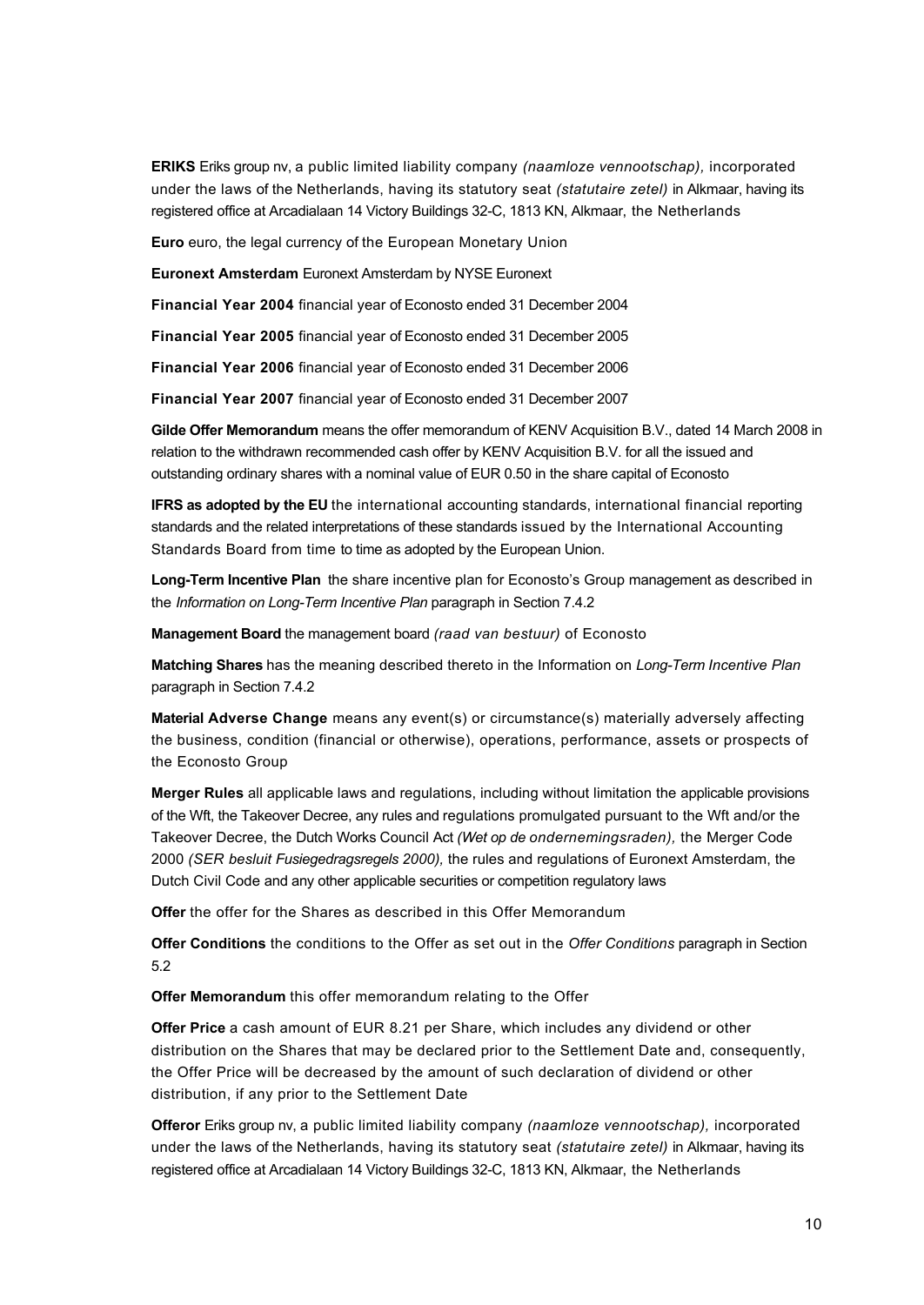**Restricted Shares** has the meaning described thereto in the *Information on Long-Term Incentive Plan*  paragraph in Section 7.4.2

**Section** a section of this Offer Memorandum

**Exchange Agent** is Fortis Bank (Nederland) N.V., Rokin 55, 1012 KK Amsterdam in The **Netherlands** 

**Settlement Date** the date on which, in accordance with the terms and subject to the conditions and restrictions of the Offer, the Offeror shall pay the Offer Price to the Shareholders for each Share validly tendered (or defectively tendered provided that such defect has been waived by the Offeror) and delivered (*geleverd*) under the Offer, being no later than five (5) Business Days following the Unconditional Date, subject to the Offer being declared unconditional *(gestanddoening)*

**Share(s)** issued and outstanding ordinary shares with a nominal value of EUR 0.50 each in the capital of Econosto

**Shareholder(s)** holder(s) of one or more Share(s)

**Squeeze-Out** has the meaning described thereto in the *Legal structure of Econosto following the Offer* paragraph in Section 5.6.3

**Statutory Squeeze-Out** has the meaning described thereto in the *Legal structure of Econosto following the Offer* paragraph in Section 5.6.3

**Supervisory Board** the supervisory board *(raad van commissarissen)* of Econosto

**Takeover Decree** the Decree on public offers Wft *(Besluit openbare biedingen Wft)*

**Takeover Squeeze-Out** has the meaning described thereto in the *Legal structure of Econosto following the Offer* paragraph in Section 5.6.3

**Unconditional Date** the date on which the Offeror shall publicly announce whether the Offer is declared unconditional *(gestand wordt gedaan),* being no later than three (3) Business Days following the Acceptance Closing Date, in accordance with Article 16 paragraph 1 of the Takeover Decree

**Wft** Netherlands Financial Markets Supervision Act *(Wet op het financieel toezicht)*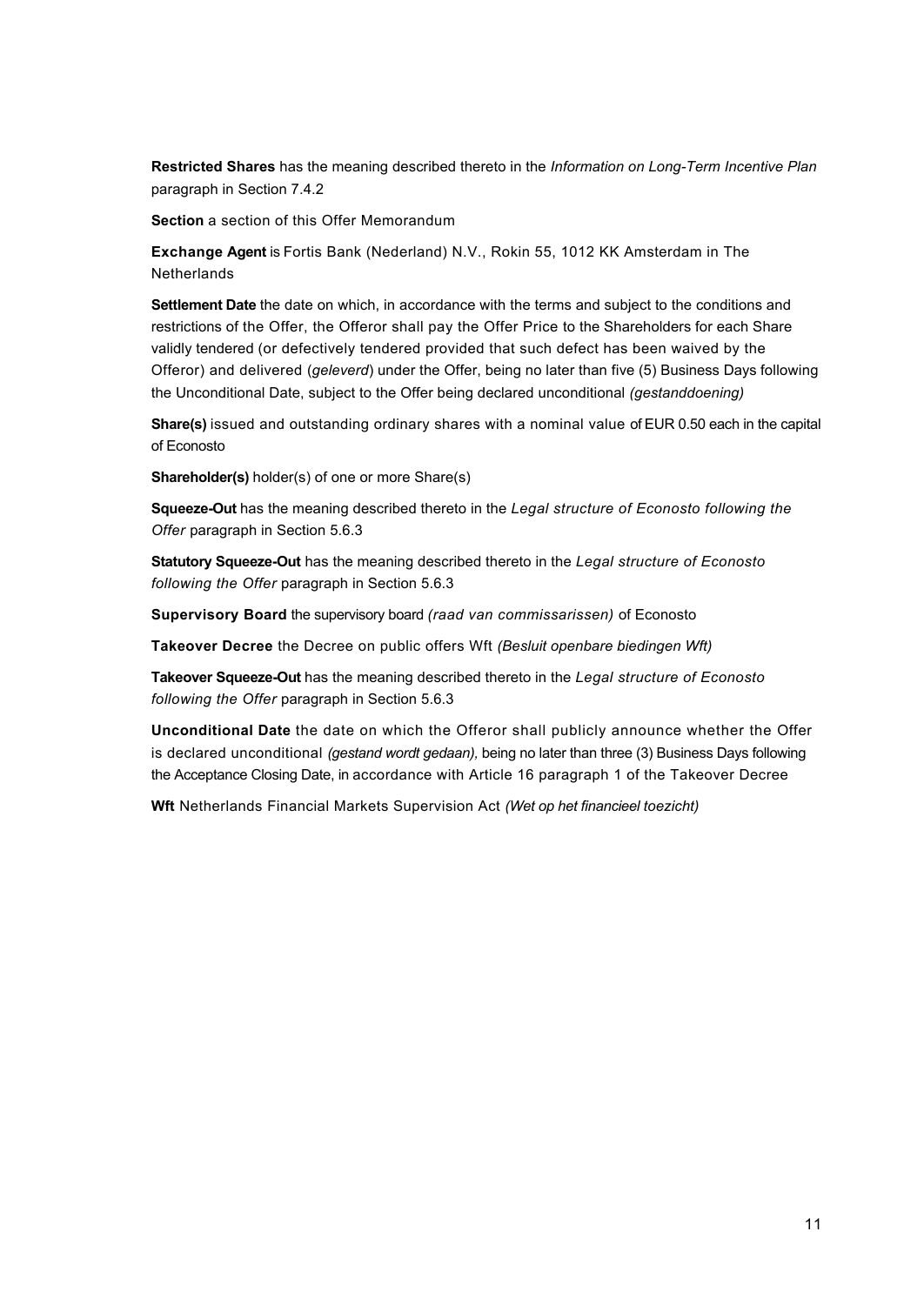# **4 INVITATION TO THE SHAREHOLDERS**

The Offeror hereby makes a public cash offer for all the Shares. Shareholders are advised to review this Offer Memorandum (including all documents incorporated by reference herein) and in particular Section 1 (Restrictions and important information) thoroughly and completely and to seek independent advice where appropriate in order to reach a balanced judgment with respect to the Offer and this Offer Memorandum.

With due reference to all statements, terms, conditions and restrictions included in this Offer Memorandum, Shareholders are hereby invited to tender their Shares under the Offer in the manner and on the terms and subject to the conditions and restrictions set out below.

### **4.1 Offer Price**

For each Share tendered under the terms and conditions of the Offer, the Offeror offers the Offer Price of EUR 8.21 per Share in cash, which includes any dividend or other distribution on the Shares that may be declared prior to the Settlement Date and, consequently, the Offer Price will be decreased by the amount of such declaration of dividend or other distribution, if any, prior to the Settlement Date.

#### **4.2 Acceptance by Shareholders through an Admitted Institution**

Shareholders who hold their Shares through an Admitted Institution are requested to make their acceptance known via their bank or stockbroker no later than 18.00 hours CET on 23 May 2008, unless the Acceptance Period is extended in accordance with Section 4.8 (Extension of the Acceptance Period). Your custodian, bank or stockbroker may set an earlier deadline for communication by Shareholders in order to permit the custodian, bank or stockbroker to communicate its acceptances to the Exchange Agent in a timely manner.

The Admitted Institutions may tender Shares for acceptance only to the Exchange Agent and only in writing. In submitting the acceptance, the Admitted Institutions are required to declare that (i) they have the tendered Shares in their administration, (ii) each Shareholder who accepts the Offer irrevocably represents and warrants that the Shares tendered by him are being tendered in compliance with the restrictions set out in Section 1 (Restrictions and important information) and (iii) they undertake to transfer these Shares to the Offeror on the Settlement Date, provided the Offer has been declared unconditional (*gestand is gedaan*).

Subject to Article 15, paragraph 3 of the Takeover Decree, the tendering of Shares in acceptance of the Offer shall constitute irrevocable instructions to block any attempt to transfer the Shares tendered, so that on the Settlement Date no transfer of such Shares may be effected (other than to the Exchange Agent on the Settlement Date if the Offer has been declared unconditional (*gestand is gedaan*) and the Shares have been accepted for purchase) and to debit the securities account in which such Shares are held on the Settlement Date in respect of all of the Shares tendered, against payment by the Exchange Agent of the Offer Price in respect of those Shares.

# **4.3 Undertakings, representations and warranties by tendering Shareholders**

Each Shareholder tendering Shares pursuant to the Offer, by such tender undertakes, represents and warrants to the Offeror, on the date that such Shares are tendered up to and including the Settlement Date, subject to the proper withdrawal of any tender in accordance with Article 15, paragraph 3 of the Takeover Decree, that: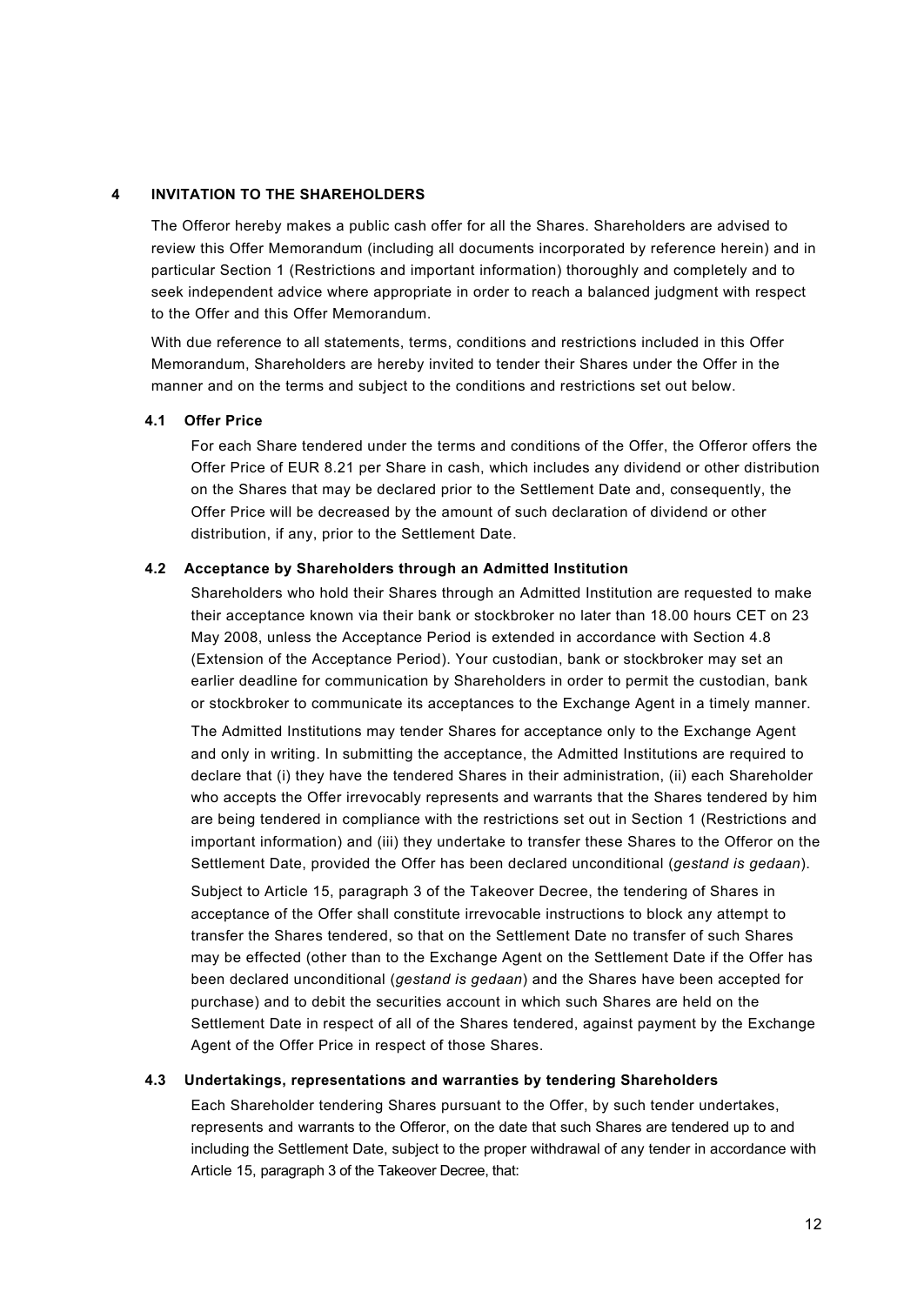- *(a)* the tender of any Shares constitutes an acceptance by the Shareholder of the Offer, on the terms and subject to conditions and restrictions of the Offer;
- *(b)* such Shareholder has full power and authority to tender, sell and deliver *(leveren),*  and has not entered into any other agreement to tender, sell or deliver *(leveren)* the Shares stated to have been tendered to any party other than the Offeror (together with all rights attaching thereto) and, when such Shares are purchased by the Offeror for cash, the Offeror will acquire such Shares, with full title guarantee and free and clear of all third party rights and restrictions of any kind; and
- *(c)* such Shares are being tendered in compliance with the restrictions as set out in Section 1 (Restrictions and important information) and the securities and other applicable laws or regulations of the jurisdiction in which such Shareholder is located or of which it is a resident and no registration, approval or filing with any regulatory authority of such jurisdiction is required in connection with the tendering of such Shares.

## **4.4 Withdrawal rights**

Shares tendered on or prior to the Acceptance Closing Date may not be withdrawn, subject to the right of withdrawal of any tendered Shares during the extension of the Acceptance Period in accordance with the provisions of Article 15, paragraph 3 of the Takeover Decree. During such extension of the Acceptance Period, any Shares previously tendered and not withdrawn will remain subject to the Offer. Shares tendered during the extension of the Acceptance Period may not be withdrawn.

#### **4.5 Offer Conditions**

The Offer shall be declared unconditional *(gestand gedaan)* if the Offer Conditions as set out in Section 5.2 (Offer Conditions) are fulfilled or, if relevant and to the extent permitted by applicable law, waived.

#### **4.6 Acceptance Period**

The Acceptance Period begins at 09:00 hours CET on 17April 2008 and ends, subject to extension in accordance with Article 15 of the Takeover Decree, on 23 May 2008 at 18.00 hours, CET.

If one or more of the Offer Conditions set out in Section 5.2 (Offer Conditions) is not fulfilled or waived on the Acceptance Closing Date, the Offeror may extend the Acceptance Period once for a minimum of two weeks up to a maximum of four weeks. See also Section 4.8 (Extension of the Acceptance Period). During the extension of the Acceptance Period, any Shares previously tendered and not withdrawn will remain subject to the Offer, subject to the right of each Shareholder, in accordance with Article 15 the Takeover Decree, to withdraw the Shares already tendered.

If all Offer Conditions are satisfied or, where appropriate, waived, the Offeror will accept all Shares that have been validly tendered (or defectively tendered provided that such defect has been waived by the Offeror) and not previously withdrawn pursuant to the terms of the Offer in accordance with, for the Shares, the procedures set forth in Section 4.2 (Acceptance by Shareholders through an Admitted Institution).

### **4.7 Declaring the Offer Unconditional (***gestanddoening***) and post-acceptance Period**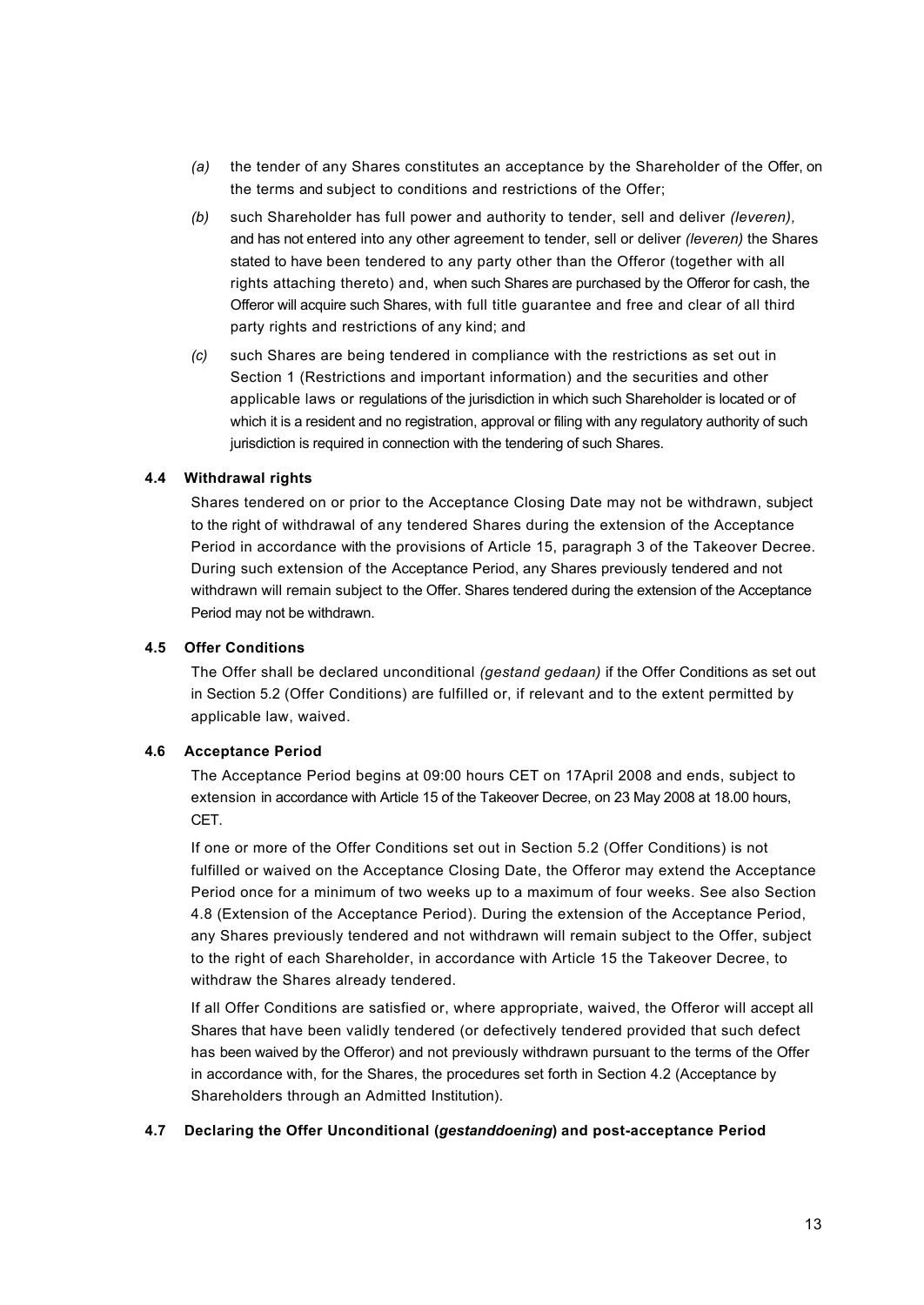The Offer shall be subject to the fulfilment of the Offer Conditions. The Offeror reserves the right to waive certain Offer Conditions if relevant and to the extent permitted by applicable law. If the Offeror wishes to waive one or more Offer Conditions, the Offeror will inform Shareholders that it waives such Offer Conditions by such means as required by the Merger Rules.

No later than on the third Business Day following the Acceptance Closing Date, such date being the Unconditional Date, the Offeror will determine whether the Offer Conditions have been fulfilled or are to be waived. In addition, the Offeror will announce on the Unconditional Date, in accordance with Article 16, paragraph 1 of the Takeover Decree, whether (i) the Offer has been declared unconditional, (ii) the Offer will be extended in accordance with Article 15 of the Takeover Decree, or (iii) the Offer is terminated as a result of the Offer Conditions not having been fulfilled or waived by the Offeror.

No later than on the third Business Day following the Unconditional Date, the Offeror may announce a post-acceptance period (*na-aanmeldingstermijn*) for the Offer for a maximum period of two weeks. During a post-acceptance period, Shareholders that have not yet tendered their Shares under the Offer will be given the opportunity to do so in the same manner and on the same terms and subject to the same conditions and restrictions as set out in this Offer Memorandum all in accordance with Article 17 of the Takeover Decree.

#### **4.8 Extension of the Acceptance Period**

The Offeror may extend the Offer past the Acceptance Closing Date in accordance with Article 15 paragraph 1 of the Takeover Decree only once, notwithstanding the right of the Offeror to extend the Acceptance Period or extended Acceptance Period, as the case may be, in case of a competing offer in accordance with Article 15 paragraph 5 of the Takeover Decree, in which case all references in this Offer Memorandum to the "Acceptance Closing Date" or "18.00 hours CET, on 23 May 2008" shall, unless the context requires otherwise, be moved to the latest date and time to which the Offer has been so extended.

If the Acceptance Period is extended, a public announcement to that effect shall be made in accordance with the Merger Rules. Article 15, paragraph 2 of the Takeover Decree requires that such announcement be made not later than the third  $(3<sup>rd</sup>)$  Business Day following the initial Acceptance Closing Date.

During such extension of the Acceptance Period, any Shares previously tendered and not withdrawn will remain subject to the Offer. In accordance with Article 15, paragraph 3 of the Takeover Decree, Shares tendered on or prior to the original Acceptance Closing Date may be withdrawn during the Acceptance Period as extended. Shares tendered during the extension of the Acceptance Period may not be withdrawn.

The Takeover Decree requires that the Offeror announces within three (3) Business Days following the extended Acceptance Period whether or not the Offer is declared unconditional (*gestand wordt gedaan*).

### **4.9 Settlement of the Offer**

In the event the Offeror announces that the Offer is declared unconditional (*gestand wordt gedaan*), the Shareholders who have tendered and delivered their Shares for acceptance pursuant to the Offer prior to or on the Acceptance Closing Date will receive on the Settlement Date the Offer Price in respect of each Share validly tendered (or defectively tendered, provided that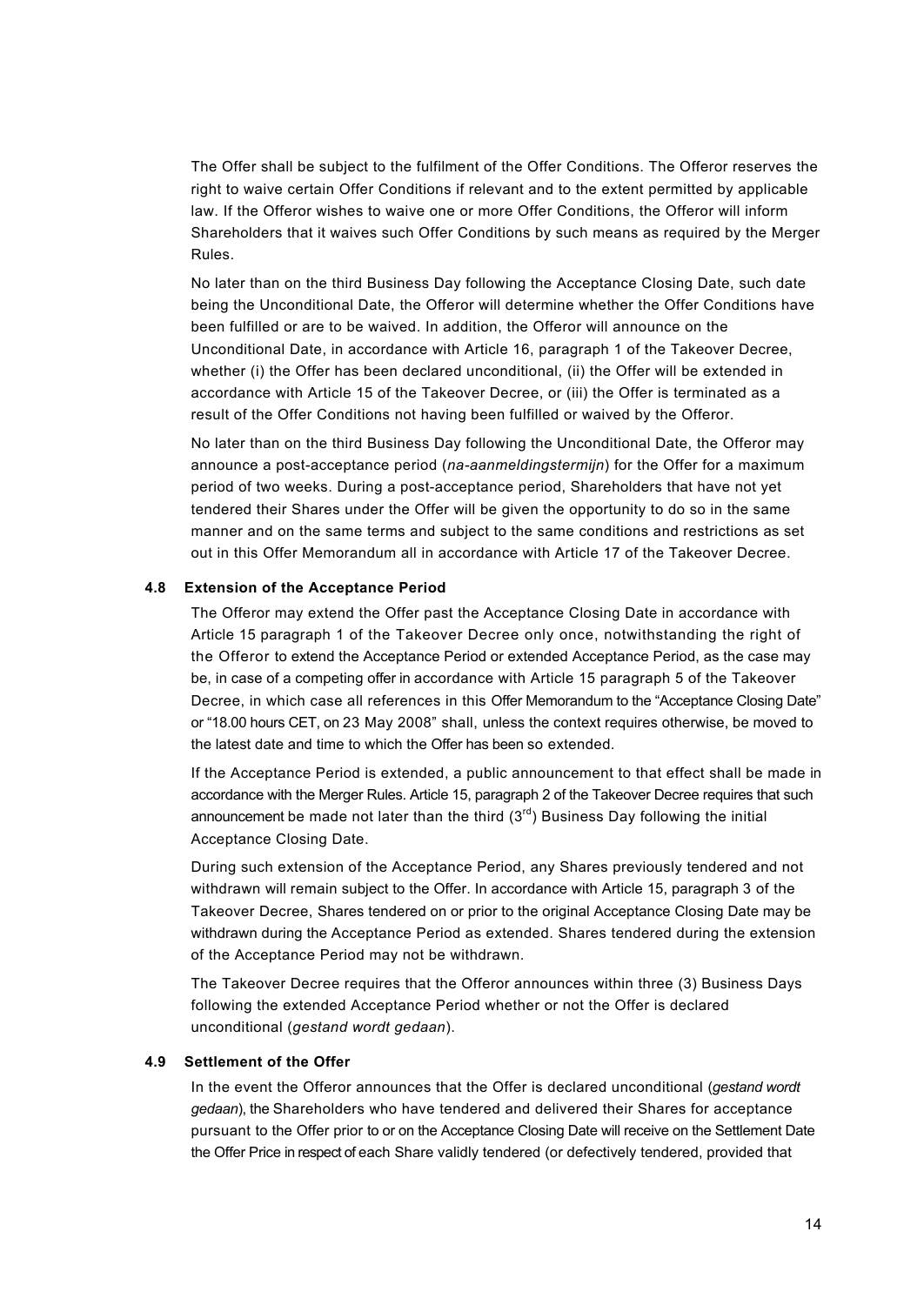such defect has been waived by the Offeror) and delivered (*geleverd*), at which point, dissolution or annulment of a Shareholder's tender or delivery (*levering*) shall not be permitted.

### **4.10 Dividends**

In the event that prior to the Settlement Date any dividends or other distributions are declared in respect of the Shares, the Offer Price will be decreased with an amount per Share equivalent to any such dividend or distribution per Share. The Offeror may elect not to cause Econosto to pay (cash) dividends or other distribution to the Shareholders in the future.

## **4.11 Commission**

Admitted Institutions shall receive from the Exchange Agent on behalf of the Offeror a commission in the amount of EUR 0.02905 in respect of each Share validly tendered (or defectively tendered, provided that such defect has been waived by the Offeror) and delivered (geleverd), up to a maximum of EUR 1,000 per Shareholder tender. The commission must be claimed from the Offeror through the Exchange Agent upon the Settlement Date. No costs will be charged to the Shareholders by the Offeror or by Econosto for the delivery and payment of the Shares. The Offeror cannot rule out that Admitted Institutions (or custodians, banks or stockbrokers) will charge costs to Shareholders. Costs may also be charged if a foreign (i.e. non-Dutch) institution is involved in the delivery and payment of the Shares.

## **4.12 Restrictions**

The Offer is being made with due observance of such statements, conditions and restrictions as are included in the Offer Memorandum. The Offeror reserves the right to accept any tender under the Offer, which is made by or on behalf of a Shareholder, even if it has not been effectuated in such manner as set out above.

### **4.13 Announcements**

Announcements declaring whether the Offer is declared unconditional *(gestand wordt gedaan)* and announcements in relation to an extension of the Offer past the Acceptance Closing Date will be issued by press release and will be published in the Daily Official List and in at least one nationally distributed newspaper (*Het Financieele Dagblad* or *De Telegraaf*)*.*  Subject to any applicable requirements of the Merger Rules and without limiting the manner in which the Offeror may choose to make any public announcement, the Offeror will have no obligation to communicate any public announcement other than as described above.

### **4.14 Indicative Timetable**

| <b>Expected Date and Time</b> | Event                                                                                                                    |
|-------------------------------|--------------------------------------------------------------------------------------------------------------------------|
| (all times are CET)           |                                                                                                                          |
| 16 April 2008                 | Press release announcing the availability of the<br>Offer Memorandum and the commencement of<br>the Offer                |
| 16 April 2008                 | Publication of advertisement announcing the<br>availability of the Offer Memorandum and the<br>commencement of the Offer |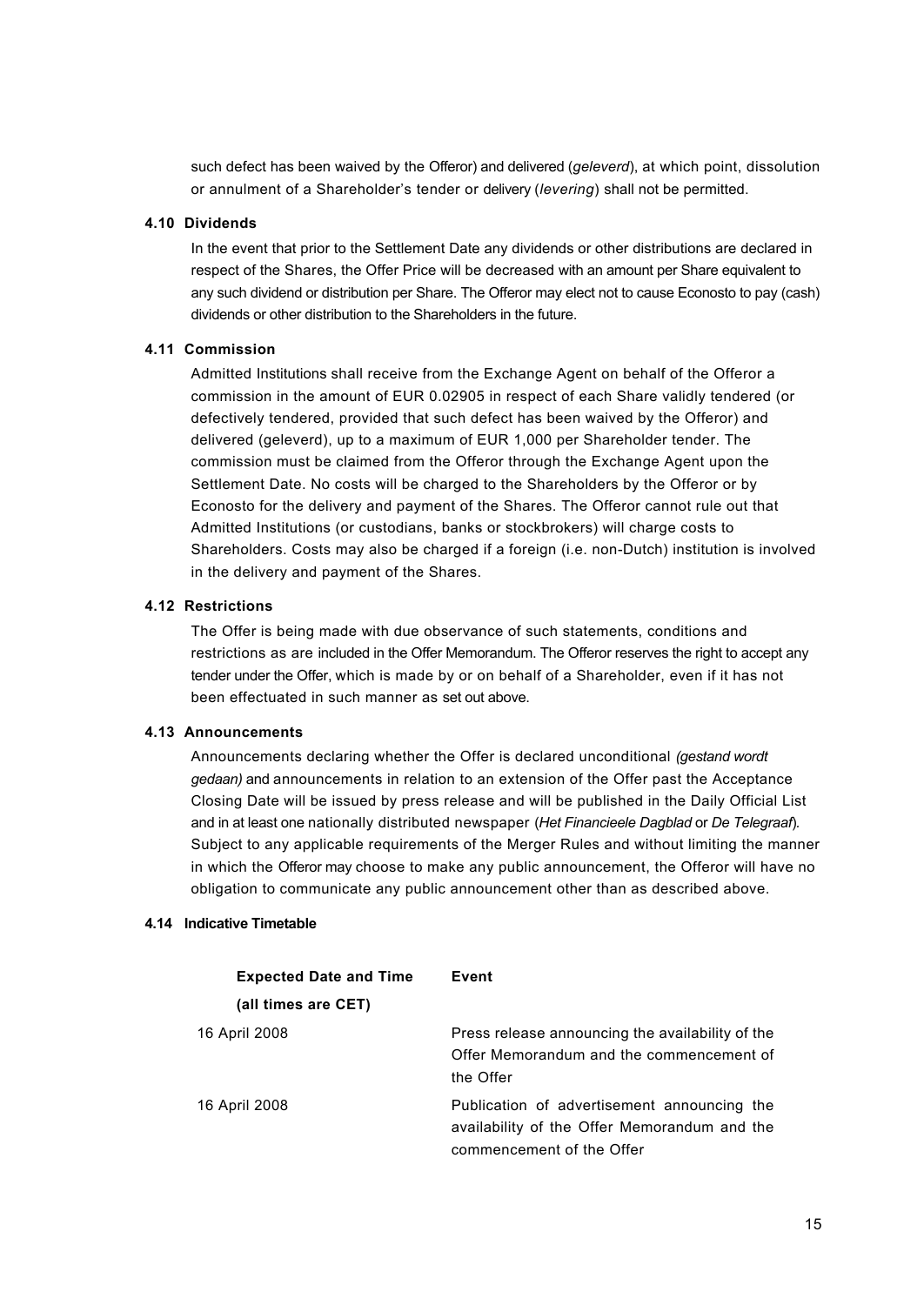| <b>Expected Date and Time</b>                                                   | <b>Event</b>                                                                                                                                                                                                                                                                                                                                                                                                                                                                                                                                       |
|---------------------------------------------------------------------------------|----------------------------------------------------------------------------------------------------------------------------------------------------------------------------------------------------------------------------------------------------------------------------------------------------------------------------------------------------------------------------------------------------------------------------------------------------------------------------------------------------------------------------------------------------|
| (all times are CET)                                                             |                                                                                                                                                                                                                                                                                                                                                                                                                                                                                                                                                    |
| 09:00 hours, 17 April 2008                                                      | Commencement of the Acceptance Period under<br>the Offer, in accordance with Article 14 of the<br><b>Takeover Decree</b>                                                                                                                                                                                                                                                                                                                                                                                                                           |
| 18:00 hours, 23 May 2008, subject<br>to extension                               | <b>Acceptance Closing Date</b>                                                                                                                                                                                                                                                                                                                                                                                                                                                                                                                     |
|                                                                                 | Deadline for Shareholders wishing to tender<br><b>Shares</b>                                                                                                                                                                                                                                                                                                                                                                                                                                                                                       |
| Not later than three Business Days<br>after the Acceptance Closing Date         | <b>Unconditional Date</b>                                                                                                                                                                                                                                                                                                                                                                                                                                                                                                                          |
|                                                                                 | The date on which the Offeror shall publicly<br>whether the<br>Offer<br>is declared<br>announce<br>unconditional (gestand wordt gedaan) in accordance<br>with the Merger Rules. Article 16, paragraph 1 of<br>that<br>the<br>Takeover<br>Decree<br>requires<br>such<br>announcement is made within three Business Days<br>after the Acceptance Closing Date                                                                                                                                                                                        |
| Not later than on the third Business<br>Day following the Unconditional<br>Date | Post Acceptance Period                                                                                                                                                                                                                                                                                                                                                                                                                                                                                                                             |
|                                                                                 | The Offeror may announce a post-acceptance<br>period(na-aanmeldingstermijn) for the Offer for a<br>maximum period of two weeks. During a post-<br>acceptance period (na-aanmeldingstermijn),<br>Shareholders that have not tendered their<br>Shares under the Offer will be given the opportunity<br>to do so in the same manner and under the same<br>conditions as set out in this Offer Memorandum<br>all in accordance with Article 17 of the Takeover<br>Decree                                                                               |
| Not later than three Business Days<br>after the Unconditional Date              | <b>Settlement Date</b>                                                                                                                                                                                                                                                                                                                                                                                                                                                                                                                             |
|                                                                                 | the date on which, in accordance with the terms<br>and conditions of the Offer, the Offeror shall pay<br>the Offer Price to the Shareholders who have validly<br>tendered (or defectively tendered provided that such<br>defect has been waived by the Offeror) and delivered<br>(geleverd) their Shares under the Offer prior to the<br>Acceptance Closing Date, which date shall be<br>promptly, but in any event, within three Business<br>Days following the Unconditional Date, subject to<br>the Offer being declared unconditional (gestand |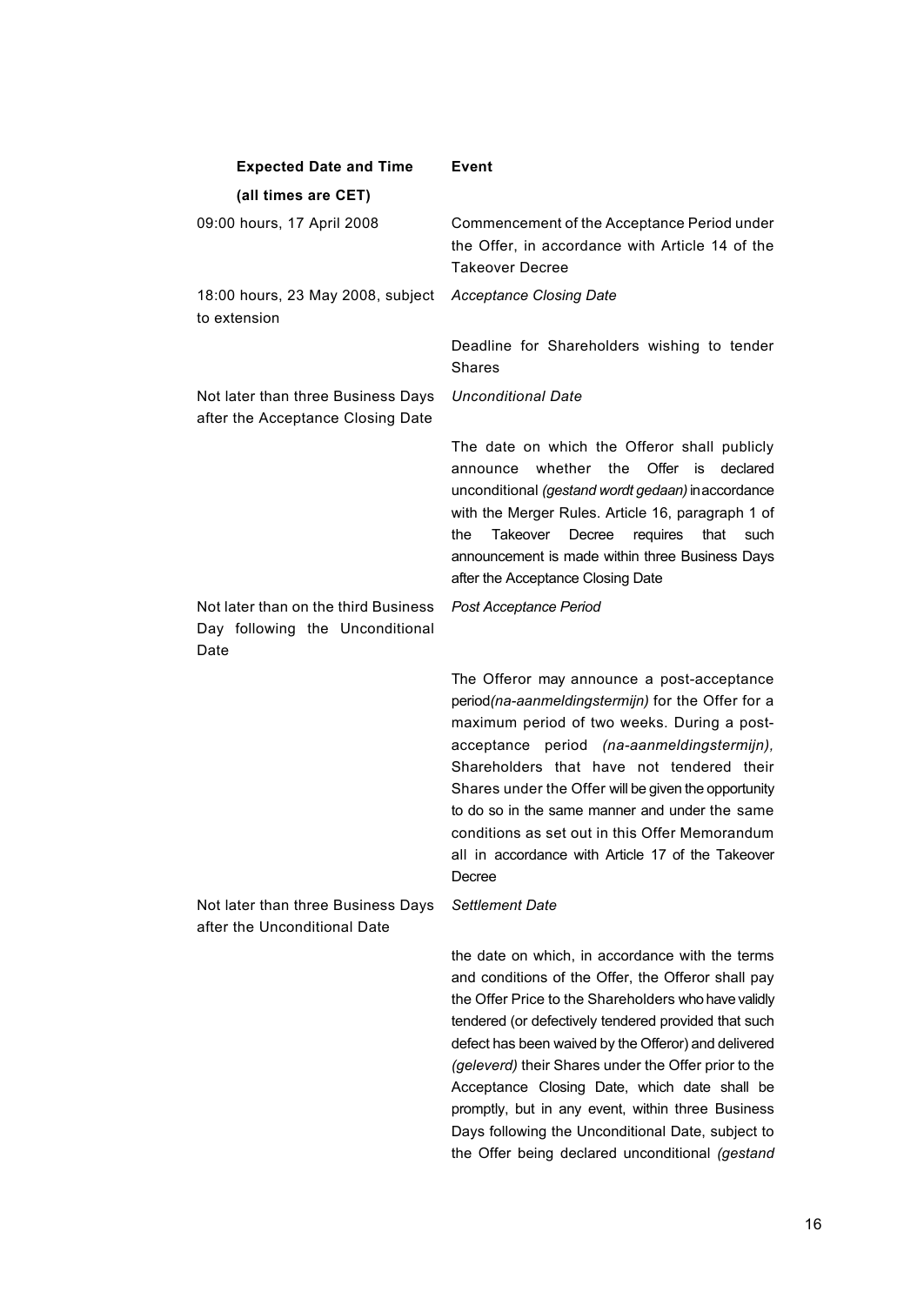**Expected Date and Time (all times are CET)**

**Event**

*wordt gedaan)*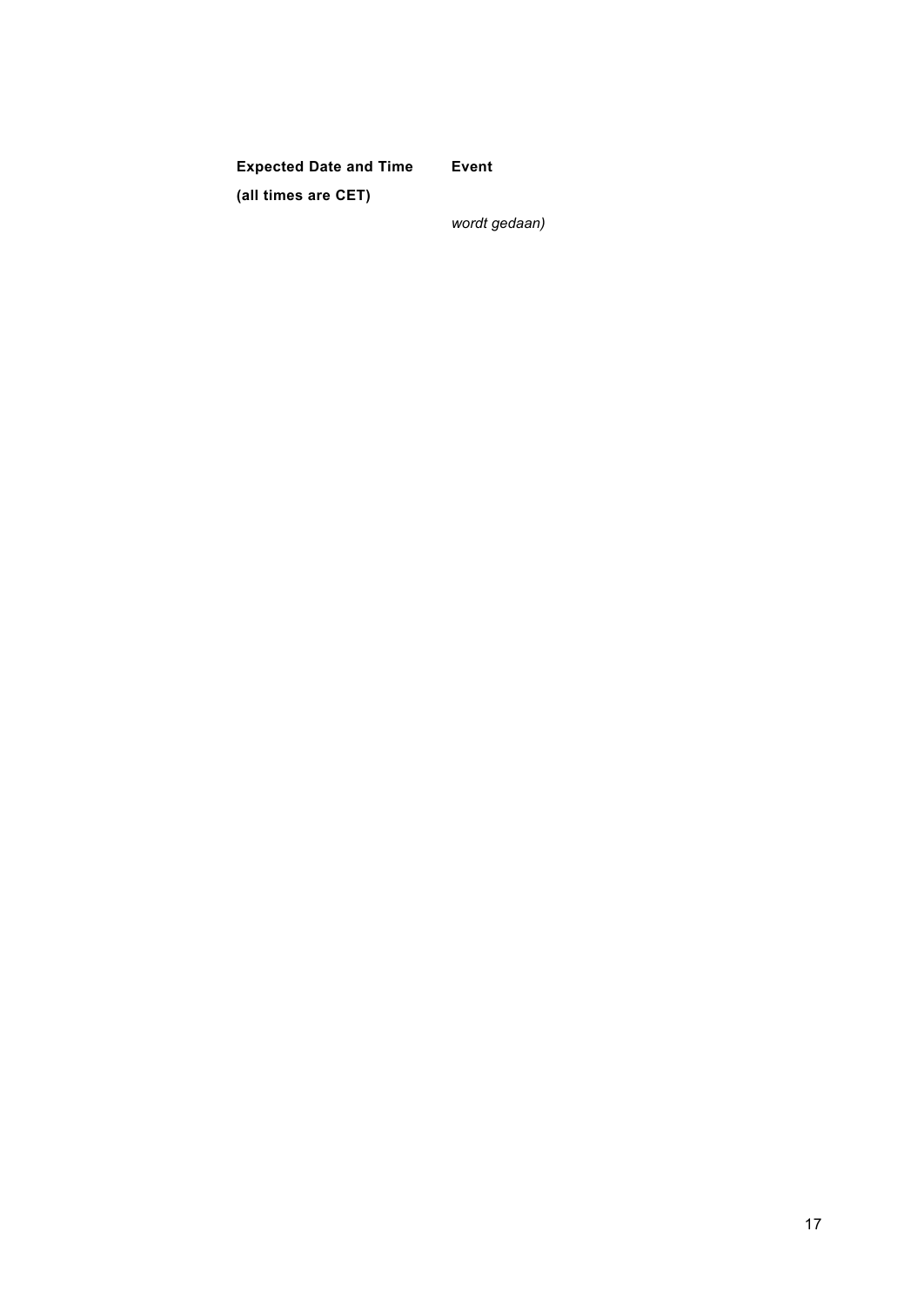# **5 EXPLANATION OF THE OFFER**

### **5.1 Introduction**

On 31 March 2008, the Offeror announced that it intended to make a public offer for the entire issued and outstanding share capital of Econosto at an offer price of EUR 7.80 per Share in cash. On 2 April 2008 the Offeror announced that a request for approval by the AFM of this Offer Memorandum had been made in accordance with Article 7 paragraph 1 of the Takeover Decree. On 3 April the Offeror announced that it increased the price per Share to EUR 8.21. On 4 April 2008 the Offeror announced that it had secured 44.9% of the Shares.

### **5.2 Offer Conditions**

The obligation of the Offeror to declare the Offer unconditional *(gestand te doen)* shall be subject to the following conditions precedent being satisfied or waived, as the case may be:

- *(a)* on or before the Acceptance Closing Date, such number of Shares have been tendered for acceptance that these, together with the Shares directly or indirectly held by the Offeror or its group and affiliates at the Acceptance Closing Date represent at least 95% of all issued and outstanding share capital *(geplaatst kapitaal)* of Econosto as at the Acceptance Closing Date (excluding Shares held by the Econosto Group, if any);
- *(b)* no public announcement has been made announcing that a third party is preparing, revising, intending to make or making a public offer for all Shares offering a price per Share in excess of EUR 8.21;
- *(c)* on or before the Acceptance Closing Date all necessary approvals, permits, exemptions and permissions of domestic and international authorities, and/or third parties in connection with the Offer and its intended change of control have been obtained and remain in full force;
- *(d)* no notification has been received from the AFM stating that the preparation of the Offer is in violation of any of the provisions in chapter 5 of the Wft, or the Takeover Decree, in which case pursuant to Article 5:80 of the Wft the Dutch investment firms *(beleggingsonderneming* as defined in the Wft) would not be permitted to cooperate with the execution and completion of the Offer;
- *(e)* no circumstance, occurrence or development has occurred since the date of this Offer Memorandum that constitutes suspension of or limitation in trading in the Shares (other than on a temporary basis in the ordinary course of trading);
- *(f)* no order, stay, judgment or decree is issued by any court, arbitral tribunal, government, governmental authority or other regulatory or administrative authority and is in effect, or any statute, rule, regulation, governmental order or injunction shall have been enacted, enforced or deemed applicable to Econosto or the Offer, any of which restrains, prohibits or delays, or is reasonably likely to restrain, prohibit or delay consummation of the Offer in any material respect;
- *(g)* since the date of this Offer Memorandum, no circumstance, event or series of events has occurred or become known that reasonably constitutes a Material Adverse Change, or that will or can reasonably be expected to result in a Material Adverse Change;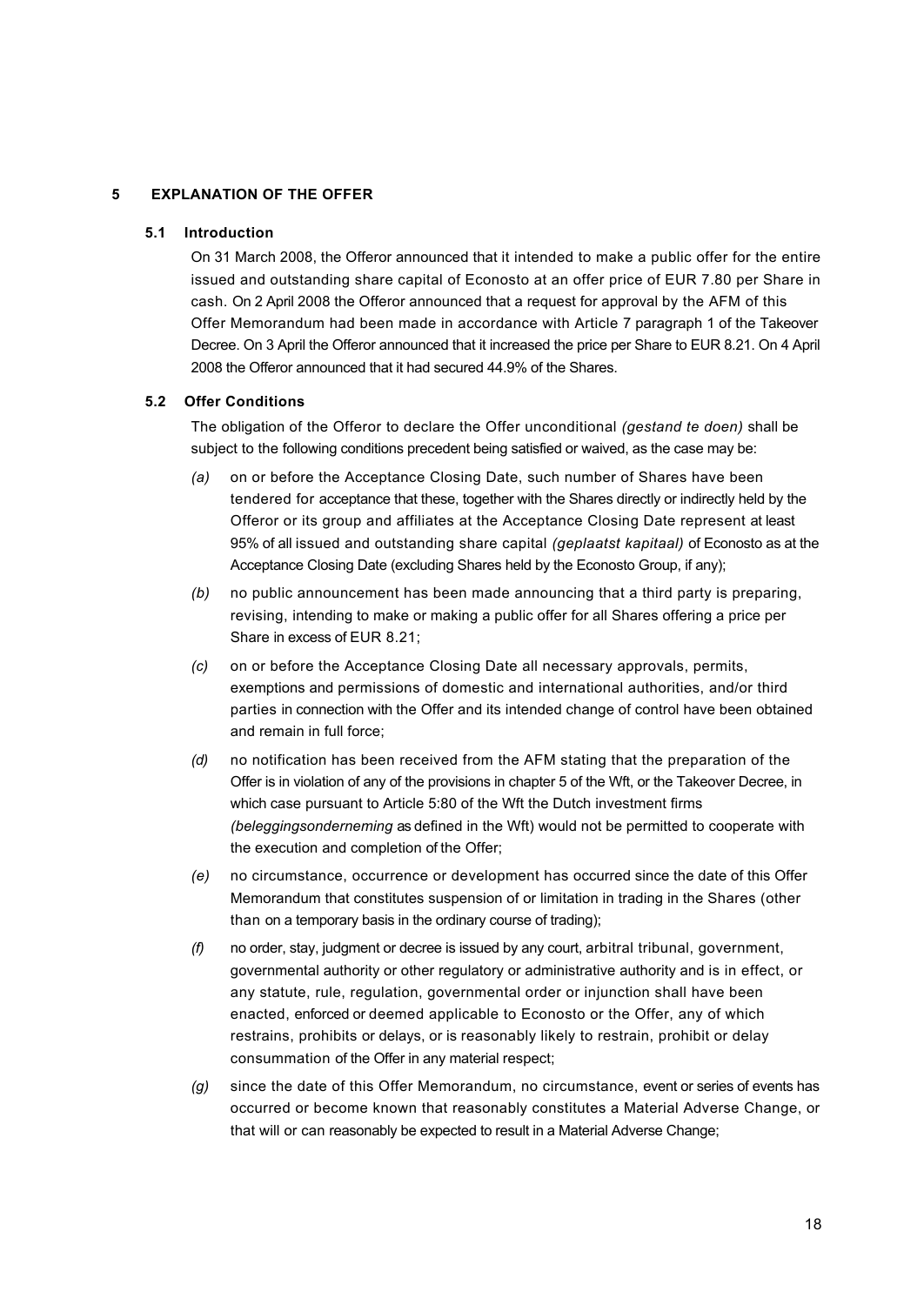- *(h)* the occurrence of one of the following events ultimately 3 (three) Business Days prior to the Unconditional Date:
	- *(i)* each of the relevant Competition Authorities issuing a decision in respect of the Offer constituting clearance of the proposed concentration;
	- *(ii)* the expiry, lapsing or termination of all applicable waiting and other time periods (including) extensions thereof) under any applicable legislation or regulation of any other applicable jurisdiction.

The Offer Conditions are for the benefit of the Offeror and may be waived by the Offeror (either in whole or in part) at any time, if relevant and to the extent permitted by law.

## **5.3 Shareholdings of the Offeror**

At the date of this Offer Memorandum, the Offeror has a direct capital interest (ownership) in the share capital of the Company of 29% (being 4,695,164 Shares). See below an overview of the average trade price per trading day in respect of Shares acquired by the Offeror:

|               |                         |             | Low Trade of | High Trade of |
|---------------|-------------------------|-------------|--------------|---------------|
| <b>Date</b>   | <b>Number of shares</b> | Trade price | purchase     | purchase      |
| 31 March 2008 | 393,407                 | 7.7951      | 7.7500       | 7.8000        |
| 01 April 2008 | 957,936                 | 7.8000      | 7.8000       | 7.8000        |
| 02 April 2008 | 36,725                  | 8.0000      | 8.0000       | 8.0000        |
| 08 April 2008 | 2,643,297               | 8.2100      | 8.2100       | 8.2100        |
| 11 April 2008 | 663,799                 | 8.2100      | 8.2100       | 8.2100        |
| Total         | 4,695,164               |             |              |               |

In addition, the Offeror has obtained a call option on a further 15.9% (being 2,566,803 Shares). The Offeror has no indirect interests in the share capital of the Company. In total the Offeror has secured 44.9% of the Shares. According to public sources, the Company has no interest in the share capital of the Offeror, whether directly or indirectly.

# **5.4 Substantiation of the Offer Price**

### **5.4.1** *Introduction*

In considering the Offer the Boards based their financial assessment on the following analyses:

- *(i)* a discounted cash flow analysis considering the historic developments and using certain assumptions on the future development of the Econosto business standalone and in combination with the Offeror, as well as certain financial parameters such as a weighted cost of capital of 9.0% - 10.0% and a long term effective corporate tax rate of 27-30%;
- *(ii)* a trading multiple analysis based on the financial performance of Econosto and the prices and trading activity of the Econosto Share compared to the ERIKS share. Based on the offer price of EUR 8.21, the Offer was valued at approximately 10.0x EBIT 2008. This multiple was based on an equity bid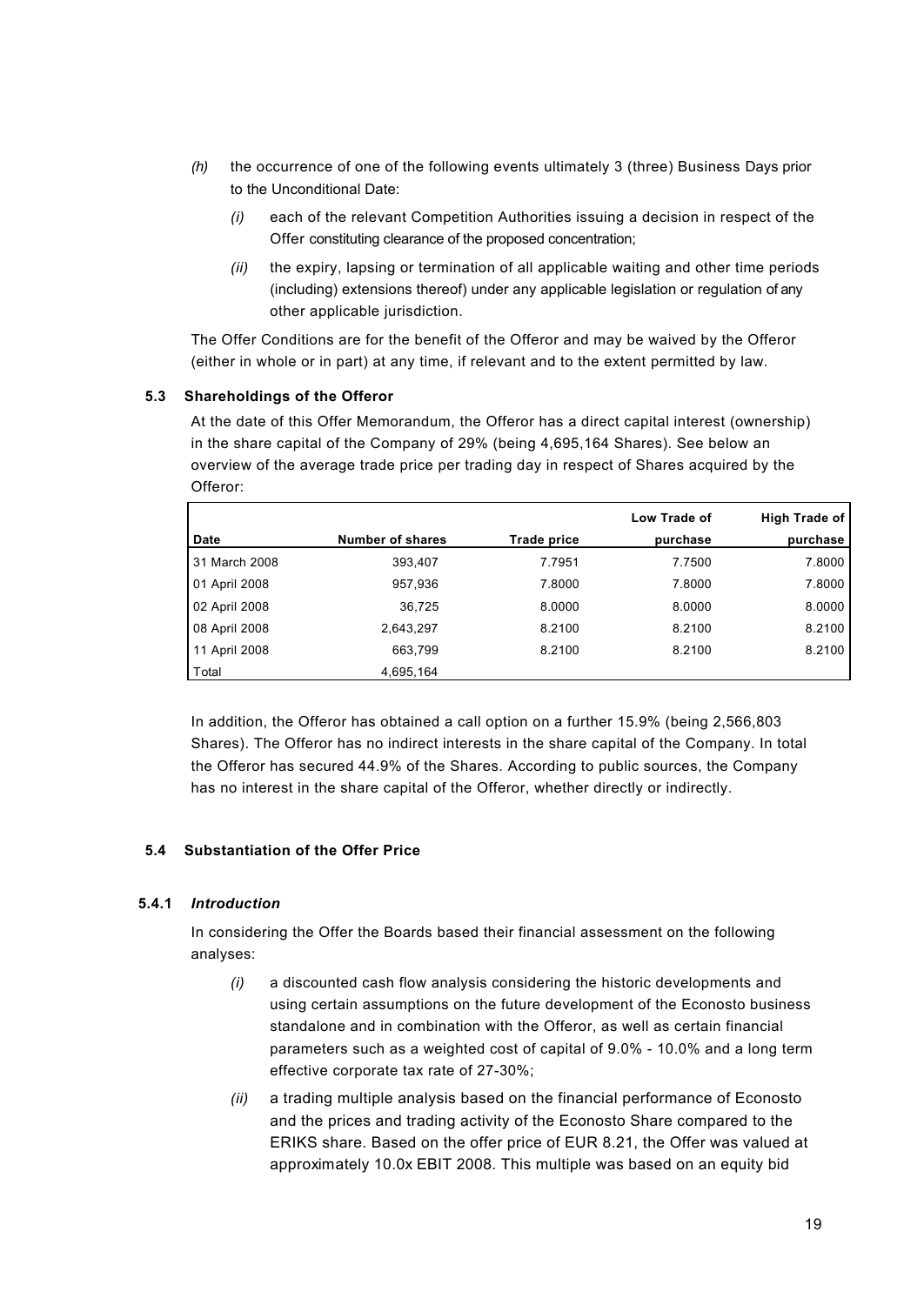value of EUR 132.9 million plus estimated net debt of approximately EUR 13.8 million plus approximately EUR 3.0 million of transaction costs and an estimated EBIT 2008 of EUR 15.0 million, based on guidance provided by Econosto on 31 march 2008. This trading multiple is higher than the trading multiple of ERIKS. The expected synergies, additional growth and limited cost savings, further support the rationale behind the Offer Price

*(iii)* an analysis of bid premiums in recent public offers for companies listed on Euronext Amsterdam were reviewed. The following public offers were included in the analysis: Koninklijke Vendex KBB (KKR / Consortium), Delft Instruments (AlpInvest), Petroplus International (The Carlyle Group), Nedcon Groep (Voestalpine), New Skies Satellites (Blackstone), PinkRoccade (Getronics), Royal P&O Nedlloyd (A.P. Moller – Maersk), Versatel (Tele2), AM (Koninklijke BAM), Frans Maas (DFDS Transport), VNU ( Alpinvest/ Blackstone/ KKR/ Others), McGregor Fashion Group (Toeca Fashion Holding), Airspray (Rexam Plastics), Athlon (De Lage Landen Groep), Blydenstein-Willink (ABN AMRO Participaties/ Verosol), Corus (Tata Steel), Seagull (Rocket Software), Nedschroef (Gilde Buy Out Partners), ABN AMRO (RBS-Fortis-Banco Santander), Wegener (Mecom Group), Stork (Candover), Univar (CVC Capital Partners), Numico (Danone), Tele Atlas (TomTom), Getronics (KPN), Hagemeijer (Rexel), Grolsch (SABMiller), and Vedior (Randstad), resulting in respective median and average 1-day premiums of 26.0% and 33.0%, and respective 1-month premiums average closing price before announcement of 30.5% and 37.5%.

The Offer Price has been calculated based on:

- *(iv)* 16,190,220 Shares issued and outstanding as at 31 March 2008, the last Business Day prior to the announcement of the Offer
- *(v)* Certain financial information as derived from Econosto's financial statements, market reports, press releases and additional financial information provided by Econosto has been reviewed.

# **5.4.2** *Premiums*

The Offer Price of EUR 8.21 represents a premium of:

- *(i)* 15.0% relative to the closing share price of EUR 7.14 of an ordinary share on 28 March 2008, the last trading day prior to 31 March 2008, the day on which the Offeror announced the Offer;
- *(ii)* 56.7% relative to the closing share price of EUR 5.24 of an ordinary share on 11 January 2008, the last trading day prior to Gilde Buy Out Partners ("Gilde") and Econosto made a joint public announcement on the recommended cash offer by Gilde;
- *(iii)* 15.8% relative to the average closing share price of an ordinary share during the last month prior to 31 March 2008, the day on which the Offeror announced the Offer; and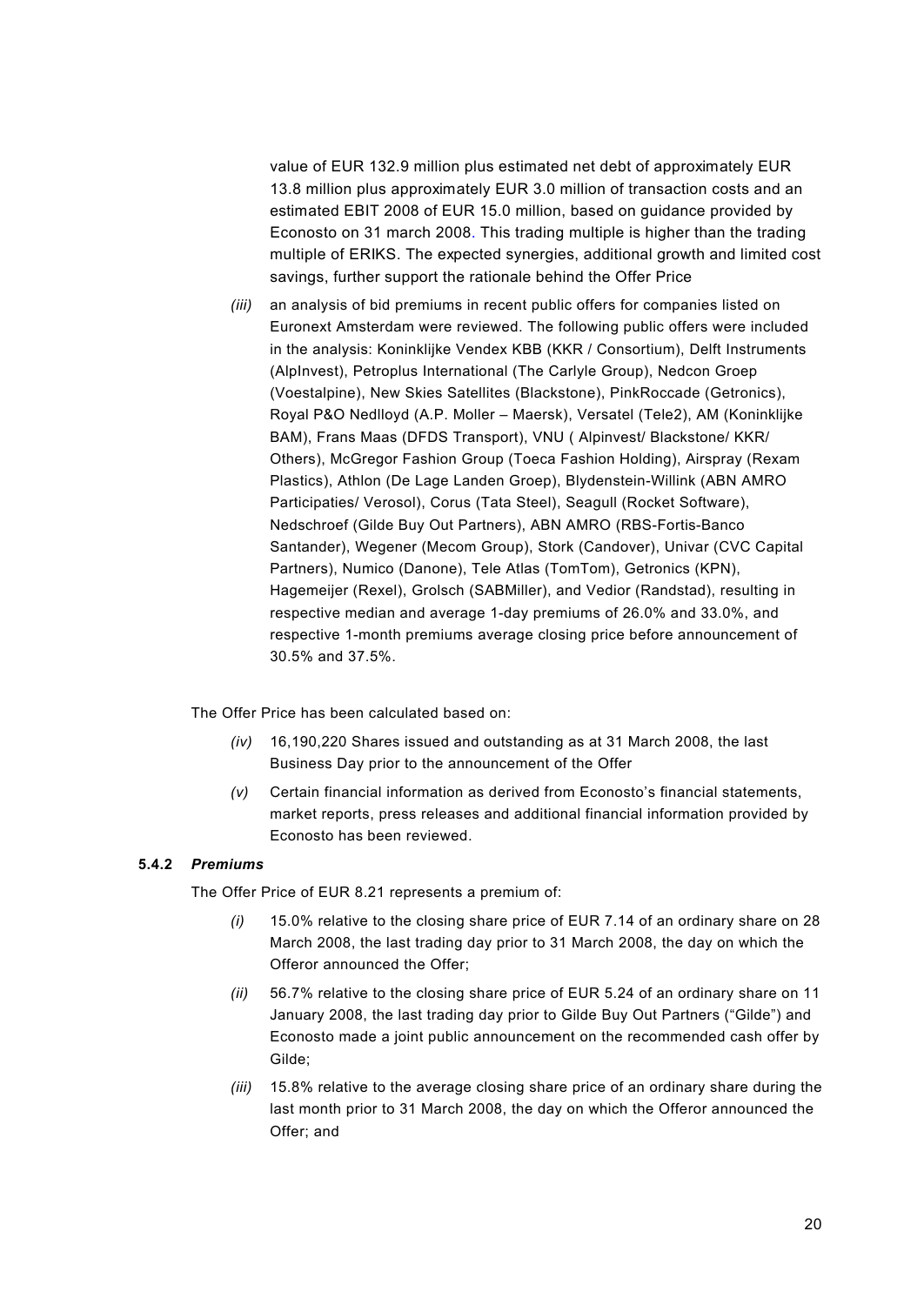*(iv)* 45.7% relative to the average closing share price of an ordinary share during the last twelve months prior to 31 March 2008, the day on which the Offeror announced the Offer.

The offer is cum dividend: no further dividends are expected to be declared prior to the completion of the Offer.

# **5.5 The rationale for the Offer**

By acquiring Econosto, ERIKS will take a significant step towards meeting its commercial objectives.

- *(i)* Econosto will strengthen ERIKS' position in the Netherlands and Belgium. The overlap in products and markets in these regions are limited.
- *(ii)* Via Econosto, ERIKS will create competence centres for valves, instrumentation and gaskets for the ERIKS UK and ERIKS Germany clusters. The development of the aimed twin business model in these regions will be accelerated.
- *(iii)* Econosto's innovative, largely own private brand products can be introduced in the ERIKS France and ERIKS Central Europe clusters.
- *(iv)* Econosto and ERIKS together will be European market leader in valves, industrial hoses and gaskets (top-3 position in almost all countries).
- *(v)* With Econosto, the ERIKS group has an international core competence centre (CCC) for valves and valve related products. From this CCC international product management will be organised.
- *(vi)* Econosto will strengthen the position of ERIKS in the Far East.

ERIKS supports the international growth strategy of Econosto and will contribute to an accelerated realization of this strategy.

ERIKS expects that the acquisition will result in:

- *(i)* Expansion of ERIKS' product range with Econosto's product groups in all ERIKS clusters.
- *(ii)* Broadening of the products and services range to be offered to the customers of Econosto.
- *(iii)* European market leadership in valves, industrial hoses and gaskets.
- *(iv)* Access to the very promising regions/markets in Spain and the Middle East.
- *(v)* Less vulnerable position in the Far East.
- *(vi)* Acceleration of the international presence for valves and gaskets.
- *(vii)* Strengthening of purchasing power.
- *(viii)* Limited cost savings.
- *(ix)* International presence in important industrial areas with valves, instrumentation, gaskets and industrial hoses.
- *(x)* ERIKS and Econosto together have extra growth opportunities.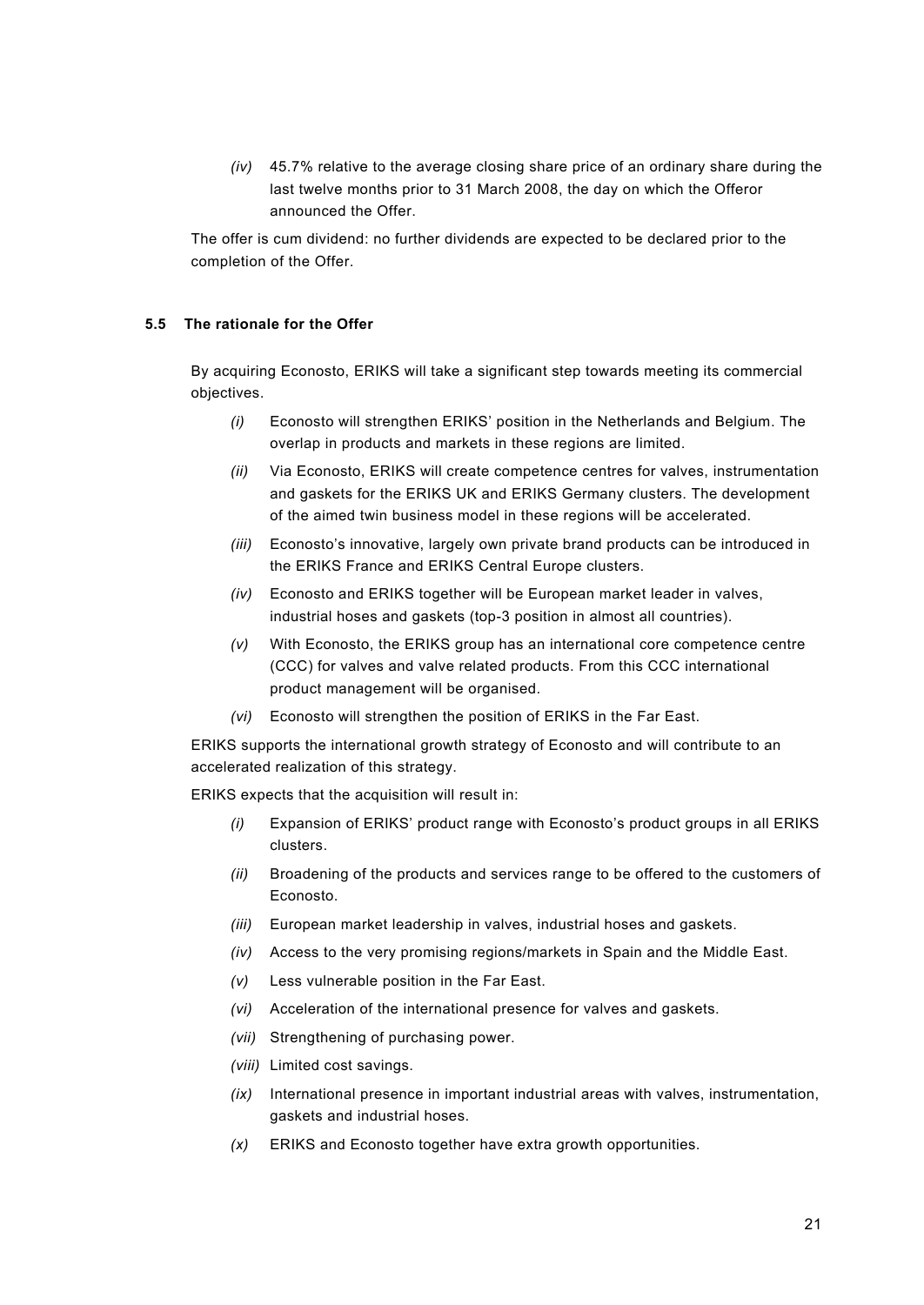*(xi)* ERIKS intends to integrate the holding activities of Econosto (4 people) in Rotterdam, the Netherlands, with the holding activities of ERIKS in Alkmaar, the Netherlands. For the time being, all Econosto establishments remain active and in the countries where both Econosto and ERIKS are present a commercial cooperation will be created.

### **5.6 Consequences of the Offer**

### **5.6.1** *Strategy*

The Offeror believes that a combination of the businesses of Econosto and the Offeror will contribute to their joint ability to better serve their customers. Econosto will be able to further develop itself within the Offeror as the international core competence centre for valves and valves-related projects, including products related thereto.

Both Econosto and the Offeror are in essence knowledge driven companies, focused on technique (product and application). This is what distinguishes both companies from their competitors. The Offeror knows that Econosto can rely on a strong and loyal customer base and has a solid track record in offering them an extensive range of high quality products and services. A combination with the Offeror would allow Econosto to offer these customers additional products. The Offeror's pan-European sales organisations and branches will allow Econosto to roll-out its existing business model through this network. On the other hand, Econosto's presence outside Europe offers opportunities for the Offeror to leverage on existing relationships and roll-out its products into this new territory. Furthermore, the combination can offer a larger and more complete range of existing products and services to many new clients. Finally, it would create ample opportunities to combine the efforts of Econosto and the Offeror in product development and expand their joint know-how for specific industries and products.

The Offeror supports the current vision and growth strategy of the Management Board. The Offeror will respect the existing rights and benefits of the Econosto employees and currently does not foresee any major restructurings of the Econosto group as a direct consequence of the Offer.

### **5.6.2** *Liquidity and Delisting*

The purchase of Shares by the Offeror pursuant to the Offer, among other things, will reduce the number of Shareholders and the number of Shares that might otherwise trade publicly and could adversely affect the liquidity and market value of the remaining Shares not tendered and not held by Econosto.

Should the Offer be declared unconditional (gestand wordt gedaan), it is intended that Econosto's listing on Euronext Amsterdam will be terminated as soon as possible. This would further adversely affect the liquidity of any Shares not tendered. In addition, the Offeror may initiate any of the procedures as set out in Section 5.6.3 (Legal structure of Econosto following the Offer), including procedures which would result in termination of the listing of the Shares (including Shares not being tendered). As a policy rule, in case of a public offer Euronext Amsterdam does not permit delisting until at least 95% of the listed shares are held by a single entity or by a group controlled by a single entity.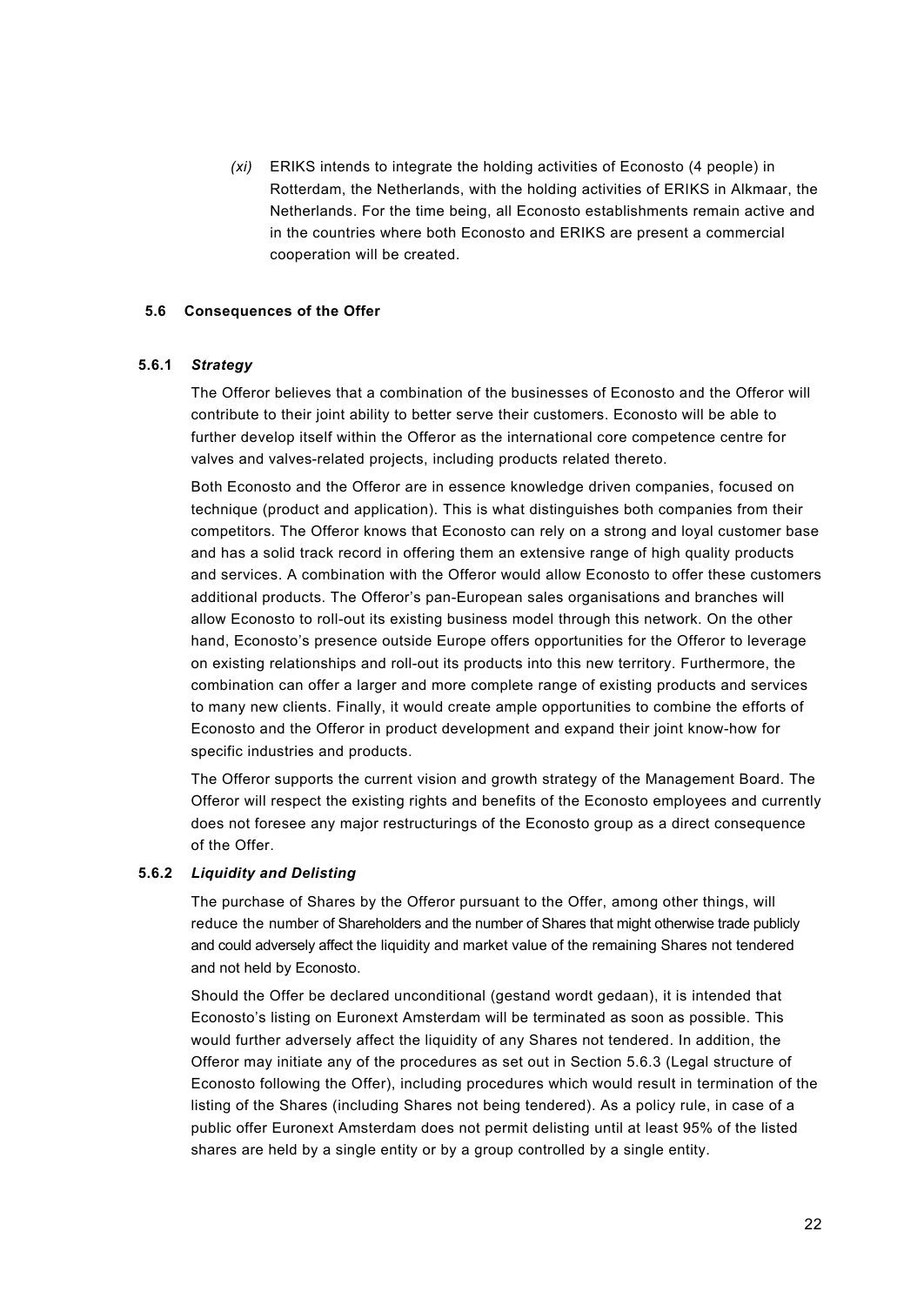#### **5.6.3** *Legal structure of Econosto following the Offer*

Following the settlement of the Offer, the Offeror intends to propose (where applicable) and implement (or cause to be implemented) the following reorganization measures:

#### *Squeeze-Out*

Certain structural steps may be needed for the Offeror to obtain ownership of 100% of the Shares and the Offeror reserves the right to use any legally permitted method to obtain ownership of 100% of the Shares. In the event that upon the Settlement Date the Offeror holds 95% or more of the Shares (excluding Shares held by Econosto), the Offeror's current intention is to acquire the remaining Shares not tendered (and not held by Econosto) by means of a squeeze-out procedure (*uitkoopprocedure*) in accordance with Article 2:92a or 2:201a of the Dutch Civil Code ("**Statutory Squeeze-Out**") or, the takeover buy-out procedure in accordance with Article 2:359c of the Dutch Civil Code ("**Takeover Squeeze-Out**" and together with the Statutory Squeeze-Out, "**Squeeze-Out**").

Despite the Offeror having acquired 95% or more of the Shares and thus being entitled to initiate a Squeeze-Out procedure as set out above, the Offeror may also, and instead of proceeding with a Squeeze-Out, by a simple majority vote (if less than 50% of the share capital is present or represented at such meeting, a 2/3 majority is required) of the general meeting of shareholders of Econosto resolve that a legal merger (juridische fusie) between the Offeror and Econosto will be entered into in accordance with Articles 2:309 and 2:334 of the Dutch Civil Code or take any of the other steps set out under "*Other possible measures*" in this Section 5.6.3. The legal consequences of a legal merger, including the possibility to pursue a Statutory Squeeze Out thereafter, are the same as set out below under "*legal merger*" in this Section 5.6.3.

#### *Legal merger*

In the event that the Offeror has declared the Offer unconditional and has not acquired 95% or more of the Shares (excluding Shares held by Econosto) following the Settlement Date, the Offeror, subject to approval of the Supervisory Board, may by simple majority vote (if less than 50% of the share capital is present or represented at such meeting, a 2/3 majority is required) of the general meeting of shareholders of Econosto effect a legal merger (juridische fusie) between Econosto and the Offeror in accordance with Articles 2:309 and 2:334 of the Dutch Civil Code (which Articles refer to a "triangular merger" pursuant to which the shareholders of the disappearing company will become shareholders of a group company of the surviving company) with Econosto being the disappearing entity and the Offeror, being the surviving entity.

In the event that the legal merger is effected, Shareholders who have not tendered their Shares under the Offer will become, by operation of law, shareholders in the surviving entity alongside the existing shareholders in the surviving entity or, in the event of a "triangular merger", will become shareholders in such group company. If, after a legal merger is effected, the majority shareholder of the surviving entity holds 95% or more of the capital of the surviving entity, such majority shareholder may initiate a Statutory Squeeze-Out in relation to any shares in the surviving entity not held by such majority shareholder.

#### *Other possible measures*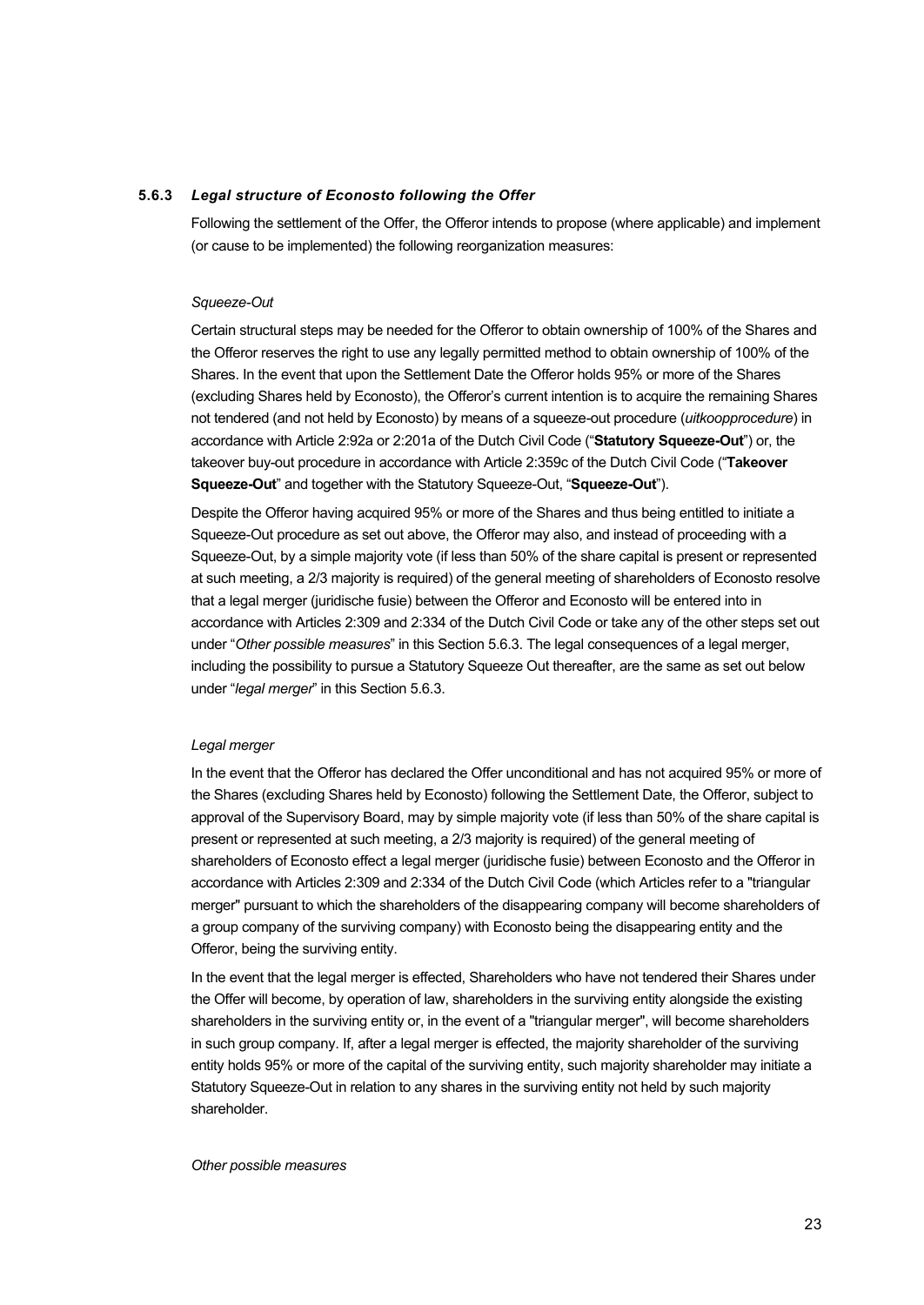The Offeror reserves the right to use any other legally permitted method to obtain 100% of the Shares or otherwise obtain full ownership of the Econosto business, including by way of a liquidation, a demerger as specified in Article 2:334a of the Dutch Civil Code, a sale of all or substantially all of the assets of Econosto which may or may not be followed by a distribution of proceeds to the Shareholders or an international statutory triangular merger (*internationale juridische driehoeksfusie*), all in accordance with Dutch law, other applicable laws and the Econosto Articles of Association at that time. Also, the Offeror reserves the right to have the Offeror contribute assets to Econosto against the issuance of Shares, in which circumstances the pre-emptive rights (*voorkeursrechten*), if any, of other Shareholders would be excluded, all in accordance with Dutch law and the Econosto Articles of Association at that time. Any distribution may take the form of a distribution out of the reserves, an interim dividend, a dividend or, in the event Econosto is also liquidated, a liquidation distribution.

### **5.6.4** *Dividend policy*

According to the Gilde Offer Memorandum, Econosto has not paid any dividend since 2002 due to the requirements under the convertible loan which was converted in 2007. Econosto announced on 6 June 2007 that it intended to restart declaring dividend in the future. According to the Gilde Offer Memorandum, Econosto has not declared any dividend since such announcement. The Offeror expects not to pay regular cash dividend in the foreseeable future should the Offer be declared unconditional *(gestand wordt gedaan).* Distributions on the relevant shares made after the Settlement Date (if any) will, subject to any applicable requirements under Dutch law, be deducted for the purposes of establishing the value per Share in the event of any legal merger or other relevant measure as described in Section 5.6.3 (Legal structure of Econosto following the Offer).

## **5.6.5** *Social aspects*

The Offeror will respect the existing rights and benefits of the Econosto employees. The Offeror currently does not foresee any major restructurings of the Econosto group as a direct consequence of the Offer.

### **5.6.6** *Employee consultations*

In accordance with the SER Merger Code 2000 (*SER-besluit Fusiegedragsregels 2000*), the relevant trade unions and the Social Economic Council of the Netherlands (*Sociaal-Economische Raad*) have been informed of the Offer.

In view of the fact that no agreement has been reached with the Boards on the Offer, the Dutch Works Council Act (*Wet op de Ondernemingsraden*) does not require consultation by the Offeror of the works council of Econosto in respect of the actual Offer itself.

In accordance with the Dutch Works Council Act, a positive advice has been obtained from the works council of ERIKS with respect to the making and completion of the Offer.

# **5.6.7** *Future composition of the Boards*

*Supervisory Board*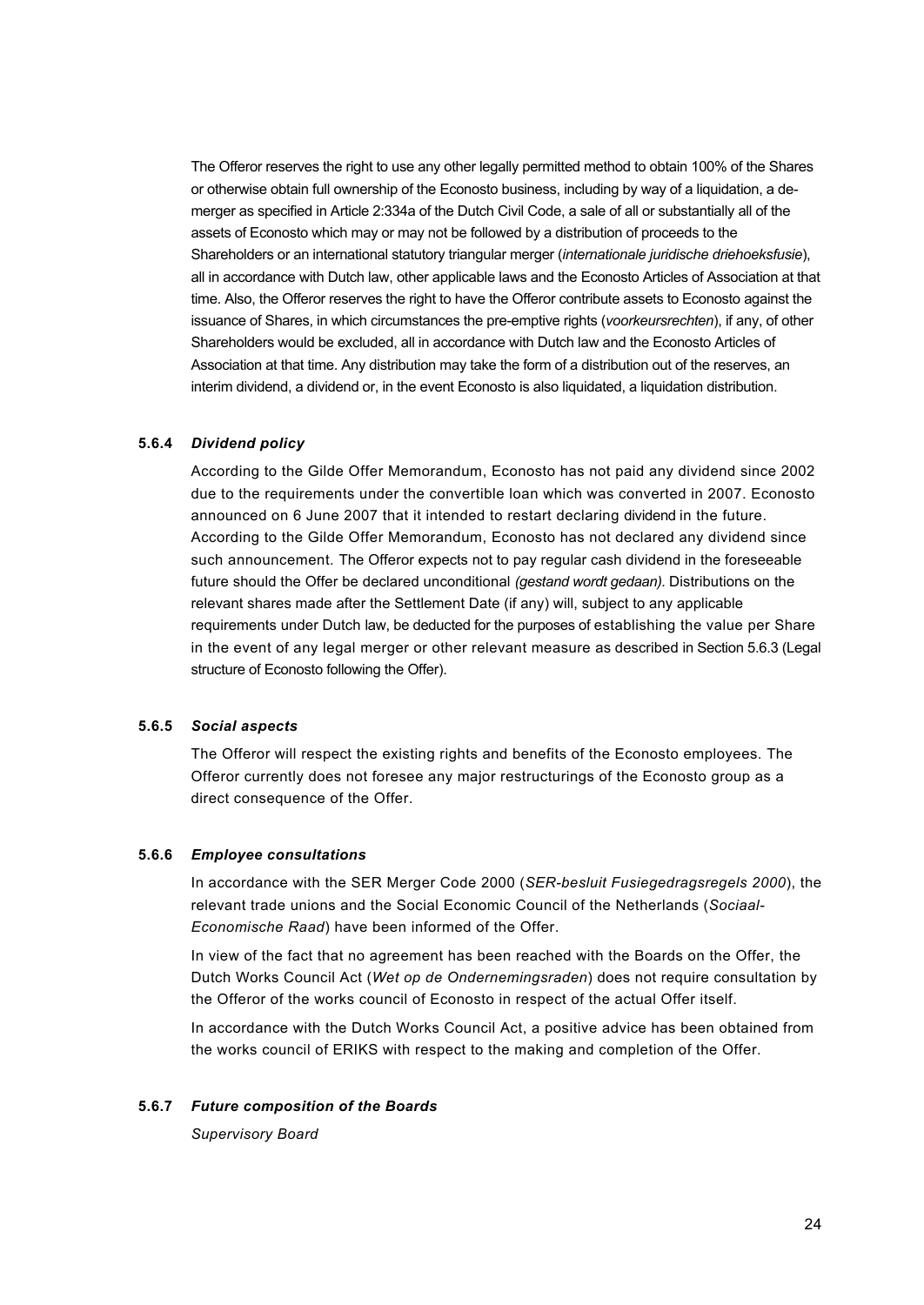The Offeror envisages amending the composition of the Supervisory Board, to reflect the Offeror's relative shareholding in Econosto. The Offeror aims to have Mr Van der Zouw and Mr De Boer nominated for appointment to the Supervisory Board and to have a majority of ERIKS representatives appointed to the Supervisory Board as soon as possible and in close cooperation with Econosto's works council.

## *Managing Board*

It is currently envisaged that the members of the Management Board will remain in office as from the Settlement Date. The Offeror will consider making new appointments to the Management Board in due course.

## **5.6.8** *Amendment of the Econosto Articles of Association*

It is currently envisaged that, on completion of the Offer, the Econosto Articles of Association will be proposed to be amended, so that the current governance structure (*structuurregime*) applicable to Econosto, that provides, inter alia, for the members of the Management Board to be appointed and dismissed by the Supervisory Board, will be removed from the Econosto Articles of Association.

## **5.7 Financing of the Offer**

The Offeror has secured fully committed debt financing from Coöperatieve Centrale Raiffeisen-Boerenleenbank B.A. in an amount sufficient to satisfy its obligations under the Offer. The committed debt financing is subject to certain conditions precedent, which are in line with the conditions under the Offer and/or are in accordance with current market practice. The Offeror has no reason to believe that these conditions precedent will not be fulfilled on or prior to the settlement of the Offer.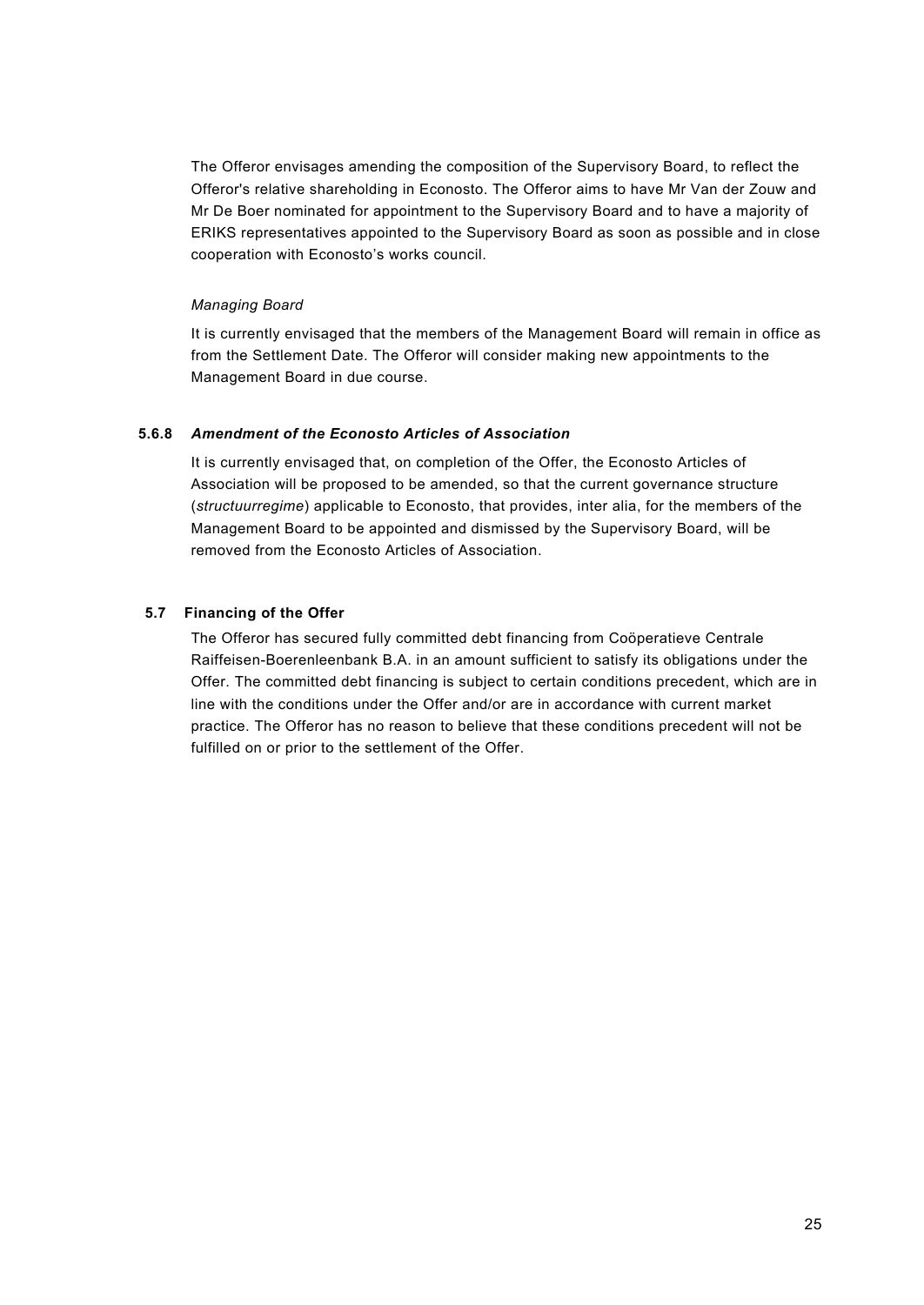# **6 INFORMATION REGARDING ECONOSTO**

The information in this Section is derived from the Gilde Offer Memorandum and the 31 March 2008 press release of Econosto, except for the information in Section 6.7.

### **6.1 Overview**

Koninklijke Econosto N.V. is a Dutch company listed on Euronext Amsterdam, with a history that goes back to the year 1892.

Econosto, together with its subsidiaries, forms an international group of wholesale companies with operations in Europe, the Middle East and the Far East.

Econosto supplies a full range of high-quality industrial valves, accessories, seals and industrial hoses to companies in five core markets: the chemical and petrochemical industries, the oil and gas industry, shipbuilding, the heating and air conditioning market and general industry.

Econosto's distinctive features are its in-depth knowledge of developments in local markets, its global procurement strategy that yields significant cost savings, a state-of-the-art distribution system and comprehensive and accessible documentation, manuals and catalogues. Intensive contacts with leading industrial engineering consultancies guarantee extra added value.

In 2007, Econosto achieved a turnover of EUR 260.5 million and a net result of EUR 17.9 million, including the effect of the non-recurring Kirishi project (as described in Section 6.5.1 (Recent Developments)). Econosto employed 678 employees.

#### **6.2 Group structure**

Econosto is a public company with limited liability *(naamloze vennootschap met beperkte*  aansprakelijkheid*)* incorporated under the laws of The Netherlands. Econosto is headquartered in Capelle aan den IJssel, The Netherlands.

Econosto maintains a central corporate and administrative unit, to which its various operating companies report, and has central warehouses in Capelle aan den IJssel, The Netherlands, and Dubai, United Arab Emirates.

Organisational Structure

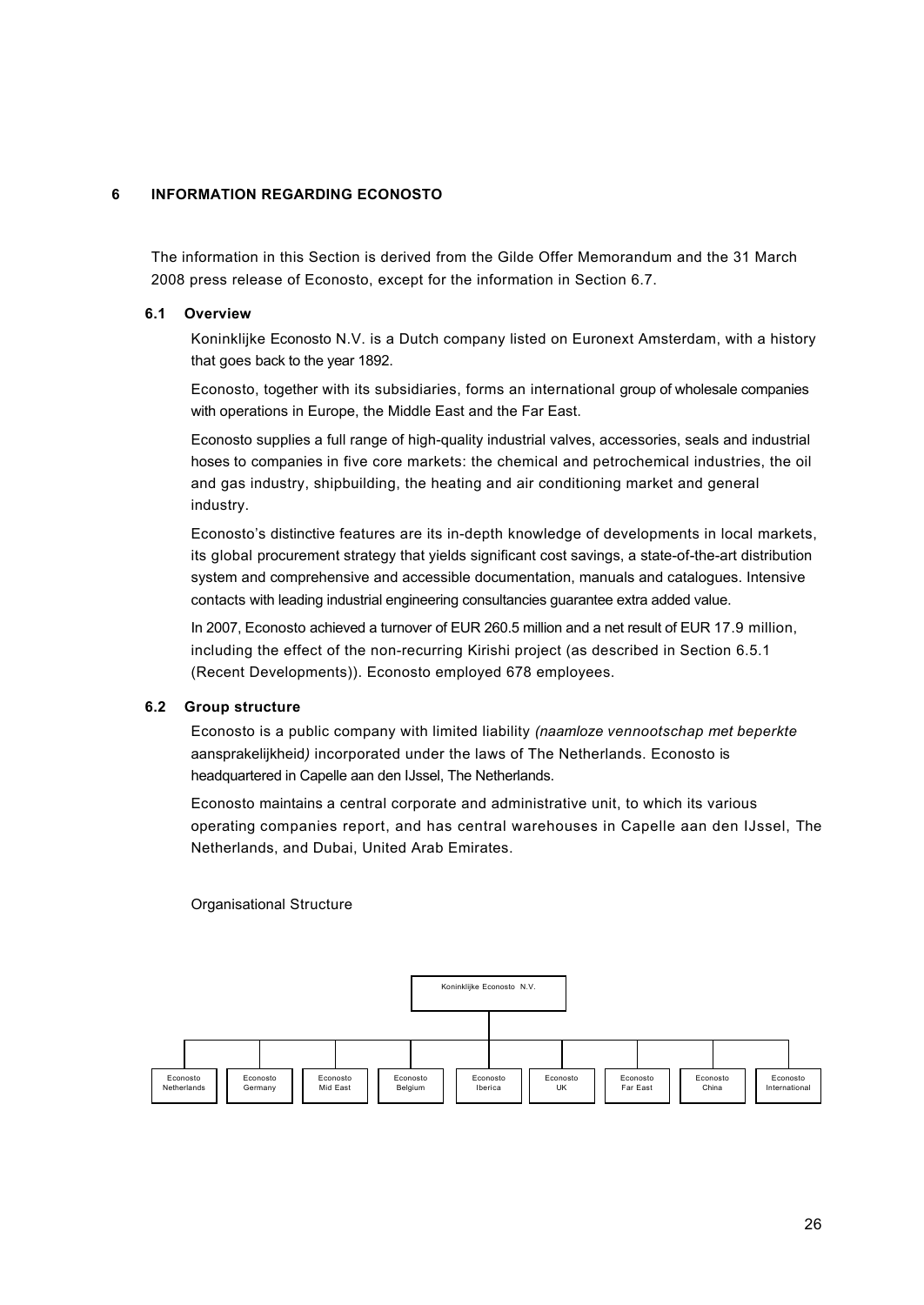### **6.3 Business overview**

Econosto aims to be a reliable, competent and flexible international partner for industrial customers in Europe, the Middle East and the Far East, by successful marketing and efficient distribution of a wide range of industrial valves, seals and related products.

Econosto's innovative, largely own-brand products, such as Econosto<sup>®</sup>, Econ®, Econgraph<sup>®</sup>, Hofland® and Deltaflex® are developed and produced under strict Econosto supervision in accordance with customer specifications and global uniform standards. The own-brand products are supplemented by a wide range of A-brands from leading manufacturers.

Econosto has continuous contact with its customers and is therefore able to respond proactively to their wishes in terms of offering the right products, technical innovation, logistical solutions and other services. Added value is provided by in-house engineering, quality control and application know-how, enabling the right product to be selected for customers.

Econosto's specialists are increasingly in demand to act as consultants in the development and implementation of complex industrial projects. The project market is characterised by one-off, long term contracts that make a solid contribution to the cash flow in the medium to long term.

In addition to project support, Econosto provides its customers with maintenance and repair services. This MRO market (replacement market) is characterised by short-term projects offering products from a wide range. Econosto can supply more than 30,000 products from stock within 24 hours.

#### **6.4 Business strategy**

In recent years, Econosto has implemented a strategic reorientation, disposing of non-core activities to refocus on the core business. The action plan for a new strategy announced in 2002 was completed in 2006 with the sale of the last production activities. Econosto is now focusing exclusively on its core competencies as a technical wholesaler and has positioned itself to benefit from the favourable market conditions in its markets, notably in the chemical and petrochemical industries, the oil and gas industry and shipbuilding.

Econosto aims to achieve growth by concluding contracts for industrial projects and MRO contracts, by harnessing efficiency potential between the various operating companies. The establishment of sales organisations and agencies in new, promising markets should further strengthen Econosto's position. Strong collaboration among the operating companies should result in Econosto as a whole operating more effectively, both in the field of procurement and in the field of customer sales. The collaboration also increases the chance of participating in large, international projects.

In 2006, Econosto obtained an order of approximately EUR 42 million for the supply of valves for a large new petrochemical complex close to Kirishi in Russia. The order, which was granted after a long negotiating process with strong competition from world players, was the largest order in the history of Econosto and emphasises Econosto's strong position in the international project market. This order prompted Econosto to open an office in Moscow to obtain maximum benefit from the opportunities on the Russian market.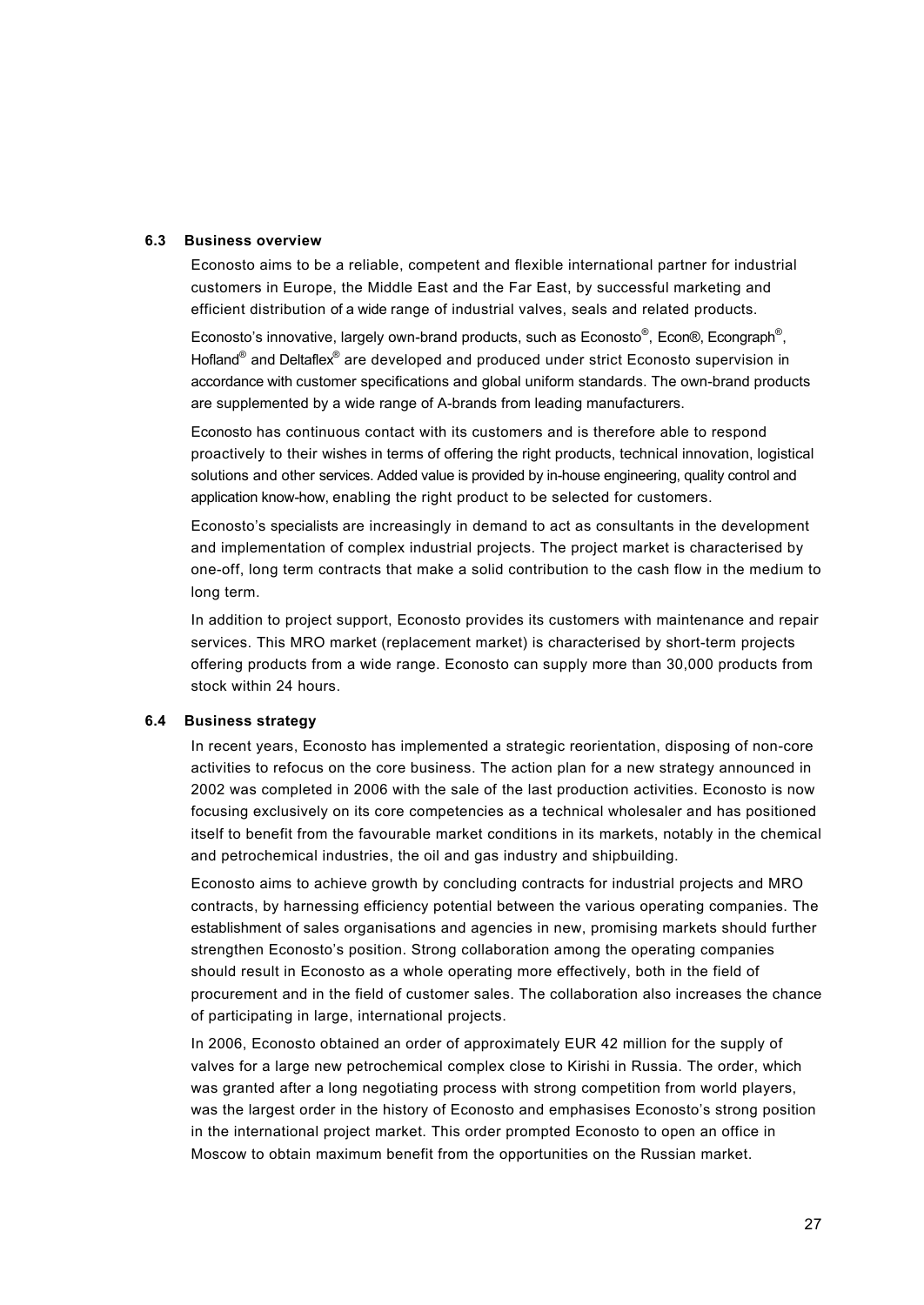Over the next few years, Econosto will also focus on a number of new markets, which are a promising addition to its existing activities. For example, Econosto has a strong position in the biofuels market in Germany. In the United Kingdom and Germany, Econosto is also benefiting from strong demand for power stations and their maintenance.

Econosto will be devoting special attention to China. In this country the shipbuilding industry is developing particularly strong. In 2007 Econosto opened an office in Shanghai. The opening of new sales offices is a feature of Econosto's further international expansion. This is due to the fact that Econosto follows its customers in their international expansion, as well as recognise worldwide opportunities for further growth.

### **6.5 Recent developments and financial outlook**

#### **6.5.1** *Recent developments*

#### *Repayment of convertible bond loan*

In June 2007, Econosto repaid the outstanding 6.35% convertible subordinated bond loan prematurely and in full. Of this convertible subordinated bond loan, 50% could be converted into Shares at a conversion rate of EUR 4.00. Of the bondholders, 91% opted for conversion, which resulted in the issuance of 2,622,335 Shares, corresponding to a dilution of 19%. Following conversion, the number of Shares at year-end 2007 was 16,190,220.

The *non*-convertible portion of the bond loan was repaid by Econosto in cash. Of the remainder of the IFRS interest accrual on the convertible subordinated bond loan of EUR 3.7 million at 31 December 2006, EUR 2.1 million was processed directly through equity capital, while EUR 1.6 million was deducted from the 2007 profit.

By repaying and converting the bond loan, Econosto significantly improved the financial ratios. Based on the balance sheet ratios at 31 December 2006, Econosto's debt-to-equity ratio increased by 18% to 36% at year-end 2007. In addition, the repayment ensured that interest charges will decrease by approximately EUR 4 million in the next three years.

#### *Financing*

New credit facilities were established with ABN AMRO Bank N.V. and Fortis Bank (Nederland) N.V. in June 2007. The central credit facility was increased from EUR 10.2 million to EUR 66.2 million, which was necessary to finance the successful early repayment of the convertible subordinated bond loan. The new central agreement ensures greater flexibility for Econosto in the allocation of resources to and from the foreign participating interests.

### *Kirishi project and financial impact on 2007 results*

In 2006, Econosto entered into an agreement with main contractor ABB Lummus Global B.V. for the delivery of a comprehensive range of valves for a major new petrochemical industrial complex in Kirishi, which is located approximately 180 kilometres southeast of Saint Petersburg, Russia.

Econosto largely completed and invoiced the deliveries for the Kirishi project in 2007. The project accounted for EUR 33.4 million of Econosto's sales for the full financial year. The remainder of the deliveries for the Kirishi project are expected to be made in 2008.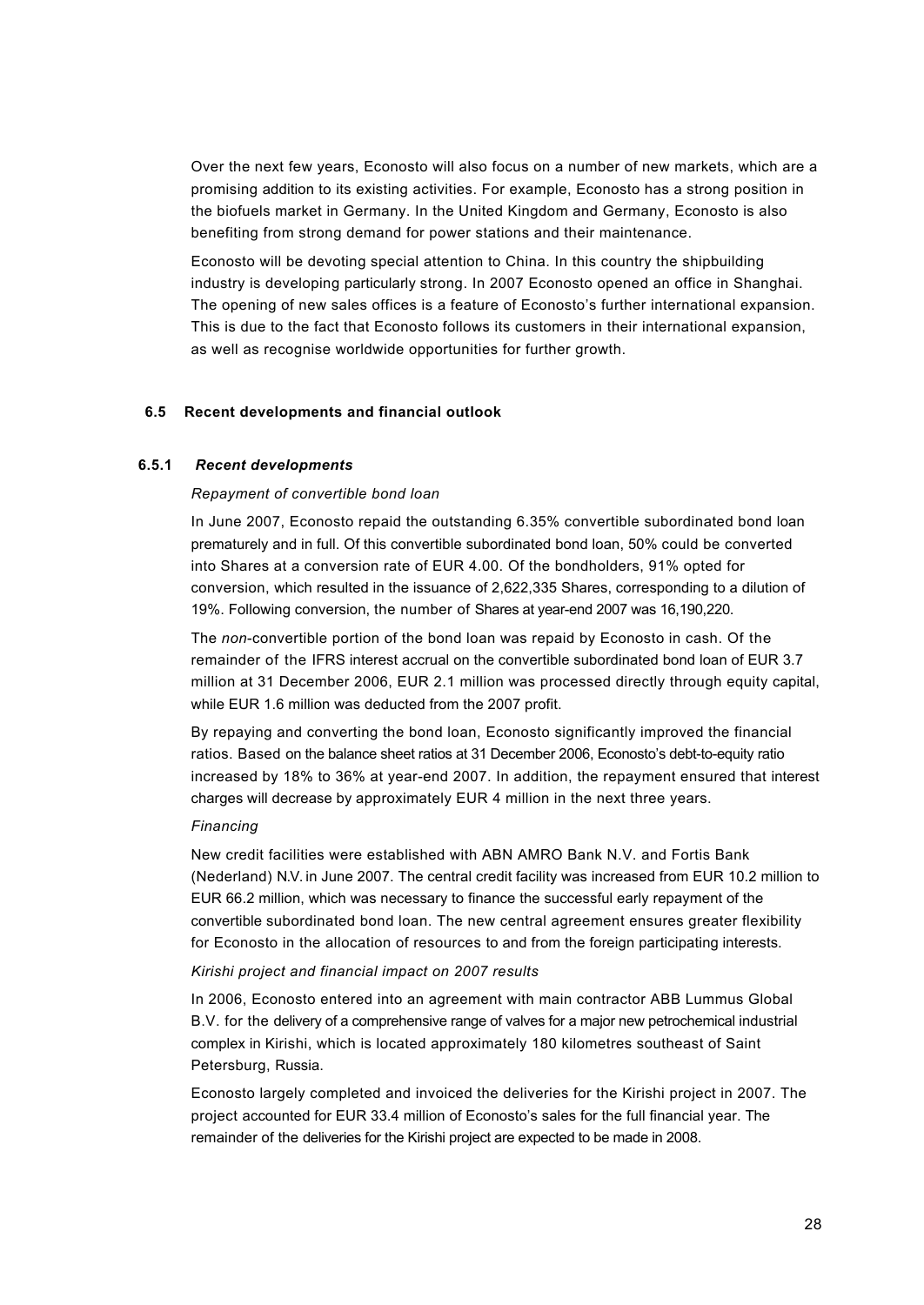From a financial perspective, operating profit (EBIT) of the Kirishi project amounted to EUR 5.9 million in 2007, which reflects approximately 30% of the total reported operating profit of Econosto for 2007.

As part of the agreement with ABB Lummus Global B.V., a guarantee has been issued amounting to EUR 6.7 million which expires at 1 April 2009. This guarantee is to cover risks of the project. The balance sheet as at 31 December 2007 includes a provision of EUR 1.7 million in connection with the Kirishi project, amongst other, for claims concerning the supply of products alleged to be defective for which it is likely that the liability will lead to an outflow of funds and where a reliable estimate could be made of the amount of the liability.

Winning the Kirishi contract further strengthened Econosto's good reputation among customers, contractors and banks. The Russian market is currently showing strong growth, and Econosto expects to benefit from this development in the years ahead, anticipating that it will be able to participate in a number of large projects.

# **6.5.2** *Financial outlook*

Econosto has identified a number of substantial uncertainties for 2008: uncertainty regarding the impact of the credit crisis on the financial sector; uncertainty regarding political developments in the Middle East; and uncertainty regarding global economic growth prospects. Based on current insights, Econosto expects to be able to generate an operating profit (EBIT) of approximately EUR 15 million, not including the Kirishi project.

Econosto's EBIT for 2007 was EUR 13.4 million, again excluding the Kirishi project. Including the EUR 5.9 million operating profit generated by the Kirishi project, EBIT for 2007 totalled EUR 19.3 million. In 2007, Econosto reported a net profit of EUR 17.9 million. Excluding a tax benefit and the Kirishi project, the Company's net profit totalled EUR 9.4 million.

Econosto anticipates lower sales and EBIT for 2008 as a result of the one-off effect on sales and operating profit of the Kirishi project in 2007. Econosto currently has no projects of a comparable size in the pipeline.

### **6.6 Management Board, Supervisory Board**

As a statutory two-tier board *(structuur vennootschap)* the board of Econosto consists of two bodies; the Management Board and the Supervisory Board.

The Management Board consists of the following members:

## **J.F.A.M. van Os (1954)**

Frank van Os was appointed to the Management Board of Econosto as a member in 2002 and as its Chairman in May 2003. Frank van Os has been working at Econosto since 1977. Between 1997 and 2002, he was director of Econosto Netherlands. Prior to that, he held various managerial positions in the company.

**O. de Vries (1951)**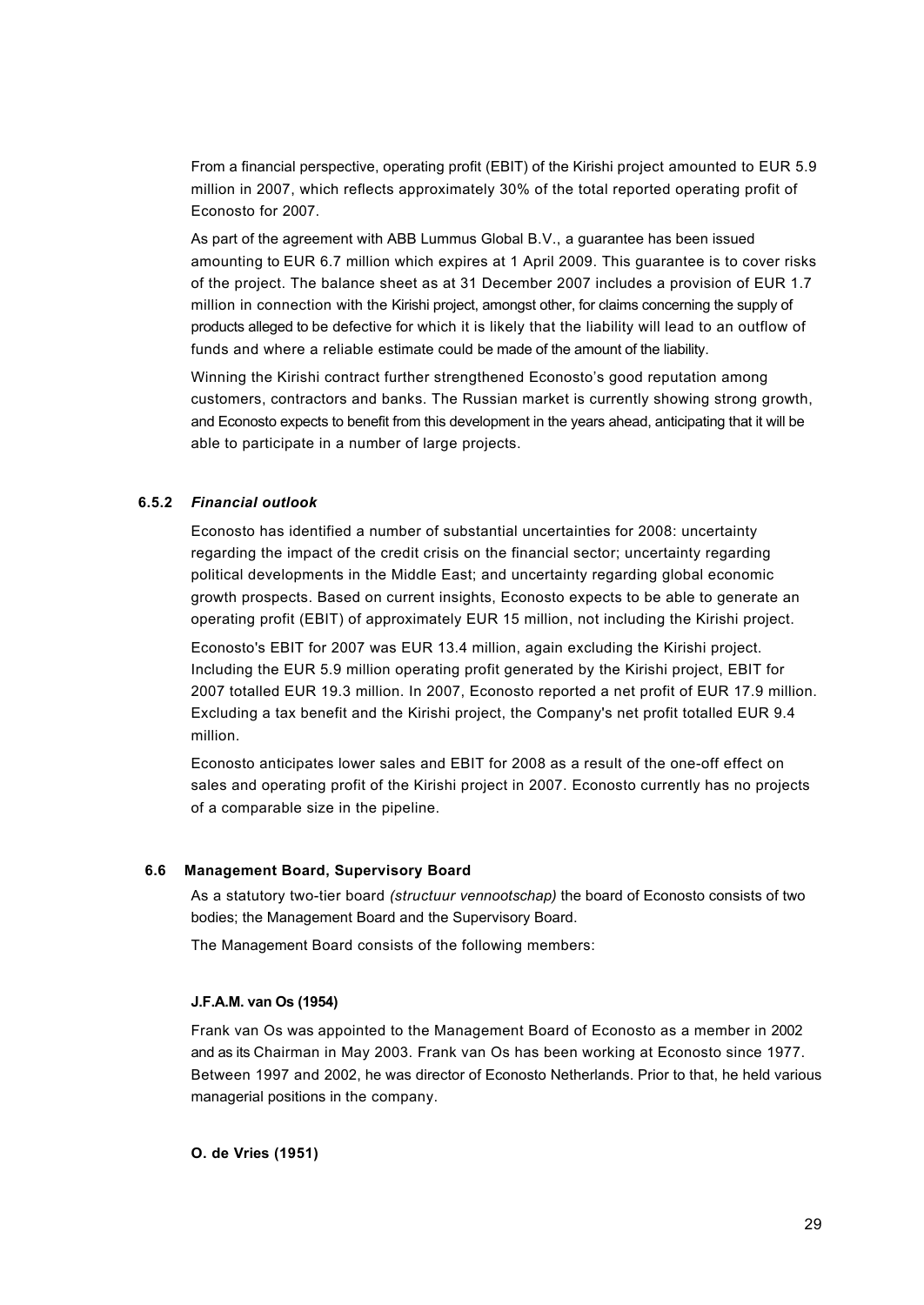Otto de Vries was appointed CFO of the Management Board in 2005. Previous positions held included that of financial director of Tulip Computers N.V., Van Gend en Loos B.V. and Nedlloyd Road Cargo International B.V. He also held interim positions at various listed and other companies for Boer en Croon Executive Managers B.V.

All members of the Supervisory Board are independent within the meaning of the Dutch Corporate Governance Code. The members of the Supervisory Board also have the specific expertise required and the composition of the board is such that it is able to carry out its tasks properly.

# **C. Knol (1943), Chairman**

## Nationality: Dutch

Mr Knol was appointed as a member of the Supervisory Board and as its Chairman in 2003. His term of office ends at the time of the General Meeting of Shareholders in 2008. Mr Knol is the former Chairman of the Group Board of Management of Geveke N.V., a technical services provider. Prior to that he held various positions, including Vice President of Schlumberger Technologies and Managing Director of Maatschappij Van Berkel's Patent N.V. Mr Knol does not hold any shares in Econosto. Other positions held by Mr Knol:

- Member of the Supervisory Board of Thyssen Krupp Elevator N.V., Roermond;
- Member of the Supervisory Board of AMIS B.V., Nieuwegein;
- Member of the Supervisory Board of Barenbrug Holding B.V., Oosterhout gem. Nijmegen; and
- Chairman of the Board of Governors of Stichting Aandeelhouders Synergia Capital Fund II, Veenendaal.

# **B.F. Kostwinder (1963)**

# Nationality: Dutch

Mr Kostwinder was appointed to the Supervisory Board in 2003. His term of office ends at the time of the General Meeting of Shareholders in 2008. Mr Kostwinder is Senior Business Controller of the Evangelische Omroep (EO). Until 2006, he spent 11 years as Vice President and CFO of the Freecom Technologies Group in Delft. Previously, he worked in the audit practice of Ernst & Young Accountants for thirteen years. Mr Kostwinder does not hold any shares in Econosto.

Other positions held by Mr Kostwinder:

- Member of the Supervisory Board of Freecom Technologies B.V., Delft;
- Member of the Board of Governors of Stichting Present, Utrecht;
- Member of the De Rank Baptist Community, Utrecht.

# **S.R. Nanninga (1957)**

# Nationality: Dutch

Mr Nanninga was appointed to the Supervisory Board in 2003. His term of office ends at the time of the General Meeting of Shareholders in 2008. Mr Nanninga is Member of the Executive Board of Directors of SHV Holdings N.V. Prior to that, he was Group Managing Director Distribution Europe of CRH Europe and director of Technische Unie B.V.,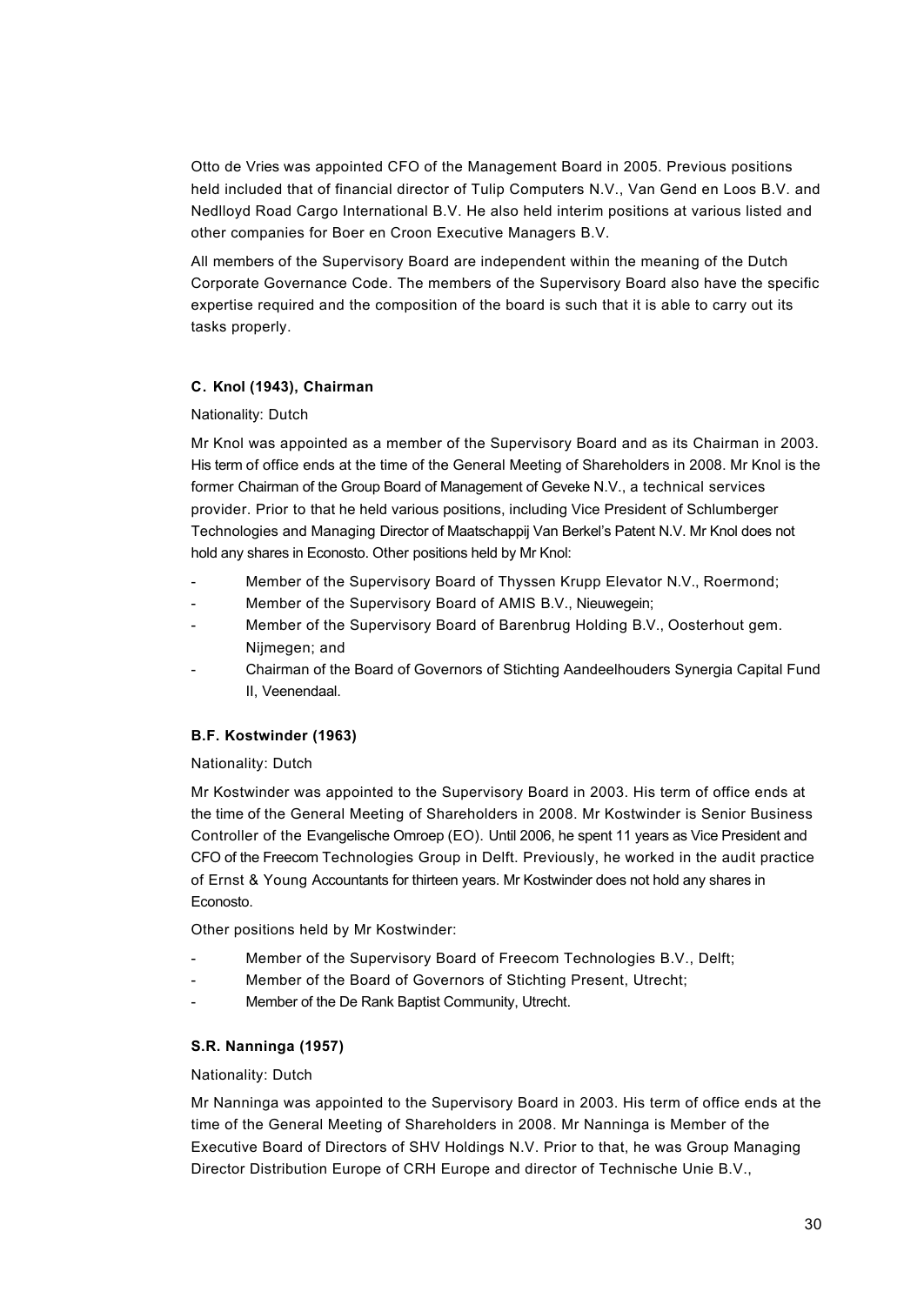Amstelveen. Mr Nanninga does not hold any shares in Econosto. Mr Nanninga holds no other positions.

# **6.7 Major shareholders**

According to information provided by the Netherlands Authority for the Financial Markets, on 3 April 2008, the following parties held 5% or more of the share capital of Econosto:

ERIKS group nv 29%

ERIKS group nv 15.9% (call option)

Gestion Deelnemingen V B.V. 6.62%

Janivo Beleggingen B.V. 5.29%

The Offeror has secured 44.9% of the Shares (see Section 5.3 Shareholdings of the Offeror).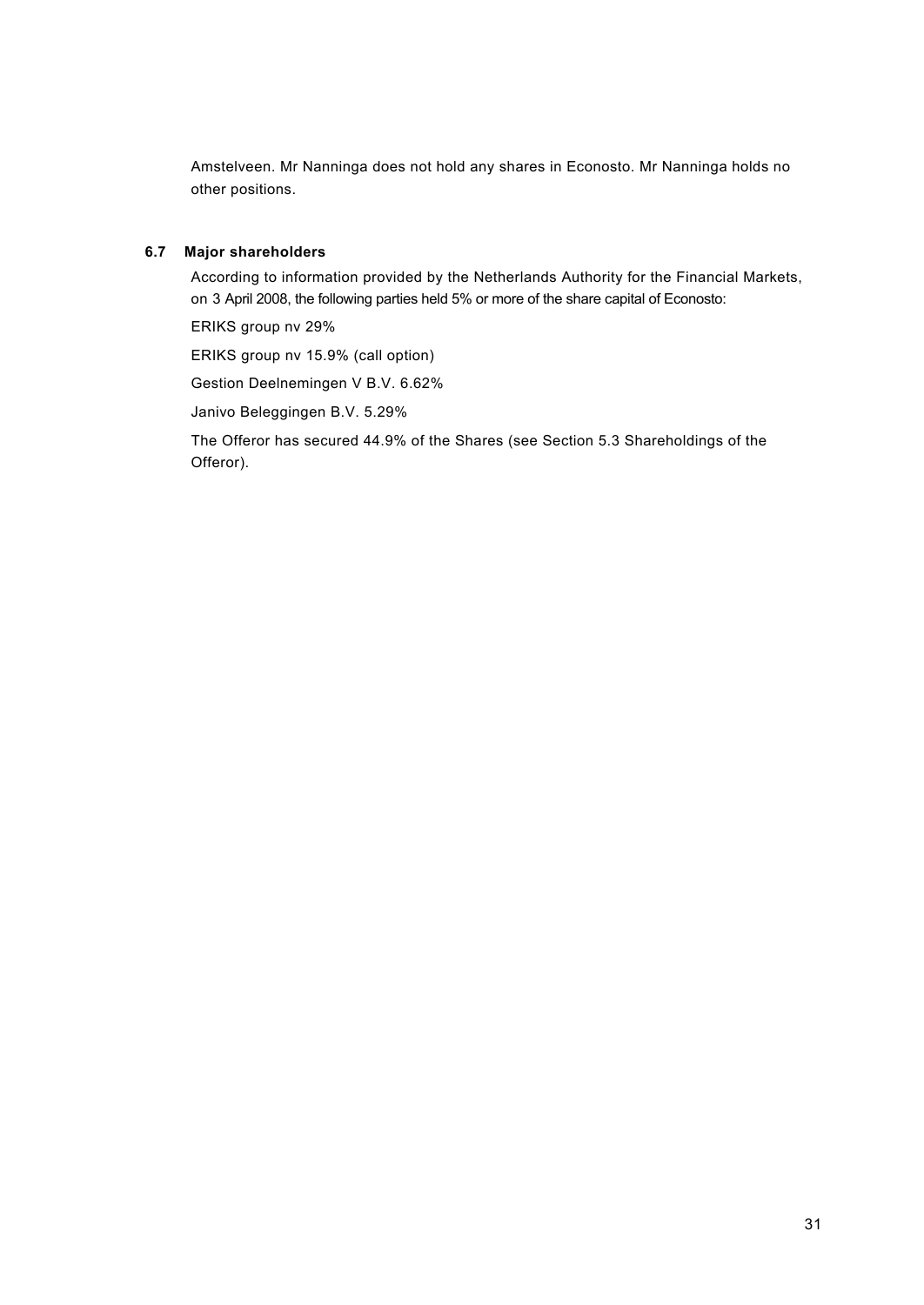# **7 CAPITAL AND SHARES**

**7.1 Authorised and issued share capital according to the Gilde Offer Memorandum** All shares in Econosto have a nominal value of EUR 0.50 each.

Share capital as per 1 February 2008:

| Authorised share capital (in euro):                                 | 10,255,000 |
|---------------------------------------------------------------------|------------|
| Consisting of:                                                      |            |
| (a) Ordinary shares (in euro):                                      | 8,380,000  |
| (b) Cumulative preference shares (in euro):                         | 1,875,000  |
| Total authorised share capital (in numbers):                        | 20,510,000 |
| Issued and paid up ordinary shares (in numbers):                    | 16,190,220 |
| There are no cumulative preference shares outstanding at this time. |            |

## **7.2 Changes in share capital according to the Gilde Offer Memorandum**

| 1000x                                                                      | 2007   | 2006   |
|----------------------------------------------------------------------------|--------|--------|
| <b>Authorised Share Capital</b>                                            |        |        |
| 3,750,000 convertible cumulative preference (financing) shares of EUR 0.50 | 1,875  | 1,875  |
| 16,760,000 Shares of EUR 0.50                                              | 8,380  | 8,380  |
| <b>Total</b>                                                               | 10,255 | 10,255 |
| <b>Issued Share Capital</b>                                                |        |        |
| <b>Shares</b>                                                              |        |        |
| As per 1 January                                                           | 6,784  | 6,784  |
| Issue due to conversion of convertible subordinated bond loan              | 1,311  |        |
| As per 31 December                                                         | 8,095  | 6,784  |

On 6 June 2007, 2,622,335 ordinary Shares were issued due to the conversion of convertible subordinated bond loan. Thus, the number of issued ordinary Shares as per 31 December 2007 was 16,190,220. At 31 December 2006 13.567.885 ordinary Shares were issued.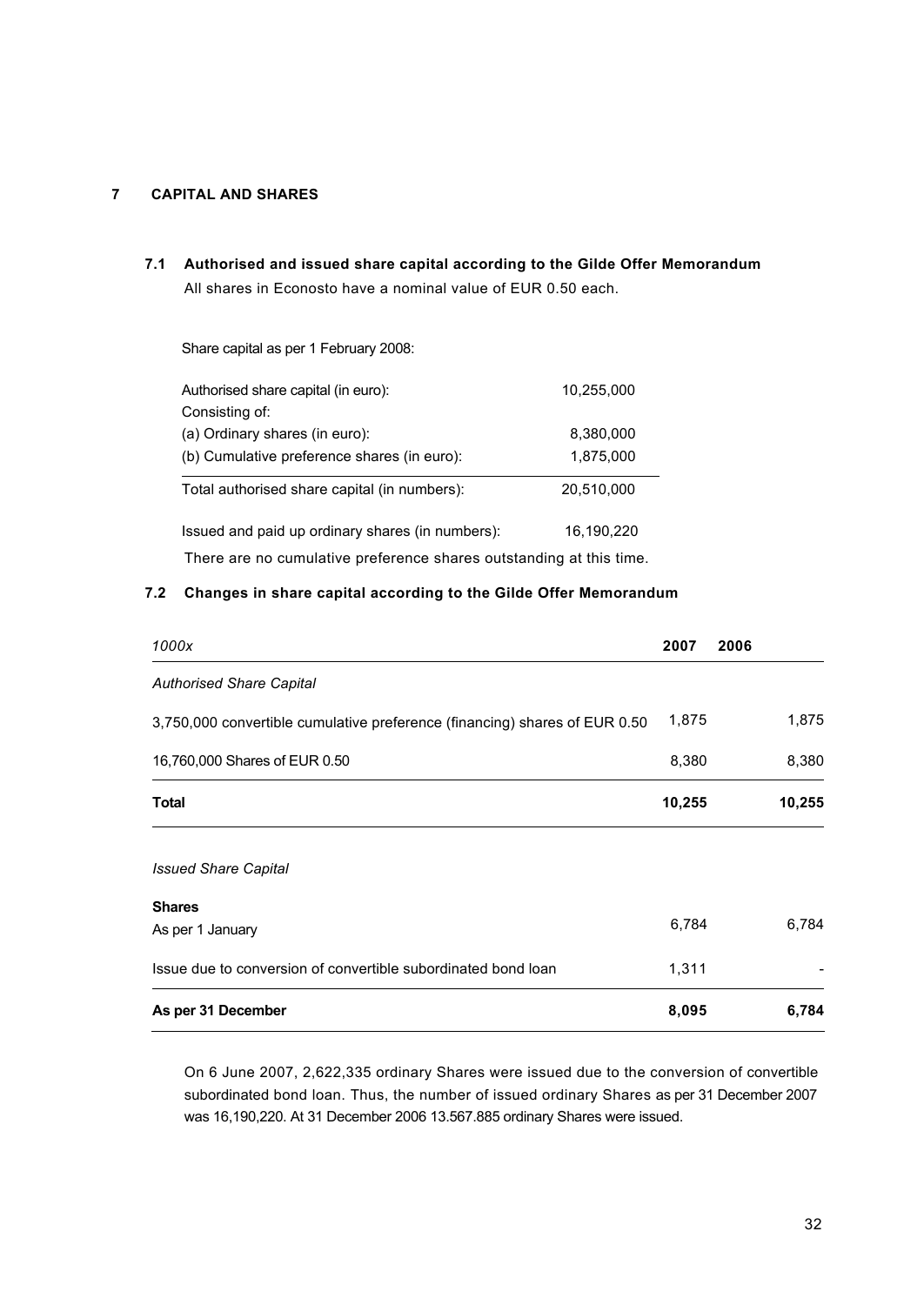## **7.3 Share price development**



This graph sets out the Share price development from 1 April 2007 to 1 April 2008.

Source: Bloomberg

# **7.4 Overview of shares and options held by members of the Management Board and Supervisory Board according to the Gilde Offer Memorandum**

At the date of the Gilde Offer Memorandum, 7,524 Shares are held by Mr J.F.A.M van Os and 3,082 Shares are held by Mr O. de Vries (excluding, for the avoidance of doubt, the Matching Shares under the Long Term Incentive Plan). 11,287 Matching Shares (including Additional Shares) are held by Mr J.F.A.M. van Os and 5,580 Matching Shares (including Additional Shares) are held by Mr O. de Vries. See also Section 7.4.2 (Information on Long Term Incentive Plan).

### **7.4.1** *Information on Shares according to the Gilde Offer Memorandum*

According to the Gilde Offer Memorandum, the information in this Section is true in relation to the Shares.

All shares in Econosto have a nominal value of EUR 0.50 each.

Share capital as per 1 February 2008:

| Total authorized share capital (in numbers): | 20,510,000 |
|----------------------------------------------|------------|
| (b) Cumulative preference shares (EUR):      | 1.875.000  |
| (a) Ordinary shares (EUR):                   | 8,380,000  |
| Consisting of:                               |            |
| Authorized share capital (EUR):              | 10,255,000 |
|                                              |            |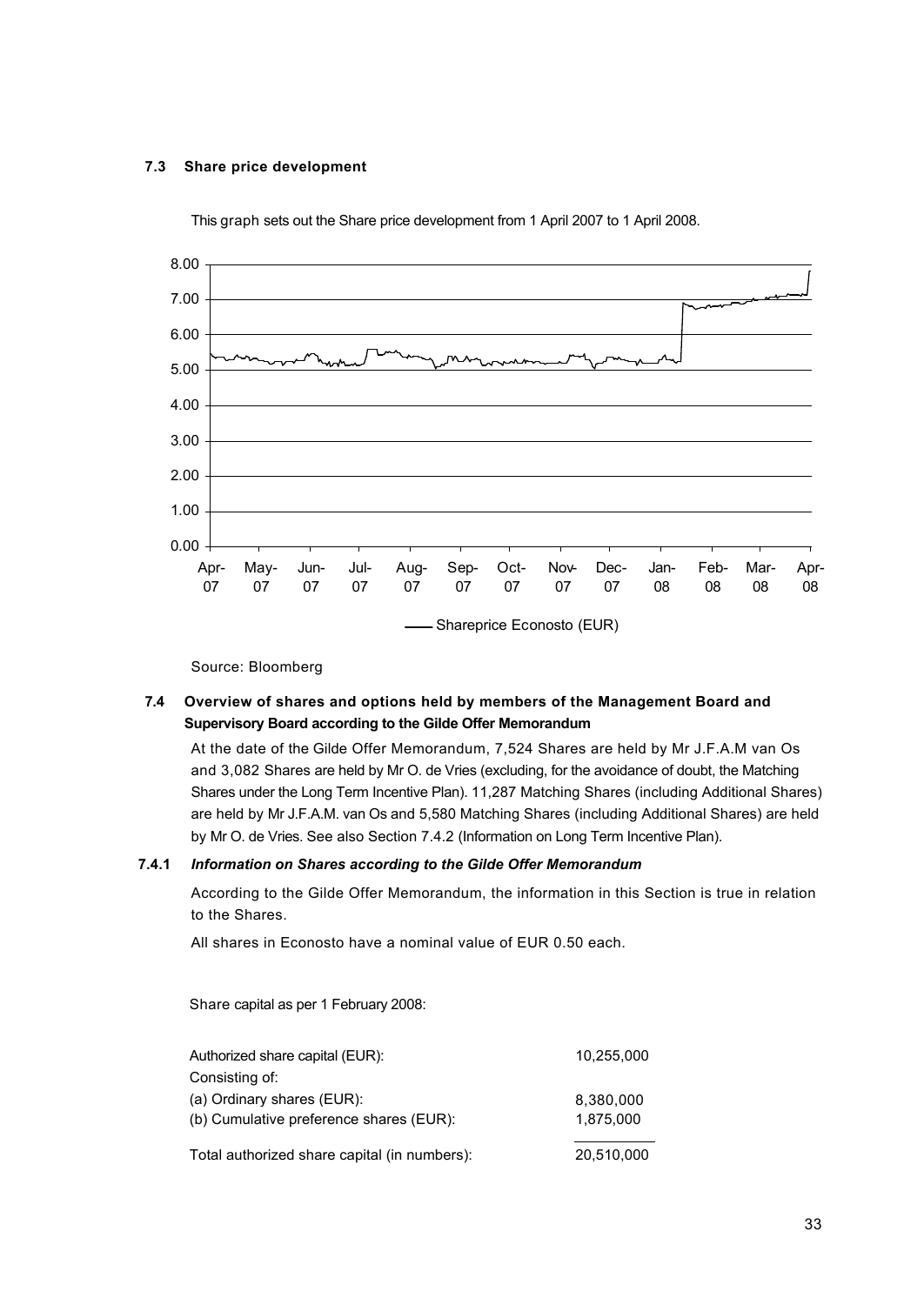There are no cumulative preference shares outstanding.

#### **7.4.2** *Information on Long-Term Incentive Plan according to the Gilde Offer Memorandum*

Members of the Management Board and the directors of a number of subsidiaries of Econosto are entitled to participate in the Long-Term Incentive Plan. The main features of the Long-Term Incentive Plan are:

- *(i)* based on achieving pre-determined financial and non-financial criteria, the members of the Management Board and the directors of the subsidiaries are granted a cash bonus;
- *(ii)* the participating members of the Management Board are obliged to invest 25% of their net cash bonus in Shares which have a specific restriction for the duration of the vesting period **("Restricted Shares");**
- *(iii)* the participating directors of the subsidiaries have the option to invest 25% of their net cash bonus in Restricted Shares;
- *(iv)* the Long-Term Incentive Plan has a vesting period of three years after which the number of shares held by the participant are matched by granting a number of **"Matching Shares"** equal to the number of Restricted Shares held by such participant; and
- *(v)* depending on the growth of Econosto's value, the granting of Matching Shares to the members of the Management Board free of charge can be as high as 150% of the compulsory investment in Restricted Shares by the members of the Management Board (all such shares above 100% **"Additional Shares".**

The vesting period of the first Restricted Shares issued to the participants of the Long-Term Incentive Plan would terminate in 2008. Due to the Offer, the Long-Term Incentive Plan will be terminated. Thus, on the day prior to the Settlement Date, all Matching Shares (including the Additional Shares) held by the members of the Management Board and the other participants still in the service of Econosto shall be deemed to have been vested and shall be awarded to the participants.

As of the date of the Gilde Offer Memorandum 11,287 Matching Shares (including Additional Shares) are held by Mr J.F.A.M. van Os and 5,580 Matching Shares (including Additional Shares) are held by Mr O. de Vries. The other participants jointly held 13,446 Matching Shares.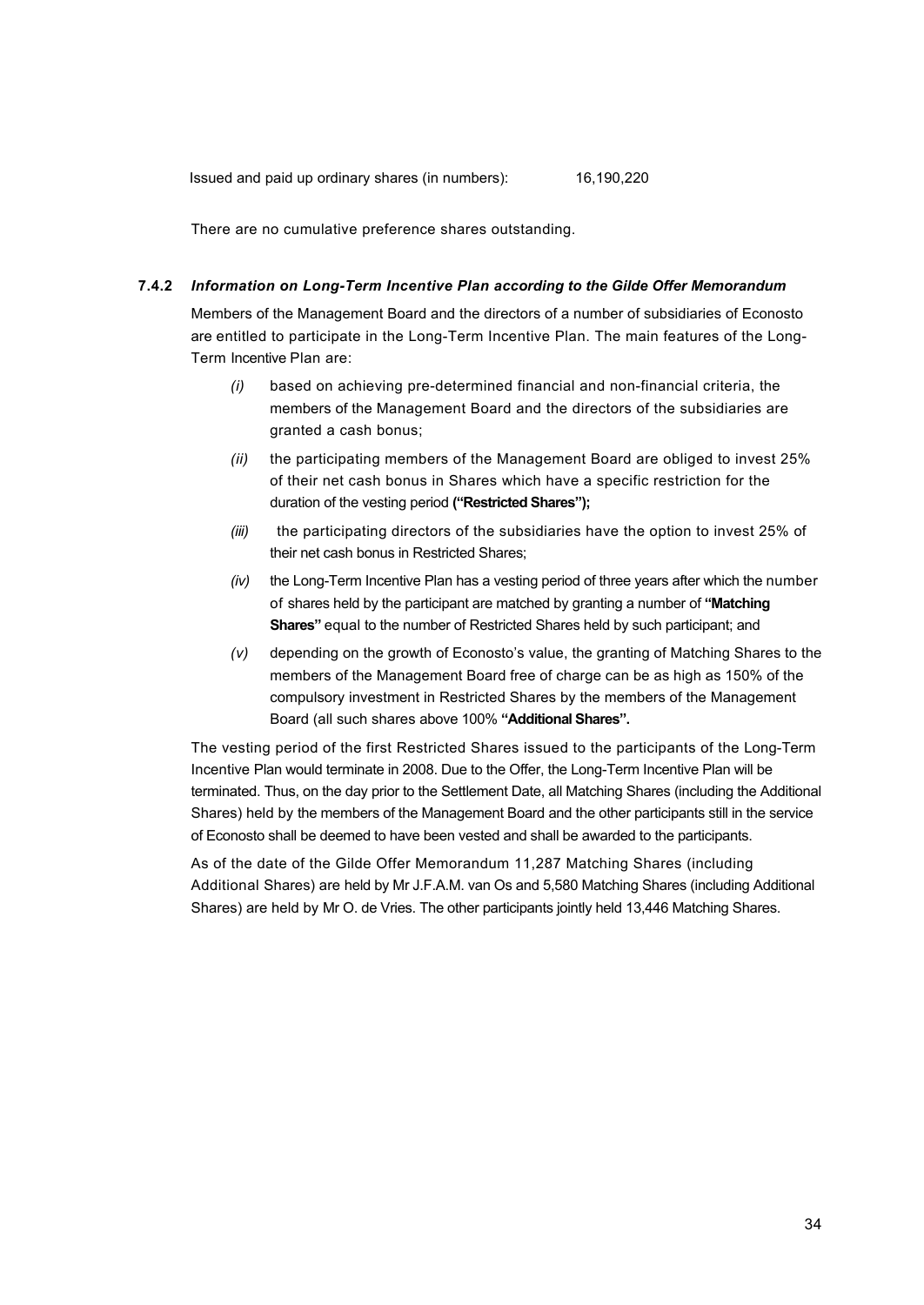# **8 INFORMATION ON THE OFFEROR**

### **8.1 Information on the Offeror**

ERIKS group nv is the Dutch holding company of a group of technical distribution companies and is listed on Euronext Amsterdam

In 2007, sales of EUR 949.1 million were achieved with an average workforce of 4,495 people. The net result in 2007 amounted to EUR 43.7 million.

ERIKS procures, stores, processes, sells and distributes a wide range of high-quality mechanical engineering components and provides a highly developed range of related technical and logistics services. Its operations are based on a broad and deep knowhow of market developments, product properties, product applications, product processing, logistics and a corresponding modern infrastructure. The ability to offer these six know-how domains means that ERIKS is ideally placed to make a positive contribution to its customers' and manufacturers' business operations.

ERIKS supplies over 90,000 industrial customers (business-to-business), markets a range of over 600,000 articles, purchases worldwide from over 1,000 qualified suppliers and manufacturers and sends out approximately 2,5 million shipments every year.

The ERIKS group currently consists of over 50 group companies with branches in 15 countries. The geographical focus of the group's activities is in Western and Central Europe, where 95% of its sales are achieved. ERIKS also has branches in the USA and South-east Asia (Singapore and Malaysia).

ERIKS is pursuing a leading market position in Western, Central and Eastern Europe. ERIKS also wants a direct or indirect presence in the USA and South-east Asia if this is conducive to its position in Europe.

The current range of products is divided into eight core activities:

- *(a)* Sealing technology
- *(b)* Power transmission
- *(c)* Flow technology
- *(d)* Industrial plastics
- *(e)* Tools and Maintenance products
- *(f)* Electromechanical services and Condition monitoring
- *(g)* Tolerance rings and Tire technology
- *(h)* Technical and logistics services

Eriks provides technical and logistics services as a core activity linked to the product groups contained in its core activities and six know-how domains.

#### **8.2 Strategy**

ERIKS believes it has the following competitive strengths:

- a large customer base and presence in important industrial segments
- broad and in-depth range of products/services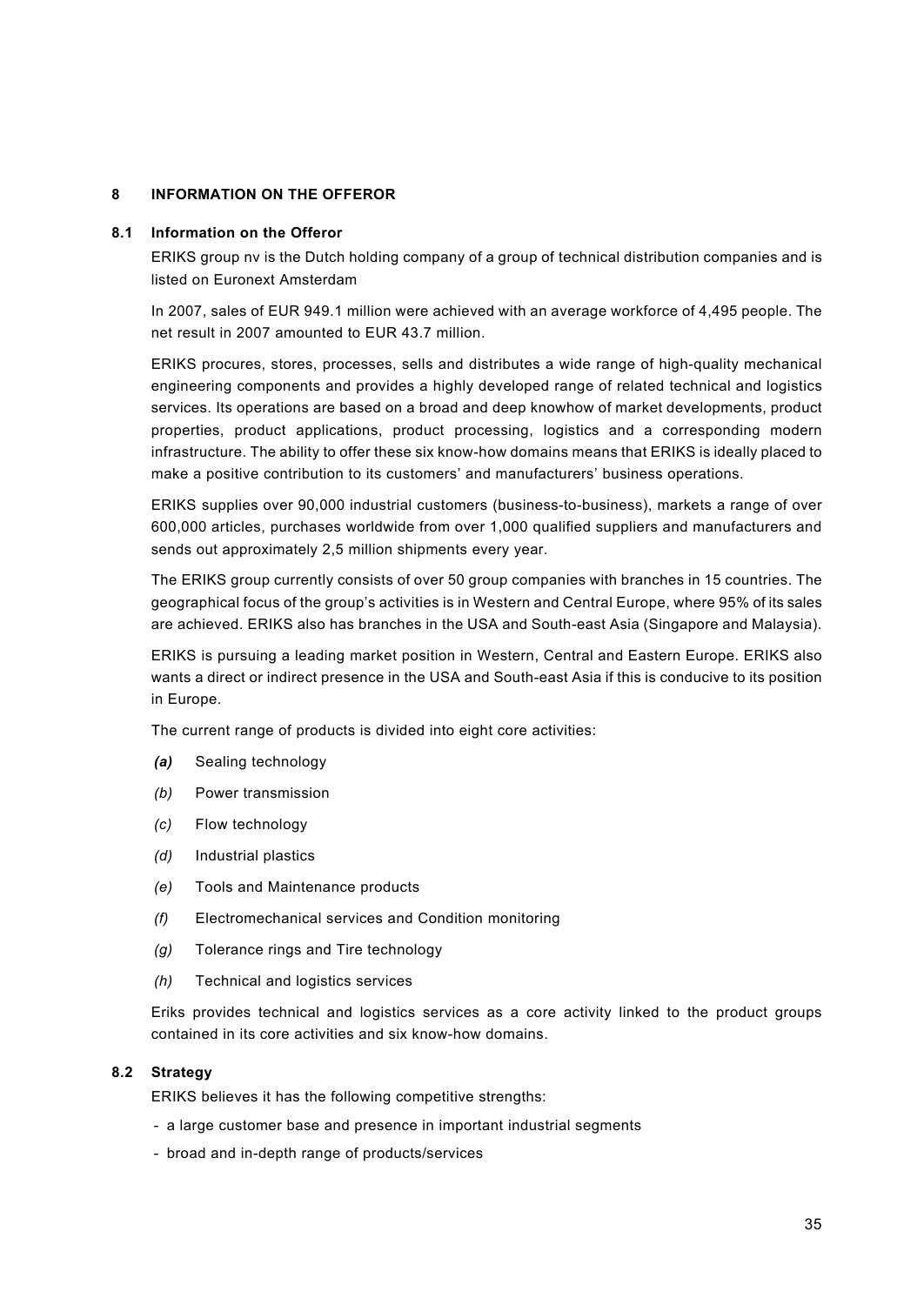- innovative strength
- know-how-driven technical and logistics services
- ability to offer manufacturers volume and market share
- modern infrastructure (accommodation and ICT)
- entrepreneurship and highly trained employees
- financial health

Building on these competitive strengths, ERIKS strives to achieve the following objectives:

- to build a leading market position in Western, Central and Eastern Europe
- to achieve a strong market share (top 3) for all core activities in its range, in all regions where ERIKS has its own branch operations
- to offer an extensive range of high-quality mechanical engineering parts
- to possess and offer a high level of know-how so as to be an innovative supplier
- to have a balanced distribution of sales across the main customer types (buying profiles) of Maintenance Repair Overhaul and Original Equipment Manufacturers in order to control its risk profile
- to expand existing activities in the United States of America
- to maintain activities in South East Asia autonomously

ERIKS' strategy rests on the following pillars:

- autonomous growth
- growth through expansion
- employees
- efficient operational management
- realising synergy.

### **8.3 Management structure, executive board and supervisory board**

### **8.3.1 Management structure**

ERIKS has a two-tier board structure, consisting of an executive board and a supervisory board. The executive board is responsible for the policy and operations of ERIKS under the supervision of the supervisory board.

## **8.3.2 ERIKS executive board**

As at of this Offer Memorandum, the members of the executive board are:

| <b>Name</b> | Date of Birth | <b>Business experience and activities</b>                 |
|-------------|---------------|-----------------------------------------------------------|
| J. van der  | 20 June 1954  | Mr. Van der Zouw is a Dutch national. He was appointed to |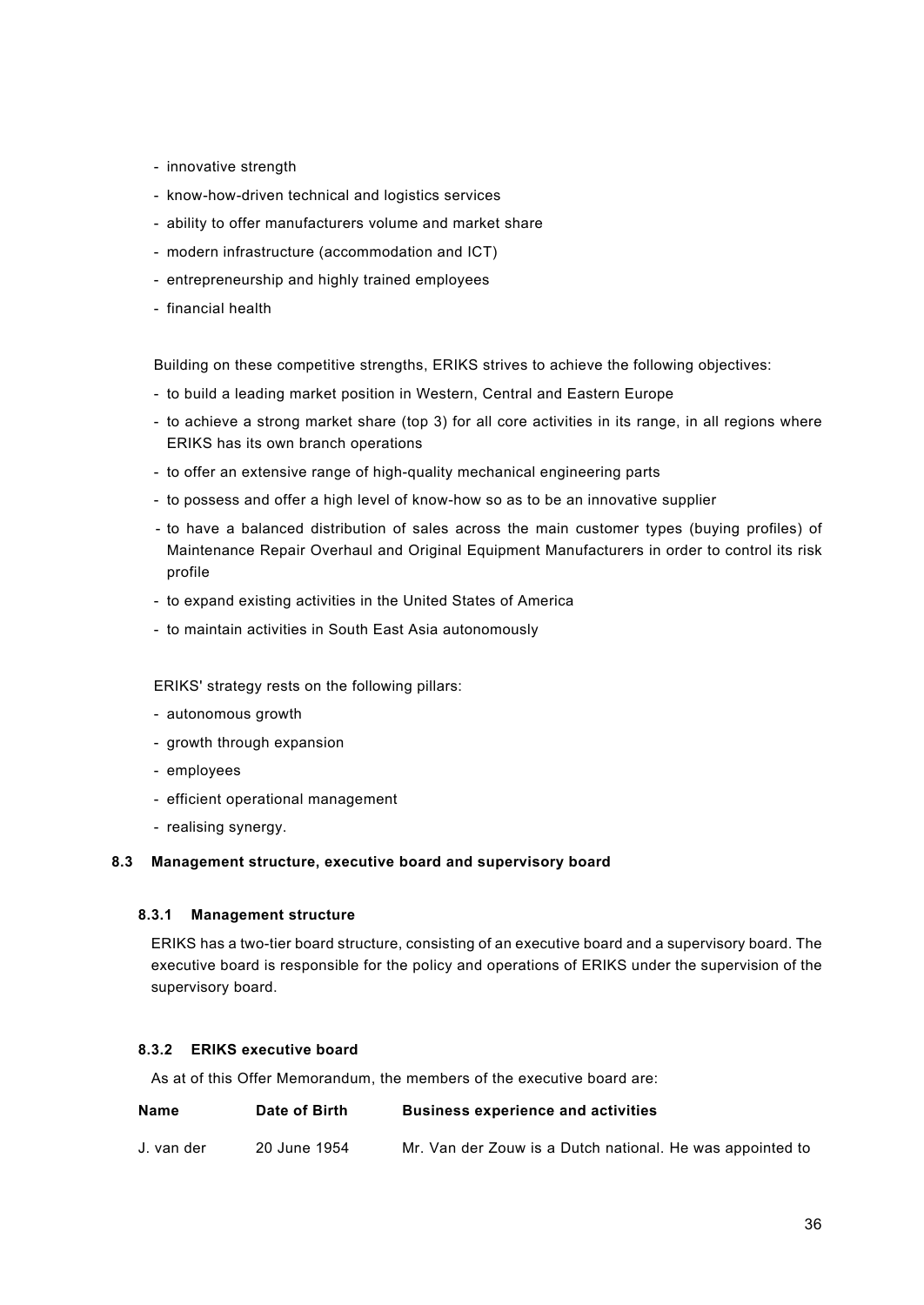| Name                     | Date of Birth        | <b>Business experience and activities</b>                                                                                                                                                                                                                                                                                                                                                                                                                                                                                                                                                                                                                                                                                                                                                                                                                                                                                                         |
|--------------------------|----------------------|---------------------------------------------------------------------------------------------------------------------------------------------------------------------------------------------------------------------------------------------------------------------------------------------------------------------------------------------------------------------------------------------------------------------------------------------------------------------------------------------------------------------------------------------------------------------------------------------------------------------------------------------------------------------------------------------------------------------------------------------------------------------------------------------------------------------------------------------------------------------------------------------------------------------------------------------------|
| Zouw                     |                      | the executive board on 1 January 2002 and was appointed as<br>chairman of the executive board with the title of CEO on 12<br>May 2005 for an unlimited period of time.                                                                                                                                                                                                                                                                                                                                                                                                                                                                                                                                                                                                                                                                                                                                                                            |
|                          |                      | After completing his naval engineering degree, Mr. Van der<br>Zouw started his professional career as a marine engineer in<br>1974. He joined Stork as sales and project engineer in 1977,<br>responsible for Eastern Europe and Africa. In 1980, Mr. Van<br>der Zouw started working for Eriks B.V. as product specialist<br>and later as product manager, where he contributed to the<br>positioning of ERIKS as a leading valve supplier. He then<br>joined Econosto in 1986, as sales manager and later as<br>deputy officer of the subsidiary Petrecon (supplier of valves<br>for the chemical, petro chemical and oil and gas industry).<br>From 1988 until his return to ERIKS, Mr. Van der Zouw<br>occupied various management positions at Transmark,<br>including the position of CEO of Transmark International<br>since 1995. In 1999, Mr. Van der Zouw returned to ERIKS<br>when he was appointed as managing director of ERIKS B.V. |
| J.G. de Boer             | 23 December<br>1953  | Mr. De Boer is a Dutch national. He was appointed to the<br>executive board with the title of CFO on 1 January 1996 for<br>an unlimited period of time.                                                                                                                                                                                                                                                                                                                                                                                                                                                                                                                                                                                                                                                                                                                                                                                           |
|                          |                      | Mr. De Boer is chartered accountant and started his<br>professional career as an assistant controller and later<br>accountant at Dijker and Doornbos Accountants (currently<br>forming part of PwC). He joined ERIKS in 1985, initially as<br>controller. He was appointed as group controller in 1991.                                                                                                                                                                                                                                                                                                                                                                                                                                                                                                                                                                                                                                           |
| M.T.A.<br><b>Beckers</b> | 25 September<br>1951 | Mr. Beckers is a Belgian national. He was appointed to the<br>executive board on 17 May 2005 for an unlimited period of<br>time.                                                                                                                                                                                                                                                                                                                                                                                                                                                                                                                                                                                                                                                                                                                                                                                                                  |
|                          |                      | After completing his A1 Industrial Chemistry degree at the<br>Rega Institute, Catholic University Leuven, Mr. Beckers<br>started working at Proctor & Gamble as product development<br>technician. He occupied various positions at Proctor &<br>Gamble, such as packaging manager, packaging coordinator<br>and project coordinator. From 1984 to 1990, he worked at<br>Duracell Europe as packaging manager Europe. Between<br>1990 and 1994, Mr. Beckers was member of the board of<br>Volta Industries in Italy. In 1994, he joined Dover Elevators                                                                                                                                                                                                                                                                                                                                                                                           |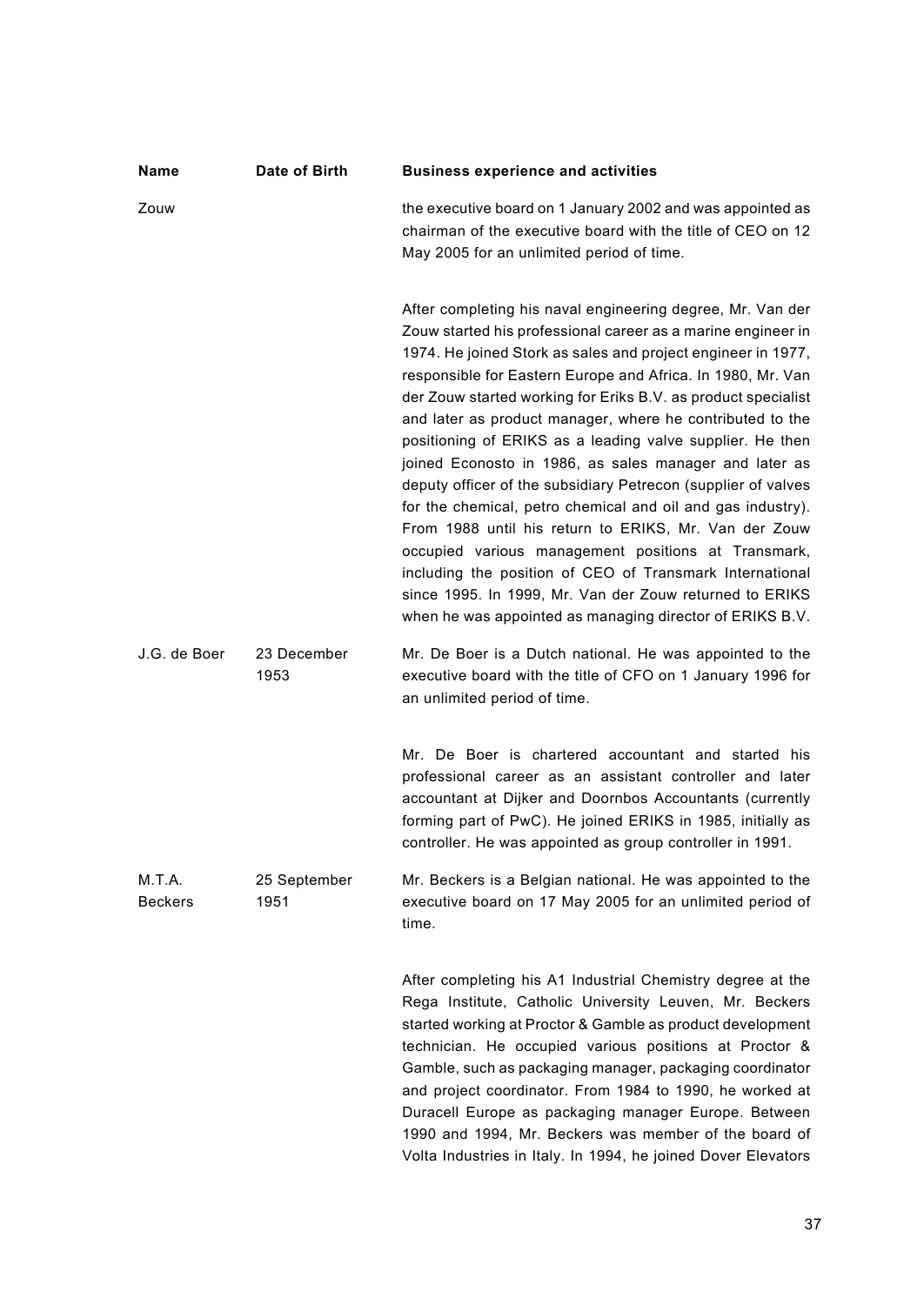### **Name Date of Birth Business experience and activities**

Europe in the United Kingdom, initially as Business Development Director and later as Managing Director. Between 1997 and 2005 he worked at Geveke in the Netherlands, starting as managing director of two subsidiaries and joining the executive board of Geveke in 2001; initially as COO and then as CEO until December 2003. Mr. Beckers joined ERIKS in May 2004 as cluster manager ERIKS Belgium and general manager ERIKS in Hoboken.

H.J. Maier 28 December 1960 Mr. Maier is a German national. He was appointed to the executive board on 1 January 2002 for an unlimited period of time.

> After completing his law degree at the University of Tübingen and University of Munich, Mr. Maier finalised his formal training as a lawyer at the superior law court Hamm/Westf. In 1990, he started his professional career at Wörmann, Maier & Partner Rechtsanwälte, Notare, in Germany as assistant attorney-at-law to become a partner. In 1992, Mr. Maier joined H+S Group as managing director of Heusinger + Salmon GmbH & Co. As a result of the take-over of the H+S Group by ERIKS in 1997, he became managing director of the H+S Group. In 1999, he was appointed as managing director of the cluster ERIKS Germany and member of Group Council ERIKS, followed by the appointment as member of the executive board in 2002.

> Mr. Maier is a member of the supervisory board of Flexicon AG in Germany.

B. Wilson 9 February 1955 Mr. Wilson is a British national. He was appointed to the executive board as of 17 November 2006 for an unlimited period of time.

> Mr. Wilson started his professional career in 1972. After having occupied various positions, he joined PPG Investments Ltd. in 1983, initially as finance director and later as managing director. In 1986, he started working at Langside Ltd. as managing director until he joined George Boyd Ltd. as managing director in 1990. In 1994, he was employed by Würth Group as managing director of Monks and Crane Industrial Group Ltd. and later as coordinator of Würth Industrial Group. In November 2003, Mr. Wilson was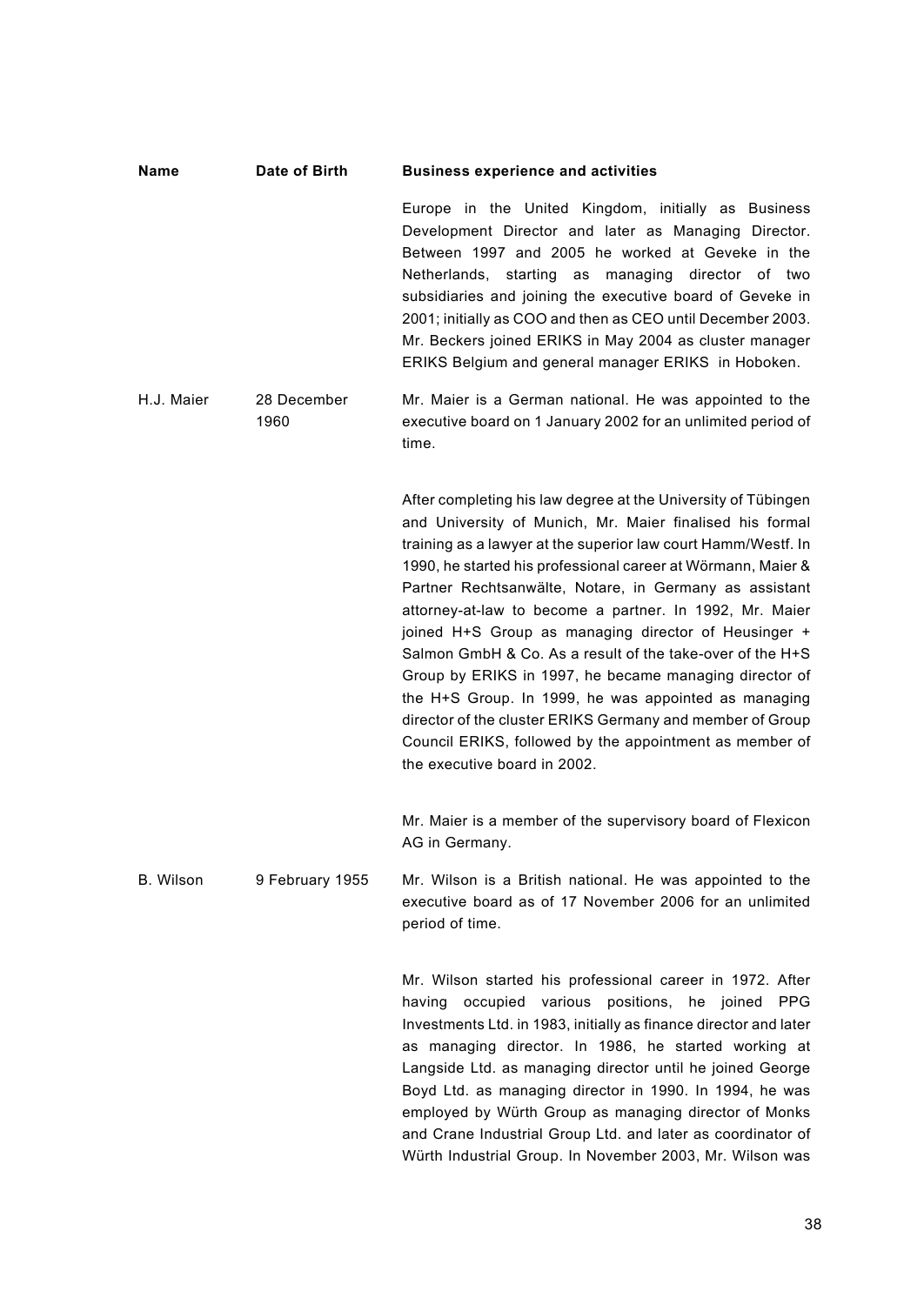| <b>Name</b> | <b>Business experience and activities</b> |                                                                                                                                                                                                                                                                                                                                                                                                                                                                                                                                                                                                                                                                                                                                                                                                                                                                                                                                                                                                                         |
|-------------|-------------------------------------------|-------------------------------------------------------------------------------------------------------------------------------------------------------------------------------------------------------------------------------------------------------------------------------------------------------------------------------------------------------------------------------------------------------------------------------------------------------------------------------------------------------------------------------------------------------------------------------------------------------------------------------------------------------------------------------------------------------------------------------------------------------------------------------------------------------------------------------------------------------------------------------------------------------------------------------------------------------------------------------------------------------------------------|
|             |                                           | appointed as CEO of WYKO Group Ltd.                                                                                                                                                                                                                                                                                                                                                                                                                                                                                                                                                                                                                                                                                                                                                                                                                                                                                                                                                                                     |
|             |                                           | Mr. Wilson also acted as non executive director for FPT<br>Group Ltd from November 1998 to March 2002. FPT Group<br>Ltd. was sold to WYKO in 2002                                                                                                                                                                                                                                                                                                                                                                                                                                                                                                                                                                                                                                                                                                                                                                                                                                                                       |
| M. Dixon    | 6 October 1964                            | Mr. Dixon is a British national. He was appointed to the<br>executive board as of 17 November 2006 for an unlimited<br>period of time.                                                                                                                                                                                                                                                                                                                                                                                                                                                                                                                                                                                                                                                                                                                                                                                                                                                                                  |
|             |                                           | After completing his BSC Chemistry degree at the Imperial<br>College of Science and Technology in 1986, Mr. Dixon<br>started as assistant chartered accountant at Ernst & Whinney<br>in 1986. He became chartered accountant in 1989. In 1990,<br>he joined Barratt Developments plc as corporate accountant.<br>In 1994, he started as group accountant at Calder Group Ltd.,<br>which merged with Rubicon Group plc in 1995. As a result of<br>this merger, Mr. Dixon was appointed as group financial<br>controller of Rubicon Group plc in 1995 and was appointed to<br>the executive committee in 1996. In 1998, he joined FPT<br>Group Ltd., initially as group finance director and, as of 2000,<br>as group managing director. During 2002, FPT Group Ltd.<br>was sold to WYKO. Mr. Dixon took a temporary main board<br>assignment to implement the merger of the two companies<br>and left WYKO in November 2002. In November 2003, he<br>was invited, together with Mr. Wilson, to return to WYKO as<br>COO. |

At the date of this Offer Memorandum, the members of the executive board of ERIKS collectively hold 10,979 shares in ERIKS as long term investment. No option rights are granted to the members of the executive board of ERIKS.

## **8.3.3 ERIKS supervisory board**

As at of this Offer Memorandum, the members of the supervisory board of ERIKS are:

| Date of birth       | <b>Business experience and activities</b>                                                                                |
|---------------------|--------------------------------------------------------------------------------------------------------------------------|
| 17 February<br>1944 | Mr. Olijslager, the chairman of the supervisory board, is a<br>Dutch national. He was first appointed to the supervisory |
|                     | board in 2007 and his term ends in 2011.<br>Mr. Olijslager's current positions include inter alia:                       |
|                     |                                                                                                                          |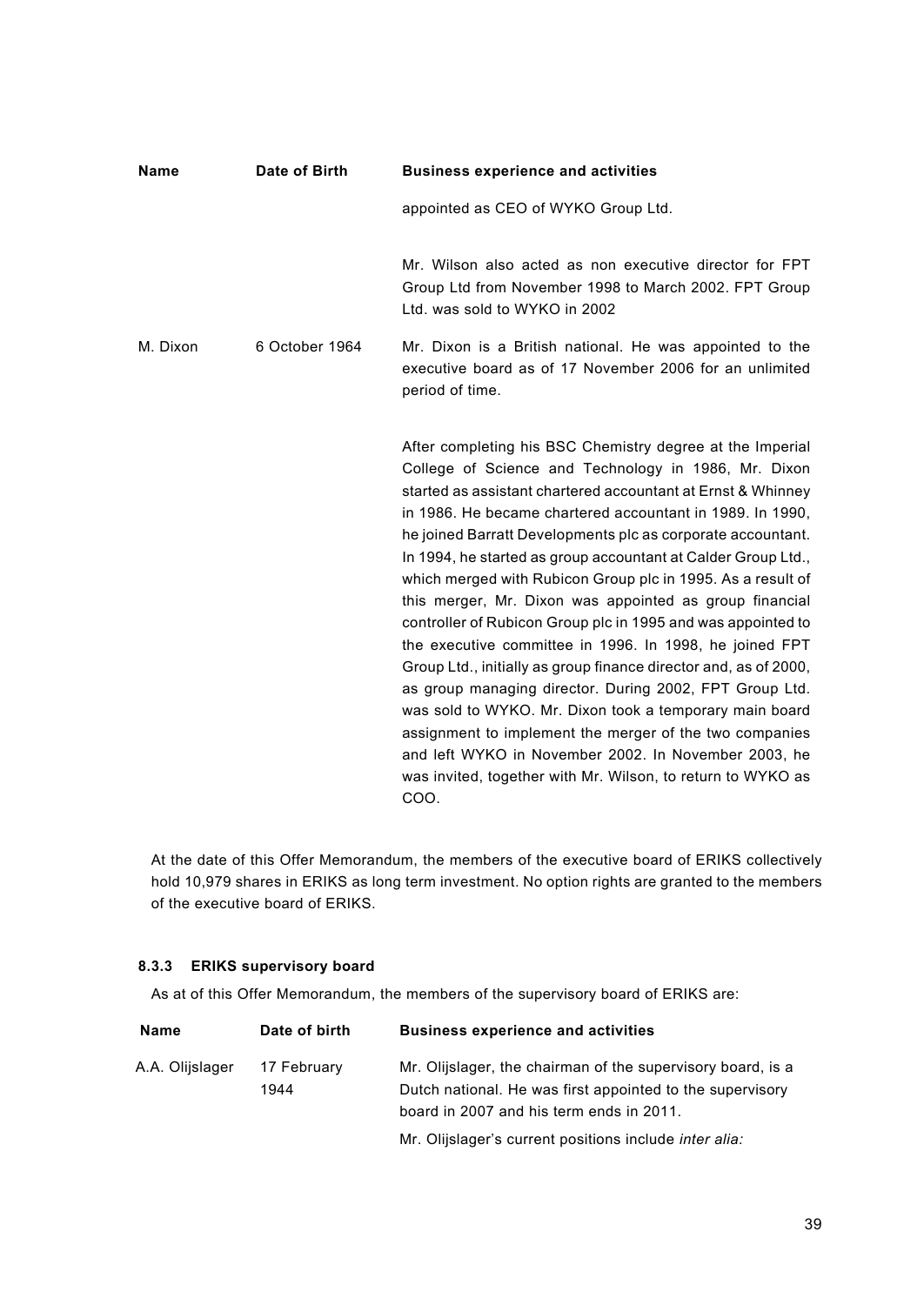| Name                      | Date of birth       | <b>Business experience and activities</b>                                                                                                                                                    |  |
|---------------------------|---------------------|----------------------------------------------------------------------------------------------------------------------------------------------------------------------------------------------|--|
|                           |                     | - Vice-president of the supervisory board of ABN AMRO<br>Holding NV                                                                                                                          |  |
|                           |                     | - Member of the supervisory board of Samas Group NV                                                                                                                                          |  |
|                           |                     | - Vice-president of the supervisory board of AVEBE UA                                                                                                                                        |  |
|                           |                     | - Member of the supervisory board of Center Parcs NV                                                                                                                                         |  |
|                           |                     | - Member of the supervisory board of Heijmans N.V.                                                                                                                                           |  |
|                           |                     | - Member of the Investment Committee of NPM Capital<br>N.V.                                                                                                                                  |  |
|                           |                     | - Non-executive director of TREP Holding SE                                                                                                                                                  |  |
|                           |                     | - Director Stichting Administratiekantoor Unilever NV                                                                                                                                        |  |
|                           |                     | -Chairman Nederlandse Vereniging van<br>Participatiemaatschappijen                                                                                                                           |  |
|                           |                     | - Member of the supervisory board of Stichting Nyenrode                                                                                                                                      |  |
|                           |                     | - Chairman of Stichting Maatschappij en Onderneming /<br>member of the supervisory board of SMO B.V.                                                                                         |  |
|                           |                     | - Member of the supervisory board of Fries Museum                                                                                                                                            |  |
|                           |                     | - Chairman Stichting Zeesleepboot Nederland                                                                                                                                                  |  |
| R.J.A. van der<br>Bruggen | 26 November<br>1947 | Mr. Van der Bruggen is a Dutch national. He was first<br>appointed to the Supervisory Board in 2005 and his term<br>ends immediately after the annual General Meeting to be<br>held in 2009. |  |
|                           |                     | Mr. Van der Bruggen is CEO of Imtech N.V.                                                                                                                                                    |  |
|                           |                     | Mr. Van der Bruggen is a member of the supervisory board of<br>Gelderse Vallei Hospital and member of the advisory boards<br>of ABN AMRO Bank N.V. and Cisco Systems.                        |  |
| R.A.A.<br>Oliemans        | 17 February<br>1944 | Mr. Oliemans is a Dutch national. He was first appointed to<br>the Supervisory Board in 1997 and his term ends<br>immediately after the annual General Meeting to be held in<br>2010.        |  |
|                           |                     | Mr. Oliemans is chairman of the supervisory board of<br>Blydenstyn Willink N.V., member of the advisory council of<br>VM&M B.V.                                                              |  |
|                           |                     | Mr. Oliemans is former CEO of Ammeraal Conveyor Belting<br>B.V. and former CEO of Frans Maas Groep N.V.                                                                                      |  |
| A. Wateler                | 12 May 1946         | Mr. Wateler is a Dutch national. He was first appointed to the<br>Supervisory Board on 16 May 2006 and his term ends<br>immediately after the annual General Meeting to be held in           |  |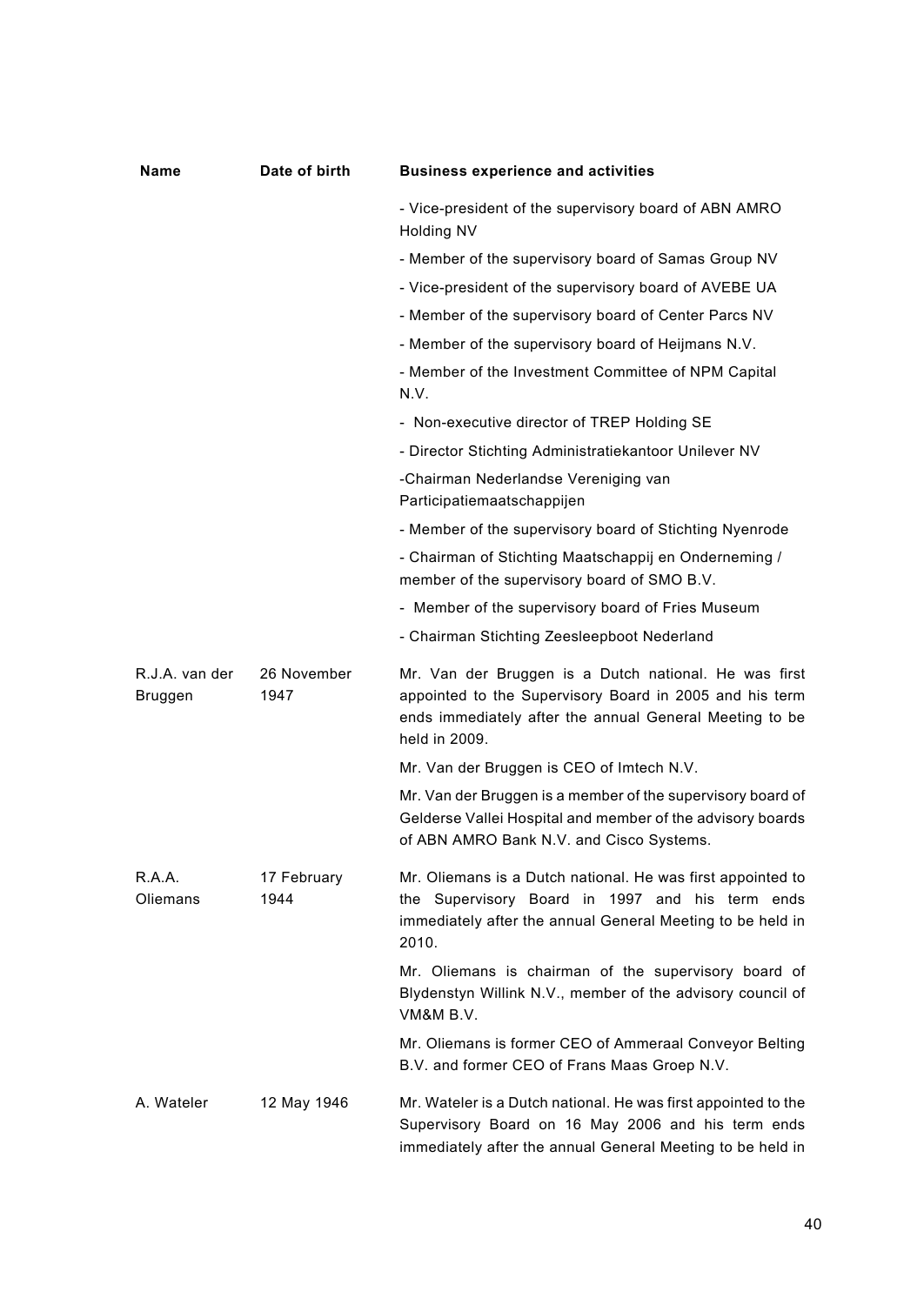## **Name Date of birth Business experience and activities**

### 2010.

Mr. Wateler is chairman of the supervisory boards of BN International B.V. and of Bruynzeel Home Products B.V. and member of the supervisory boards of Fashion Fund B.V., Gamma Holding N.V. and Duke Street Capital, member of the investment committee of Ergon Capital Partners and member of the board of directors of Stichting Preferente Aandelen Grolsch.

Mr. Wateler is the former managing director of Parcom Ventures B.V. Parcom Ventures B.V. is part of ING Group N.V. and holds an interest in Eriks N.V.

At the date of this Offer Memorandum, the members of the supervisory board of ERIKS do no hold any shares in ERIKS. In addition, no option rights are granted to the members of the supervisory board of ERIKS.

# **8.4 Capital and shares**

The issued and outstanding share capital of the Offeror consists of 10,582,614 ordinary shares with a nominal value of EUR 0.50 each. All ordinary shares are listed on Euronext Amsterdam. A total of 10,533,255 ordinary bearer shares are included in the giro system as referred to in the Dutch Securities Giro Act (*Wet giraal effectenverkeer*) and are registered in the register of shareholders in the name of Euroclear Nederland. The remaining 49,359 issued ordinary shares are registered in the shareholders register in the names of the respective shareholders. The company has not paid out or issued any share options.

## **8.5 Main shareholders**

At the date of this Offer Memorandum, the following shareholders have registered with the AFM an interest in excess of 5% of the ERIKS' shares:

| Shareholder                    | Percentage |
|--------------------------------|------------|
| ING Group N.V.                 | 19.52      |
| Kempen Capital Management N.V. | 10.18      |
| <b>TG Holding AG</b>           | 8.22       |
| Delta Deelnemingen Fonds N.V.  | 7.35       |
| Darlin N.V.                    | 5.78       |
| Aviva plc                      | 5.28       |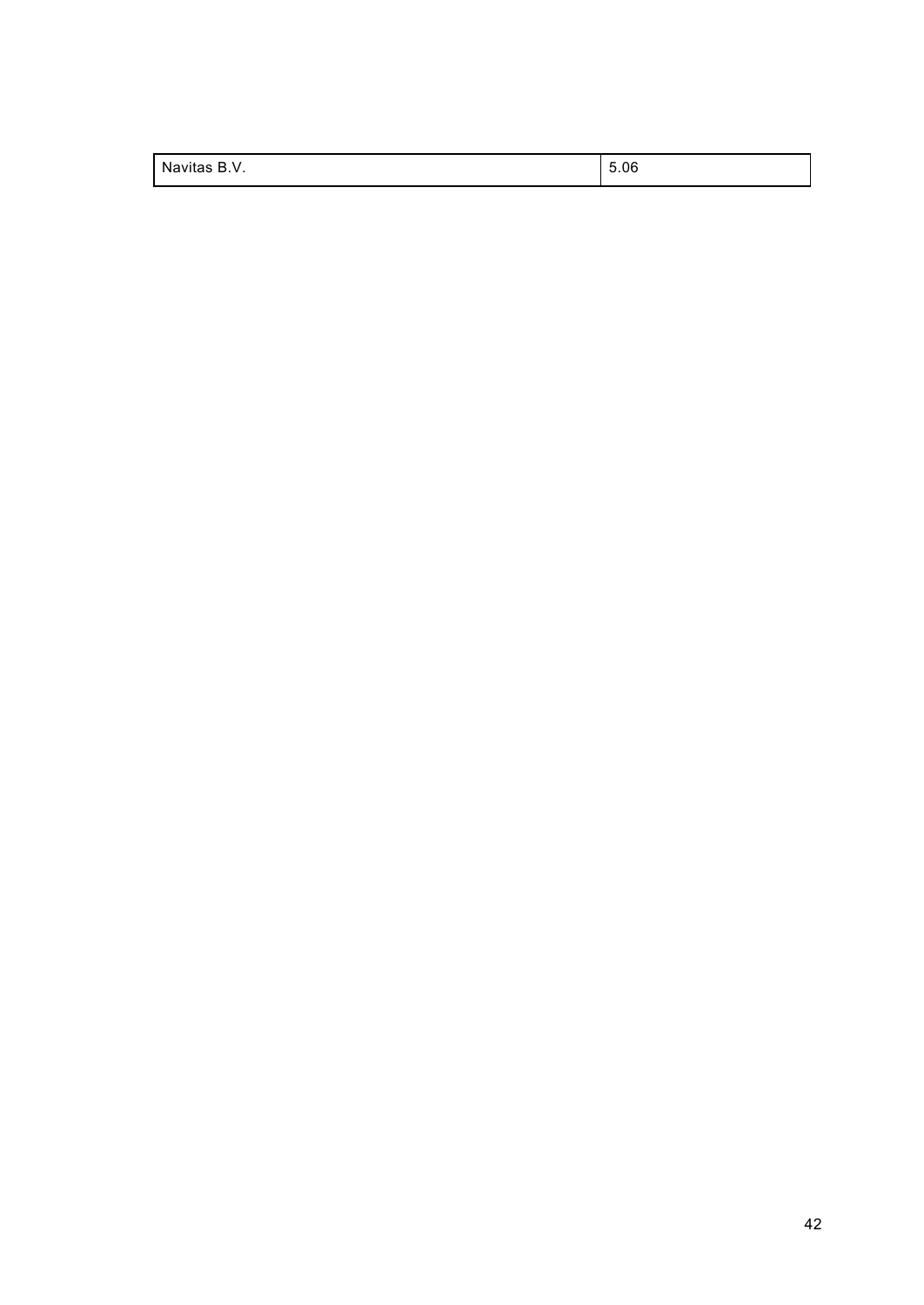## **9 FURTHER DECLARATIONS PURSUANT TO THE TAKEOVER DECREE**

In addition to the other statements set out in this Offer Memorandum, the Offeror with regard to subjects (ii) and (iii), Econosto with regard to subject (iv) and the Offeror and the Boards with regard to subject (i), hereby declare as follows:

- *(i)* The Offeror has clarified the Offer and explained its intentions with Econosto going forward to the Boards. No agreement between the Offeror and Econosto was reached.
- *(ii)* With due observance of and without prejudice to the restrictions referred to in Section 1 (Restrictions and Important Information), the Offer applies on an equal basis to all Shares outstanding and is made to all Shareholders.

The costs incurred or to be incurred by the Offeror in connection with the Offer are expected to amount to approximately EUR 3,527,935.

- *(iii)* The costs incurred by Econosto in relation to the Offer are not available to the Offeror.
- *(iv)* No transactions have taken place or will take place on the basis of concluded agreements with individuals and/or legal persons within the meaning of Annex A paragraph 2 subparagraphs 5, 6 and 7 of the Takeover Decree, other than the transactions mentioned in Section 5.3 (Shareholdings of the Offeror).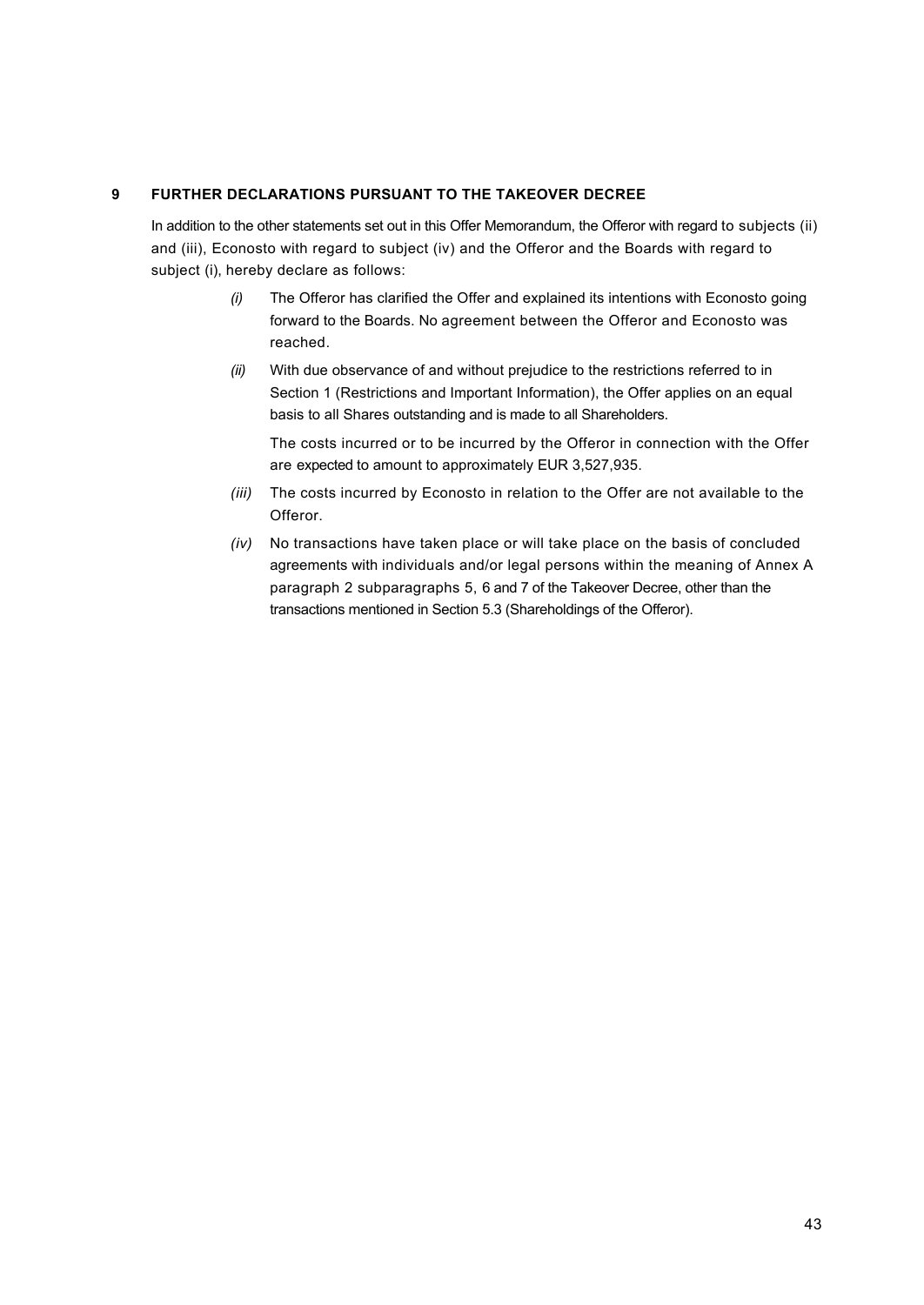## **10 TAX ASPECTS OF THE OFFER**

### **Dutch Tax Considerations**

#### **10.1 General**

The following describes certain material Dutch tax consequences of the Offer.

The following is intended as general information only and it does not purport to present any comprehensive or complete description of all aspects of Dutch tax law which could be of relevance to a Shareholder. Shareholders should consult with their tax advisors with regard to the tax consequences of the Offer in their particular circumstances.

The following summary is based on Dutch tax law as applied and interpreted by Dutch tax courts and as published and in effect on the date hereof, without prejudice to any amendments introduced at a later date and implemented with or without retroactive effect.

This part does not discuss the possible Dutch tax considerations or consequences that may be relevant to a Shareholder who receives or has received any benefits from Shares as employment income, deemed employment income or otherwise as compensation.

In this paragraph, ''**Dutch Taxes**'' shall mean taxes of whatever nature levied by or on behalf of the Netherlands or any of its subdivisions or taxing authorities.

### **10.2 Withholding tax**

Any payments made under the Offer will not be subject to withholding or deduction for, or on account of any Dutch Taxes.

### **10.3 Shareholders Resident in the Netherlands**

The description of certain Dutch tax consequences in this paragraph is only intended for the following holders of Shares:

- *(i)* individuals who are resident or deemed to be resident in the Netherlands; and
- *(ii)* individuals who opt to be taxed as a resident of the Netherlands for purposes of Dutch taxation (jointly, ''**Dutch Individuals**''); and
- *(iii)* entities that are subject to the Dutch Corporate Income Tax Act 1969 ("CITA") and are resident or deemed to be resident in the Netherlands for the purposes of the CITA (''**Dutch Corporate Entities**''), excluding:
- *(iv)* pension funds (pensioenfondsen) and other entities that are in whole or in part exempt from Dutch corporate income tax; or
- *(v)* Dutch Corporate Entities which are entitled to the participation exemption with respect to the Shares based on article 13 CITA; or
- *(vi)* investment institutions (*beleggingsinstellingen*) as defined in the CITA.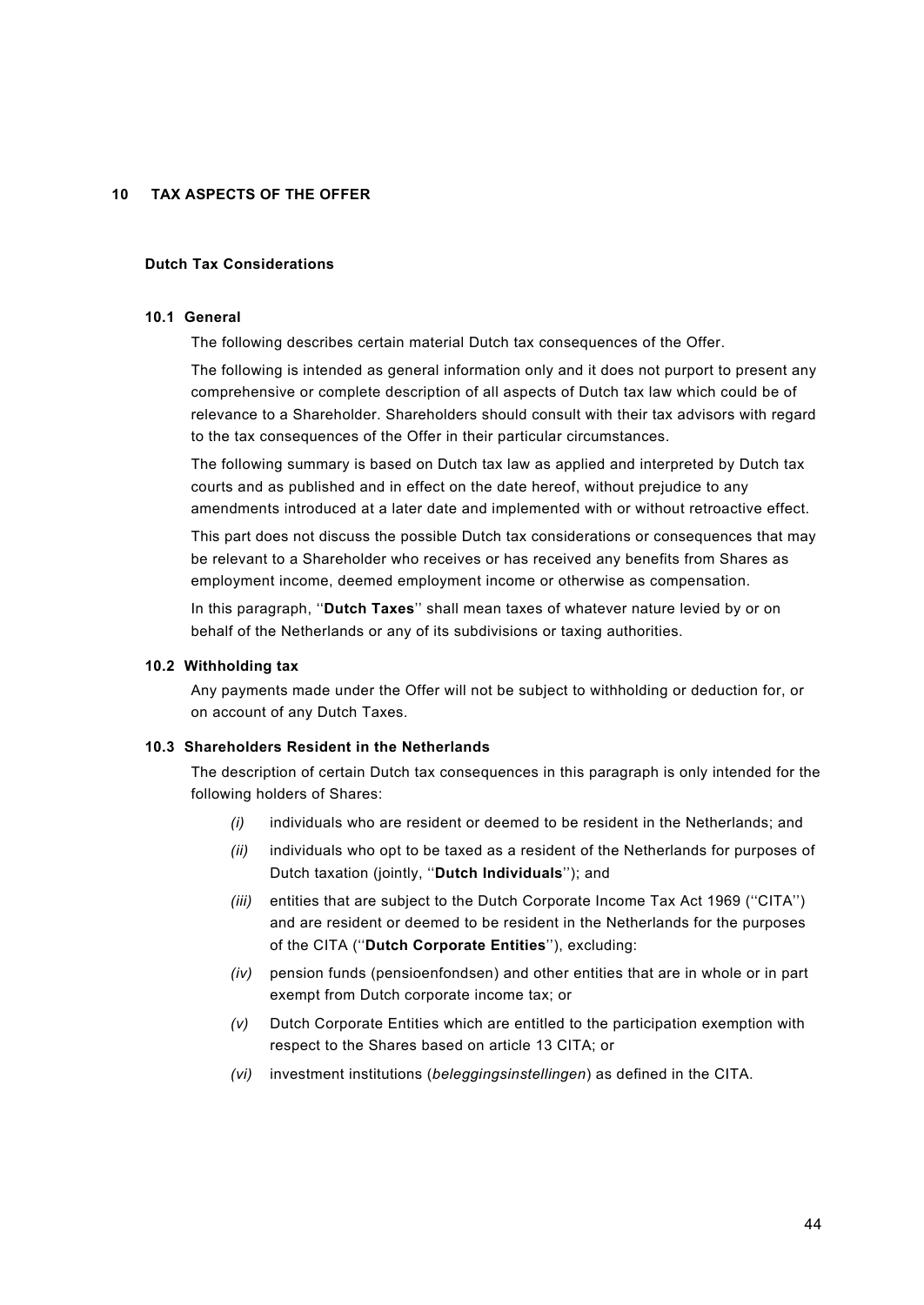# **10.3.2** *Dutch Individuals engaged or deemed to be engaged in an enterprise or in miscellaneous activities*

A Dutch Individual is generally subject to income tax at statutory progressive rates with a maximum of 52% with respect to any benefits derived or deemed to be derived from Dutch Enterprise Shares (as defined below), including any capital gains realised on the disposal thereof.

''**Dutch Enterprise Shares**'' are Shares or any right to derive benefits from Shares:

- *(i)* which are attributable to an enterprise from which a Dutch Individual derives profits, whether as an entrepreneur or pursuant to a co-entitlement to the net worth of such enterprise (other than as an entrepreneur or a shareholder); or
- *(ii)* of which the benefits are taxable in the hands of a Dutch Individual as benefits from miscellaneous activities (*resultaat uit overige werkzaamheden*) including, without limitation, activities which are beyond the scope of active portfolio investment activities.

Any capital gain realised by a Dutch Individual on the disposal of Shares qualifying as Dutch Enterprise Shares pursuant to the Offer will generally be considered a taxable benefit as described above.

## **10.3.3** *Dutch Individuals having a (fictitious) substantial interest*

A Dutch Individual is generally subject to income tax at the statutory rate of 25% with respect to any benefits derived or deemed to be derived from Shares, excluding Dutch Enterprise Shares, (including any capital gains realised on the disposal thereof) that represent a (fictitious) substantial interest (such Shares being ''**Substantial Interest Shares**'').

Generally, a shareholder has a substantial interest (*aanmerkelijk belang*) in a company if such shareholder, alone or together with his partner, directly or indirectly:

- *(i)* owns, or holds certain rights on, shares representing 5% or more of the total issued and outstanding capital of the company, or of the issued and outstanding capital of any class of shares of the company;
- *(ii)* holds rights to acquire shares, whether or not already issued, representing 5% or more of the total issued and outstanding capital of the company, or of the issued and outstanding capital of any class of shares of the company; or
- *(iii)* owns, or holds certain rights on, profit participating certificates that relate to 5% or more of the annual profit of the company or to 5% or more of the liquidation proceeds of the company.

A shareholder will also have a substantial interest if his partner or one of certain relatives of the shareholder or of his partner has a (fictitious) substantial interest.

Generally, a shareholder has a fictitious substantial interest (*fictief aanmerkelijk belang*) in a company if, without having an actual substantial interest in this company:

*(i)* an enterprise has been contributed to the company in exchange for shares on an elective non-recognition basis;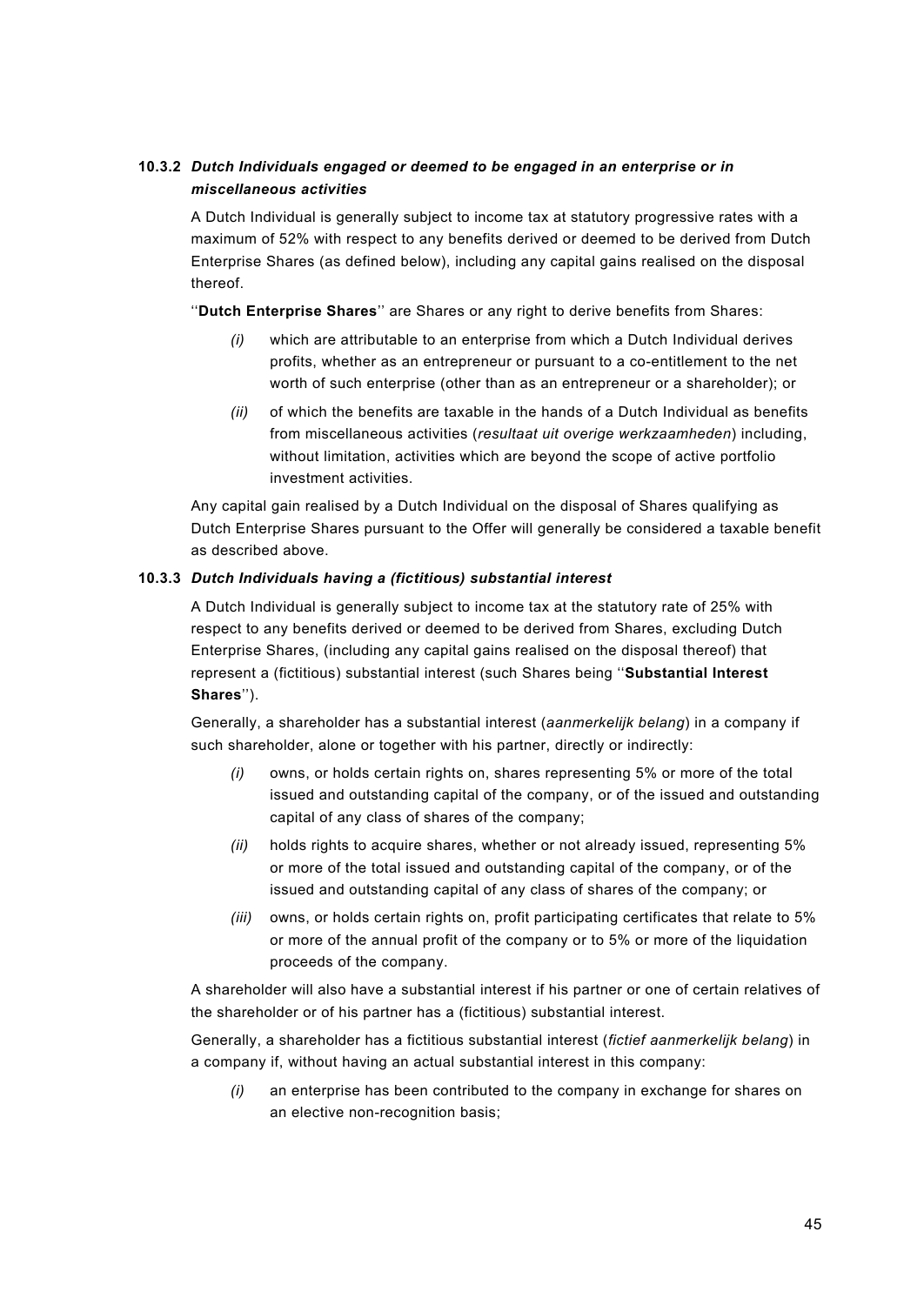- *(ii)* the shares have been obtained under inheritance law or matrimonial law, on a non-recognition basis, while the disposing shareholder had a substantial interest in the company;
- *(iii)* the shares have been acquired pursuant to a share merger, legal merger or legal demerger, on an elective non-recognition basis, while the shareholder prior to this transaction had a substantial interest in the company that was party thereto; or
- *(iv)* the shares held by the shareholder, prior to dilution, qualified as a substantial interest and, by election, no gain was recognised upon dequalification of these shares.

Any capital gain realised by a Dutch Individual on the disposal of Shares qualifying as Substantial Interest Shares pursuant to the Offer will generally be considered a taxable benefit as described above.

# **10.3.4** *Dutch Individuals not engaged or deemed to be engaged in an enterprise or in miscellaneous activities or having a (fictitious) substantial interest*

Generally, a Dutch Individual who owns Shares, excluding Dutch Enterprise Shares and Substantial Interest Shares, will be subject annually to an income tax imposed on a fictitious yield on such Shares under the regime for income from savings and investments (*inkomen uit sparen en beleggen*). Irrespective of the actual income or capital gains realised, the annual taxable benefit of all the assets and liabilities of a Dutch Individual that are taxed under this regime, including the Shares, is set at a fixed amount. The fixed amount equals 4% of the average fair market value of the assets reduced by the liabilities measured, in general, at the beginning and end of every calendar year. The tax rate under the regime for savings and investments is a flat rate of 30%.

Any capital gain realised by a Dutch Individual on the disposal of Shares not qualifying as Dutch Enterprise Shares or Substantial Interest Shares pursuant to the Offer will, by itself, not be subject to income tax.

## **10.3.5** *Dutch Corporate Entities*

A Dutch Corporate Entity is generally subject to corporate income tax at statutory rates up to 25.5% with respect to any benefits derived or deemed to be derived from (including any capital gains realised on the disposal of) Shares.

Any capital gain realised by a Dutch Corporate Entity on the disposal of Shares pursuant to the Offer will generally be considered a taxable benefit as described above.

### **10.4 Shareholders not resident in the Netherlands**

The description of certain Dutch tax consequences in this paragraph is only intended for holders of Shares that are not resident or deemed to be resident in the Netherlands or, in case of an individual, have not opted to be treated as a resident of the Netherlands (''**Non-Resident Shareholders**''), excluding Non-Resident Shareholders which are entitled to the participation exemption with respect to Shares based on article 13 CITA.

A Non-Resident Shareholder will not be subject to any Dutch taxes on income or capital gains in respect of the disposal of Shares pursuant to the Offer, except if: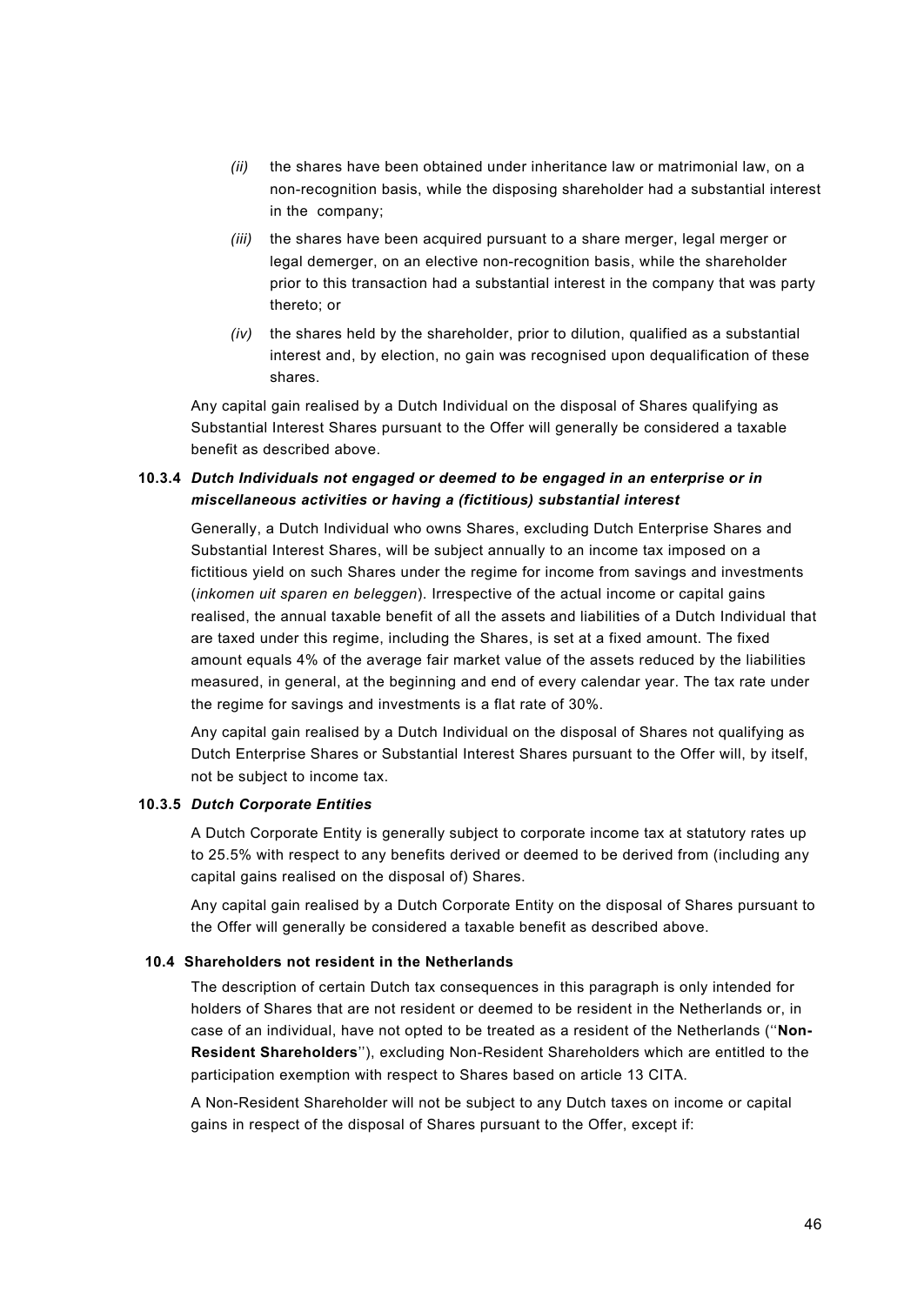- *(i)* the Non-Resident Shareholder derives profits from an enterprise, whether as entrepreneur or pursuant to a co-entitlement to the net worth of such enterprise other than as an entrepreneur or a shareholder, which enterprise is, in whole or in part, carried on through a permanent establishment (*vaste inrichting*) or a permanent representative (*vaste vertegenwoordiger*) in the Netherlands, to which his Shares are attributable;
- *(ii)* the Non-Resident Shareholder is an individual and derives benefits from miscellaneous activities (*resultaat uit overige werkzaamheden*) carried out in the Netherlands in respect of Shares, including, without limitation, activities which are beyond the scope of active portfolio investment activities;
- *(iii)* the Non-Resident Shareholder is entitled other than by way of the holding of securities to a share in the profits of an enterprise effectively managed in the Netherlands to which the Shares are attributable; or
- *(iv)* the Non-Resident Shareholder has a (fictitious) substantial interest in the Company and the Substantial Interest Shares are not attributable to the assets of an enterprise.

### **10.5 Other Dutch Taxes**

No other Dutch Taxes, including turnover tax, gift tax, inheritance tax and taxes of a documentary nature, such as capital tax, stamp or registration tax or duty, are payable by or on behalf of a Shareholder by reason only of the disposal of Shares pursuant to the Offer.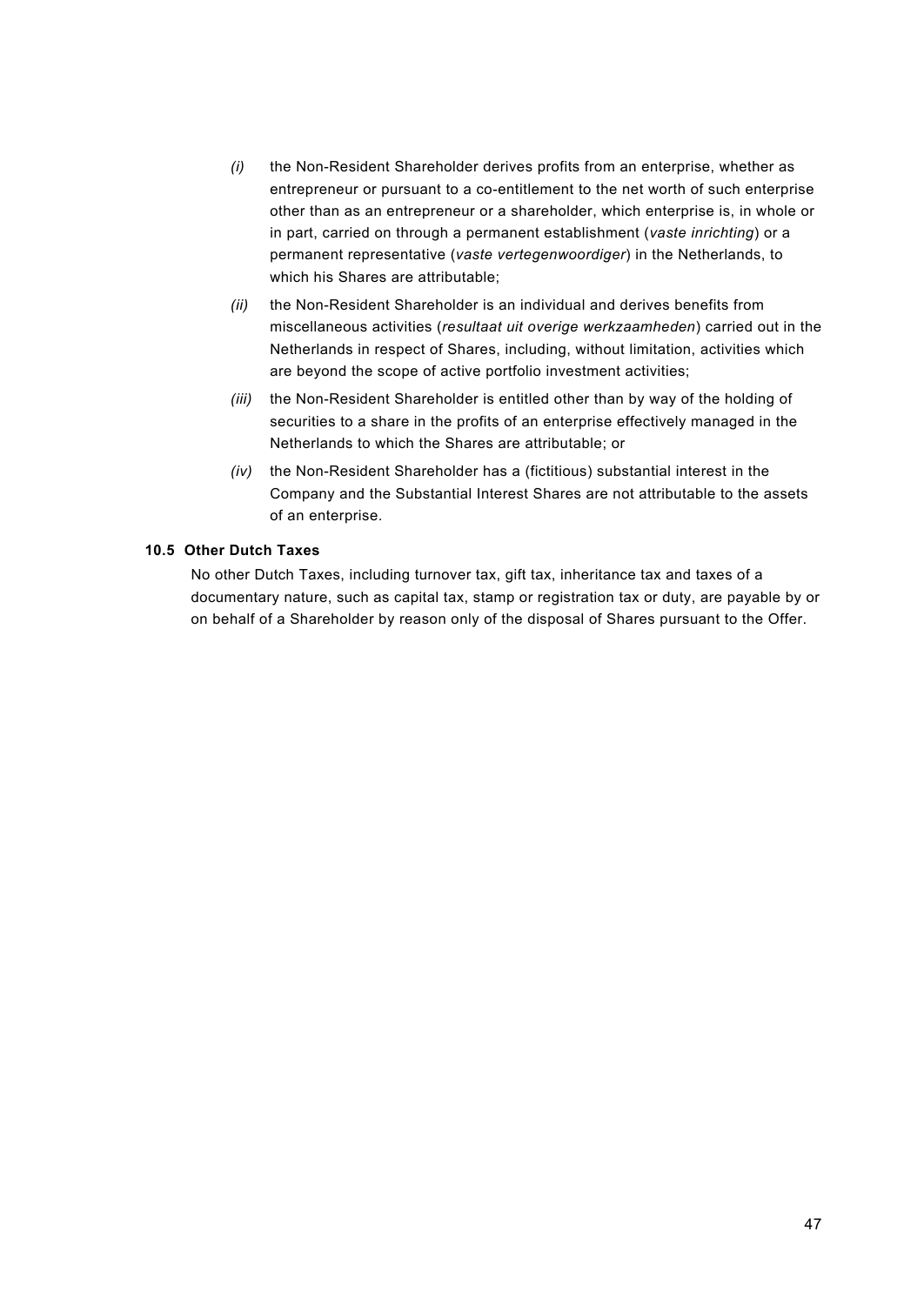## **11 PRESS RELEASES**

## **11.1 Press releases of ERIKS**

## **11.1.1** *Press release of 31 March 2008*

| <b>From</b>      | Executive Board ERIKS group nv                                     |
|------------------|--------------------------------------------------------------------|
| <b>Telephone</b> | +31-72 54 75 888                                                   |
| Date             | 31 March 2008                                                      |
| <b>Subject</b>   | ERIKS GROUP INTENDS TO MAKE A PUBLIC OFFER OF EUR 8.21 IN CASH PER |
|                  | SHARE FOR ECONOSTO                                                 |

*This is a public announcement by ERIKS group nv pursuant to the provisions of Section 5 paragraph 2 of the Dutch Decree on Public Takeover Bids (*Besluit Openbare Biedingen Wft*). This announcement does not constitute an offer for ordinary shares in Royal Econosto N.V. This announcement is not for release, distribution or publication in whole or in part, in or into Australia, Canada, Japan or the United States of America.*

ERIKS group nv ("ERIKS") intends to make a public offer for all issued and outstanding ordinary shares in the share capital of Royal Econosto N.V. ("Econosto") with a nominal value of EUR 0.50 each (the "Shares") at an offer price of EUR 8.21 in cash per Share (the "Offer Price") (the "Offer").

## **The Offer**

On Friday 28 March 2008, ERIKS notified the Chairman of Econosto's Supervisory Board and Econosto's CEO of its intention to make the Offer. In summary, ERIKS' proposal constitutes the following:

- ERIKS intends to make a public offer for the Shares at an Offer Price of EUR 8.21 in cash per Share;
- The Offer Price represents a 43.9% premium to Econosto's 11 January 2008 closing price of EUR 5.42, the last day before Gilde Buy Out Partners ("Gilde") and Econosto made a joint public announcement on the recommended cash offer by Gilde;
- The Offer Price represents a 9.2% premium to Econosto's 28 March 2008 closing price of EUR 7.14, the last trading day prior to this press release;
- ERIKS supports Econosto's international growth strategy and the proposed acquisition will contribute to an accelerated realization of this strategy, which fits well into ERIKS' own strategy, whereby ERIKS sees Econosto's current activities in the Middle East as an exciting opportunity to further establish its international footprint;
- ERIKS currently does not foresee any major restructurings of the Econosto group as a direct consequence of the Offer;
- ERIKS has obtained all corporate approvals required to proceed with the intended Offer, as well as positive advice from its works council;
- ERIKS has secured committed financing for the intended Offer;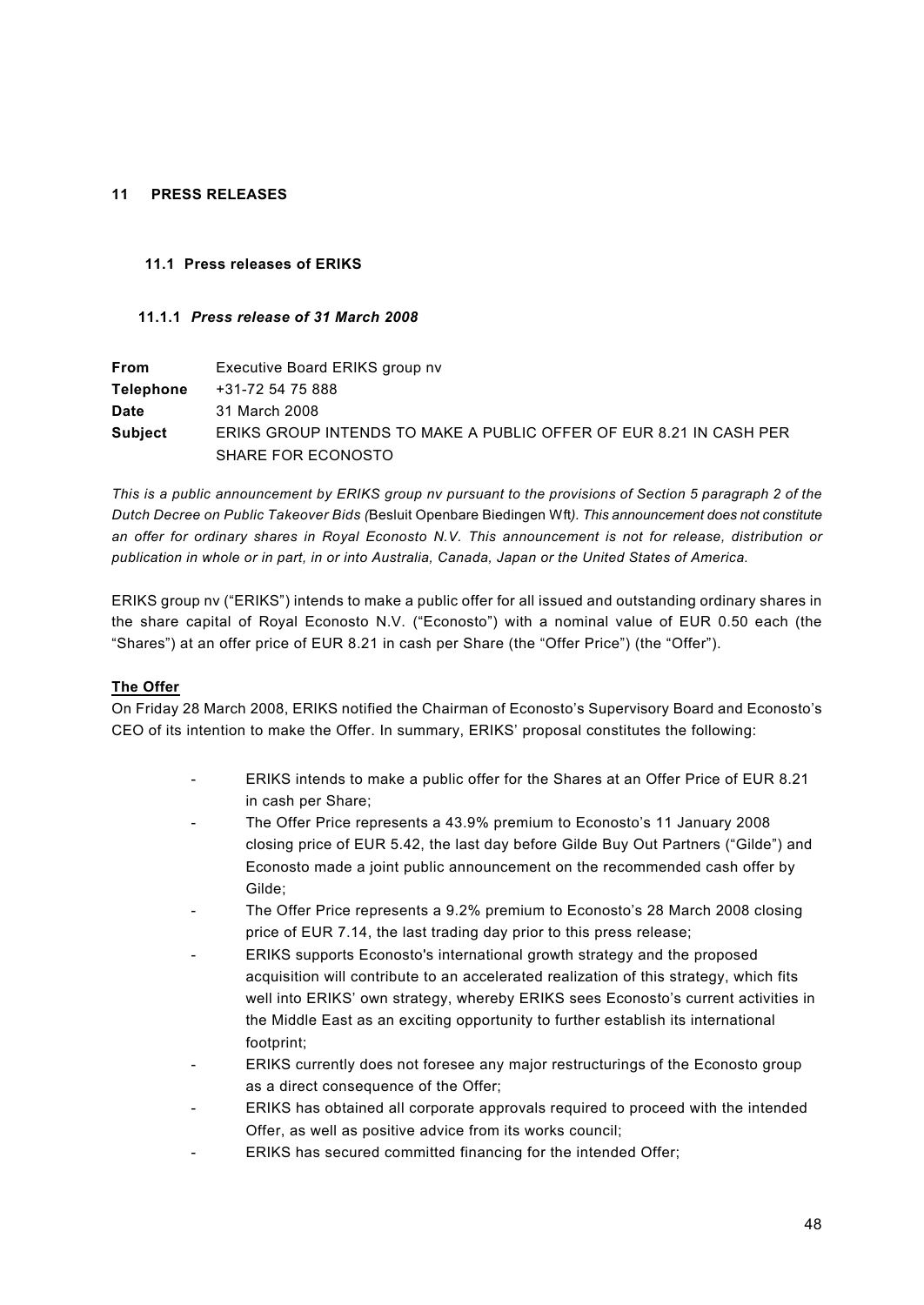- ERIKS does not anticipate any merger clearance requirements and expects to obtain any requisite merger clearance at short notice.

We are convinced that the strategic, financial and social rationale of our intended Offer are beneficial to both Econosto and ERIKS, their shareholders, employees as well as all other stakeholders.

On Sunday 30 March 2008, ERIKS and the Supervisory Board and the Management Board of Econosto discussed the intended Offer.

### **Promising future for the combination Econosto and ERIKS**

ERIKS supports the current vision and growth strategy as implemented by management of Econosto. We believe that a combination of the businesses of Econosto and ERIKS will contribute to our joint ability to better serve their customers. Econosto will be able to further develop itself within ERIKS as the international core competence centre for valves and valves-related projects, including products related thereto. Throughout the regions in which Econosto and ERIKS are both active, Econosto will be able to benefit from ERIKS' local distribution networks.

### **Social aspects**

ERIKS will respect the existing rights and benefits of the Econosto employees. ERIKS currently does not foresee any major restructurings of the Econosto group as a direct consequence of the Offer.

#### **Financing**

ERIKS has secured fully committed financing for the intended Offer. The ultimate financing structure of the new combination, after the successful completion of the intended Offer, will be in line with ERIKS' existing financing policy.

### **Pending Offer by Gilde**

According to section 5.8 of the offer memorandum dated 14 March 2008 issued by KENV Acquisition B.V. and Econosto, Econosto is permitted to respond to an "unsolicited written bona fide offer by a third party", which offer would, in the reasonable opinion of Econosto's Supervisory Board and Managing Board, be better than the offer contemplated in the offer memorandum of 14 March 2008, provided that the consideration per Share offered under the competing offer would at least amount to EUR 7.75.

Since ERIKS' Offer Price is in excess of EUR 7.75 and provides superior value to Econosto's shareholders, as well as material benefits to its employees, customers, suppliers and other stakeholders, we submit that our Offer constitutes a bona fide "Competing Offer". Thus, we have asked the Supervisory Board and Managing Board of Econosto to notify KENV Acquisition B.V. of our Competing Offer, so that the agreed five business days matching period will commence on Monday 31 March 2008 and will expire ultimately on Friday 4 April 2008.

### **Offer process**

We expect to finalize the offer memorandum and to obtain the formal approval of the Netherlands Authority for the Financial Markets (*Autoriteit Financiële Markten*) in respect thereof and to make the Offer at the end of April.

Once the intended Offer is declared unconditional and ERIKS has acquired more than 95% of the Shares, it is intended that Econosto's shares will be delisted from Euronext Amsterdam N.V.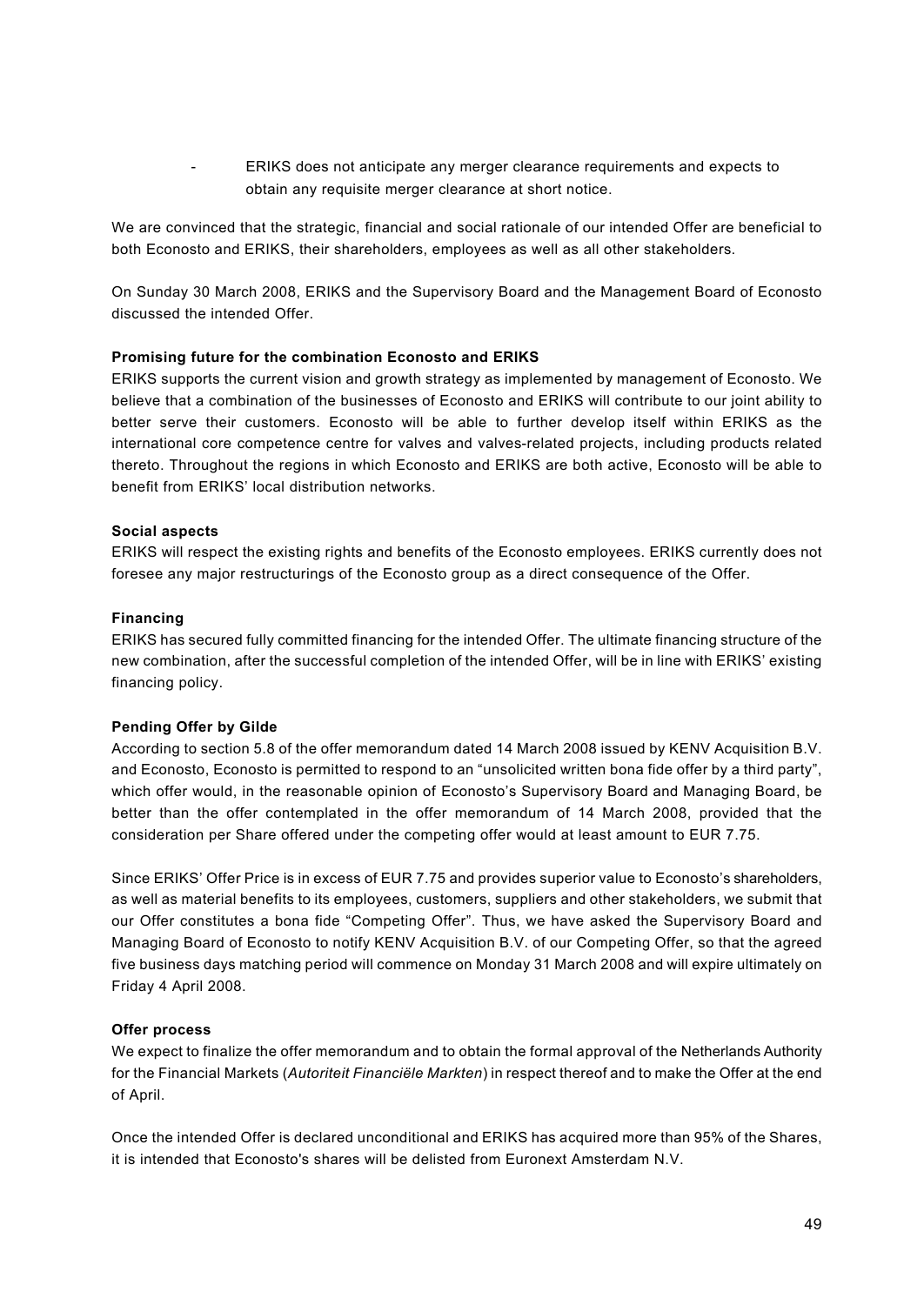The Netherlands Authority for the Financial Markets (*Autoriteit Financiële Markten*), the Social-Economic Council of the Netherlands (*Sociaal Economische Raad*) and the relevant anti-trust authorities have been or will be informed of the intended Offer and, where relevant, requested to provide clearance. In addition, the relevant trade unions of Econosto and ERIKS will be notified.

## **Advisers**

Fortis Corporate Finance & Capital Markets is acting as financial advisor and De Brauw Blackstone Westbroek N.V. is acting as legal advisor to ERIKS.

### **Disclaimer**

This release does not constitute or form part of an offer to purchase, sell or subscribe for any securities of ERIKS group nv.

### **Forward-looking statements**

*This press release includes "forward-looking statements" and language indicating trends, such as "anticipated" and "expected". Although ERIKS believes that the assumptions upon which its financial information and forward-looking statements are based are reasonable, it can give no assurance that these assumptions will prove to be correct. Important factors that could cause actual results to differ materially from ERIKS' projections and expectations are disclosed in ERIKS' annual report for the year ended 31 December 2007 and in other documents which are available on ERIKS' website at<www.eriks.com.>These factors include, among others, changes in consumer preferences and product trends; price discounting by major competitors; failure to realize anticipated results from synergy initiatives; failure to obtain regulatory consents or other third party approvals; and increases in costs generally. All forward-looking statements in this press release are expressly qualified by such cautionary statements and by reference to the underlying assumptions. ERIKS does not undertake to update forward-looking statements relating to its businesses, whether as a result of new information, future events or otherwise. ERIKS does not accept any responsibility for any financial information contained in this press release relating to the business or operations or results or financial condition of Econosto.*

This press release is also published in Dutch.

Conference calls with the Executive Board of ERIKS group nv on 31 March 2008

- 10:00 a.m. CET press conference Dial in: +31 20 531 5813 Replay: +31 70 315 4300 (code: 14 52 06#) The replay will be available one hour after having finished the conference call up to and including 14 April 2008.
- 11:30 a.m. CET analysts' conference Dial in: +31 20 531 5825 Replay: +31 70 315 4300 (code: 14 52 07#) The replay will be available one hour after having finished the conference call up to and including 14 April 2008.

Please refer to our website <www.eriks.com> for detailed information about the ERIKS group.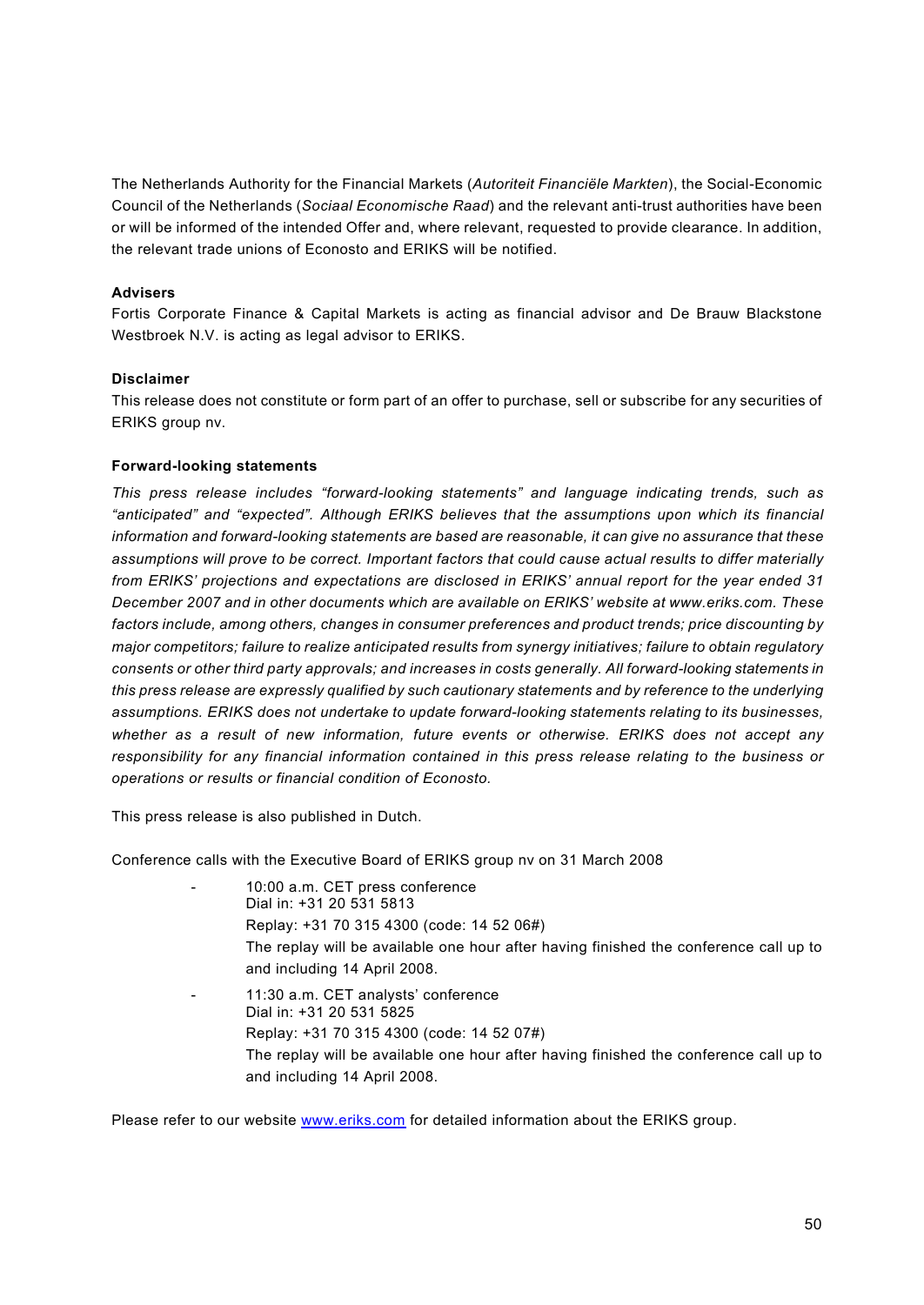## **11.1.2** *Press release of 1 April 2008*

| <b>From</b>      | Executive Board ERIKS group nv                                 |
|------------------|----------------------------------------------------------------|
| <b>Telephone</b> | +31-72 54 75 888                                               |
| <b>Date</b>      | 1 April 2008                                                   |
| <b>Subject</b>   | ERIKS GROUP ANNOUNCES SHAREHOLDING IN ECONOSTO IN EXCESS OF 8% |

*This is a public announcement by ERIKS group nv pursuant to Article 4 paragraph 1 of the Dutch Decree on Public Takeover Bids (*Besluit Openbare Biedingen Wft*). This announcement does not constitute an offer for ordinary shares in Royal Econosto N.V. This announcement is not for release, distribution or publication in whole or in part, in or into Australia, Canada, Japan or the United States of America.*

On 31 March 2008 ERIKS group nv ("ERIKS") announced that it intends to make a public offer for all issued and outstanding ordinary shares in the share capital of Royal Econosto N.V. ("Econosto") with a nominal value of EUR 0.50 each at an offer price of EUR 8.21 in cash per share.

Since Monday 31 March 2008, ERIKS has acquired in excess of 8 percent of Econosto's total outstanding shares. In accordance with Dutch law, ERIKS will file the details of its current holding of Econosto shares with the Netherlands Authority for the Financial Markets (AFM).

### **Disclaimer**

This release does not constitute or form part of an offer to purchase, sell or subscribe for any securities of ERIKS group nv.

This press release is also published in Dutch.

Please refer to our website <www.eriks.com> for detailed information about the ERIKS group.

## **11.1.3** *Press release of 2 April 2008*

| <b>From</b>      | Executive Board ERIKS group nv                                                |
|------------------|-------------------------------------------------------------------------------|
| <b>Telephone</b> | +31-72 54 75 888                                                              |
| Date             | 2 April 2008                                                                  |
| <b>Subject</b>   | ERIKS' intended public offer for Koninklijke Econosto N.V. – Offer memorandum |
|                  | submitted to AFM for approval and certain funds announcement                  |

*This is a public announcement by ERIKS group nv pursuant to the provisions of Section 7 paragraphs 1 and 4 of the Dutch Decree on Public Takeover Bids (*Besluit Openbare Biedingen Wft*). This announcement does not constitute an offer for ordinary shares in Royal Econosto N.V. This announcement is not for release, distribution or publication in whole or in part, in or into Australia, Canada, Japan or the United States of America.*

On 31 March 2008, ERIKS group nv ("ERIKS") announced that it intends to make a public offer for all of the issued and outstanding ordinary shares in the share capital of Royal Econosto N.V. ("Econosto") with a nominal value of EUR 0.50 each at an offer price of EUR 7.80 in cash per share (the "Offer).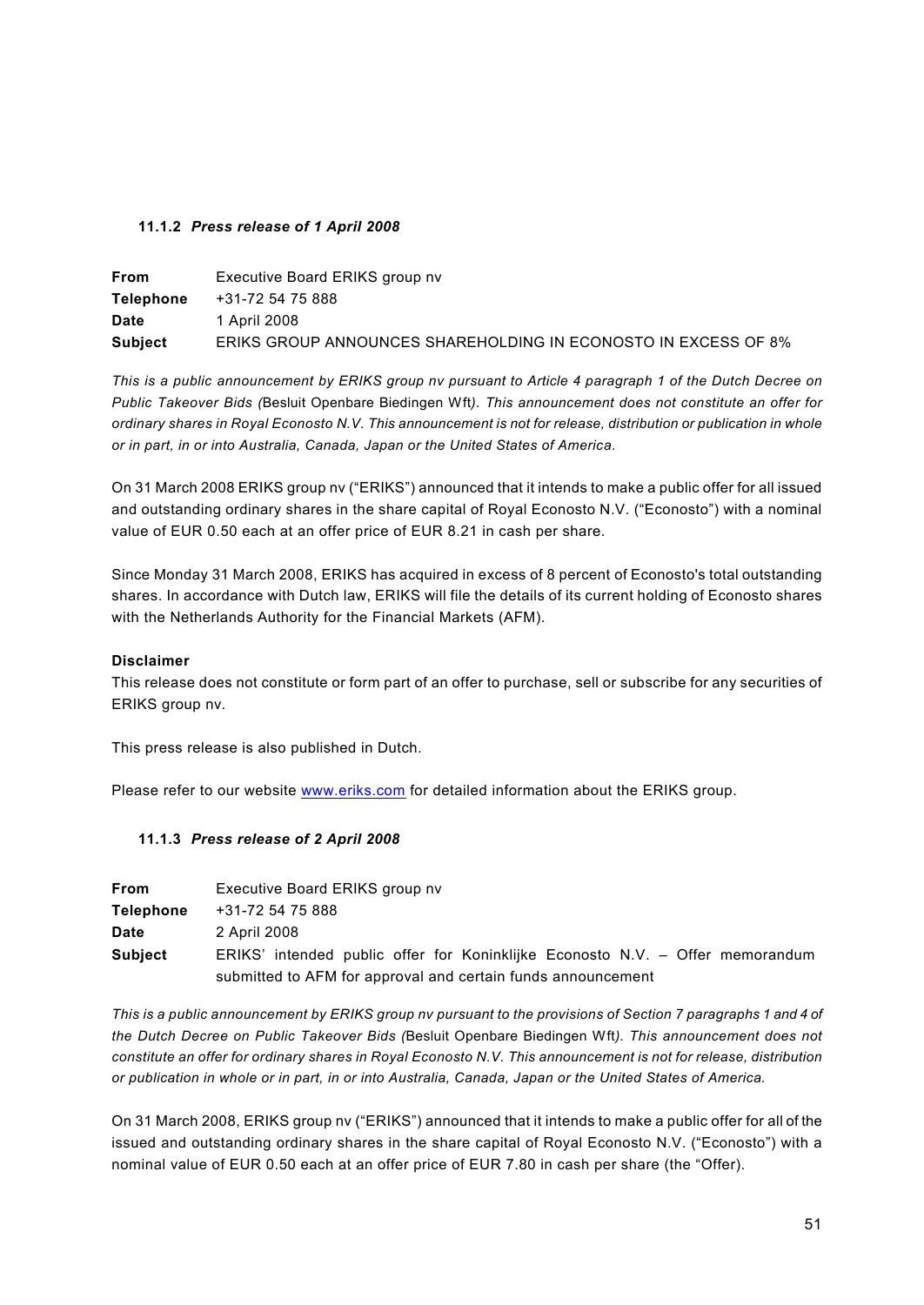This morning, ERIKS has submitted for approval a draft offer document relating to the Offer to the Netherlands Authority for the Financial Markets (*Autoriteit Financiële Markten)*.

With reference to Section 7 paragraph 4 of the Dutch Decree on Public Takeover Bids, ERIKS confirms that it has secured fully committed debt financing from Coöperatieve Centrale Raiffeisen-Boerenleenbank B.A. in an amount sufficient to satisfy its obligations under the Offer. The committed debt financing is subject to certain conditions precedent, which will be in line with the conditions under the Offer and/or are in accordance with current market practice. ERIKS has no reason to believe that these conditions precedent will not be fulfilled on or prior to the settlement of the intended Offer.

## **Disclaimer**

This release does not constitute or form part of an offer to purchase, sell or subscribe for any securities of ERIKS group nv.

### **Forward-looking statements**

*This press release includes "forward-looking statements" and language indicating trends, such as "anticipated" and "expected". Although ERIKS believes that the assumptions upon which its financial information and forward-looking statements are based are reasonable, it can give no assurance that these assumptions will prove to be correct. Important factors that could cause actual results to differ materially from ERIKS' projections and expectations are disclosed in ERIKS' annual report for the year ended 31 December 2007 and in other documents which are available on ERIKS' website at<www.eriks.com.>These factors include, among others, changes in consumer preferences and product trends; price discounting by major competitors; failure to realize anticipated results from synergy initiatives; failure to obtain regulatory consents or other third party approvals; and increases in costs generally. All forward-looking statements in this press release are expressly qualified by such cautionary statements and by reference to the underlying assumptions. ERIKS does not undertake to update forward-looking statements relating to its businesses, whether as a result of new information, future events or otherwise. ERIKS does not accept any responsibility for any financial information contained in this press release relating to the business or operations or results or financial condition of Econosto.*

This press release is also published in Dutch.

Please refer to our website <www.eriks.com> for detailed information about the ERIKS group.

## **11.1.4** *Press release of 3 April 2008*

| <b>From</b>      | Executive Board ERIKS group nv                                                    |
|------------------|-----------------------------------------------------------------------------------|
| <b>Telephone</b> | +31-72 54 75 888                                                                  |
| <b>Date</b>      | 3 April 2008                                                                      |
| <b>Subject</b>   | ERIKS increases offer price for Econosto to EUR 8.21 and has secured 44.9% of the |
|                  | shares in Econosto for this increased offer                                       |

*This is a public announcement by ERIKS group nv pursuant to the provisions of Section 4 paragraph 1 and Section 7 paragraph 4 of the Dutch Decree on Public Takeover Bids (*Besluit Openbare Biedingen Wft*). This announcement does not constitute an offer for ordinary shares in Royal Econosto N.V. This announcement is not*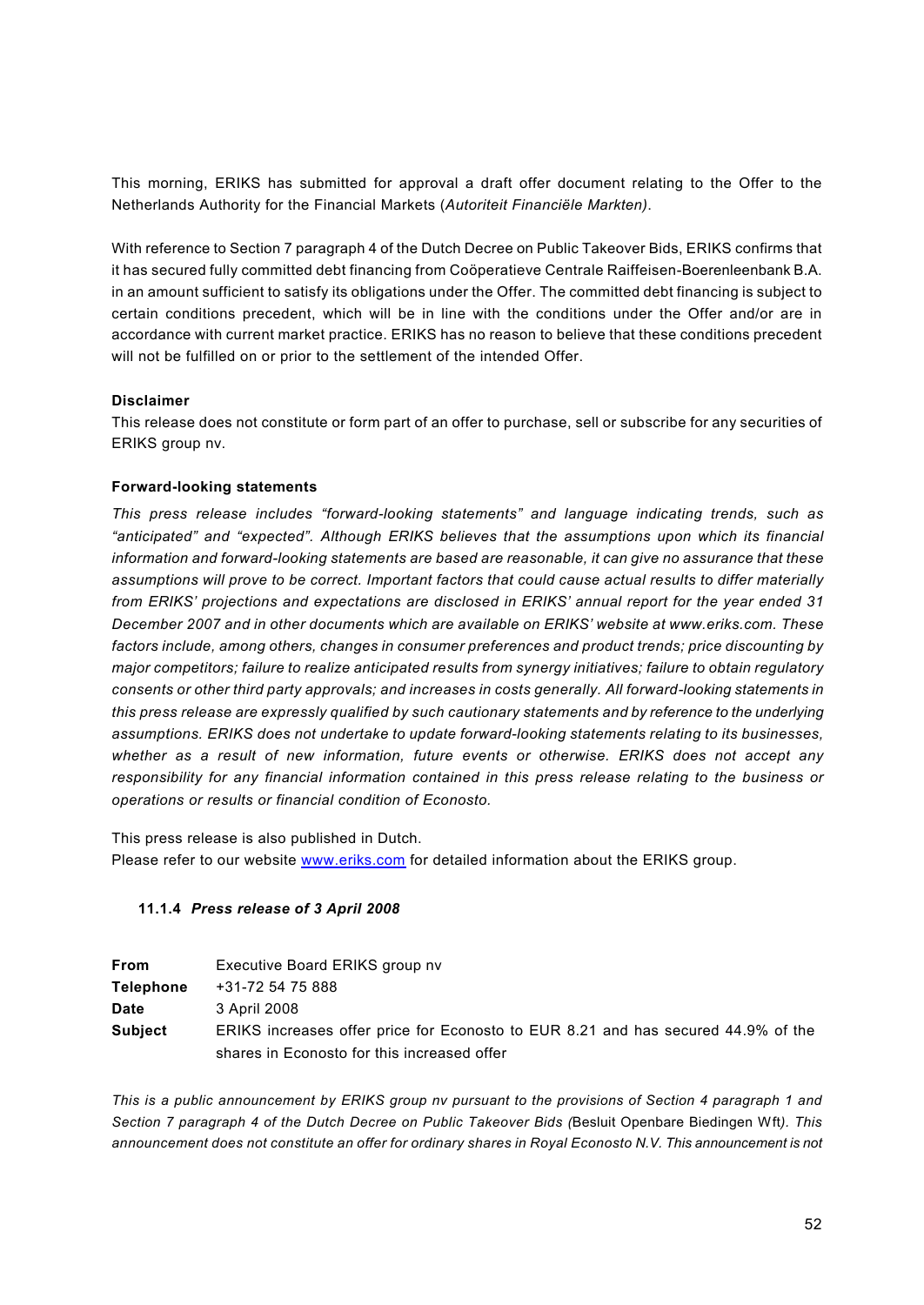*for release, distribution or publication in whole or in part, in or into Australia, Canada, Japan or the United States of America.*

Reference is made to the press releases issued by ERIKS group nv ("ERIKS") on 31 March, 1 April and 2 April 2008 in respect of its intended public offer for all of the issued and outstanding ordinary shares in the share capital of Royal Econosto N.V. with a nominal value of EUR 0.50 each (the "Shares") at an offer price of EUR 7.80 in cash per Share.

ERIKS announces (i) to increase the offer price to EUR 8.21 in cash per Share (the "Increased Offer") and (ii) that it has secured 44.9% of the Shares for this Increased Offer.

ERIKS has secured these Shares for its Increased Offer as follows:

- ERIKS has acquired 8.6% of the Shares through purchases via Euronext Amsterdam;
- · ERIKS has agreed to acquire 20.4% of the Shares from a group of shareholders, including Janivo Participaties II B.V., Gestion Deelnemingen V B.V. and TWE Beheer B.V.;
- · These large shareholders have committed themselves to tender the remaining 15.9% of the Shares held by them under the Increased Offer when it is made.

With reference to Section 7 paragraph 4 of the Dutch Decree on Public Takeover Bids, ERIKS confirms that the secured fully committed debt financing from Coöperatieve Centrale Raiffeisen-Boerenleenbank B.A. is sufficient to satisfy its obligations under the Increased Offer.

## **Disclaimer**

This release does not constitute or form part of an offer to purchase, sell or subscribe for any securities of ERIKS group nv.

## **11.1.5** *Press release of 7 April 2008*

| <b>From</b>      | Executive Board ERIKS group nv                                |
|------------------|---------------------------------------------------------------|
| <b>Telephone</b> | +31-72 54 75 888                                              |
| <b>Date</b>      | 7 April 2008                                                  |
| <b>Subject</b>   | ERIKS GIVES NOTICE TO AFM OF SECURED SHAREHOLDING IN ECONOSTO |

*This is a public announcement by ERIKS group nv pursuant to the provisions of Section 4 paragraph 1 of the Dutch Decree on Public Takeover Bids (*Besluit Openbare Biedingen Wft*). This announcement does not constitute an offer for ordinary shares in Royal Econosto N.V. This announcement is not for release, distribution or publication in whole or in part, in or into Australia, Canada, Japan or the United States of America.*

Reference is made to the press releases issued by ERIKS group nv ("ERIKS") on 31 March, 1 April, 2 and 3 April 2008 in respect of its intended public offer for all of the issued and outstanding ordinary shares in the share capital of Royal Econosto N.V. with a nominal value of EUR 0.50 each (the "Shares") at an increased offer price of EUR 8.21 in cash per Share.

On 3 April 2008 ERIKS gave notice to the Netherlands Authority for the Financial Markets (AFM), that it had purchased approximately 29% of the Shares and that it obtained a call option in respect of approximately 15.9% of the Shares held by certain large shareholders, who already had committed themselves to tender these Shares under the Offer when made. Thus, ERIKS has secured approximately 44.9% of the Shares.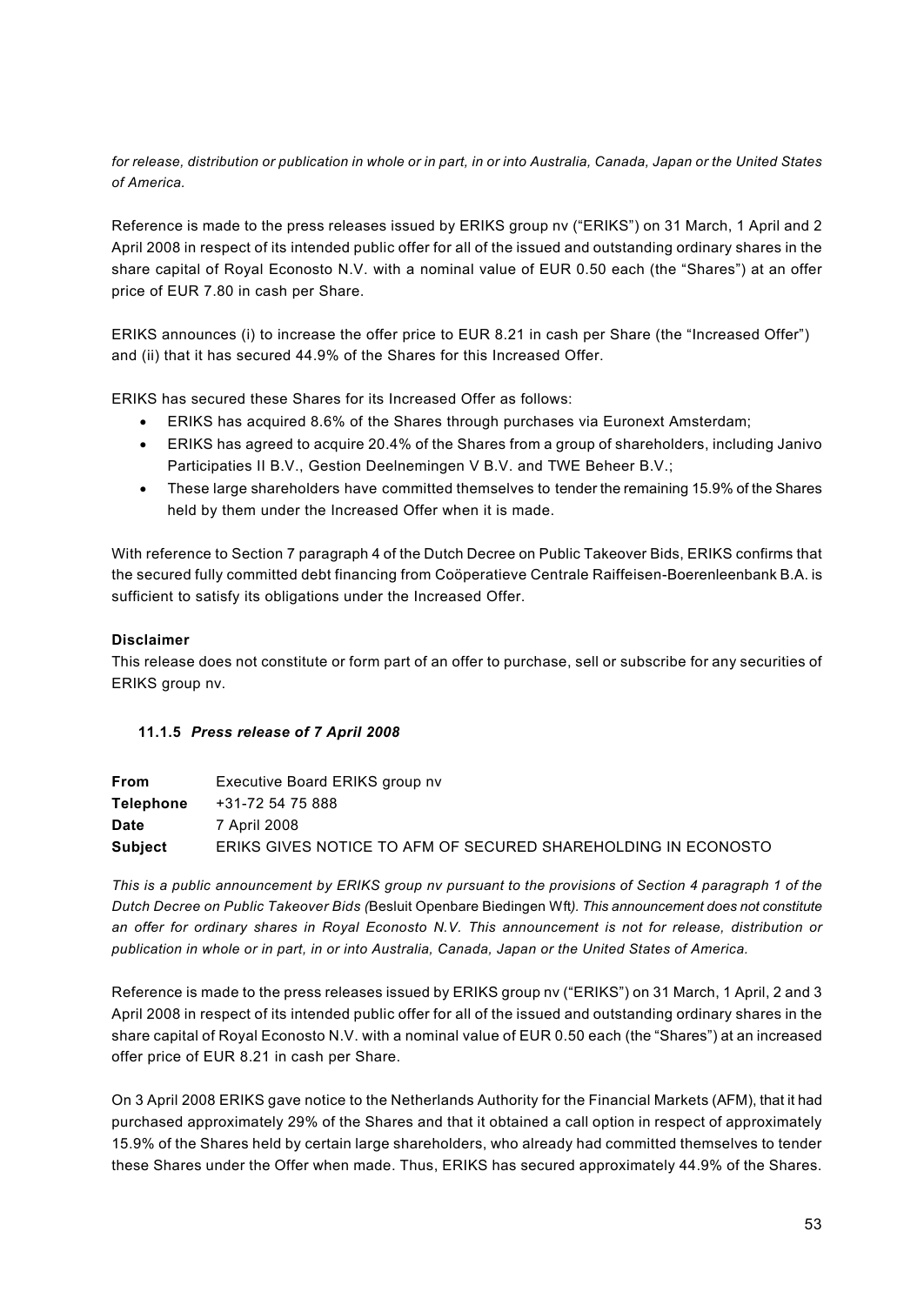## **Disclaimer**

This release does not constitute or form part of an offer to purchase, sell or subscribe for any securities of ERIKS group nv.

### **Forward-looking statements**

*This press release includes "forward-looking statements" and language indicating trends, such as "anticipated" and "expected". Although ERIKS believes that the assumptions upon which its financial information and forward-looking statements are based are reasonable, it can give no assurance that these assumptions will prove to be correct. Important factors that could cause actual results to differ materially from ERIKS' projections and expectations are disclosed in ERIKS' annual report for the year ended 31 December 2007 and in other documents which are available on ERIKS' website at<www.eriks.com.>These factors include, among others, changes in consumer preferences and product trends; price discounting by major competitors; failure to realize anticipated results from synergy initiatives; failure to obtain regulatory consents or other third party approvals; and increases in costs generally. All forward-looking statements in this press release are expressly qualified by such cautionary statements and by reference to the underlying assumptions. ERIKS does not undertake to update forward-looking statements relating to its businesses, whether as a result of new information, future events or otherwise. ERIKS does not accept any responsibility for any financial information contained in this press release relating to the business or operations or results or financial condition of Econosto.*

This press release is also published in Dutch.

Please refer to our website <www.eriks.com> for detailed information about the ERIKS group.

## **11.2 Press release of Econosto**

### **11.2.1** *Press release of 31 March 2008*

### **Econosto informed about ERIKS group nv's proposed offer and provides trading update**

Capelle aan den IJssel, the Netherlands, 31 March 2008 - Koninklijke Econosto N.V. (Econosto), a technical service provider and supplier of industrial valves, fittings, seals and hoses (Euronext Amsterdam: ECON), has announced that ERIKS group nv has confirmed its intention to make a bid for Econosto. Econosto will also provide a trading update.

### **Main points**

- § Econosto receives letter from ERIKS group nv announcing its intention to make a bid for Econosto's shares
- § Operating profit for the first 2 months of 2008 meet expectations; sales growth is lagging behind
- § Kirishi project contributed significantly to sharp increase in EBIT in 2007
- § 2008 sales and operating profit expectations down due to one-off effect of Kirishi project
- § For 2008, Econosto anticipates an EBIT of approximately EUR 15 million (excluding the Kirishi project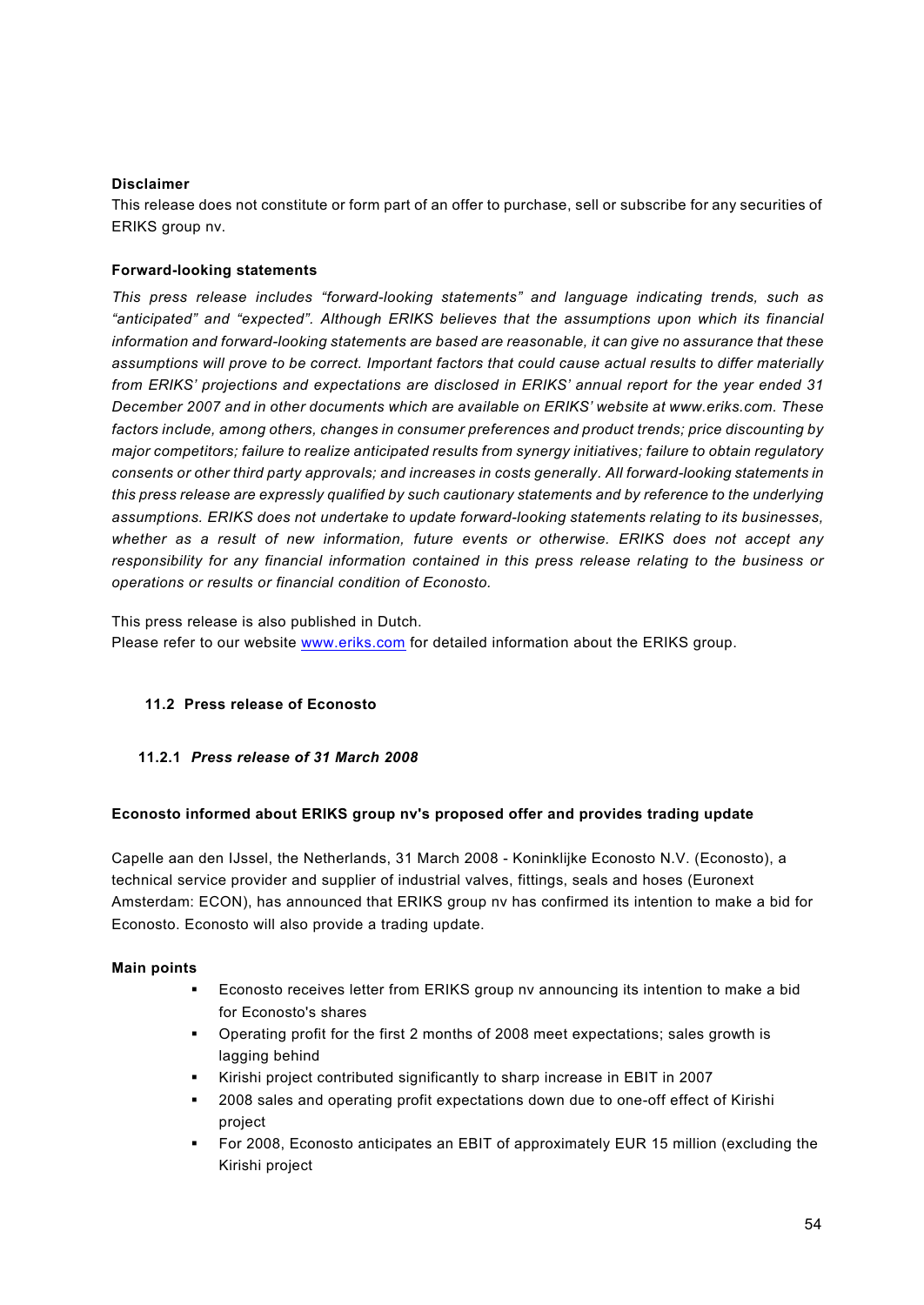### **Letter from ERIKS group nv**

Econosto's Management Board and Supervisory Board have announced that on the evening of Friday 28 March, they received a letter from ERIKS group nv in which the latter announced its intention to make a bid for all outstanding Econosto shares, based on a price per share of EUR 8.21.

Over the weekend, the two companies held a meeting, during which ERIKS group nv explained its intentions. ERIKS group nv will issue a press release today before the stock exchange opens in which it will announce its intentions and provide more details with respect to its proposed offer.

The Econosto Management Board and Supervisory Board are currently considering the propesed offer made by ERIKS group nv.

### **Trading Update**

### **Situation during the first 2 months of 2008**

During the first two months of 2008, Econosto experienced a delay in sales growth, as the number of projects completed was lower than expected. This caused sales to fall below expectation. Nevertheless, operating profit for the first two months met expectations as a result of the higher gross margin on realised sales.

#### **Impact of the Kirishi project**

In 2006, Econosto was contracted to deliver a comprehensive range of valves for a new petrochemical complex based near Saint Petersburg, Russia, referred to as the Kirishi project. The contract, worth in excess of EUR 42 million, was the largest contract signed in the company's history, and the main portion of the project, with a value of over EUR 33 million, was completed in 2007. The remaining part, with a sales value of EUR 9 million, is scheduled to be completed in 2008.

Partly as a result of the start-up costs, the project operating loss for 2006 was EUR 0.8. In 2007 the project operating profit amounted to EUR 5.9 million, thereby exceeding initial expectations by EUR 2.8 million. In 2008, the project will likely incur an operating loss of more than EUR 2 million as a result of guarantees issued. The company has not made a provision for this negative result in the balance sheet, as its accounting practices were not in accordance with IFRS.

### **Outlook for 2008**

Econosto has identified a number of substantial uncertainties for 2008: uncertainty regarding the impact of the credit crisis on the financial sector; uncertainty regarding political developments in the Middle East; and uncertainty regarding global economic growth prospects. Based on current insights, Econosto expects to be able to generate an operating profit (EBIT) of approximately EUR 15 million, not including the Kirishi project.

Econosto's EBIT for 2007 was EUR 13.4 million, again excluding the Kirishi project. Including the EUR 5.9 million operating profit generated by the Kirishi project, EBIT for 2007 totalled EUR 19.3 million. In 2007, Econosto reported a net profit of EUR 17.9 million. Excluding a tax benefit and the Kirishi project, the company's net profit totalled EUR 9.4 million.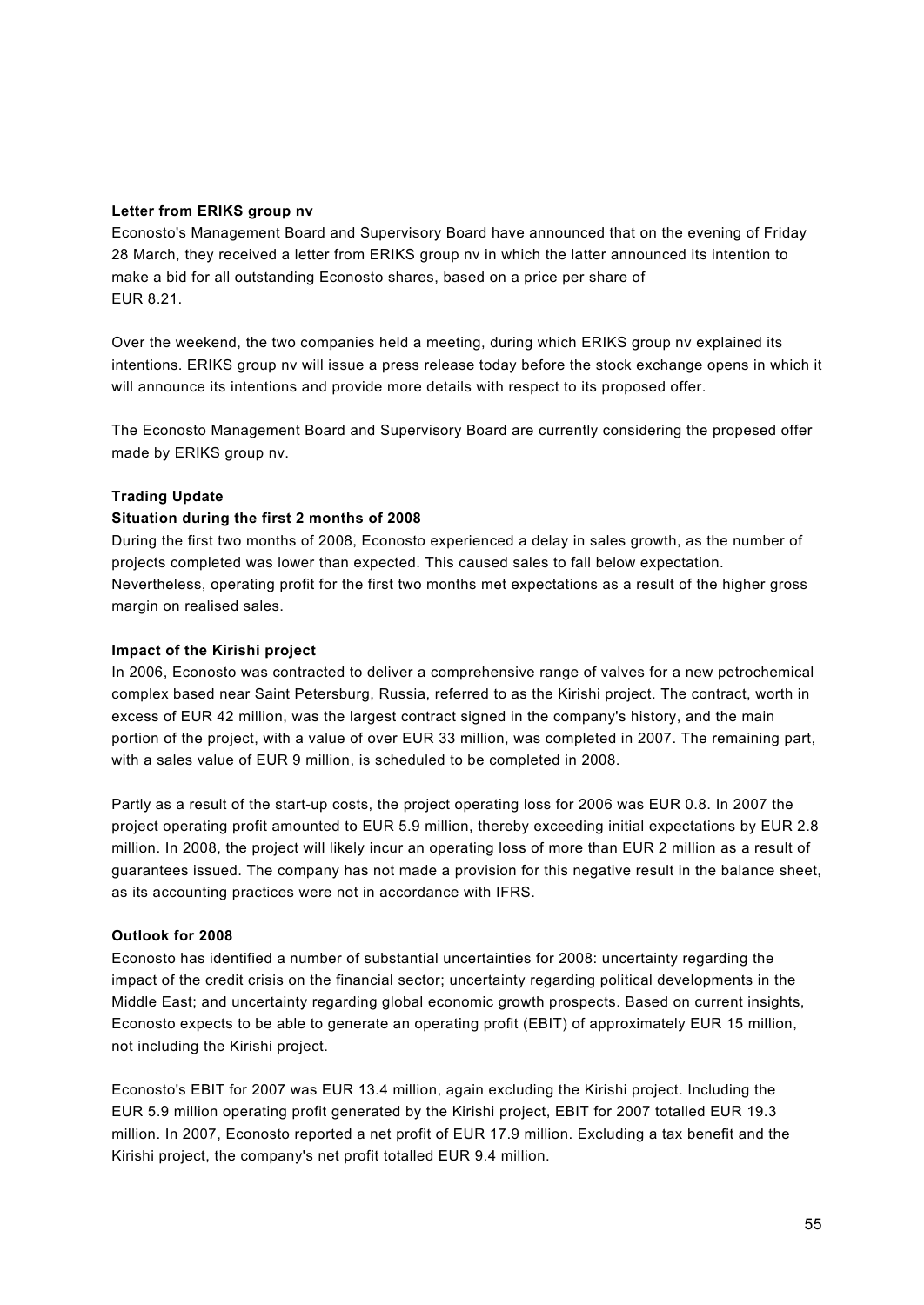Econosto anticipates lower sales and EBIT for 2008 as a result of the one-off effect on sales and operating profit of the Kirishi project in 2007. Econosto currently has no projects of a comparable size in the pipeline.

## **For further information, please contact:**

Koninklijke Econosto N.V. J.F.A.M. (Frank) van Os, CEO O. (Otto) de Vries, CFO Telephone: +31 (0) 10 - 2841298 <www.econosto.com>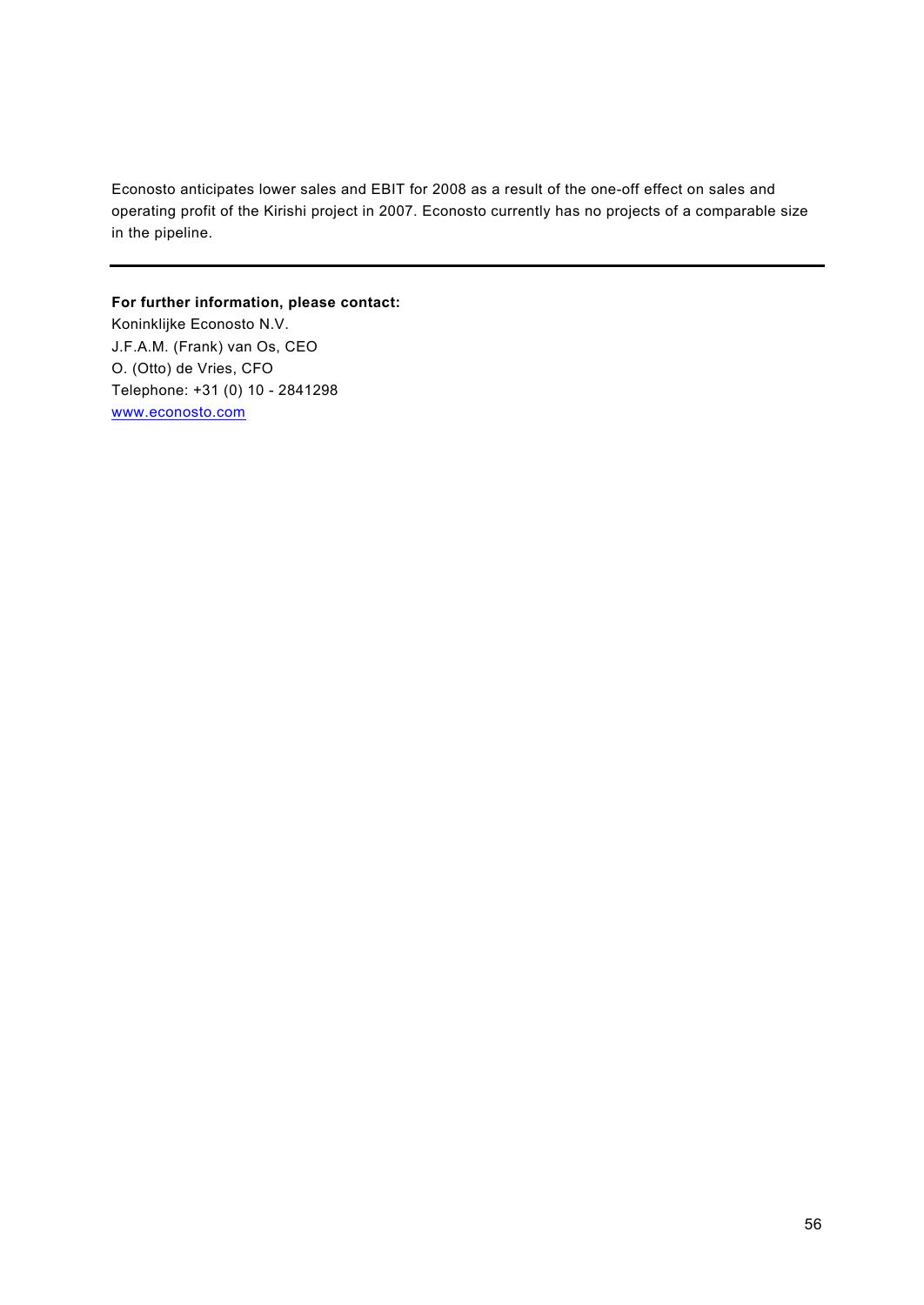### **12 NEDERLANDSE SAMENVATTING VAN HET BOD**

Dit Hoofdstuk 12 bevat een Nederlandse samenvatting van een aantal onderdelen van het Biedingsbericht. Deze Nederlandse samenvatting is onderdeel van het Biedingsbericht, maar vervangt dit niet. Deze Nederlandse samenvatting is niet volledig en bevat niet alle informatie die voor Aandeelhouders van belang is om een afgewogen oordeel te kunnen vormen over het Bod. Het bestuderen van deze Nederlandse samenvatting mag het bestuderen van het volledige Biedingsbericht niet vervangen. Aan Aandeelhouders wordt geadviseerd om het volledige Biedingsbericht (inclusief alle documenten die daarin door middel van verwijzing zijn opgenomen) zorgvuldig te bestuderen en zo nodig onafhankelijk advies in te winnen, teneinde een afgewogen oordeel te kunnen vormen over het Bod. In het geval dat de Nederlandse samenvatting afwijkt van de Engelse tekst van het Biedingsbericht, zal de Engelse tekst van het Biedingsbericht prevaleren.

### **12.1 Restricties en belangrijke informatie**

Het Bod wordt gedaan met inachtneming van de verklaringen, op de voorwaarden en binnen de restricties die zijn beschreven in het Biedingsbericht. De Bieder behoudt zich het recht voor om iedere aanmelding van of namens een Aandeelhouder onder het Bod te aanvaarden, ook indien de aanmelding niet is gebeurd op de wijze die is beschreven in dit Biedingsbericht. Het Bod wordt niet, direct of indirect, gedaan in, en mag niet worden aanvaard door, of namens Aandeelhouders vanuit een jurisdictie waarin het doen van het Bod of het aanvaarden daarvan niet in overeenstemming is met de in die jurisdictie geldende wet- en regelgeving, of waarvoor enige registratie bij, goedkeuring van of kennisgeving aan een toezichthoudende instantie door de Bieder is vereist. Aanmeldingen onder het Bod door of namens Aandeelhouders buiten Nederland zullen worden aanvaard door de Bieder, indien de aanmelding is geschied op de wijze die is beschreven in dit Biedingsbericht. Personen buiten Nederland die het Bod willen aanvaarden, dienen alle restricties te respecteren in die jurisdictie die van toepassing zijn onder de toepasselijke wet- en regelgeving en iedere vereiste autorisatie, goedkeuring of instemming te verkrijgen. Zowel de Bieder als haar adviseurs sluiten iedere aansprakelijkheid uit terzake van overtredingen van voornoemde restricties. Elke persoon (waaronder begrepen, zonder beperkingen, bewaarders, gevolmachtigden en beheerders) die dit Biedingsbericht of enig hieraan gerelateerd document naar een jurisdictie buiten Nederland wenst te zenden, of van plan zou zijn dit te doen, dient zorgvuldig Hoofdstuk 1 (Restrictions and important information) van het Biedingsbericht te lezen voordat hij hiertoe over gaat. De distributie van dit Biedingsbericht naar of in een jurisdictie buiten Nederland kan wettelijk zijn beperkt. Personen buiten Nederland die dit Biedingsbericht ontvangen dienen kennis te nemen van deze restricties en deze na te leven. Indien deze restricties niet worden nageleefd, kan dit een strafbaar feit opleveren naar het recht van de desbetreffende jurisdictie.

De informatie in dit Biedingsbericht die betrekking heeft op Econosto (onder meer de Hoofdstukken 6.1 tot en met 6.6, 7.1, 7.2 en 7.4 heeft de Bieder op consistente wijze overgenomen uit publieke bronnen, zoals onder meer de jaarverslagen, het Gilde Biedingsbericht en de website van Econosto. Ook heeft de Bieder de informatie in Deel 2 (Financiële informatie volgens het Gilde Biedingsbericht) van dit Biedingsbericht op consistente wijze overgenomen uit het Gilde Biedingsbericht. De Bieder is niet verantwoordelijk voor de juistheid van deze informatie. Voorts garandeert de Bieder niet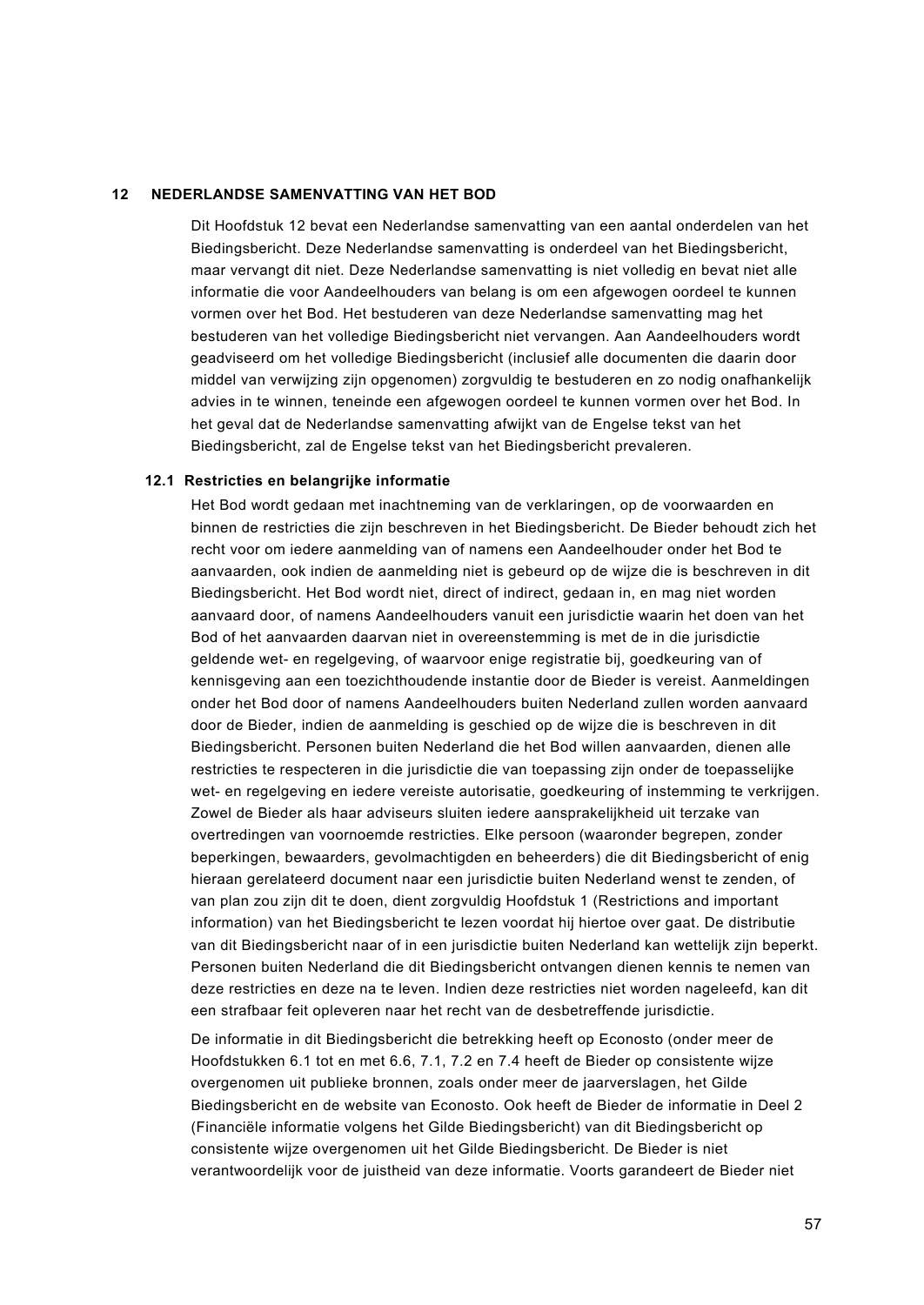(impliciet of expliciet) dat alle beschikbare publieke informatie die betrekking heeft op Econosto in dit Biedingsbericht is opgenomen.

Met uitzondering van hetgeen hierboven is beschreven, is alleen de Bieder verantwoordelijk voor de juistheid en volledigheid van de informatie in dit Biedingsbericht. De Bieder verklaart per de datum van dit Biedingsbericht dat voor zover hem redelijkerwijs bekend kan zijn, de gegevens in het Biedingsbericht in overeenstemming zijn met de werkelijkheid en dat geen gegevens zijn weggelaten waarvan de vermelding de strekking van dit Biedingsbericht zou wijzigen. Getallen in dit Biedingsbericht kunnen naar boven of naar beneden zijn afgerond en dienen derhalve niet als exact te worden beschouwd.

De informatie in dit Biedingsbericht geeft de situatie weer op de datum van dit Biedingsbericht. Onder geen beding houden de uitgave en verspreiding van dit Biedingsbericht in dat de hierin opgenomen informatie ook na de publicatiedatum van dit Biedingsbericht juist en volledig is of dat er sinds deze datum geen wijziging is opgetreden in de in het Biedingsbericht opgenomen informatie of de bedrijfsvoering van de Econosto Groep. Het voorgaande laat echter onverlet de verplichting van zowel de Bieder als Econosto om, indien zulks van toepassing is, een openbare mededeling te doen ingevolge artikel 5:59 Wft en/of artikel 4 lid 1 Besluit openbare biedingen Wft (het "Bob Wft").

Niemand is gemachtigd om gegevens en verklaringen te verspreiden of af te leggen met betrekking tot het Bod en dit Biedingsbericht. Indien gegevens of verklaringen worden verspreid of afgelegd door een derde, dan kunnen deze gegevens of verklaringen niet worden beschouwd als verspreid of afgelegd door, of namens de Bieder en als gevolg daarvan dient men daar niet op te vertrouwen. Alle gegevens en verklaringen die niet zijn opgenomen in dit Biedingsbericht kunnen niet worden beschouwd als verspreid of afgelegd door, of namens de Bieder en als gevolge daarvan dient men daar niet op te vertrouwen.

### **12.2 Nederlandse definities**

**Aandeel** een geplaatst en uitstaand gewoon aandeel in het kapitaal van Econosto met een nominale waarde van EUR 0,50

**Aandeelhouder(s)** houder(s) van één of meer Aandelen

**Aanmeldingstermijn** de periode waarin de Aandeelhouders hun Aandelen bij de Bieder kunnen aanmelden, die begint om 09.00 uur CET op 17 april 2008 en eindigt op de Sluitingsdatum

**AFM** de Stichting Autoriteit Financiële Markten

**Bieder of ERIKS** ERIKS group nv, een naamloze vennootschap met beperkte aansprakelijkheid, opgericht naar Nederlands recht, met statutaire zetel in Alkmaar, met adres aan de Arcadialaan 14, Victory Buildings 32-C, 1813 KN, Alkmaar in Nederland

**Biedingsbericht** dit biedingsbericht (inclusief de Engelse tekst) met betrekking tot het Bod, bestaande uit Deel 1 en Deel 2

**Biedprijs** een bedrag in contanten van EUR 8,21 per Aandeel voor elk Aandeel dat op geldige wijze is aangemeld en geleverd (of op ongeldige wijze, mits de Bieder de aanmelding daarvan toch aanvaardt) op de voorwaarden en binnen de restricties van het Bod die in dit Biedingsbericht zijn beschreven. De Biedprijs is cum dividend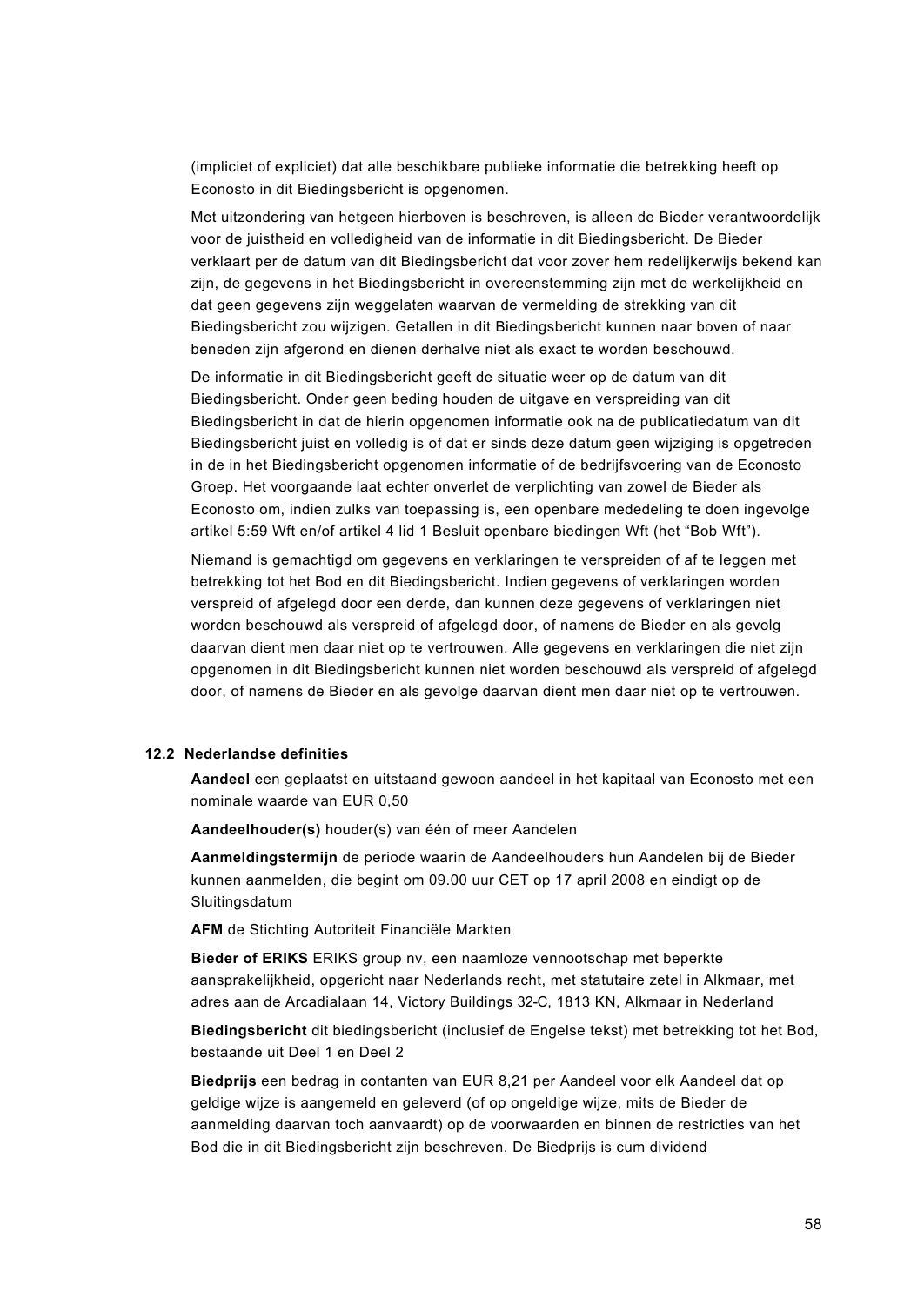#### **Bob Wft** Besluit openbare biedingen Wft

**Bod** het bod op de Aandelen tegen betaling in contanten van de Biedprijs op de voorwaarden en binnen de restricties die zijn beschreven in dit Biedingsbericht

**Boekjaar 2004** het boekjaar van Econosto dat eindigde op 31 december 2004

**Boekjaar 2005** het boekjaar van Econosto dat eindigde op 31 december 2005

**Boekjaar 2006** het boekjaar van Econosto dat eindigde op 31 december 2006

**Boekjaar 2007** het boekjaar van Econosto dat eindigde op 31 december 2007

### **CET** Centraal-Europese tijd

**Dag van Overdracht** de datum waarop de Bieder overeenkomstig de voorwaarden van het Bod, de Biedprijs per Aandeel zal betalen aan de Aandeelhouders die op geldige wijze hun Aandelen hebben aangemeld (of op ongeldige wijze, mits de Bieder de aanmelding daarvan toch aanvaardt) welke datum niet later zal liggen dan de derde Werkdag na de Gestanddoeningsdatum, indien het Bod gestand wordt gedaan

**Econosto** Koninklijke Econosto N.V., een naamloze vennootschap, opgericht naar Nederlands recht, met statutaire zetel in Rotterdam, Nederland, met adres Cypresbaan 63, 2908 LT, Capelle aan den IJssel, Nederland

**Econosto Groep** Econosto en de groepsmaatschappijen zoals bedoeld in artikel 2:24b van het Burgerlijk Wetboek en haar deelnemingen

**Econosto Statuten** de statuten van Econosto, zoals laatstelijk gewijzigd op 18 juli 2005

**EUR of Euro** de Euro, het wettige betaalmiddel in de lidstaten van de Europese Monetaire Unie

**Euronext Amsterdam** Euronext Amsterdam door NYSE Euronext, de gereglementeerde markt van Euronext Amsterdam N.V.

**Gestanddoeningsdatum** de datum waarop de Bieder zal aankondigen of het Bod gestand wordt gedaan, uiterlijk 3 Werkdagen na de Sluitingsdatum op grond van artikel 16 lid 1 Bob Wft

**Fusieregels** alle toepasselijke wet en regelgeving, inclusief maar niet beperkt tot de toepasselijke artikelen van de Wft en het Bob Wft, alsmede nadere regelgeving en beleidsregels afgekondigd onder de Wft en het Bob Wft, de Wet op de Ondernemingsraden, het SER besluit Fusiegedragsregels 2000, het reglement van Euronext Amsterdam, het Nederlandse Burgerlijk Wetboek en andere toepasselijke wet- en regelgeving op het gebied van het effectenrecht en het mededingingsrecht

**Gilde Biedingsbericht** het biedingsbericht van KENV Acquisition B.V. van 14 maart 2008 inhoudende het inmiddels ingetrokken openbare bod van KENV Acquisition B.V. op alle geplaatste en uitstaande aandelen van Econosto met een nominale waarde van EUR 0,50.

**Hoofdstuk** een hoofdstuk in dit Biedingsbericht

**Materieel Nadelig Effect** een gebeurtenis of omstandigheid die een materieel nadelig effect heeft op de bedrijfsvoering, financiële of handelspositie, de activiteiten, de winstgevendheid, de activa of de vooruitzichten van de Econosto Groep

**Mededingingsautoriteiten** de Nederlandse mededingingsautoriteit en de Bundeskartellamt in Duitsland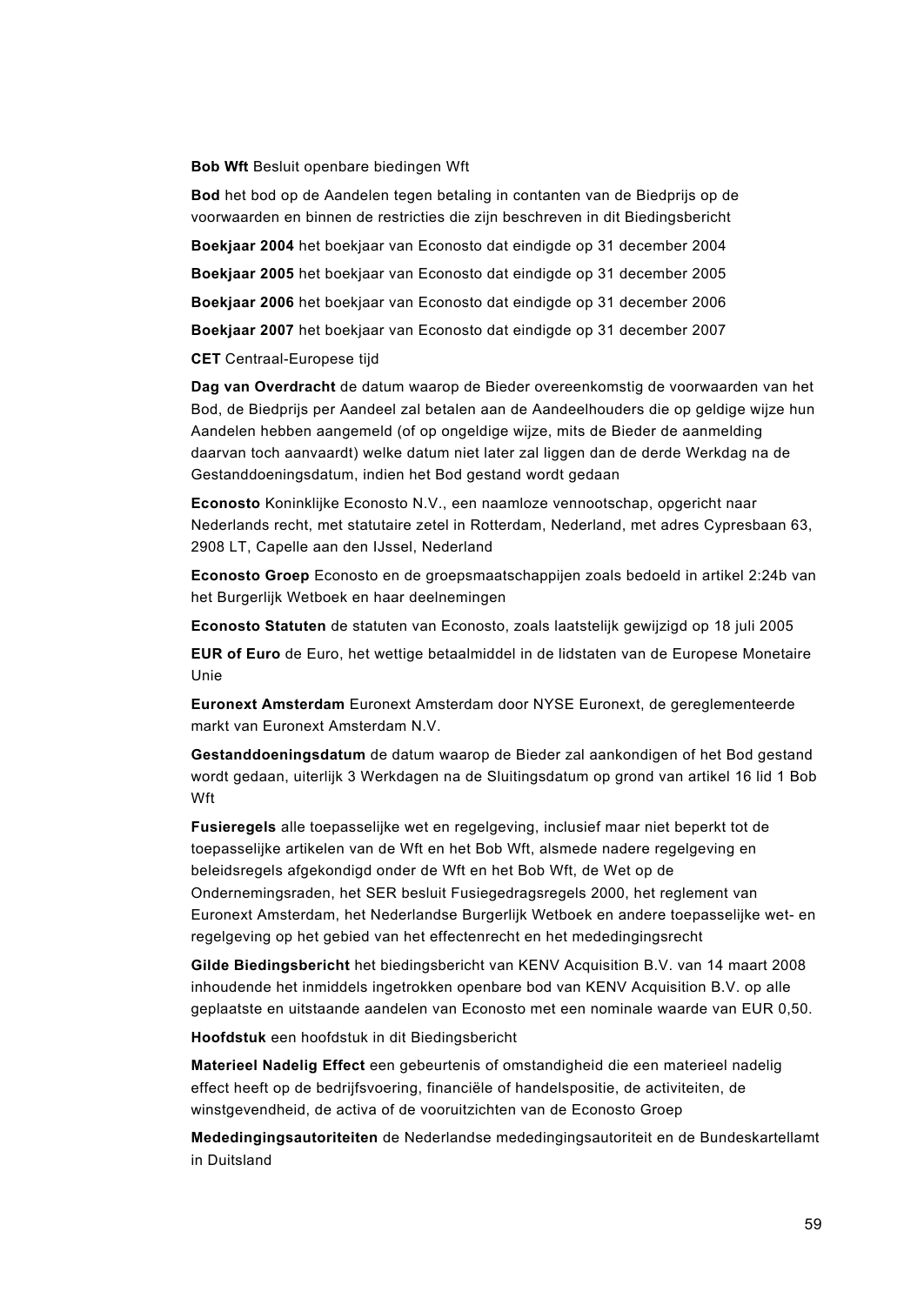**Omwissel- en Betaalkantoor** Fortis Bank (Nederland) N.V., Rokin 55, 1012 KK Amsterdam, Nederland

**Raad van Bestuur** de raad van bestuur van Econosto

**Raad van Commissarissen** de raad van commissarissen van Econosto

**Sluitingsdatum** de tijd en datum tot wanneer Aandelen onder het Bod kunnen worden aangemeld, te weten 18.00 uur CET op 23 mei 2008, of, indien de Aanmeldingstermijn wordt verlengd op grond van artikel 15 van het Bob Wft, op de laatste dag van de verlengde aanmeldingstermijn

**Toegelaten Instelling** een instelling die is toegelaten tot Euronext Amsterdam

**Vennootschap** Koninklijke Econosto N.V., een naamloze vennootschap, opgericht naar Nederlands recht, met statutaire zetel in Rotterdam, Nederland, met adres Cypresbaan 63, 2908 LT, Capelle aan den IJssel, Nederland en tevens de aan haar gelieerde bedrijven

**Werkdag** een dag, die niet een algemeen erkende feestdag, zoals bedoeld in artikel 3 van de Algemene termijnenwet is of een vrije dag is volgens de collectieve arbeidsovereenkomst voor het bankbedrijf

**Wft** Wet op het financieel toezicht

#### **12.3 Het Bod**

De Bieder doet een aanbod tot koop van alle Aandelen die door Aandeelhouders worden gehouden, op de voorwaarden en binnen de restricties die zijn beschreven in dit Biedingsbericht. Op voorwaarde dat het Bod gestand wordt gedaan, zal aan de Aandeelhouders die hun Aandelen onder het Bod op geldige wijze hebben aangemeld en geleverd (of op ongeldige wijze, indien de Bieder de aanmelding daarvan toch aanvaardt), betaling van de Biedprijs in contanten plaatsvinden. De Biedprijs is cum dividend. Zie tevens Hoofdstuk 4.1 (Offer Price).

De Biedprijs van EUR 8,21 vertegenwoordigt een premie van:

- *(i)* 15,0% procent ten opzichte van de slotkoers per Aandeel van EUR 7,14 op 28 maart 2008, de laatste Werkdag voorafgaand aan 31 maart 2008, de dag waarop de Bieder het Bod aankondigde;
- *(ii)* 56,7% ten opzichte van de gemiddelde slotkoers per Aandeel van EUR 5,24 op 11 januari 2008, de laatste Werkdag voorafgaand aan de dag waarop Gilde Buy Out Partners ("**Gilde**") en Econosto een gezamenlijke openbare mededeling hebben gedaan waarin zij het openbaar bod in contanten van Gilde aankondigden;
- *(iii)* 15,8% ten opzichte van de gemiddelde slotkoers per Aandeel van de maand voorafgaand aan 31 maart 2008 de dag waarop de Bieder het Bod aankondigde;
- *(iv)* 45,7% ten opzichte van de gemiddelde slotkoers per Aandeel gedurende de twaalf maanden voorafgaand aan 31 maart 2008 de dag waarop de Bieder het Bod aankondigde;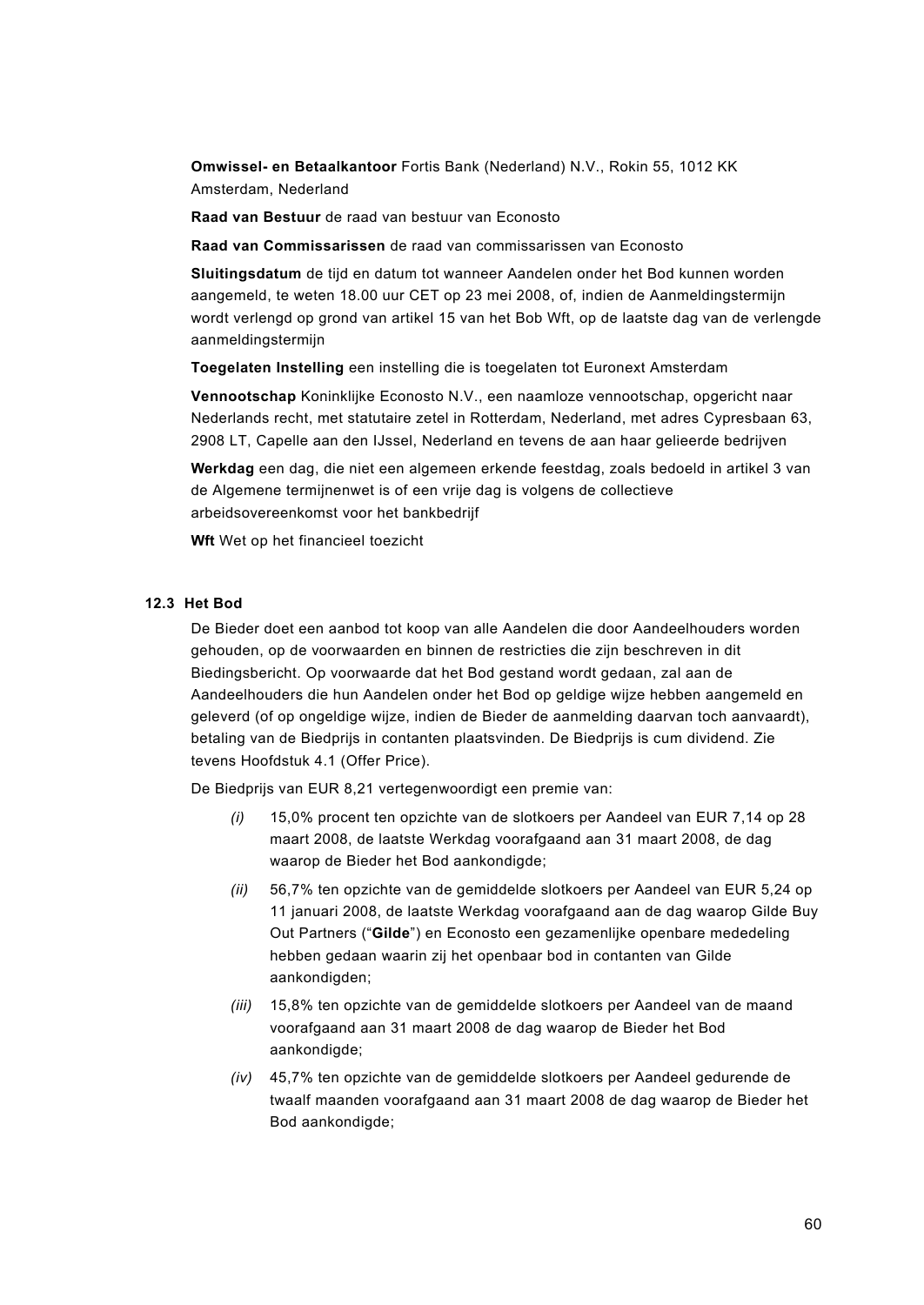Zie tevens Hoofdstuk 5.4 (Substantiation of the Offer Price) en Hoofdstuk 7.3 (Share price development).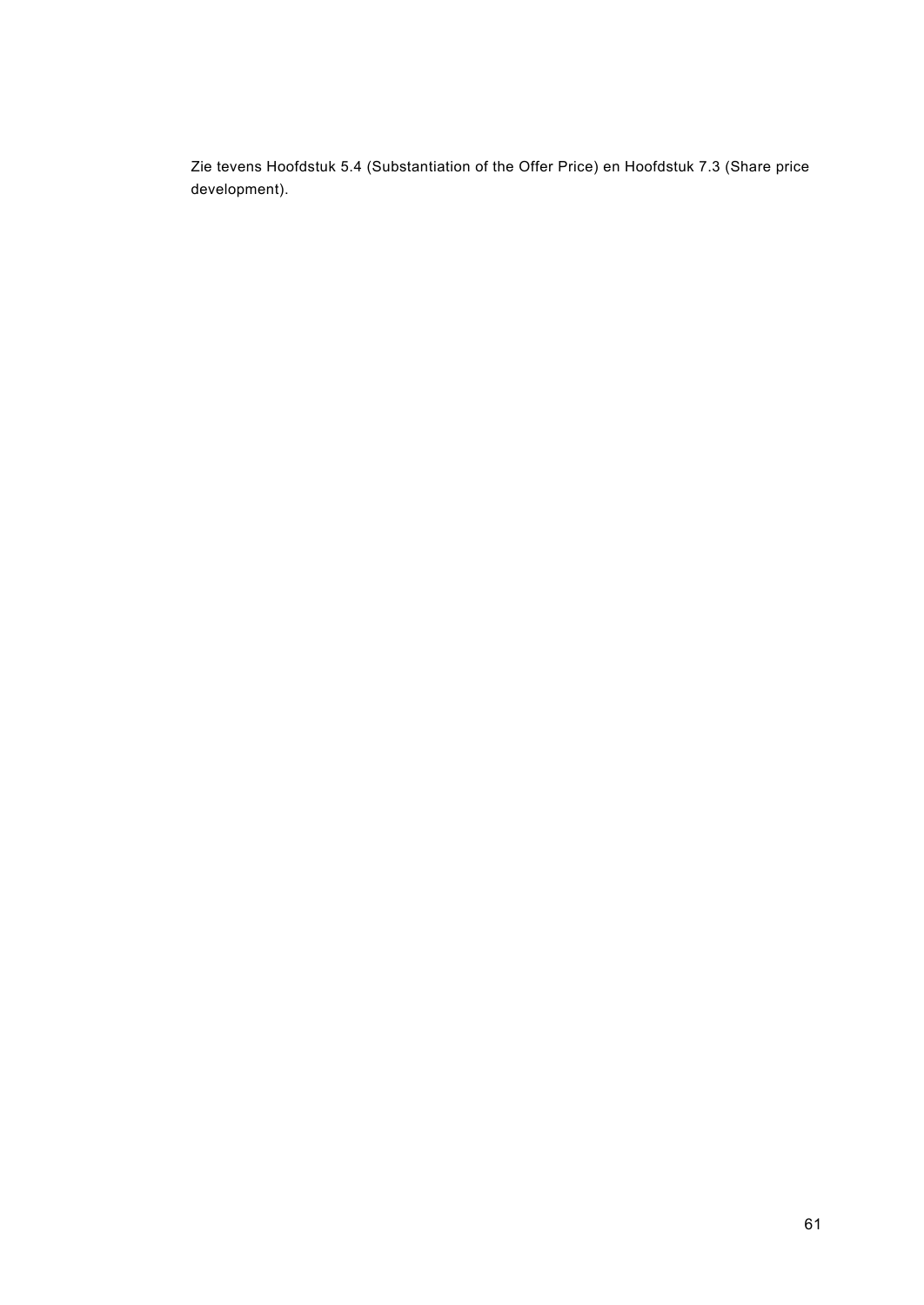### **12.4 Motivering van het Bod**

Door Econosto over te nemen, zal ERIKS een belangrijke sprong voorwaarts maken in het bereiken van haar commerciële doelstellingen.

- *(i)* Econosto zal ERIKS' positie in Nederland en België versterken. De overlap in producten en markten in deze regio's is beperkt.
- *(ii)* Via Econosto zal ERIKS een *competence centre* creëren voor afsluiters en afsluiter gerelateerde projecten voor clusters van ERIKS in Engeland en Duitsland. De ontwikkeling van het beoogde *twin business model* in deze regio's zal worden versneld.
- *(iii)* Econosto's innovatieve en grotendeels eigen producten kunnen worden geïntroduceerd in de clusters van ERIKS in Frankrijk en Centraal-Europa.
- *(iv)* Econosto en ERIKS zullen samen Europees marktleider zijn in afsluiters en afsluiter gerelateerde producten (top 3 positie in alle landen).
- *(v)* Door de overname van Econosto heeft de ERIKS groep een internationaal *core competence centre* voor afsluiters en afsluiter gerelateerde producten van waaruit het internationale productmanagement zal worden georganiseerd.
- *(vi)* Econosto zal de positie van ERIKS in het Verre Oosten versterken.

ERIKS ondersteunt de internationale groeistrategie van Econosto en zal bijdragen aan een versnelde realisatie van deze strategie.

ERIKS verwacht dat de transactie zal resulteren in:

- *(i)* Uitbreiding in alle ERIKS clusters van de ERIKS producten met de producten van Econosto.
- *(ii)* Toename van de producten en diensten die aan klanten van Econosto kunnen worden aangeboden.
- *(iii)* Europees marktleiderschap in afsluiters, hydraulische slangen en pakkingen.
- *(iv)* Toegang tot veelbelovende afzetregio's en -markten in Spanje en het Midden-Oosten.
- *(v)* Minder kwetsbare positie in het Verre Oosten.
- *(vi)* Versnelde toename van de internationale bekendheid op het gebied van afsluiters en pakkingen.
- *(vii)* Toegenomen inkoopkracht.
- *(viii)* Beperkte kostenbesparingen.
- *(ix)* Internationale bekendheid in belangrijke industriële gebieden op het gebied van afsluiters, instrumentatie, flensafdichtingen en hydraulische slangen.
- *(x)* De combinatie van de activiteiten van ERIKS en Econosto biedt extra groeimogelijkheden.
- *(xi)* ERIKS is van plan de holding activiteiten van Econosto in Rotterdam (het betreft 4 mensen) te integreren met de holding activiteiten van ERIKS in Alkmaar. Voorlopig zullen alle Econosto vestigingen blijven bestaan en zal er in landen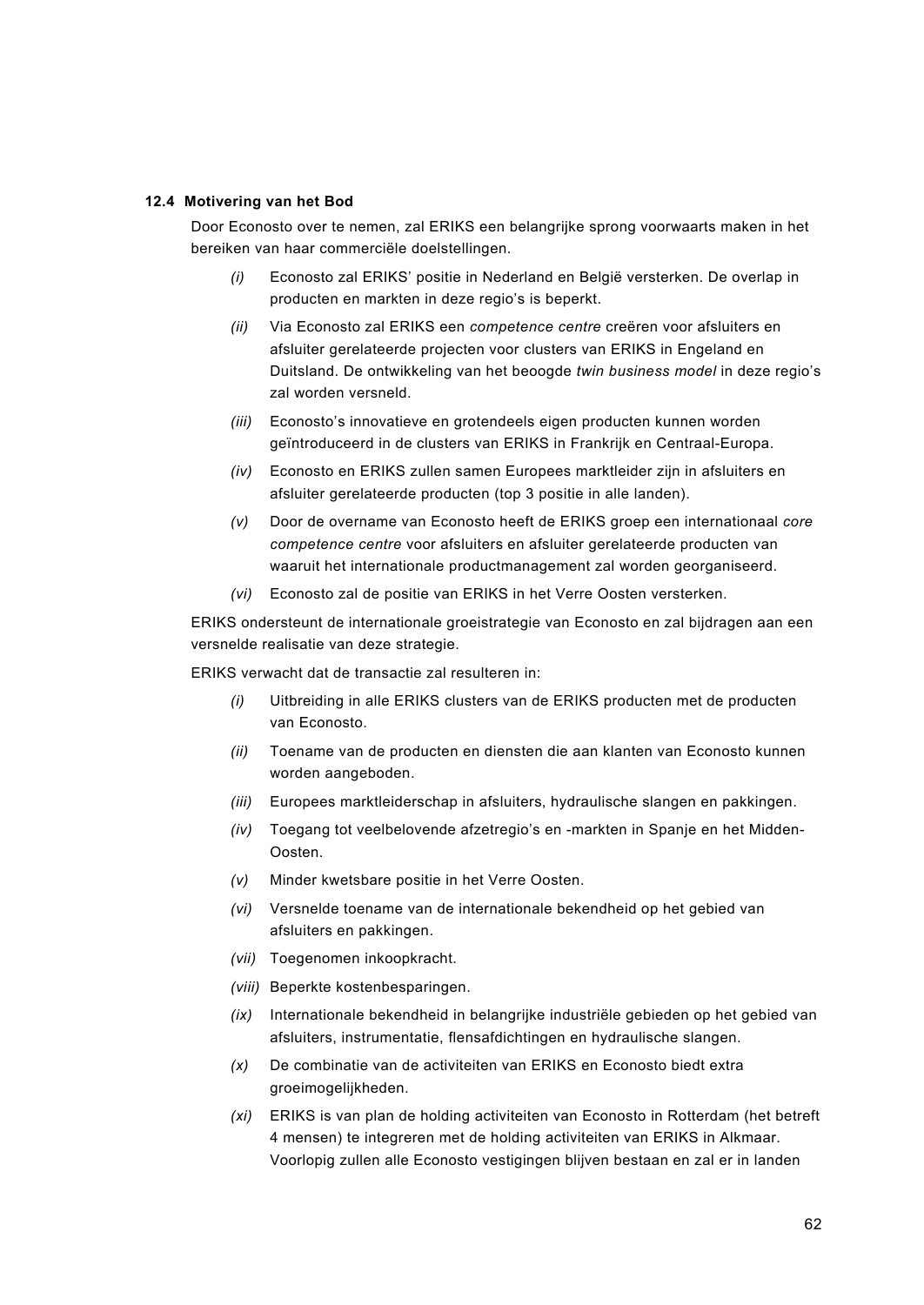waar Econosto en ERIKS gevestigd zijn een commerciële samenwerking ontstaan.

Zie tevens Hoofdstuk 5.5 (The rationale of the Offer).

### **12.5 Financiering van het Bod**

De Bieder bevestigt dat Centrale Raiffeisen-Boerenleenbank B.A een volledig gecommitteerde schuldfinanciering heeft toegezegd, die de Bieder in staat zal stellen om aan de verplichtingen uit hoofde van het Bod te voldoen. Deze gecommitteerde schuldfinanciering is onderworpen aan marktconforme voorwaarden die in lijn zijn met de voorwaarden voor gestanddoening van het Bod. De Bieder heeft geen reden om aan te nemen dat deze voorwaarden niet uiterlijk op de Dag van Overdracht zullen worden vervuld.

#### **12.6 Aanvaarding door de Aandeelhouders via een Toegelaten Instelling**

Aandeelhouders die Aandelen houden via een Toegelaten Instelling worden verzocht hun aanmelding kenbaar te maken via hun bank of commissionair niet later dan 18.00 uur CET op 23 mei 2008, tenzij de Aanmeldingstermijn is verlengd met in achtneming van Hoofdstuk 4.8 (Extension of the Acceptance Period). Uw bewaarder, bank of commissionair kan een eerdere uiterste datum stellen voor de Aandeelhouders om de bewaarder, bank of commissionair in de gelegenheid te stellen de aanmelding van die Aandelen op tijd aan het Omwissel- en Betaalkantoor te communiceren.

### **12.7 Voorwaarden voor gestanddoening van het Bod**

Het Bod zal gestand worden gedaan, indien op de Gestanddoeningsdatum de onderstaande voorwaarden voor gestanddoening zijn vervuld, of de Bieder hiervan (geheel of gedeeltelijk) afstand heeft gedaan:

- *(a)* de Aandelen die op of voor de Sluitingsdatum onder het Bod zijn aangemeld vertegenwoordigen, samen met de Aandelen die op de Sluitingsdatum direct of indirect worden gehouden door de Bieder, meer dan 95% van het op de Sluitingsdatum geplaatste aantal Aandelen;
- *(b)* op of voor de Sluitingsdatum is geen openbare mededeling gedaan waarin een derde aankondigt een openbaar bod op alle Aandelen voor te bereiden of het voornemen heeft dit uit te brengen of te herzien, tegen een prijs per Aandeel die hoger is dan EUR 8,21;
- *(c)* op of vóór de Sluitingsdatum zijn alle benodigde goedkeuringen, vergunningen, vrijstellingen en instemmingen verkregen van nationale en internationale autoriteiten en /of derde partijen die betrekking hebben op het Bod en de voorgenomen zeggenschapswijziging, en deze goedkeuringen, vergunningen, vrijstellingen en instemmingen blijven onverminderd van kracht;
- *(d)* op of vóór de Sluitingsdatum is er geen kennisgeving ontvangen van de AFM waarin wordt gesteld dat de voorbereiding van het Bod in strijd is met hoofdstuk 5.5 van de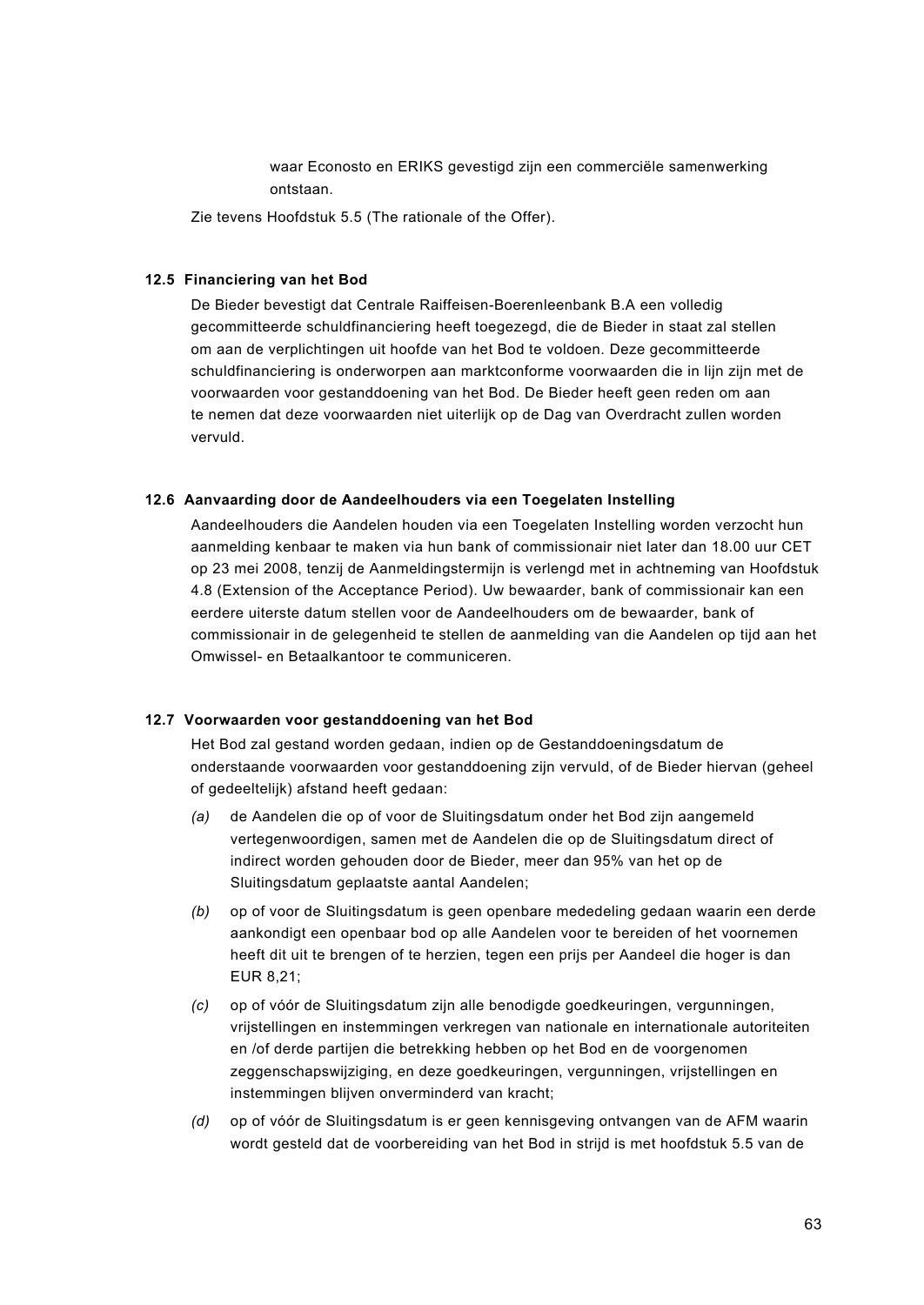Wft of het Bob en op grond van deze regels, de effecteninstellingen in de zin van artikel 5:80 van de Wft niet zouden mogen meewerken aan de uitvoering van het Bod;

- *(e)* op of vóór de Sluitingsdatum is de handel in de Beursgenoteerde Certificaten op Euronext Amsterdam niet permanent geschorst als gevolg van een noteringsmaatregel genomen door Euronext Amsterdam op grond van artikel 2706/1 van Euronext Rulebook II;
- *(f)* op of voor de Gestanddoeningsdatum is geen instructie, onderzoek, vonnis of beschikking uitgesproken door enige rechtbank, arbitrage commissie, overheidsinstantie of andere toezichthoudende of administratieve instantie, of aanhangig gemaakt, noch enige regel, wetgeving, overheidsinstructie of maatregel van toepassing verklaard ten aanzien van het Bod, die het Bod wezenlijk vertraagt of belemmert of waarvan redelijkerwijs aannemelijk is dat deze het Bod wezenlijk zal vertragen of belemmeren;
- *(g)* sinds de dagtekening van dit Biedingsbericht heeft zich geen omstandigheid, gebeurtenis of reeks van gebeurtenissen voorgedaan of is deze bekend geworden die in alle redelijkheid resulteert in een Materieel Nadelige Effect, of die in alle redelijkheid naar verwachting daarin zou kunnen resulteren;
- *(h)* uiterlijk 3 Werkdagen vóór de Dag van Gestanddoening zullen zich de navolgende gebeurtenissen hebben voorgedaan:
	- *(i)* elke Mededingingsautoriteit heeft ten aanzien van het Bod toestemming gegeven aan de voorgenomen concentratie die het gevolg is van het Bod; of
	- *(ii)* de afloop, het verval of de beëindiging van alle toepasselijke wachttermijnen en andere termijnen (inclusief verlengingen daarvan) naar iedere relevante wet- en regelgeving in elke relevante jurisdictie.

De in Hoofdstuk 12.7 (Voorwaarden voor gestanddoening) genoemde voorwaarden zijn uitsluitend ten behoeve van de Bieder gesteld. De Bieder kan, voorzover relevant en voor zover dit rechtens is toegestaan, geheel of gedeeltelijk afstand doen van één of meer van de voorwaarden voor gestanddoening.

## **12.8 Aanmeldingstermijn**

De Aanmeldingstermijn begint op 17 april 2008, 09:00 uur CET en eindigt op 23 mei 2008, 18:00 uur CET, of, indien de Aanmeldingstermijn wordt verlengd op grond van artikel 15 van het Bob Wft. Op de laatste dag van de verlengde aanmeldingstermijn. Zie tevens Hoofdstuk 4.6 (Acceptance Period).

Indien aan alle voorwaarden voor gestanddoening is voldaan of, voor zover van toepassing, daarvan afstand is gedaan, zal de Bieder alle Aandelen aanvaarden die op geldige wijze zijn aangemeld (of op ongeldige wijze, indien de Bieder de aanmelding toch aanvaardt) en niet eerder zijn teruggetrokken in overeenstemming met de voorwaarden van het Bod met inachtneming van, met betrekking tot de Aandelen, de procedures zoals uiteengezet in Hoofdstuk 4.2 (Acceptance by Shareholders through an Admitted Institution).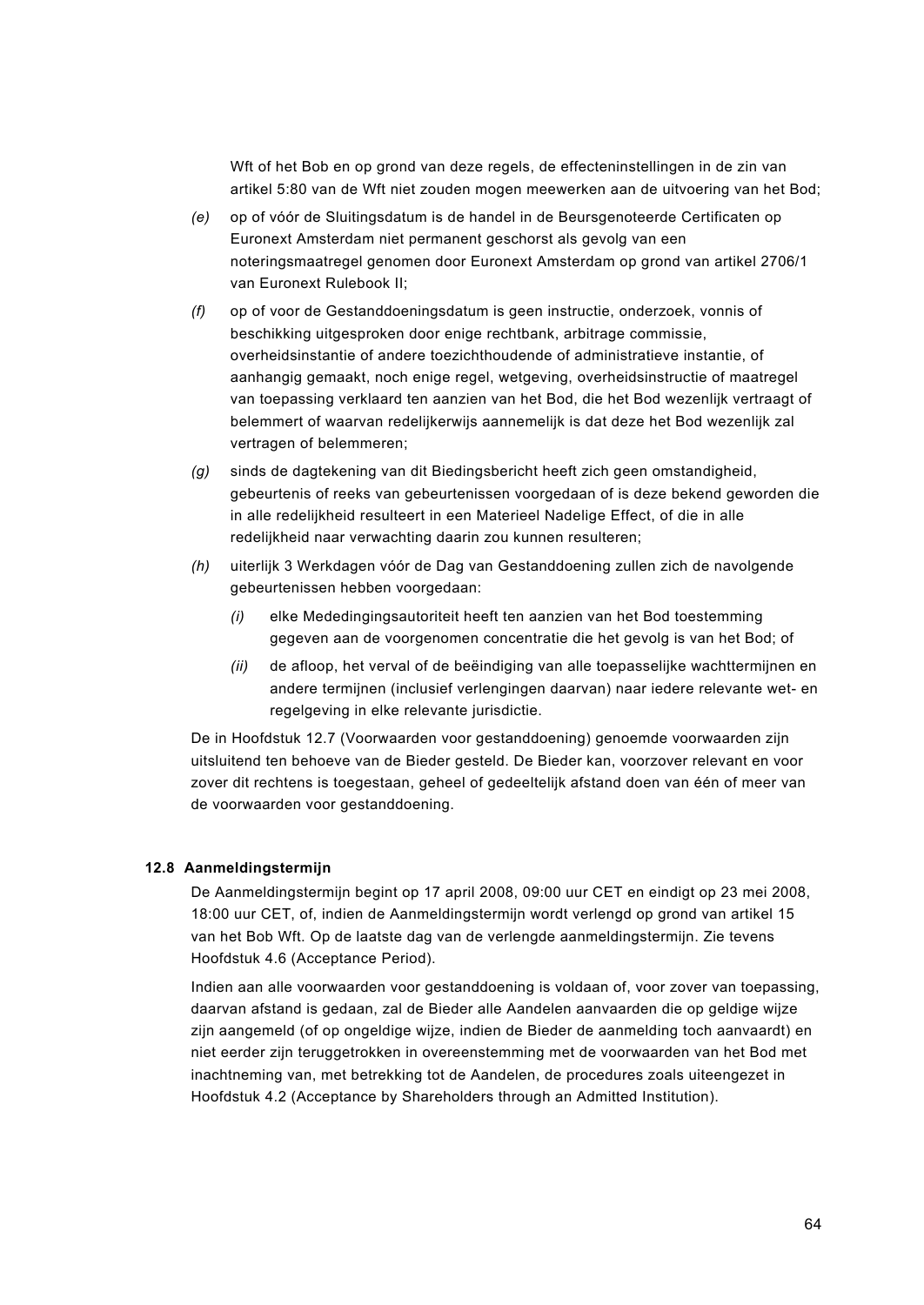#### **12.9 Gestanddoening van het Bod**

Het Bod wordt gedaan onder het voorbehoud van vervulling van de voorwaarden voor gestanddoening. De Bieder behoudt zich het recht voor afstand te doen van bepaalde voorwaarden voor gestanddoening, voorzover dit op grond van de wet is toegestaan. Zie Hoofdstuk 5.2 (Offer Conditions) (zie ook Hoofdstuk 12.7 Voorwaarden voor gestanddoening). Indien de Bieder afstand wenst te doen van één of meer voorwaarden voor gestanddoening dan zal de Bieder de Aandeelhouders hierover informeren op de wijze zoals voorzien in de Fusieregels.

Tenzij de Aanmeldingstermijn wordt verlengd, zal de Bieder met inachtneming van de bepalingen van artikel 16 van het Bob Wft op de derde Werkdag volgend op de Sluitingsdatum, de Gestanddoeningsdatum, vaststellen of aan de voorwaarden voor gestanddoening is voldaan of dat hiervan afstand wordt gedaan. Bovendien zal de Bieder op de Gestanddoeningsdatum een openbare mededeling doen inhoudende dat (i) het Bod gestand wordt gedaan, of (ii) het Bod zal worden verlengd met inachtneming van artikel 15 van het Bob Wft, of (iii) dat het Bod wordt beëindigd omdat er niet is voldaan aan de voorwaarden voor gestanddoening of daarvan geen afstand is gedaan door de Bieder. Zie Hoofdstuk 4.7 (Declaring the Offer Unconditional (gestanddoening) and post Acceptance Period).

Binnen drie Werkdagen na de Gestanddoeningsdatum, heeft de Bieder de mogelijkheid een na-aanmeldingstermijn in te stellen voor een periode van maximaal twee weken. Gedurende de na-aanmeldingstermijn kunnen Aandeelhouders die hun Aandelen nog niet eerder hebben aangemeld, alsnog Aandelen onder het Bod aanmelden op dezelfde manier en op de voorwaarden en binnen de restricties als uiteengezet in dit Biedingsbericht, overeenkomstig artikel 17 van het Bob Wft.

#### **12.10Verlenging**

De Bieder kan het Bod éénmaal verlengen tot na de Sluitingsdatum in overeenstemming met artikel 15 lid 1 van het Bob Wft, niettegenstaande het recht van de Bieder om de Aanmeldingstermijn of de verlengde Aanmeldingstermijn, afhankelijk van de situatie, in het geval van een concurrerend bod in overeenstemming met artikel 15 lid 5 van het Bob Wft te verlengen, in welk geval alle verwijzingen in dit Biedingsbericht naar de "Sluitingsdatum" of naar "18:00 uur, CET, 23 mei 2008" worden verschoven naar de uiterste datum en tijd waarnaar het Bod is verlengd, tenzij uit de context anders blijkt.

Indien de Aanmeldingstermijn wordt verlengd, zal dit, met inachtneming van de toepasselijke wetgeving, openbaar worden meegedeeld. Artikel 15 lid 2 van het Bob Wft vereist dat een dergelijke mededeling uiterlijk op de derde Werkdag na de oorspronkelijke Sluitingsdatum wordt gedaan. Zie Hoofdstuk 4.8 (Extension of the Acceptance Period).

#### **12.11Overdracht en betaling**

In het geval dat de Bieder aankondigt dat het Bod gestand wordt gedaan, zullen Aandeelhouders die hun Aandelen voor of op de Sluitingsdatum hebben aangemeld en geleverd op de wijze die in dit Biedingsbericht is beschreven, de Biedprijs ontvangen voor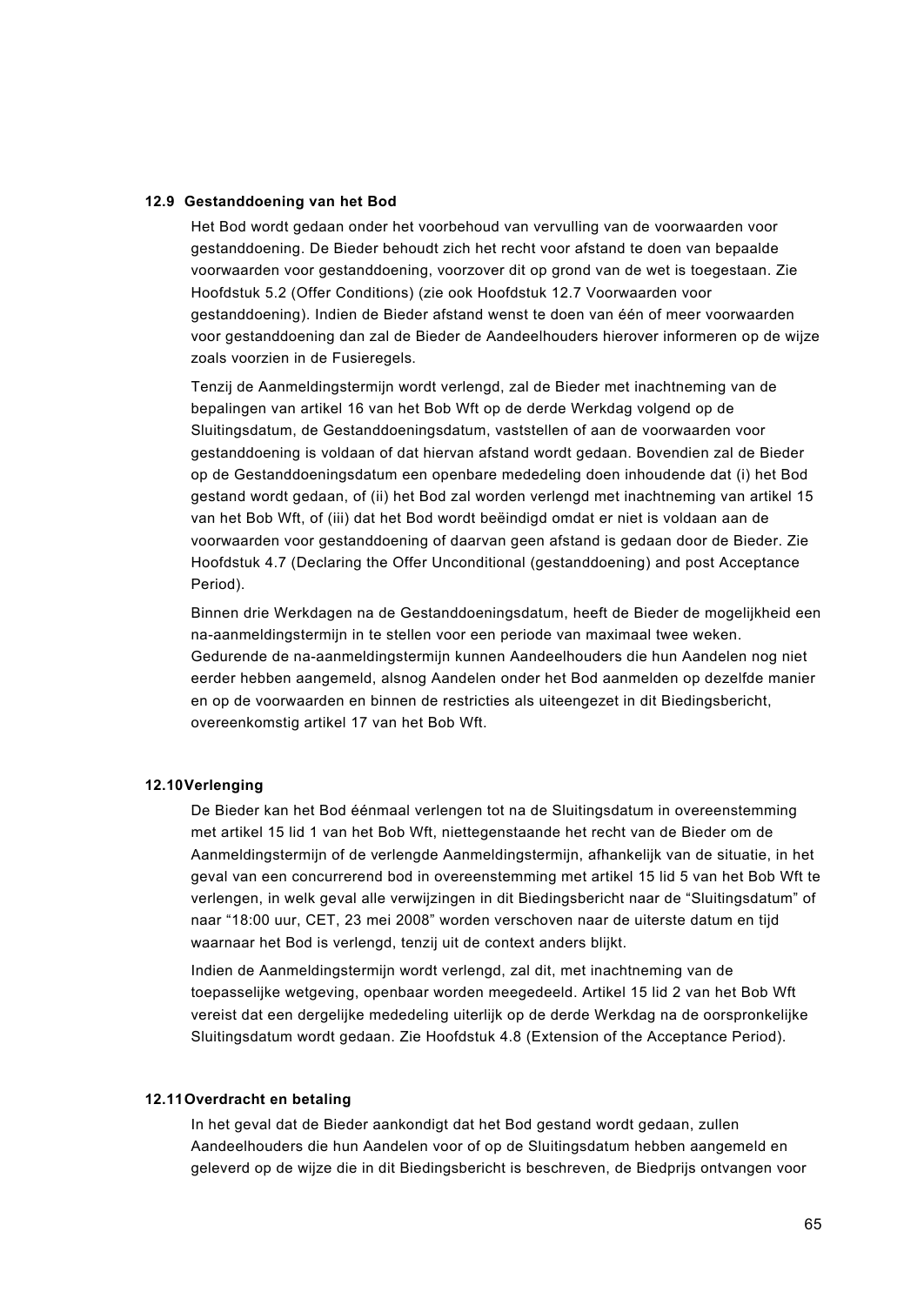elk Aandeel dat op geldige wijze is aangemeld (of op ongeldige wijze, indien de Bieder de aanmelding toch aanvaardt) en overgedragen. Zie Hoofdstuk 4.9 (Settlement of the Offer).

#### **12.12De Bieder**

- **12.12.1**De Bieder, ERIKS group nv, is een naamloze vennootschap, opgericht naar Nederlands recht en met statutaire zetel te Alkmaar. ERIKS is genoteerd aan Euronext Amsterdam. ERIKS is de Nederlandse houdstermaatschappij van een groep technische handelsondernemingen die opereren als industriële dienstverleners met een uitgebreid assortiment werktuigbouwkundige componenten. Het zwaartepunt van de activiteiten ligt in West - en Centraal-Europa, waar 95% van de omzet wordt behaald. De ERIKS groep bestaat uit meer dan 50 groepsvennootschappen met branches in 15 verschillende landen. ERIKS heeft ook branches in de Verenigde Staten en Zuid-Oost Azië (Singapore en Maleisië). ERIKS heeft wereldwijd ongeveer 4500 werknemers in dienst. In 2007 realiseerde ERIKS een omzet van EUR 949,1 miljoen en een nettoresultaat van EUR 43,7 miljoen. Zie Hoofdstuk 8 (Information on the Offeror).
- **12.12.2**De raad van bestuur van ERIKS is als volgt samengesteld:
	- J. van der Zouw (CEO)
	- J.G. de Boer (CFO)
	- M.T.A. Beckers
	- H.J. Maier
	- B. Wilson
	- M. Dixon

De raad van commissarissen van ERIKS is als volgt samengesteld:

- A.A. Olijslager (voorzitter)
- R.J.A. van der Bruggen
- R.A.A. Oliemans

A. Wateler

Zie Hoofdstuk 8 (Information on the Offeror).

**12.12.3**Op de datum van dit Biedingsbericht heeft ERIKS een direct belang in het aandelenkapitaal van Econosto van 29% (ongeveer gelijk aan 4.695.164 Aandelen). De tabel hieronder geeft een overzicht van de gemiddelde prijs per handelsdag van de Aandelen die ERIKS heeft verkregen:

| <b>Datum</b>  | <b>Aantal Aandelen</b> | <b>Prijs</b> | Laag   | Hoog   |
|---------------|------------------------|--------------|--------|--------|
| 31 maart 2008 | 393,407                | 7.7951       | 7.7500 | 7.8000 |
| 01 april 2008 | 957,936                | 7.8000       | 7.8000 | 7.8000 |
| 02 april 2008 | 36.725                 | 8.0000       | 8.0000 | 8.0000 |
| 08 april 2008 | 2,643,297              | 8.2100       | 8.2100 | 8.2100 |
| 11 april 2008 | 663,799                | 8.2100       | 8.2100 | 8.2100 |
| Total         | 4,695,164              |              |        |        |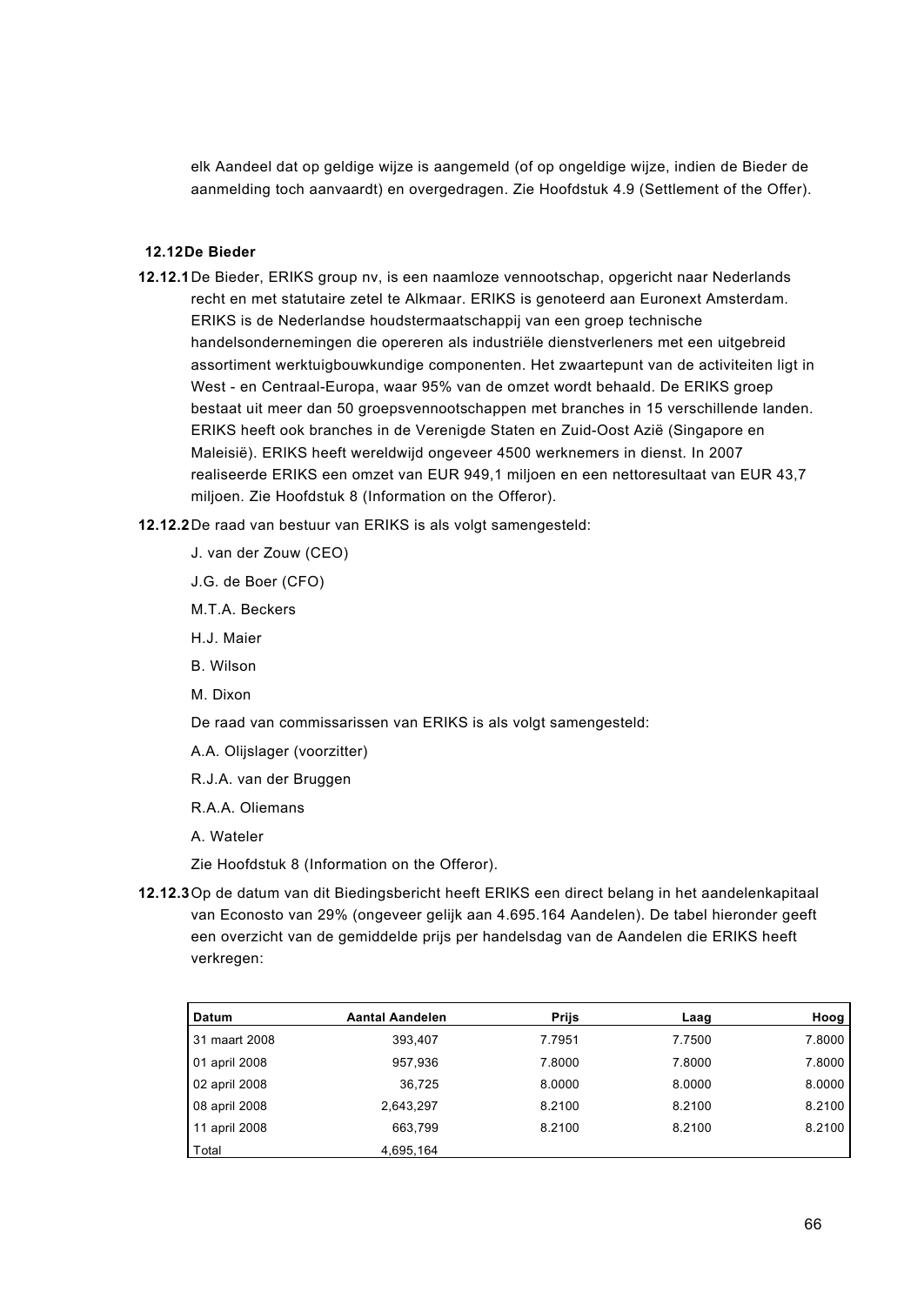Daarnaast heeft ERIKS een call optie verkregen van nog eens 15,9% (ongeveer gelijk aan 2.566.803 Aandelen). ERIKS heeft geen indirect belang in het aandelenkapitaal van Econosto. In totaal heeft ERIKS aldus 44,9% van de Aandelen veilig gesteld voor het Bod. Voor zover uit publieke bronnen op te maken, heeft Econosto geen direct of indirect belang in het aandelenkapitaal van ERIKS. (Zie Hoofdstuk 5.3 (Shareholdings of the Offeror).

### **12.13Consequenties van het Bod**

#### **12.13.1***Strategie*

Zowel Econosto als ERIKS zijn in essentie kennis gedreven vennootschappen, gericht op techniek (producten en toepassingen daarvan). Dit onderscheidt beide vennootschappen van hun concurrenten. ERIKS weet dat Econosto een sterk en betrouwbaar klantenbestand heeft met een goede reputatie. Zij biedt haar klanten grote diversiteit van producten en diensten van hoge kwaliteit aan. Een combinatie met ERIKS zal Econosto in staat stellen om deze klanten nieuwe producten aan te bieden. De ERIKS' pan-Europese verkooporganisatie en branches stellen Econosto in staat haar huidige businessmodel door te voeren in dit netwerk. Aan de andere kant, biedt de aanwezigheid van Econosto buiten Europa ERIKS kansen om gebruik te maken van bestaande relaties en haar producten op deze nieuwe markten te brengen. De combinatie biedt verder een groter en completer producten- en dienstenbestand aan vele nieuwe klanten. Tenslotte zijn er vele mogelijkheden om krachten te bundelen op het terrein van productontwikkeling en de gezamenlijke knowhow voor specifieke industrieën en producten uit te breiden.

ERIKS is ervan overtuigd dat de combinatie van de activiteiten van Econosto en ERIKS ertoe zal leiden dat de gezamenlijke klanten beter bediend kunnen worden. Econosto zal zich binnen ERIKS verder ontwikkelen als het internationale "competence centre" voor afsluiters en afsluiter gerelateerde projecten, inclusief het daarbijbehorende product management.

#### **12.13.2***Liquiditeit en beëindiging beursnotering Aandelen*

De aankoop van de Aandelen door de Bieder onder het Bod zal, onder andere, tot gevolg hebben dat het aantal Aandeelhouders zal verminderen, evenals het aantal Aandelen dat ter beurze wordt verhandeld; dit zal een negatieve invloed hebben op de liquiditeit en marktwaarde van de Aandelen die niet onder het Bod zijn aangemeld en niet gehouden worden door Econosto.

Indien het Bod gestand wordt gedaan, is de Bieder voornemens om zo spoedig mogelijk daarna de notering van Econosto op Euronext Amsterdam te beëindigen. Dit zou een negatieve invloed hebben op de liquiditeit en marktwaarde van de Aandelen die niet onder het Bod zijn aangemeld. Verder zou de Bieder één van de procedures zoals beschreven in Hoofdstuk 5.6.3 (Legal Structure of Econosto following the Offer) kunnen initiëren, inclusief procedures die leiden tot de beëindiging van de beursnotering van de Aandelen (inclusief de niet aangeboden Aandelen). Het beleid van Euronext Amsterdam houdt in dat in het geval van een openbaar bod het opheffen van de beursnotering niet is toegestaan totdat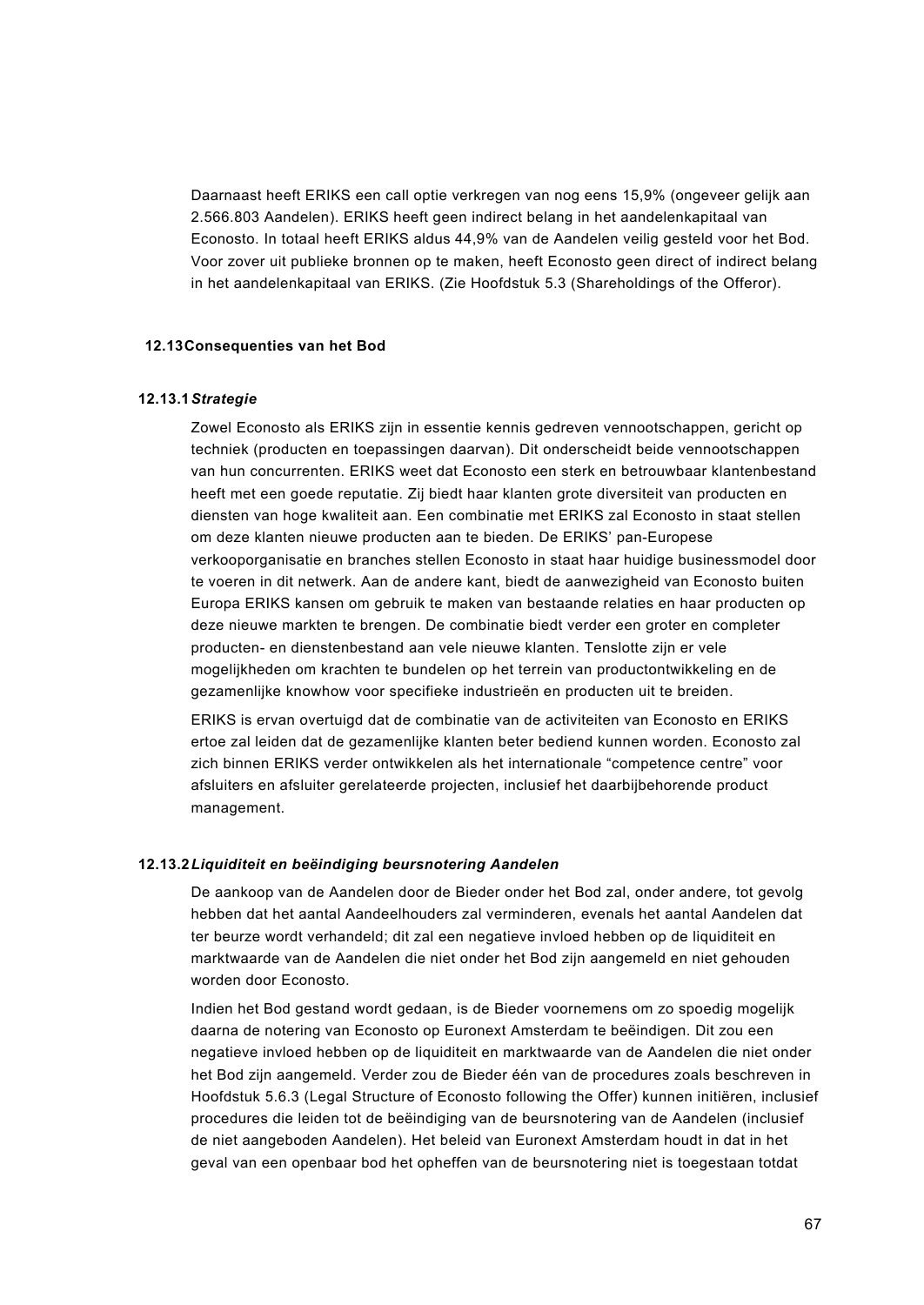ten minste 95% van alle beursgenoteerde aandelen worden gehouden door een enkele rechtspersoon of een groep bestuurd door een enkele rechtspersoon.

#### **12.13.3***Juridische structuur van Econosto na het Bod*

Na de afwikkeling van het Bod, is de Bieder voornemens om de volgende reorganisatie maatregelen voor te stellen en te implementeren:

#### *Uitkoop*

Bepaalde structurele stappen kunnen nodig zijn voor de Bieder om 100% van de Aandelen te verkrijgen; de Bieder houdt zich het recht voor om iedere juridisch toelaatbare mogelijkheid te gebruiken om 100% van de Aandelen te verkrijgen. Indien de Bieder op de Dag van Betaling 95% of meer van de Aandelen heeft verworven, is de Bieder voornemens de resterende Aandelen te verkrijgen door middel van de wettelijke uitkoopprocedure overeenkomstig artikel 2:92a of 2:201a van het Burgerlijk Wetboek of door middel van de uitkoopprocedure overeenkomstig artikel 2:359c van het Burgerlijk Wetboek.

#### *Juridische fusie*

Indien de Bieder het Bod gestand doet, en na de Dag van Betaling minder dan 95% van de Aandelen heeft verkregen (exclusief Aandelen gehouden door Econosto), kan de Bieder, onder voorbehoud van goedkeuring van de Raad van Commissarissen, met gewone meerderheid van stemmen (indien minder dan 50% van het aandelenkapitaal aanwezig of vertegenwoordigd is bij deze vergadering, is een meerderheid van 2/3 vereist) in een algemene vergadering van aandeelhouders van Econosto een juridische fusie tussen Econosto en de Bieder tot stand brengen, in overeenstemming met de artikelen 2:309 en 2:334 van het Burgerlijk Wetboek (die verwijzen naar een "*driehoeksfusie*", als gevolg waarvan de aandeelhouders van de verdwijnende vennootschap aandeelhouders worden van een groepsmaatschappij van de overblijvende vennootschap), waarbij Econosto de verdwijnende vennootschap zou zijn en de Bieder, de verkrijgende vennootschap.

Indien een juridische fusie tot stand is gebracht, zullen Aandeelhouders die hun aandelen niet hebben aangemeld, van rechtswege aandeelhouder worden van de verkrijgende vennootschap. Na een juridische fusie mag de grootaandeelhouder van de verkrijgende vennootschap die 95% of meer van het kapitaal houdt een uitkoopprocedure starten, teneinde de aandelen in de verkrijgende vennootschap die nog niet door die grootaandeelhouder worden gehouden, te verkrijgen.

#### *Andere mogelijke maatregelen*

De Bieder behoudt zich het recht voor ook andere maatregelen te treffen om 100% van de Aandelen te verkrijgen, of op andere wijze de volledige eigendom van Econosto's onderneming te verkrijgen, zoals door middel van een liquidatie, splitsing als bedoeld in artikel 2:334a van het Burgerlijk Wetboek of verkoop van alle of nagenoeg alle activa van Econosto, al dan niet gevolgd door een uitkering van de daarmee gepaard gaande verkoopopbrengsten aan de Aandeelhouders. Tevens behoudt de Bieder zich het recht voor om een activa-inbreng te doen in Econosto tegen uitgifte van aandelen in het kapitaal van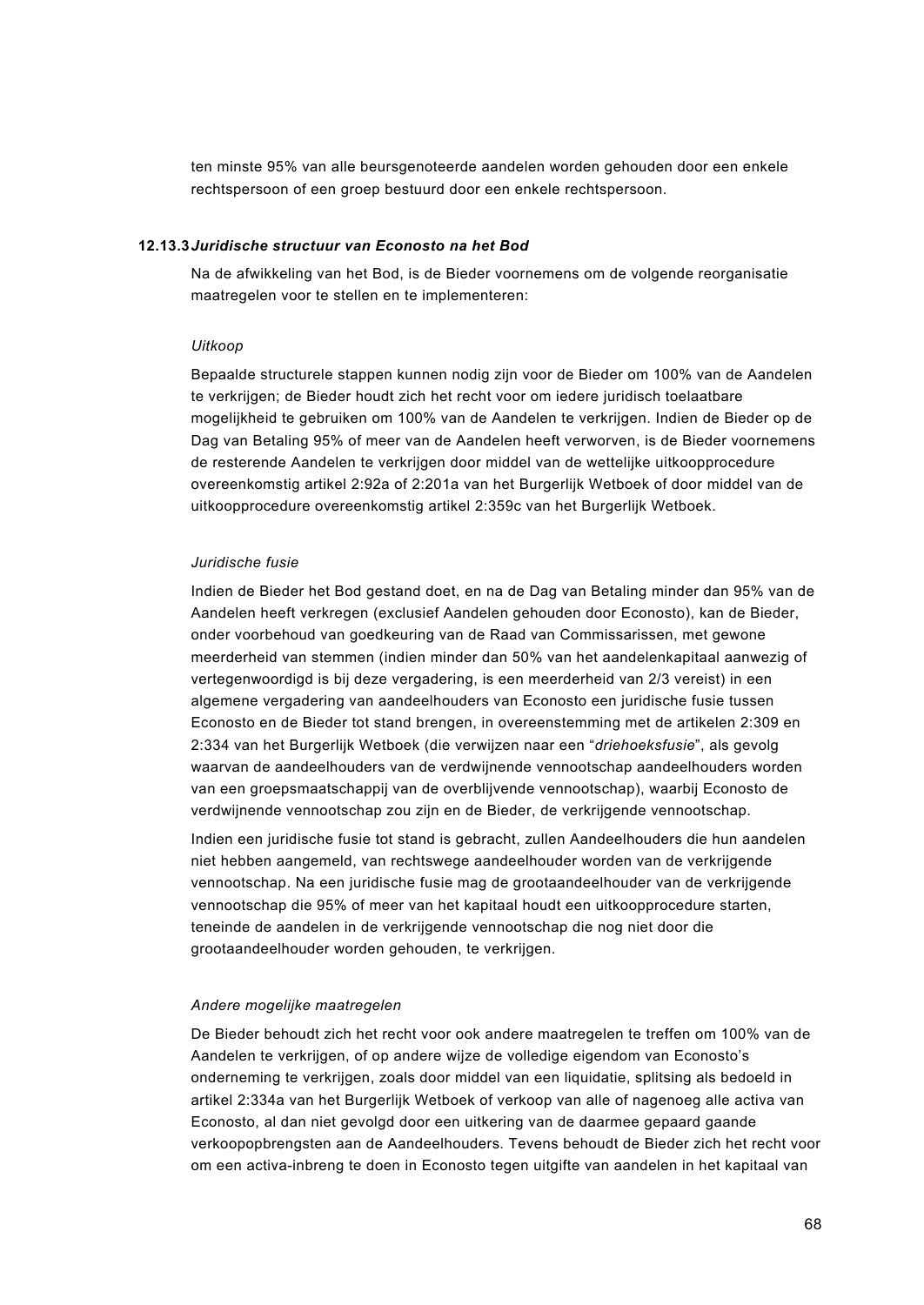Econosto. Elke uitkering zou kunnen plaatsvinden in de vorm van een uitkering uit de reserves, een interim-dividend, een dividend, of, in geval Econosto wordt geliquideerd, een liquidatieuitkering.

#### **12.14Dividend beleid**

Volgens het Gilde Biedingsbericht heeft Econosto sinds 2002 geen dividend uitgekeerd doordat de voorwaarden van de converteerbare lening (die is omgezet in 2007) dat niet toelieten. Econosto heeft op 6 juni 2007 aangekondigd dat de intentie bestaat om in de nabije toekomst opnieuw dividend uit te gaan keren. Volgens het Gilde Biedingsbericht heeft Econosto geen dividend uitgekeerd sinds deze aankondiging.

ERIKS verwacht dat Econosto in de nabije toekomst geen regulier dividend uit zal keren indien het Bod gestand wordt gedaan. Indien uitkeringen worden gedaan op de relevante aandelen na de Dag van Overdracht zullen, met inachtneming van bepalingen van Nederlands recht, deze worden afgetrokken van de waarde per aandeel omwille van het vaststellen van de waarde per Aandeel in het geval van een juridische fusie of andere relevante maatregel zoals beschreven in Hoofdstuk 5.6.3 (Legal structure of Econosto following the Offer).

### **12.15Sociale aspecten**

De Bieder zal de huidige rechten en arbeidsvoorwaarden die de werknemers van Econosto hebben respecteren. De Bieder voorziet op dit moment geen substantiële herstructureringen van de Econosto Groep als een direct gevolg van het Bod.

#### **12.16Werknemersbelangen**

In overeenstemming met het SER-fusiebesluit Fusiegedragsregels 2000 zijn de relevante vakbonden en de Sociaal Economische Raad geïnformeerd over het Bod.

Omdat er geen overeenstemming met de Raad van Bestuur en Raad van Commissarissen is bereikt in verband met het Bod, is, volgens de Wet op de Ondernemingsraden, het inwinnen van advies over het Bod door de Bieder bij de ondernemingsraad van Econosto niet vereist.

In overeenstemming met de Wet op de Ondernemingsraden is er een positief advies afgegeven door de ondernemingsraad van de Bieder met betrekking tot het uitbrengen en gestand doen van het Bod.

### **12.17Toekomstige samenstelling van de Raad van Bestuur en de Raad van Commissarissen**

#### *Raad van Commissarissen*

ERIKS zal voorstellen doen om de samenstelling van de Raad van Commissarissen te wijzigen om het relatieve aandelenbezit van ERIKS in de Vennootschap tot uiting te laten komen. ERIKS is voornemens de heren Van der Zouw en De Boer voor te dragen voor benoeming in de Raad van Commissarissen en om zo snel mogelijk, in goede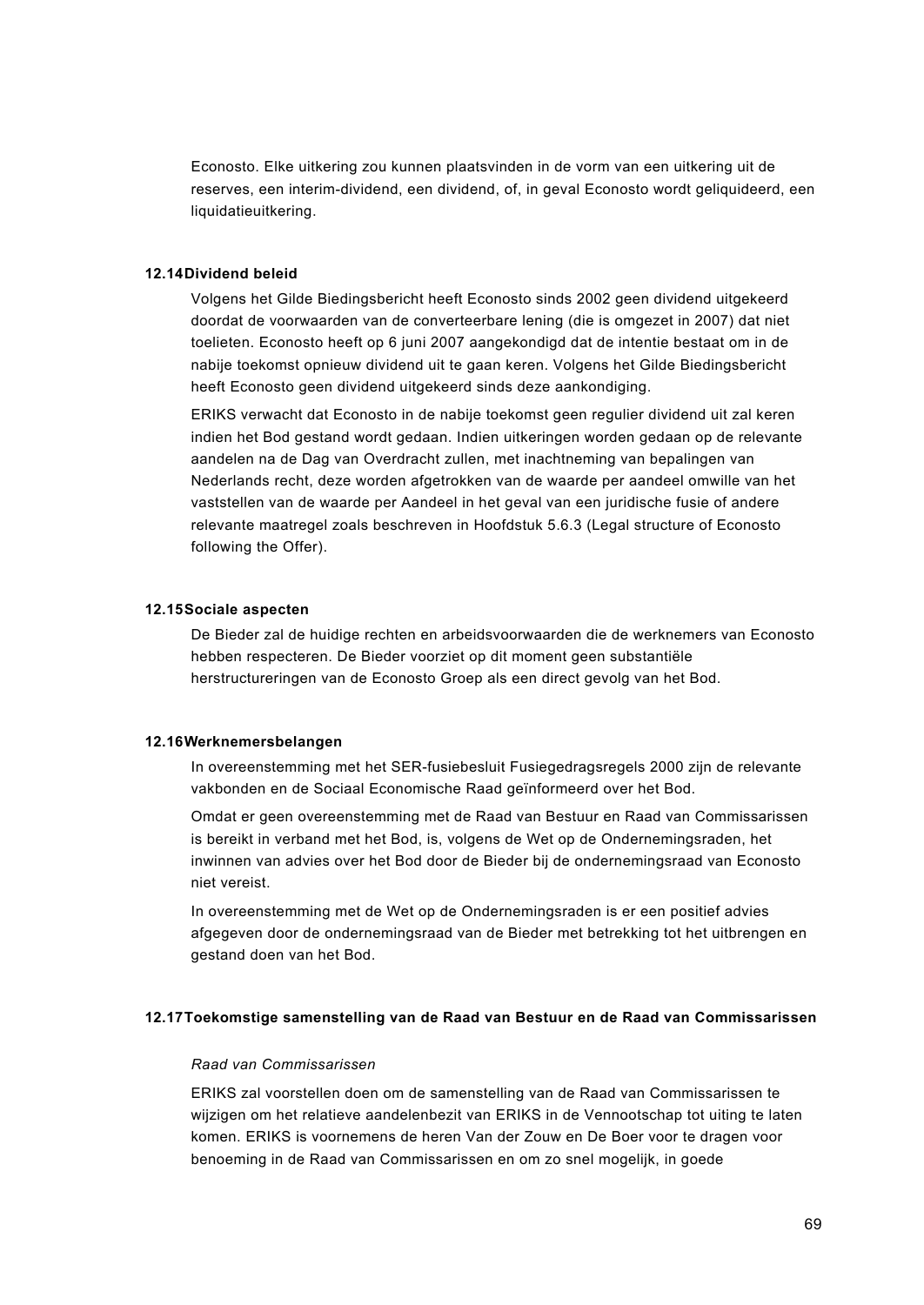samenwerking met Econosto's ondernemingsraad, een meerderheid van ERIKS vertegenwoordigers te benoemen in de Raad van Commissarissen.

#### *Raad van Bestuur*

ERIKS verwacht op dit moment dat de samenstelling van de Raad van Bestuur ongewijzigd blijft na de Dag van Overdracht. De Bieder zal te zijner tijd additionele kandidaten in de Raad van Bestuur voordragen.

### **12.18Wijziging van de Econosto Statuten**

Het is voorzien dat bij afronding van het Bod, een voorstel wordt gedaan de statuten van Econosto aan te passen, zodat het huidige toepasselijke structuurregime, dat o.a. regelt dat de leden van de Raad van Bestuur door de Raad van Commissarissen worden benoemd en ontslagen, uit de statuten van Econosto wordt geschrapt.

### **12.19Aankondigingen**

Aankondigingen in verband met gestanddoening van het Bod en een verlenging van de Aanmeldingstermijn zullen door middel van een persbericht of een advertentie worden gedaan en tevens worden gepubliceerd in ten minste één landelijk verspreid Nederlands dagblad (Het Financieele Dagblad of De Telegraaf). Met inachtneming van de Fusieregels en zonder de wijze waarop de Bieder een publieke aankondiging kan doen te beperken, heeft de Bieder geen verplichting enige publieke aankondiging te doen anders dan hierboven beschreven.

#### **12.20Indicatief tijdschema**

| Verwachte Datum en Tijd<br>(Alle tijden zijn in CET) | <b>Gebeurtenis</b>                                                                                                          |
|------------------------------------------------------|-----------------------------------------------------------------------------------------------------------------------------|
| 16 april 2008                                        | Persbericht met betrekking tot de<br>verkrijgbaarstelling van het Biedingsbericht en het<br>begin van de Aanmeldingstermijn |
| 16 april 2008                                        | Advertentie met betrekking tot de<br>verkrijgbaarstelling van het Biedingsbericht en het<br>begin van de Aanmeldingstermijn |
| 09:00 uur, 17 april 2008                             | Aanvang van de Aanmeldingstermijn op grond van<br>artikel 14 van het Bob Wft                                                |
| 18:00 uur, 23 mei 2008, behoudens<br>verlenging      | Sluitingsdatum                                                                                                              |
|                                                      | Uiterste datum waarop Aandeelhouders hun<br>Aandelen onder het Bod kunnen aanmelden                                         |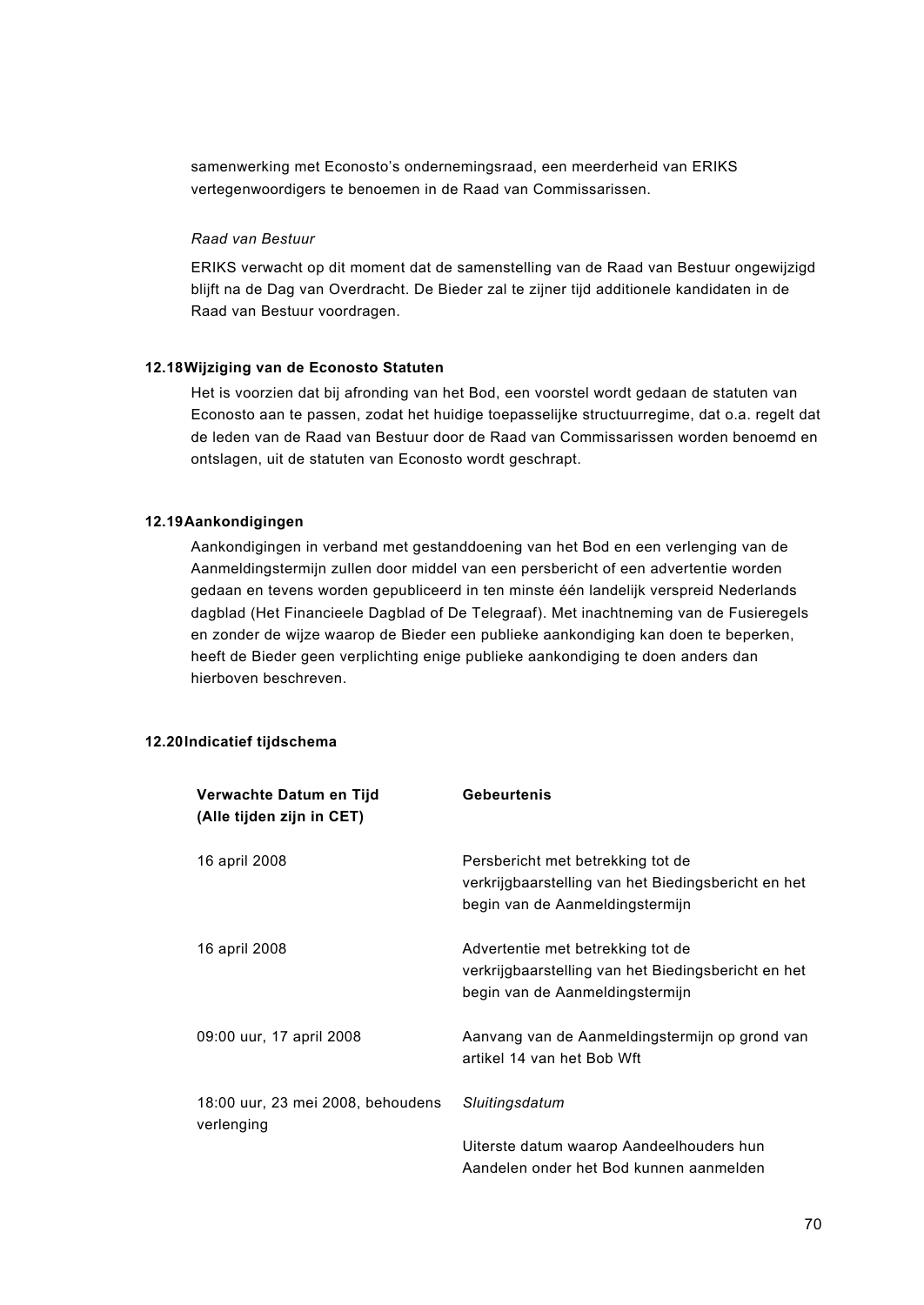| Verwachte Datum en Tijd<br>(Alle tijden zijn in CET)            | <b>Gebeurtenis</b>                                                                                                                                                                                                                                                                                                                   |
|-----------------------------------------------------------------|--------------------------------------------------------------------------------------------------------------------------------------------------------------------------------------------------------------------------------------------------------------------------------------------------------------------------------------|
| Uiterlijk drie Werkdagen na de<br>Sluitingsdatum                | Gestanddoeningsdatum                                                                                                                                                                                                                                                                                                                 |
|                                                                 | De dag waarop de Bieder openbaar aankondigt of<br>het Bod gestand wordt gedaan. Volgens artikel 16<br>lid 1 van het Bob Wft is dit uiterlijk drie Werkdagen<br>na de Sluitingsdatum                                                                                                                                                  |
| Uiterlijk binnen drie Werkdagen na<br>de Dag van Gestanddoening | Na-aanmeldingstermijn                                                                                                                                                                                                                                                                                                                |
|                                                                 | De Bieder heeft de mogelijkheid een na-<br>aanmeldingstermijn aan te kondigen voor een<br>periode van maximaal twee weken                                                                                                                                                                                                            |
| Uiterlijk drie Werkdagen<br>na de Dag van Gestanddoening        | Dag van Overdracht                                                                                                                                                                                                                                                                                                                   |
|                                                                 | De datum waarop, overeenkomstig de<br>Voorwaarden voor gestanddoening, de Bieder zal<br>overgaan tot betaling van de Biedprijs per Aandeel<br>aan de Aandeelhouders die op geldige wijze hun<br>Aandelen hebben aangemeld en geleverd (of op<br>ongeldige wijze, mits de Bieder de aanmelding en<br>levering daarvan toch aanvaardt) |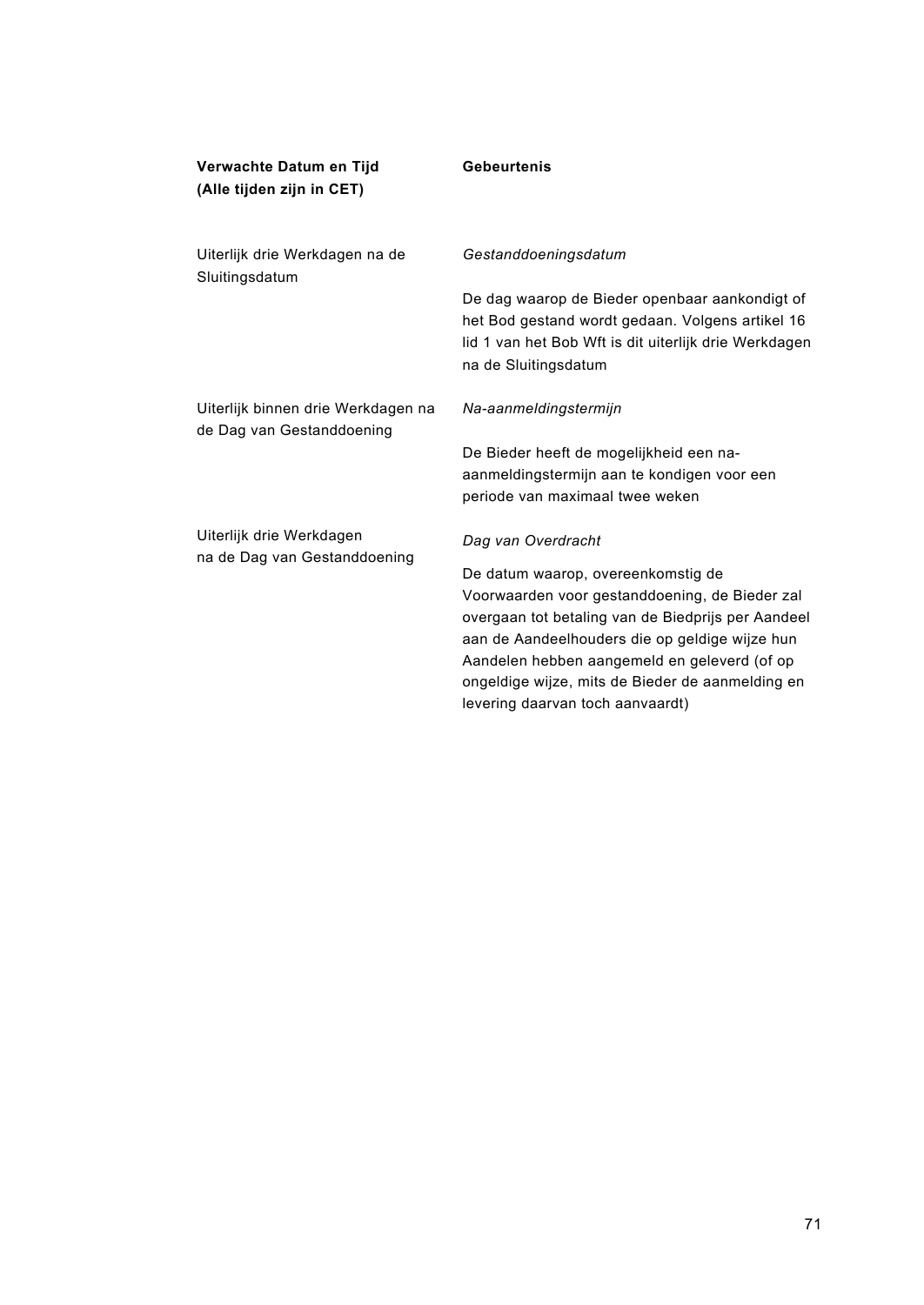### **13 ADVISERS**

# **Advisers to the Offeror**

## **Financial adviser**

Fortis Bank (Nederland) N.V. Rokin 55 1012 KK Amsterdam The Netherlands

### **Legal adviser**

De Brauw Blackstone Westbroek N.V. Burgerweeshuispad 301 1076 HR Amsterdam The Netherlands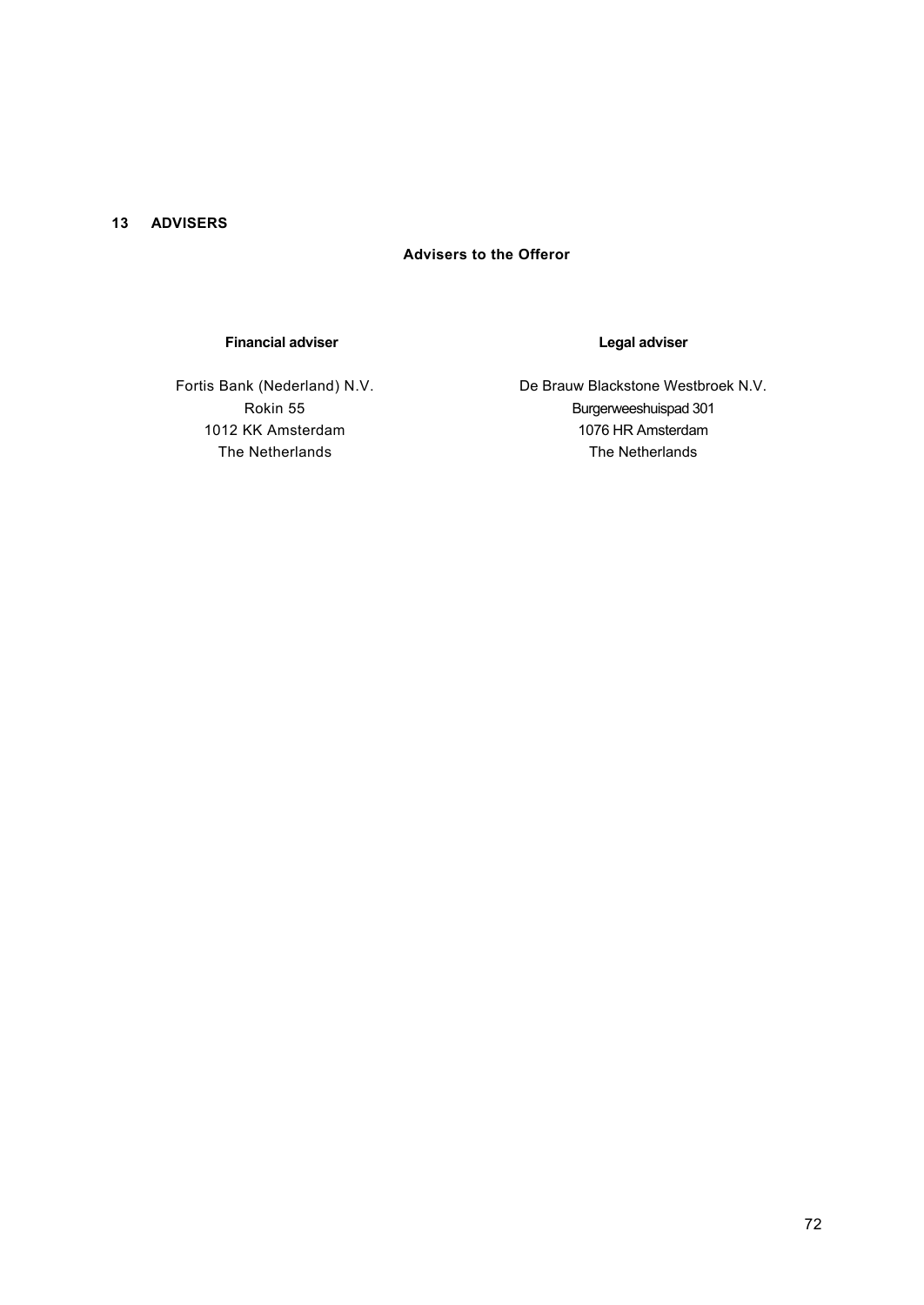# **14 PART 2: FINANCIAL INFORMATION ACCORDING TO THE GILDE OFFER MEMORANDUM**

## **Contents**

| 1            | Comparative overview of the financial year 2006 – 2004 according to the Gilde Offer                                                                                     |
|--------------|-------------------------------------------------------------------------------------------------------------------------------------------------------------------------|
| $\mathbf{2}$ | Financial statements for the financial year 2006, including explanatory notes and                                                                                       |
| 3            | Condensed figures financial year 2007 and the financial year 2006, including review<br>report by Ernst & Young for the financial year 2007 according to the Gilde Offer |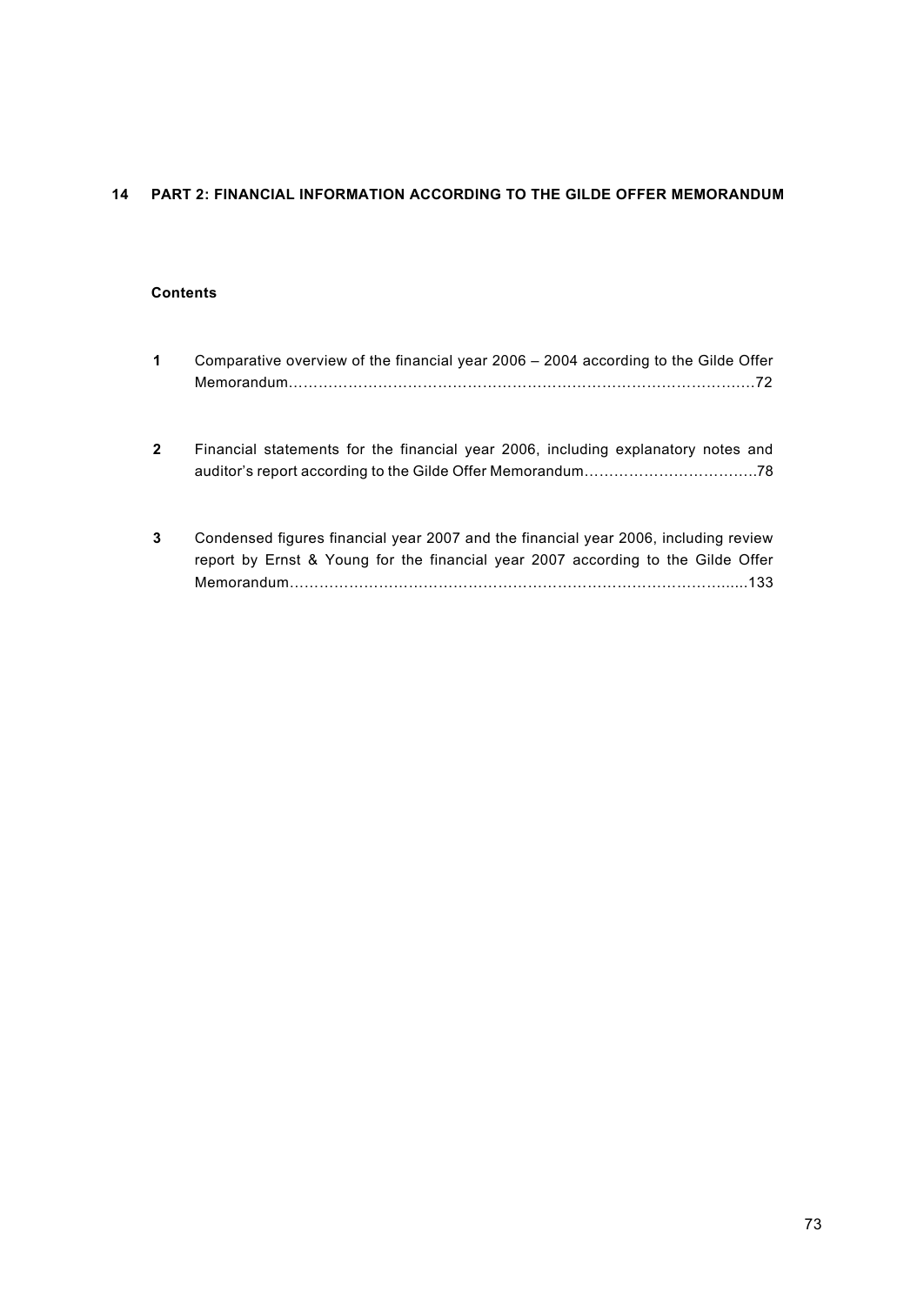## **1. COMPARATIVE OVERVIEW OF THE FINANCIAL YEAR 2006 - 2004 ACCORDING TO THE GILDE OFFER MEMORANDUM**

The following abbreviated overviews of the consolidated income statement in Section 1.1 of this Part 2, the consolidated balance sheet in Section 1.2 of this Part 2 and the consolidated cash flow statement in Section 1.3 of this Part 2 for the Financial Year 2006, the Financial Year 2005 and the Financial Year 2004 are derived from the Gilde Offer Memorandum and as stated in the Gilde Offer Memorandum Gilde and Econosto have confirmed that these overviews are consistent with the financial statements for the Financial Year 2006 and the Financial Year 2005 (including the comparative figures for the Financial Year 2004). These financial statements have been audited by Ernst & Young and include unqualified auditor's reports *(goedkeurende verklaringen)* dated respectively 5 April 2007 and 18 April 2006, which reports are included in the Gilde Offer Memoranudm.

For a better understanding of Econosto's financial position and results the abbreviated overviews should be read in conjunction with the unabbreviated audited financial statements of the Financial Year 2006 and the Financial Year 2005.

| <b>Consolidated Income Statement</b>          |            |            |            |
|-----------------------------------------------|------------|------------|------------|
| in Euro '000                                  | 2006       | 2005       | 2004       |
| <b>Continuing operations</b>                  |            |            |            |
| <b>Net Sales</b>                              | 191,366    | 162,564    | 158,957    |
| Cost of raw materials and consumables         | (131, 582) | (109, 742) | (103, 777) |
| <b>Gross Profit</b>                           | 59,784     | 52,822     | 55,180     |
| Other income                                  | 632        | 9,042      | 353        |
| Employee benefit expense                      | (27, 954)  | (28,010)   | (27, 917)  |
| Depreciation of property, plant and equipment | (2,396)    | (2,629)    | (3, 303)   |
| Impairment loss                               | 0          | (779)      | (358)      |
| Other expense                                 | (22,089)   | (17, 215)  | (18, 196)  |
| <b>Operating profit</b>                       | 7,977      | 13,231     | 5,759      |
| Finance revenue                               | 121        | 94         | 114        |
| Finance costs                                 | (4,656)    | (4, 543)   | (5,852)    |

## **1.1 Consolidated Income Statement 2006-2004**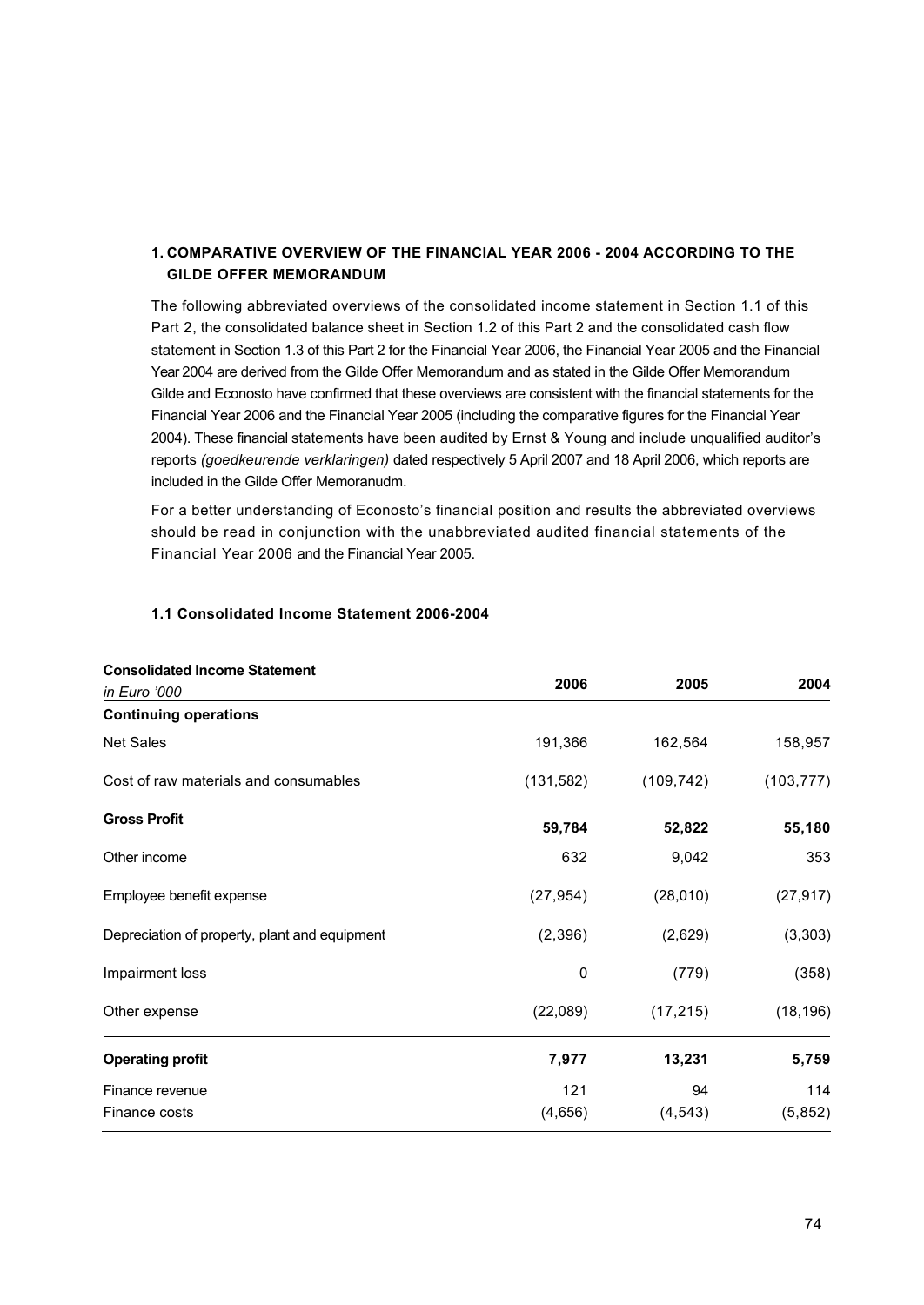| <b>Profit before taxes</b>                                                                                                      | 3,442 | 8,782    | 21   |
|---------------------------------------------------------------------------------------------------------------------------------|-------|----------|------|
| Tax income (expense)                                                                                                            | (435) | 147      | (18) |
| Profit for the year from continuing operations                                                                                  | 3,007 | 8,929    | 3    |
| <b>Discontinued operations</b>                                                                                                  |       |          |      |
| Profit / (loss) for the year on discontinued operations                                                                         | 911   | (6, 271) | (8)  |
| Profit / (loss) for the year                                                                                                    | 3,918 | 2,658    | (5)  |
|                                                                                                                                 |       |          |      |
| Earnings per share                                                                                                              |       |          |      |
| Basic, for profit for the year attributable to ordinary shareholders<br>of Koninklijke Econosto N.V.                            | 0.29  | 0.20     | 0.00 |
| Basic, for profit for the year on continuing operations attributable<br>to ordinary shareholders of Koninklijke Econosto N.V.   | 0.22  | 0.66     | 0.00 |
| Diluted, for profit for the year attributable to ordinary shareholders<br>of Koninklijke Econosto N.V.                          | 0.29  | 0.20     | 0.00 |
| Diluted, for profit for the year on continuing operations attributable<br>to ordinary shareholders of Koninklijke Econosto N.V. | 0.22  | 0.66     | 0.00 |

## **1.2 Consolidated Balance Sheet 2006-2004**

| <b>Consolidated Balance Sheet</b>                        |        |        |              |
|----------------------------------------------------------|--------|--------|--------------|
| in Euro '000                                             | 2006   | 2005   | 2004         |
| <b>Assets</b>                                            |        |        |              |
| Non-current assets                                       | 8,996  | 6,128  | 29,852       |
| Property, plant and equipment<br><b>Financial assets</b> | 730    | 226    | 301          |
| Pension plan assets                                      | 1,432  | 822    | 0            |
| Deferred tax assets                                      | 2,962  | 2,999  | 2,839        |
|                                                          | 14,120 | 10,175 | 32,992       |
| <b>Current assets</b><br>Inventories                     | 38,824 | 33,024 | 33,441       |
| Trade and other receivables                              | 53,270 | 40,476 | 39,550       |
| Forward currency contracts                               | 122    | 76     | $\mathbf{0}$ |
| Cash and short-term deposits                             | 2,705  | 5,718  | 6,457        |
|                                                          | 94,921 | 79,294 | 79,448       |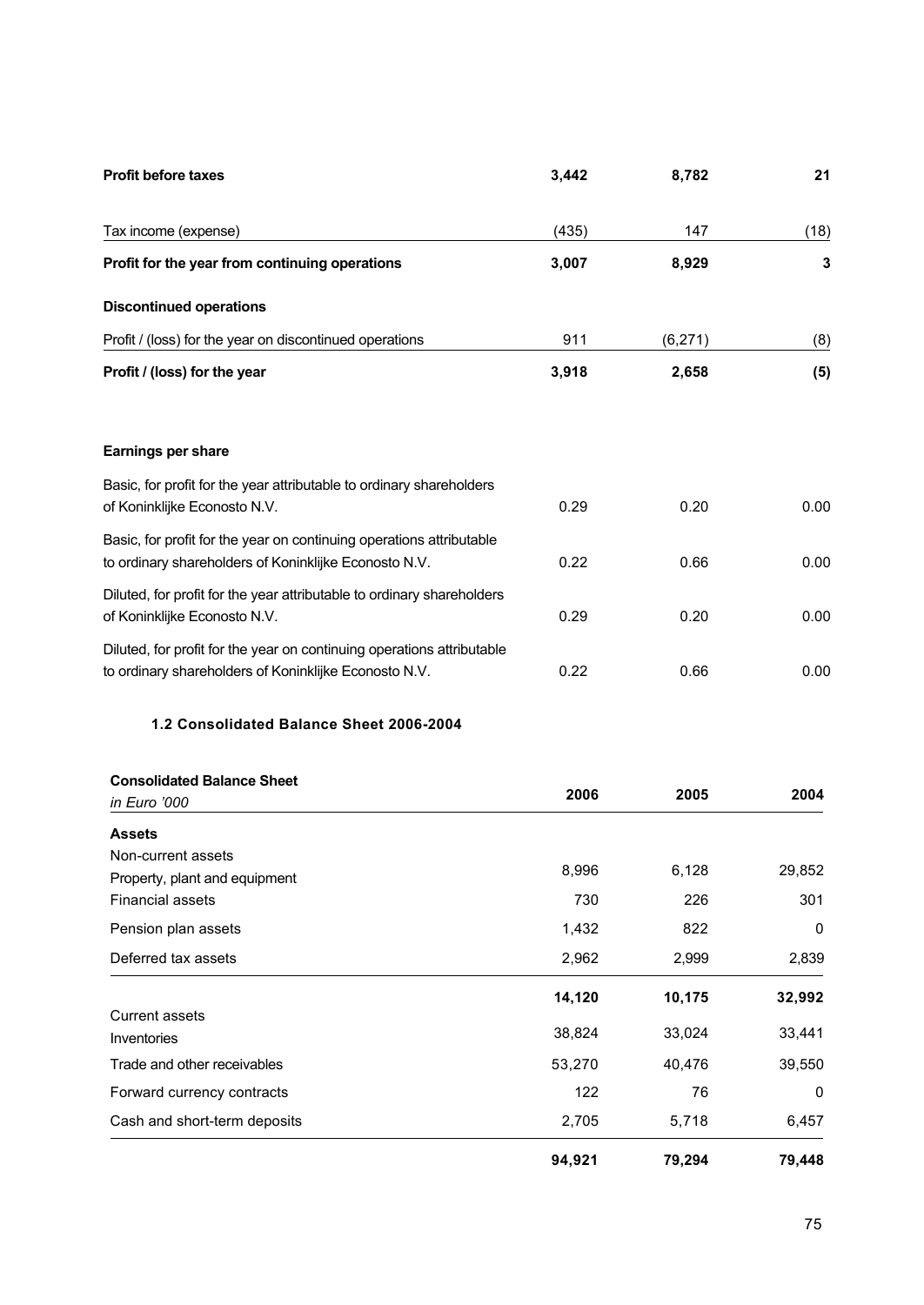| Assets held for sale                                                         | $\pmb{0}$ | 14,564    | $\pmb{0}$   |  |
|------------------------------------------------------------------------------|-----------|-----------|-------------|--|
|                                                                              | 94,921    | 93,858    | 79,448      |  |
| <b>Total Assets</b>                                                          | 109,041   | 104,033   | 112,440     |  |
| <b>Consolidated Balance Sheet</b><br>in Euro '000                            | 2006      | 2005      | 2004        |  |
| <b>Equity and Liabilities</b>                                                |           |           |             |  |
| Equity attributable to ordinary shareholders of Koninklijke<br>Econosto N.V. |           |           |             |  |
| Issued capital                                                               | 6,784     | 6,784     | 6,784       |  |
| Share premium                                                                | 4,473     | 4,473     | 4,473       |  |
| Treasury shares                                                              | (77)      | (38)      | $\mathbf 0$ |  |
| Retained earnings                                                            | 9,031     | 5,087     | 2,429       |  |
| Other reserves                                                               | (754)     | 1,368     | (419)       |  |
|                                                                              | 19,457    | 17,674    | 13,267      |  |
| Minority interests                                                           | 0         | 352       | 352         |  |
| <b>Total equity</b>                                                          | 19,457    | 18,026    | 13,619      |  |
| Non-current liabilities                                                      |           |           |             |  |
| Interest-bearing loans                                                       | 50        | $\pmb{0}$ | 7,594       |  |
| Convertibale subordinated bond loan                                          |           |           |             |  |
| loan capital component                                                       | 13,859    | 17,779    | 16,412      |  |
| Provisions                                                                   | 2,261     | 1,766     | 3,290       |  |
| Pension liabilities                                                          | 1,143     | 1,221     | 0           |  |
| Other liabilities                                                            | 1,126     | 1,833     | 2,069       |  |
|                                                                              | 18,439    | 22,599    | 29,365      |  |
| <b>Current liabilities</b>                                                   |           |           |             |  |
| Trade and other payables                                                     | 46,312    | 37,741    | 35,534      |  |
| Interest-bearing loans                                                       | 16,345    | 15,456    | 31,421      |  |
|                                                                              |           |           |             |  |

Convertible subordinated bond loan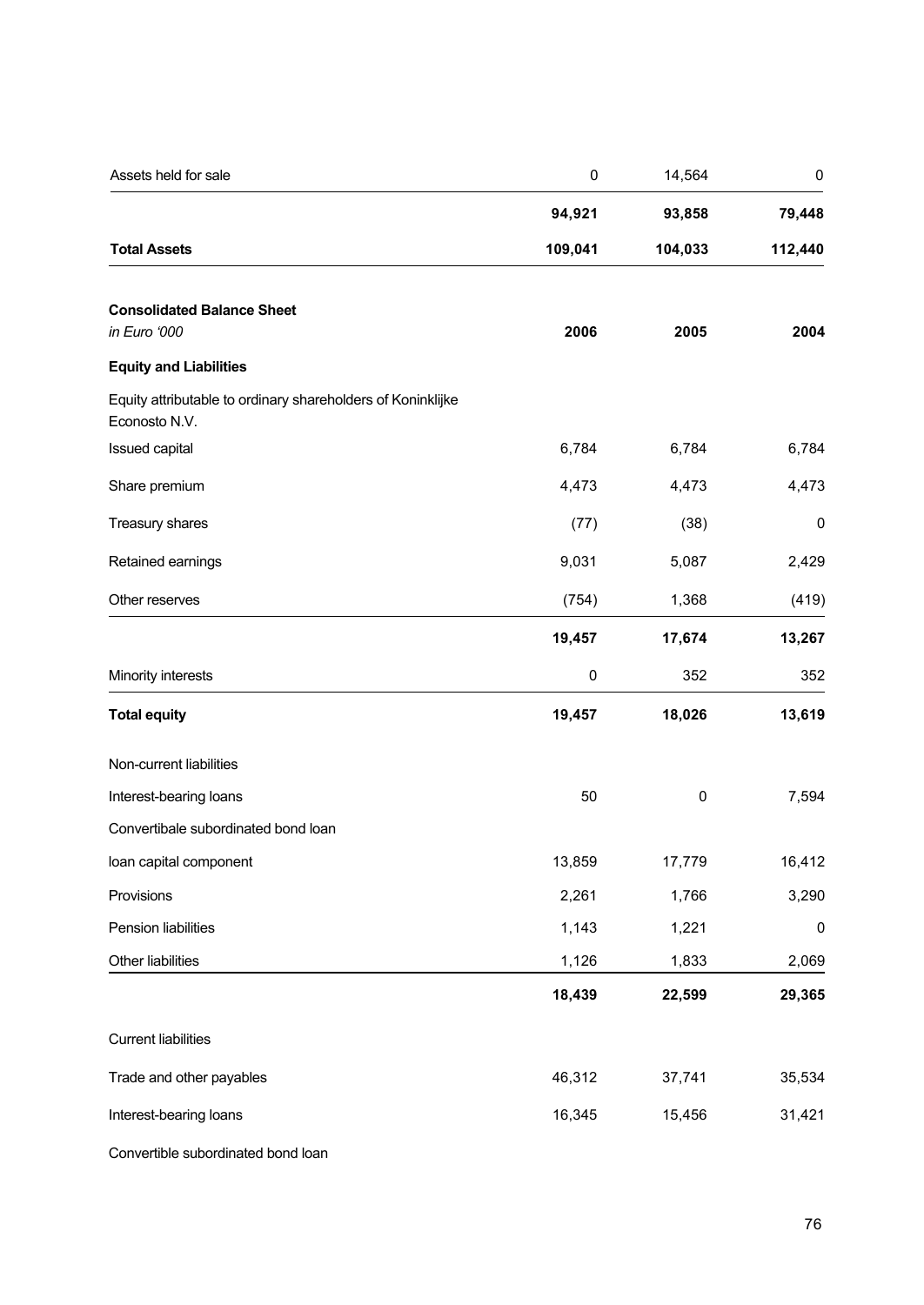| <b>Total Equity and Liabilities</b>     | 109,041 | 104,033 | 112,440     |
|-----------------------------------------|---------|---------|-------------|
| <b>Total liabilities</b>                | 89,584  | 86,007  | 98,821      |
|                                         | 71,145  | 63,408  | 69,456      |
| Liabilities for assets held for sale    | 0       | 7,783   | 0           |
|                                         | 71,145  | 55,625  | 69,456      |
| <b>Other liabilities</b>                | 259     | 221     | 329         |
| <b>Pension liabilities</b>              | 143     | 0       | $\mathbf 0$ |
| Provisions                              | 147     | 42      | 175         |
| Taxes and social security contributions | 2,181   | 2,042   | 1,997       |
| Income tax liabilities                  | 237     | 123     | $\mathbf 0$ |
| loan capital component                  | 5,521   | 0       | $\mathbf 0$ |

## **1.3 Consolidated Cash Flow Statement 2006-2004**

| <b>Consolidated Cash Flow Statement</b><br>in Euro '000         | 2006     | 2005     | 2004  |
|-----------------------------------------------------------------|----------|----------|-------|
| Cash flows from operating activities                            |          |          |       |
| Profit for the year                                             | 3,918    | 2,658    | (5)   |
| Finance revenue and costs                                       | 4,574    | 4,473    | 5,821 |
| Income tax                                                      | 438      | (589)    | 46    |
| Adjustment for depreciation of property, plant and equipment    | 2,396    | 3,388    | 3,923 |
| Adjustment for impairment loss on property, plant and equipment | 0        | 5,395    | 258   |
| Movement in provisions (including pension plan assets)          | (352)    | (851)    | (528) |
| Release of reserve for cumulative translation differences       | (1,091)  | 0        | 0     |
| Gains on sale of property, plant and equipment and subsidiaries | (632)    | (8,642)  | 0     |
| Share-based payments                                            | 26       | 0        | 0     |
| Cash flows from operating activities before change in           |          |          |       |
| working capital                                                 | 9,277    | 5,832    | 9,515 |
| Movements in working capital                                    |          |          |       |
| - inventories                                                   | (3, 341) | (2,235)  | 1,738 |
| - receivables                                                   | (9, 198) | (4, 106) | 5,515 |
| - current liabilities (excluding interest-bearing loans)        | 5,965    | 5,385    | 999   |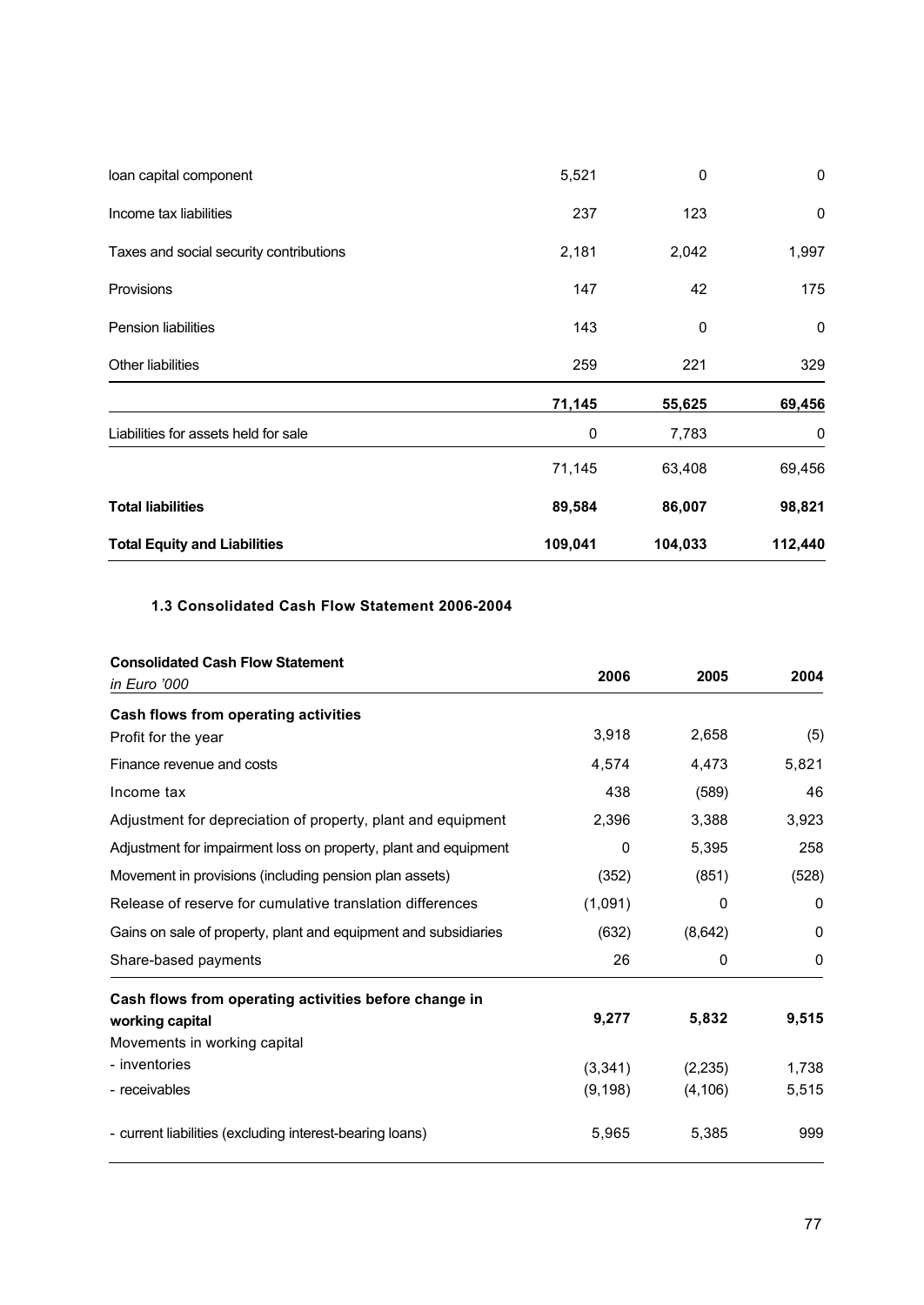|                                                                    | (6, 574)       | (956)          | 8,252          |
|--------------------------------------------------------------------|----------------|----------------|----------------|
| Cash flows from operating activities                               | 2,703          | 4,876          | 17,767         |
| Income tax paid                                                    | (73)           | 0              | 0              |
| Interest received<br>Interest paid                                 | 121<br>(2,876) | 44<br>(3, 150) | 114<br>(4,769) |
| Net cash flows from operating activities                           | (2,828)        | (3, 106)       | (4, 655)       |
| Cash flows from investing activities                               |                |                |                |
| Purchase of property, plant and equipment                          | (3,811)        | (3,717)        | (2, 317)       |
| Sale of subsidiary (net of funds disposed of) <sup>a</sup>         | 1,106          | 422            | 4,310          |
| Proceeds from sale of property, plant and equipment <sup>b,d</sup> | 4,650          | 19,557         | 6,293          |
| Cash flows from investing activities                               | 1,945          | 16,262         | 8,286          |
| Cash flows from financing activities                               |                |                |                |
| Repayment of long-term loans                                       | 96             | 75             | $\mathbf 0$    |
| Repayment of minority interests                                    | (352)          | 0              | (52)           |
| Treasury shares                                                    | (39)           | (38)           | 0              |
| Repayment of mortgage loans                                        | (1,955)        | (5,488)        | (5,900)        |
| Repayment of short-term loans                                      | (1, 550)       | (13, 551)      | (15, 302)      |
| Finance lease obligations                                          | (223)          | (732)          | (269)          |
| Cash flows from financing activities                               | (4,023)        | (19, 734)      | (21, 523)      |
| Net cash flows                                                     | (2, 203)       | (1,702)        | (125)          |
| Foreign currency translation                                       | (1, 101)       | 1,254          | (990)          |
| Cash and cash equivalents at 1 January                             | 6,009          | 6,457          | 7,572          |
| Cash and cash equivalents at 31 December <sup>c</sup>              | 2,705          | 6,009          | 6,457          |

*(a)* Net after granting of loan of EUR 800,000 to former group company

*(b)* The netted amounts are disclosed in the cash flow statement in the 2005 financial statements

*(c)* 2005 broken out as cash and short term deposits EUR 5,718 and cash attributable to discontinued operations of EUR 291 d) 2004 includes proceeds from sale of financial assets of EUR 139

*(d)* 2004 includes proceeds from sale of financial assets of EUR 139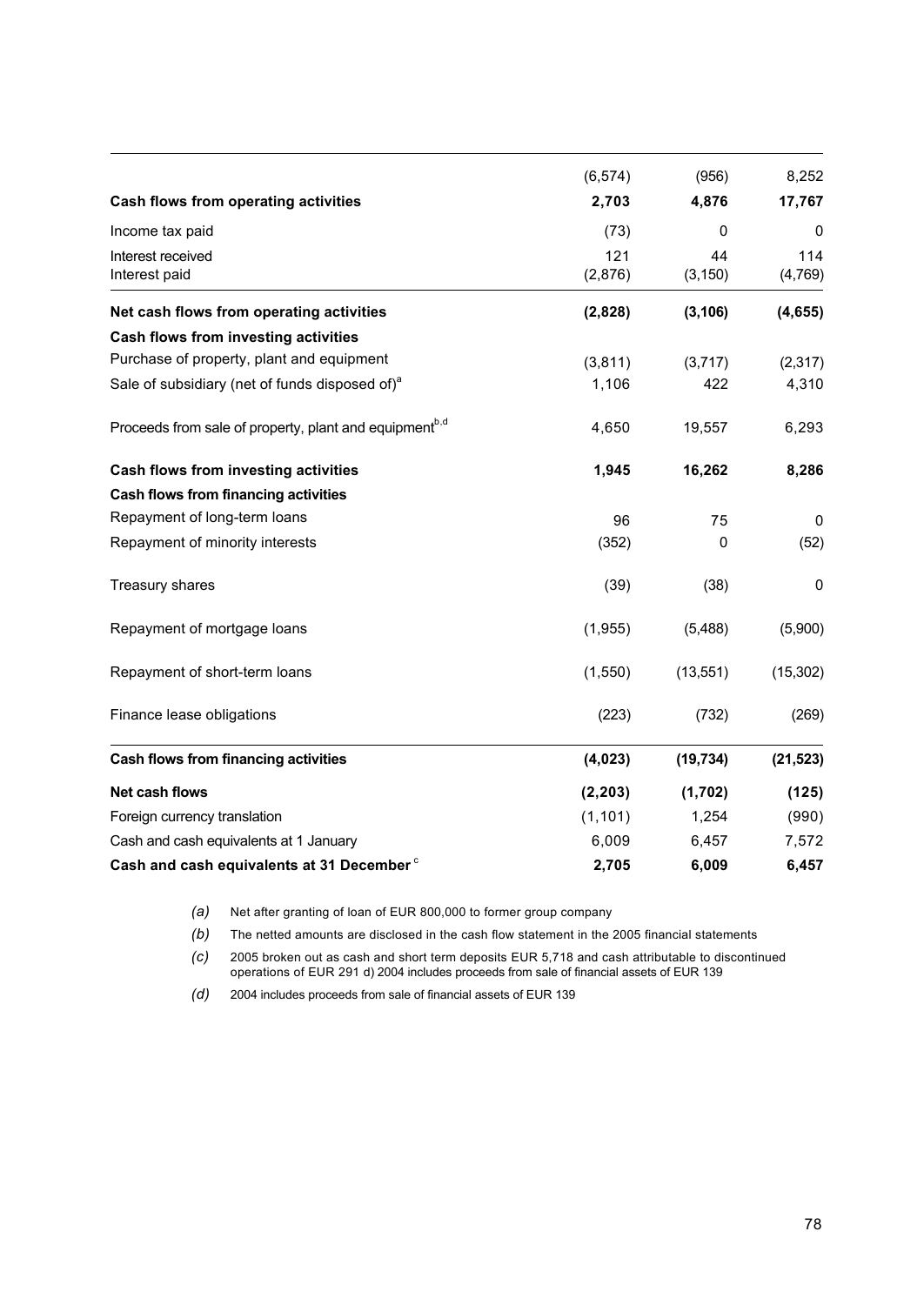## **1.4 Auditor's report on the Comparative Overview of the Financial Year 2006-2004**

On 14 March 2008, Ernst & Young Accountants have issued an auditor's report in respect of the abbreviated financial statements of Econosto for the financial years 2006, 2005 and 2004, which report is included on page 76 of the Gilde Offer Memorandum.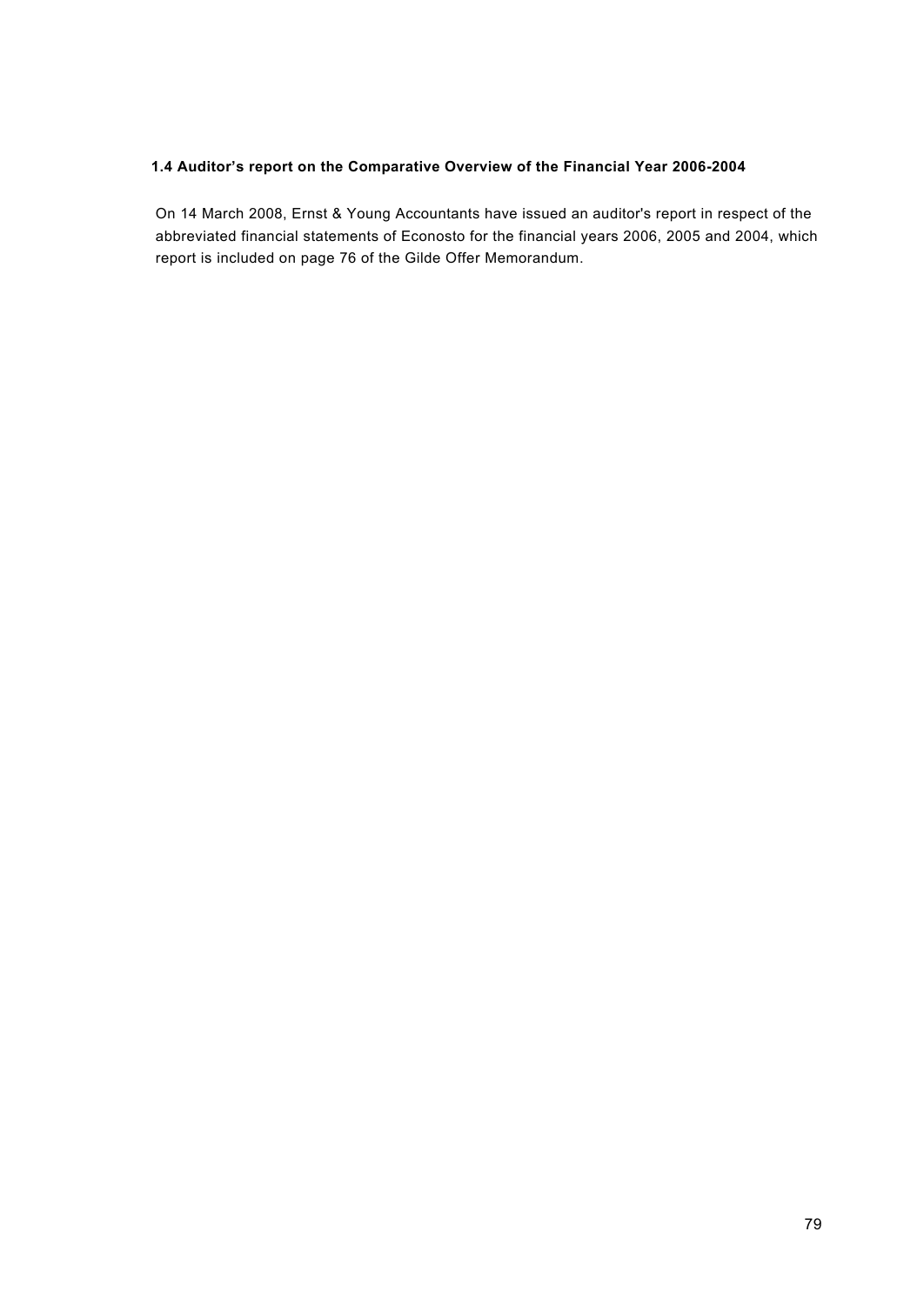**2. FINANCIAL STATEMENTS FOR THE FINANCIAL YEAR 2006, INCLUDING EXPLANATORY NOTES AND AUDITOR'S REPORT ACCORDING TO THE GILDE OFFER MEMORANDUM**

> FINANCIAL STATEMENTS 2006 KONINKLIJKE ECONOSTO N.V.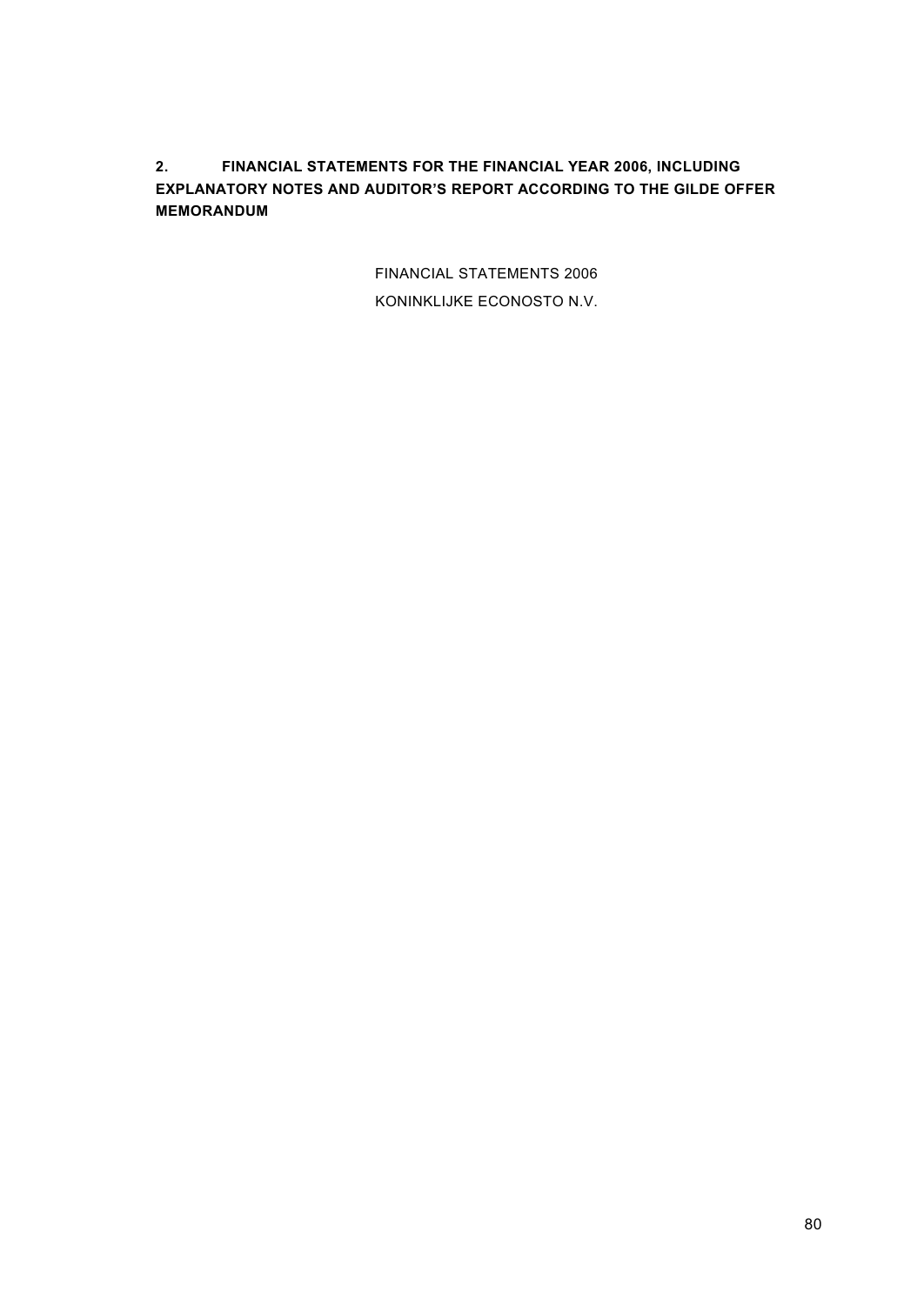# **CONSOLIDATED BALANCE SHEET** (x **EUR 1,000)**

|                               | <b>Notes</b> | 31-Dec-06 | 31-Dec-05 |
|-------------------------------|--------------|-----------|-----------|
| <b>ASSETS</b>                 |              |           |           |
| <b>Non-current assets</b>     |              |           |           |
| Property, plant and equipment | 3            | 8,996     | 6,128     |
| <b>Financial assets</b>       | 4            | 730       | 226       |
| Pension plan assets           | 5            | 1,432     | 822       |
| Deferred tax assets           | 18           | 2,962     | 2,999     |
|                               |              | 14,120    | 10,175    |
| <b>Current assets</b>         |              |           |           |
| Inventories                   | 6            | 38,824    | 33,024    |
| Trade and other receivables   | 7            | 53,270    | 40,476    |
| Forward currency contracts    |              | 122       | 76        |
| Cash and short-term deposits  | 8            | 2,705     | 5,718     |
|                               |              | 94,921    | 79,294    |
| Assets held for sale          | 19           |           | 14,564    |
|                               |              | 94,921    | 93,858    |
| <b>TOTAL ASSETS</b>           |              | 109,041   | 104,033   |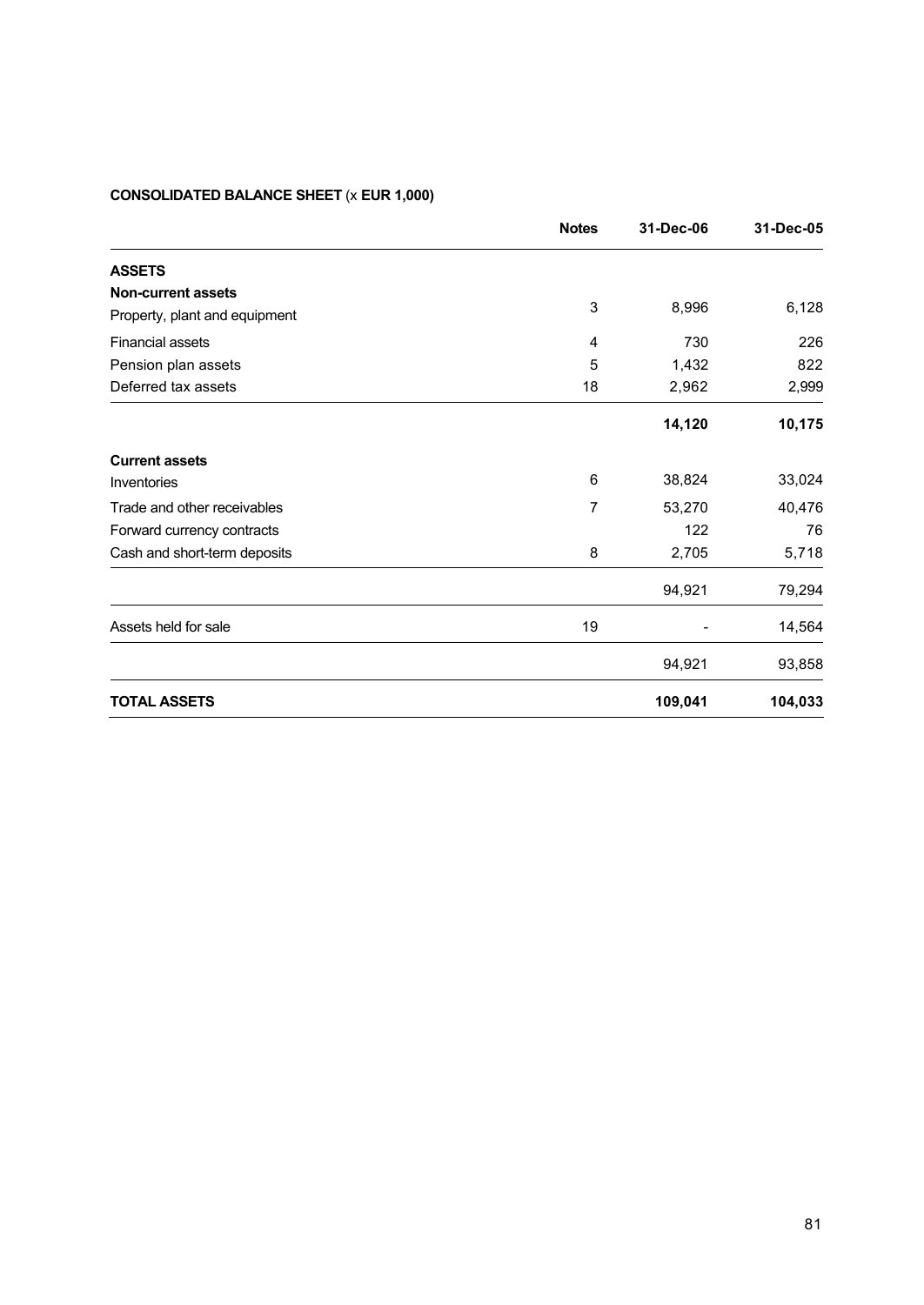## **CONSOLIDATED BALANCE SHEET**

| (x EUR 1,000)                               | <b>Notes</b> | 31-Dec-06     | 31-Dec-05     |
|---------------------------------------------|--------------|---------------|---------------|
| <b>EQUITY AND LIABILITIES</b>               |              |               |               |
| Equity attributable to ordinary             |              |               |               |
| shareholders of Koninklijke Econosto N.V.   |              |               |               |
|                                             | 9            | 6,784         | 6.784         |
| Share premium                               | 9            | 4.473         | 4.473         |
| <b>Treasury shares</b><br>Retained earnings | 9<br>9       | (77)<br>9.031 | (38)<br>5.087 |
| Other reserves                              | 9            | (754)         | 1,368         |
|                                             |              | 19,457        | 17,674        |
| <b>Minority interests</b>                   |              |               | 352           |
| <b>Total equity</b>                         |              | 19,457        | 18,026        |
| <b>Non-current liabilities</b>              |              |               |               |
| Interest-bearing loans                      | 12           | 50            |               |
| Convertible subordinated bond loan - loan   |              |               |               |
| capital component                           | 12           | 13,859        | 17,779        |
| Provisions                                  | 10           | 2.261         | 1,766         |
| Pension liabilities                         | 11           | 1,143         | 1,221         |
| Other liabilities                           | 12           | 1,126         | 1,833         |
|                                             |              | 18,439        | 22,599        |
| <b>Current liabilities</b>                  |              |               |               |
| Trade and other payables                    | 13           | 46,312        | 37,741        |
| Interest-bearing loans                      | 12           | 16,345        | 15,456        |
| Convertible subordinated bond loan          |              |               |               |
| loan capital component                      | 12           | 5,521         |               |
| Income tax liabilities                      | 18           | 237           | 123           |
| Taxes and social security contributions     |              | 2,181         | 2,042         |
| Provisions                                  | 10           | 147           | 42            |
| Pension liabilities                         | 11           | 143           |               |
| Other liabilities                           | 12           | 259           | 221           |
|                                             |              | 71,145        | 55,625        |
| Liabilities for assets held for sale        | 19           |               | 7,783         |
|                                             |              | 71,145        | 63,408        |
| <b>Total liabilities</b>                    |              | 89,584        | 86,007        |
| <b>TOTAL EQUITIES AND LIABILITIES</b>       |              | 109,041       | 104,033       |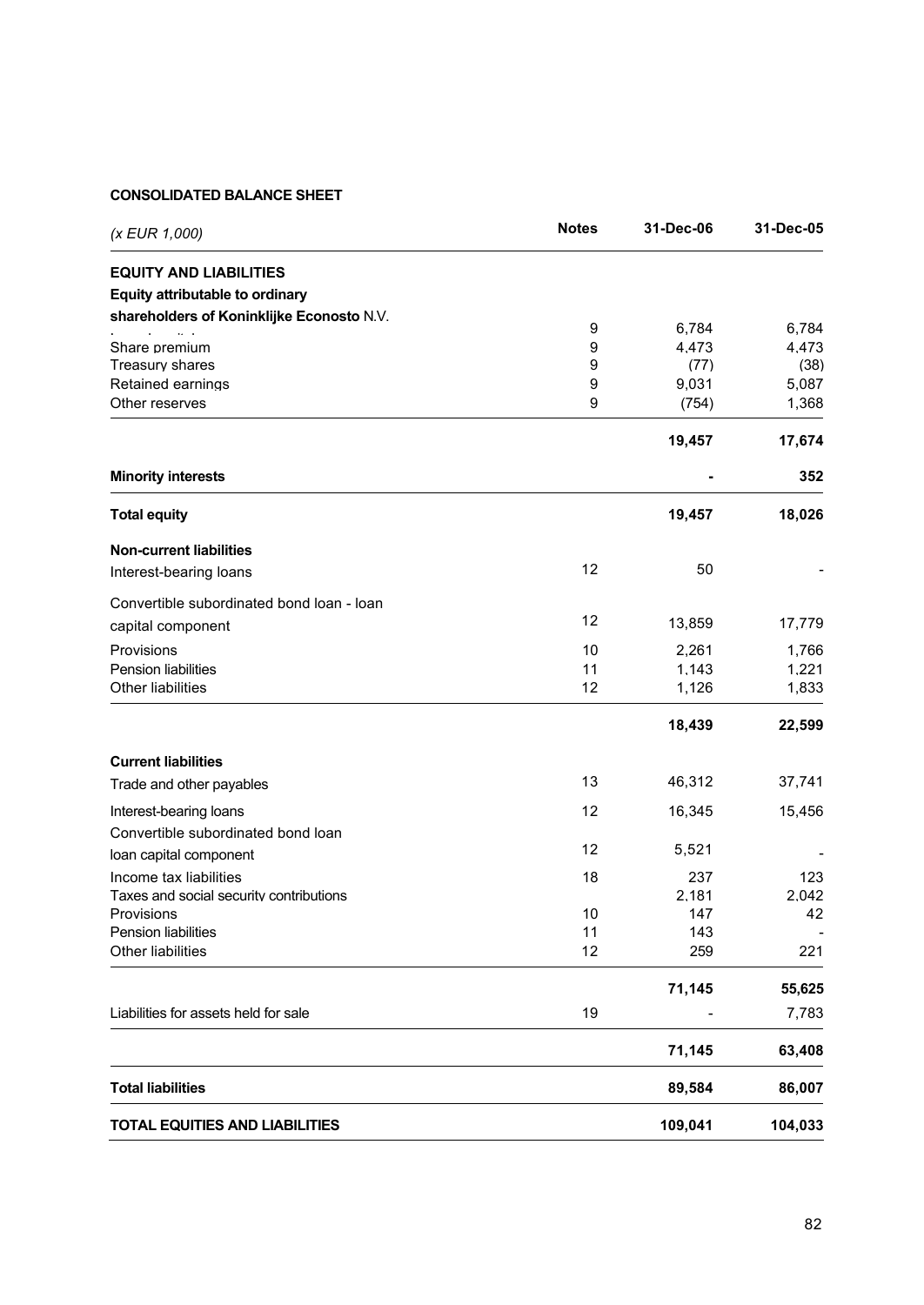## **CONSOLIDATED INCOME STATEMENT**

| (x EUR 1,000)                                                                                                                                                                                            | <b>Notes</b> | 2006            | 2005       |
|----------------------------------------------------------------------------------------------------------------------------------------------------------------------------------------------------------|--------------|-----------------|------------|
| <b>Continuing operations</b>                                                                                                                                                                             |              |                 |            |
| Net sales                                                                                                                                                                                                |              | 191,366         | 162,564    |
| Costs of raw materials and consumables                                                                                                                                                                   |              | (131, 582)      | (109, 742) |
| <b>Gross profit</b>                                                                                                                                                                                      |              | 59,784          | 52,822     |
| Other income                                                                                                                                                                                             | 17.1         | 632             | 9,042      |
| Employee benefits expense                                                                                                                                                                                | 17.2         | (27, 954)       | (28,010)   |
| Depreciation of property, plant and equipment                                                                                                                                                            |              | (2, 396)        | (2,629)    |
| Impairment losses                                                                                                                                                                                        | 17.3         |                 | (779)      |
| Other expense                                                                                                                                                                                            |              | (22,089)        | (17, 215)  |
| <b>Operating profit</b>                                                                                                                                                                                  |              | 7,977           | 13,231     |
| Finance revenue                                                                                                                                                                                          | 17.4         | 121             | 94         |
| Finance costs                                                                                                                                                                                            | 17.4         | (4,656)         | (4, 543)   |
| <b>Profit before taxes</b>                                                                                                                                                                               |              | 3,442           | 8,782      |
| Tax income (expense)                                                                                                                                                                                     | 18           | (435)           | 147        |
| Profit for the year on continuing operations                                                                                                                                                             |              | 3,007           | 8,929      |
| Discontinued operations                                                                                                                                                                                  |              |                 |            |
| Profit / (loss) for the year on discontinued operations                                                                                                                                                  | 19           | 911             | (6,271)    |
| Profit / (loss) for the year                                                                                                                                                                             |              | (3,918)         | 2,658      |
| The share of minority shareholders in the profit for 2006<br>and 2005 is nil. It follows that for both years the full profit<br>is attributable to ordinary shareholders of Koninklijke<br>Econosto N.V. |              |                 |            |
| Earnings per share                                                                                                                                                                                       | 20           |                 |            |
| - Basic, for profit for the year attributable to ordinary                                                                                                                                                |              |                 |            |
| shareholders of Koninklijke Econosto N.V.                                                                                                                                                                |              | EUR 0.29        | EUR 0.20   |
| - Basic, for profit on continuing operations attributable to<br>ordinary shareholders of Koninklijke Econosto N.V.<br>- Diluted, for profit for the year attributable to ordinary                        |              | EUR 0.22        | EUR 0.66   |
| shareholders of Koninklijke Econosto N.V.<br>- Diluted, for profit on continuing operations attributable to                                                                                              |              | EUR 0.29        | EUR 0.20   |
| ordinary shareholders of Koninklijke Econosto N.V.                                                                                                                                                       |              | <b>EUR 0.22</b> | EUR 0.66   |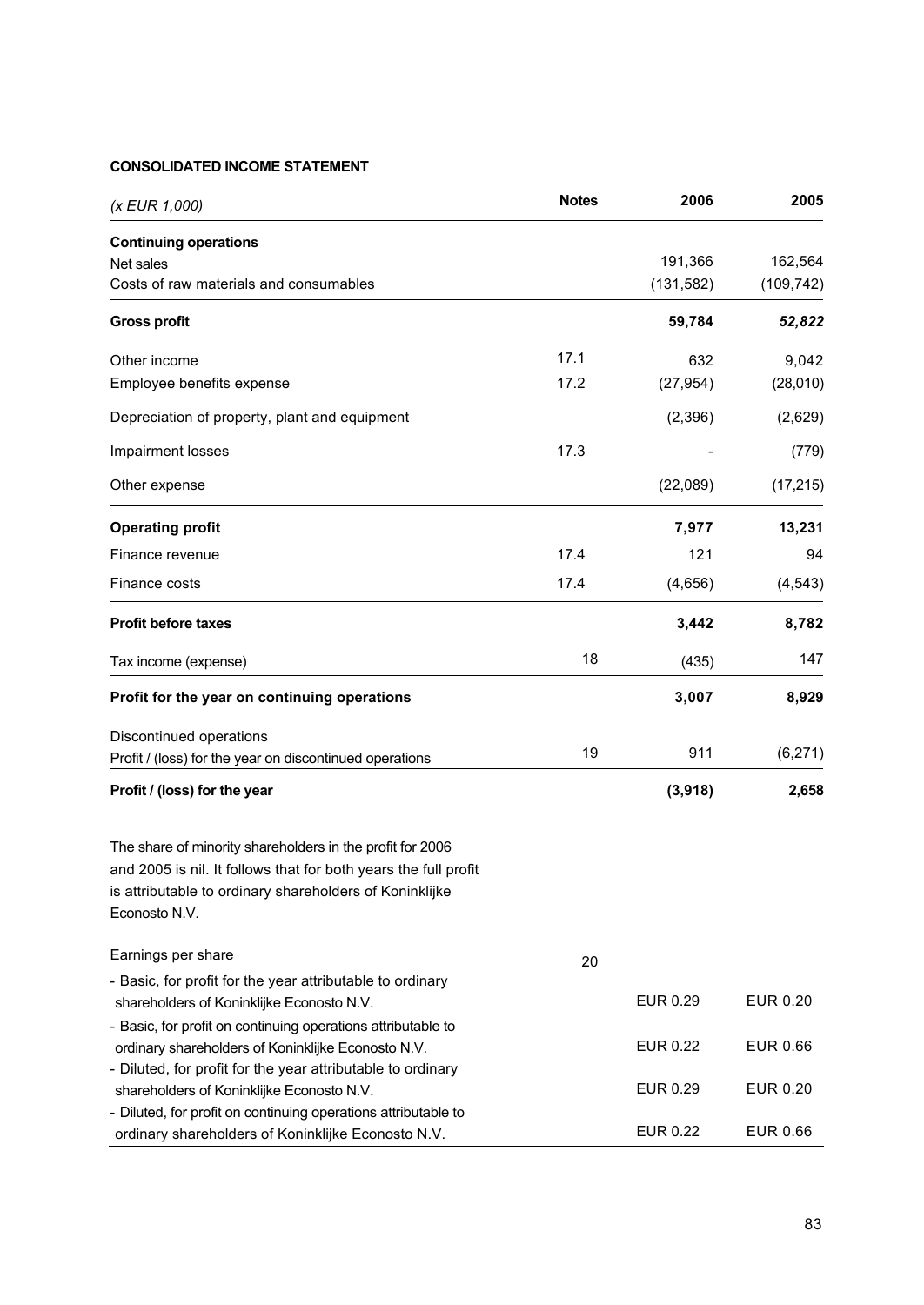| (x EUR 1,000)                                                             | <b>Issued</b> |       | <b>Share Treasury Retained</b><br>capital premium shares earnings |       | Other<br>reserves |          | <b>Minority</b><br><b>Total interests equity</b> | <b>Total</b> |
|---------------------------------------------------------------------------|---------------|-------|-------------------------------------------------------------------|-------|-------------------|----------|--------------------------------------------------|--------------|
|                                                                           |               |       |                                                                   |       |                   |          |                                                  |              |
| 31 December 2004                                                          | 6,784         | 4,473 |                                                                   | 2,429 | (419)             | 13,267   | 352                                              | 13,61<br>a   |
| Net gains on cash flow hedges                                             |               |       |                                                                   |       | 76                | 76       |                                                  | 76           |
| Foreign currency translation                                              |               |       |                                                                   |       | 1,711             | 1,711    |                                                  | 1,711        |
| Total income and expense<br>for the year recognised<br>directly in equity |               |       |                                                                   |       | 1,787             | 1,787    |                                                  | 1,787        |
| Profit for the year                                                       |               |       |                                                                   | 2,658 |                   | 2,658    |                                                  | 2,658        |
| Total income and expense<br>for the year                                  |               |       | $\overline{a}$                                                    | 2,658 | 1,787             | 4,445    |                                                  | 4,445        |
| <b>Treasury shares</b>                                                    |               |       | (38)                                                              |       |                   | (38)     |                                                  | (38)         |
| 31 December 2005                                                          | 6,784         | 4,473 | (38)                                                              | 5,087 | 1,368             | 17,674   | 352                                              | 18,026       |
| Share-based payments                                                      |               |       |                                                                   | 26    |                   | 26       |                                                  | 26           |
| Net gains on cash flow hedges                                             |               |       |                                                                   |       | 46                | 46       |                                                  | 46           |
| Foreign currency translation                                              |               |       |                                                                   |       | (2, 168)          | (2, 168) |                                                  | (2, 168)     |
| Total income and expense for the<br>year recognised directly in equity    |               |       |                                                                   | 26    | (2, 122)          | (2,096)  |                                                  | (2,096)      |
| Other movements                                                           |               |       |                                                                   |       |                   |          | (352)                                            | $(352)^{1}$  |
| Profit for the year                                                       |               |       |                                                                   | 3,918 |                   | 3,918    |                                                  | 3,918        |
| Total income and expense<br>for the year                                  |               |       |                                                                   | 3,944 | (2, 122)          | 1,822    | (352)                                            | 1,470        |
| Treasury shares                                                           |               |       | (39)                                                              |       |                   | (39)     |                                                  | (39)         |
| <b>31 December 2006</b>                                                   | 6,784         | 4,473 | (77)                                                              | 9,031 | (754)             | 19,457   |                                                  | 19,457       |

## **CONSOLIDATED STATEMENT OF CHANGES IN TOTAL EQUITY**

1 The minority interest relates to the share of third parties in Parklaan 1 C.V. This limited partnership was dissolved following the sale of the properties in 2006, with equity being distributed.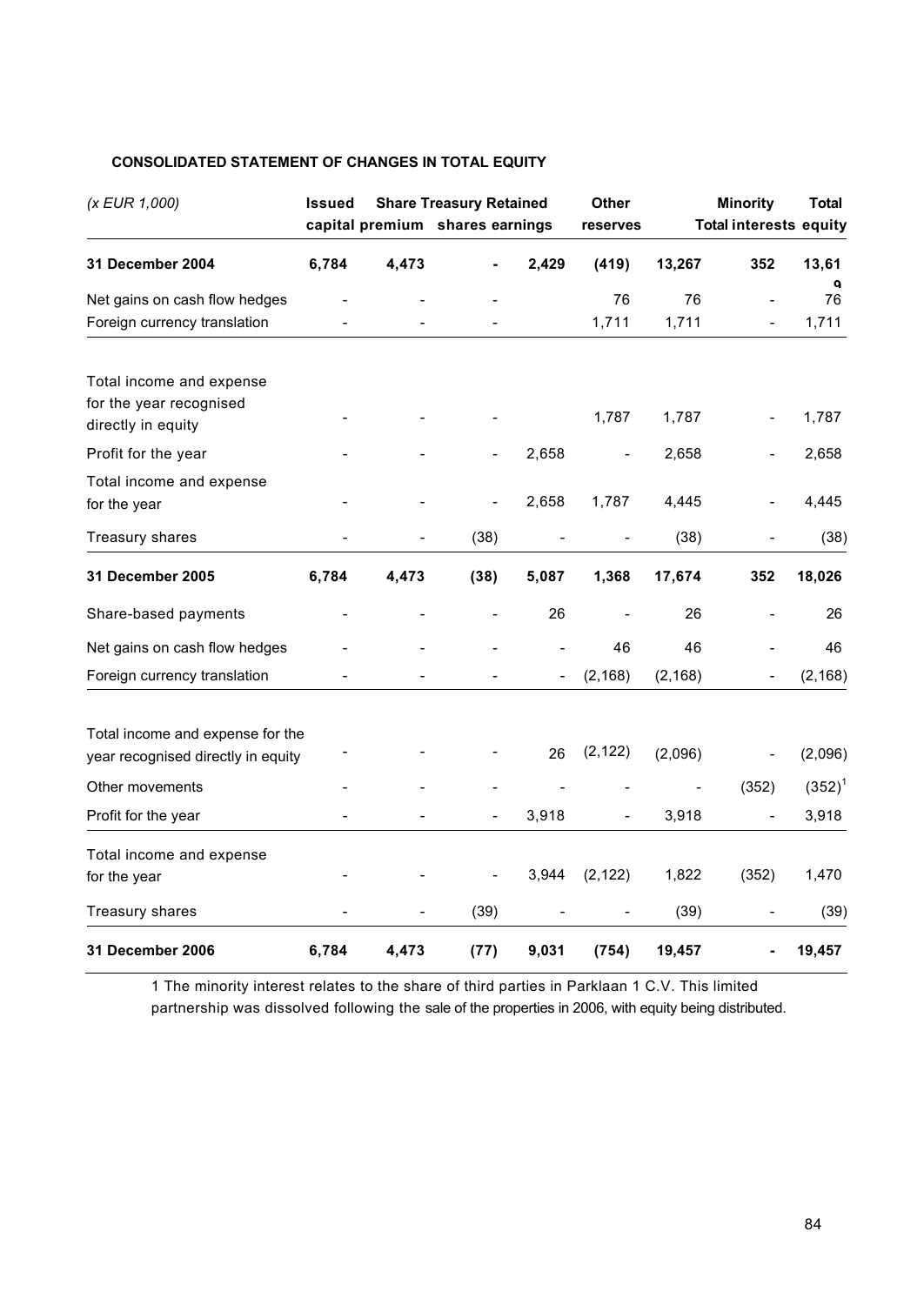# **CONSOLIDATED CASH FLOW STATEMENT**

| (x EUR 1,000)                                                       | <b>Notes</b> | 2006      | 2005        |
|---------------------------------------------------------------------|--------------|-----------|-------------|
| Cash flows from operating activities                                |              |           |             |
| Profit for the year                                                 |              | 3,918     | 2,658       |
| Finance revenue and costs                                           | 17.4         | 4,574     | 4,473       |
| Income tax                                                          | 18           | 438       | $-589$      |
| Adjustment for depreciation of property, plant and equipment        |              | 2,396     | 3,388       |
| Adjustment for impairment loss on property, plant and               |              |           | 5,395       |
| equipment<br>Movement in provisions (including pension plan assets) |              | (352)     | (851)       |
|                                                                     |              |           |             |
| Release of reserve for cumulative translation differences           |              | (1,091)   |             |
| Gains on sale of property, plant and equipment and subsidiaries     |              | (632)     | $8,642^{b}$ |
| Share-based payments                                                |              | 26        |             |
| Cash flows from operating activities before change in               |              |           |             |
| working capital                                                     |              | 9,277     | 5,832       |
| Movements in working capital                                        |              |           |             |
| - inventories                                                       |              | (3, 341)  | (2, 235)    |
| - receivables                                                       |              | (9, 198)  | (4, 106)    |
| - current liabilities (excluding interest-bearing loans)            |              | 5,965     | 5,385       |
|                                                                     |              | (6, 574)  | (956)       |
| Cash flows from operating activities                                |              | 2,703     | 4,876       |
| Income tax paid                                                     |              | (73)      |             |
| Interest received                                                   |              | 121       | 44          |
| Interest paid                                                       |              | (2,876)   | (3, 150)    |
| Net cash flows from operating activities                            |              | (2,828)   | (3, 106)    |
| Purchase of property, plant and equipment                           |              | (3,811)   | (3,717)     |
| Sale of subsidiary (net of funds disposed of)                       | 4            | $1,106^a$ | 422         |
| Proceeds from sale of property, plant and equipment                 |              | 4,650     | $19,557^b$  |
| Cash flows from investing activities                                |              | 1,945     | 16,262      |
| Repayment of long-term loans                                        |              | 96        | 75          |
| Repayments of minority interests                                    |              | (352)     |             |
| Treasury shares                                                     |              | (39)      | (38)        |
| Repayment of mortgage loans                                         |              | (1, 955)  | (5, 488)    |
| Repayment of short-term loans                                       |              | (1, 550)  | (13, 551)   |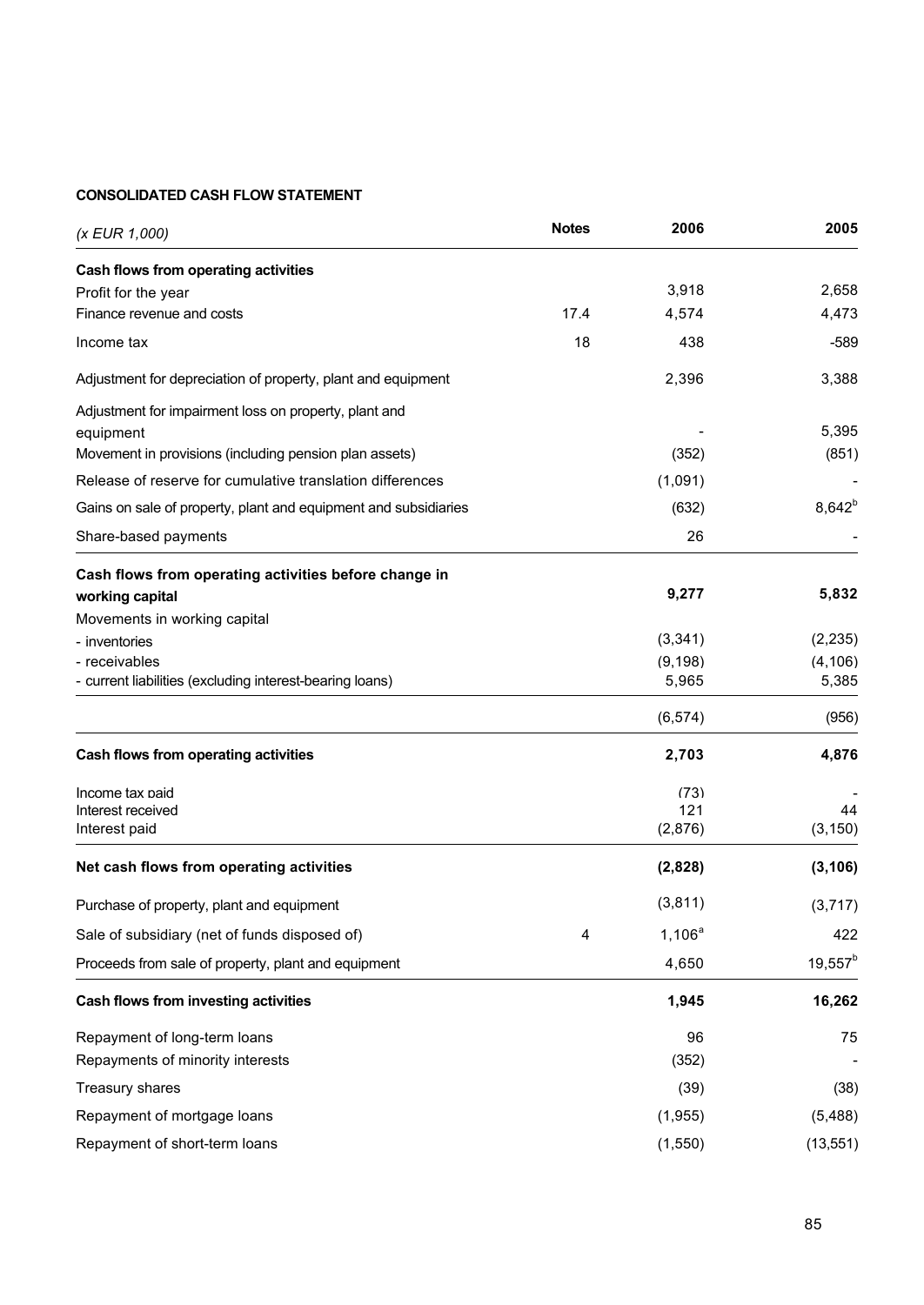| Finance lease obligations                |   | (223)   | (732)     |
|------------------------------------------|---|---------|-----------|
| Cash flows from financing activities     |   | (4,023) | (19, 734) |
| Net cash flows                           |   |         | (1,702)   |
|                                          |   | (2.203) |           |
| Foreign currency translation             |   | (1,101) | 1.254     |
| Cash and cash equivalents at 1 January   |   | 6,009   | 6,457     |
| Cash and cash equivalents at 31 December | 8 | 2.705   | 6,009     |

*(a)* Net after granting of loan of EUR 800,000 to former group company.

*(b)* The netted amounts are disclosed in the cash flow statement in the 2005 financial statements.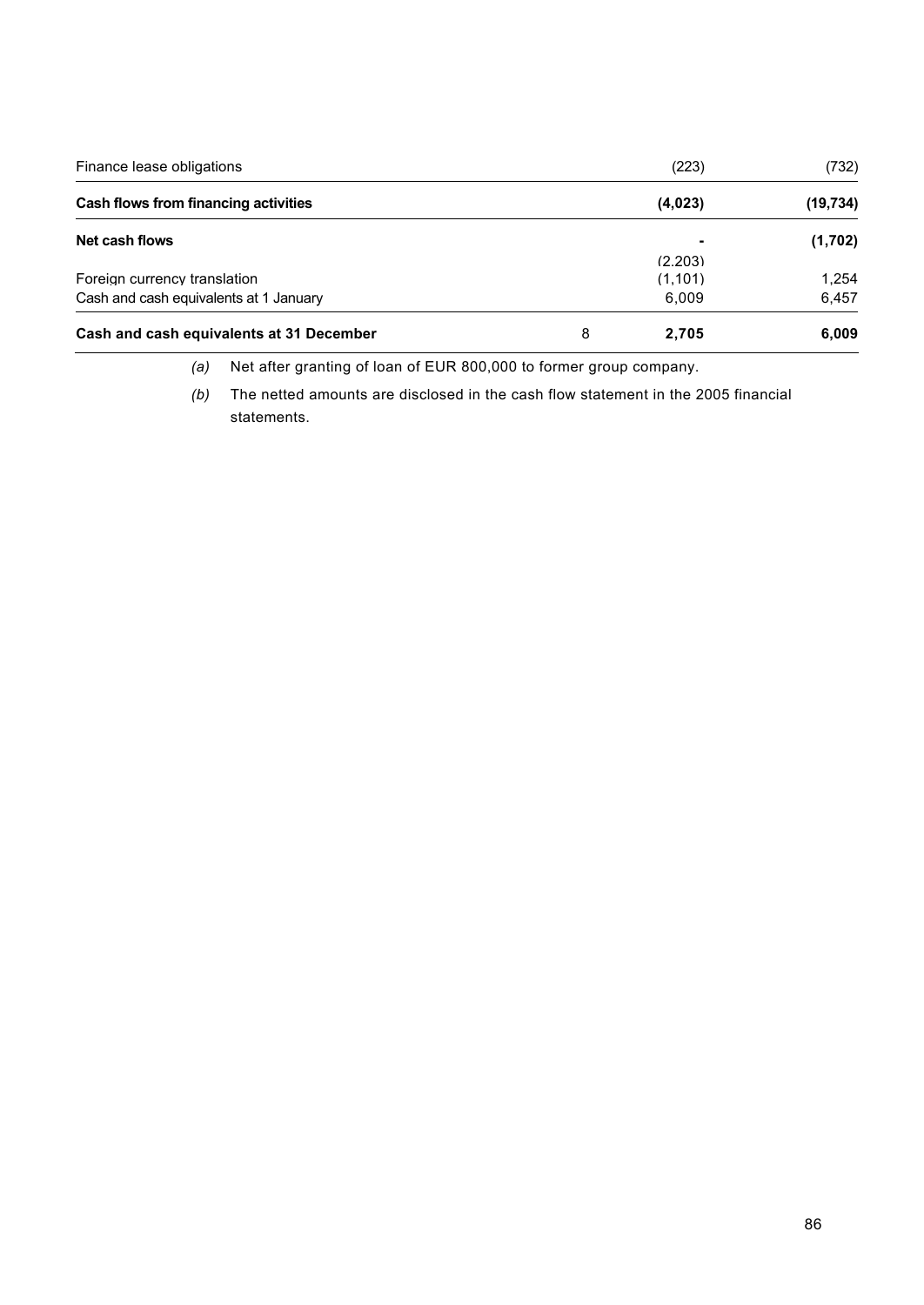## **NOTES TO THE CONSOLIDATED FINANCIAL STATEMENTS**

## **1. CORPORATE INFORMATION**

The 2006 consolidated financial statements of Koninklijke Econosto N.V. were drawn up by the Board of Management and approved for publication in pursuance of the Supervisory Board resolution of 5 April 2007. The financial statements drawn up by the Board of Management are to be submitted for adoption to the General Meeting of Shareholders on 22 May 2007.

Koninklijke Econosto N.V., a public company incorporated under the laws of the Netherlands, is established in the Netherlands. Its shares are publicly traded and its registered office is in Rotterdam.

Koninklijke Econosto N.V. operates chiefly as a technical service provider and distributor of industrial valves and seals.

Since the results of Koninklijke Econosto N.V. are included in the consolidated financial statements, the company income statement has been included in abridged form as permitted under Section 402 of Book 2 of the Netherlands Civil Code.

### **2.1 Basis of preparation**

The consolidated financial statements have been prepared in accordance with the historical cost convention, except for the derivative financial instruments, which are recognised at fair value. Assets held for sale are recognised at the lower of their carrying amount and sales value less selling expenses. Unless stated otherwise, the consolidated and other financial statements are denominated in euro and all amounts are rounded off to thousands (EUR 1,000).

The consolidated financial statements of Koninklijke Econosto N.V. and its subsidiaries are drawn up in accordance with International Financial Reporting Standards (IFRS) as adopted by the European Union.

## **Basis of consolidation**

The consolidated financial statements comprise the financial statements of Koninklijke Econosto N.V. and its subsidiaries. The financial statements of the subsidiaries have been drawn up for the same reporting year as that of the parent company, with consistent accounting policies used throughout.

All Koninklijke Econosto N.V. balances, transactions, income and expense, and profits and losses arising from Koninklijke Econosto N.V. transactions included in its assets, are fully eliminated. Subsidiaries are consolidated as from the date of acquisition, being the date on which effective control is obtained over the entity concerned; such consolidation continues until the moment effective control ceases. The significant operating companies and holding companies included in the consolidation are listed on page 70 (Note 15).

### **Foreign currency translation**

The consolidated financial statements are denominated in euro. This currency is also the functional and reporting currency of Koninklijke Econosto N.V. Each group entity determines its own functional currency. The items included in the financial statements of each entity are recognised on the basis of this functional currency. On initial recognition, transactions in foreign currency are accounted for at the rate of the functional currency as at the date of the transaction. Monetary assets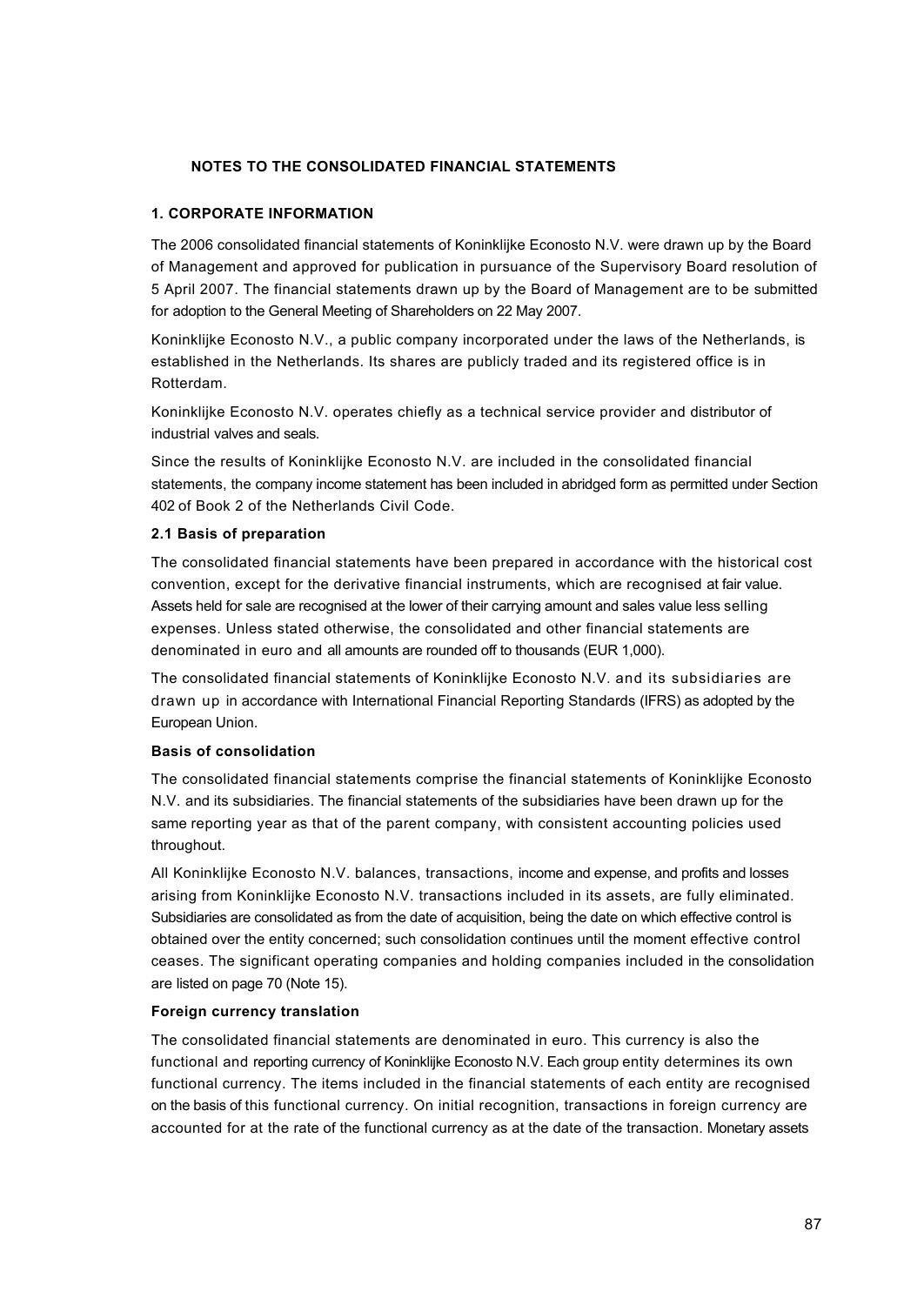and liabilities denominated in foreign currencies are translated at the rate of the functional currency as at the balance sheet date. Any differences are charged to the income statement.

As at the reporting date, the assets and liabilities of the subsidiaries outside the Eurozone are translated into the reporting currency of Koninklijke Econosto N.V. (the euro) at the rate ruling on the balance sheet date, while the income statements are translated at the weighted average rate for the year. The exchange differences resulting from this translation, as well as the translation of the long-term intercompany loans to these subsidiaries are taken directly to the currency translation differences reserve. In the event of disposal of a foreign entity, the deferred cumulative amount included for this foreign entity in the currency translation differences reserve is recognised in the income statement.

### **Discontinued operations**

A discontinued operation is a component of the activities of Koninklijke Econosto N.V. that represents a separate significant line of business or separate significant geographical area of operation, or is a subsidiary that has been acquired with the sole intention of reselling it. An operation is classified as discontinued when it is sold, or, if it has not yet been sold, when the operation meets the criteria for classification as held for sale.

The results of discontinued operations are not consolidated. The net profit or loss on discontinued operations is recognised as 'Profit/(loss) for the year on discontinued operations.' The assets and liabilities of discontinued operations are classified as 'Assets held for sale' and 'Liabilities for assets held for sale'.

### **2.2 Significant accounting judgements and estimates**

## **Accounting judgements**

In the process of applying the financial reporting policies of Koninklijke Econosto N.V., the Board of Management has made the following judgements, apart from those involving estimations, which have a significant impact on the amounts recognised in the financial statements.

The lease contracts (including the sale and leaseback contracts) have been reviewed to determine whether they qualify as finance or operating leases. Assumptions and estimates are made to calculate the pension provision. Since actuarial gains and losses initially fall inside a corridor, they will only affect the result to the extent that their net total exceeds the limits of this corridor. In that event, the excess is charged to the income statement, spread over a number of years.

#### **Estimation uncertainty**

The key assumptions concerning the future and other key sources of estimation uncertainty at the balance sheet date that have a significant risk of causing a material adjustment to the carrying amounts of assets and liabilities within the next financial year are discussed below.

#### *Deferred income tax assets*

Each year, Econosto estimates the probability that deferred income tax assets can be realised. If it is probable that deferred income tax assets are realised based on the projected profit for the next few years, the deferred income tax assets will be capitalised. Depending on the extent to which the actual results differ from the estimates in future years, changes in the valuation of deferred income tax assets may be necessary.

*Convertible subordinated bond loan*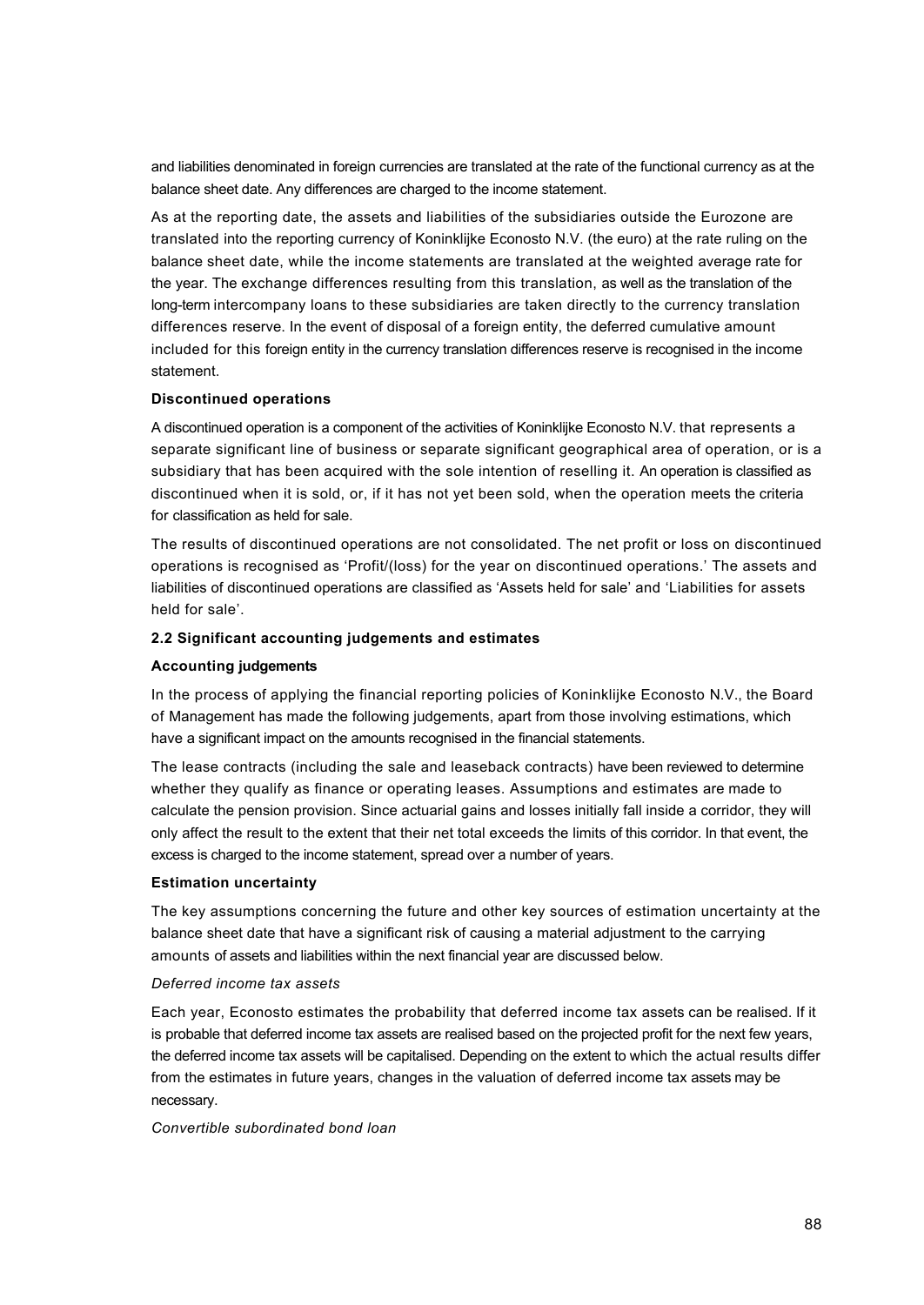An effective rate of interest of 17% was used to determine the amortised cost of the loan capital component of the convertible subordinated bond loan. This is the estimated market rate that would have applied in 2003 had Koninklijke Econosto N.V. contracted a comparable loan without conversion and unscheduled repayment options.

## *Claim concerning the supply of products alleged to be defective*

As in previous years, in 2006, Econosto received claims concerning supplies of allegedly defective products. Based on the available documentation, the conclusion was drawn that for a number of claims it was unclear whether the settlement of the liability, if any, would result in an outflow of funds and that no reliable estimate could be made of the amount of the liability. No provision was formed for these claims in the balance sheet at 31 December 2006. For claims for which it is likely that the liability will lead to an outflow of funds and where a reliable estimate can be made of the amount of the liability, a provision was formed for the amount concerned.

## **2.3 Summary of significant accounting policies**

## **Property, plant and equipment**

Property, plant and equipment is stated at the lower of cost net of depreciation, and the recoverable amount. Buildings, plant and equipment and other operating assets are depreciated straight-line over their useful lives, taking into account any residual value. Useful lives are as follows:

- Buildings: up to 30 years;
- Plant and equipment: 5 years;
- Other operating assets: 3 to 10 years.

The carrying amounts of plant and equipment are reviewed for impairment when events or changes in circumstances indicate that the carrying amount may not be recoverable. Such an impairment loss is charged to the income statement. The useful lives and any residual values are likewise reviewed annually and adjusted as appropriate.

Property, plant and equipment is not carried in the balance sheet in the event of disposal or if no future economic benefits are expected from the use or disposal thereof. Any gain or loss resulting from the removal of the asset from the balance sheet (which is calculated as the difference between the net gain on disposal and the carrying amount of the asset) is charged to the income statement in the year in which the asset is removed from the balance sheet.

## **Financial assets**

The loans recognised as financial assets have a term longer than one year. Repayments of longterm loans expected to be made within one year are recognised as current assets. The loans are stated at amortised cost.

## **Deferred tax assets**

A provision is formed for deferred taxes based on the temporary differences as at the balance sheet date between the tax bases of the assets and liabilities and their carrying amounts for financial reporting purposes.

Deferred income tax assets are recognised for all deductible temporary differences and carryforward of unused tax losses, to the extent that it is probable that taxable profit will be available against which the deductible temporary differences and the carry-forward of unused tax losses can be utilised.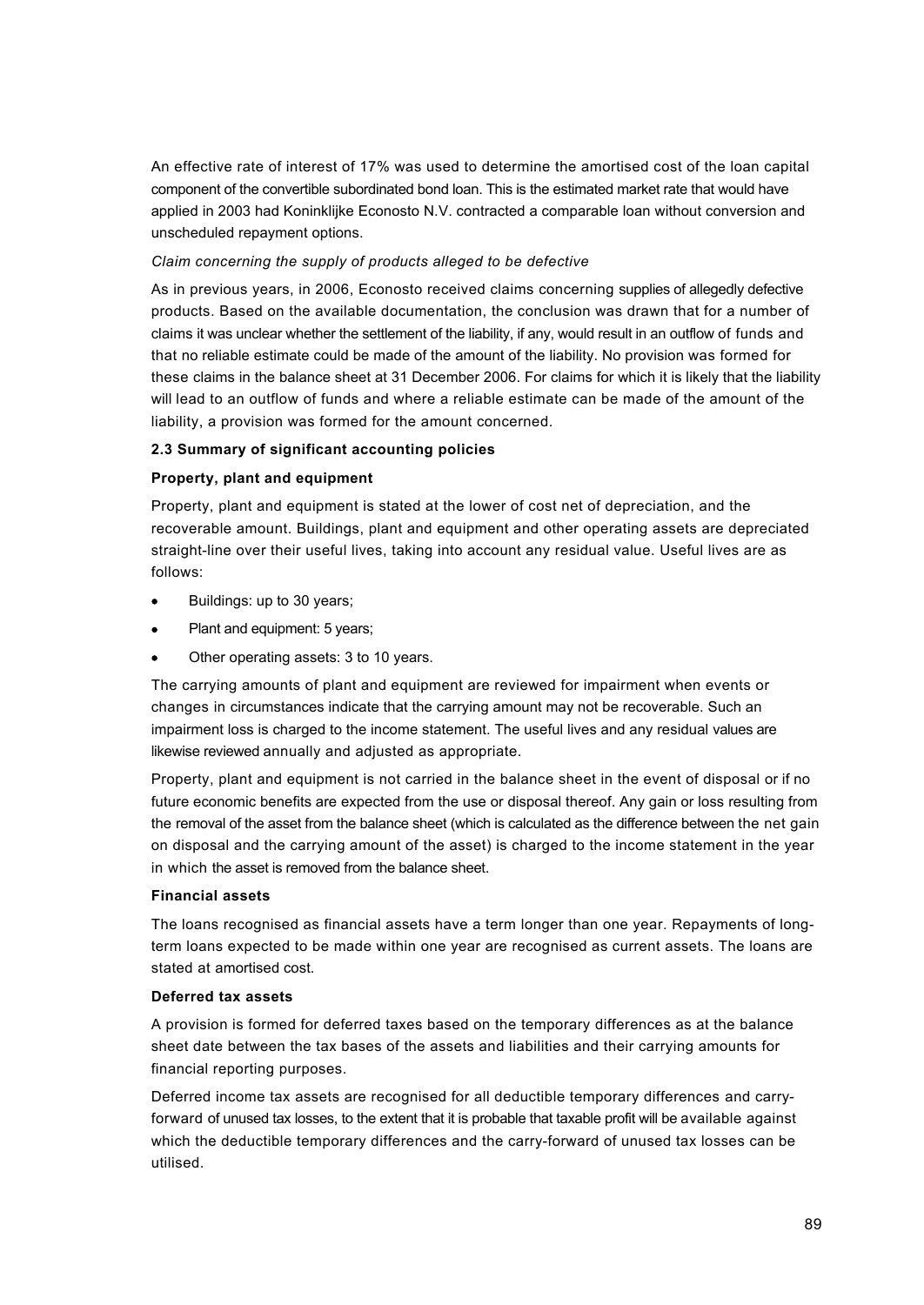The carrying amount of the deferred income tax assets is reviewed at the balance sheet date and reduced to the extent that it is improbable that sufficient profit for tax purposes will be available against which the temporary difference can be set off in full or in part. Unrecognised deferred income tax assets are reviewed again at the balance sheet date and recognised to the extent that it is probable that there will be a profit for tax purposes in the future against which this deferred asset can be set off.

Deferred income tax assets are liabilities are stated at nominal value. When calculating this nominal value, the tax rates of the countries in question at the balance sheet date are assumed, taking account of rates applicable in the years ahead, to the extent that they have been enacted.

Deferred income tax assets and liabilities are offset if a legally enforceable right exists to set off income tax assets against income tax liabilities and the deferred taxes relate to the same taxable entity and the same taxation authority.

## **Inventories**

Raw materials and consumables are stated at the lower of cost (purchase price plus additional costs), on a first-in-first-out basis, and net realisable value.

Finished goods are stated at the lower of their full production cost, excluding interest expense, and net realisable value.

Goods for resale are stated at the lower of cost (purchase price) and additional costs, on a first-in-first-out basis, and net realisable value.

Where appropriate, the carrying amount of inventories takes into account impairment losses due to obsolescence. Unrealised intercompany gains and losses are eliminated.

#### **Trade and other receivables**

Receivables included under current assets have a term or remaining term of less than one year. Receivables are carried net of value adjustments due to a provision for bad debts. Value adjustments are determined individually for each item.

### **Derivative financial instruments and hedging of risks**

Koninklijke Econosto N.V. uses forward exchange contracts to hedge the currency fluctuation risks to which it is exposed. Such derivative financial instruments are initially recognised at fair value on the date on which the derivative contract is entered into and are subsequently re-measured at fair value at the balance sheet date. Derivatives are carried as assets if the fair value is positive and as liabilities if the value is negative. The fair value of forward exchange contracts is determined on the basis of ruling market prices.

For the purpose of hedge accounting, these financial instruments are regarded as cash flow hedges. Movements in the fair value of the hedging instruments are recognised in equity to the extent that the hedge is effective. Movements in the fair value of ineffective hedges are taken directly to the income statement. The amounts recognised in equity are transferred to the income statement in the same period as that in which the hedged income or expense is recognised or the expected sale or purchase materialises. If the transaction is no longer expected to materialise, the amounts that were initially recognised in equity are transferred to the income statement.

#### **Cash and short-term deposits**

Cash and short-term deposits in the balance sheet comprise cash at bank and in hand.

#### **Treasury shares**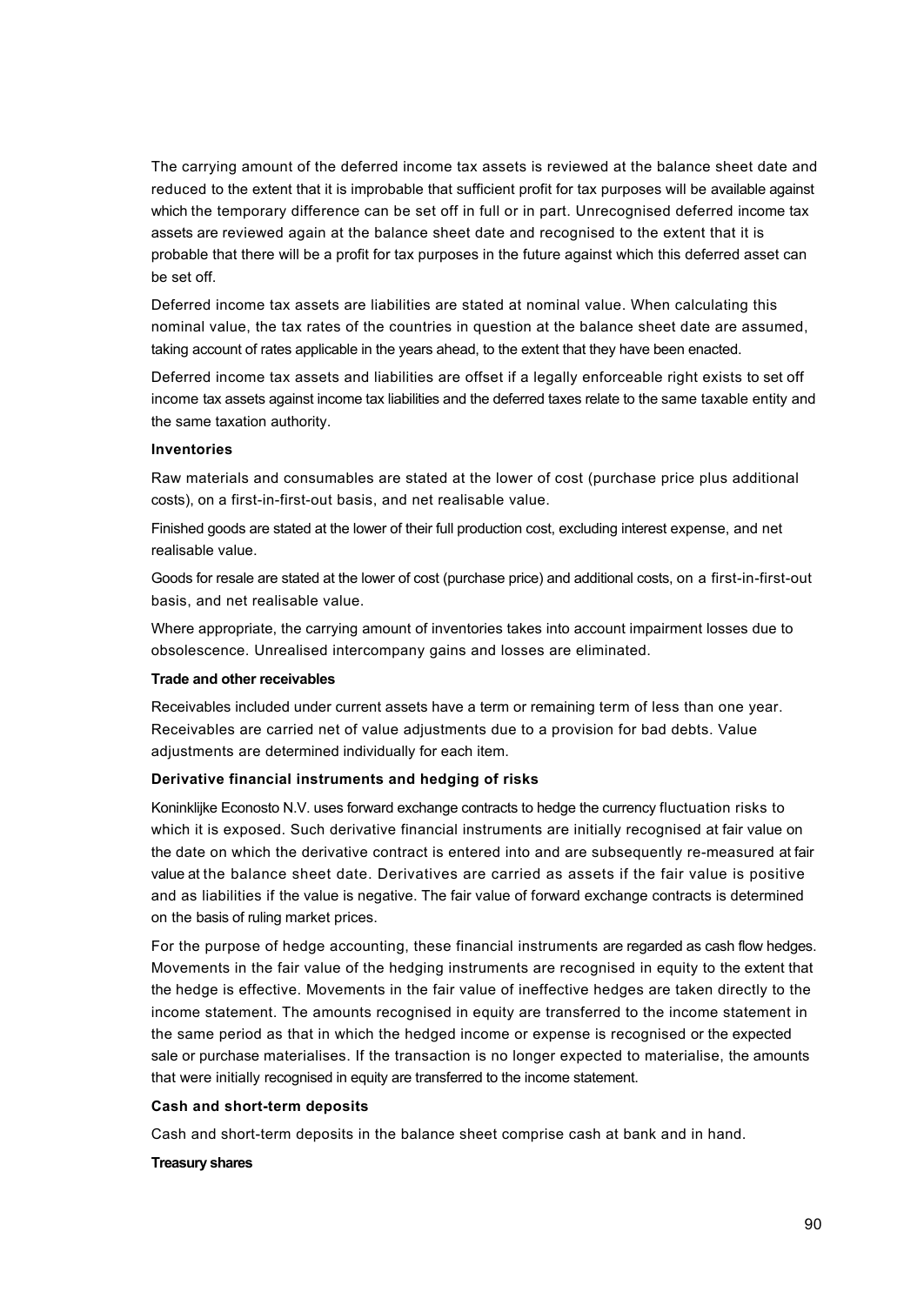Equity instruments that are reacquired (treasury shares) are deducted from equity. No gain or loss is recognised in the income statement on the purchase, sale, issue or cancellation of Koninklijke Econosto N.V.'s equity instruments.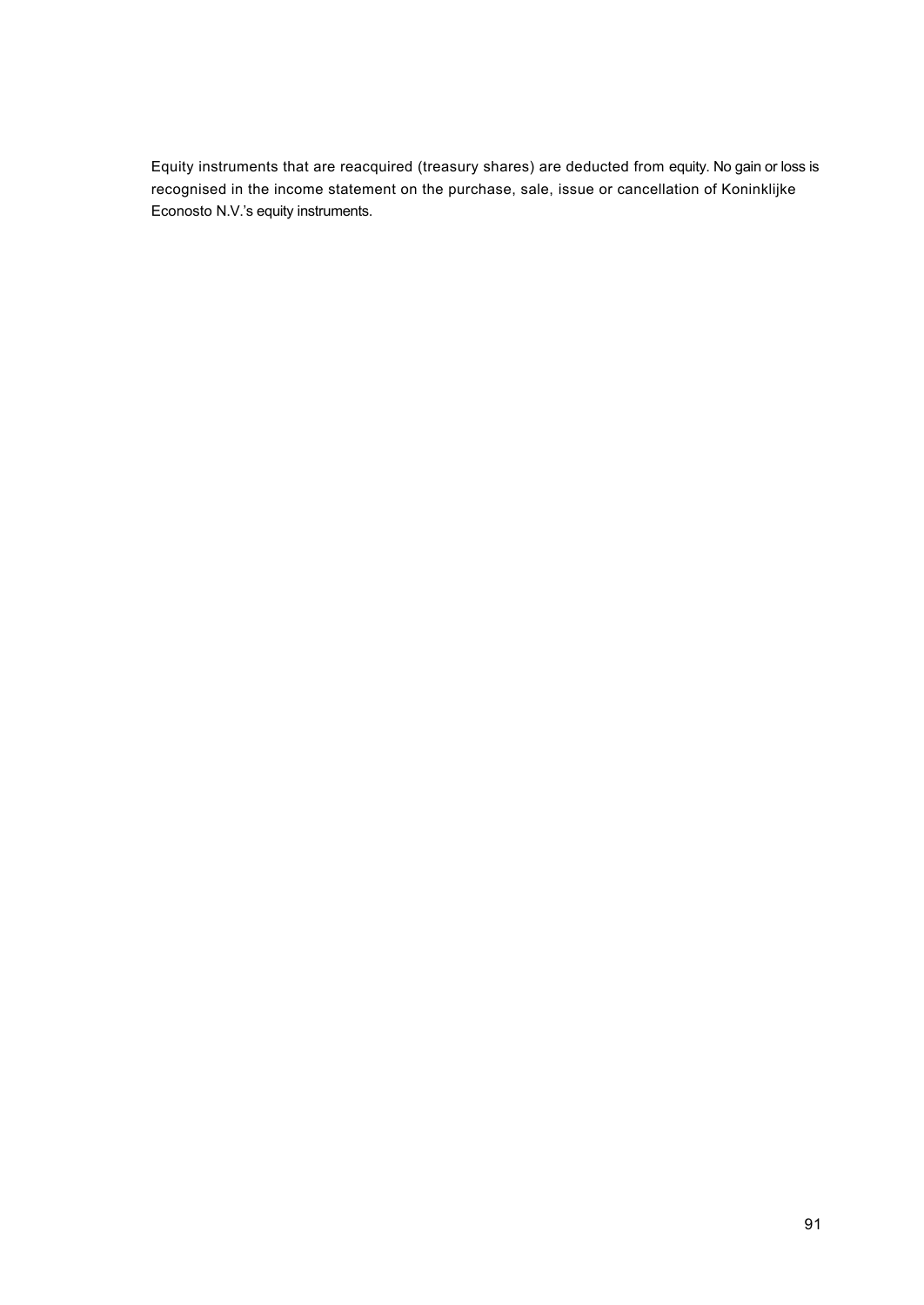#### **Pensions**

Koninklijke Econosto N.V. has various pension plans in place in accordance with local regulations and conditions. Based on IAS 19, a number of these plans are classified as defined benefit plans. For the majority of its employees, Koninklijke Econosto N.V. has pension plans in which the members' rights are based on the number of years of service and the amount of their salary.

### *Defined benefit plans*

Stichting Econosto's Pensioenfonds administers the pension plan that secures the benefits that Koninklijke Econosto N.V. has undertaken to provide to its employees in the Netherlands. The costs of defined benefit plans are actuarially measured based on the projected unit credit method. Actuarial gains and losses are recognised as income or expense if, at the end of the previous financial year, the net total of unrecognised actuarial gains and losses of each individual plan amounted to more than 10% of the defined benefit plan liability, or the fair value of the plan assets as at that date, whichever is the higher. These gains and losses are allocated to the expected average remaining years of service of the employees who are members of the plans.

The net defined benefit plans liability of Koninklijke Econosto N.V. is calculated separately for each plan by making an estimate of the pension benefits employees have accumulated in exchange for their services in the period under review and in past periods. These pension benefits are discounted to determine their present value and the fair value of the plan assets deducted from this to obtain the balance. The liability is calculated using the projected unit credit method. The discount rate is based on the yield as at the balance sheet date of bonds with a credit rating equivalent to that of high-quality corporate bonds (in accordance with the 'iBoxx 10yr+Annual AA allstock' index).

If the calculation results in a positive balance, the recognition of the asset is limited to an amount not exceeding the balance of any unrecognised actuarial losses and past service pension costs, and the lower of the present value of any future refunds by the pension plan and future pension contributions.

Whenever the pension plan benefits are improved, the portion of the improved benefits relating to employees' past service is recognised straight-line as a charge to the income statement over the average period until the pension benefits become unconditional. To the extent that the benefits become unconditional directly, the charge is likewise recognised in the income statement directly. The liabilities of pension plans are measured by qualified actuaries.

#### *Defined contribution plans*

Liabilities for contributions to defined contribution plans are recognised as an expense in the income statement at the time such contributions are due.

#### **Provisions**

Provisions are recognised when (i) Koninklijke Econosto N.V. has a present obligation (legal or constructive) as a result of a past event; (ii) it is probable that an outflow of funds representing economic benefits will be required to settle the obligation, and (iii) a reliable estimate can be made of the amount of the obligation. If Koninklijke Econosto N.V. expects some or all of a provision to be reimbursed, for example under an insurance contract, the reimbursement is recognised as a separate asset but only if the reimbursement is virtually certain. The expense relating to any provision is presented in the income statement net of any reimbursement. If the effect of the time value of money is material, provisions are discounted using a current pre-tax rate that reflects, where appropriate, the risks specific to the liability. Where discounting is used, the increase in the provision due to the passage of time is recognised as a borrowing cost.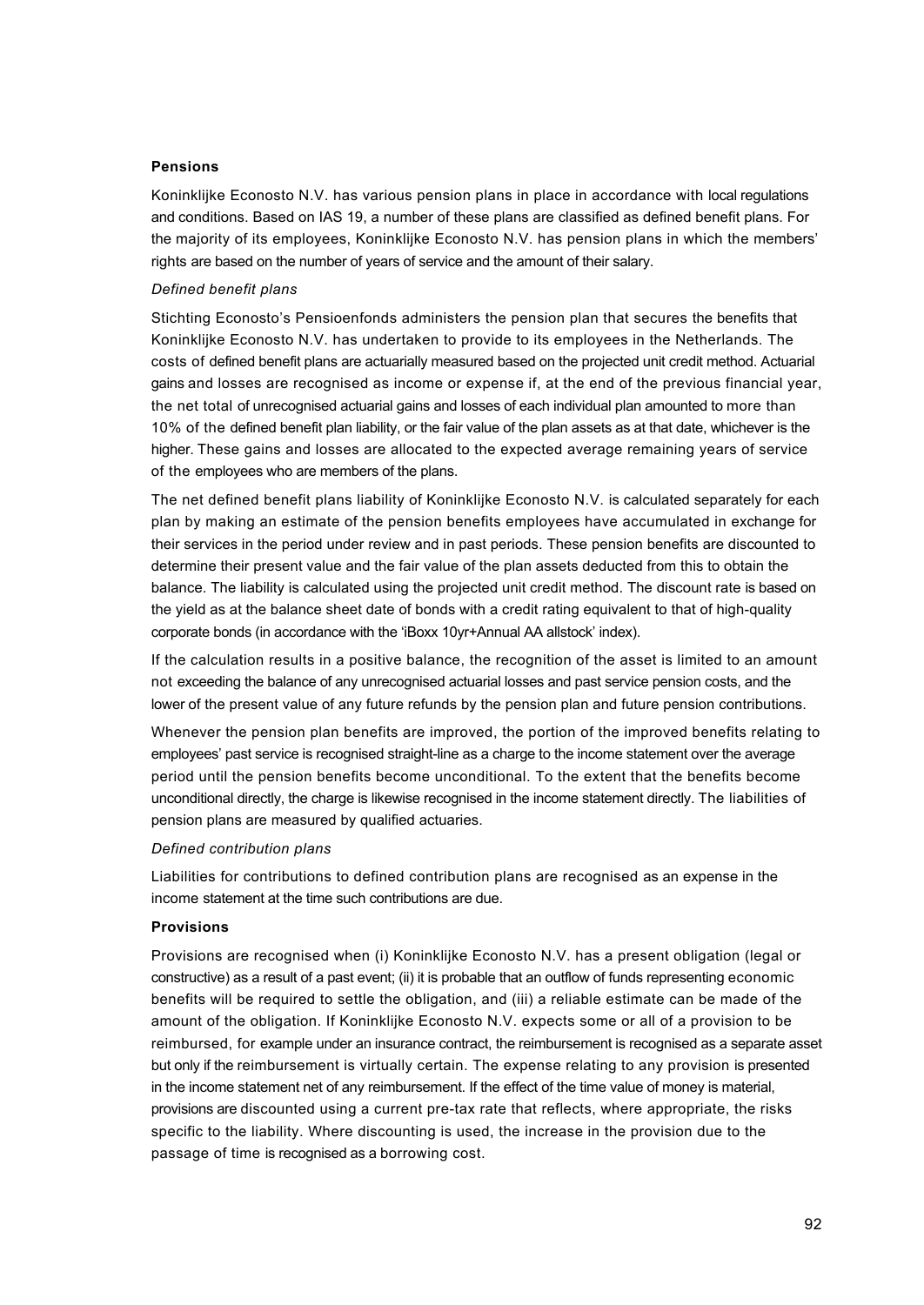Other provisions include:

- a provision for quarantees;
- provisions for legal claims;
- a provision for payments marking anniversaries.

#### **Convertible subordinated bond loan**

The loan capital component of the convertible subordinated bond loan is measured by restating the future flow of payments of interest and repayments at their present value using the ruling market rate of interest for a comparable obligation without an equity component (conversion option) as applicable at the time of adapting the conversion conditions and the repayment schedule. The ruling effective market rate of interest at the time of adapting the conversion conditions and the repayment schedule in mid-2003 was determined to be 17%. The loan capital component is stated at amortised cost. In addition to the conversion option, the convertible subordinated bond loan includes an unscheduled repayment option to be stated at fair value. This value was virtually nil at the end of 2006 and 2005.

## **Share-based payment transactions**

Members of the Board of Management and the directors of a number of subsidiaries receive remuneration in the form of share-based payments. The members of the Board of Management are required to invest a portion of their bonus in Koninklijke Econosto N.V. shares. Directors of a number of subsidiaries have the option to do so. Further details of this Matching Shares Plan are given in Note 15.

#### **Equity-settled transactions**

The costs of equity-settled transactions with members of the Board of Management and the directors of a number of subsidiaries are measured by reference to the fair value at the date on which they are granted. In valuing equity-settled transactions, no account is taken of any performance conditions, other than conditions linked to the price of the Koninklijke Econosto N.V. shares (market conditions), if applicable.

The costs of equity-settled transactions are recognised, together with a corresponding increase in equity, over the period in which the performance and/or the service conditions are fulfilled, ending on the date on which the relevant employees become fully entitled to the grant (the vesting date). The cumulative expenses recognised for equity-settled transactions at each reporting date until the vesting date reflect the extent to which the vesting period has expired and Koninklijke Econosto N.V.'s best estimate of the number of equity instruments that will ultimately vest. The income statement charge or credit for a period represents the movements in cumulative expense recognised as at the beginning and end of that period.

No expense is recognised for grants that do not ultimately vest, except for grants where vesting is conditional upon market conditions, which are treated as vesting irrespective of whether or not the market condition is satisfied, provided that all other performance conditions are satisfied.

If the terms of an equity-settled grant are modified, as a minimum, an expense is recognised as if the terms had not been modified. In addition, an expense is recognised for any modification that increases the total fair value of the share-based payment arrangement, or is otherwise beneficial to the Board of Management and the directors of a number of subsidiaries as measured at the date of modification.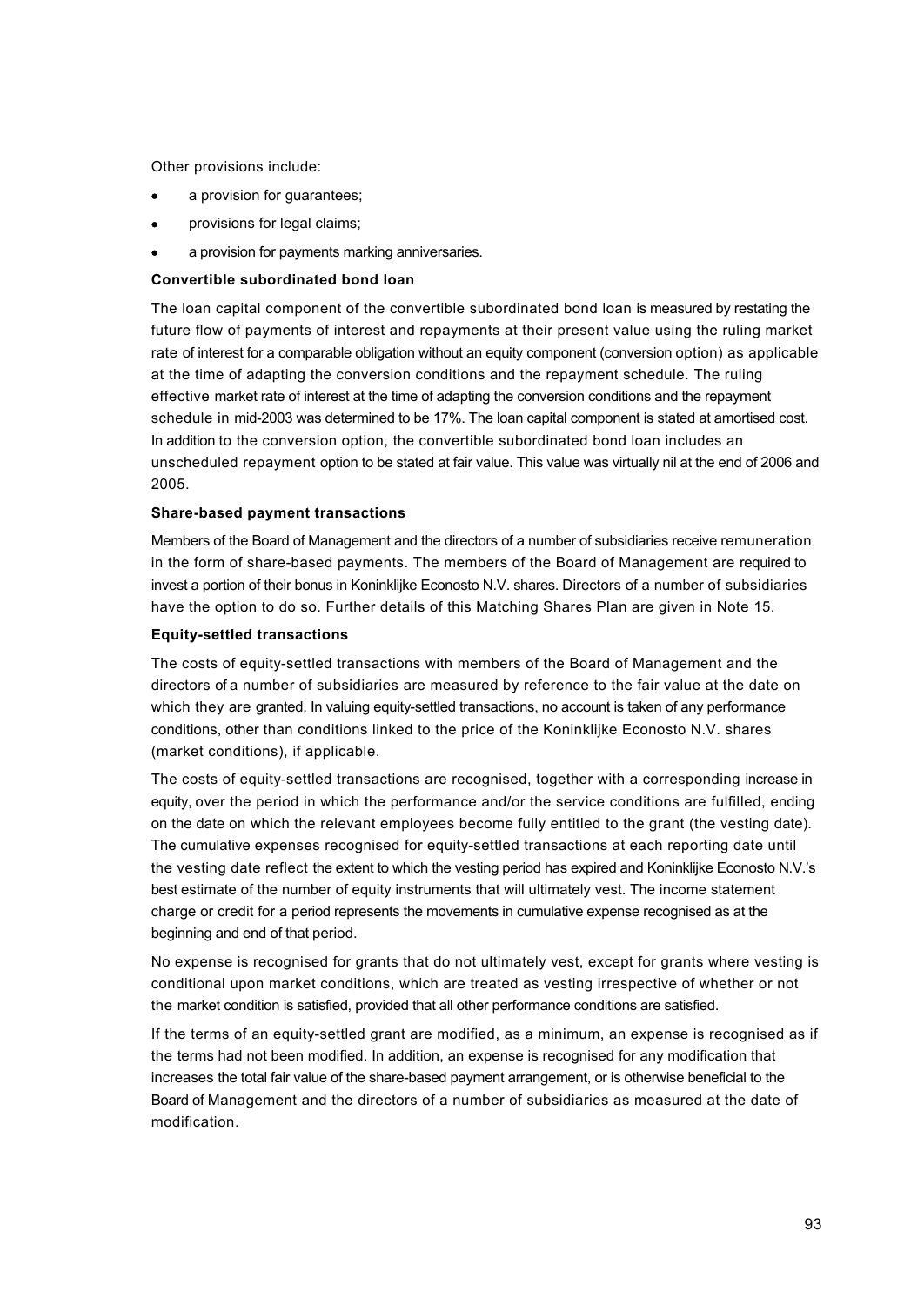If an equity-settled grant is cancelled, it is treated as if it has vested on the date of cancellation, and any expense not yet recognised for the grant is recognised directly. However, if a new grant is substituted for the cancelled grant, and designated as a replacement grant on the grant date, the cancelled and new grants are treated as if they were a modification of the original grant, as described above.

## *Cash-settled transactions*

The cost of cash-settled transactions is initially measured at fair value at the grant date taking into account the terms and conditions on which the instruments were granted. The fair value is expensed over the period until vesting with recognition of a corresponding liability. The liability is remeasured at each balance sheet date up to and including the settlement date, with changes in fair value recognised in the income statement.

## **Leases**

The determination of whether an arrangement is or contains a lease is based on the substance of the arrangement and requires an assessment of whether the fulfilment of the arrangement is dependent on the use of a specific asset or assets and whether the arrangement conveys a right to use the asset. This assessment is reconsidered if, after the agreement is entered into, one of the following situations arises:

- *(i)* There is a change in the conditions, other than a modification or renewal of the arrangement;
- *(ii)* A modification option is performed or renewal is granted, unless the conditions were already included in the initial arrangement;
- *(iii)* A change in the determination of whether the fulfilment is dependent on the use of a specific asset;
- *(iv)* A substantial change in the assets.

## *Koninklijke Econosto N.V. as a lessee*

Finance leases that transfer substantially all the risks and benefits incidental to ownership of the leased item to Koninklijke Econosto N.V. are capitalised at the inception of the lease at the fair value of the leased property or, if lower, at the present value of the minimum lease payments.

Lease payments are apportioned between the finance charges and reduction of the lease liability, so as to achieve a constant rate of interest on the remaining balance of the liability. Finance costs are charged directly to the income statement.

Capitalised leased assets are depreciated over the shorter of the estimated useful life of the asset and the lease term, if there is no reasonable certainty that Koninklijke Econosto N.V. will obtain ownership by the end of the lease term.

Operating lease payments are recognised as an expense in the income statement on a straightline basis over the lease term.

### **Interest-bearing loans**

Interest-bearing loans are stated at amortised cost, using the effective interest rate method.

### **Other assets and liabilities**

The other assets and liabilities are carried at face value.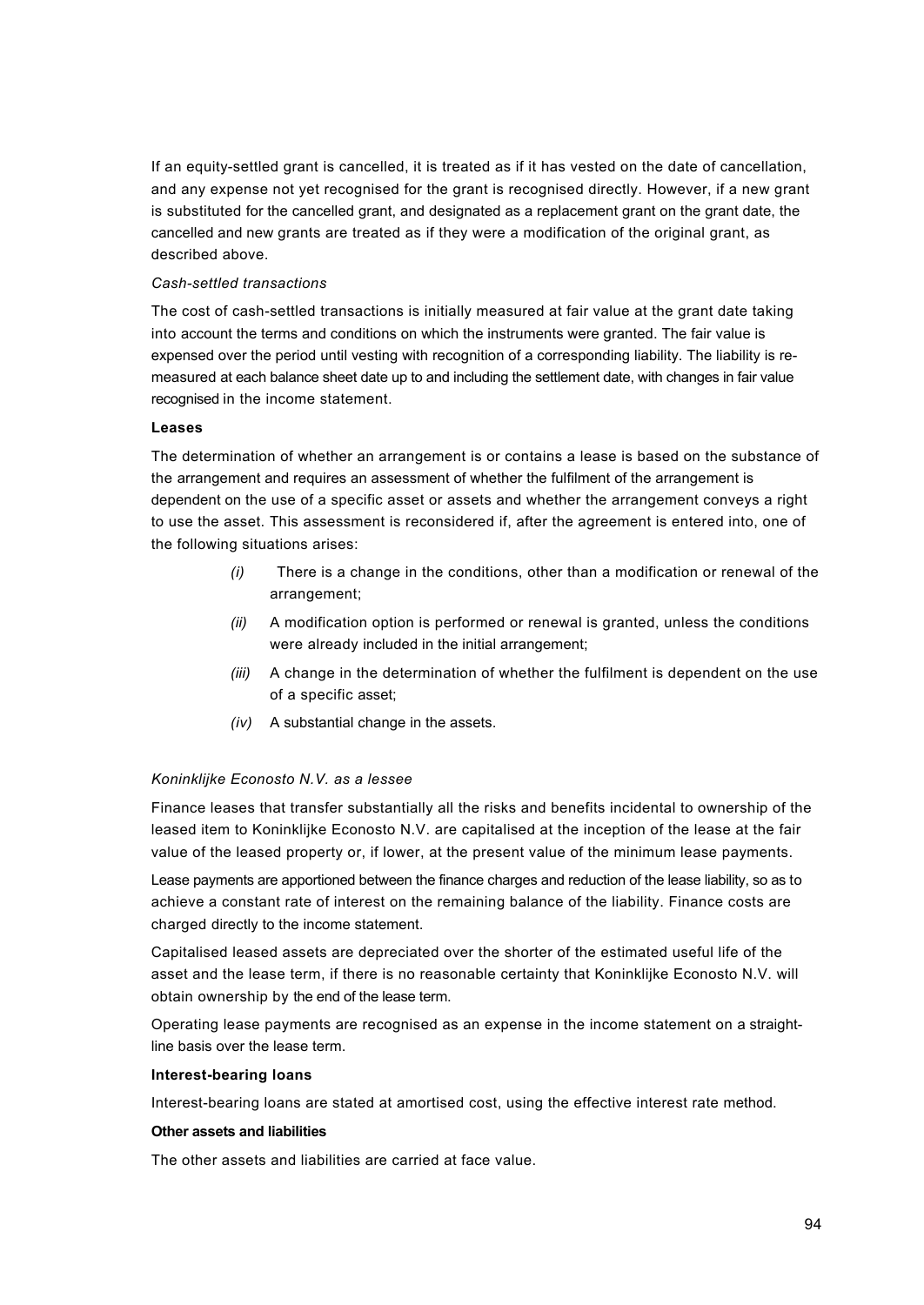## **2.4 Accounting policies - income statement**

## **General**

The accounting policies used to measure profit or loss are closely related to the accounting policies used to measure the value of assets and liabilities. The matching principle is used to allocate income and expense.

## **Revenue recognition**

Revenue is recognised to the extent that it is probable that the economic benefits will accrue to Koninklijke Econosto N.V. and can be reliably measured.

The revenue from the sale of goods and services is recognised when the significant risks and rewards of ownership of the goods have passed to the buyer.

## **Net sales**

Net sales is understood to mean the proceeds of the sale of goods and services net of discounts, bonuses, commission and VAT.

## **Costs of raw materials and consumables**

These include the cost of purchasing and/or additional manufacturing of the goods and services included in sales, less prompt payments and other discounts received and plus the directly attributable external costs of outsourcing and delivery, such as transport, insurance and customs. Discounts and bonuses received from suppliers are deducted from this.

The costs of raw materials and consumables include the write-down of inventories to their lower recoverable amount.

## **Other income**

This includes income from ordinary activities, but which because of its nature, size and/or sporadic character is presented separately.

### **Finance revenue and costs**

Recognition of interest income is based on that attributable to the reporting year, received on loans to third parties, outstanding deposits and bank balances. Recognition of interest expense is based on that attributable to the reporting year paid on loans and credits received from third parties.

## **Taxes**

Taxes are calculated at the rates applicable in the countries concerned, allowing for special tax facilities and taking carry-forward tax losses into account.

Deferred income tax relating to items that are recognised directly in equity is likewise taken directly to equity and accordingly does not affect the result.

## **2.5 Cash flow statement**

The cash flow statement has been drawn up in accordance with the indirect method, the movement in cash and cash equivalents being restated based on the profit for the year as disclosed in the consolidated income statement. Cash flows in foreign currencies are translated at the weighted average rates in the reporting year. Transactions that have not yet resulted in a cash flow are not taken into account. Various assets and liabilities are classified in the consolidated financial statements as held for sale, so that the cash flows presented do not always agree with the movements discussed in the consolidated balance sheet.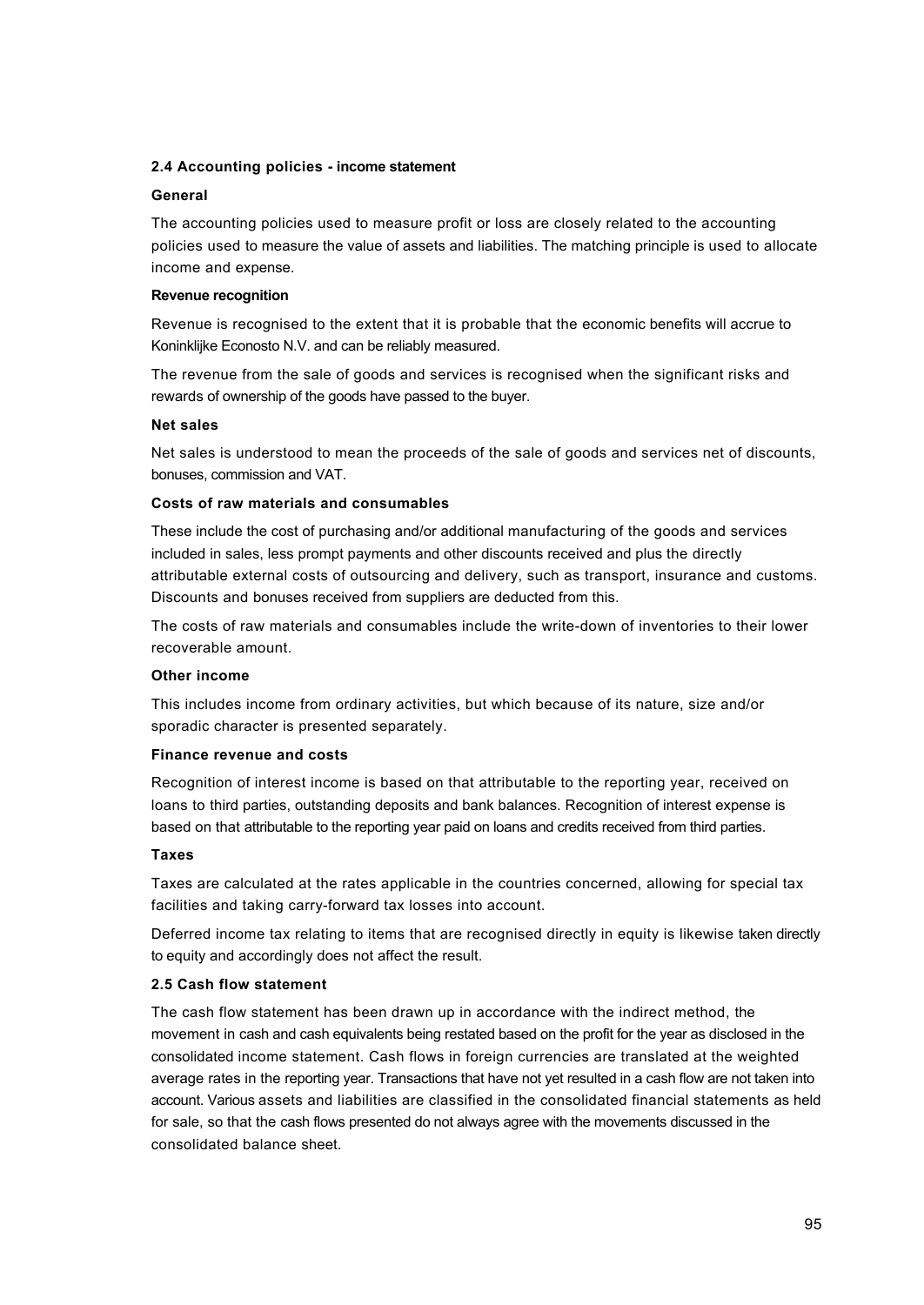## **2.6 Impact of new accounting standards**

Koninklijke Econosto N.V. has not applied the new alternative in IAS 19 Employee Benefits that permits actuarial gains and losses arising from defined benefit plans to be carried in the balance sheet directly instead of in the income statement.

The following amendments to standards and new interpretations have been effective since 1 January 2006, but have no impact on the financial statements of Koninklijke Econosto N.V. for 2006:

- IAS 21 (Amendment), Net Investment in a Foreign Operation.
- · IAS 39 (Amendment), Cash Flow Hedge Accounting of Forecast Intragroup Transactions.
- IAS 39 (Amendment), The Fair Value Option.
- IAS 39 and IFRS 4 (Amendment), Financial Guarantee Contracts.
- IFRS 6, Exploration for and Evaluation of Mineral Resources.
- IFRIC 4, Determining whether an Arrangement contains a Lease.
- IFRIC 5, Rights to Interests arising from Decommissioning, Restoration and Environmental Rehabilitation Funds.
- IFRIC 6, Liabilities arising from Participating in a Specific Market Waste Electrical and Electronic Equipment.

Koninklijke Econosto N.V. has not opted for an early implementation of the following new standards, amendments to standards and new IFRIC interpretations for which application is mandatory for financial years commencing on or after 1 January 2007 or later years:

- · IFRS 7, Financial Instruments Disclosures.
- IFRS 8, Operating Segments.
- IAS 1 (Amendment), Presentation of Financial Statements Capital Disclosures.
- IFRIC 7, Applying the Restatement Approach under IAS 29, Financial Reporting in Hyperinflationary Economies.
- IFRIC 8, Scope of IFRS 2.
- IFRIC 9, Reassessment of Embedded Derivatives.

Koninklijke Econosto N.V. does not expect the application of these new standards, amended standards and new IFRIC interpretations to have a significant effect on the company's financial statements in future financial years.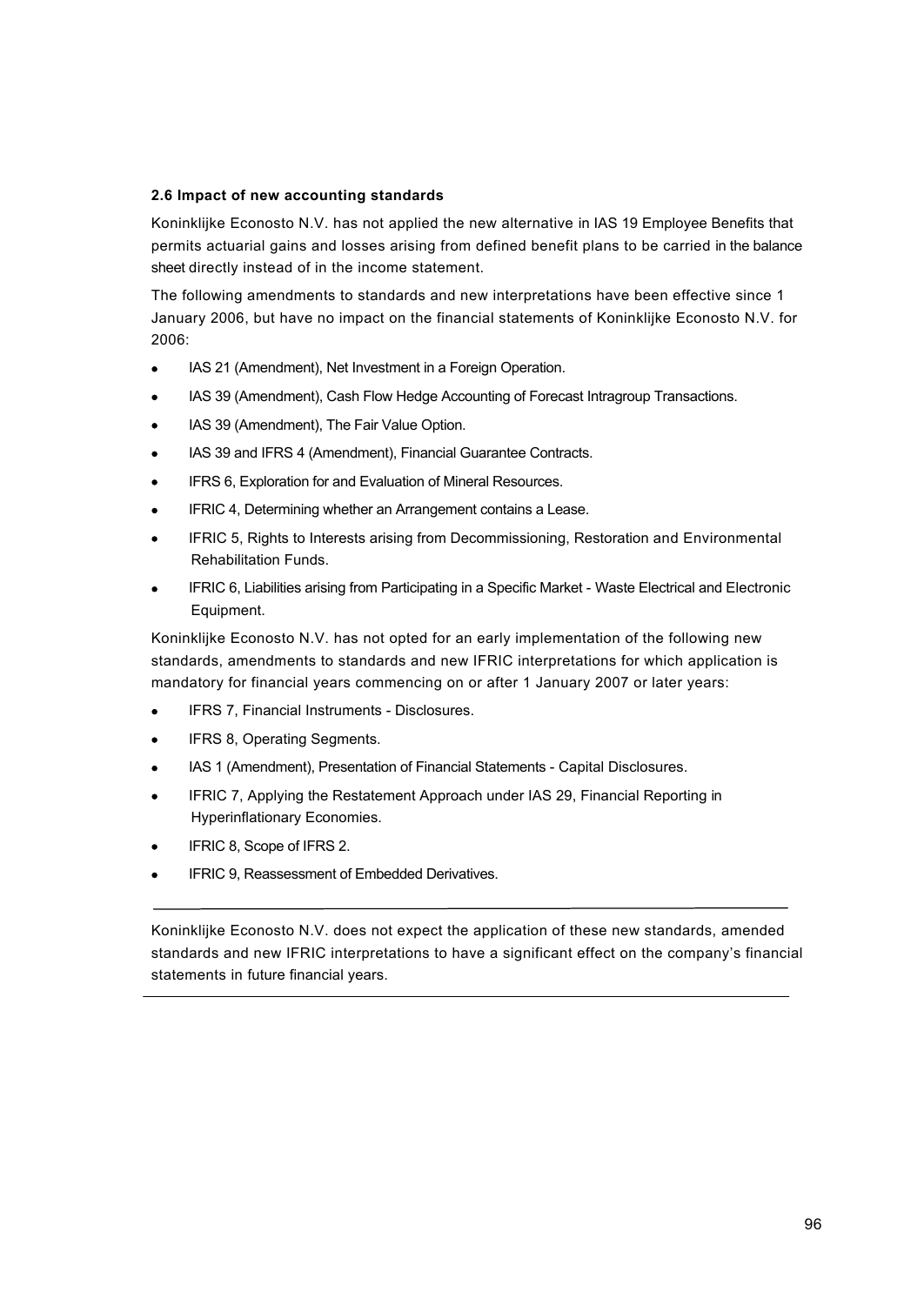## **3. PROPERTY, PLANT AND EQUIPMENT**

| 31 December 2006                                                    | Land and<br>buildings | <b>Plant and</b><br>equipment | <b>Other</b><br>operating<br>assets | <b>Plant and</b><br>equipment<br>under<br>construction/<br>prepayment | <b>Total</b>   |
|---------------------------------------------------------------------|-----------------------|-------------------------------|-------------------------------------|-----------------------------------------------------------------------|----------------|
| Cost                                                                | 3,799                 | 5,232                         | 19,189                              | 542                                                                   | 28,762         |
| Accumulated depreciation and<br>impairment losses                   | (2, 159)              | (4, 181)                      | (16, 294)                           |                                                                       | (22, 634)      |
| Carrying amount at 31 December 2005                                 | 1,640                 | 1,051                         | 2,895                               | 542                                                                   | 6,128          |
| Additions                                                           | 2,069                 | 234                           | 1,325                               | 183                                                                   | 3,811          |
| Taken into use                                                      | 1,794                 |                               | 542                                 | (2, 336)                                                              | 0              |
| Assets previously stated under assets<br>held for sale<br>Disposals | 445                   | (30)                          | (220)                               | 1,794                                                                 | 2,239<br>(250) |
| Other movements                                                     | (512)                 |                               |                                     |                                                                       | (512)          |
| Exchange differences                                                | (3)                   | 1                             | (22)                                |                                                                       | (24)           |
| Depreciation                                                        | (213)                 | (341)                         | (1,842)                             | $\overline{\phantom{a}}$                                              | (2,396)        |
| Carrying amount at 31 December 2006                                 | 5,220                 | 915                           | 2,678                               | 183                                                                   | 8,996          |
| Cost                                                                | 8,188                 | 5,034                         | 12,734                              | 183                                                                   | 26,139         |
| Accumulated depreciation and<br>impairment losses                   | (2,968)               | (4, 119)                      | (10,056)                            |                                                                       | (17, 143)      |
| Carrying amount at 31 December 2006                                 | 5,220                 | 915                           | 2,678                               | 183                                                                   | 8,996          |

Total depreciation in 2006 amounted to EUR 2,396,000 (2005: EUR 3,388,000).

Koninklijke Econosto N.V. decided not to sell the properties in Dubai and Dortmund. These properties, which had been recognised under assets held for sale at year-end 2005, were therefore included again under property, plant and equipment at 31 December 2006 at the carrying amount applicable at the time.

Land and buildings with a carrying amount of EUR 420,000 are subject to a first charge as security for the mortgage obtained. The furniture and equipment of the Dutch-resident companies with a carrying amount of EUR 1.9 million have been pledged as security for the central loan.

The carrying amount of the land and buildings and other operating assets obtained under finance lease agreements was EUR 935,000 and EUR 667,000, respectively, at 31 December 2006.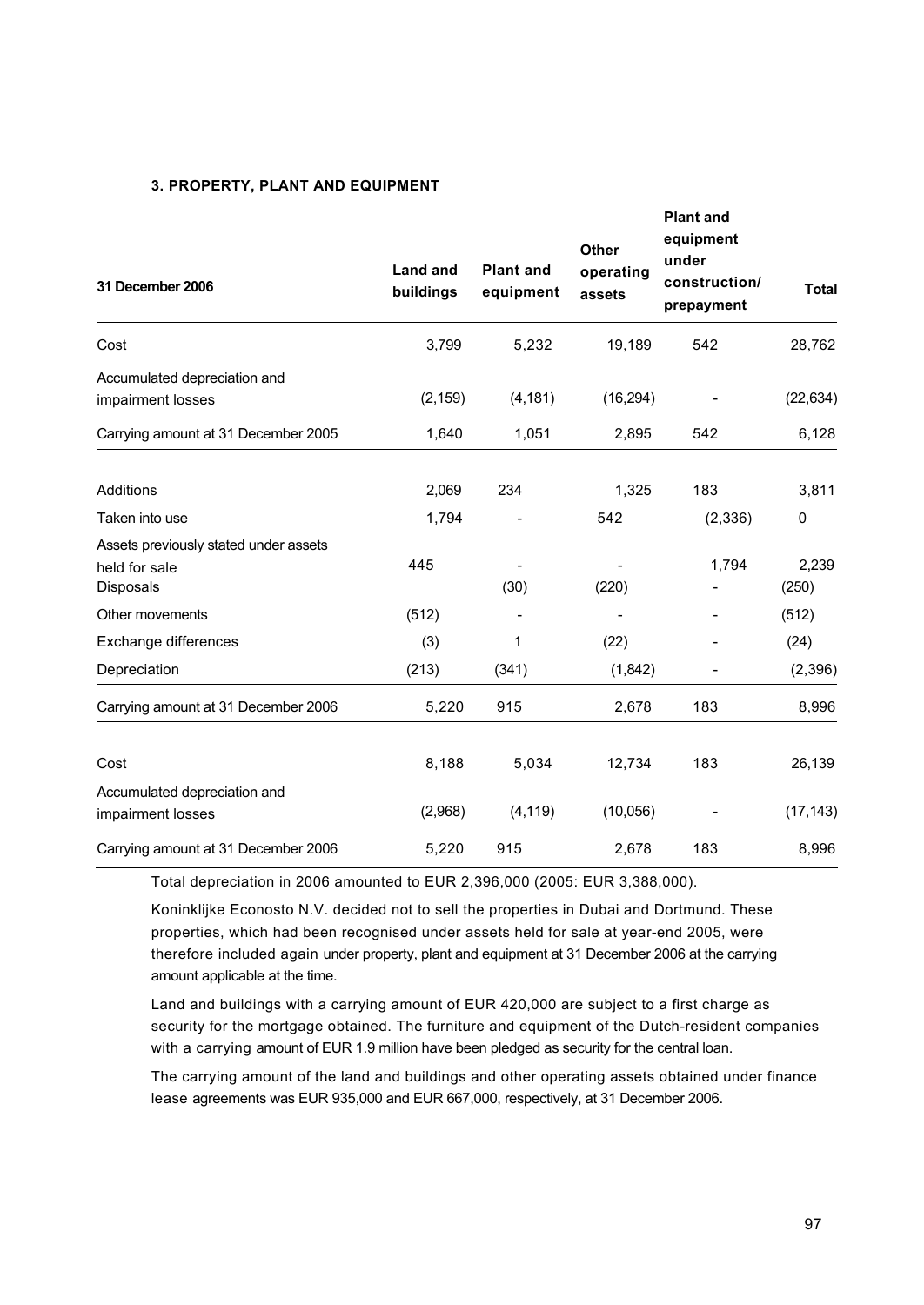| 31 December 2005                    | <b>Land and</b><br>buildings | <b>Plant and</b><br>equipment | <b>Other</b><br>operating<br>assets | <b>Plant and</b><br>equipment<br>under<br>construction/<br>prepayment | <b>Total</b> |
|-------------------------------------|------------------------------|-------------------------------|-------------------------------------|-----------------------------------------------------------------------|--------------|
| Cost                                | 33,318                       | 16,197                        | 21,104                              | 27                                                                    | 70,646       |
| Accumulated depreciation and        |                              |                               |                                     |                                                                       |              |
| impairment losses                   | (11, 801)                    | (11,980)                      | (17, 013)                           |                                                                       | (40, 794)    |
| Carrying amount at 31 December 2004 | 21,517                       | 4,217                         | 4,091                               | 27                                                                    | 29,852       |
| Additions                           | 73                           | 804                           | 919                                 | 2,309                                                                 | 4,105        |
| Disposals                           | (10, 627)                    | (187)                         | (101)                               |                                                                       | (10, 915)    |
| Deconsolidation                     | (10)                         | (120)                         | (3)                                 |                                                                       | (133)        |
| Exchange differences                | 206                          | 189                           | 62                                  |                                                                       | 457          |
| Depreciation                        | (638)                        | (1,075)                       | (1,675)                             |                                                                       | (3,388)      |
| Assets held for sale                | (4,005)                      | (2,581)                       | (75)                                | (1,794)                                                               | (8, 455)     |
| Impairment losses                   | (4,876)                      | (196)                         | (323)                               |                                                                       | (5, 395)     |
| Carrying amount at 31 December 2005 | 1,640                        | 1,051                         | 2,895                               | 542                                                                   | 6,128        |
| Cost                                | 3,799                        | 5,232                         | 19,189                              | 542                                                                   | 28,762       |
| Accumulated depreciation and        |                              |                               |                                     |                                                                       |              |
| impairment losses                   | (2, 159)                     | (4, 181)                      | (16, 294)                           |                                                                       | (22, 634)    |
| Carrying amount at 31 December 2005 | 1,640                        | 1,051                         | 2,895                               | 542                                                                   | 6,128        |

Total depreciation in 2005 amounted to EUR 3,388,000. Of this amount, EUR 2,629,000 was charged to the income statement under 'depreciation of property, plant and equipment' and EUR 759,000 under 'loss for the year on discontinued operations

In view of the planned disposal of production companies and the sale and leaseback of the remaining immovable properties, an estimate was made of the realisable value of certain property, plant and equipment. An impairment loss of EUR 5.4 million was recognised to reduce the carrying amount of these assets to their realisable value. The estimate of the realisable value was based on the fair value less selling expenses. This amount was recognised as follows in the 2005 income statement:

- impairment loss of EUR 0.8 million on continuing operations

- loss after tax of EUR 4.6 million on discontinued operations.

The carrying amount of land and buildings and other operating assets obtained under finance lease agreements was EUR 1,433,000 and EUR 388,000 respectively at 31 December 2005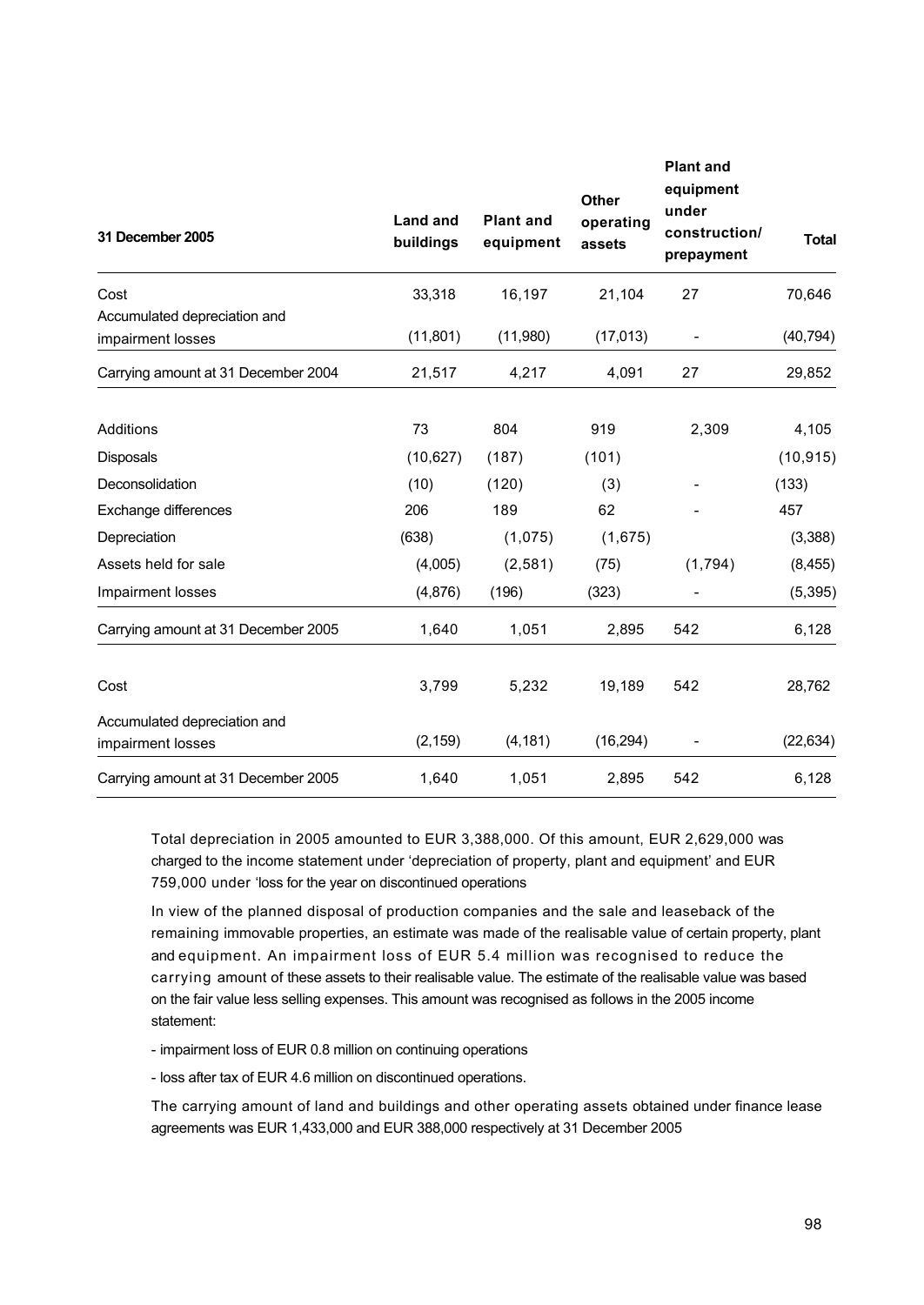## **4. FINANCIAL ASSETS**

|       | 2006 | 2005 |
|-------|------|------|
| Loans | 730  | 226  |

Loans include a loan of EUR 100,000 granted to third parties. An amount of EUR 50,000 is repaid annually on this loan, the last instalment being due on 1 February 2009. The interest rate is based on a commercial borrowing rate of 6% per annum.

In addition, at 31 December 2006, loans included an interest-free loan to a former group company of EUR 552,000 (originally EUR 800,000). This loan will be set off against future deliveries. The loan is expected to be repaid in full in 2009. A bank guarantee of EUR 175,000 with a term to 31 December 2010 has been received from the former group company as security. The current portion of the loan of EUR 200,000 is stated under current receivables.

The balance of EUR 78,000 (2005: EUR 76,000) relates to interest-free loans and guarantees provided to third parties.

## **5. DEFINED BENEFIT PLAN**

Koninklijke Econosto N.V. has two defined benefit plans in place. Stichting Econosto's Pensioenfonds (STEP) administers the pension plans that secure the benefits that Koninklijke Econosto N.V. has undertaken to provide to its employees in the Netherlands. The benefits are based on an indexed average pay system subject to a maximum salary. For salaries in excess of this maximum, a defined contribution plan is in place. The plan is reinsured with an insurance company. Siekmann Econosto (SE) has an unfunded defined benefit plan in place for a limited number of members and former members of its board of directors. It follows that this plan does not have any fund assets.

The table below gives a summary of the costs of the applicable post-employment benefits recognised in the consolidated income statement, of the funding and the amounts of the benefits under the plans concerned as recognised in the consolidated balance sheet.

*Costs of the benefits (included in wages, salaries and social security contributions)*

| <b>Pension plans</b>                       |                  |         |                          |                          |          |         |  |
|--------------------------------------------|------------------|---------|--------------------------|--------------------------|----------|---------|--|
|                                            | <b>STEP plan</b> |         |                          | SE plan                  | Total    |         |  |
|                                            | 2006             | 2005    | 2006                     | 2005                     | 2006     | 2005    |  |
| Current service cost                       | 1.253            | 1.067   | 19                       | 31                       | 1.272    | 1,098   |  |
| Interest expense on benefits<br>obligation | 2,837            | 2.942   | 37                       | 40                       | 2,883    | 2,982   |  |
| Expected return on plan assets             | (3, 244)         | (3,260) | $\overline{\phantom{a}}$ | $\overline{\phantom{a}}$ | (3, 244) | (3,260) |  |
| Net costs of the benefits                  | 846              | 749     | 56                       | 71                       | 911      | 820     |  |
| Actual return on plan assets               | 391              | 5,093   | $\overline{\phantom{a}}$ |                          | 391      | 5,093   |  |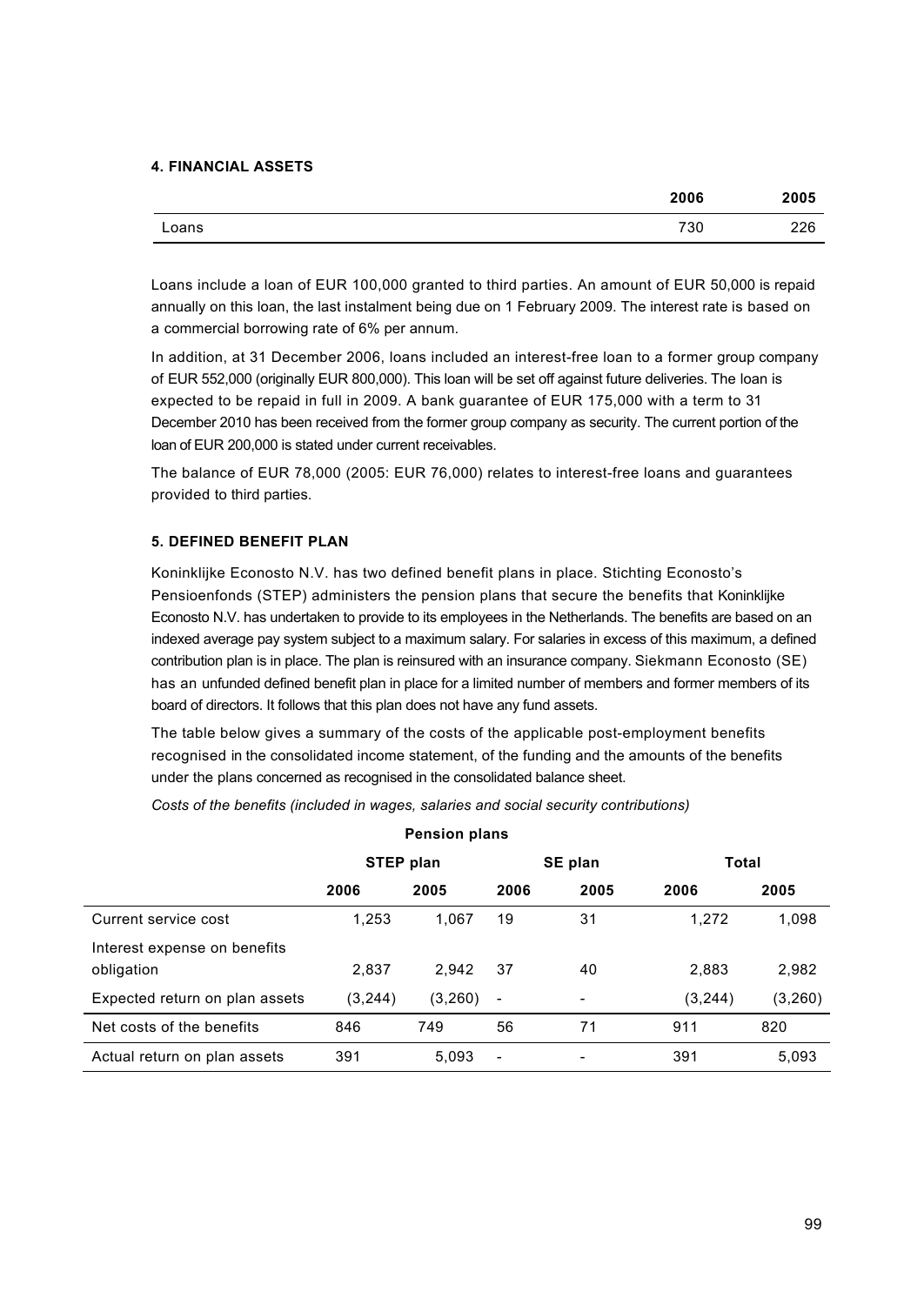## *Balance sheet items relating to the costs of the benefits*

| <b>Pension plans</b>                 |           |           |          |         |          |           |  |
|--------------------------------------|-----------|-----------|----------|---------|----------|-----------|--|
|                                      |           | STEP plan |          | SE plan |          | Total     |  |
|                                      | 2006      | 2005      | 2006     | 2005    | 2006     | 2005      |  |
| Defined benefit obligation           | (69, 836) | (70, 681) | (1,0420) | (1,034) | (70,878) | (71, 715) |  |
| Fair value of plan assets            | 68,131    | 68,706    | ۰        | -       | 68,131   | 68,706    |  |
|                                      | (1,705)   | (1, 975)  | (1,042)  | (1,034) | (2,747)  | (3,009)   |  |
| Unrecognised net actuarial<br>losses | 3,137     | 2,797     | -        | 58      | 3,137    | 2,855     |  |
| Benefit asset/(liability)            | 1,432     | 822       | (1,042)  | (976)   | 390      | (154)     |  |

Movements in the present value of the defined benefit obligations are as follows:

| <b>Pension plans</b>                              |          |                  |                          |         |          |         |
|---------------------------------------------------|----------|------------------|--------------------------|---------|----------|---------|
|                                                   |          | <b>STEP plan</b> |                          | SE plan | Total    |         |
|                                                   | 2006     | 2005             | 2006                     | 2005    | 2006     | 2005    |
| Opening balance of defined<br>benefit obligation  | 70,681   | 65,481           | 1,034                    | 917     | 71,715   | 66,398  |
| Interest expense                                  | 2,837    | 2,942            | 37                       | 40      | 2,874    | 2,982   |
| Current service cost                              | 1,253    | 1,067            | 19                       | 31      | 1,272    | 1,098   |
| Management fee                                    | (134)    | (104)            | ٠                        | -       | (134)    | (104)   |
| Benefits paid                                     | (2,731)  | 2,728)           | (48)                     | (12)    | (2,779)  | (2,740) |
| Actuarial losses on liabilities                   | (2, 512) | 3,553            | $\overline{\phantom{a}}$ | 58      | (2, 512) | 3,611   |
| Employees' contributions                          | 4442     | 470              |                          |         | 442      | 470     |
| Closing balance of defined<br>benefit obligations | 69,836   | 70,681           | 1,042                    | 1,034   | 70.878   | 71,715  |

The movements in the fair value of the STEP plan assets are as follows:

|                                                  | 2006    | 2005    |
|--------------------------------------------------|---------|---------|
| Opening balance of the fair value of plan assets | 68.706  | 64.404  |
| Expected return                                  | 3.244   | 3,260   |
| Employer's contribution                          | 1.764   | 1,937   |
| Paid benefits                                    | (2,731) | (2,728) |
| Actuarial gains/(losses)                         | (2,852) | 1,833   |
| Closing balance of the fair value of plan assets | 68.131  | 68,706  |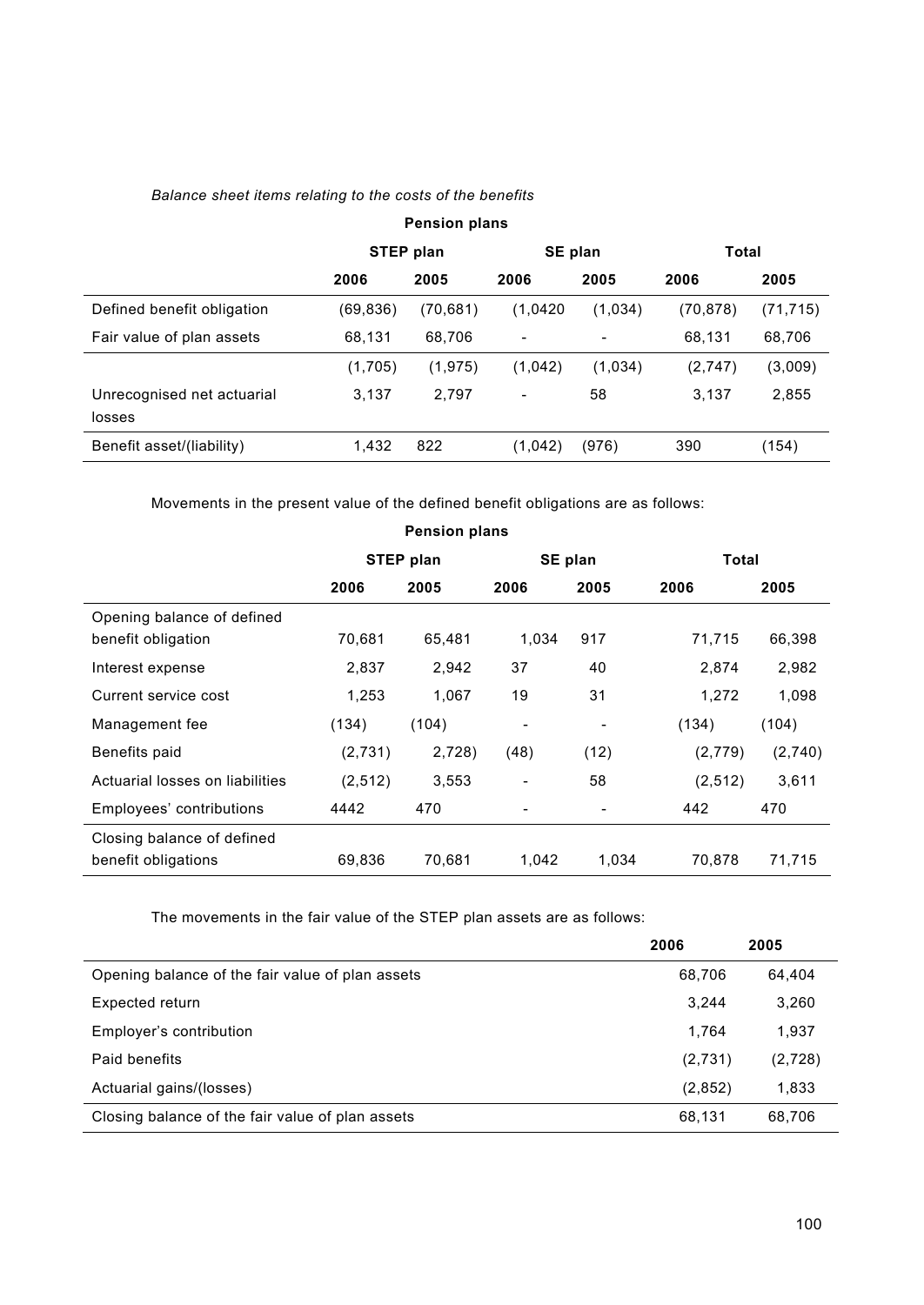Royal Econosto Group expects to contribute EUR 1.3 million to the defined benefit plan in 2007 (2006: EUR 1.8 million).

The main categories of the STEP plan assets as a percentage of the fair value of the STEP total plan assets are as follows:

|                                                   | 2006  | 2005  |
|---------------------------------------------------|-------|-------|
|                                                   | $\%$  | %     |
| Fixed-interest securities (bonds and other loans) | 76.2  | 74.1  |
| Property and shares                               | 22.1  | 23.8  |
| Cash and cash equivalents                         | 1.7   | 2.1   |
| Total                                             | 100.0 | 100.0 |

The total expected return on bonds is measured on the basis of the creditworthiness rating of the 'iBoxx 10yr+Annual AA allstock' index. For property and shares, the expected return is based on the assumption that a risk premium of 3% applies compared with the bonds.

The key assumptions used in measuring the pension liabilities of the Koninklijke Econosto N.V. pension plans are as follows:

|                           |              | <b>STEP</b> |      | <b>SE</b> |  |  |
|---------------------------|--------------|-------------|------|-----------|--|--|
|                           | 2005<br>2006 |             | 2006 | 2005      |  |  |
|                           | %            | %           | %    | %         |  |  |
| Discount rate             | 4.60         | 4.00        | 4.50 | 4.25      |  |  |
| Expected return on assets | 4.75         | 4.75        | 0.00 | 0,00      |  |  |
| Future salary increases   | 1.90         | 1.90        | 0.00 | 0.00      |  |  |
| Future pension increases  | 1.30         | 0,95        | 1.00 | 1.00      |  |  |

The amounts for the current period and those for the two preceding periods can be broken down as follows:

|                                            | STEP plan |           |          |
|--------------------------------------------|-----------|-----------|----------|
|                                            | 2006      | 2005      | 2004     |
| Gross liability under defined benefit plan | (69, 836) | (70, 681) | (65, 48) |
| Plan assets                                | 68,131    | 68.706    | 64,404   |
| Surplus / (defecit)                        | (1,7050)  | (1,975)   | (1,077)  |
| Impact of adjustments of key               |           |           |          |
| assumptions to plan liabilities            | (992)     | 1.208     | 1,169    |
| Impact of adjustments of key               |           |           |          |
| assumptions to plan assets                 | (2,852)   | 1,833     | (460)    |

**SE plan**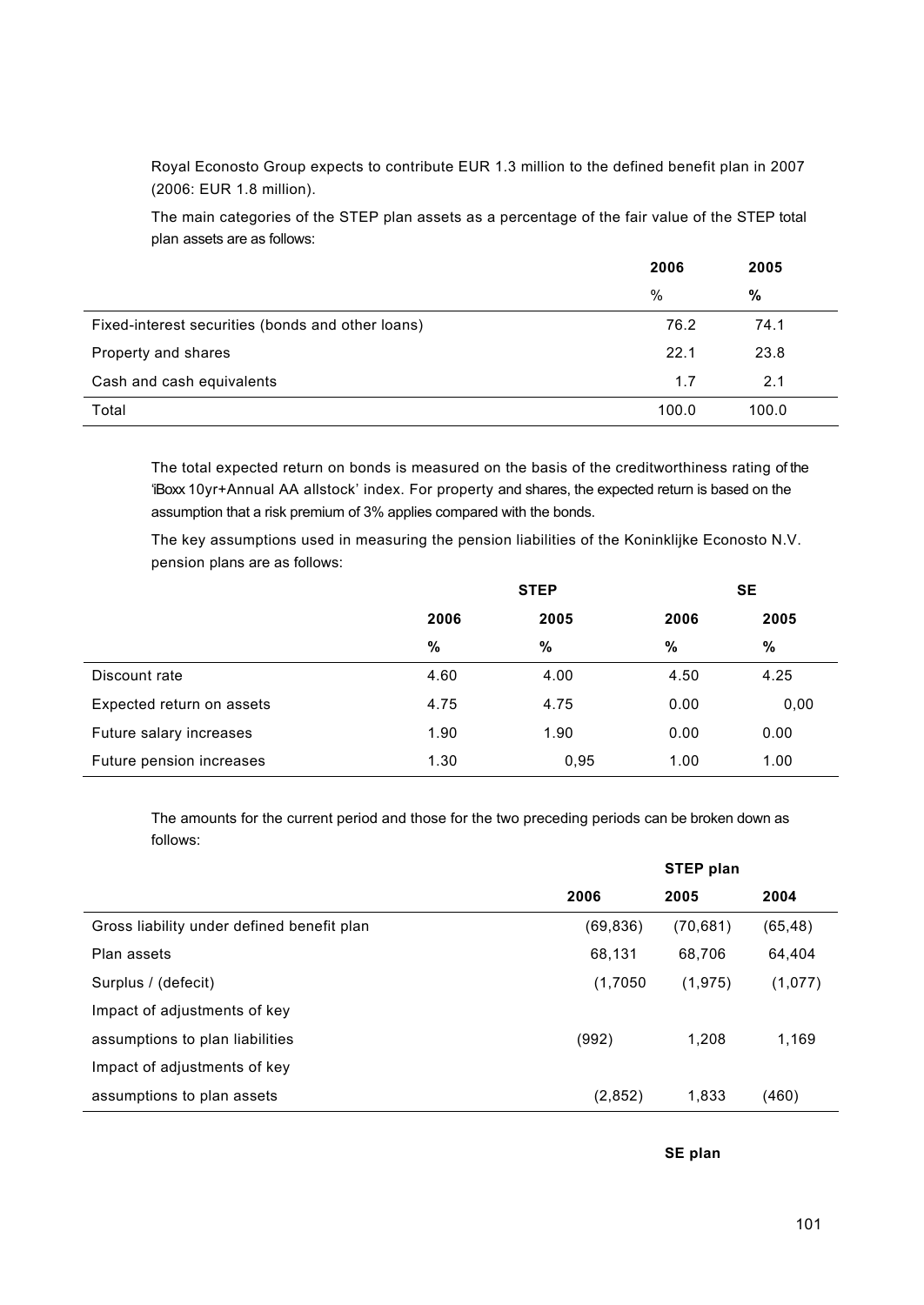|                                            | 2006    | 2005                     | 2004                     |  |
|--------------------------------------------|---------|--------------------------|--------------------------|--|
| Gross liability under defined benefit plan | (1,042) | (1,034)                  | (917)                    |  |
| Plan assets                                | ٠       | -                        | $\overline{\phantom{a}}$ |  |
| Surplus / (defecit)                        | (1,042) | (1,034)                  | (917)                    |  |
| Impact of adjustments of key               |         |                          |                          |  |
| assumptions to plan liabilities            | ٠       | 58                       | $\overline{\phantom{a}}$ |  |
| Impact of adjustments of key               |         |                          |                          |  |
| assumptions to plan assets                 | ٠       | $\overline{\phantom{0}}$ | $\overline{\phantom{a}}$ |  |

## **6. INVENTORIES**

|                                     | 2006   | 2005   |
|-------------------------------------|--------|--------|
| Raw materials and consumables       | 384    | 308    |
| Finished goods and goods for resale | 38.440 | 32.716 |
| Total                               | 38.824 | 33,024 |

The write-down of inventories recognised as an expense is EUR 0.1 million (2005: EUR 0.6 million). This expense is included in 'costs of raw materials and consumables' forming part of continuing operations.

All inventories of the companies operating in the Netherlands, EUR 14.5 million (2005: EUR 14.4 million), have been provided as security for the central facility at 2006 year-end (see also Note 12).

## **7. TRADE AND OTHER RECEIVABLES**

|                                                   | 2006   | 2005   |
|---------------------------------------------------|--------|--------|
| Trade receivables                                 | 45.801 | 38,901 |
| Other receivables, prepayments and accrued income | 7.469  | 1.575  |
| Total                                             | 53.270 | 40.476 |

The receivables of the operating companies in the Netherlands amounting to EUR 13.2 million (2005: EUR 14.0 million) have been provided as security for the central credit facility.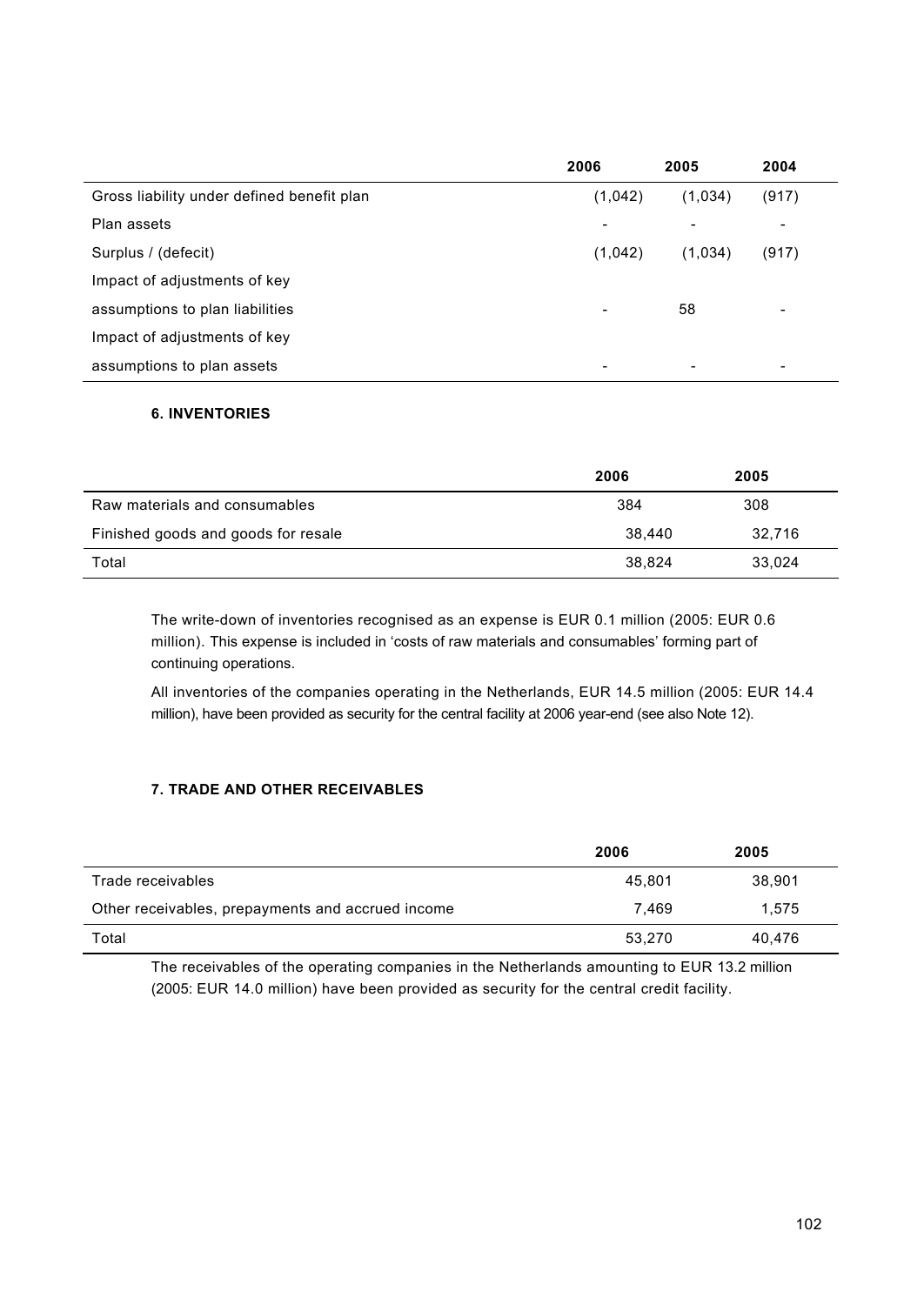## **8. CASH AND SHORT-TERM DEPOSITS**

Variable interest based on the daily rate applicable to bank deposits is paid on the bank balances. At 31 December 2006, Koninklijke Econosto N.V. had not utilised EUR 18.2 million (2005: EUR 9.5 million) of its central credit facilities.

Of the cash and cash equivalents, EUR 1.0 million (2005: EUR 0.5 million) is not freely disposable.

The cash and short-term deposits at 31 December for the purpose of the consolidated cash flow statement can be broken down as follows:

|                                                        | 2006                     | 2005  |
|--------------------------------------------------------|--------------------------|-------|
| Cash and short-term deposits                           | 2.705                    | 5.718 |
| Cash attributable to discontinued operations (Note 19) | $\overline{\phantom{0}}$ | 291   |
| Total                                                  | 2.705                    | 6,009 |

For the consolidated cash flow statement, the inflow of cash and short-term deposits as a result of the sale of subsidiaries is as follows:

|                                            | 2006  | 2005 |  |
|--------------------------------------------|-------|------|--|
| <b>Assets</b>                              |       |      |  |
| Plant, property and equipment              | 651   | 133  |  |
| Inventories                                | 2,585 | 193  |  |
| Receivables                                | 3,779 | 493  |  |
|                                            | 7,015 | 819  |  |
| <b>Liabilities</b>                         |       |      |  |
| Provisions                                 | 70    |      |  |
| Payables                                   | 1,820 | 40   |  |
| Interest-bearing loans                     | 2,725 |      |  |
| Other non-interest bearing liabilities     | 830   | 369  |  |
|                                            | 5,445 | 409  |  |
| Carrying amount of discontinued operations | 1,570 | 410  |  |
| Cash flow on sale of subsidiaries:         |       |      |  |
| Cash and cash equivalents of subsidiaries  | 519   | 178  |  |
| Received                                   | 1,625 | 600  |  |
| Increase in cash and short-term deposits   | 1,106 | 422  |  |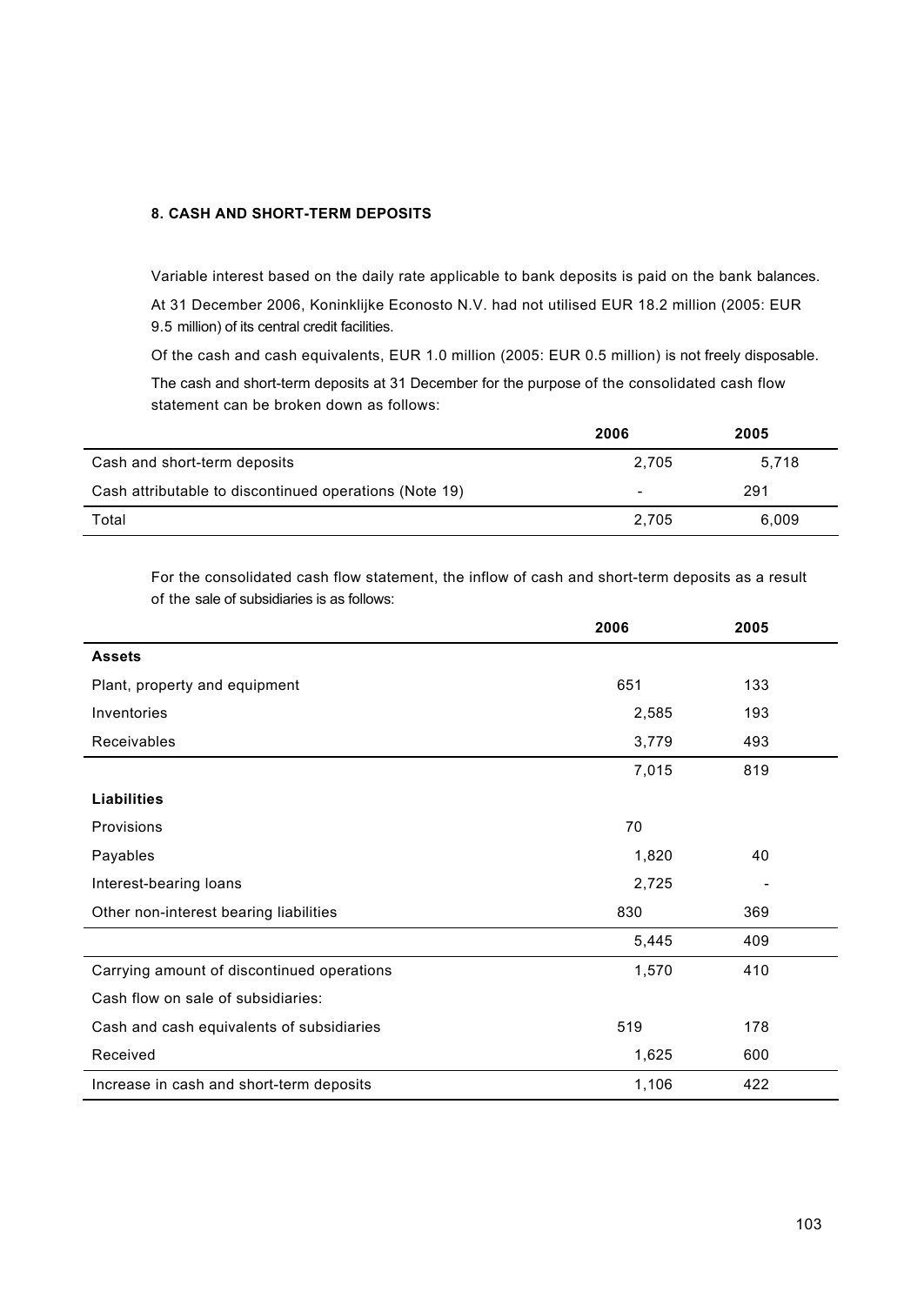## **9. ISSUED CAPITAL AND RESERVES**

The authorised share capital consists of the following:

|                                                                     | 2006   | 2005   |
|---------------------------------------------------------------------|--------|--------|
| 3,750,000 convertible cumulative preference financing shares of EUR |        |        |
| 0.50 nominal value each                                             | 1,875  | 1,875  |
| 16,760,000 ordinary shares of EUR 0.50 nominal value each           | 8,380  | 8,380  |
|                                                                     | 10,255 | 10,255 |
| Issued and paid-up share capital                                    |        |        |
|                                                                     | 7,015  | 819    |
| <b>Priority shares</b>                                              |        |        |
| Balance at 1 January                                                |        | 5      |
| Conversion into ordinary shares                                     |        | (5)    |
| Balance at 31 December                                              |        |        |
|                                                                     |        |        |
| <b>Ordinary shares</b>                                              |        |        |
| Balance at 1 January                                                | 6,784  | 6,779  |
| Issued as a result of conversion of priority shares                 |        | 5      |
| Balance at 31 December                                              | 6,784  | 6,784  |

Total number of ordinary shares issued at 2006 year-end: 13,567,885 (2005: 13,567,885)

Stichting Prioriteitsaandelen and Stichting Econosto were wound up in 2005. The priority shares were converted into ordinary shares.

|                        | 2006  | 2005  |  |
|------------------------|-------|-------|--|
| Share premium          |       |       |  |
| Balance at 1 January   | 4,473 | 4,473 |  |
| Movements              | -     |       |  |
| Balance at 31 December | 4.473 | 4,473 |  |
|                        | 2006  | 2005  |  |
| <b>Treasury shares</b> |       |       |  |
| Balance at 1 January   | (38)  | (38)  |  |
| <b>Movements</b>       | (39)  |       |  |
| Balance at 31 December | (77)  | (38)  |  |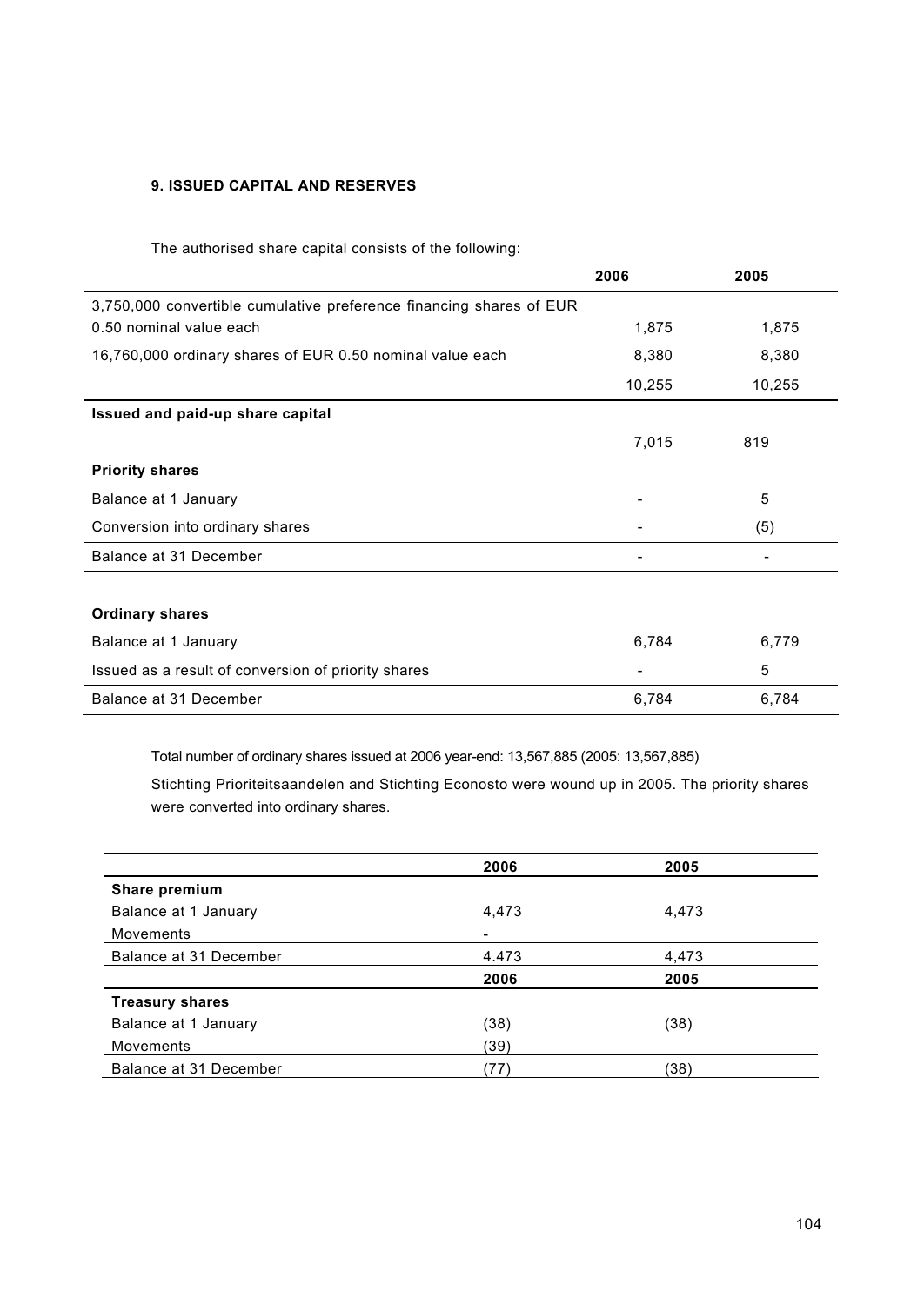| <b>Retained earnings and Other reserves</b> | <b>Retained</b><br>earnings | <b>Currency</b><br>translation<br>differences<br>and cash<br>flow hedges<br>reserve | <b>Total</b> |
|---------------------------------------------|-----------------------------|-------------------------------------------------------------------------------------|--------------|
| At 1 January 2005                           | 2,429                       | (419)                                                                               | 2,010        |
| Net gain on cash flow hedges                |                             | 76                                                                                  | 76           |
| Currency translation differences            |                             | 1,711                                                                               | 1,711        |
| Loss on discontinued operations             | (6, 271)                    |                                                                                     | (6, 271)     |
| Profit on continuing operations             | 8,929                       |                                                                                     | 8,929        |
| Balance at 31 December 2005                 | 5,087                       | 1,368                                                                               | 6,455        |
| Share-based payments                        | 26                          |                                                                                     | 26           |
| Unrealised net gain on cash flow hedges     |                             | 122                                                                                 | 122          |
| Recognition of loss on cash flow hedges in  |                             |                                                                                     |              |
| income statement                            |                             | (76)                                                                                | (76)         |
| Currency translation differences            |                             | (1.077)                                                                             | (1,077)      |
| Cumulative currency translation differences |                             |                                                                                     |              |
| recognised in income statement as result of |                             |                                                                                     |              |
| sale of subsidiary                          |                             | (1,091)                                                                             | (1,091)      |
| Profit on discontinued operations           | 911                         |                                                                                     | 911          |
| Profit on continuing operations             | 3,007                       |                                                                                     | 3,007        |
| Balance at 31 December 2006                 | 9,031                       | (754)                                                                               | 8,277        |

### *Retained earnings*

Retained earnings represent the cumulative undistributed profits, including the unappropriated profit for 2006 amounting to EUR 3,918,000.

In accordance with the arrangements agreed with the shareholders and the bondholders – laid down in the Trust Deed of 28 August 2003 – no dividend will be distributed to holders of ordinary shares until the convertible subordinated bond loan has been fully repaid. The entire profit for 2006 will therefore be added to retained earnings.

### *Currency translation differences and cash flow hedges reserve*

The reserve comprises the currency translation differences resulting from the translation of the financial statements of foreign subsidiaries, as well as the effect of translating the long-term intercompany loans granted to these foreign operations. In addition, the movement in the fair value of a forward exchange contract is credited to this reserve.

As a result of the disposal of the discontinued operations at 6 June 2006, the cumulative currency translation difference related to this, accrued from 2004, is credited to the income statement under the 'profit or loss for the year on discontinued operations'.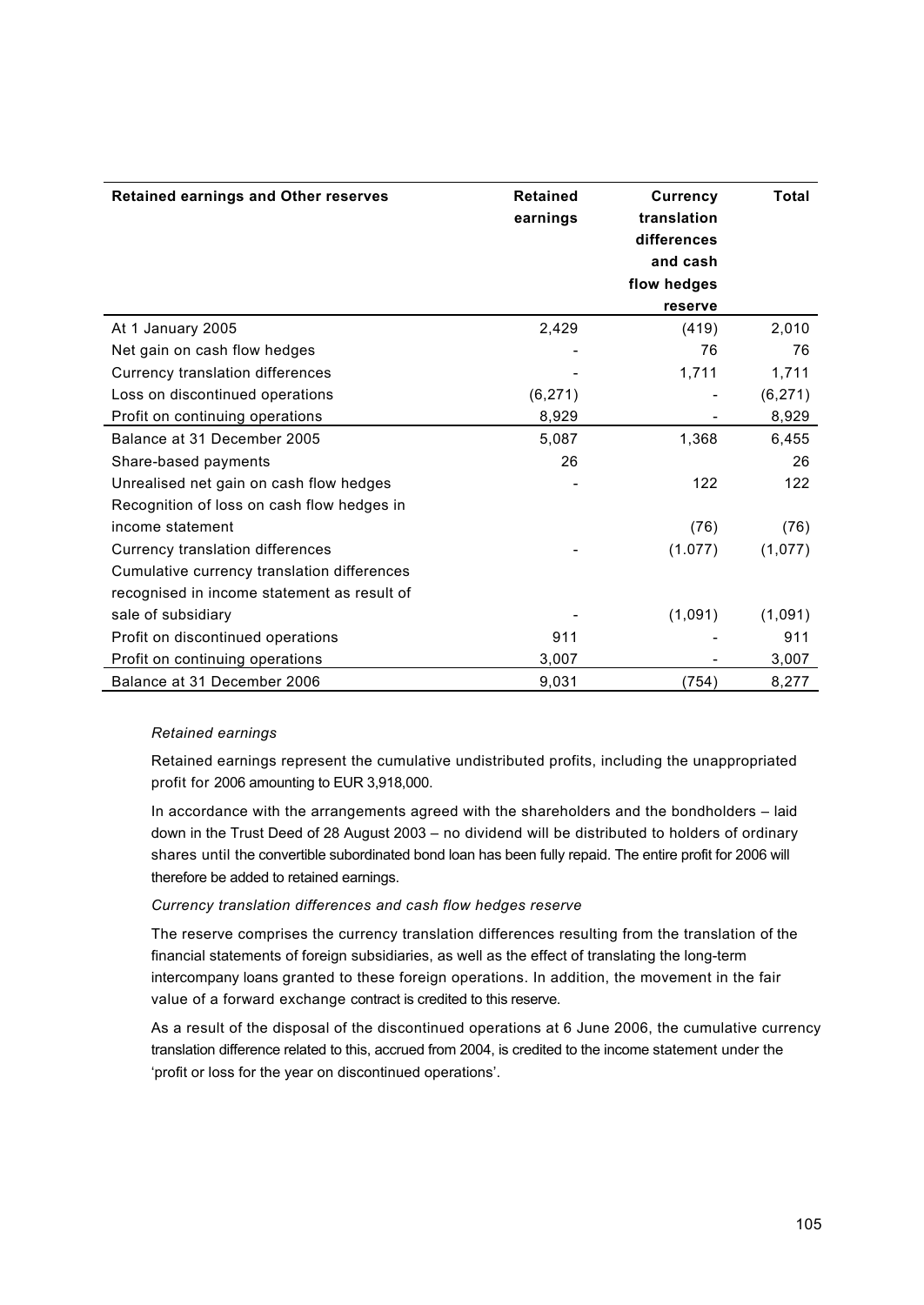## **10. PROVISIONS**

|                                 | <b>Other</b><br>provisions |
|---------------------------------|----------------------------|
| At 1 January 2006               | 1,808                      |
| Additions                       | 904                        |
| Withdrawals                     | (304)                      |
| At 31 December 2006             | 2,408                      |
|                                 |                            |
| Current at 31 December 2006     | 147                        |
| Non-current at 31 December 2006 | 2,261                      |
| Total                           | 2,408                      |
|                                 |                            |
| Current at 31 December 2005     | 42                         |
| Non-current at 31 December 2005 | 1,766                      |
| Total                           | 1,808                      |

For all provisions classified as current at year-end 2006, the expectation is that the cash flow will materialise in 2007. Koninklijke Econosto N.V. expects payments relating to the non-current portion to be made in the period 2008 to 2010.

## **Other provisions**

Other provisions include provisions for guarantees, legal claims and payments marking anniversaries.

The guarantee provisions are included for after-sales leniency policy purposes and for any technical defects concerning goods and services. Current sales volumes have been assumed in calculating this provision.

The legal claims provision is formed for expenses expected in connection with ongoing legal proceedings.

The provision for payments marking anniversaries is formed for benefits expected to be paid in respect of 25-year and 40-year service anniversaries of employees of the Dutch operating companies.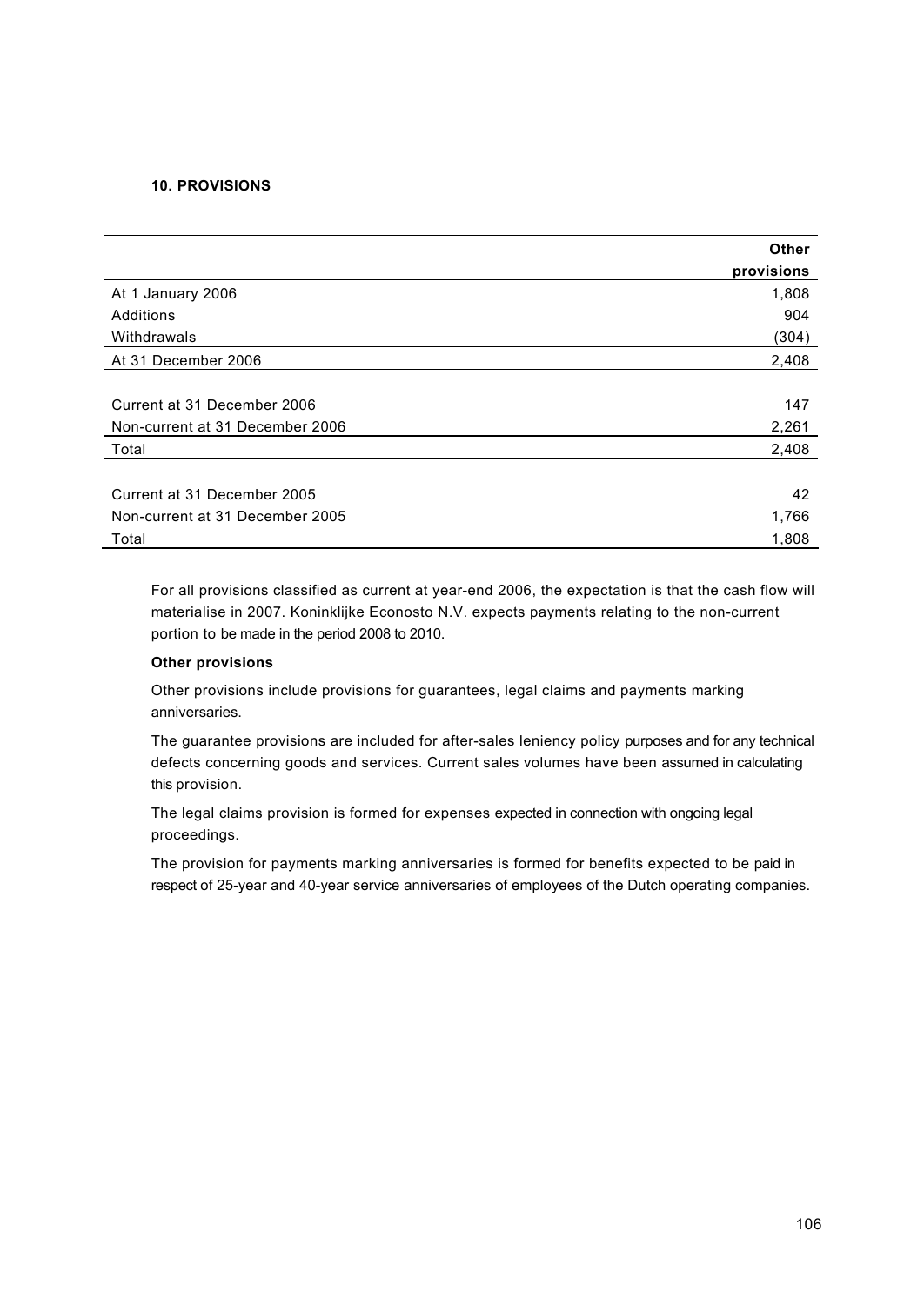## **11. PENSION LIABILITIES**

|                                 | <b>Pension</b> |
|---------------------------------|----------------|
|                                 | liabilities    |
| At 1 January 2006               | 1,221          |
| Additions                       | 15             |
| Withdrawals                     | (92)           |
| At 31 December 2006             | 1,286          |
|                                 |                |
| Current at 31 December 2006     | 143            |
| Non-current at 31 December 2006 | 1,143          |
| Total                           | 1,286          |
|                                 |                |
| Current at 31 December 2005     |                |
| Non-current at 31 December 2005 | 1,221          |
| Total                           | 1,221          |

Of the pension provision, EUR 1,042,000 (2005: EUR 976,000) relates to the Siekmann Econosto defined benefit plan. Further details of the defined benefit plans are given in Note 5. The remaining part of the pension provision amounting to EUR 244,000 (2005: EUR 245,000) relates to bridging provisions for Econosto Belgium redundant employees.

## **12. INTEREST-BEARING LOANS AND OTHER NON-CURRENT LIABILITIES**

|                                            | Nominal rate of |           |        |        |
|--------------------------------------------|-----------------|-----------|--------|--------|
|                                            | interest %      | Due date  | 2006   | 2005   |
| Long-term iterest-bearing loans            |                 |           |        |        |
| Mortgage Ioan, Sickmann Econosto           | 4.45            | 2009      | 50     |        |
| Long-term portion of convertible           |                 |           |        |        |
| subordinated bond loan                     | 6.35            | 2008-2010 | 13,859 | 17,779 |
| <b>Other non-current liabilities</b>       |                 |           |        |        |
| Present value of finance lease             |                 |           |        |        |
| obligations                                | 5.75            | From 2009 | 1,126  | 1,833  |
| Short-term interest-bearing loans          |                 |           |        |        |
| <b>Bank credits</b>                        |                 | See notes |        |        |
|                                            |                 | page 67   | 16,345 | 15,456 |
| Short-term portion of convertible          |                 |           |        |        |
| subordinated bond loan                     | 6.35            | 2007      | 5,521  |        |
| <b>Other current liabilities</b>           |                 |           |        |        |
| Present value of finance lease obligations | 5.75            | From 2009 | 259    | 221    |

This relates to the balance of the mortgage loan on the premises in Dortmund. The premises and related mortgage loan were recognised under assets and liabilities held for sale in 2005. The premises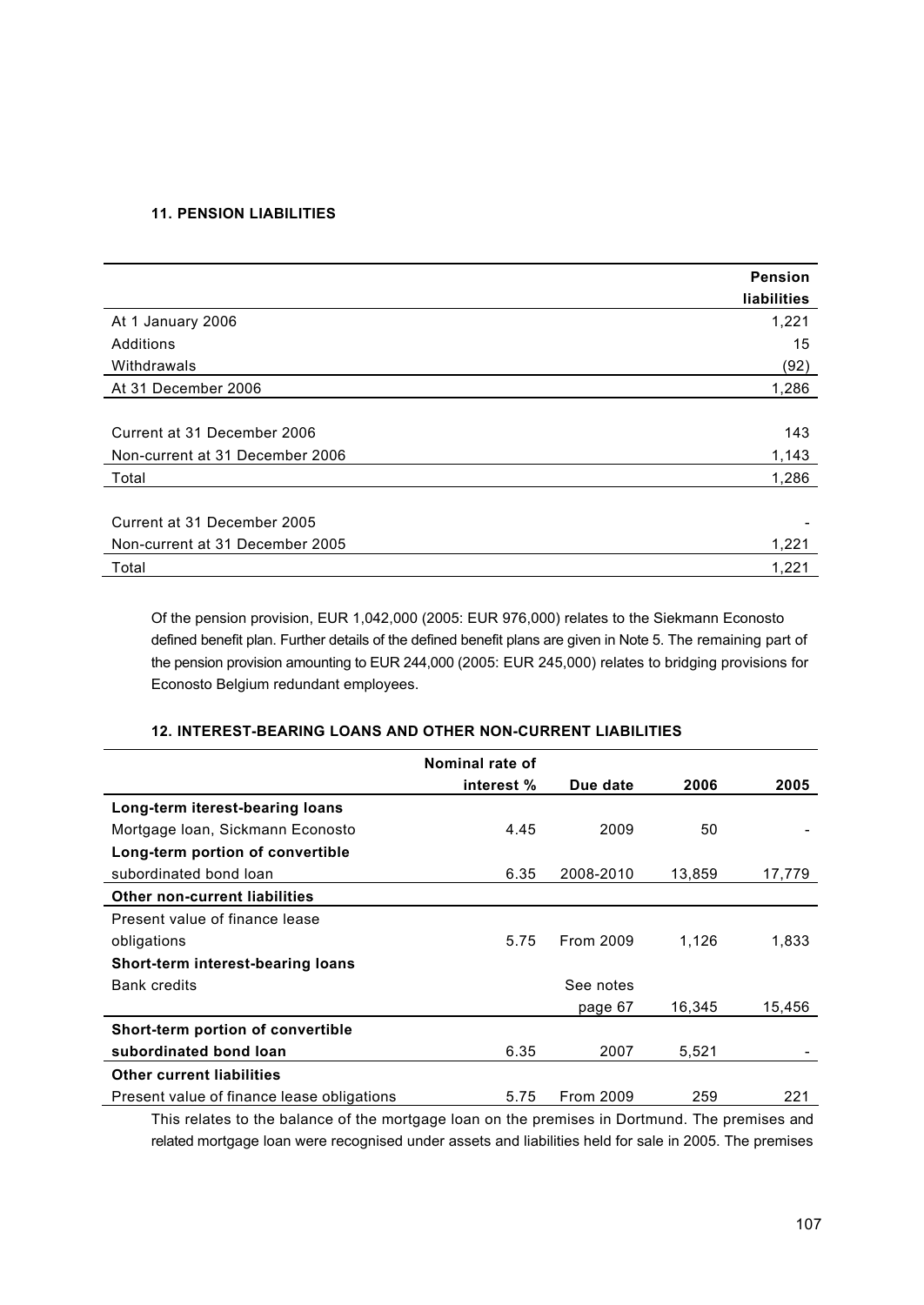in Dortmund, Germany were provided as security. The repayment obligation for 2007 is recognised under short-term interest-bearing loans.

## *Convertible subordinated bond loan*

The following key conditions apply to the bond loan, which is listed on the stock exchange:

- · the loan, comprising 59,966 bonds, each having a nominal value of EUR 385.03, amounting to EUR 23,088,709.98, is to be repaid by Koninklijke Econosto N.V. in four equal instalments on 5 June 2007, 5 June 2008, 5 June 2009 and 5 June 2010, except for unscheduled repayment in full or in part
- by Koninklijke Econosto N.V. Unscheduled repayments are to be deducted from the first compulsory payment;
- in principle, 50% of the nominal value of the bond loan (being the 3rd and 4th instalments) can be converted as from 6 June 2008 at a price of EUR 4 per share. Should Koninklijke Econosto N.V. go ahead with unscheduled repayment of the 3rd and/or 4th instalment, the bondholders will have the option to convert until the date on which repayment is due;
- · Koninklijke Econosto N.V. will not make any cash distributions to holders of ordinary shares until the bond loan is repaid in full (as agreed in the Trust Deed of 28 August 2003).

Further details are given in Note 23.

## *Finance lease obligations*

Pursuant to IAS 17, a number of leases qualify as finance leases, including those relating to the premises in Zwenkau, Germany, of EUR 1,093,000 (2005: EUR 1,583,000) and the IT equipment of Econosto Nederland B.V. of EUR 234,000 (2005: EUR 374,000).

## *Bank credits - central credit facility*

On 10 February 2006, Koninklijke Econosto N.V. reached final agreement with the banks on a new central credit facility. During the year, amended agreements were concluded. The credit can be cancelled on a day-to-day basis. The credit facility contains change of control and change of ownership clauses requiring Koninklijke Econosto N.V. to inform the banks in advance of any changes or intended changes to its Board of Management and/or legal titles. The banks have the right to claim immediate re-payment of the amounts outstanding under the facility if, in their opinion, the changes or intended changes to the Board of Management and/or legal titles are not appropriate. The credit facility, in which two Dutch credit institutions each participate for 50%, amounts to EUR 56 million and can be used in the form of a current account overdraft and/or as cash loans to a maximum of EUR 26 million, and a contingent liability facility for providing guarantees and letters of credit to a maximum of EUR 30 million. Of the contingent liability facility, EUR 20 million can be used exclusively by Econosto Mideast for its activities in Dubai.

With due observance of these limits, the total use of the basic facility will be limited to a maximum of 70% of the consolidated trade receivables and 50% of the consolidated inventories position. Amounts can be allocated to the operating companies and charged to the facility.

Koninklijke Econosto N.V. has provided the following security for this new central credit facility:

- right of pledge of the shares that Koninklijke Econosto N.V. holds in the capital of its principal Dutch and foreign subsidiaries;
- right of pledge of the intercompany receivables of Koninklijke Econosto N.V. from all its subsidiaries;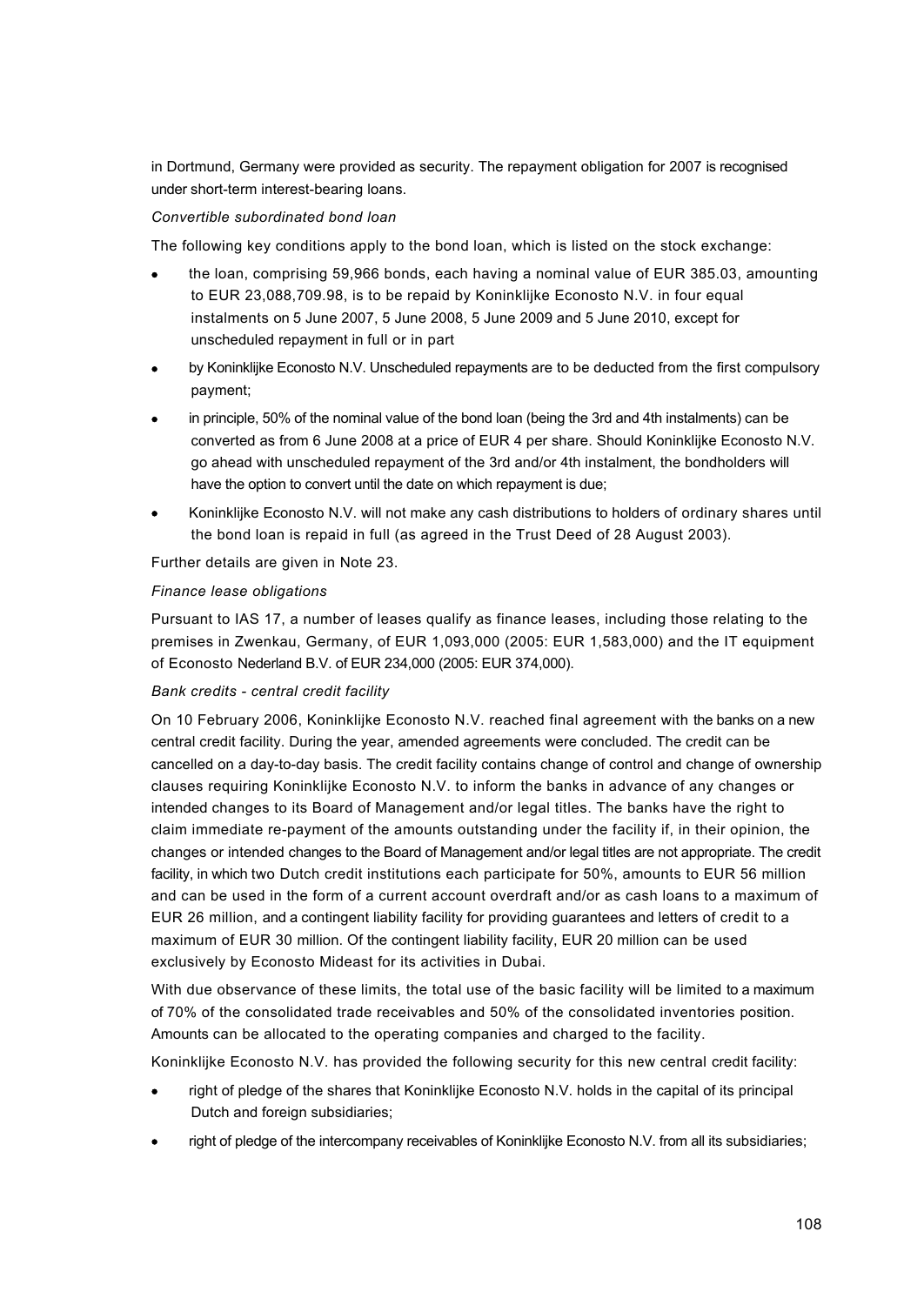right of pledge of furniture and equipment, inventories and trade receivables of all the Dutch subsidiaries.

In addition, the company may not, without the prior written permission of the credit institutions, dispose of any assets either in full or in part, encumber them for third parties or obtain finance from third parties.

Koninklijke Econosto N.V. is required to meet the following ratios at all times:

- the ratio of capital base to total assets is at least 25%;
- · up to and including 31 December 2006, the ratio of net current and non-current interest-bearing liabilities to EBITDA is less than or equal to 3.0, and, after 31 December 2006, less than or equal to 2.5.
- At 31 December 2006, both ratios were met.

The interest payable is based on the 1-month Euribor average plus a mark-up that depends on the ratio of total current and non-current interest-bearing liabilities (including the convertible subordinated bond loan) to EBITDA.

## *Bank credits - Kirishi facility*

In addition to the central credit facility, project financing has been obtained from two Dutch credit institutions amounting to EUR 32 million. This facility can be used for a current account overdraft of up to EUR 7.5 million, a contingent liability facility for a performance bond with a maximum term of three years up to a maximum of EUR 8 million and a contingent liability facility for other guarantees and/or letters of credit with a maximum term of 1.5 years to a maximum of EUR 16.5 million. This additional credit may be used exclusively by Econosto International B.V. to participate in the Kirishi project and will be reduced to EUR 8 million at 31 December 2007 and to nil at 31 December 2009.

In addition to the security provided for the central credit facility, the following additional security has been provided for the Kirishi facility:

- first right of pledge of Econosto International's accounts;
- first right of pledge of the rights under the transport insurance policy and/or any other policies to be concluded, which relate wholly or partly to the transport of goods in respect of the Kirishi project;
- first right of pledge of the rights from concluded export letters of credit amounting to a minimum of US\$ 40 million.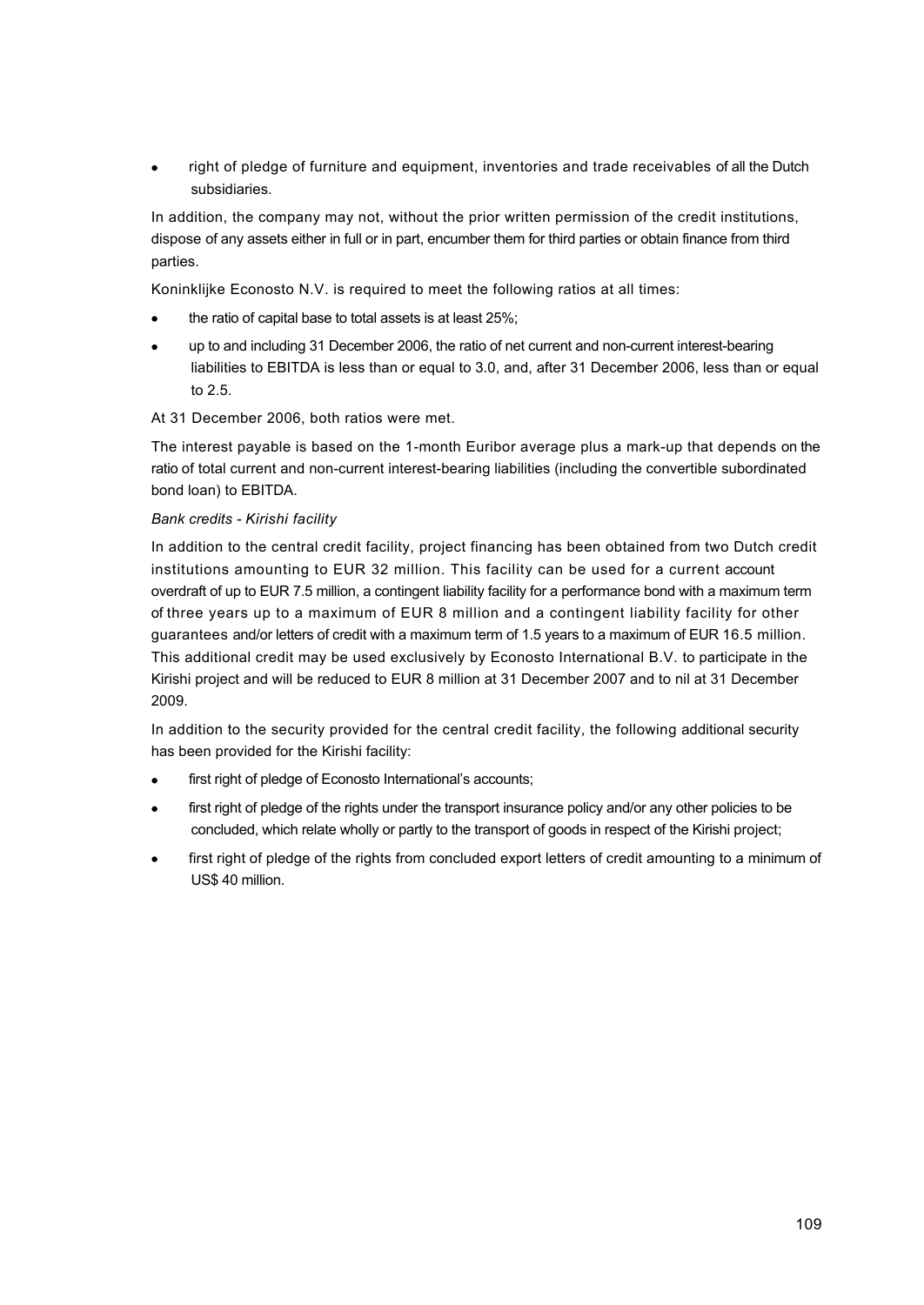## **13. TRADE AND OTHER PAYABLES**

|                                      | 2006   | 2005   |
|--------------------------------------|--------|--------|
| Trade payables                       | 35,178 | 26,299 |
| Accrued expenses and deferred income | 8,958  | 9.019  |
| Other payables                       | 2.176  | 2,423  |
| Total                                | 46.312 | 37,741 |

## **14. COMMITMENTS AND CONTINGENCIES**

## **Operating lease obligations**

Long-term financial commitments have been entered into in the form of operating leases in respect of the property in Capelle aan den IJssel, vehicles, furniture and equipment and IT equipment as follows:

|                                      | 2006   | 2005   |
|--------------------------------------|--------|--------|
| Within one year                      | 3.296  | 2,780  |
| After one year but within five years | 9.452  | 8.697  |
| After five years                     | 15,834 | 17,570 |
| Total                                | 28.582 | 29.047 |

The property in Capelle aan den IJssel was disposed of in 2005 in the form of a sale and leaseback transaction. The lease, which has a term of fifteen years, includes options to extend the term.

## **Finance lease obligations**

Long-term financial commitments have been entered into in the form of finance leases in respect of property in Germany and IT equipment in the Netherlands. The leases have options to extend the term, but do not contain any option to buy or expansion clauses. The option to extend is at the discretion of the specific entity in question. The future minimum finance lease instalments pursuant to finance lease agreements and the present value of the minimum lease instalments are as follows:

|                             |                   | 2006             | 2005           |                  |  |
|-----------------------------|-------------------|------------------|----------------|------------------|--|
|                             | <b>Minimum</b>    | Present value of | <b>Minimum</b> | Present value of |  |
|                             | <b>Instalment</b> | instalments      | instalment     | instalments      |  |
| Within one year             | 320               | 259              | 308            | 221              |  |
| After<br>but<br>one<br>vear |                   |                  |                |                  |  |
| within five years           | 692               | 501              | 1,062          | 703              |  |
| After five years            | 908               | 625              | 1,468          | 1,130            |  |
| Total minimum<br>lease      |                   |                  |                |                  |  |
| instalments                 | 1,920             | 1,385            | 2,838          | 2,054            |  |
| Less: finance costs         | 535               |                  | 784            |                  |  |
| Total present value of      |                   |                  |                |                  |  |
| minimum<br>lease            |                   |                  |                |                  |  |
| instalments                 | 1.385             | 1.385            | 2.054          | 2.054            |  |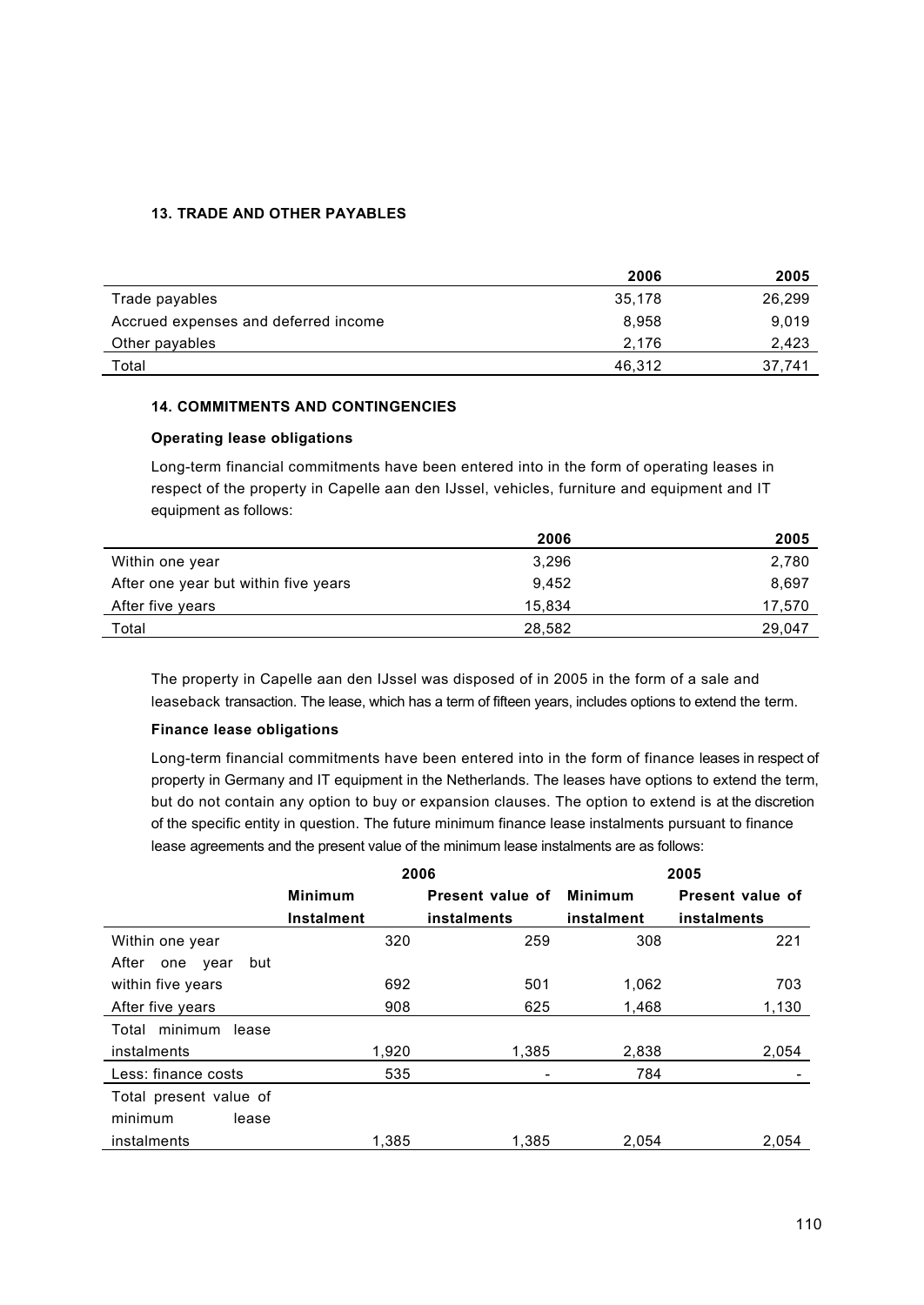#### **Capital expenditure commitments**

At 31 December 2006, capital expenditure commitments totalled EUR 0.1 million. At year-end 2005, the Econosto Group had capital expenditure commitments totalling AED 18.4 million (EUR 4.2 million), mainly relating to the completion of a new office and warehouse in Dubai, United Arab Emirates, of which AED 7.8 million (approximately EUR 1.8 million) was recognised in the balance sheet at 31 December 2005 under 'assets held for sale'

## **Purchase commitments**

The total purchase commitments at 2006 year-end in respect of the Kirishi project amounted to EUR 21 million.

## **Guarantees**

Guarantees amounting to EUR 26.5 million (2005: EUR 7.8 million) have been provided to third parties not forming part of Koninklijke Econosto N.V. These relate primarily to the Kirishi project.

## **Disputes and legal proceedings**

Koninklijke Econosto N.V. and its subsidiaries are involved in a number of disputes and legal proceedings. Based on the information currently available and on legal advice obtained, any adverse consequences resulting from these disputes and legal proceedings are adequately provided for.

*Claim on the supply of allegedly defective products*

Further details of this claim are given in Note 2.2.

# **15. RELATED PARTY DISCLOSURES**

The consolidated financial statements include the financial statements of Koninklijke Econosto N.V. and the significant operating companies and holding companies listed below:

(if no percentage is given, the figure is 100%)

# **Name Country of establishment** Econosto Nederland B.V. Netherlands Econosto International B.V. Netherlands Econosto Nederland Holding B.V. Netherlands Econosto International Holding B.V. Netherlands Kralingen Vastgoed B.V. Netherlands and the U.S. Netherlands and the U.S. Netherlands N.V. Econosto Belgium Econosto International Holding GmbH Germany Siekmann Econosto Verwaltungs GmbH Germany Siekmann Econosto GmbH & Co KG Germany Germany Siekmann Econosto Armaturen und Dichtungstechnik GmbH Germany Econosto Italia sre Econosto Ball Valves Ltd United Kingdom Econosto UK Ltd **United Kingdom** United Kingdom Econosto Ibérica S.A. Spain et al. et al. et al. et al. et al. et al. et al. et al. et al. et al. et al. et al. et al. et al. et al. et al. et al. et al. et al. et al. et al. et al. et al. et al. et al. et al. et al. et al Econosto Mideast B.V. Econosto Singapore Pte Ltd Econosto Malaysia Snd Bhd United Arab Emirates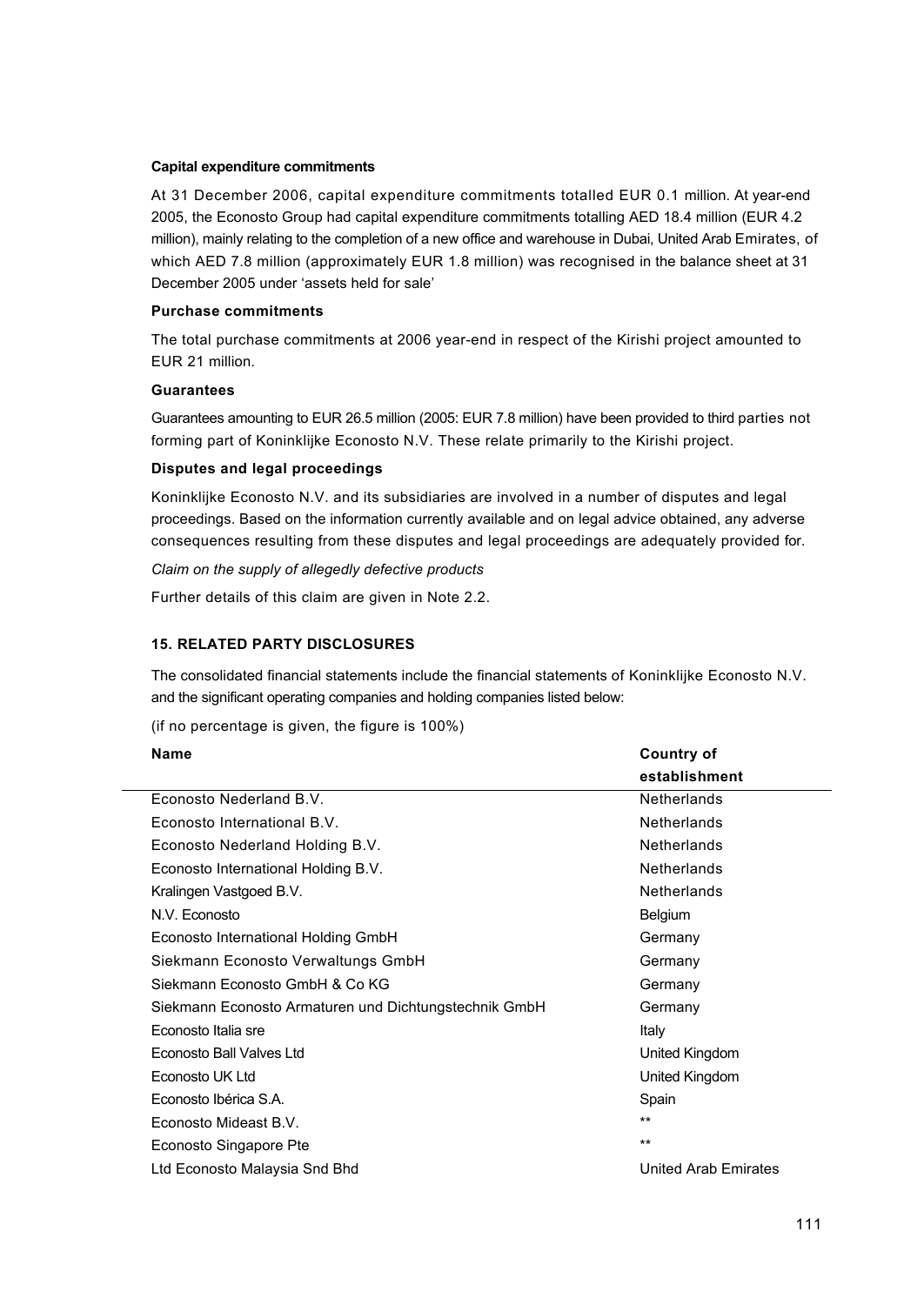# *Related parties*

 $\overline{a}$ 

The following organisation is a Koninklijke Econosto N.V. related party:

Stichting Econosto's Pensioenfonds administers the pension plans for the employees of the Dutch companies. In accordance with a funding agreement, pension contributions amounting to EUR 1.8 million (2005: EUR 1.9 million) were made to the pension plan in the year under review. Further details are given in Note 5.

|                           | <b>Salaries</b> | <b>Bonus</b><br>payments | Long-term<br>remuneration | <b>Total</b><br>remuneration<br>for 2006 |
|---------------------------|-----------------|--------------------------|---------------------------|------------------------------------------|
| <b>Board</b><br><b>of</b> |                 |                          |                           |                                          |
| <b>Management</b>         |                 |                          |                           |                                          |
| member                    |                 |                          |                           |                                          |
| J.F.A.M. van Os           | 195             | 120                      | 36                        | 351                                      |
| O. de Vries               | 156             | 84                       | 29                        | 269                                      |
| <b>Supervisory</b>        |                 |                          |                           |                                          |
| <b>Board members</b>      |                 |                          |                           |                                          |
| C. Knol                   | 25              |                          | ۰                         | 25                                       |
| <b>B.F. Kostwinder</b>    | 20              | $\overline{\phantom{0}}$ | ٠                         | 20                                       |
| S.R. Nanninga             | 20              | ۰                        | ٠                         | 20                                       |
| Total                     | 416             | 204                      | 65                        | 685                                      |

## **Remuneration of Board of Management and Supervisory Board members**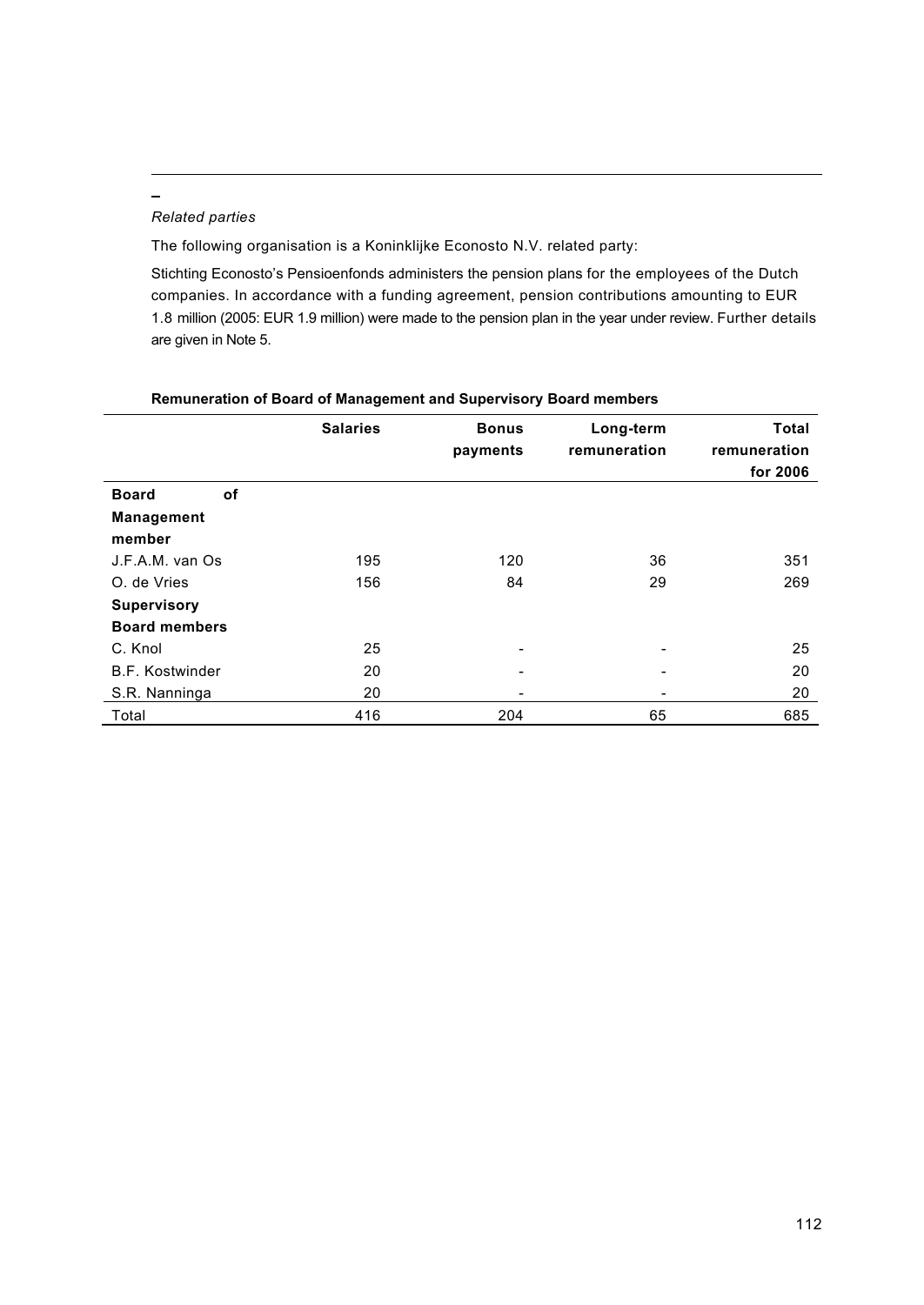|                                                                                | <b>Salaries</b> | <b>Bonus</b><br>payments | Long-term<br>remuneration | Remuneratio<br>n in the form<br>of<br>redundancy<br>payments | <b>Total</b><br>remuneration<br>for 2005 |
|--------------------------------------------------------------------------------|-----------------|--------------------------|---------------------------|--------------------------------------------------------------|------------------------------------------|
| <b>Current</b><br>and<br>former Board<br>of<br>Manage-<br>ment<br>mem-<br>bers |                 |                          |                           |                                                              |                                          |
| J.F.A.M.<br>van<br>Os                                                          | 195             | $78*$                    | 36                        |                                                              | 309                                      |
| de<br>Vries<br>O.<br>(from 1 May<br>2005)                                      | 90              | 45                       | 17                        |                                                              | 152                                      |
| T. Vis (till 1<br>May 2005)<br><b>Supervisory</b><br><b>Board</b>              | 45              |                          | 25                        | 101                                                          | 171                                      |
| <b>Members</b>                                                                 | 20              |                          |                           |                                                              |                                          |
| C. Knol<br>B.F.<br>Kostwinder<br>S.R. Nanninga                                 | 16<br>16        |                          |                           |                                                              | 20<br>16<br>16                           |
| Total                                                                          | 382             | 123                      | 78                        | 101                                                          | 684                                      |

\* excluding 2004 bonus of EUR 70,000 paid in 2005

Long-term remuneration relates to pension contributions paid.

Based on the old regulations, former Board of Management members were paid EUR 31,000 (2005: EUR 31,000) in pensions. In addition, there is an outstanding interest-free loan to a former Board of Management member of EUR 93,000 (2005: EUR 93,000).

None of the former Board of Management members and former Supervisory Board members was granted any type of bonus.

# *Matching Shares Plan*

Members of the Board of Management and the directors of a number of subsidiaries of Koninklijke Econosto N.V. are entitled to participate in the Matching Shares Plan. The main features of the plan are as follows:

- · based on achieving pre-determined financial and non-financial criteria, the members of the Board of Management and the directors of the subsidiaries are granted a cash bonus;
- · by participating in the plan, the members of the Board of Management are obliged to invest 25% of their net cash bonus in Econosto shares;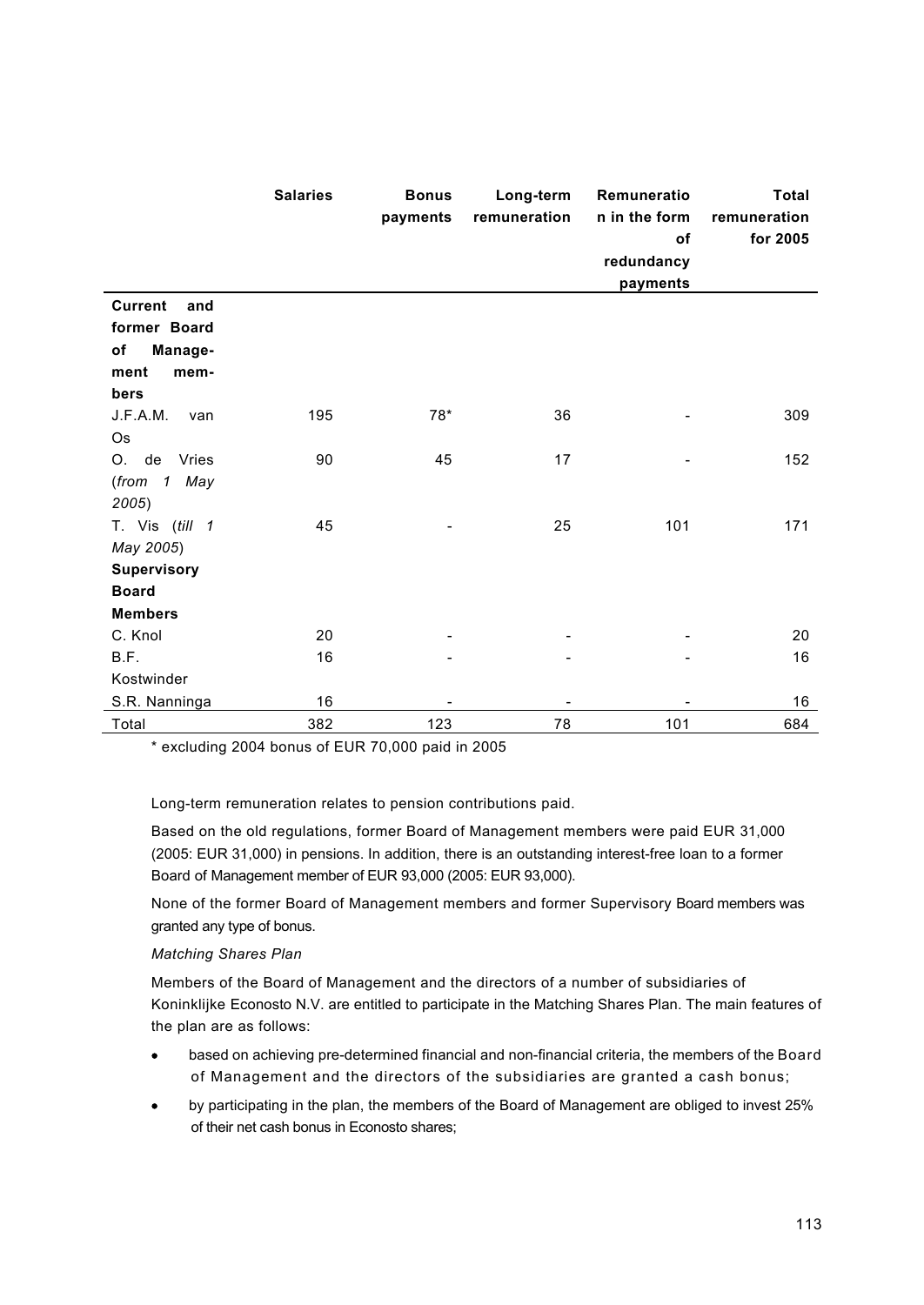- by participating in the plan, the directors of the subsidiaries have the option to invest 25% of their net cash bonus in Econosto shares;
- · the Matching Shares Plan has a vesting period of three years. If a participant in the Matching Shares Plan is still in the service of Econosto after the vesting date and has not sold the shares referred to above, the company grants a number of Matching Shares to the participant free of charge, equal to the number of shares purchased with the bonus;
- depending on the growth in the company's value, the granting of Matching Shares to the members of the Board of Management free of charge can be as high as 150% of the compulsory investment in shares by the members of the Board of Management;
- the term of the Matching Shares Plan has been set at five years.

|                                    | <b>Number</b> | <b>Price EUR</b> | Amount     | <b>Total Number</b> |
|------------------------------------|---------------|------------------|------------|---------------------|
|                                    |               |                  | <b>EUR</b> | purchased           |
| Members of the Board of Management |               |                  |            |                     |
| J.F.A.M. van Os                    | 3.051         | 4.60             | 14.035     | 7,196               |
| O. de Vries                        | 1.760         | 4.60             | 8.096      | 2,716               |
| Directors of subsidiaries          | 3.726         | 4.60             | 17.140     | 10,985              |
| Total                              | 8,537         |                  | 39,271     | 20,897              |

In 2006, 8,537 Matching Shares were purchased by Koninklijke Econosto N.V. as follows:

Movements in the number of Matching Shares purchased by Koninklijke Econosto N.V. were as follows:

|                         | Number | <b>Average price EUR</b> | <b>Amount EUR</b> |        |
|-------------------------|--------|--------------------------|-------------------|--------|
| 1 january 2006          | 12.360 | 3.04                     |                   | 37.574 |
| Granted in 2006         | 8.537  | 4.60                     |                   | 39,271 |
| <b>31 December 2006</b> | 20.897 | 3.68                     |                   | 76,845 |

The following amounts in respect of the Matching Shares Plan are in the income statement:

|                                       | 2006 | 2005 |
|---------------------------------------|------|------|
| Charge based on equity-based payments | 26   |      |

# **16. SEGMENT INFORMATION**

The primary segmentation is based on geographical area, since Koninklijke Econosto N.V.'s risks and rates of return are affected predominantly by the different regions in which it operates. The geographical areas of Koninklijke Econosto N.V. are based on the physical location of the assets. The nature of the operations is so similar across the geographic areas that secondary segmentation is not considered expedient.

To determine the selling prices for intra-group deliveries, the cost plus model is used, involving a standard mark-up. For larger projects, the mark-up is determined on a project-by-project basis.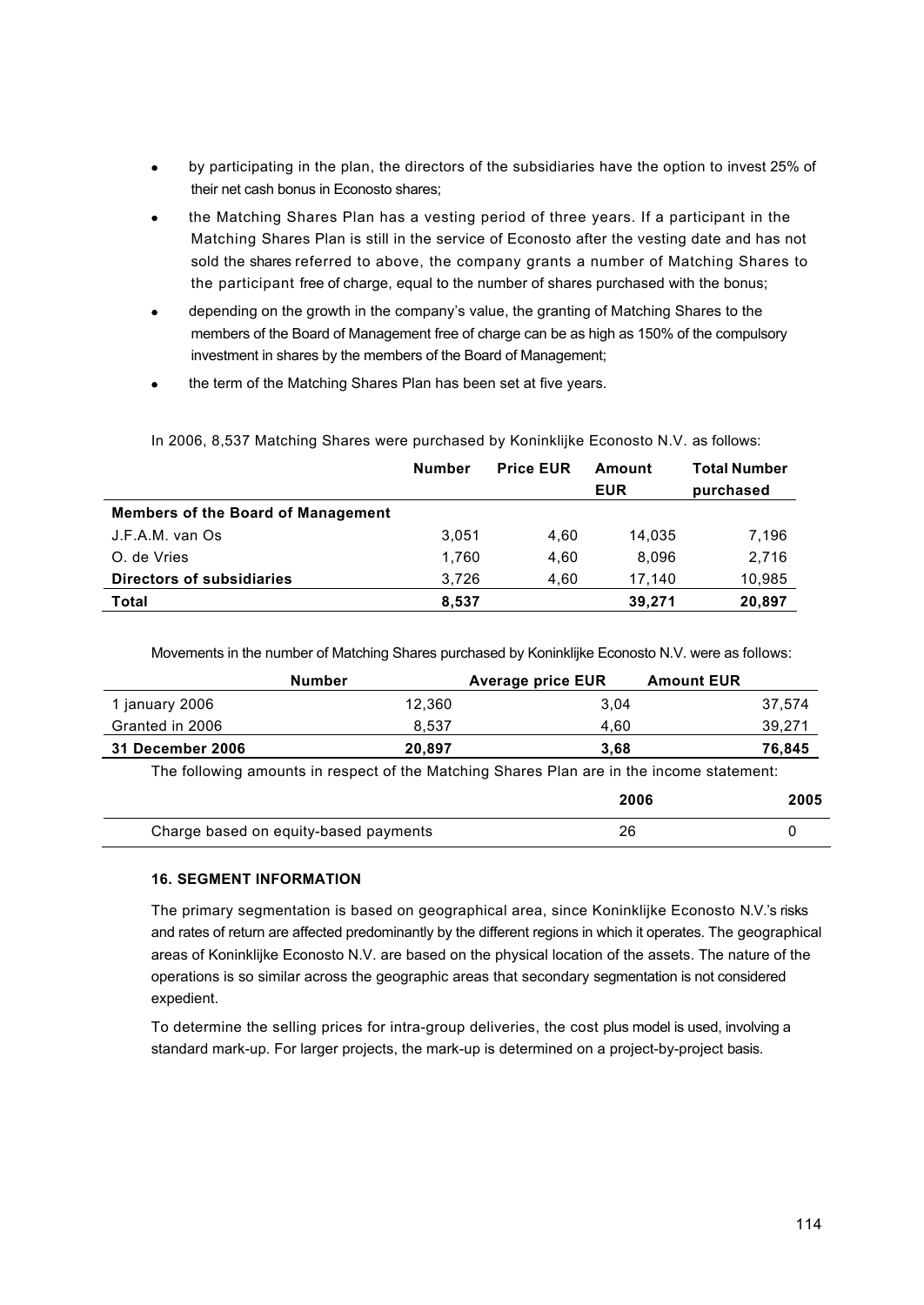## **Geographical segments**

The following tables show net sales, results, assets and liabilities of the Koninklijke Econosto N.V. segments at 31 December 2006 and 2005.

| 2006                                                                          |                          | Continuing<br>operations |                 |                     |              | <b>Discontinued</b><br>operations | <b>Total</b> |
|-------------------------------------------------------------------------------|--------------------------|--------------------------|-----------------|---------------------|--------------|-----------------------------------|--------------|
|                                                                               | <b>Europe</b>            | <b>Middle</b><br>East    | <b>Far East</b> | <b>Eliminations</b> | <b>Total</b> |                                   |              |
| <b>Net sales</b>                                                              |                          |                          |                 |                     |              |                                   |              |
| Net sales to<br>external                                                      | 143,90<br>2              | 43,810                   | 3,654           |                     | 191,366      | 5,125                             | 196,491      |
| parties<br>Inter -<br>segment<br>sales                                        | 8,895                    | 274                      | 154             | (9,323)             |              |                                   |              |
| Total net<br>sales                                                            | 152,79<br>$\overline{7}$ | 44,084                   | 3,808           | (9, 323)            | 191,366      | 5,125                             | 196,491      |
| <b>Results</b><br>Segment<br>results<br>Cumulative<br>exchange<br>differences | 4,534                    | 3,045                    | 398             |                     | 7,977        | (138)                             | 7,839        |
| from<br>equity as a<br>result of sale<br>of subsidiary                        |                          |                          |                 |                     |              | 1,091                             | 1,091        |
| Finance<br>revenue and<br>costs                                               |                          |                          |                 |                     | (4, 535)     | (39)                              | (4, 574)     |
| Profit before<br>tax                                                          |                          |                          |                 |                     | 3,442        | 914                               | 4,356        |
| <b>Taxes</b>                                                                  |                          |                          |                 |                     | (435)        | (3)                               | (438)        |
| Net Profit for<br>the year                                                    |                          |                          |                 |                     | 3,007        | 911                               | 3,918        |
| Segment<br>assets<br><b>Liabilities</b>                                       | 77,220                   | 29,390                   | 2,431           |                     | 109,041      | $\overline{\phantom{a}}$          | 109,041      |
| Segment<br>Liabilities                                                        | 31,510                   | 16,902                   | 5,472           |                     | 53,884       |                                   | 53,884       |
| Non-<br>allocated<br>liabilities                                              |                          |                          |                 |                     | 35,700       |                                   | 35,700       |
| Total<br>liabilities                                                          |                          |                          |                 |                     | 89,584       |                                   | 89,584       |

For further details of the discontinued operations, see note 19.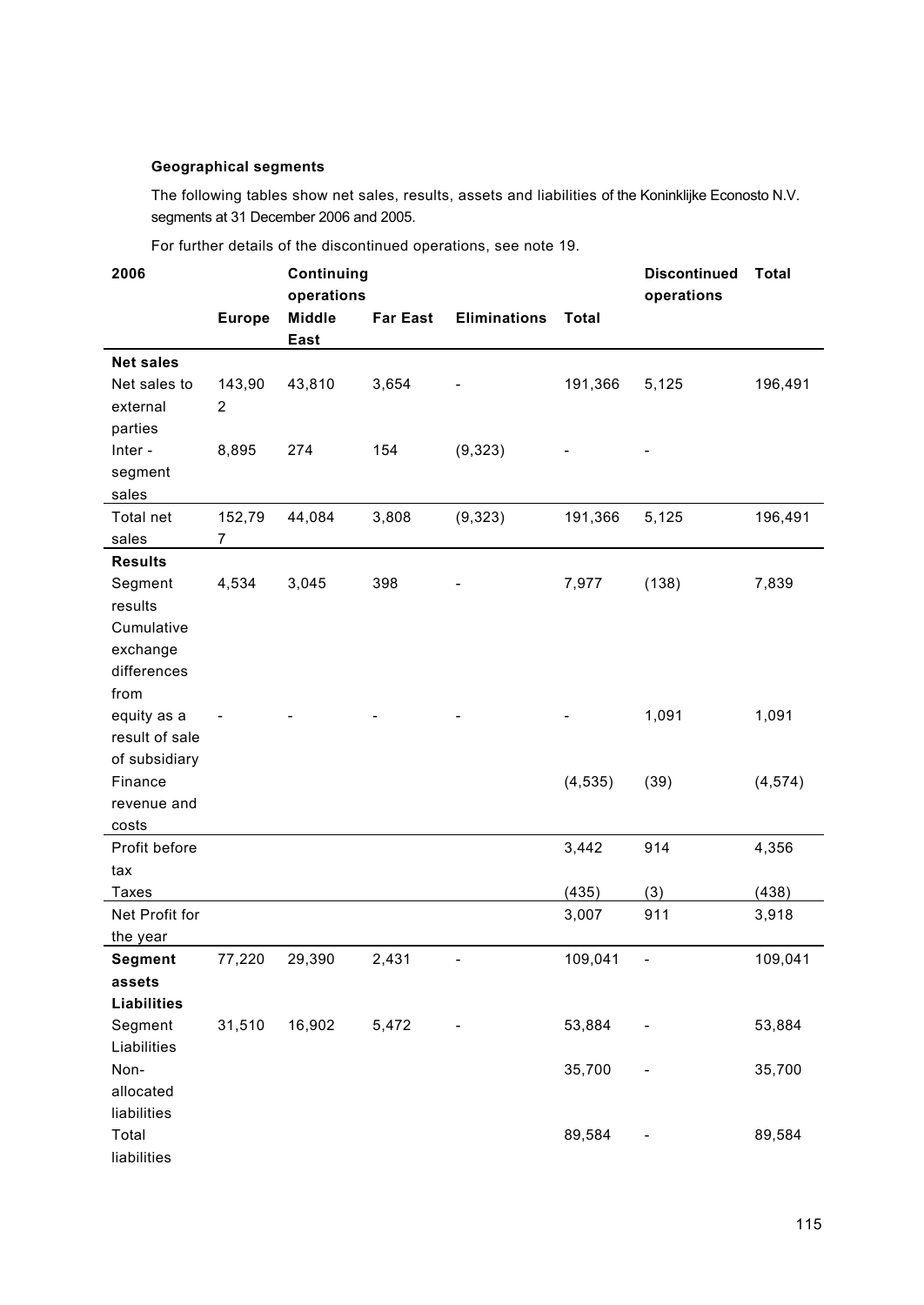| Other<br>segment<br>information                     |       |       |                          |   |       |
|-----------------------------------------------------|-------|-------|--------------------------|---|-------|
| Additions to<br>property,<br>plant and<br>equipment | 967   | 2,824 | 20                       | ۰ | 3,811 |
| Depreciation                                        | 2,174 | 188   | 34                       | ۰ | 2,396 |
| Addition to<br>provisions                           | 904   | -     | $\overline{\phantom{a}}$ | ۰ | 904   |

Net sales of the continuing operations based on the location of the customer can be broken down as follows:

|                  | Europe East    | <b>Middle</b> | Far<br>East | <b>Other</b> | <b>Total</b> |
|------------------|----------------|---------------|-------------|--------------|--------------|
| <b>Net sales</b> | 136.437 43.051 |               | 7.940       | 3.938        | 191.366      |

| 2005                                           |               | <b>Continuing operations</b> |                 |                          |          | <b>Discontinued</b><br>operations | <b>Total</b> |
|------------------------------------------------|---------------|------------------------------|-----------------|--------------------------|----------|-----------------------------------|--------------|
|                                                | <b>Europe</b> | <b>Middle</b><br>East        | <b>Far East</b> | <b>Eliminations</b>      | Total    |                                   |              |
| <b>Net Sales</b>                               |               |                              |                 |                          |          |                                   |              |
| Net sales to external                          | 126,376       | 33,387                       | 2,801           | $\overline{\phantom{a}}$ | 162,564  | 9,153                             | 171,717      |
| parties                                        |               |                              |                 |                          |          |                                   |              |
| Inter-segment sales                            | 7,446         | $\overline{2}$               | 103             | (7, 551)                 |          | 1,572                             | 1,572        |
| Total net sales                                | 133,822       | 33,389                       | 2,904           | (7, 551)                 | 162,564  | 10,725                            | 173,289      |
| <b>Results</b>                                 |               |                              |                 |                          |          |                                   |              |
| Segment results                                | 10,696        | 2,313                        | 222             |                          | 13,231   | (6,689)                           | 6,542        |
| Finance revenue and                            |               |                              |                 |                          | (4, 449) | (24)                              | (4, 473)     |
| costs                                          |               |                              |                 |                          |          |                                   |              |
| Profit/ (loss) before tax                      |               |                              |                 |                          | 8,782    | (6, 713)                          | 2,069        |
| <b>Taxes</b>                                   |               |                              |                 |                          | 147      | 442                               | 589          |
| Net profit/ (loss) for<br>the year             |               |                              |                 |                          | 8,929    | (6, 271)                          | 2,658        |
| <b>Segment</b><br>assets<br><b>Liabilities</b> | 71,075        | 24,031                       | 1,858           |                          | 96,964   | 7,069                             | 104,033      |
| Segment liabilities                            | 35,375        | 11,821                       | 532             |                          | 47,728   | 5,044                             | 52,772       |
| Non-allocated<br>liabilities                   |               |                              |                 |                          | 33,235   | ÷,                                | 33,235       |
| <b>Total Liabilities</b>                       |               |                              |                 |                          | 80,963   | 5,044                             | 86,007       |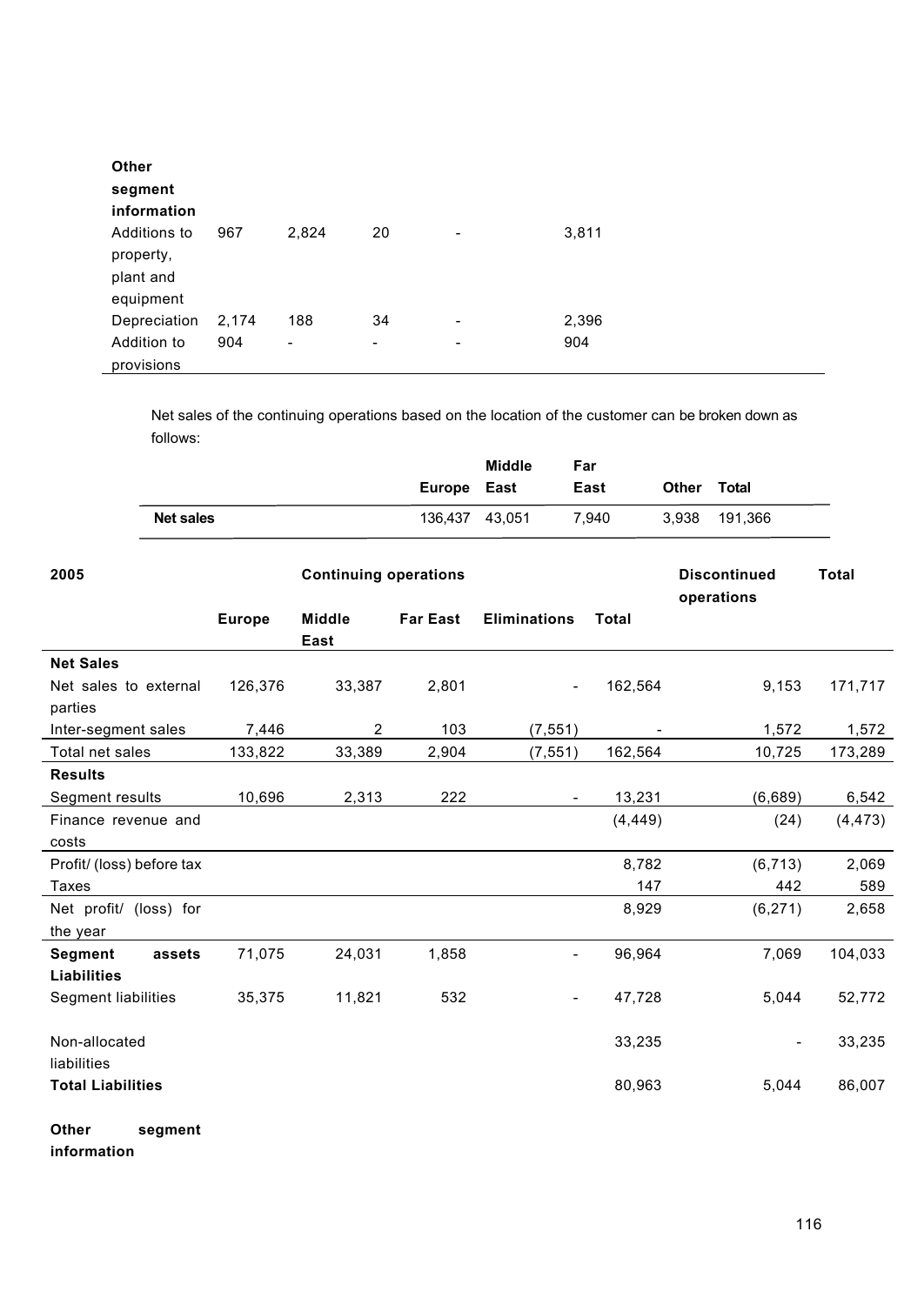| Additions to              |       |       |                          |                                   |                          |       |
|---------------------------|-------|-------|--------------------------|-----------------------------------|--------------------------|-------|
| plant<br>Property,<br>and | 1,909 | 1.955 | 10                       | 3.874<br>$\overline{\phantom{a}}$ | 231                      | 4,105 |
| equipment                 |       |       |                          |                                   |                          |       |
| Depreciation              | 2,479 | 92    | 58                       | 2,629<br>$\overline{\phantom{0}}$ | 759                      | 3,388 |
|                           |       |       |                          |                                   |                          |       |
| Impairment losses         |       |       |                          |                                   |                          |       |
| Recognised in income      | 779   | ٠     | $\overline{\phantom{a}}$ | 779                               | 4,616                    | 5,395 |
| statement                 |       |       |                          |                                   |                          |       |
| Addition to provisions    | 366   | ۰     | -                        | 366                               | $\overline{\phantom{0}}$ | 366   |

Net sales of the continuing operations based on the location of the customer can be broken down as follows:

|                  | Europe East    | Middle | Far<br>East |                | Total   |  |
|------------------|----------------|--------|-------------|----------------|---------|--|
| <b>Net sales</b> | 123,971 29,848 |        | 4.804       | Other<br>3.941 | 162.564 |  |

# **17. OTHER INCOME AND EXPENSE**

# a. Other income

|                                                              | 2006   | 2005   |
|--------------------------------------------------------------|--------|--------|
| Net gain on sale of property, plant and equipment            | 577    | 8,452  |
| Net gain on sale of subsidiary                               |        | 190    |
| Net gain on sale of activities                               | 55     |        |
| Reversal of impairment losses on inventories and receivables |        | 400    |
| Total                                                        | 632    | 9,042  |
| b. Wages, salaries and social security charges               |        |        |
|                                                              | 2006   | 2005   |
| Wages and salaries                                           | 23.416 | 23.490 |
| <b>Social Security</b>                                       | 3,349  | 3,560  |
| Pension costs                                                | 1,189  | 960    |
| Total                                                        | 27.954 | 28.010 |

Pension costs also include an amount of EUR 670,000 (2005: EUR 820,000) under defined benefit plans.

c. Impairment losses

|                   | 2006                     | 2005       |
|-------------------|--------------------------|------------|
| Impairment losses | $\overline{\phantom{a}}$ | ---<br>. . |

In 2005, property was impaired in connection with an intended disposal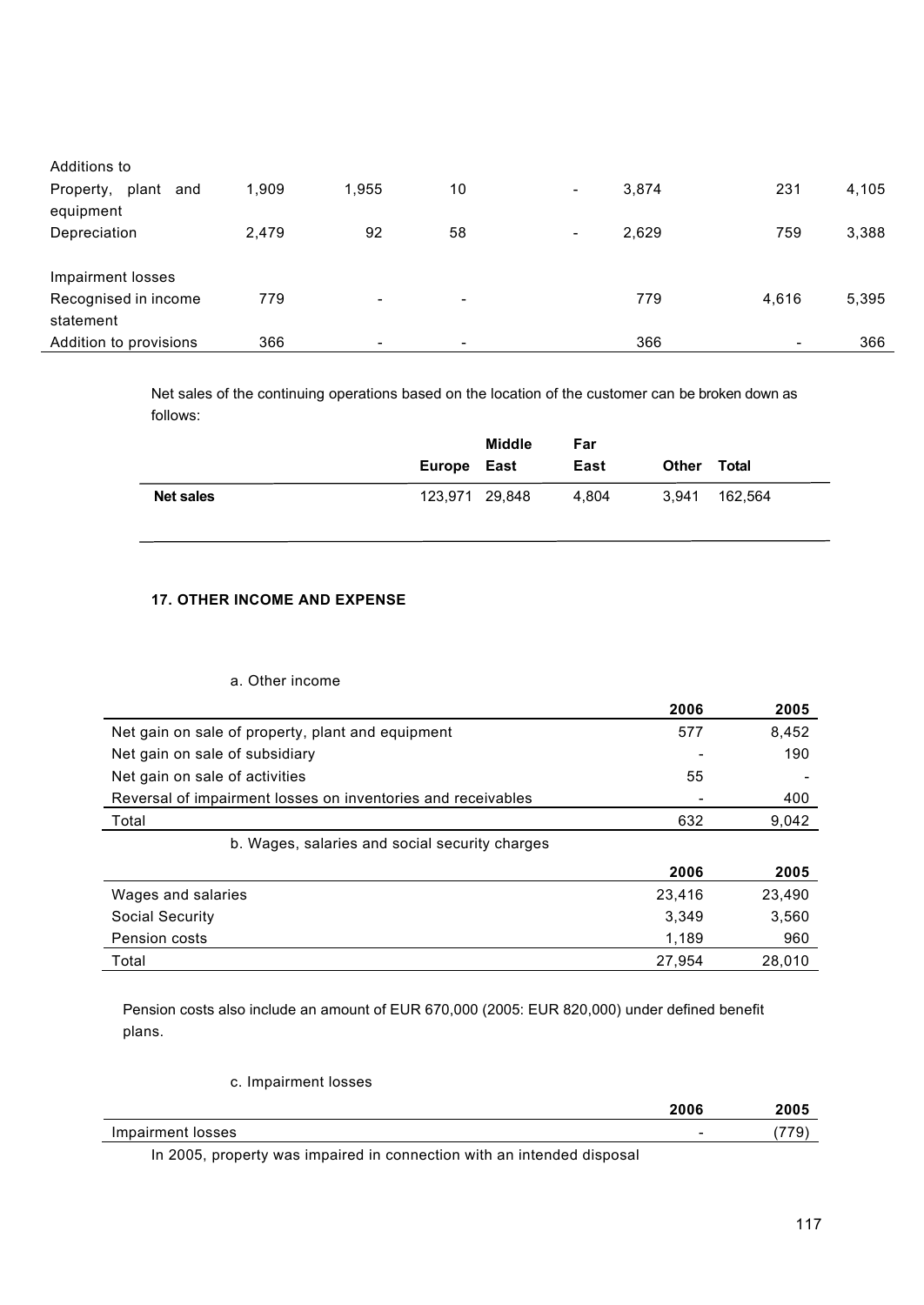# d. Finance revenue and costs

|                                                             | 2006  | 2005  |
|-------------------------------------------------------------|-------|-------|
| Finance revenue                                             |       |       |
| Bank and other interest received                            | 121   | 44    |
| Exchange rate differences                                   |       | 50    |
| Total                                                       | 121   | 94    |
| <b>Finance costs</b>                                        |       |       |
| Bank loans and bank credits                                 | 1.371 | 1,616 |
| Finance charges incurred on finance leases                  | 66    | 94    |
| Coupon interest on convertible subordinated bond loan       | 1,466 | 1,466 |
| Annual interest added to convertible subordinated bond loan | 1,602 | 1.367 |
| Exchange rate differences                                   | 151   |       |
| Total                                                       | 4,656 | 4.543 |

# **18. INCOME TAX**

The major components of income tax expense for 2006 and 2005 are as follows:

|                                                                      | 2006  | 2005  |
|----------------------------------------------------------------------|-------|-------|
| <b>Consolidated income statement</b>                                 |       |       |
| Current income tax                                                   |       |       |
| Current income tax charge                                            | (314) | (141) |
| Deferred income taxes                                                |       |       |
| Expense based on use of capitalised foreign carry-forward tax losses | (203) |       |
| Income due to capitalising foreign carry-forward tax losses          | 82    | 288   |
| Income tax expense recognised in consolidated income statement       | (435) | 147   |

A reconciliation between the tax expense and the results of the calculation of profit before tax, multiplied by the local income tax rate in the Netherlands for the years ended 31 December 2006 and 2005 is as follows:

|                                                                          | 2006     | 2005     |
|--------------------------------------------------------------------------|----------|----------|
| Profit before tax on continuing operations                               | 3,442    | 8,782    |
| Profit/(loss) before tax on a discontinued operation                     | 914      | (6, 713) |
| Profit before income tax                                                 | 4,356    | 2,069    |
| At the statutory income tax rate of 29.6% (2005:31.5%) applicable in the | (1, 289) | (652)    |
| <b>Netherlands</b>                                                       |          |          |
| Non-deductible expenses (including interest charge on convertible        | (293)    | (1,789)  |
| subordinated bond loan, pension costs and impairment loss on             |          |          |
| subsidiaries                                                             |          |          |
| Unrecognised carry-forward tax losses outside the Netherlands            | 443      | 34       |
| Different tax rate outside the Netherlands                               | (36)     |          |
| Tax-exempt profit outside the Netherlands                                | 833      | 761      |
| Cumulative exchange rate difference                                      | 323      |          |
| Carry-forward losses set off against profit in the Netherlands           |          | 2.235    |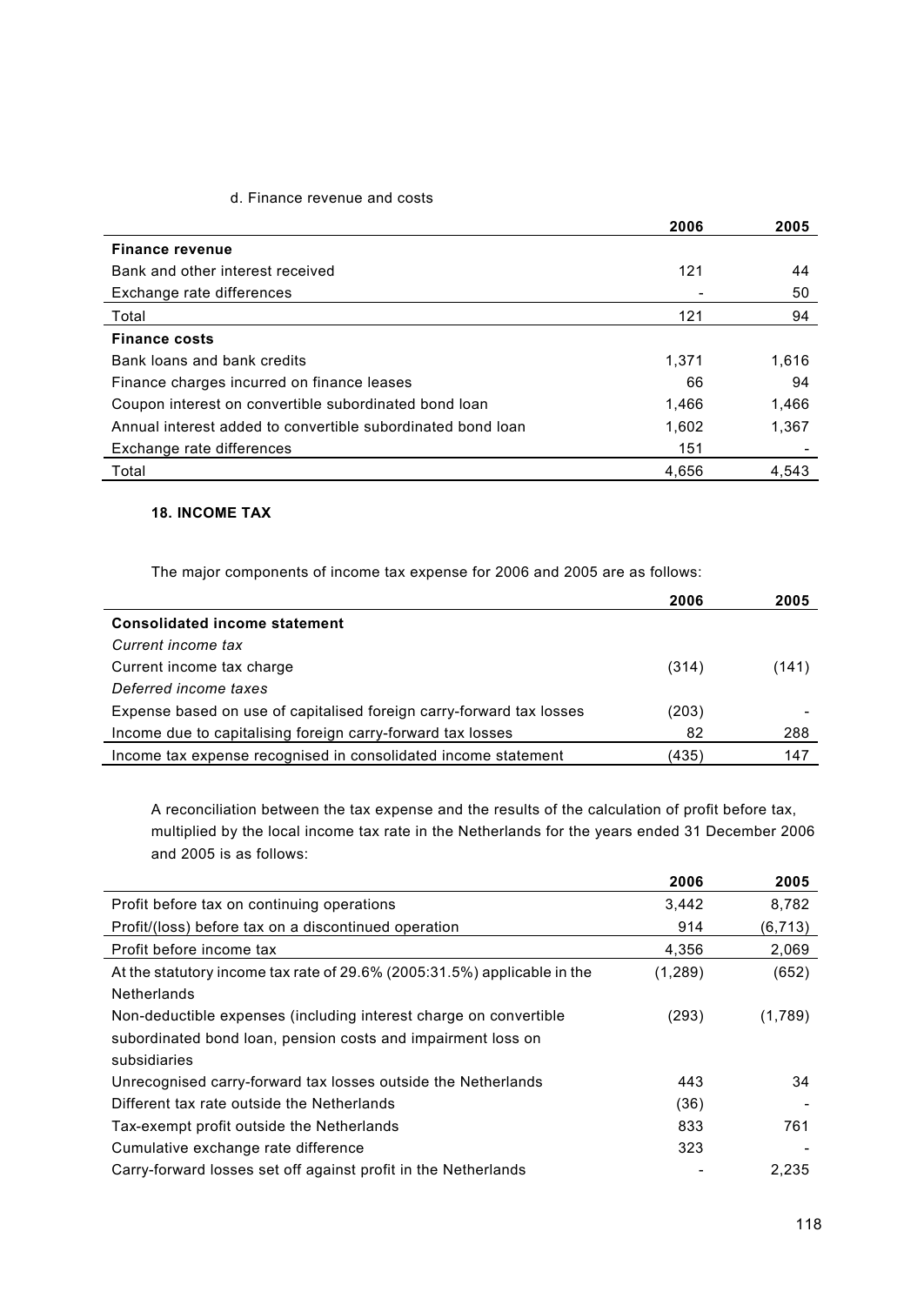| Losses for the year not capitalised in the Netherlands         | (419) |     |
|----------------------------------------------------------------|-------|-----|
| At the effective income tax rate of 10.1% (2005: -28.5%)       | (438) | 589 |
| Income tax expense recognised in consolidated income statement | (435) | 147 |
| Income tax attributable to discontinued operation              | (3)   | 442 |
|                                                                | (438) | 589 |

## **Deferred taxes**

Deferred taxes at 31 December relate to the following

|                                             | <b>Consolidated</b> |          | <b>Consolidated</b> |       |
|---------------------------------------------|---------------------|----------|---------------------|-------|
|                                             | balance sheet       |          | income              |       |
|                                             |                     |          | statement           |       |
|                                             | 2006                | 2005     | 2006                | 2005  |
| Deferred tax liabilities                    |                     |          |                     |       |
| Cash flow hedges and share-based            |                     |          |                     |       |
| payments                                    | (21)                | (24)     | (3)                 | 24    |
| Equity component of convertible             |                     |          |                     |       |
| subordinated bond loan                      | (1,098)             | (1,672)  | (574)               | (431) |
| Pensions                                    | (424)               | (259)    | 165                 | 259   |
| Total                                       | (1, 543)            | (1, 955) | (412)               | (148) |
|                                             |                     |          |                     |       |
| Deferred tax assets                         |                     |          |                     |       |
| Cash flow hedges and share-based            |                     |          |                     |       |
| payments                                    | 21                  | 24       | 3                   | (24)  |
| Equity component of convertible             |                     |          |                     |       |
| subordinated bond loan                      | 1,098               | 1,672    | 574                 | 431   |
| Pensions                                    | 424                 | 259      | (165)               | (259) |
| Carry-forward losses available in the       |                     |          |                     |       |
| <b>Netherlands</b>                          | 2,711               | 2,711    |                     |       |
| Temporary differences                       | 84                  |          |                     |       |
| Carry-forward losses available outside      |                     |          |                     |       |
| the Netherlands                             | 167                 | 288      | (121)               | 288   |
| Total                                       | 4,505               | 4,954    | 291                 | 436   |
| Deferred income tax assets less liabilities | 2,962               | 2,999    | (121)               | 288   |

A deferred income tax liability is recognised for the equity component of the convertible subordinated bond loan, the cash flow hedges and the share-based payments. In addition, a further deferred income tax liability is included due to lower pension costs under IFRS relating to the defined benefit plan administered by Stichting Econosto's Pensioenfonds. Given the available carry-forward losses of the tax group in the Netherlands, deferred income tax assets are recognised for the same amount as the deferred income tax liabilities.

The Koninklijke Econosto N.V. tax group in the Netherlands has carry-forward tax losses amounting to EUR 43.9 million (2005: EUR 43.0 million), which were incurred by the Dutch companies. Of this amount, EUR 7.6 million is available for set-off until 2011, EUR 0.6 million until 2013, EUR 32.9 million can be carried-forward for nine years and carried back for one year and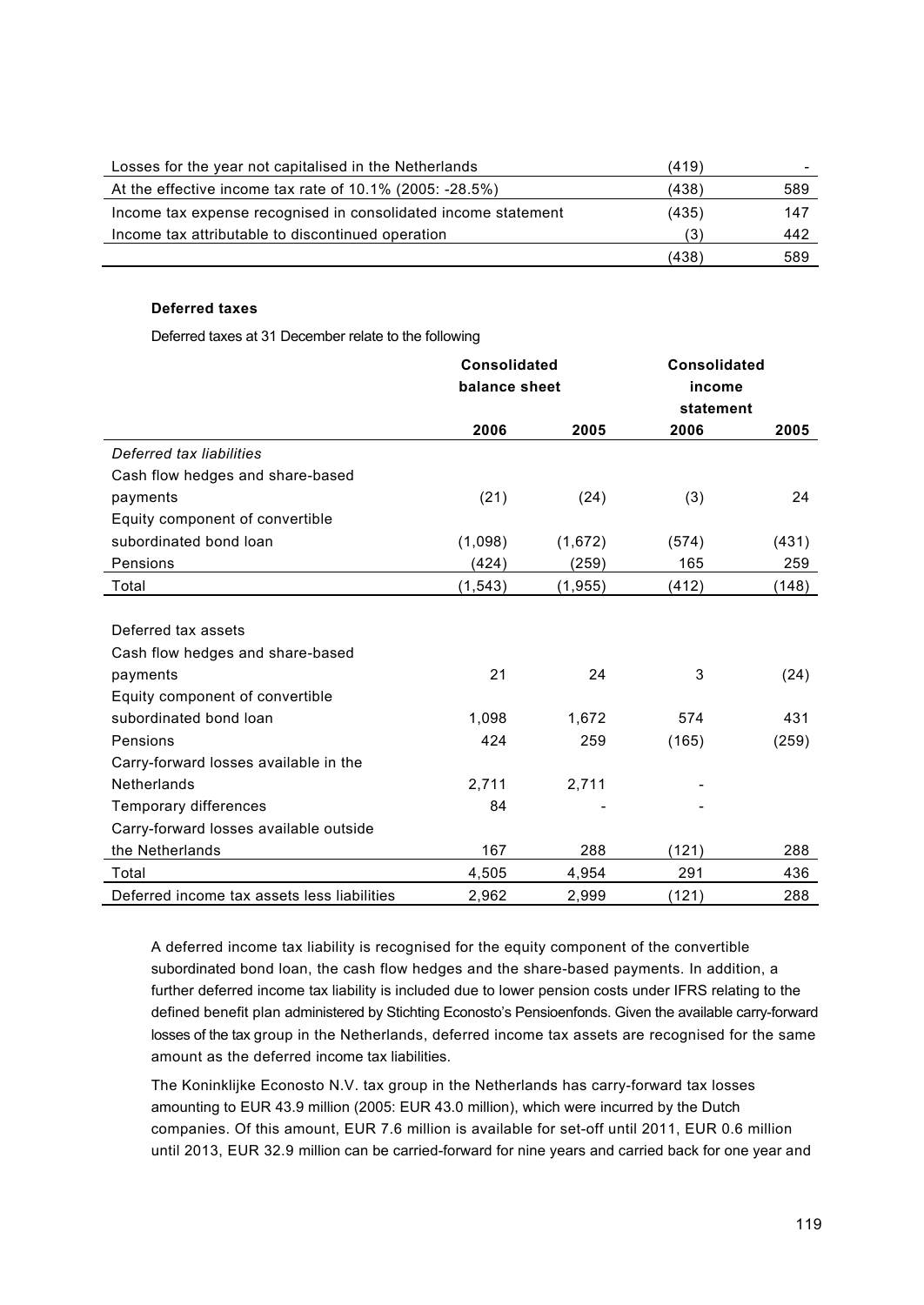EUR 2.8 million is available for set-off indefinitely. A deferred income tax asset of EUR 2.7 million (2005: EUR 0.7 million) is recognised in respect of these carryforward tax losses.

Foreign subsidiaries have carry-forward tax losses of EUR 2.2 million (2005: EUR 5.8 million). They represent a deferred income tax asset of EUR 0.6 million (2005: EUR 1.6 million). Of this amount, EUR 0.2 million is recognised as a deferred income tax asset in the balance sheet at 31 December 2006 (2005: EUR 0.7 million). In 2005, an amount of EUR 0.4 million was recognised as part of the assets held for sale.

# **19. DISCONTINUED OPERATIONS**

In 2005, the company drew up a plan to dispose of the remaining production companies and dispose of its remaining property under a sale and leaseback transaction. In 2006, the production companies and some of the remaining property was disposed of.

The results of the operating activities classified as significant are recognised under profit or loss on discontinued operations. Consolidation of the significant production companies sold continued until effective control ceased to exist, in this case on 6 June 2006. The cumulative exchange rate difference, accrued from 2004, was credited to the income statement under 'Profit or loss on discontinued operations.'

The sale of the premises in Dortmund and Dubai, which were included under the 'Assets held for sale' at 2005 year-end did not go ahead. These premises are therefore recognised under property, plant and equipment at year-end 2006.

As a result of the sale of the property, the mortgage loans on Parklaan 1 C.V. were repaid in full at 1 September 2006.

|                                                                    | 2006  | 2005     |
|--------------------------------------------------------------------|-------|----------|
| Net sales                                                          | 5,125 | 9,153    |
| Costs                                                              | 5,252 | 11,223   |
| Gross loss                                                         | (127) | (2,070)  |
| Cumulative exchange differences from equity as a result of sale of |       |          |
| subsidiary                                                         | 1.091 |          |
| Finance revenue and costs                                          | (39)  | (24)     |
| Loss on recognition at fair value                                  | (11)  | (4,619)  |
| Profit/ (loss) on discontinued operations before income tax        | 914   | (6, 713) |
| Income taxes                                                       | (3)   | 442      |
| Profit/ (loss) on discontinued operations after income tax         | 911   | (6, 271) |

The results of the discontinued operations that qualify as significant are as follows:

Net cash flows from discontinued operations are as follows:

|                                                                           | 2006     | 2005       |
|---------------------------------------------------------------------------|----------|------------|
| Operating activities                                                      | (39)     | 192        |
| Investing activities                                                      | (44)     | (72)       |
| Financing activities                                                      | 30       | (344)      |
| Net outflow                                                               | (53)     | (224)      |
| Earnings per share:                                                       |          |            |
| Basic, for profit for the year on discontinued operations attributable to |          |            |
| ordinary shareholders of Koninklijke Econosto N.V.                        | EUR 0.07 | (EUR 0.46) |
|                                                                           |          |            |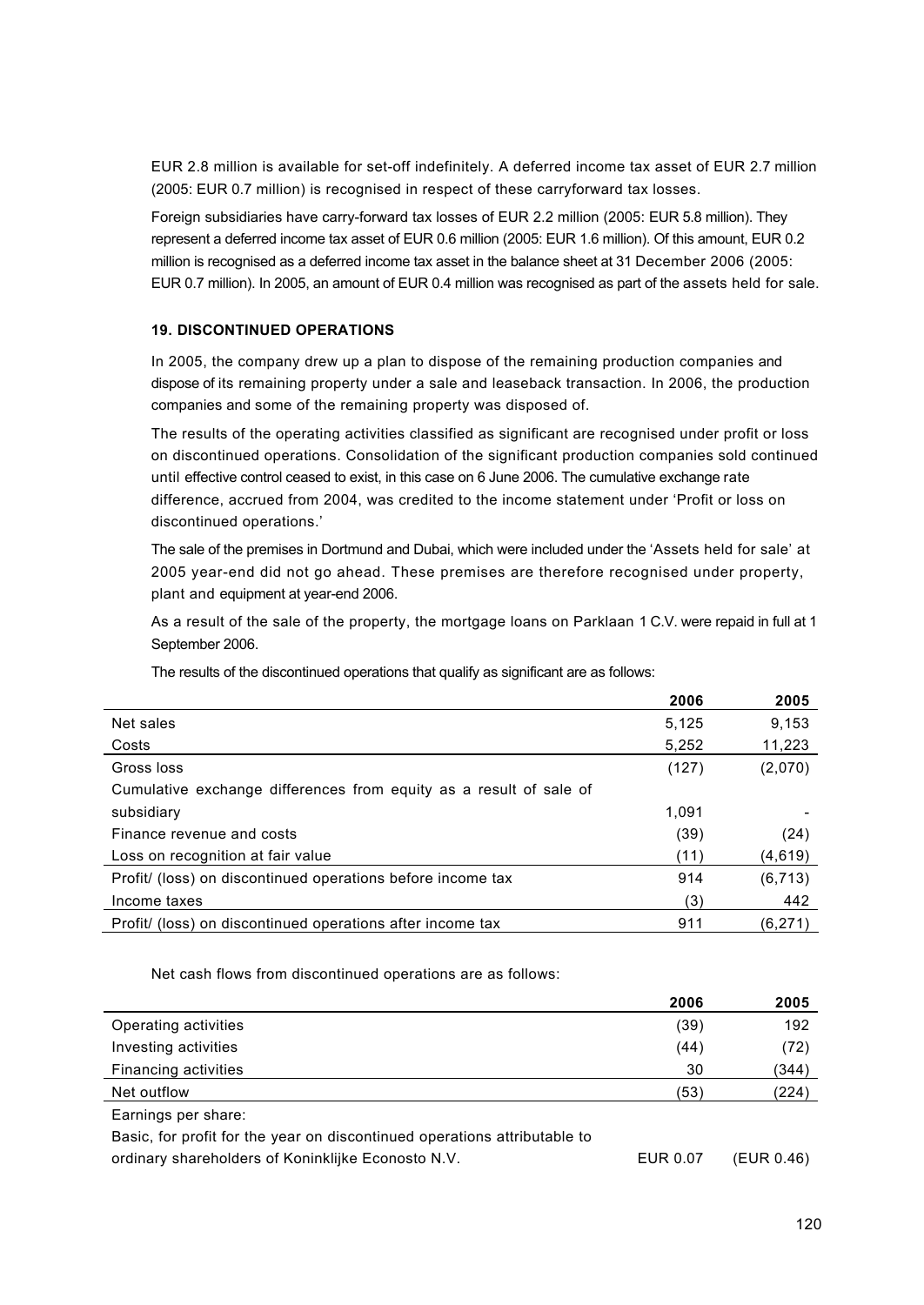# Diluted, for profit for the year on discontinued operations attributable to ordinary shareholders of Koninklijke Econosto N.V. EUR 0.07 (EUR 0.46)

The principal asset and liabilities categories of the remaining property held for sale at 31 December were as follows:

|                                                | 2006 | 2005   |
|------------------------------------------------|------|--------|
| <b>Assets</b>                                  |      |        |
| Property plant and equipment                   |      | 8,455  |
| Inventories                                    |      | 2,459  |
| Trade and other receivables                    |      | 3,359  |
| Cash and cash equivalents                      |      | 291    |
| Assets held for sale                           |      | 14,564 |
|                                                |      |        |
| Liabilities                                    |      |        |
| Provision                                      |      | 407    |
| Trade and other payables                       |      | 1,968  |
| Interest-bearing loans                         |      | 4,444  |
| Other non-interest-bearing liabilities         |      | 964    |
| Liabilities for assets held for sale           | -    | 7,783  |
| Net carrying amount of discontinued operations | ۰    | 6,781  |

# **20. EARNINGS PER SHARE**

Basic earnings per share are calculated by dividing the profit for the year attributable to the holders of ordinary shares by the weighted average number of ordinary shares issued during the year. The weighted average number of shares in issue in 2006 was 13,567,885 (2005: 13,563,885).

When calculating the diluted earnings per share, the weighted average number of ordinary shares issued is adjusted for the conversion effect of the convertible subordinated bond loan. It is assumed in this context that all bonds convertible into ordinary shares resulting in dilution were converted at the start of every year. Based on the convertible amount of the convertible subordinated bond loan of EUR 11,544,355 and a conversion price of EUR 4.00, this results in 2,886,089 additional shares.

Since the potential conversion of the convertible subordinated bond loan in 2006 and 2005 results in higher diluted earnings per share compared with basic earnings per share, the effect of dilution is not taken into account.

The table below shows the figures for profit and shares used in the calculations of the ordinary and diluted earnings per share:

|                                                                         | 2006  | 2005    |
|-------------------------------------------------------------------------|-------|---------|
| Profit for the year on continuing operations attributable to holders of |       |         |
| ordinary shares                                                         | 3.007 | 8.929   |
| Profit/ (loss) on discontinued operations attributable to holders of    |       |         |
| ordinary shares                                                         | 911   | (6,271) |
| Profit for the year attributable to holders of ordinary shares          |       |         |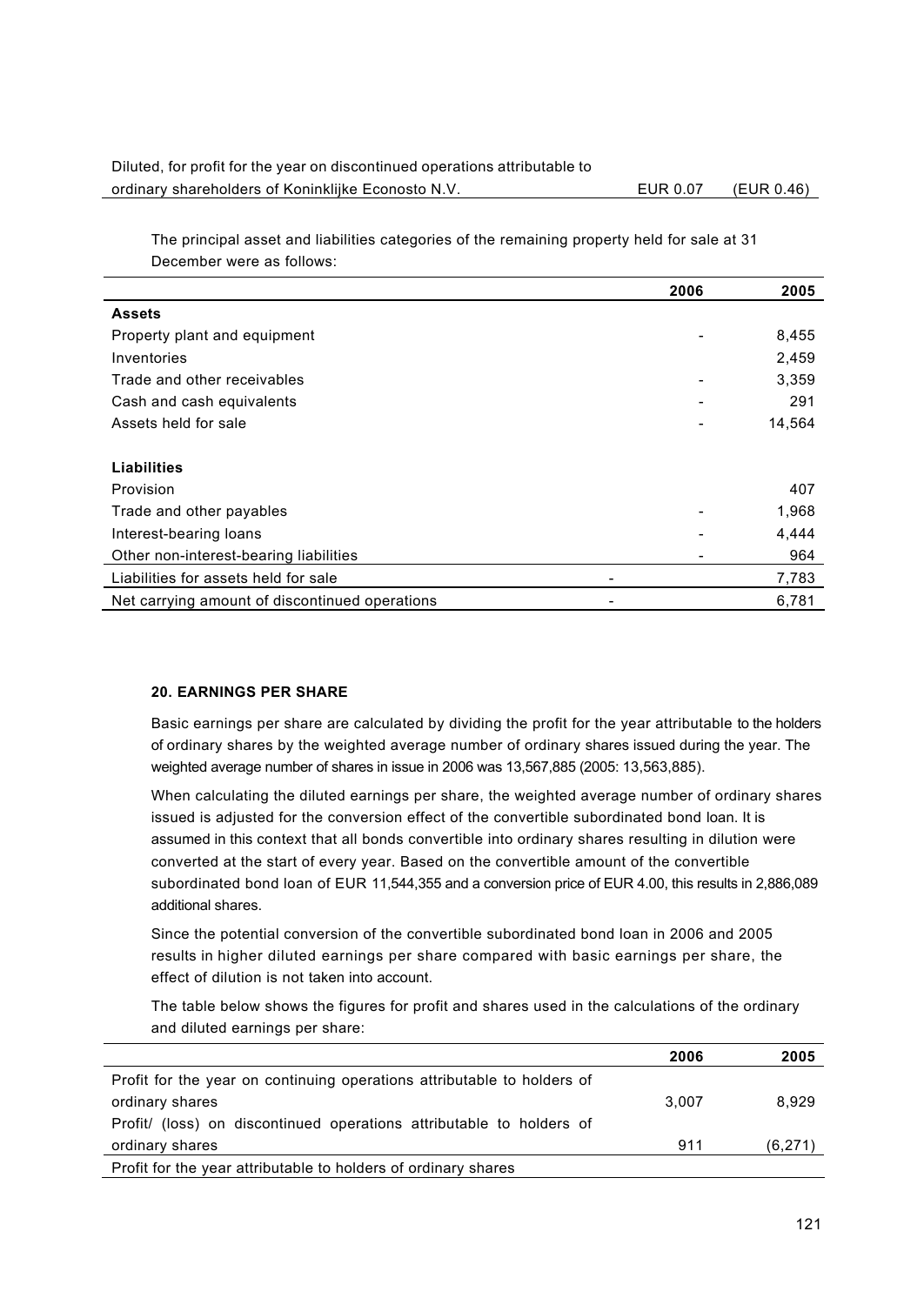## **21. FINANCIAL RISK MANAGEMENT OBJECTIVES AND POLICIES**

The principal financial instruments of Koninklijke Econosto N.V. are non-interest-bearing trade receivables and payables, bank loans and overdrafts, a convertible subordinated bond loan, finance leases and cash and short-term deposits. The main purpose of these financial instruments is to raise funds for the operations of Koninklijke Econosto N.V. Koninklijke Econosto N.V. also has various other financial assets and liabilities, such as trade receivables and trade payables arising directly from its operations.

In general, Koninklijke Econosto N.V. does not trade in financial instruments and did not do so throughout the year under review.

The main risks arising from Koninklijke Econosto N.V.'s financial instruments are currency, price and delay risks, credit risks, liquidity risks and interest rate risks. The Board of Management reviews and agrees policies for managing each of these risks (see the summary below).

## *Currency risk*

The currency risks to which Koninklijke Econosto N.V. is exposed as a result of its operations are limited and manageable. If long-term contracts are entered into, the need for hedging each individual contract is reviewed. The principal risks based on the Kirishi project have been hedged using forward exchange contracts.

Owing to investment operations of its subsidiaries outside the Eurozone, Koninklijke Econosto N.V.'s balance sheet can be affected significantly by movements in the local currencies against the euro.

#### *Price and delay risks*

Koninklijke Econosto N.V.'s exposure to price risk is small. Depending on the reasons for increasing purchase prices, the increases can be passed on to the market.

The risks relating to the delay in deliveries of goods to which Koninklijke Econosto N.V. is exposed are managed as far as possible by strict internal procedures.

#### *Credit risk*

Koninklijke Econosto N.V. only trades with recognised, creditworthy third parties. Koninklijke Econosto N.V.'s policy is that all customers who wish to trade on credit terms are subject to credit verification procedures. Trade credit insurance is taken out for certain groups of customers. In addition, outstanding balances are monitored on an ongoing basis, with the result that Koninklijke Econosto N.V.'s exposure to bad debts is not significant.

Since Koninklijke Econosto N.V. only trades with recognised third parties, there is no need for them to provide security.

In the case of large projects, supplies are made as much as possible under confirmed letters of credit.

#### *Liquidity risk*

Koninklijke Econosto N.V. intends to find a balance between continuity and flexibility of financing by using a mix of bank credits, bank loans, bond loans, as well as finance lease and hire purchase agreements. With the funds obtained in 2006, there is sufficient scope for stable growth. Further details on this credit facility are given in Note 12.

Specific long-term projects are funded on a project basis.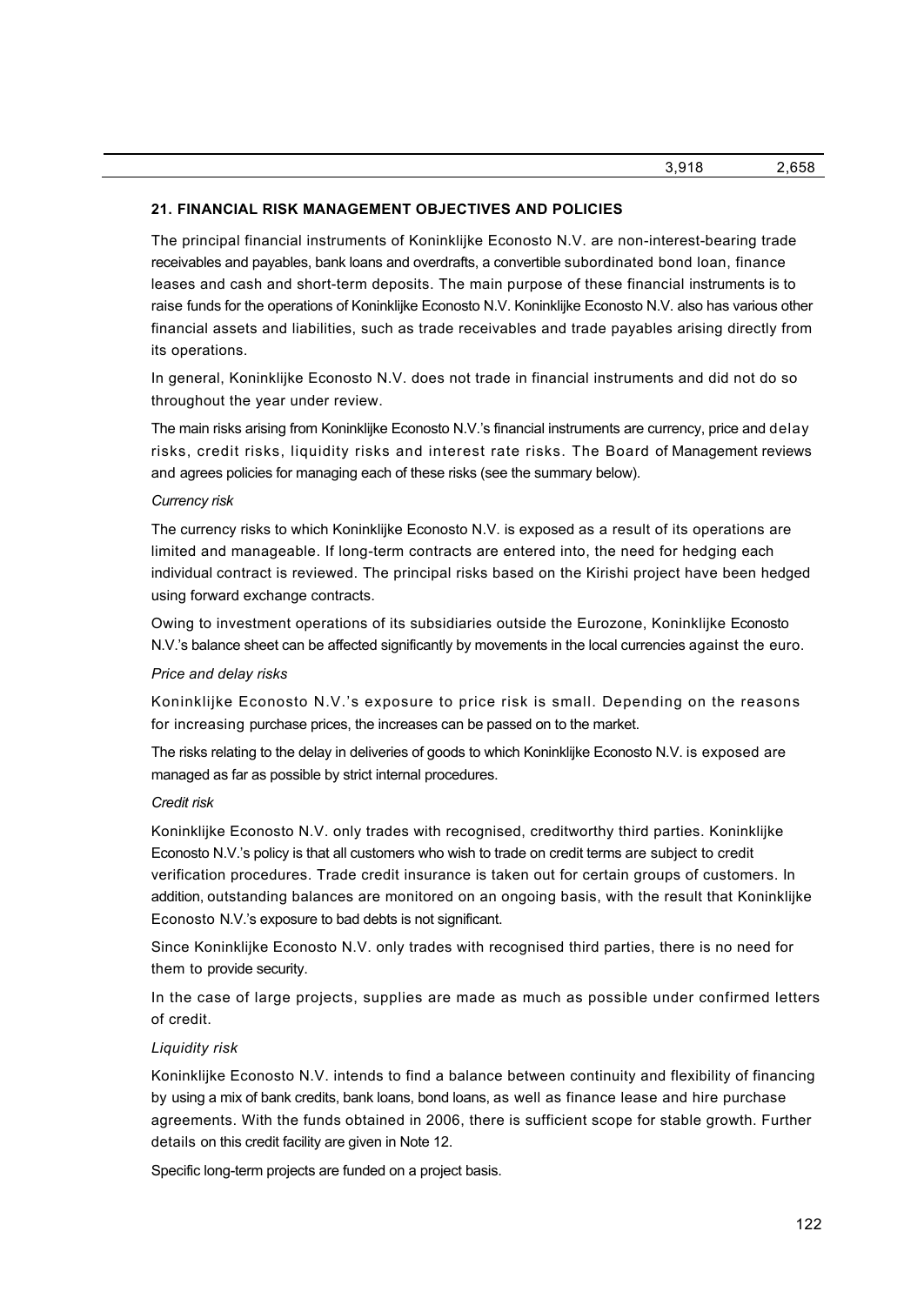Koninklijke Econosto N.V. does not expect to have any problems achieving the ratios set by the banks.

## *Interest rate risk*

Koninklijke Econosto N.V.'s risk policy is geared to paying interest on loans and debts based as much as possible on low variable rates. The interest rates on bank facilities depend on 1 month Euribor.

# **22. FINANCIAL INSTRUMENTS**

# **Fair values**

Koninklijke Econosto N.V.'s financial instruments consist of non interest-bearing trade receivables and payables, bank loans and bank credits, a convertible subordinated bond loan, finance leases and cash and short-term deposits.

A comparison between the carrying amounts and fair values of all the financial instruments not held for sale recognised in Koninklijke Econosto N.V.'s financial statements is set out below.

|                                    | <b>Carrying Amount</b> |                          | <b>Fair value</b> |        |
|------------------------------------|------------------------|--------------------------|-------------------|--------|
|                                    | 2006                   | 2005                     | 2006              | 2005   |
| <b>Financial assets</b>            |                        |                          |                   |        |
| Cash and short-term deposit        | 2.705                  | 5,718                    | 2,705             | 5,718  |
| Trade and other receivables        | 53.270                 | 40.476                   | 53.270            | 40.476 |
| Loans receivable                   | 730                    | 226                      | 658               | 226    |
| <b>Financial liabilities</b>       |                        |                          |                   |        |
| Short-term interest-bearing loans  | 16.345                 | 15.456                   | 16.345            | 15.456 |
| Long-term interest-bearing loans   | 50                     | $\overline{\phantom{0}}$ | 45                |        |
| Finance lease liabilities          | 1,385                  | 2,054                    | 1,920             | 2,230  |
| Convertible subordinated bond loan | 19,380                 | 17.779                   | 25.498            | 22,995 |

# **Interest rate risk**

The following tables show the carrying amounts of the financial instruments of Koninklijke Econosto N.V. not held for sale and in respect of which it is exposed to interest rate risk, broken down by the term of the instrument.

# **At 31 December 2006**

*Fixed rate*

|                                    | With                     | $1 - 2$ | $2 - 3$ | $3 - 4$                  | $4 - 5$                  | >5    | Total  |
|------------------------------------|--------------------------|---------|---------|--------------------------|--------------------------|-------|--------|
|                                    | one                      | vears   | years   |                          | vears Years              | vears |        |
|                                    | vear                     |         |         |                          |                          |       |        |
| Finance lease liabilities and hire |                          |         |         |                          |                          |       |        |
| purchase agreements                | $\overline{\phantom{a}}$ | 257     | 203     | $\overline{\phantom{a}}$ | $\overline{\phantom{a}}$ | 925   | 1,385  |
| Convertible subordinated bond      |                          |         |         |                          |                          |       |        |
| Loan                               | 5.521                    | 5.104   | 4.603   | 4.152                    |                          | -     | 19,380 |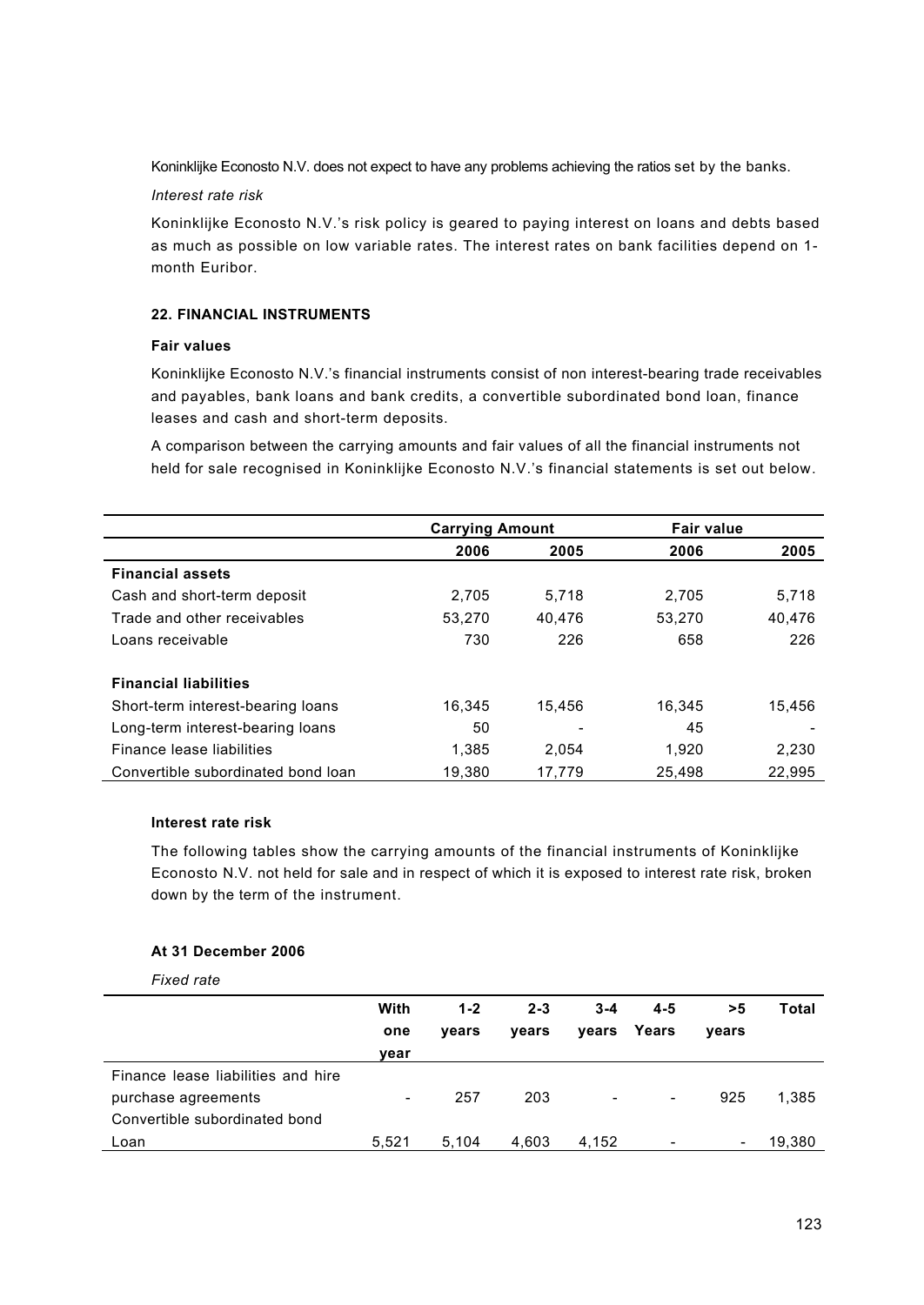| Variable rate                                                                                                                                                                                                                                                |        |         |         |         |         |       |         |
|--------------------------------------------------------------------------------------------------------------------------------------------------------------------------------------------------------------------------------------------------------------|--------|---------|---------|---------|---------|-------|---------|
|                                                                                                                                                                                                                                                              | With   | $1 - 2$ | $2 - 3$ | $3 - 4$ | $4 - 5$ | >5    | Total   |
|                                                                                                                                                                                                                                                              | one    | years   | years   | years   | years   | years |         |
|                                                                                                                                                                                                                                                              | year   |         |         |         |         |       |         |
| Short-term interest-bearing loans                                                                                                                                                                                                                            |        |         |         |         |         |       |         |
|                                                                                                                                                                                                                                                              | 16,345 |         |         |         |         |       | 16,345  |
| At 31 December 2006                                                                                                                                                                                                                                          |        |         |         |         |         |       |         |
| Fixed rate                                                                                                                                                                                                                                                   |        |         |         |         |         |       |         |
|                                                                                                                                                                                                                                                              | With   | $1 - 2$ | $2 - 3$ | $3 - 4$ | $4 - 5$ | >5    | Total   |
|                                                                                                                                                                                                                                                              | one    | years   | years   | years   | years   | years |         |
|                                                                                                                                                                                                                                                              | year   |         |         |         |         |       |         |
| Finance lease liabilities and hire                                                                                                                                                                                                                           |        |         |         |         |         |       |         |
| purchase agreements                                                                                                                                                                                                                                          |        |         |         | 471     |         | 1,583 | 2,054   |
| Convertible subordinated<br>bond                                                                                                                                                                                                                             |        |         |         |         |         |       |         |
| loan                                                                                                                                                                                                                                                         |        | 5,104   | 4,603   | 4,152   | 3,920   |       | 17,779* |
| * The allocation of the annual repayments of the convertible subordinated loan to the various<br>years has changed compared with the 2005 financial statements. In the 2005 financial<br>statements, the annual repayments were spread evenly over the term. |        |         |         |         |         |       |         |
| Variable rate                                                                                                                                                                                                                                                |        |         |         |         |         |       |         |
|                                                                                                                                                                                                                                                              | With   | $1 - 2$ | $2 - 3$ | $3 - 4$ | $4 - 5$ | >5    | Total   |
|                                                                                                                                                                                                                                                              | one    | years   | years   | years   | years   | years |         |
|                                                                                                                                                                                                                                                              | vear   |         |         |         |         |       |         |
| Short-term interest-bearing loans                                                                                                                                                                                                                            | 15,456 |         |         |         |         |       | 15,456  |

The interest rate on financial instruments classified as variable is reviewed at least once a year. The interest rate on financial instruments classified as fixed is fixed until the due date of the instrument. The other financial instruments of Koninklijke Econosto N.V. not included in the above tables are noninterest bearing, so that they do not expose Koninklijke Econosto N.V. to any interest rate risk.

# **Credit risk**

Since Koninklijke Econosto N.V. trades with recognised, creditworthy third parties, the credit risk is estimated to be low. There are no significant concentrations of credit risks within Koninklijke Econosto N.V.

## **Hedging activities**

## *Cash flow hedges*

At 31 December 2006, Koninklijke Econosto N.V. designated the following forward exchange contracts as hedges of expected future sales to customers for which Koninklijke Econosto N.V. had entered into commitments. At 31 December 2006, Koninklijke Econosto N.V. had a number of forward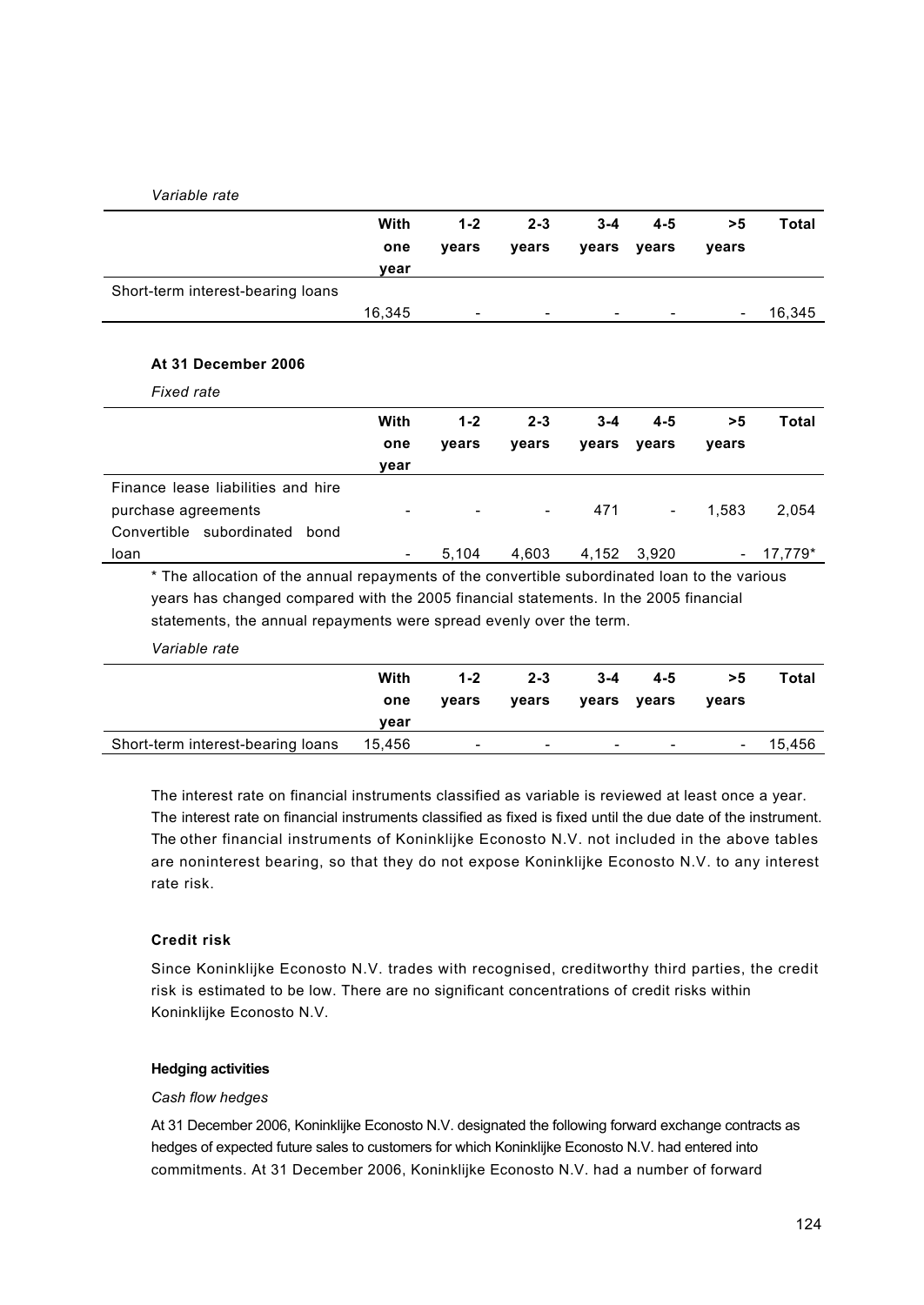|                                                           | Due date        | <b>Exchange</b> |
|-----------------------------------------------------------|-----------------|-----------------|
|                                                           |                 | rate            |
| <b>Sale</b>                                               |                 |                 |
| Forward exchange contracts to hedge expected future sales |                 |                 |
| US\$ 155,000                                              |                 |                 |
| US\$ 297,169                                              | 2 April 2007    | 1.3010          |
| US\$ 151,426                                              | 11 May 2007     | 1.3380          |
| US\$ 284,470                                              | 18 May 2007     | 1.3384          |
| US\$ 17,278,000                                           | 13 July 2007    | 1.3406          |
| US\$ 15,662,000                                           | 15 August 2007  | 1.3228          |
| US\$ 3,026,000                                            | 16 October 2007 | 1.3265          |
| US\$ 4,400,000<br>15 November 2007                        |                 | 1.3285          |
|                                                           | 17 March 2008   | 1.3425          |
|                                                           | Due date        | <b>Exchange</b> |
|                                                           |                 | rate            |
| <b>Purchase</b>                                           |                 |                 |
| Forward exchange contracts to hedge expected future sales |                 |                 |
| US\$ 36,264                                               |                 |                 |
| US\$ 114,202                                              | 16 April 2007   | 1.3215          |
| US\$ 26,774                                               | 16 April 2007   | 1.3215          |
| US\$ 26,305                                               | 16 April 2007   | 1.3215          |
|                                                           | 16 April 2007   | 1.3215          |

exchange contracts classified as hedges of expected future purchases from suppliers in US\$ for which Koninklijke Econosto N.V. had entered into commitments. The conditions of these contracts were as follows:

The cash flow hedges of expected future sales and purchases were considered effective, with an unrealised gain of EUR 122,000 as well as a deferred income tax charge of nil relating to the hedging instrument, being recognised in equity.

# **23. EVENTS AFTER THE BALANCE SHEET DATE**

On 2 April 2007, Koninklijke Econosto N.V. announced its intention to repay the 6,35% subordinated bond loan of EUR 23,088,708.98, convertible to ordinary shares issued in 1996 and expiring in 2010, in full on 5 June 2007.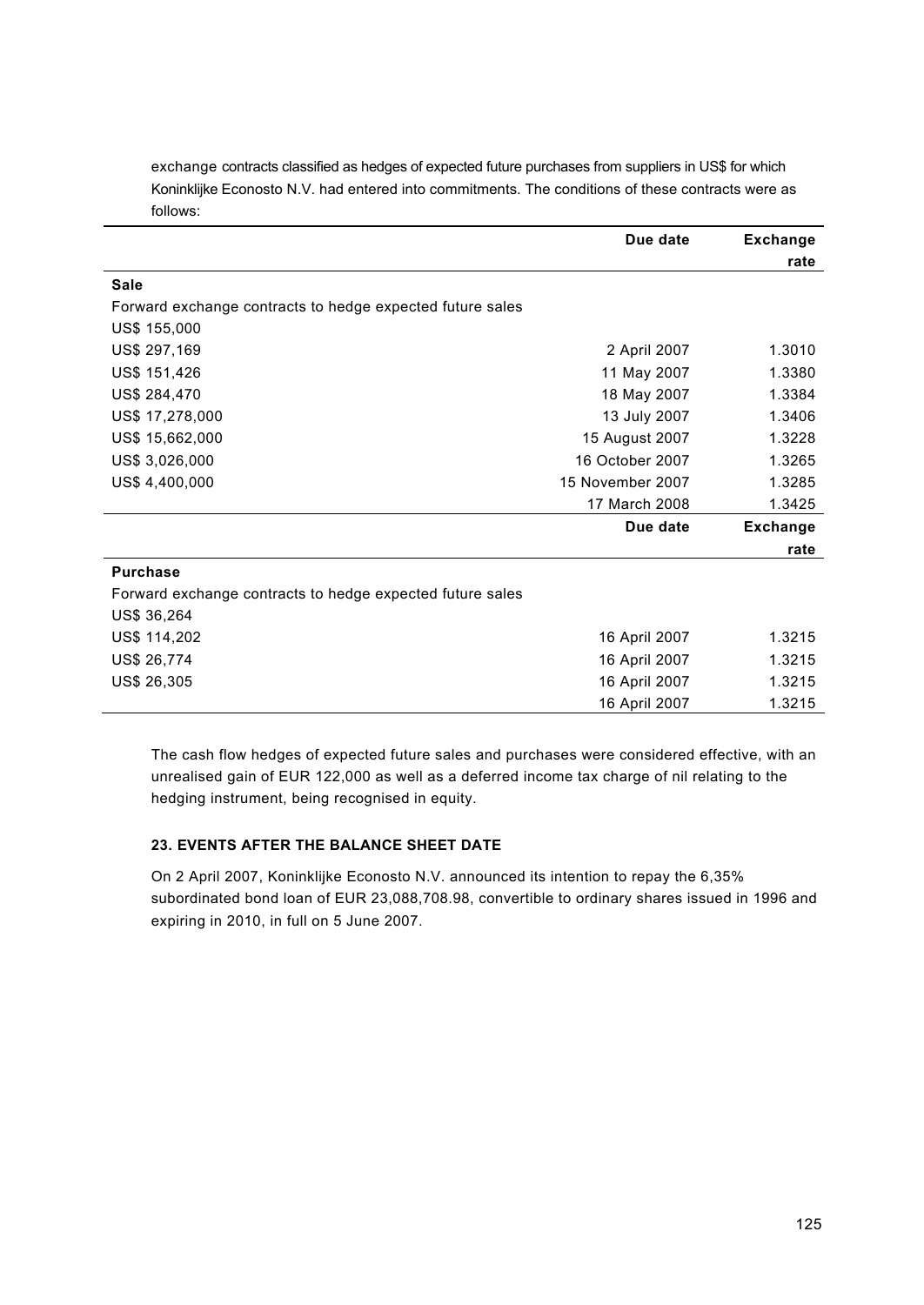# **BALANCE SHEET OF KONINKLIJKE ECONOSTO N.V.**

|                                | <b>Notes</b> | 31              | 31              |
|--------------------------------|--------------|-----------------|-----------------|
|                                |              | <b>December</b> | <b>December</b> |
|                                |              | 2006            | 2005            |
| <b>ASSETS</b>                  |              |                 |                 |
| Non current assets             |              |                 |                 |
| <b>Subsidiaries</b>            | 26           | 53,536          | 50,487          |
| Loans to group companies       | 27           | 8,706           | 9,768           |
| Deferred income tax assts      | 28           | 2,711           | 2,711           |
| Other receivables              | $4^*$        | 552             |                 |
|                                |              | 65,505          | 62,966          |
| <b>Current assets</b>          |              |                 |                 |
| Group company receivables      |              | 6,048           | 1,389           |
| Other receivables              |              | 350             | 908             |
| Prepayments and accrued income |              | 51              | 54              |
|                                |              | 6,449           | 2,351           |
| <b>TOTAL ASSETS</b>            |              | 71,954          | 65,317          |

\* For the notes to these items, reference is made to the consolidated financial statements.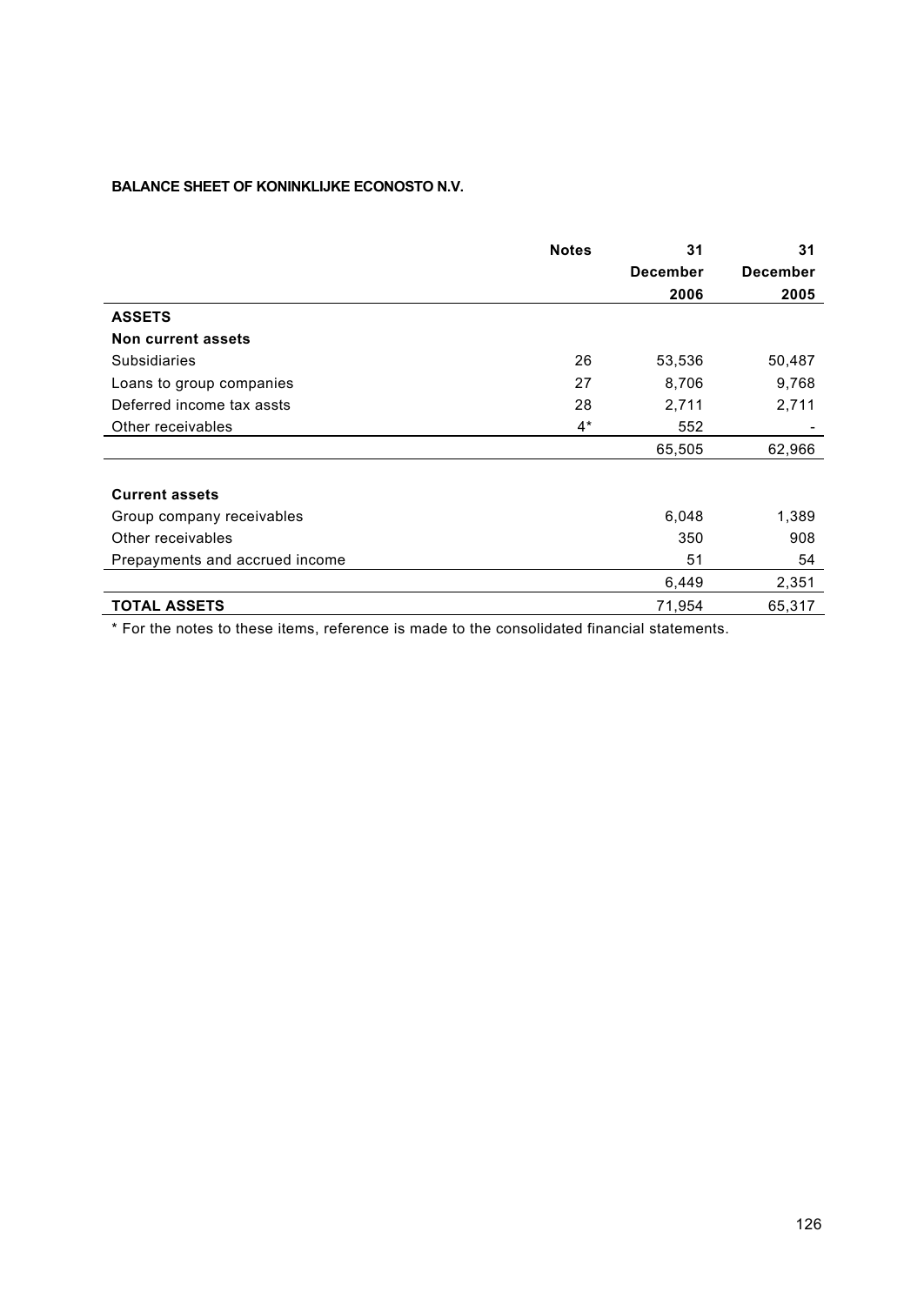# **BALANCE SHEET OF KONINKLIJKE ECONOSTO N.V. (x EUR 1,000)**

| (x EUR 1,000)                                               |              | 31              | 31              |
|-------------------------------------------------------------|--------------|-----------------|-----------------|
|                                                             |              | <b>December</b> | <b>December</b> |
|                                                             | <b>Notes</b> | 2006            | 2005            |
| <b>EQUITY AND LIABILITIES</b>                               |              |                 |                 |
| Equity attributable to ordinary shareholders of             |              |                 |                 |
| Koninklijke Econosto N.V.                                   |              |                 |                 |
| Issued capital                                              | 29           | 6,784           | 6,784           |
| Share premium                                               | 29           | 4,473           | 4,473           |
| Other reserves                                              | 29           | 5,036           | 2,391           |
| <b>Statutory reserves</b>                                   | 29           | (876)           | 1,292           |
| <b>Revaluation reserves</b>                                 | 29           | 122             | 76              |
| Profit for the year                                         | 29           | 3,918           | 2,658           |
|                                                             |              | 19,457          | 17,674          |
| <b>Provisions</b>                                           |              |                 |                 |
| Other provisions                                            | 30           | 1,129           | 1,376           |
| <b>Non-current liabilities</b>                              |              |                 |                 |
| Convertible subordinated bond loan - loan capital component | $12*$        | 13,859          | 17,779          |
| <b>Current liabilities</b>                                  |              |                 |                 |
| Credit institutions                                         | $12*$        | 28,687          | 24,905          |
| Convertible subordinated bond loan - Ioan capital component | $12*$        | 5,521           |                 |
| Accruals and deferred income                                |              | 3,301           | 3,583           |
|                                                             |              | 37,509          | 28,488          |
| <b>Total liabilities</b>                                    |              | 52,497          | 47,643          |
| <b>TOTAL EQUITY AND LIABILTIES</b>                          |              | 71,954          | 65,317          |

\* For the notes to these items, reference is made to the consolidated financial statements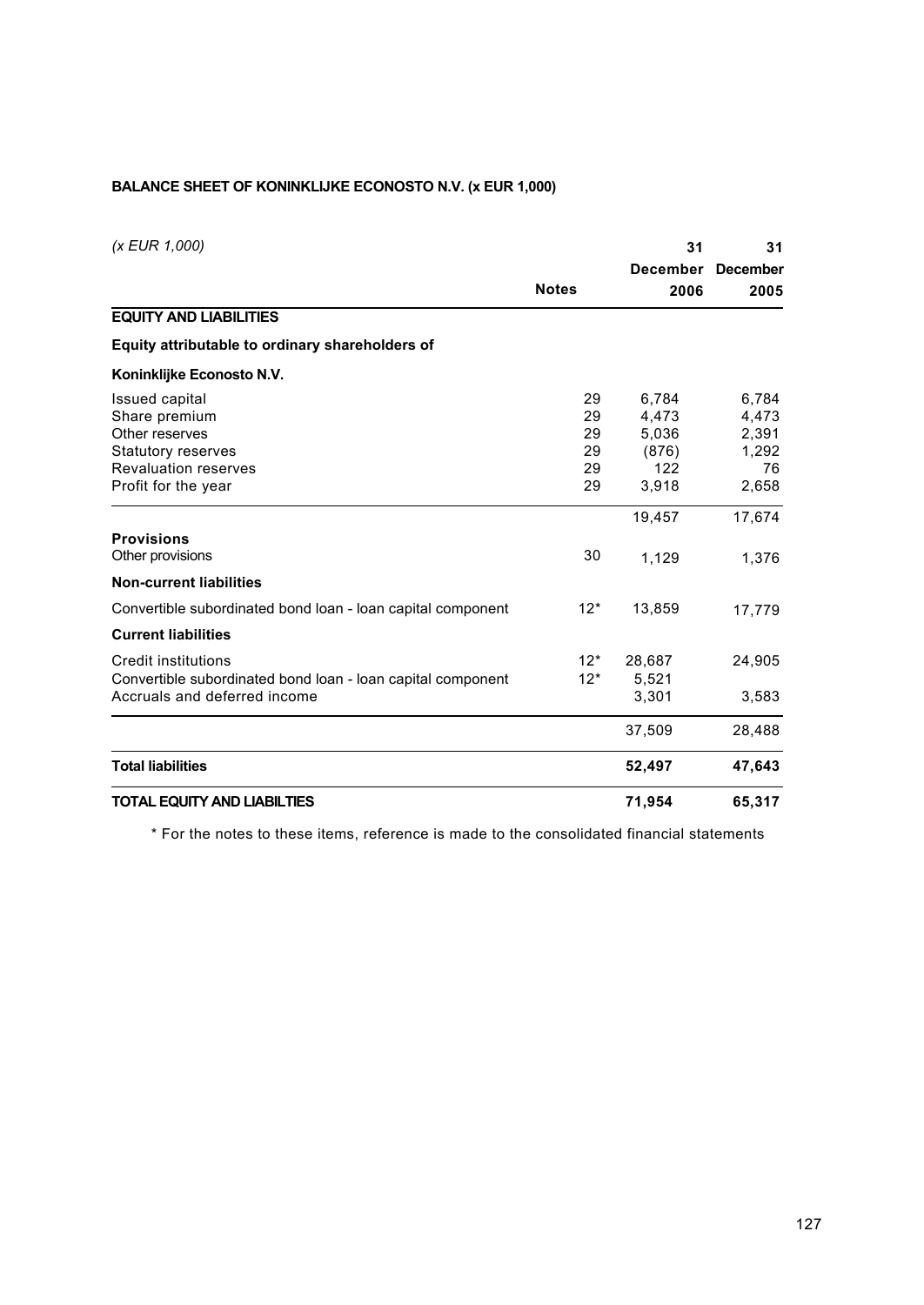# **OTHER INFORMATION**

## **INCOME STATEMENT OF KONINKLIJKE ECONOSTO N.V.**

| (x EUR 1,000)                    | <b>Notes</b> | 2006  | 2005  |
|----------------------------------|--------------|-------|-------|
| Profit of subsidiaries after tax |              | 3.918 | 2,658 |
| Profit for the year              |              | 3.918 | 2,658 |

# **NOTES TO THE FINANCIAL STATEMENTS OF KONINKLIJKE ECONOSTO N.V.**

## **24. GENERAL**

Since the results of Koninklijke Econosto N.V. are included in the consolidation, the company income statement is presented in a condensed format in accordance with Section 402 of Book 2 of the Netherlands Civil Code.

## **25. ACCOUNTING POLICIES**

The accounting policies of Koninklijke Econosto N.V.'s company financial statements are based on the option provided by Section 362(8) of Book 2 of the Netherlands Civil Code. This means that the accounting policies applied to Koninklijke Econosto N.V.'s company financial statements are the same as those applied to the consolidated financial statements. Subsidiaries over which significant influence is exercised are therefore recognised in accordance with the net asset value method. The consolidated financial statements have been drawn up in accordance with International Financial Reporting Standards (IFRS) as adopted by the European Union. For a description of these accounting policies, reference is made to the accounting policies of the consolidated financial statements.

Interests held in group companies are recognised at net asset value in accordance with uniform accounting policies.

The share of the result of companies in which Koninklijke Econosto N.V. has an interest comprises Koninklijke Econosto N.V.'s share of the results of these subsidiaries. Results on transactions involving the transfer of assets and liabilities between Koninklijke Econosto N.V. and its subsidiaries, and among these subsidiaries themselves, are not recognised to the extent that they can be regarded as unrealised.

## **26. INVESTMENTS IN SUBSIDIARIES**

A list of significant operating companies and holding companies is included in Note 15. For a complete list of all Koninklijke Econosto N.V. group companies and the liability undertakings issued on their behalf, reference is made to the list of subsidiaries filed with the Trade Registry of the Rotterdam Chamber of Commerce.

The financial statements of all group companies are included in the consolidated financial statements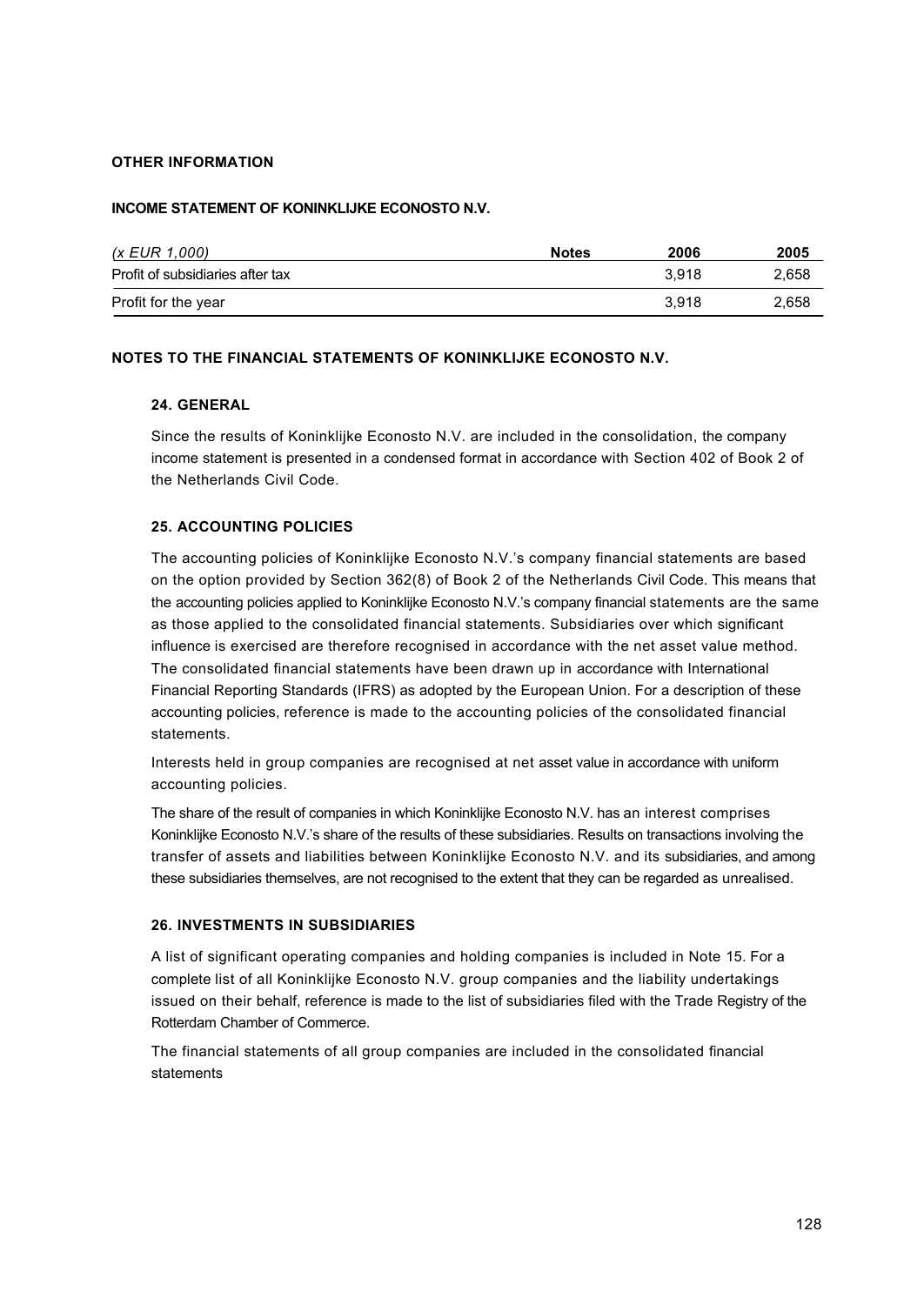# **27. LOANS TO GROUP COMPANIES**

|                                  | 2006  | 2005  |
|----------------------------------|-------|-------|
| Carrying amount at 1 January     | 9.768 | 9,288 |
| Repayments                       | (854) |       |
| Currency translation differences | (208) | 480   |
| Carrying amount at 31 December   | 8.706 | 9,768 |

The loans all relate to group companies.

No interest is charged on the outstanding long-term loans to group companies, except for a longterm loan to Econosto Mideast ( EUR 0.7 million) and a component of the long-term loan to Siekmann Econosto (EUR 0.75 million). Interest at 5% and 4% respectively is charged on these loans.

The aim of the loans is to benefit the business operations of the group companies on a long-term basis. Although no repayment schedule has been agreed, the decision on making repayments is made annually based on cash available and the solvency of the group companies. The loans are denominated in local currencies.

# **28. DEFERRED TAX ASSET**

An amount of EUR 0.9 million is expected to be settled within a year. In contrast to the previous financial year, the deferred tax asset is classified under non-current assets. For further details of the deferred tax asset, see note 18 to the consolidated financial statements.

# **29. EQUITY**

The authorised share capital consists of the following

|                                                           | 2006   | 2005   |
|-----------------------------------------------------------|--------|--------|
| 3,750,000 convertible cumulative preference financing     |        |        |
| Shares of EUR 0.50 nominal value each                     | 1,875  | 1,875  |
| 16,760,000 ordinary shares of EUR 0.50 nominal value each | 8,380  | 8,380  |
|                                                           | 10,255 | 10,255 |
| Issued and paid-up share capital                          |        |        |
|                                                           | 2006   | 2005   |
| <b>Priority shares</b>                                    |        |        |
| Balance at 1 January                                      |        | 5      |
| Conversion into ordinary Ishare                           |        | (5)    |
| Balance at 31 December                                    |        |        |
|                                                           | 2006   | 2005   |
| <b>Ordinary shares</b>                                    |        |        |
| Balance at 1 January                                      | 6,784  | 6,779  |
| Conversion into ordinary Ishare                           |        | 5      |
| Balance at 31 December                                    | 6,784  | 6,784  |

Total number of ordinary shares issued: 13,567,885 (2005: 13,567,885)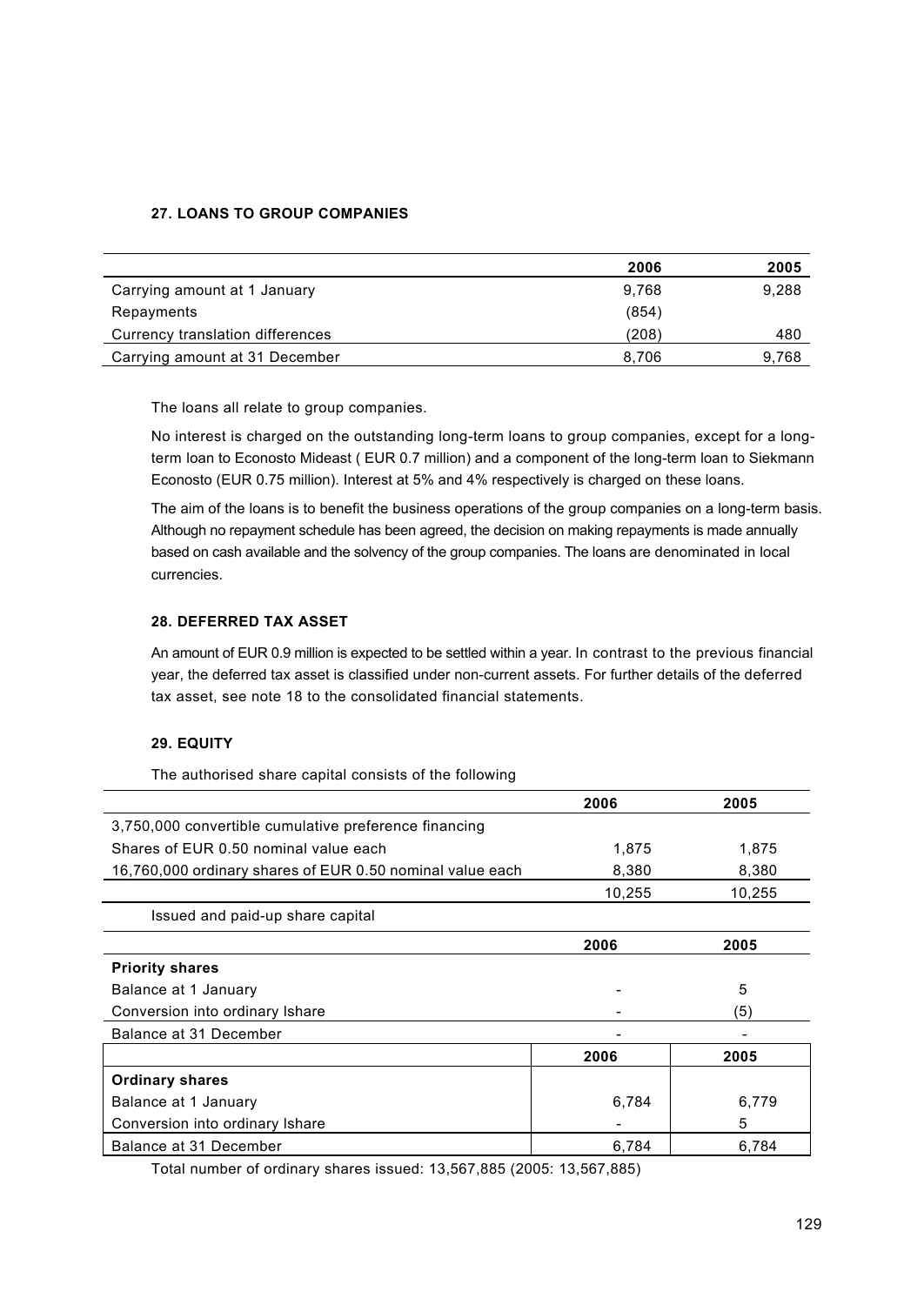Stichting Prioriteitsaandelen en Stichting Econosto were dissolved in 2005. The priority shares were converted into ordinary shares.

|                        | 2006                     | 2005                     |
|------------------------|--------------------------|--------------------------|
| Share premium          |                          |                          |
| Balance at 1 January   | 4.473                    | 4.473                    |
| Movements              | $\overline{\phantom{0}}$ | $\overline{\phantom{0}}$ |
| Balance at 31 December | 4.473                    | 4.473                    |
|                        |                          |                          |

|                                                    |              | <b>Statutory</b><br>reserves | Revalua-<br>tion<br>reserves |              |
|----------------------------------------------------|--------------|------------------------------|------------------------------|--------------|
|                                                    |              | (translation<br>differences  | (cash<br>flow                |              |
| Other<br>statutory<br>reserves,<br>reserves<br>and | <b>Other</b> | reserve)                     | hedges                       |              |
| revaluation reserves                               | reserves     |                              | reserve)                     | <b>Total</b> |
| At 1 January 2005                                  | 2,434        | (419)                        |                              | 2,015        |
| Treasury shares                                    | (38)         |                              |                              | (38)         |
| Net gain on cash flow hedges                       |              |                              | 76                           | 76           |
| Currency translation differences                   |              | 1,711                        |                              | 1,711        |
| Loss for the year                                  | (5)          |                              |                              | (5)          |
| At 31 December 2005                                | 2,391        | 1,292                        | 76                           | 3,759        |
| Treasury shares                                    | (39)         |                              |                              | (39)         |
| Share-based payments                               | 26           |                              |                              | 26           |
| Unrealised net gain on cash flow hedges            |              |                              | 122                          | 122          |
| Loss on cash flow hedges in income statement       |              |                              | (76)                         | (76)         |
| Currency translation differences                   |              | (1,077)                      |                              | (1,077)      |
| Cumulative currency translation differences to     |              |                              |                              |              |
| income statement as a result of sale of subsidiary |              | (1,091)                      |                              | (1,091)      |
| Loss on discontinued operations                    | (6, 271)     |                              |                              | (6, 271)     |
| Profit for the year on continuing operations       | 8,929        |                              |                              | 8,929        |
| 31 December 2006                                   | 5,036        | (876)                        | 122                          | 4,282        |

If statutory reserves show a deficit, no distribution equal to the amount of the deficit can be charged to other reserves.

|                              | 2006    | 2005  |
|------------------------------|---------|-------|
| Profit / (loss) for the year |         |       |
| Balance at 1 January         | 2,658   | (5)   |
| Addition to other reserves   | (2,658) | 5     |
| Net profit for the year      | 3,918   | 2,658 |
| Balance at 31 December       | 3,918   | 2,658 |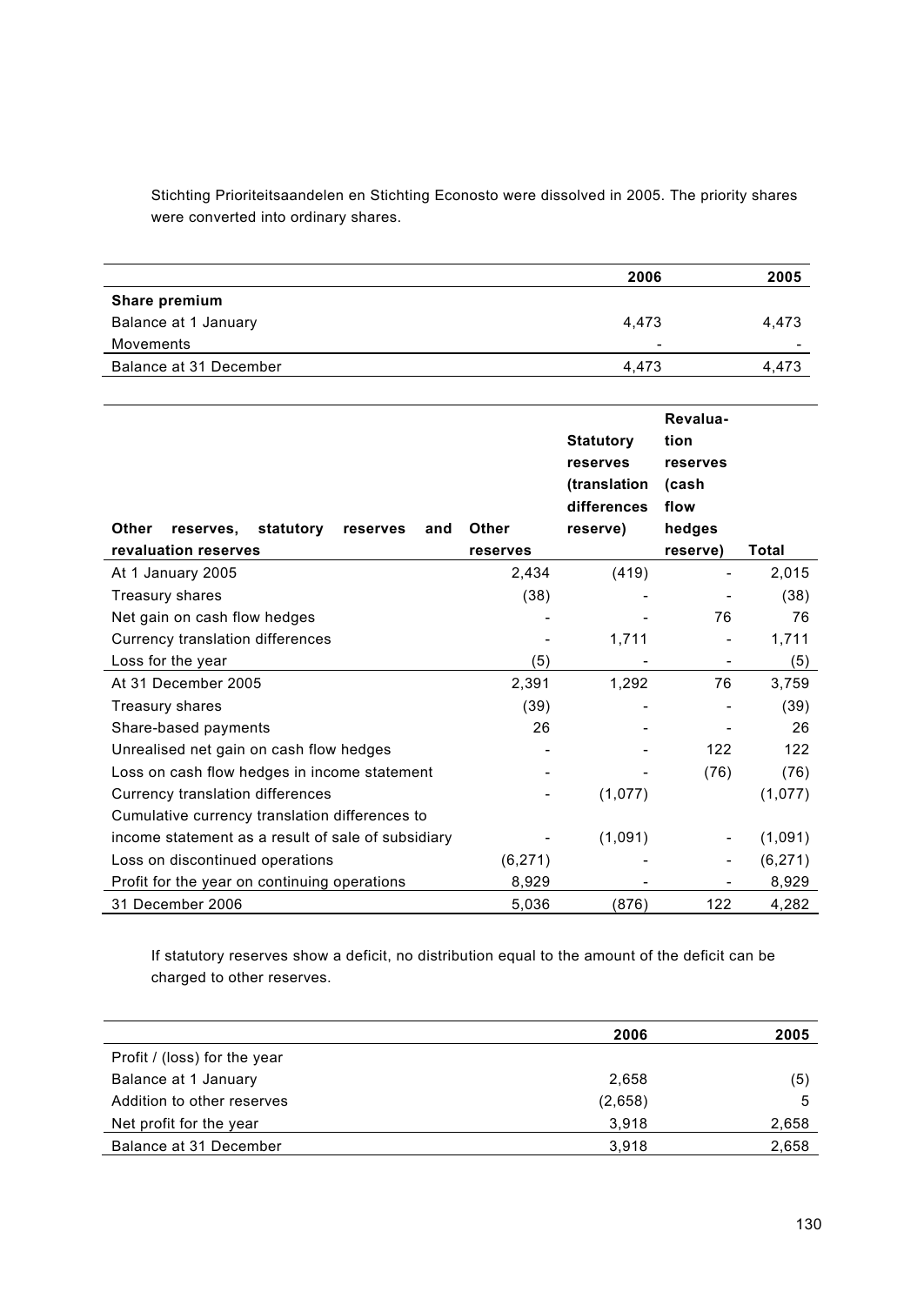## **30. PROVIONS**

Movements in provisions were as follows:

|                                 | 2006  | 2005  |
|---------------------------------|-------|-------|
| At 1 January                    | 1,376 | 1,839 |
| Additions                       | 54    |       |
| Release                         | (100) |       |
| Withdrawals                     | (201) | (463) |
| At 31 December                  | 1,129 | 1,376 |
| Current at 31 December 2006     | 32    |       |
| Non-current at 31 December 2006 | 1,097 |       |
| Total                           | 1,129 |       |
| Current at 31 December 2005     | 31    |       |
| Non-current at 31 December 2005 | 1,345 |       |
| Total                           | 1,376 |       |

Further details of the provisions are given in Note 10 of the consolidated financial statements.

# **31. COMMITMENTS AND CONTINGENCIES**

## *Guarantees for debts of third parties*

Within the framework of Section 403 of Book 2 of the Netherlands Civil Code, the company has assumed joint and several liability for the debts arising from the legal acts of a number of Dutch group companies. The debts of these group companies amounted to EUR 20.5 million at year-end 2006 (2005: EUR 17.6 million), of which EUR 9.0 million (2005: EUR 6.0 million) related to debts to credit institutions. The company also provided guarantees to third parties amounting to EUR 1.5 million (2005: EUR 3.2 million).

Koninklijke Econosto N.V. stands surety for any failure of performance of Econosto International in the implementation of the Kirishi project. Finally, Koninklijke Econosto N.V. stands surety for the equity deficit of Econosto Malaysia at 31 December 2006 (EUR 2.4 million).

Koninklijke Econosto N.V. forms a tax group for income tax purposes with its Dutch companies and is accordingly jointly and severally liable for the tax liabilities of the group.

Koninklijke Econosto N.V. also stands surety for the rental obligations referred to in the notes to the consolidated financial statements.

## **32. FINANCIAL INSTRUMENTS**

Further details of the financial instruments are given in Note 22 of the consolidated financial statements.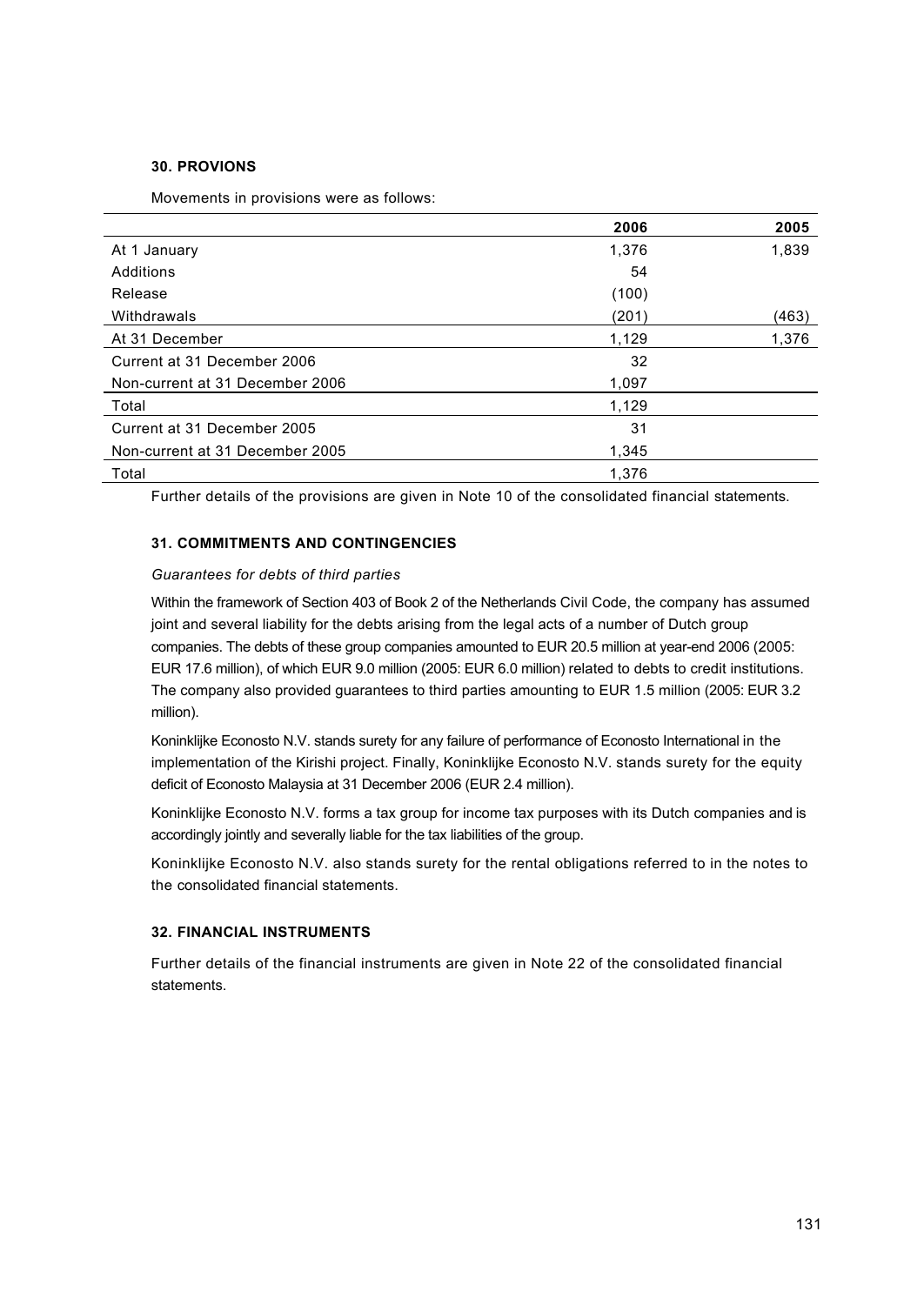# **33. STAFF COSTS AND REMUNERATION**

Further details of staff costs are given in Note 15 setting out the remuneration of the Board of Management.

Koninklijke Econosto N.V. employed four staff in 2006 (2005: 4).

# **34. EVENTS AFTER THE BALANCE SHEET DATE**

Details of events after the balance sheet date are given in Note 23 to the consolidated financial statements.

Capelle aan den IJssel 5 April 2007 Board of Management Supervisory Board J.F.A.M. van Os, Chairman C. Knol, Chairman O.de Vries, S.C. E. H. E. Kostwinder S.R. Nanninga

## **35. SUBSTANTIAL SHAREHOLDING DISCLOSURES**

At 5 April 2007, the company reported interests of 5% or more in the share capital of the following companies:

|                                        | %    |
|----------------------------------------|------|
| Gestion Deelnemingen V B.V., Amsterdam | 18.2 |
| Janivo Beleggingen B.V., Zeist         | 14.2 |
| TWE Beheer B.V., Amsterdam             | 6.5  |
| Total                                  | 38.9 |

# **36. ARTICLES OF ASSOCIATION PROVISION GOVERNING THE APPROPRIATION OF PROFIT**

The Articles of Association provision governing the appropriation of profit (Article 37), to the extent it is significant in the context of this report, is summarised below:

By resolution passed by the General Meeting of Shareholders, the dividend on ordinary shares may be fully or partly distributed in the form of shares. On a motion of the Board of Management approved by the Supervisory Board, the General Meeting of Shareholders can decide to charge distributions to holders of ordinary shares to one or more reserves that do not have to be kept according to law.

# **37. APPROPRIATION OF PROFIT**

| As disclosed in the income statement, the profit for the year amounts to: | 3.918 |
|---------------------------------------------------------------------------|-------|
| Dividend distribution:                                                    | -     |
| Credited to other reserves                                                | 3.918 |

In accordance with the agreements made with the shareholders and bondholders – as laid down in the Trust Deed of 28 August 2003 – no dividend shall be distributed to holders of ordinary shares until the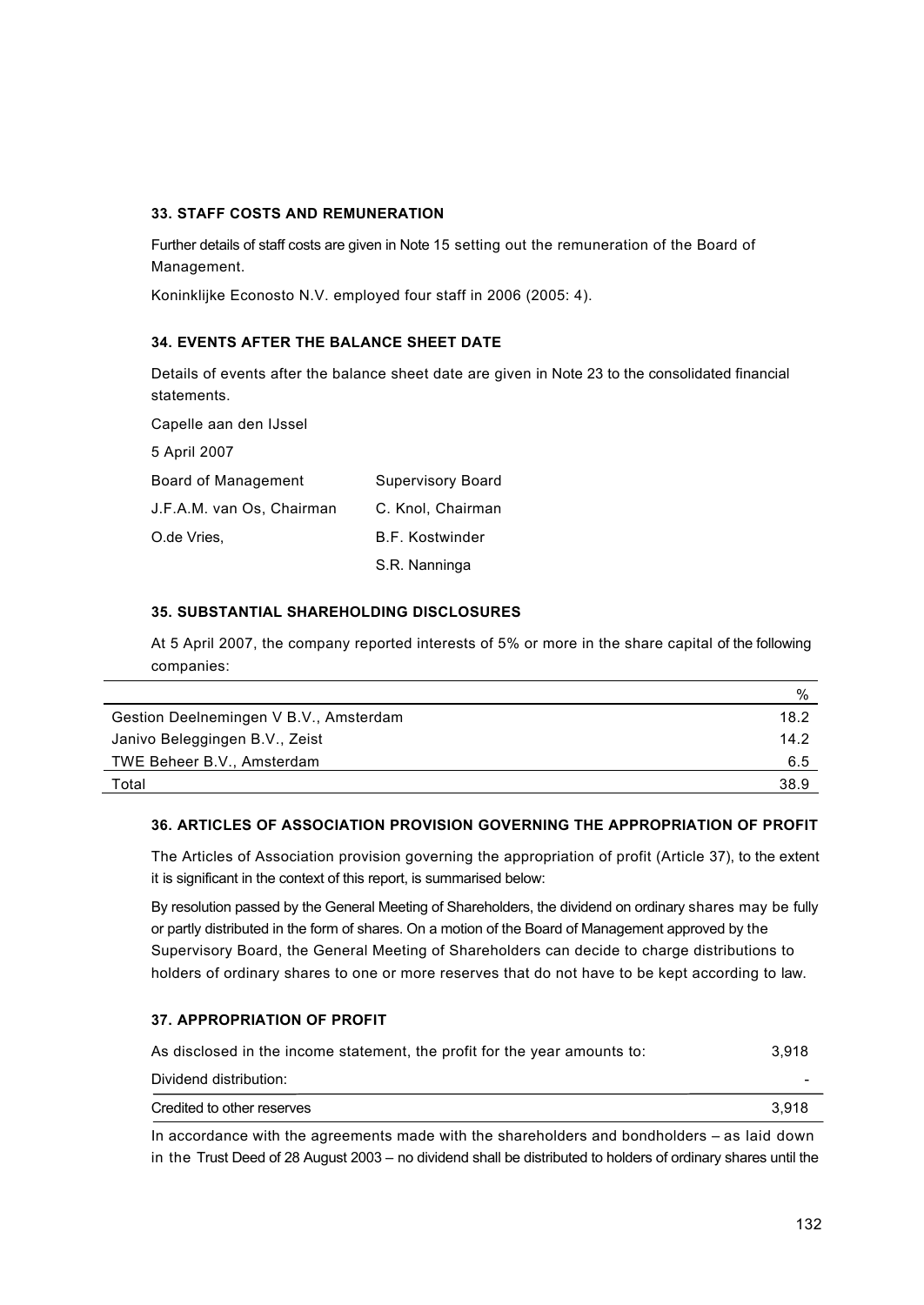convertible subordinated bond loan has been repaid in full. The profit for the year will accordingly be added to other reserves.

# **38. AUDITOR'S REPORT**

On 5 April 2007, Ernst & Young Accountants have issued an auditor's report in respect of the consolidated and the company financial statements of Econosto for the financial year 2006, which report is included on page 126 of the Gilde Offer Memorandum.

# **39. TRUSTEE'S REPORT**

6.35% 1996/2010 Koninklijke Econosto N.V. subordinated bond loan, originally amounting to NLG 60,000,000 (EUR 27,226,800), currently amounting to \$23,088,708.98, convertible into ordinary Koninklijke Econosto N.V. shares.

In compliance with the provisions of article 11 of the trust deed, most recently amended on 28 August 2003 by deed executed before H.B.H. Kraak, civil-law notary practising in Amsterdam, we report as follows.

On 18 May 2006, the General Meeting of Shareholders was held. Bondholders who had applied to attend the meeting were invited to do so, although without being granted voting powers.

The loan will be repaid by Koninklijke Econosto N.V. in four equal instalments on 5 June 2007, 5 June 2008, 5 June 2009 and 5 June 2010, except for earlier repayment in full or in part by Koninklijke Econosto N.V.

Of the principal of the loan, an amount of EUR 23,088,708.98 as determined following amendment of the trust deed on 28 August 2003 – half will be convertible, as from 6 June 2008, into ordinary Koninklijke Econosto N.V. shares of EUR 0.50 nominal value each at a conversion price of EUR 4 per share; the other half is not convertible.

In compliance with article 4(11) of the trust deed, as many ordinary shares have been deposited in the name of the trustee as are required to enable full conversion of all outstanding bonds.

No bonds were offered for conversion during the year under review. The amount of the loan outstanding at 31 December 2006 was EUR 23,088,708.98.

Amsterdam, 25 January 2007 N.V. Algemeen Nederlands Trustkantoor ANT L.J.J.M. Lutz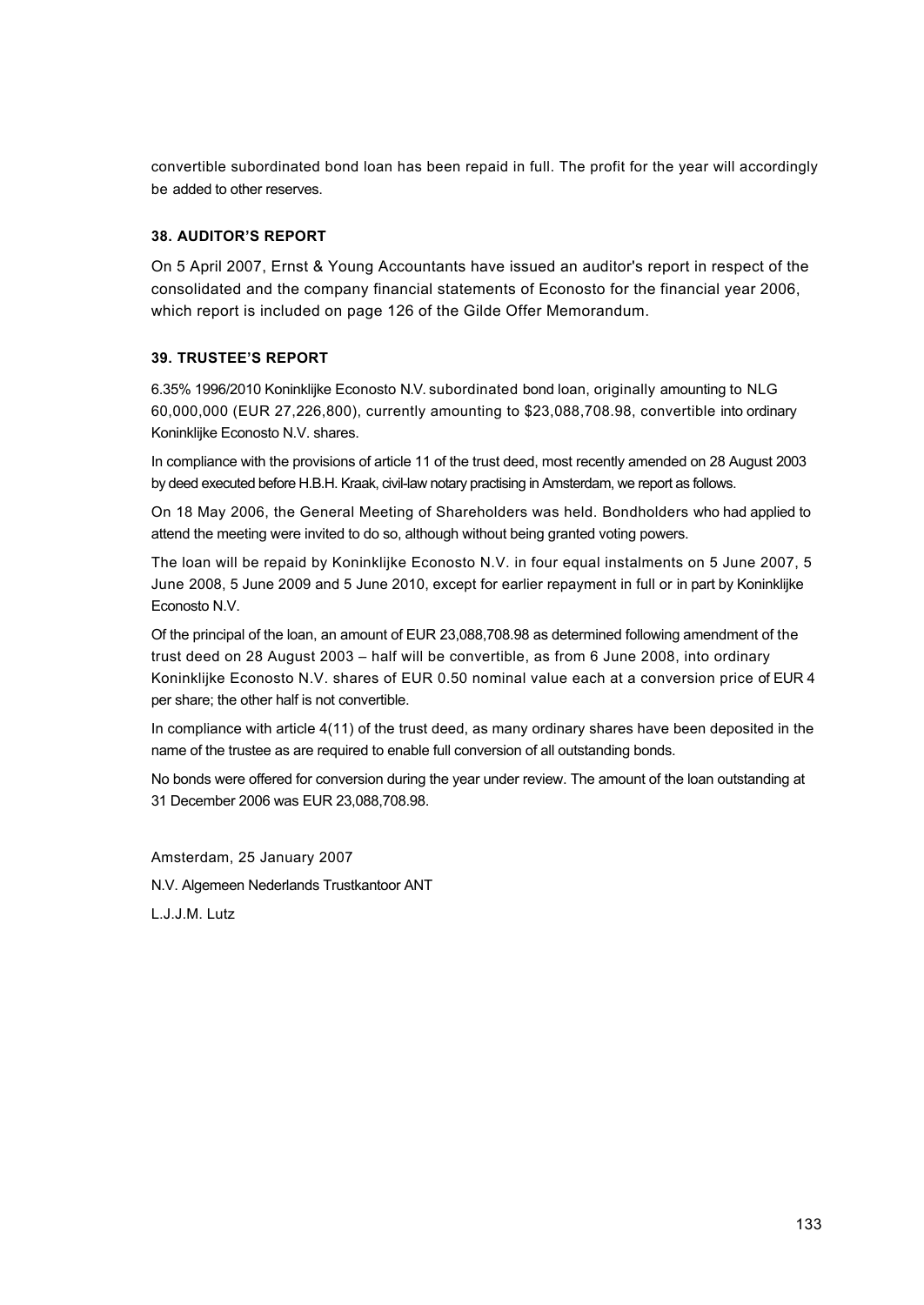# **3. CONDENSED FIGURES FINANCIAL YEAR 2007 AND THE FINANCIAL YEAR 2006, INCLUDING REVIEW REPORT BY ERNST & YOUNG FOR THE FINANCIAL YEAR 2007 ACCORDDING TO THE GILDE OFFER MEMORANDUM**

This Section 3 of Part 2 (Financial information) of this Offer Memorandum contains, amongst others, condensed consolidated financial information extracted from the annual financial statements (jaarrekening) of Koninklijke Econosto N.V. for the Financial Year 2006 and condensed consolidated financial information for the Financial Year 2007. Consequently, certain terms have been redefined in this Section and/or these terms may differ from the terms used in Section 3 of Part 1 (Definitions) of this Offer Memorandum. The terms defined and used in this Section 3 of Part 2 of this Offer Memorandum should be read to pertain only to this Section 3 of Part 2 of this Offer Memorandum, and not to any other Section of this Offer Memorandum.

Condensed consolidated financial information of the financial year of Koninklijke Econosto N.V. ended 31 December 2007 is included in Section 3.2 of Part 2 of this Offer Memorandum.

Ernst & Young has reviewed the condensed consolidated balance sheet as at 31 December 2007, the condensed consolidated profit and loss account for the year ended 31 December 2007, the condensed consolidated statement movements in shareholders' equity and the condensed consolidated cash flow statement for the year ended 31 December 2007 and the basis of presentation. Their review report is included on page 146 of the Gilde Offer Memorandum.

## **INDEX TO FINANCIAL INFORMATION FOR THE FINANCIAL YEAR 2007**

3.1 Introduction

## 3.2 **Condensed consolidated financial information for the Financial Year 2007**

- 3.2.1 Condensed consolidated balance sheet
- 3.2.2 Condensed consolidated profit and loss account
- 3.2.3 Condensed consolidated statement of movements in shareholders' equity
- 3.2.4 Condensed consolidated cash flow statement
- 3.2.5 Basis of presentation
- 3.3 Review report in respect of the Koninklijke Econosto N.V. condensed consolidated financial information relating to the Financial Year 2007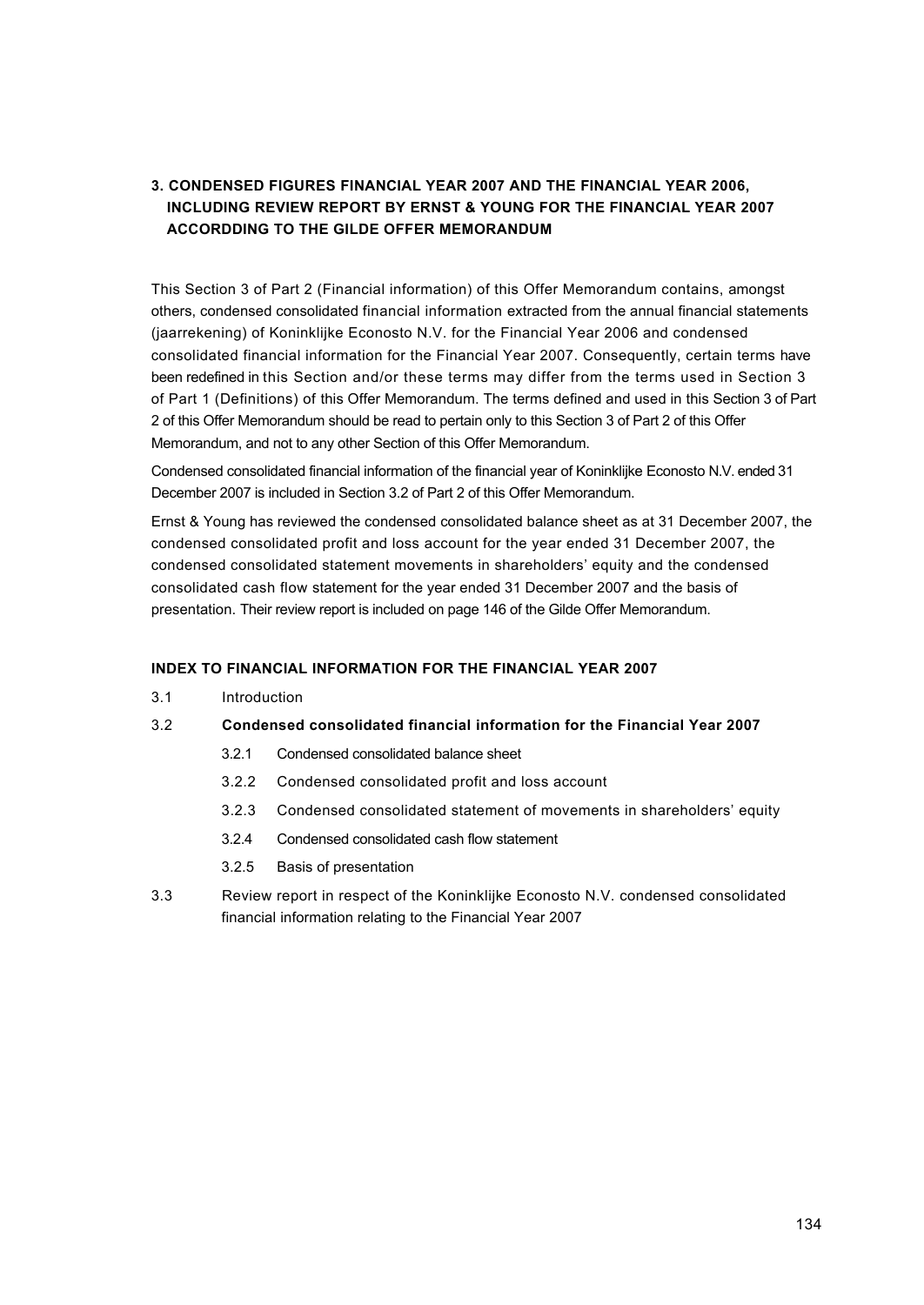## **3.1 Introduction**

## 2007 Highlights

- Net sales rise by 36%: from EUR 191.4 million to EUR 260.5 million, EUR 33.4 million of which was generated by the one-off Kirishi project; excluding the Kirishi project, net sales increased by 19%
- · Operating profit (EBIT), including the Kirishi project, increases from EUR 7.4 million (excluding other income) in 2006 to EUR 19.3 million in 2007
- Net profit, including the Kirishi project and a one-off tax benefit of EUR 2.9 million: EUR 17.9 million compared to EUR 3.9 million in 2006
- · Basic earnings per share EUR 1.19 compared to EUR 0.29 in 2006
- · Order portfolio, excluding the Kirishi project, increases from EUR 50.3 million at year-end 2006 to EUR 67.4 million at year-end 2007
- Convertible subordinated bond loan repaid prematurely
- New credit facilities without collateral security provided

# **Outlook for 2008<sup>1</sup>**

- Market conditions remain favourable
- Lower contribution from the Kirishi project to net sales and operating profit in 2008. Given current uncertainties, Econosto refrains from making any statements regarding projected sales and profit for 2008
- Proposed public cash offer on Econosto shares

| Key figures $(x)$                             | 2007    | 2006    | %change |
|-----------------------------------------------|---------|---------|---------|
| EUR 1,000)                                    |         |         |         |
| Net sales                                     | 260,504 | 191,366 | 36%     |
| Gross profit                                  | 80,039  | 59,784  | 34%     |
| Operating profit                              | 19,324  | 7,977   | 142%    |
| Profit before taxes                           | 15,880  | 3,442   | 361%    |
| Profit after taxes on continued activities    | 17,860  | 3,007   | 494%    |
| Profit after taxes on discontinued activities |         | 911     |         |
| Net profit                                    | 17,860  | 3,918   | 356%    |

<sup>&</sup>lt;sup>1</sup> See the press release in Section 11.2.1 of this Offer Memorandum for an update of the Outlook 2008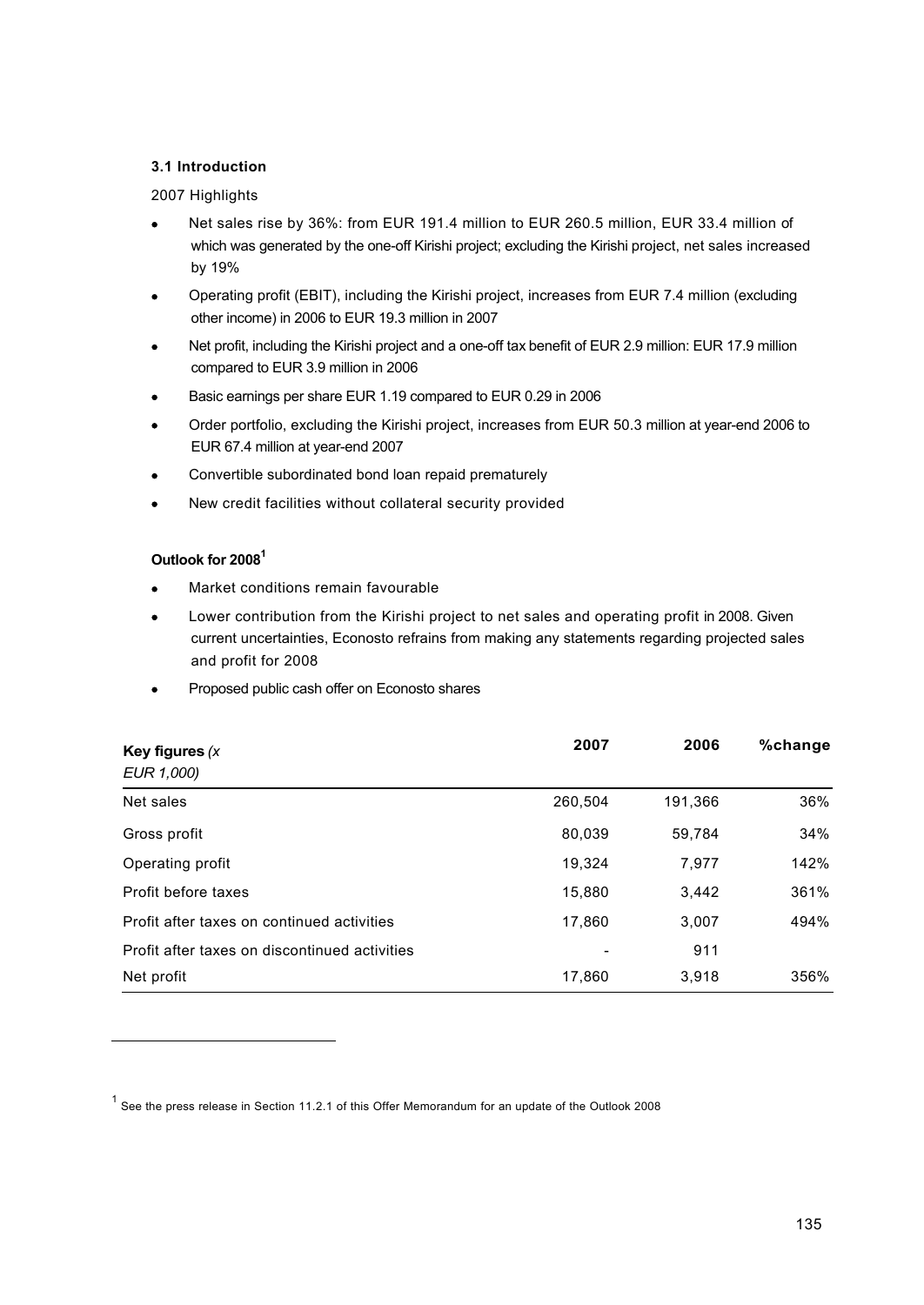#### **2007 annual results**

#### **Net sales**

Econosto achieved net sales totalling EUR 227.1 million in 2007, excluding the Kirishi project, representing an organic increase of 19% in comparison to 2006, when net sales totalled EUR 191.4 million. Net sales of the Kirishi project totalled EUR 33.4 million, thereby increasing total net sales for 2007 to EUR 260.5 million – 36% higher than in 2006.

All the Group companies contributed to the rise in net sales in 2007, with sales from projects showing significant growth as well. The strong growth of the activities in the Middle East made a particularly striking contribution to the increase in sales. The activities in the Netherlands, Belgium and the United Kingdom also showed strong growth.

## **Net profit**

Operating profit (excluding other income) rose from EUR 7.4 million to EUR 19.3 million in 2007. Net profit increased from EUR 3.9 million to EUR 17.9 million, partly as a result of the inclusion of a deferred tax asset of EUR 2.9 million. Basic earnings per share amounted to EUR 1.19 in 2007, compared to EUR 0.29 in 2006.

The operating profit was positively influenced by the increase in net sales and effective cost control. The profit was negatively influenced by the pressure on the margins that resulted from rising raw material prices and increased international competition in 2007.

## **Net operating capital**

Due to the increased activities in 2007, net operating capital (which comprises total inventories and trade receivables less trade payables) rose to EUR 57.4 million at year-end 2007, representing a 16% increase in comparison to 31 December 2006 (year-end 2006: EUR 49.4 million). Net operating capital as a percentage of net sales on 31 December 2007 fell to 22.0% (2006: 25.8%).

# **Liquidity**

Net interest-bearing debts, i.e. the total amount of current and non-current interest-bearing liabilities, net of cash and short-term deposits, decreased by EUR 20.4 million in 2007: from EUR 34.2 million to EUR 13.8 million.

## **Dividend**

The Management Board will propose to the General Meeting of Shareholders to be held on 15 May 2008 to forego a dividend for 2007, as was the case in 2006.

## **Outlook**

Econosto expects market conditions to remain favourable overall in 2008. It is however not yet clear what the impact will be of the credit crunch in the financial industry, uncertainties regarding the political developments in the Middle East and the global economic growth prospects. Given the current insecurities, Econosto will refrain from making any statements on projected sales and profit in 2008. The fact that Kirishi was a one-off project means that its contribution to net sales and operating profit will be lower in 2008.

Econosto's long-term objective is to achieve a return on average capital invested in excess of 20%, operating profit of more than 5% of net sales and net operating capital of less than 25% of net sales.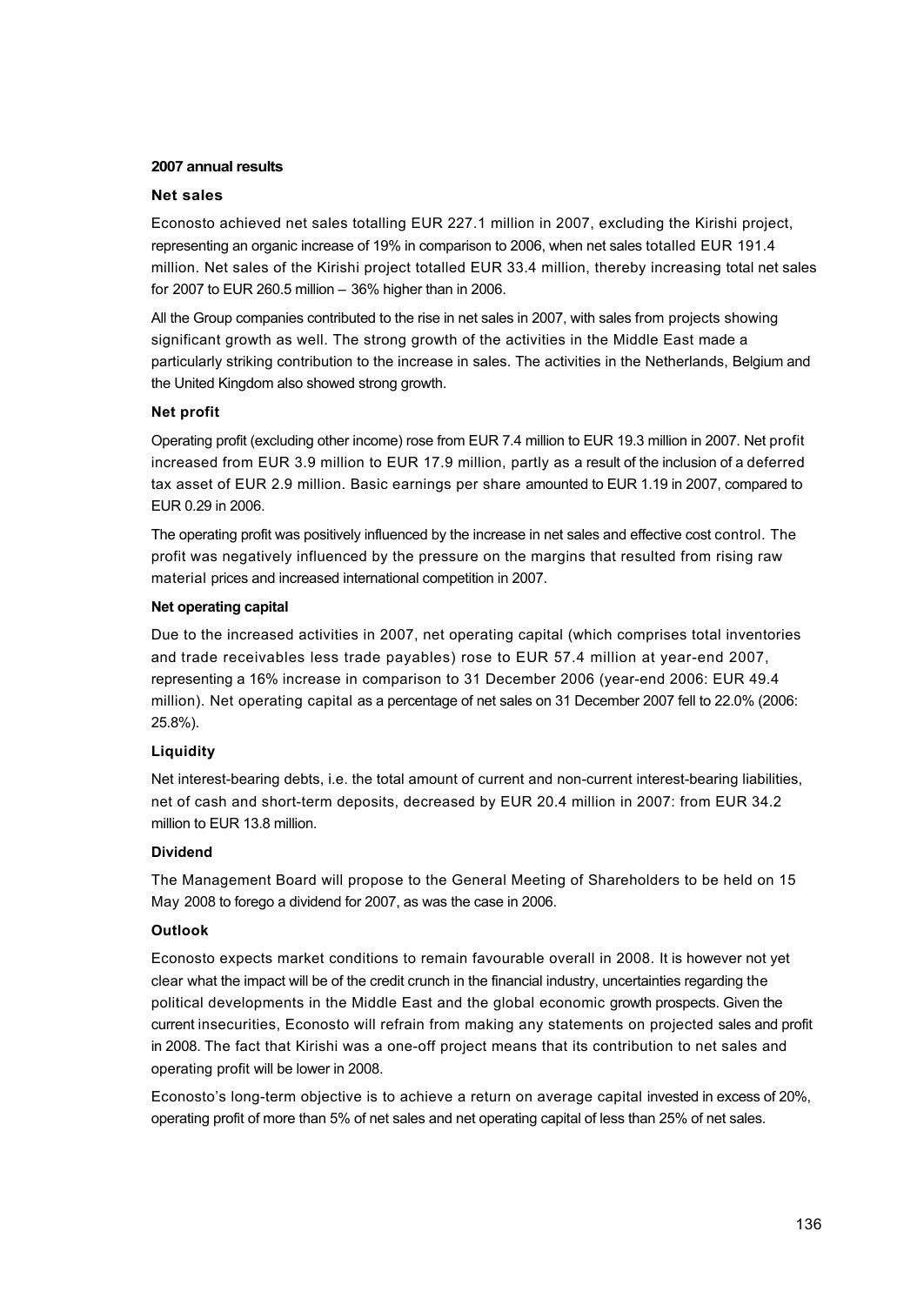#### **Key events in 2007**

#### **Repayment of convertible bond loan**

In June 2007, Econosto repaid the outstanding 6.35% convertible subordinated bond loan prematurely and in full. Of this convertible subordinated bond loan, 50% could be converted into ordinary Econosto shares with a par value of EUR 0.50 at a conversion rate of EUR 4.00. Of the bondholders, 91% opted for conversion, which resulted in the issuance of 2,622,335 ordinary Econosto shares, corresponding to a dilution of 19%. Following conversion, the number of outstanding Econosto shares at year-end 2007 was 16,190,220.

The non-convertible portion of the bond loan was repaid by Econosto in cash. Of the remainder of the IFRS interest accrual on the convertible subordinated bond loan of EUR 3.7 million at 31 December 2006, EUR 2.1 million was processed directly through equity capital, while EUR 1.6 million was deducted from the 2007 profit.

By repaying and converting the bond loan, Econosto significantly improved the financial ratios. Based on the balance sheet ratios at 31 December 2006, Econosto's debt-to-equity ratio increased by 18% to 36% at year-end 2007. In addition, the repayment ensured that interest charges will decrease by approximately EUR 4 million in the next three years.

## **Financing**

New credit facilities were established with ABN AMRO Bank and Fortis Bank in June 2007. The central credit facility was increased from EUR 10.2 million to EUR 66.2 million, which was necessary to finance the successful early repayment of the convertible subordinated bond loan. The new central agreement ensures greater flexibility for Econosto in the allocation of resources to and from the foreign participating interests.

## **Kirishi project**

In 2006, Econosto entered into an agreement with main contractor ABB Lummus Global for the delivery of a comprehensive range of valves for a major new petrochemical industrial complex in Kirishi, which is located approximately 180 kilometres southeast of Saint Petersburg.

Econosto largely completed and invoiced the deliveries for the Kirishi project in 2007. The project accounted for EUR 33.4 million of Econosto's sales for the full financial year. The remainder of the deliveries for the Kirishi project are expected to be made in 2008.

Winning the Kirishi contract further strengthened Econosto's good reputation among customers, contractors and banks. The Russian market is currently showing strong growth, and Econosto expects to benefit from this development in the years ahead, anticipating that it will be able to participate in a large number of projects.

The positive outlook for the Russian market prompted Econosto to open an office in Moscow in the second half of 2007.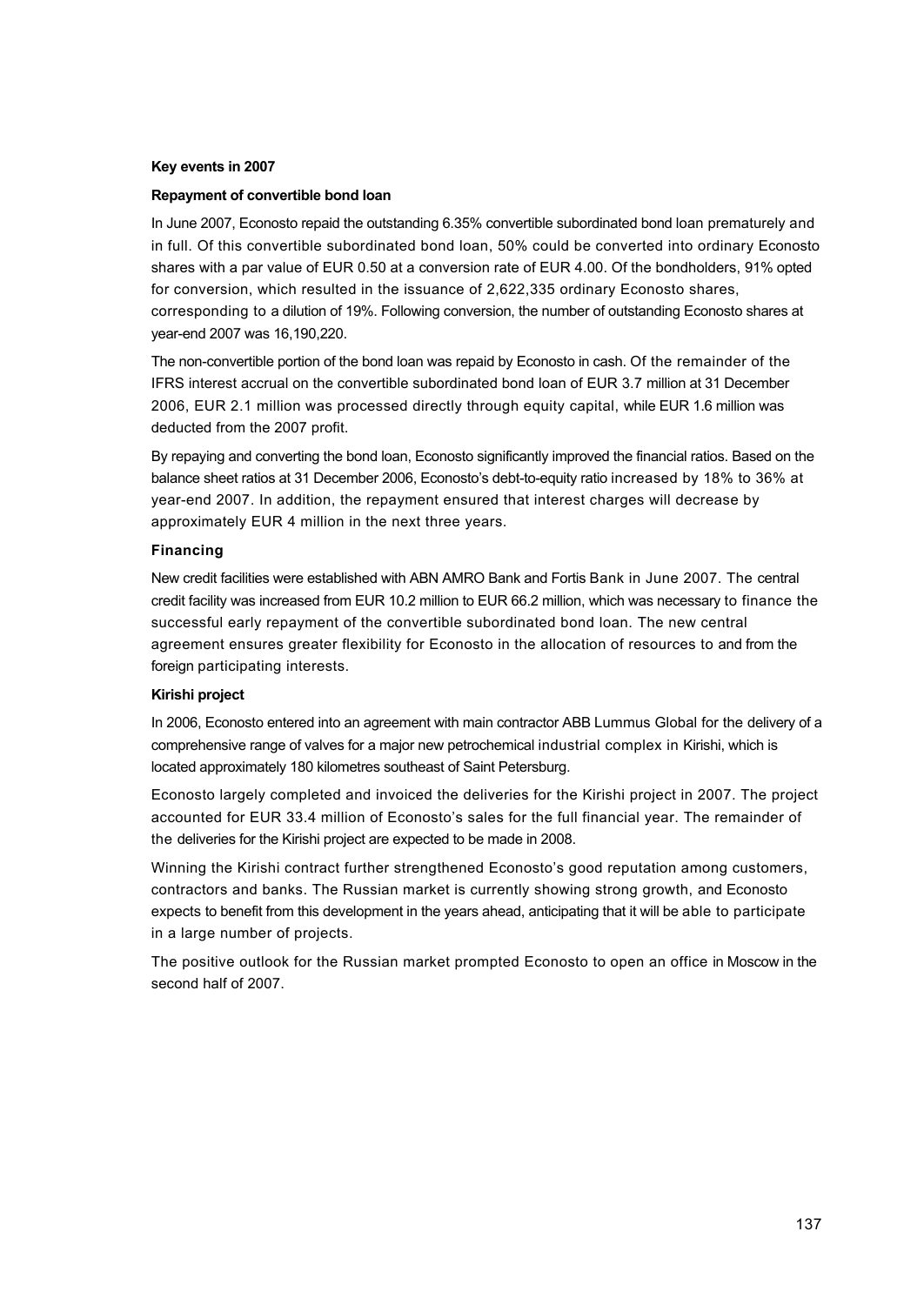## **Developments by region**

## **Europe Region (including the Kirishi project)**

| $(x$ EUR 1 million)      | 2007  | 2006  | Difference in % |
|--------------------------|-------|-------|-----------------|
| Net sales                | 196.6 | 143.9 | + 37%           |
| <b>EBIT</b>              | 14.9  | 3.9   | + 282%          |
| EBIT as % of sales       | 7.6%  | 2.7%  | + 177%          |
| <b>Employees in FTEs</b> | 492   | 476   | + 3%            |

Econosto's European organisation comprises five pillars in the strategic markets in Europe. The largest office with a central European warehouse facility is based in Capelle aan den IJssel, where virtually all product innovation is initiated. In addition, Econosto has divisions in Belgium, Germany, the United Kingdom and Spain. In their respective markets, these divisions serve all industries important to Econosto, supplying both the company's own products and premium brands from leading suppliers, in addition to providing services.

In 2007, sales from the European operations increased by 37% to EUR 196.6 million. The Netherlands and the United Kingdom, in particular, experienced strong growth. A large portion of the deliveries for the Kirishi project was also posted in 2007. EBIT in the Europe region, including the results from holding company Koninklijke Econosto N.V., amounted to EUR 14.9 million in 2007 (compared to EUR 3.9 million in 2006).

# **Middle East Region**

| (x EUR 1 million)  | 2007 | 2006 | Difference in % |
|--------------------|------|------|-----------------|
| Net sales          | 60.0 | 43.8 | + 37%           |
| <b>EBIT</b>        | 4.3  | 3.1  | $+39%$          |
| EBIT as % of sales | 7.2% | 7.1% | $+2%$           |
| Employees          | 153  | 152  | $+1%$           |

The Middle East region is served by Econosto Mideast, which is based in Dubai in the United Arab Emirates. Econosto Mideast supplies to a variety of markets and industries related to valves, instrumentation and pipes throughout the neighbouring countries.

The main industries that Econosto focuses on are the ventilation and air-conditioning markets, the oil and gas industry, the chemical and petrochemical industries, the energy market and waterworks.

Markets in the Middle East region continued to grow in 2007, particularly due to increasing investments in the Persian Gulf Region. Econosto Mideast's sales increased by 37% to EUR 60.0 million. Despite the delivery of a number of less profitable large projects, EBIT increased from EUR 3.1 million in 2006 to EUR 4.3 million in 2007.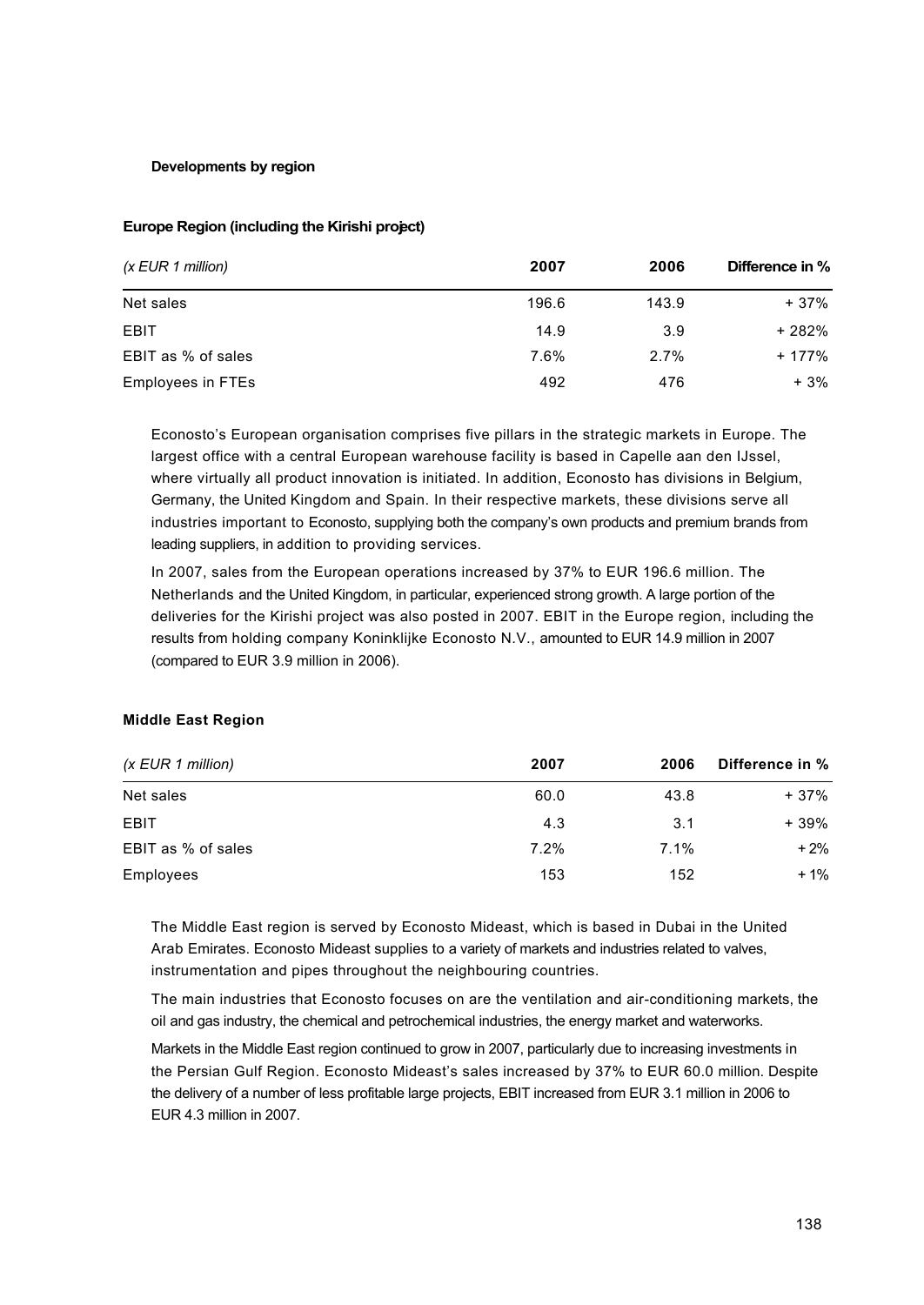# **Far East Region**

| (x EUR 1 million)  | 2007 | 2006  | Difference in % |
|--------------------|------|-------|-----------------|
| Net sales          | 3.9  | 3.7   | + 5%            |
| <b>EBIT</b>        | 0.1  | 0.4   | - 75%           |
| EBIT as % of sales | 2.6% | 10.8% | - 76%           |
| Employees          | 33   | 31    | $+6%$           |

In the Far East, Econosto is represented by three divisions: Econosto Singapore, Econosto Malaysia and Econosto Shanghai. These divisions focus on local and neighbouring industrial markets, providing Econosto products such as valves and seals.

In 2007, Econosto's sales in this region increased by 5% to 3.9 million. The main reason for the decrease in EBIT to 0.1 million were the start-up costs of the office in Shanghai, China (in 2006, EBIT was EUR 0.4 million).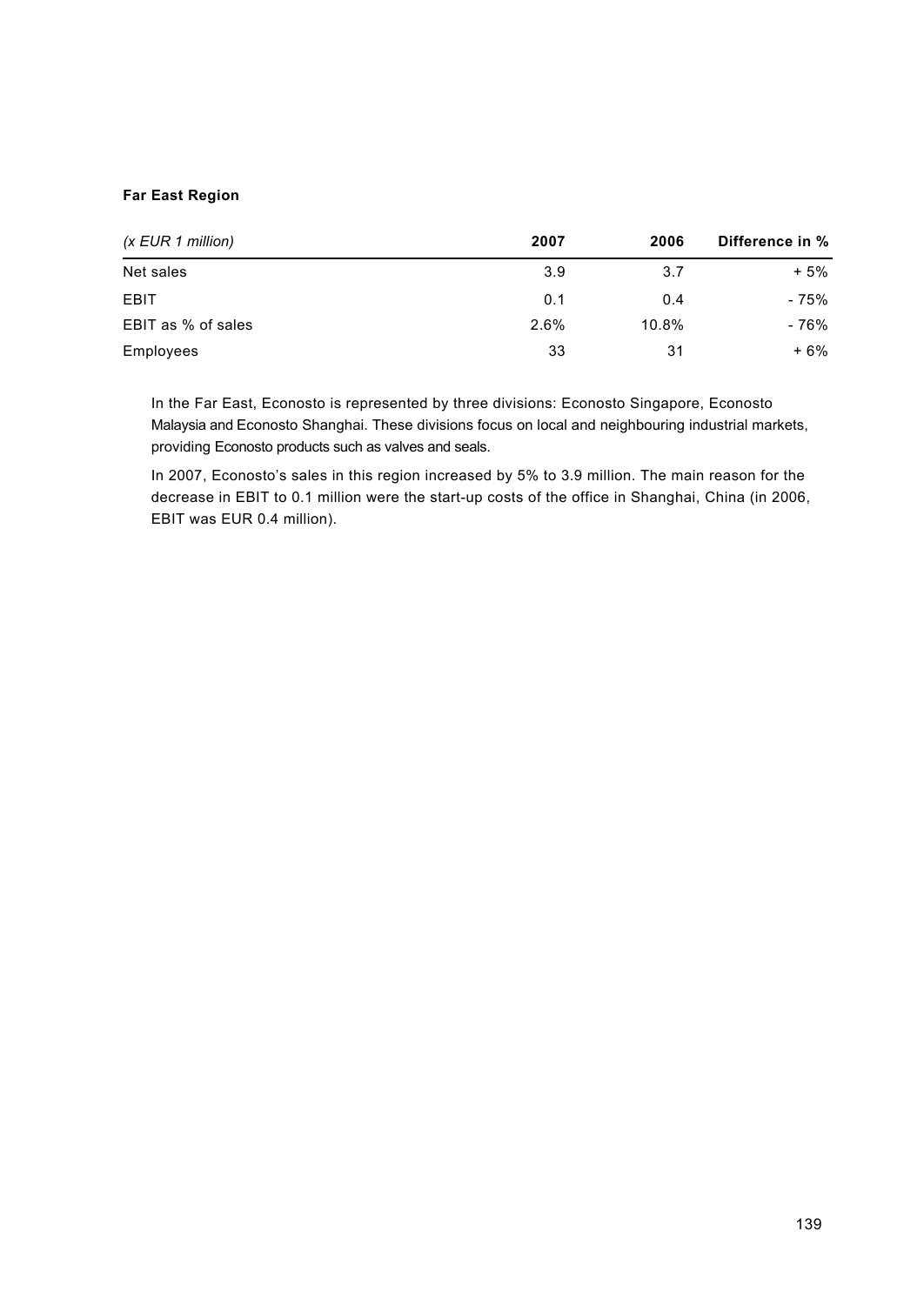# **3.2 Condensed consolidated financial information for the Financial Year 2007**

# *3.2.1 Condensed consolidated balance sheet*

| (x EUR 1,000)                       | 2007    | 2006    |
|-------------------------------------|---------|---------|
| Tangible fixed assets               | 8,638   | 8,996   |
| Other fixed assets                  | 8,451   | 5,124   |
| <b>Current assets</b>               | 104,967 | 94,921  |
| <b>Total assets</b>                 | 122,056 | 109,041 |
| Capital and reserves                | 43,930  | 19,457  |
| Non-current liabilities             | 5.900   | 18,439  |
| <b>Current liabilities</b>          | 72.226  | 71,145  |
| <b>Total equity and liabilities</b> | 122.056 | 109.041 |

# *3.2.2 Condensed consolidated profit and loss account*

| (x EUR 1,000)                              | 2007    | 2006    |
|--------------------------------------------|---------|---------|
| <b>Net sales</b>                           | 260,504 | 191,366 |
| Operating profit, excluding other income   | 19,324  | 7,345   |
| Other income                               |         | 632     |
| <b>Operating profit</b>                    | 19.324  | 7,977   |
| Financial result                           | (3,444) | (4,535) |
| <b>Profit before taxes</b>                 | 15,880  | 3,442   |
| Taxes                                      | 1,980   | (435)   |
| Profit after taxes on continued activities | 17,860  | 3,007   |
| Profit after taxes on continued activities |         | 911     |
| Net profit                                 | 17.860  | 3,918   |

# *3.2.3 Condensed consolidated statement of movements in shareholders' equity*

| (x EUR 1,000)                 | 2007     | 2006     |
|-------------------------------|----------|----------|
| At 1 January                  | 19,457   | 17,674   |
|                               |          |          |
| Movements:                    |          |          |
| Profit for the year           | 17,860   | 3,918    |
| Net gains on cash flow hedges | 494      | 46       |
| Foreign currency translation  | (2, 185) | (2, 168) |
| Share based payment           | 32       | 26       |
| Conversion                    | 8,331    |          |
| Treasury shares               | (59)     | (39)     |
| At 31 December                | 43,930   | 19,457   |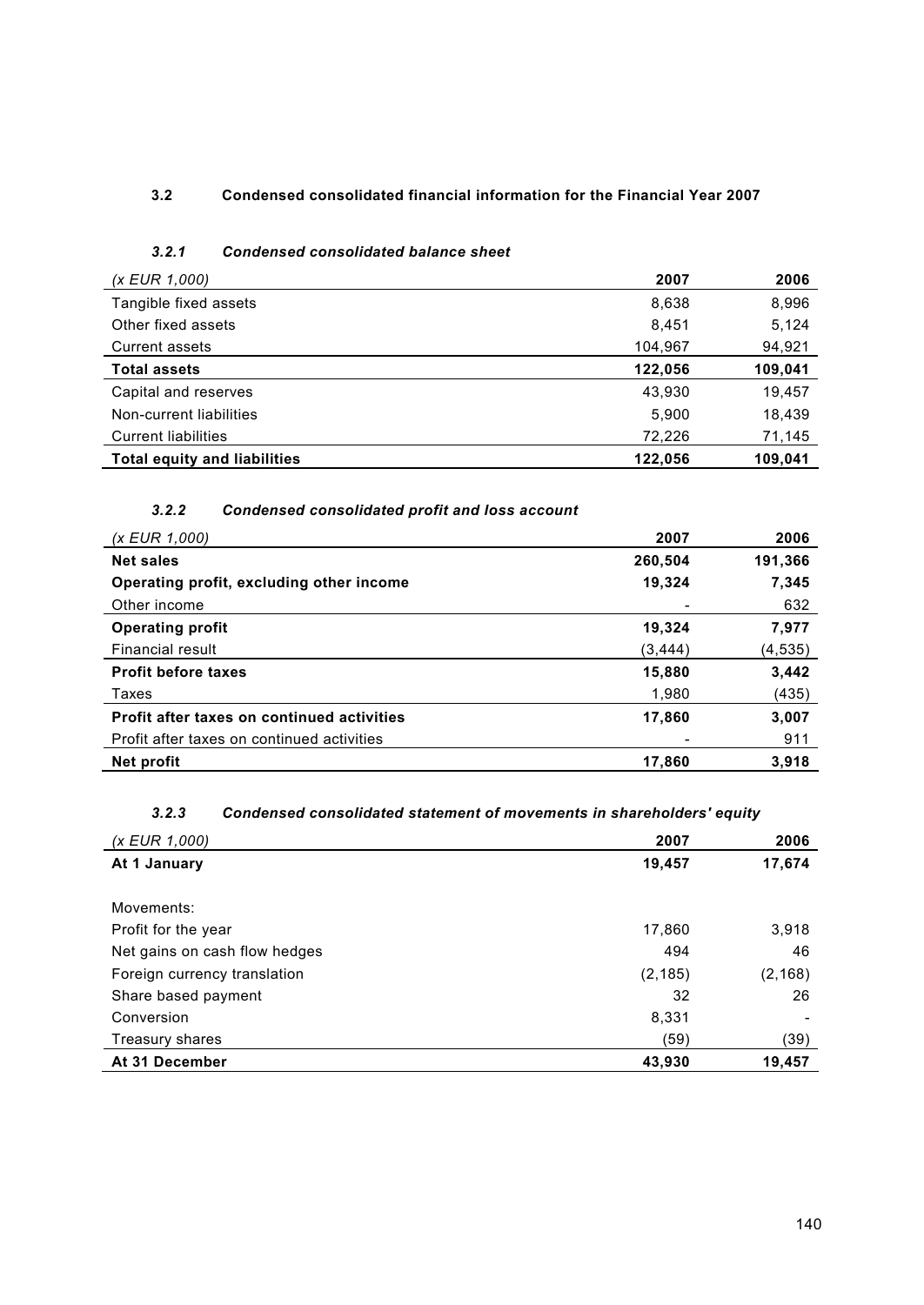| (x EUR 1,000)                       | 2007      | 2006     |
|-------------------------------------|-----------|----------|
| Cash flow generated from:           |           |          |
| Operating activities                | 17,063    | (125)    |
| Investing activities                | (1, 742)  | 2,041    |
| Financing activities                | (10, 735) | (4, 119) |
| Net cash flows                      | 4,586     | (2, 203) |
| Exchange rate differences           | (1,235)   | (1, 101) |
| Change in cash and cash equivalents | 3,351     | (3, 304) |

# *3.2.4 Condensed consolidated cash flow statement*

# *3.2.5 Basis of presentation*

The condensed consolidated financial information has been drawn up in accordance with the accounting policies as described below.

The condensed consolidated financial information has been prepared in accordance with the historical cost convention, except for the derivative financial instruments, which are recognised at fair value. Unless stated otherwise, the condensed consolidated financial information are denominated in euros and all amounts are rounded off to thousands (EUR 1,000).

## **Basis of consolidation**

The condensed consolidated financial information comprise Koninklijke Econosto N.V. and its subsidiaries (hereinafter referred to as 'Koninklijke Econosto N.V.'). The financial information of the subsidiaries have been drawn up for the same reporting year as that of the parent company, with consistent accounting policies used throughout.

All intra-group balances, transactions, income and expense, and profits and losses arising from intragroup transactions included in its assets, are fully eliminated. Subsidiaries are consolidated as from the date of acquisition, being the date on which effective control is obtained over the entity concerned; such consolidation continues until the moment effective control ceases.

## **Foreign currency translation**

The condensed consolidated financial information is denominated in euros. This currency is also the functional and reporting currency of Koninklijke Econosto N.V. Each group entity determines its own functional currency. The items included in the financial information of each entity are recognised on the basis of this functional currency. On initial recognition, transactions in foreign currency are accounted for at the rate of the functional currency as at the date of the transaction. Monetary assets and liabilities denominated in foreign currencies are translated at the rate of the functional currency as at the balance sheet date. Any differences are charged to the income statement.

As at the reporting date, the assets and liabilities of the subsidiaries outside the Eurozone are translated into the reporting currency of Koninklijke Econosto N.V. (the euro) at the rate ruling on the balance sheet date, while the income statements are translated at the weighted average rate for the year. The exchange differences resulting from this translation, as well as the translation of the longterm intercompany loans to these subsidiaries, are taken directly to the currency translation differences reserve. In the event of disposal of a foreign entity, the deferred cumulative amount included for this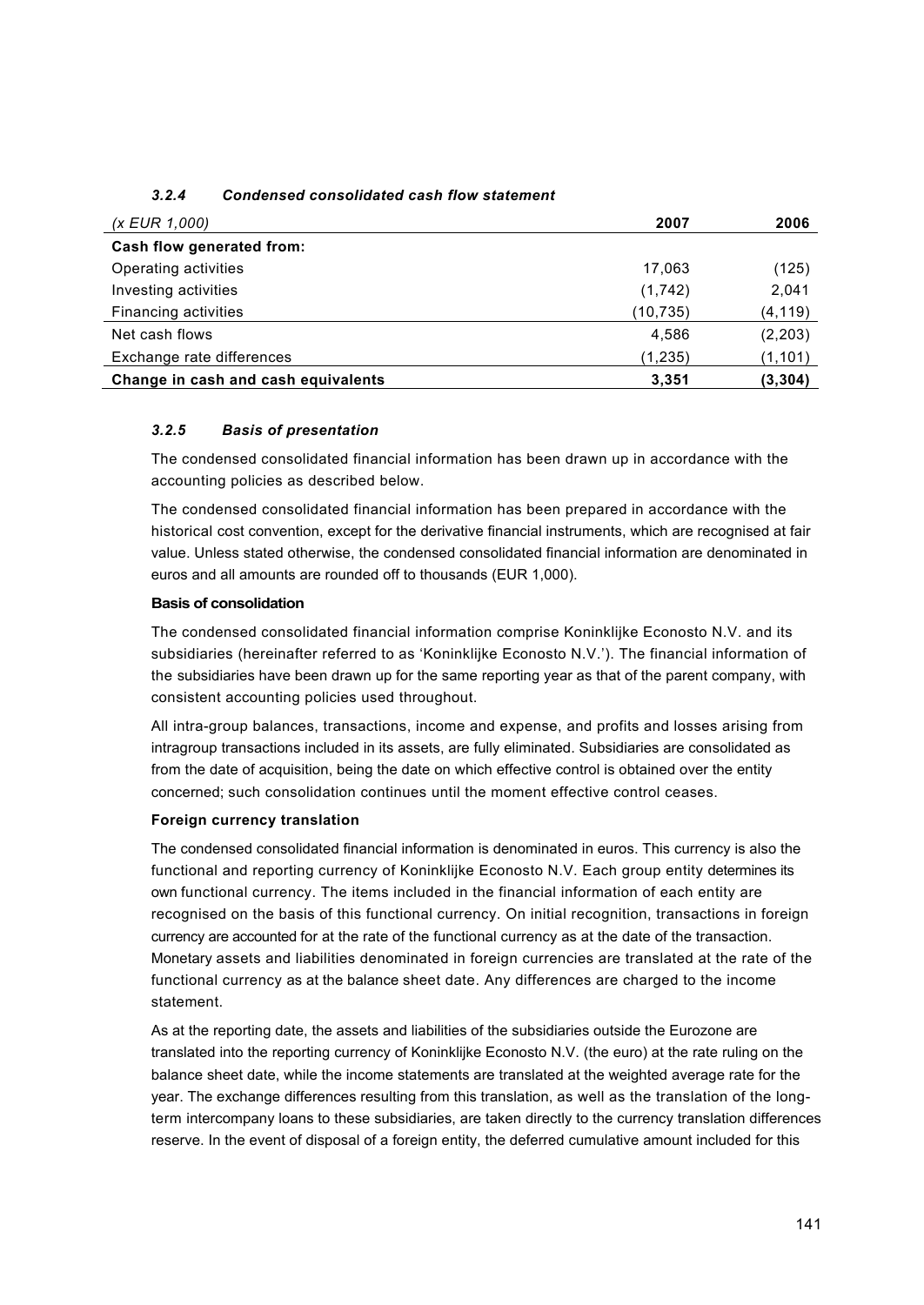foreign entity in the currency translation differences reserve is recognised in the income statement.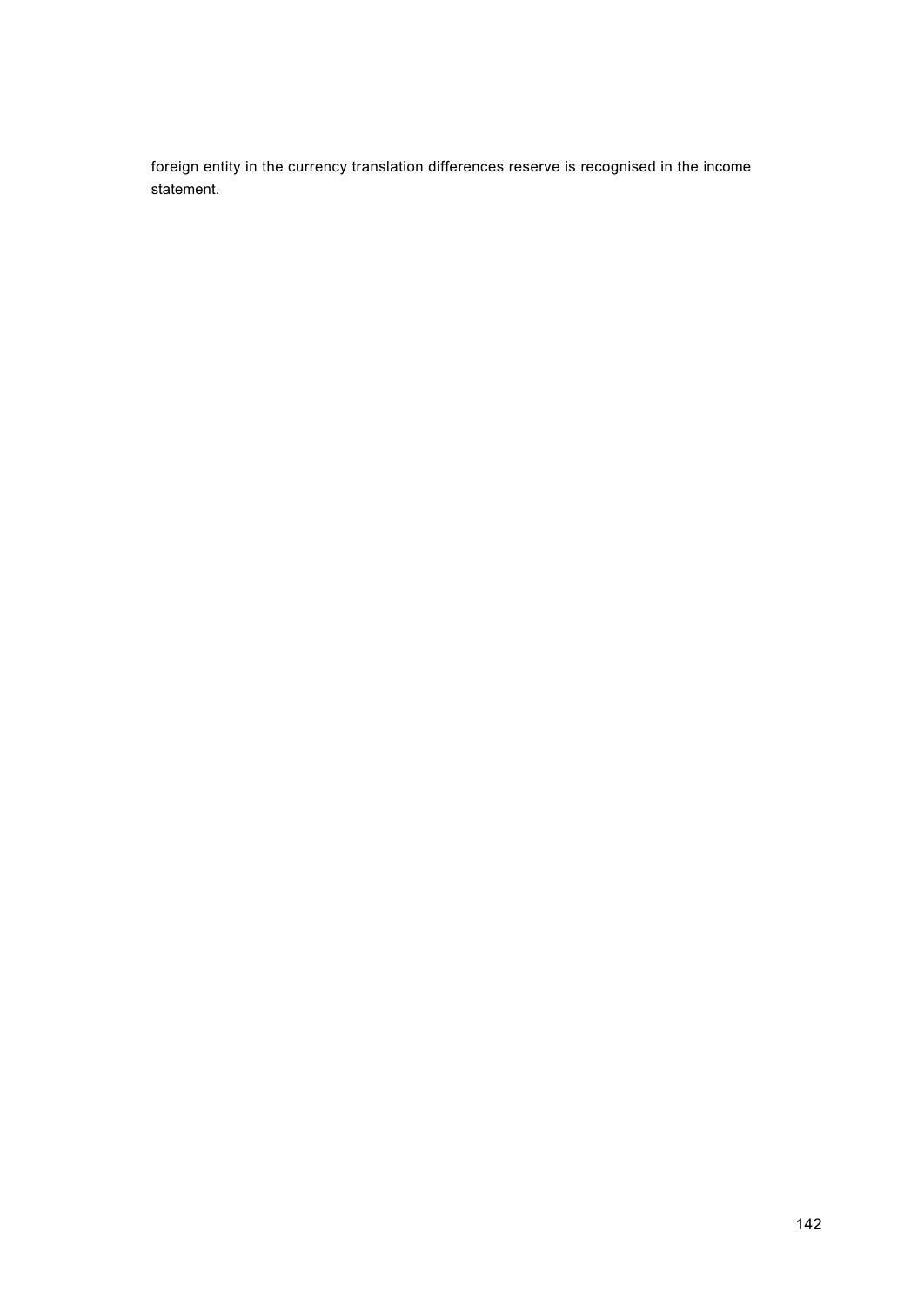#### **Discontinued operations**

A discontinued operation is a component of the activities of Koninklijke Econosto N.V. that represents a separate significant line of business or separate significant geographical area of operation, or is a subsidiary that has been acquired with the sole intention of reselling it. An operation is classified as discontinued when it is sold or, if it has not yet been sold, when the operation meets the criteria for classification as held for sale.

The results of discontinued operations are presented as a single amount in the income statement both for the current and prior period. The net profit or loss on discontinued operations is recognised as 'Profit/(loss) for the year on discontinued operations'.

The assets and liabilities of disposal groups are classified as 'Assets held for sale' and 'Liabilities associated with assets held for sale', when the criteria for classification as held for sale are met. Prior period figures are not re-presented.

#### **Condensed significant accounting judgements and estimates**

## **Accounting judgements**

In the process of applying the financial reporting policies of Koninklijke Econosto N.V., the Board of Management has made the following judgements, apart from those involving estimations, which have a significant impact on the amounts recognised in the consolidated financial information.

The lease contracts (including the sale and leaseback contracts) have been reviewed to determine whether they qualify as finance or operating leases.

#### **Estimation uncertainty**

The key assumptions concerning the future and other key sources of estimation uncertainty at the balance sheet date that have a significant risk of causing a material adjustment to the carrying amounts of assets and liabilities within the next financial year are discussed below.

#### *Pensions*

The costs of defined benefit plans following a member's retirement are actuarially measured. Since actuarial gains and losses initially fall inside a corridor, they will only affect the result to the extent that their net total exceeds the limits of this corridor. In that event, the excess is charged to the income statement, spread over a number of years. The actuarial methods applied comprise the use of assumptions regarding discount rates, expected returns on investments, future salary increases, mortality rates and the future indexation of pensions. Due to the longterm nature of these plans, such estimations carry a substantial degree of uncertainty.

#### *Deferred income tax assets*

Each year, Econosto estimates the probability that deferred income tax assets can be realised. If it is probable that deferred income tax assets are realised based on the projected profit for the next few years, the deferred income tax assets will be recognised. Depending on the extent to which the actual results differ from the estimates in future years, changes in the valuation of deferred income tax assets may be necessary.

## *Claims concerning the supply of products alleged to be defective*

As in previous years, in 2007, Econosto received claims concerning supplies of allegedly defective products. Based on the available documentation, the conclusion was drawn that for a number of claims it was not probable whether the settlement of the liability, if any, would result in an outflow of funds. No provision has been formed for such claims in the condensed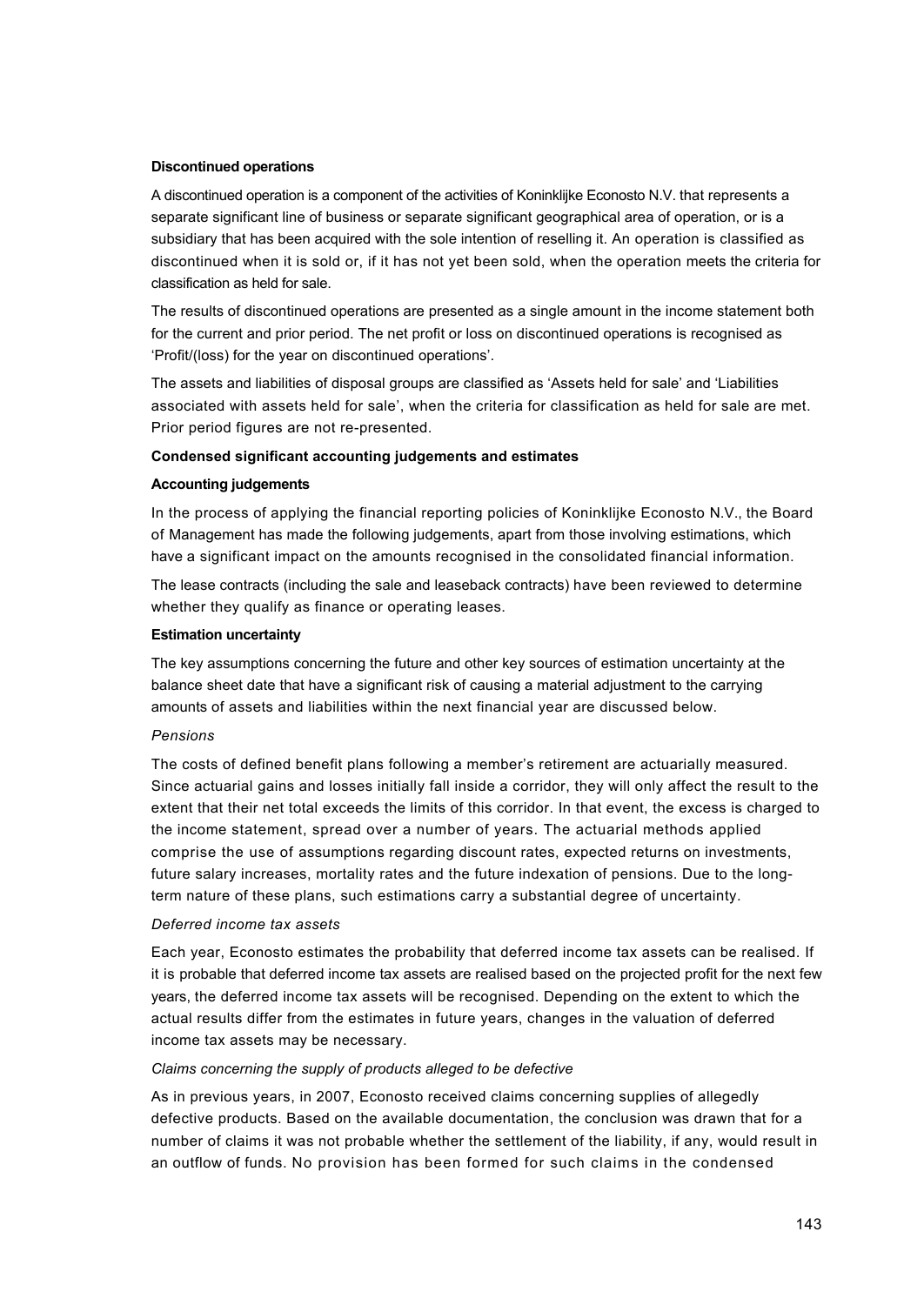consolidated balance sheet at 31 December 2007. For claims for which it is probable that the liability will lead to an outflow of funds and where a reliable estimate can be made of the amount of the liability, a provision was formed for the best estimate of the amounts concerned.

## *Doubtful accounts*

Econosto maintains an allowance for doubtful accounts to account for estimated losses resulting from the inability of customers to make required payments. When evaluating the adequacy of an allowance for doubtful accounts, management bases its estimates on the aging of accounts receivable balances and historical write-off experience, customer credit worthiness and changes in customer payment terms. If the financial condition of customers were to deteriorate, actual write-offs might be higher than expected.

## *Obsolescence of inventories*

For the carrying amount of inventories Econosto takes into account an estimation of impairment losses due to obsolescence. Actual write-offs might be higher than expected.

## *Other provisions*

Other provisions includes items concerning guarantees, (legal) claims, and jubilee payments. Only for risks for which it is probable that the liability will lead to an outflow of funds and where a reliable estimate can be made of the amount of the liability a provision has been formed for the best estimate of the amounts concerned.

## **Condensed consolidated balance sheet**

## **Property, plant and equipment**

Property, plant and equipment is stated at the lower of cost, net of depreciation, and the recoverable amount. Buildings, plant and equipment and other operating assets are depreciated straight-line over their useful lives, taking into account any residual value. Useful lives are as follows.

- Buildings: up to 30 years
- Plant and equipment: five years
- Other operating assets: three to ten years

The carrying amounts of plant and equipment are reviewed for impairment when events or changes in circumstances indicate that the carrying amount may not be recoverable. Such an impairment loss is charged to the income statement. The useful lives and any residual values are likewise reviewed annually and adjusted as appropriate.

Property, plant and equipment is derecognised in the event of disposal or if no future economic benefits are expected from the use or disposal thereof. Any gain or loss resulting from the removal of the asset from the balance sheet (which is calculated as the difference between the net gain on disposal and the carrying amount of the asset) is charged to the income statement in the year in which the asset is removed from the balance sheet.

# **Financial fixed assets**

Financial fixed assets are initially recognised at fair value, plus directly allocable transaction costs. Koninklijke Econosto N.V. reviews whether the contract includes derivatives when it becomes a party to the contract. Koninklijke Econosto N.V. classifies its financial fixed assets upon initial recognition and, if permitted and applicable, reviews the classification at the end of each financial year.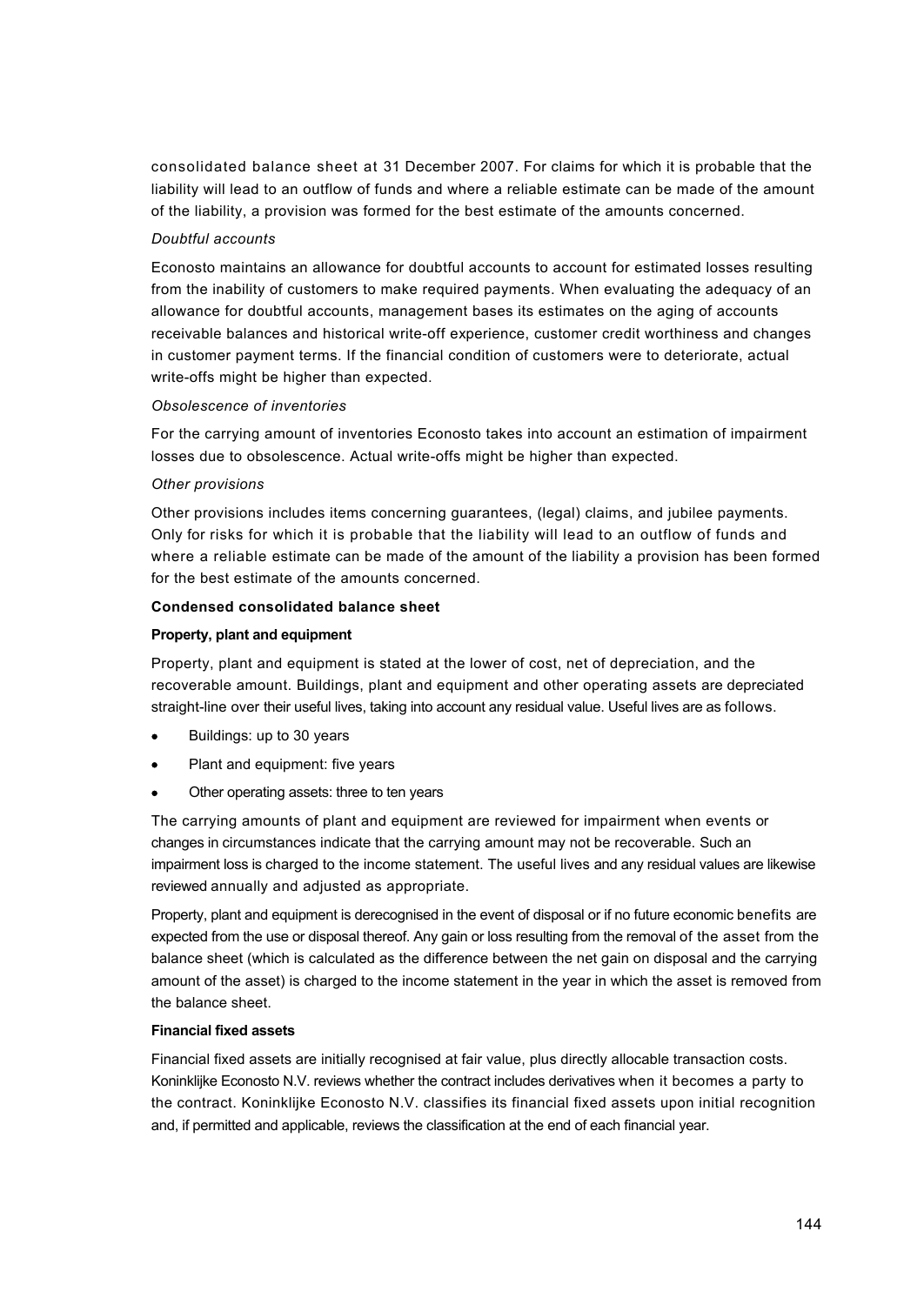The loans recognised as financial fixed assets have a term longer than one year. Repayments of long-term loans expected to be made within one year are recognised as current assets. The loans are stated at amortised cost, using the effective interest rate method, net of a provision for doubtful debts.

## **Impairment loss on financial fixed assets**

At the balance sheet date, Koninklijke Econosto N.V. tests financial fixed assets or groups of financial fixed assets for impairment.

#### *Assets recognised at amortised cost*

In the event of objective evidence for an impairment loss on loans and receivables recognised at amortised cost, the amount concerned is determined as the difference between the carrying amount of the asset and the present value of expected future cash flows, discounted at the original effective interest rate of the financial fixed asset. The carrying amount of the asset is reduced using a provision account. The amount of the loss is recognised in profit or loss.

Koninklijke Econosto N.V. first establishes whether there is objective evidence for an impairment loss on separate financial fixed assets that are significant on an individual basis.

In the event that the amount of the impairment loss decreases during a subsequent period and the decrease can be objectively linked to an event that took place after recognition of the impairment loss, the impairment loss previously recognised is reversed. Any subsequent reversal of an impairment loss is recognised in profit or loss to the extent that the carrying amount of the asset does not exceed its amortised cost at the date of the reversal.

#### **Deferred income tax assets**

A provision is formed for deferred taxes based on the temporary differences as at the balance sheet date between the tax bases of the assets and liabilities and their carrying amounts for financial reporting purposes.

Deferred income tax assets are recognised for unused tax losses, to the extent that it is probable that taxable profit will be available in the foreseeable future against which these carry-forward losses can be set off, as well as for temporary differences. The carrying amount of the deferred income tax assets is reviewed at the balance sheet date and reduced to the extent that it is improbable that sufficient profit for tax purposes will be available against which the temporary difference can be set off in full or in part. Unrecognised deferred income tax assets are reviewed again at the balance sheet date and recognised to the extent that it is probable that there will be a profit for tax purposes in the future against which this deferred asset can be set off.

Deferred income tax assets and liabilities are stated at nominal value. When calculating this nominal value, the tax rates of the countries in question at the balance sheet date are taken as a basis, taking account of rates applicable in the years ahead, to the extent that they have been enacted.

Deferred income tax assets and liabilities are set off if a legally enforceable right exists to set off income tax assets against income tax liabilities and the deferred taxes relate to the same taxable entity and the same taxation authority.

#### **Inventories**

Raw materials and consumables are stated at the lower of cost (purchase price plus additional costs), on a first-in-first-out basis, and net realisable value.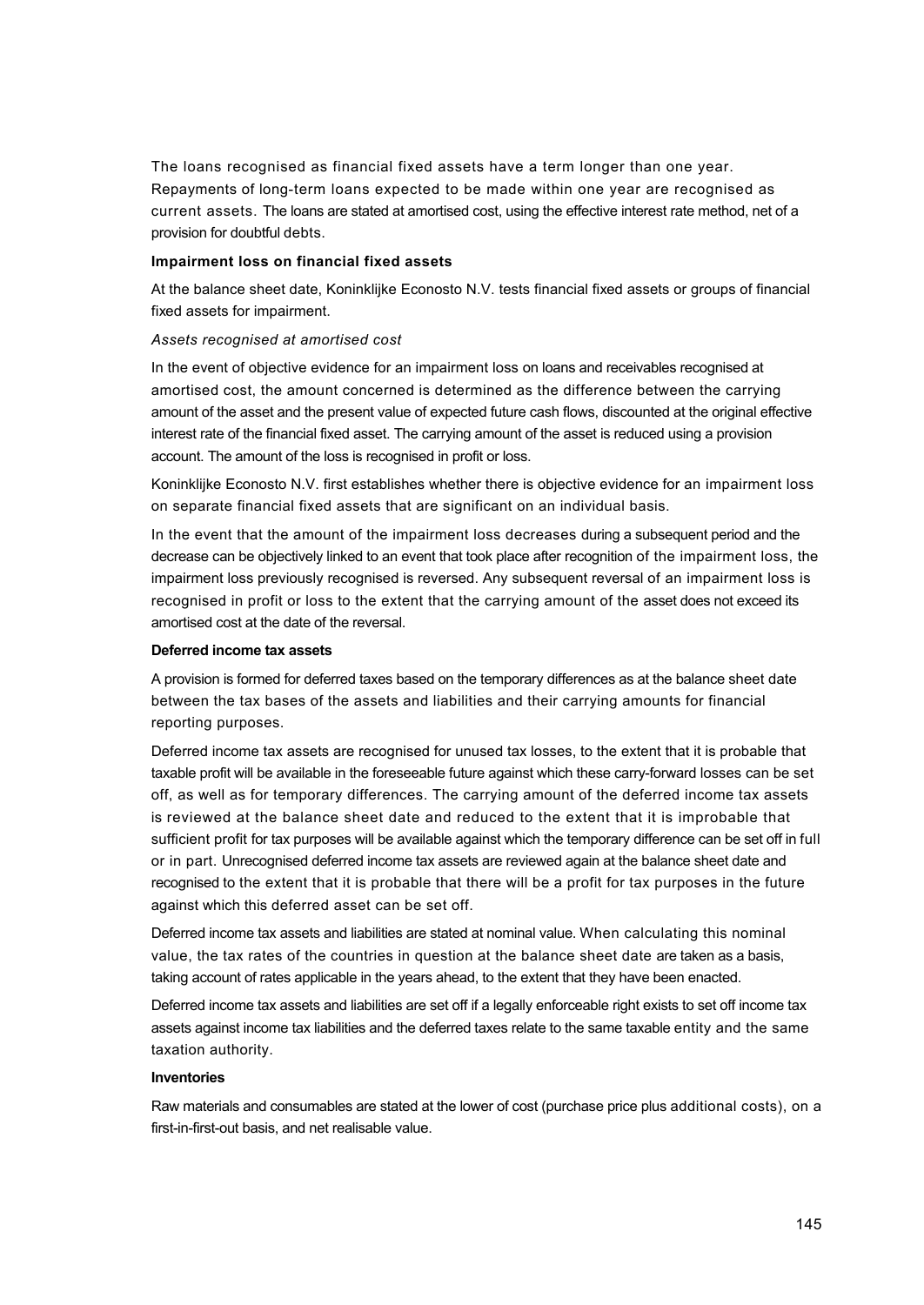Finished goods are stated at the lower of their full production cost, excluding interest expense, and net realisable value.

Goods for resale are stated at the lower of cost (purchase price) and additional costs, on a first-in-first-out basis, and net realisable value.

Where appropriate, the carrying amount of inventories takes into account impairment losses due to obsolescence. Unrealised intercompany gains and losses are eliminated.

#### **Trade and other receivables**

Receivables included under current assets have a term or remaining term of less than one year. A provision is formed for impairment losses on trade receivables if there is objective evidence (such as the probability of a bankruptcy or substantial financial problems on the part of the debtor) of Koninklijke Econosto N.V. not being able to collect all amounts outstanding as evidenced by the original invoice. The carrying amount of the receivable is reduced using the provision for doubtful debts. Impaired receivables are no longer recognised once their irrecoverability has been established. The impairment loss is recognised under operating expenses.

#### **Derivative financial instruments and hedging of risks**

Koninklijke Econosto N.V. uses forward exchange contracts to hedge the currency fluctuation risks to which it is exposed. Such derivative financial instruments are initially recognised at fair value on the date on which the derivative contract is entered into and are subsequently re-measured at fair value at the balance sheet date. Derivatives are carried as assets if the fair value is positive and as liabilities if the value is negative. The fair value of forward exchange contracts is determined on the basis of ruling market prices.

For the purpose of hedge accounting, these financial instruments are regarded as cash flow hedges. Movements in the fair value of the hedging instruments are recognised in equity to the extent that the hedge is effective. Movements in the fair value of ineffective hedges are taken directly to the income statement. The amounts recognised in equity are transferred to the income statement in the same period as that in which the hedged income or expense is recognised or the expected sale materialises. If the hedge results in the recognition of a non-financial asset, the amounts recognised in equity will be transferred for inclusion in the initial cost of the non-financial asset. If the transaction is no longer expected to materialise, the amounts that were initially recognised in equity will be transferred to the income statement.

#### **Cash and short-term deposits**

Cash and short-term deposits in the balance sheet comprise cash at bank and in hand.

For the purpose of the condensed consolidated cash flow statement, cash and short-term deposits comprise the cash in hand and at bank defined above.

# **Treasury shares**

Equity instruments that are reacquired (treasury shares) are deducted from equity. No gain or loss is recognised in the income statement on the purchase, sale, issue or cancellation of Koninklijke Econosto N.V.'s equity instruments.

# **Pensions**

Koninklijke Econosto N.V. has various pension plans in place in accordance with local regulations and conditions. A number of these plans are classified as defined benefit plans. For the majority of its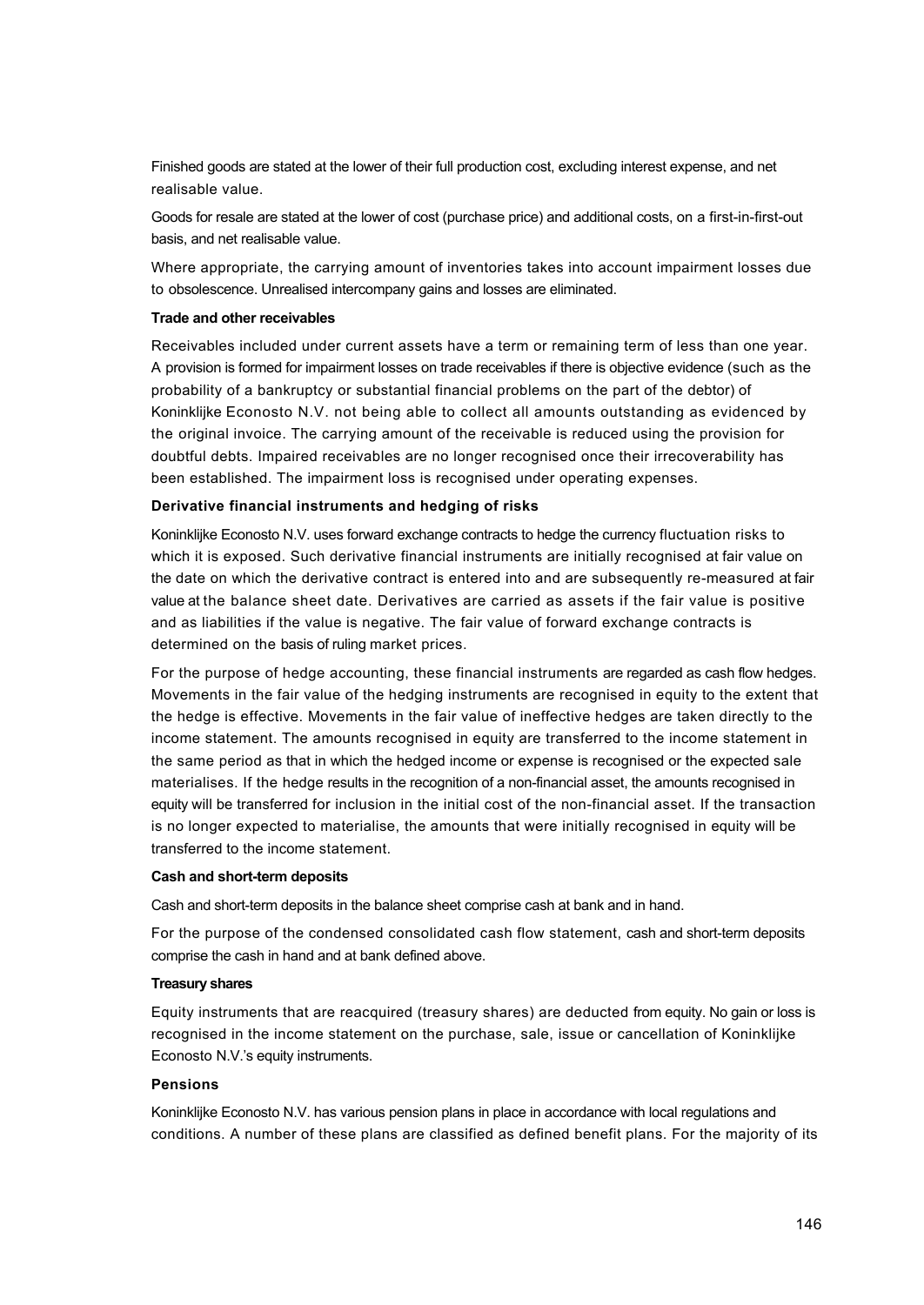employees, Koninklijke Econosto N.V. has pension plans in which the members' rights are based on the number of years of service and the amount of their salary.

#### *Defined benefit plans*

Stichting Econosto's Pensioenfonds administers the pension plan that secures the benefits that Koninklijke Econosto N.V. has undertaken to provide to its employees in the Netherlands. The costs of the defined benefit plans are actuarially measured based on the projected unit credit method. Actuarial gains and losses are recognised as income or expense if, at the end of the previous financial year, the net total of unrecognised actuarial gains and losses of each individual plan amounted to more than 10% of the defined benefit plan liability or the fair value of the plan assets as at that date, whichever is the higher. These gains and losses are allocated to the expected average remaining years of service of the employees who are members of the plans.

The net defined benefit plans liability of Koninklijke Econosto N.V. is calculated separately for each plan by making an estimate of the pension benefits employees have accumulated in exchange for their services in the period under review and in past periods. These pension benefits are discounted to determine their present value and the fair value of the plan assets deducted from this to obtain the balance. The liability is calculated using the projected unit credit method. The discount rate is based on the yield as at the balance sheet date of bonds with a credit rating equivalent to that of high-quality corporate bonds.

If the calculation results in a positive balance, the recognition of the asset will be limited to an amount not exceeding the balance of any unrecognised actuarial losses and past service pension costs, and the present value of any future refunds by the pension plan or future pension contributions.

Whenever the pension plan benefits are improved, the portion of the improved benefits relating to employees' past service will be recognised straight-line as a charge to the income statement over the average period until the pension benefits become unconditional. To the extent that the benefits become unconditional directly, the charge is recognised in the income statement directly.

The liabilities of pension plans are measured by qualified actuaries.

## *Defined contribution plans*

Liabilities for contributions to defined contribution plans are recognised as an expense in the income statement at the time such contributions are due.

## **Provisions**

Provisions are recognised when (i) Koninklijke Econosto N.V. has a current obligation (contractual or constructive) as a result of a past event; (ii) it is probable that an outflow of funds representing economic benefits will be required to settle the obligation; and (iii) a reliable estimate can be made of the amount of the obligation. If Koninklijke Econosto N.V. expects some or all of a provision to be reimbursed, for example under an insurance contract, the reimbursement will be recognised as a separate asset only if the reimbursement is virtually certain. The expense relating to any provision is presented in the income statement net of any reimbursement. If the effect of the time value of money is material, provisions are discounted using a current pre-tax rate that reflects, where appropriate, the risks specific to the liability. Where discounting is used, the increase in the provision due to the passage of time is recognised as a borrowing cost.

Other provisions include:

a provision for guarantees;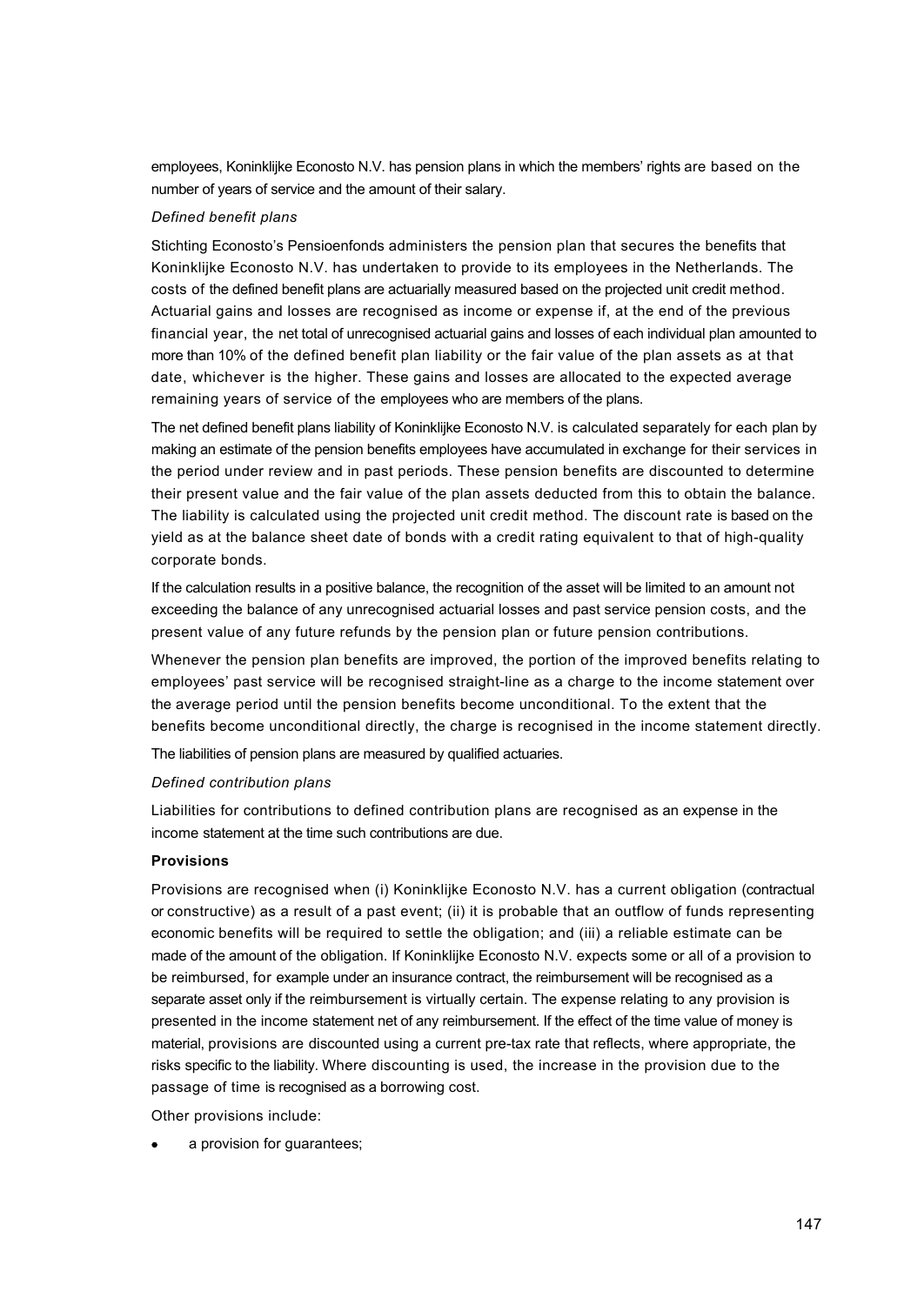- provisions for (legal) claims;
- a provision for jubilee payments.

# **Convertible subordinated bond loan**

The liability component of the convertible subordinated bond loan was measured based on the future flow of payments of interest and repayments at their present value using the ruling market rate of interest for a comparable obligation without an equity component (conversion option) as applicable at the time of adapting the conversion conditions and the repayment schedule. The ruling effective market rate of interest at the time of adapting the conversion conditions and the repayment schedule in mid-2003 was determined to be 17%. The liability component was stated at amortised cost. In addition to the conversion option, the convertible subordinated bond loan includes an unscheduled repayment option to be stated at fair value. This value was virtually nil as of the end of 2006. As of the end of 2007, this option was no longer available as a result of the conversion in 2007.

## **Share-based payment transactions**

Members of the Board of Management and the directors of a number of subsidiaries receive remuneration in the form of share-based payments. The members of the Board of Management are required to invest a portion of their bonus in Koninklijke Econosto N.V. shares. Directors of a number of subsidiaries have the option to do so.

## *Equity-settled transactions*

The costs of equity-settled transactions with members of the Board of Management and the directors of a number of subsidiaries are measured by reference to the fair value at the date on which they are granted. In valuing equity-settled transactions, no account is taken of any performance conditions, other than conditions linked to the price of the Koninklijke Econosto N.V. shares (market conditions), if applicable.

The costs of equity-settled transactions are recognised, together with a corresponding increase in equity, over the period in which the performance and/or the service conditions are fulfilled, ending on the date on which the relevant employees become fully entitled to the grant (the vesting date). The cumulative expenses recognised for equity-settled transactions at each reporting date until the vesting date reflect the extent to which the vesting period has expired and Koninklijke Econosto N.V.'s best estimate of the number of equity instruments that will ultimately vest. The income statement charge or credit for a period represents the movements in cumulative expense recognised as at the beginning and end of that period.

No expense is recognised for grants that ultimately do not vest, except for grants where vesting is conditional upon market conditions, which are treated as vesting irrespective of whether or not the market condition is satisfied, provided that all other performance conditions are satisfied.

If the terms of an equity-settled grant are modified, as a minimum, an expense is recognised as if the terms had not been modified. In addition, an expense is recognised for any modification that increases the total fair value of the share-based payment arrangement or is otherwise beneficial to the Board of Management and the directors of a number of subsidiaries as measured at the date of modification.

If an equity-settled grant is cancelled, it will be treated as if it has vested on the date of cancellation, and any expense not yet recognised for the grant will be recognised directly. However, if a new grant is substituted for the cancelled grant and designated as a replacement grant on the grant date, the cancelled and new grants will be treated as if they were a modification of the original grant, as described above.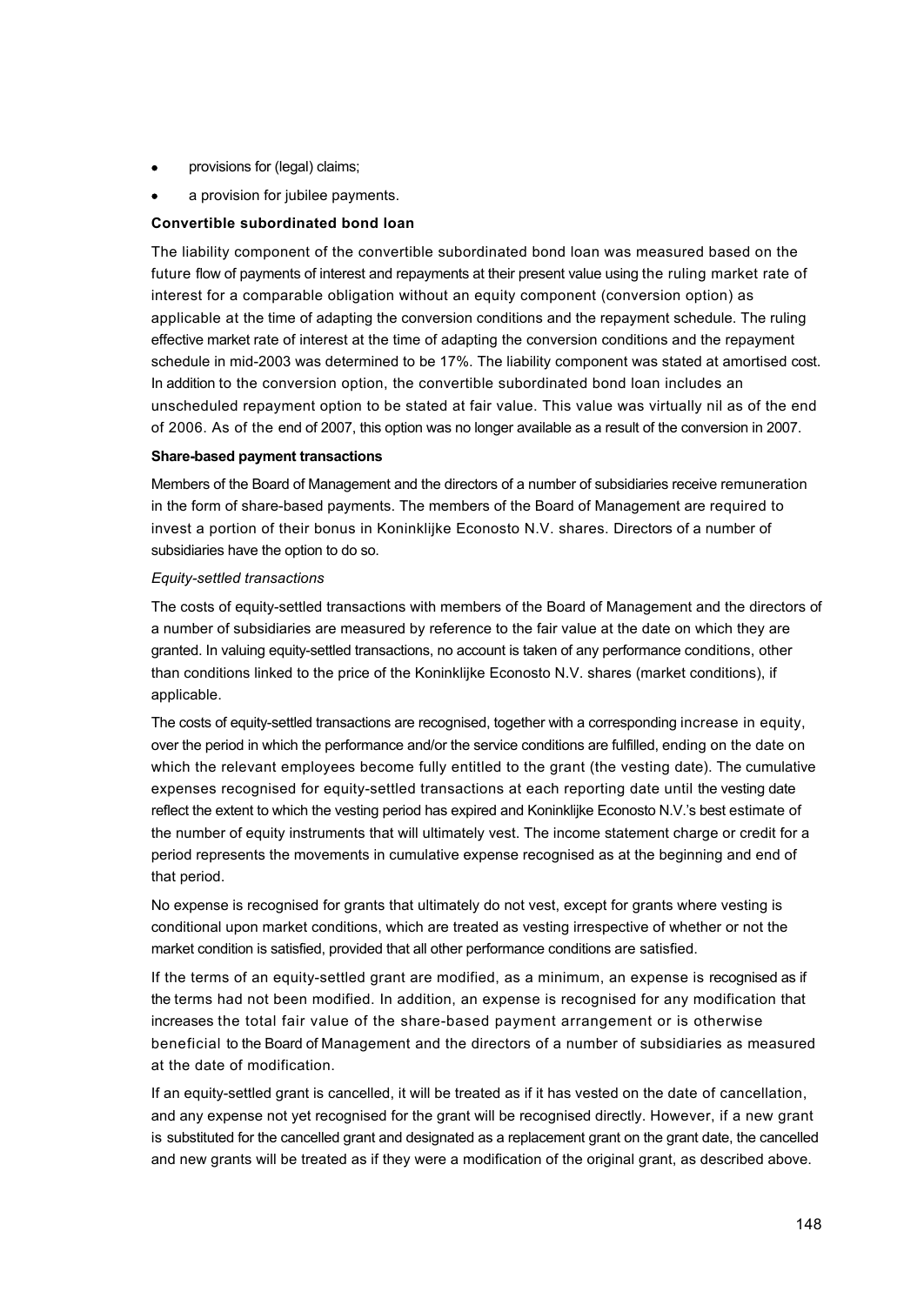## *Cash-settled transactions*

The cost of cash-settled transactions is initially measured at fair value at the grant date, taking into account the terms and conditions on which the instruments were granted. The fair value is expensed over the period until vesting with recognition of a corresponding liability. The liability is re-measured at each balance sheet date up to and including the settlement date, with changes in fair value recognised in the income statement.

#### **Leases**

The determination of whether an arrangement is or contains a lease is based on the substance of the arrangement at the time of conclusion of the arrangement and requires an assessment of whether the fulfilment of the arrangement is dependent on the use of a specific asset or assets and whether the arrangement conveys a right to use the asset. This assessment will be reconsidered if, after the agreement is entered into, one of the following situations arises.

- *(c)* There is a change in the conditions, other than a renewal or extension of the arrangement.
- *(d)* A renewal option is exercised or extension is granted, unless the conditions were already included in the initial arrangement.
- *(e)* A change in the determination of whether the fulfilment is dependent on the use of a specific asset
- *(f)* A substantial change in the assets

# *Koninklijke Econosto N.V. as a lessee*

Finance leases that transfer substantially all the risks and rewards incidental to ownership of the leased item to Koninklijke Econosto N.V. are capitalised at the inception of the lease at the fair value of the leased property or, if lower, at the present value of the minimum lease payments.

Lease payments are apportioned between the finance charges and reduction of the lease liability, so as to achieve a constant rate of interest on the remaining balance of the liability. Finance costs are charged directly to the income statement.

Capitalised leased assets are depreciated over the shorter of the estimated useful life of the asset and the lease term, if there is no reasonable certainty that Koninklijke Econosto N.V. will obtain ownership by the end of the lease term.

Operating lease payments are recognised as an expense in the income statement on a straightline basis over the lease term.

## **Interest-bearing loans**

All loans are initially recognised at the fair value of the consideration received, less the directly allocable transaction costs.

After this initial recognition, interest-bearing loans are stated at amortised cost, using the effective interest rate method.

Gains and losses are taken to net profit or loss once the liabilities are no longer carried in the balance sheet, as well as being recognised through the amortisation process.

## **Other assets and liabilities**

The other assets and liabilities are carried at face value.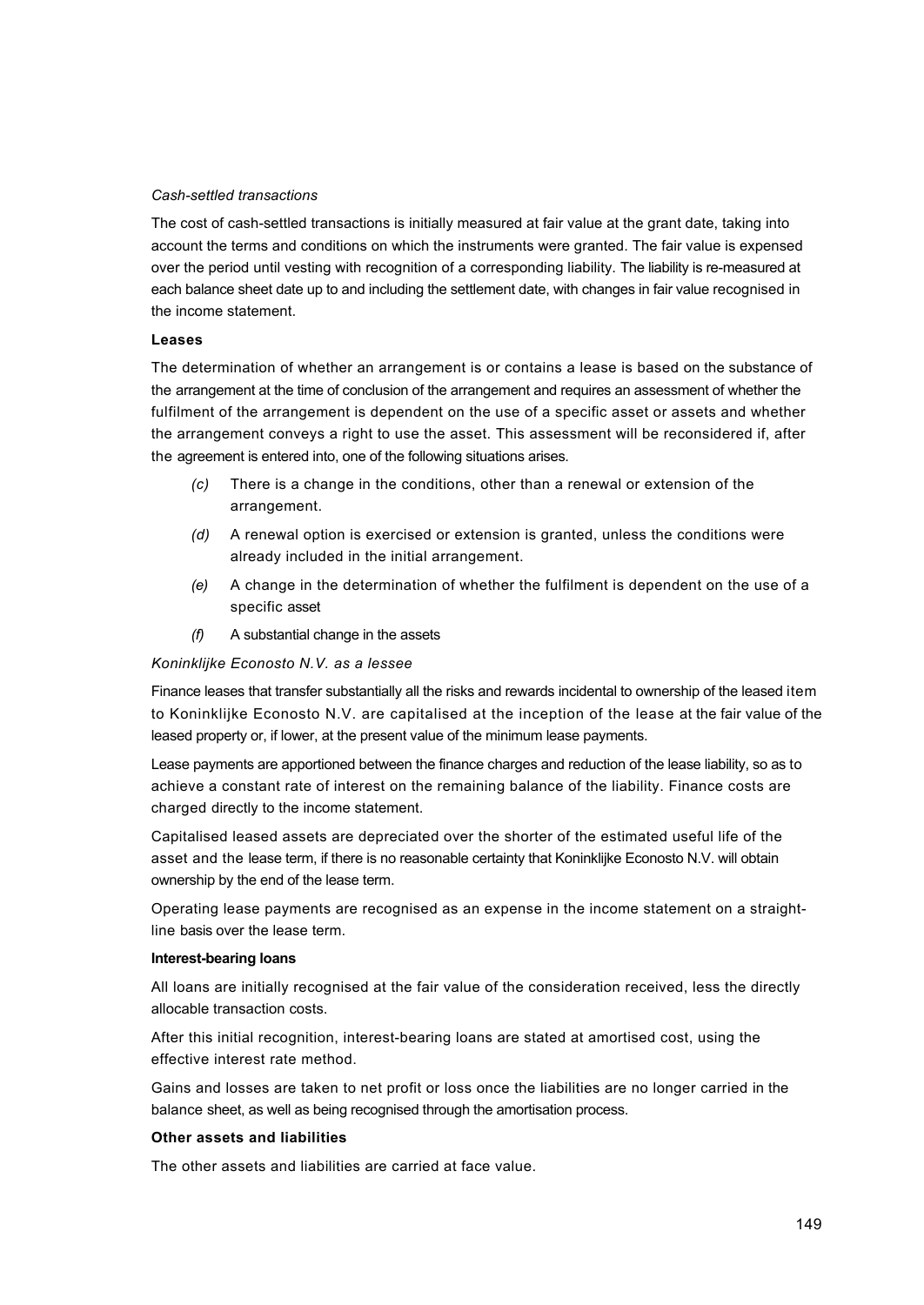# **Derecognition of financial assets and liabilities**

# *Financial assets*

A financial asset is no longer recognised in the event that:

- the entity is no longer entitled to the cash flows from the asset;
- · Koninklijke Econosto N.V. has reserved the right to receive the cash flows from the asset, but assumed a liability to pay such in full to a third party without any significant delay pursuant to a special arrangement; or
- · Koninklijke Econosto N.V. has transferred its rights to receive the cash flows from the asset, and (a) has transferred substantially all the risks and rewards of the asset; or (b) has not transferred or retained substantially all the risks and rewards of the asset, but has transferred control over the asset.

In the event that Koninklijke Econosto N.V. has transferred its rights to receive the cash flows from an asset, but has not transferred or retained substantially all the risks and rewards of the asset and has not transferred control, the asset will be recognised to the extent that Koninklijke Econosto N.V. is still involved in the asset.

# *Financial liabilities*

A financial liability is no longer recognised once the performance ensuing from the liability has been provided or been lifted, or has expired.

In the event that an existing financial liability is replaced by another liability from the same lender on different conditions, or the conditions of the existing liability are substantially modified, such replacement or modification will be treated as a derecognition of the original liability and a recognition of a new liability. The difference in the carrying amounts concerned is taken to profit or loss.

## **Condensed consolidated profit and loss account**

## **General**

The accounting policies used to measure profit or loss are closely related to the accounting policies used to measure the value of assets and liabilities. The matching principle is used to allocate income and expense.

## **Revenue recognition**

Revenue is recognised to the extent that it is probable that the economic benefits will accrue to Koninklijke Econosto N.V. and can be reliably measured.

The revenue from the sale of goods and services is recognised when the significant risks and rewards of ownership of the goods have passed to the buyer.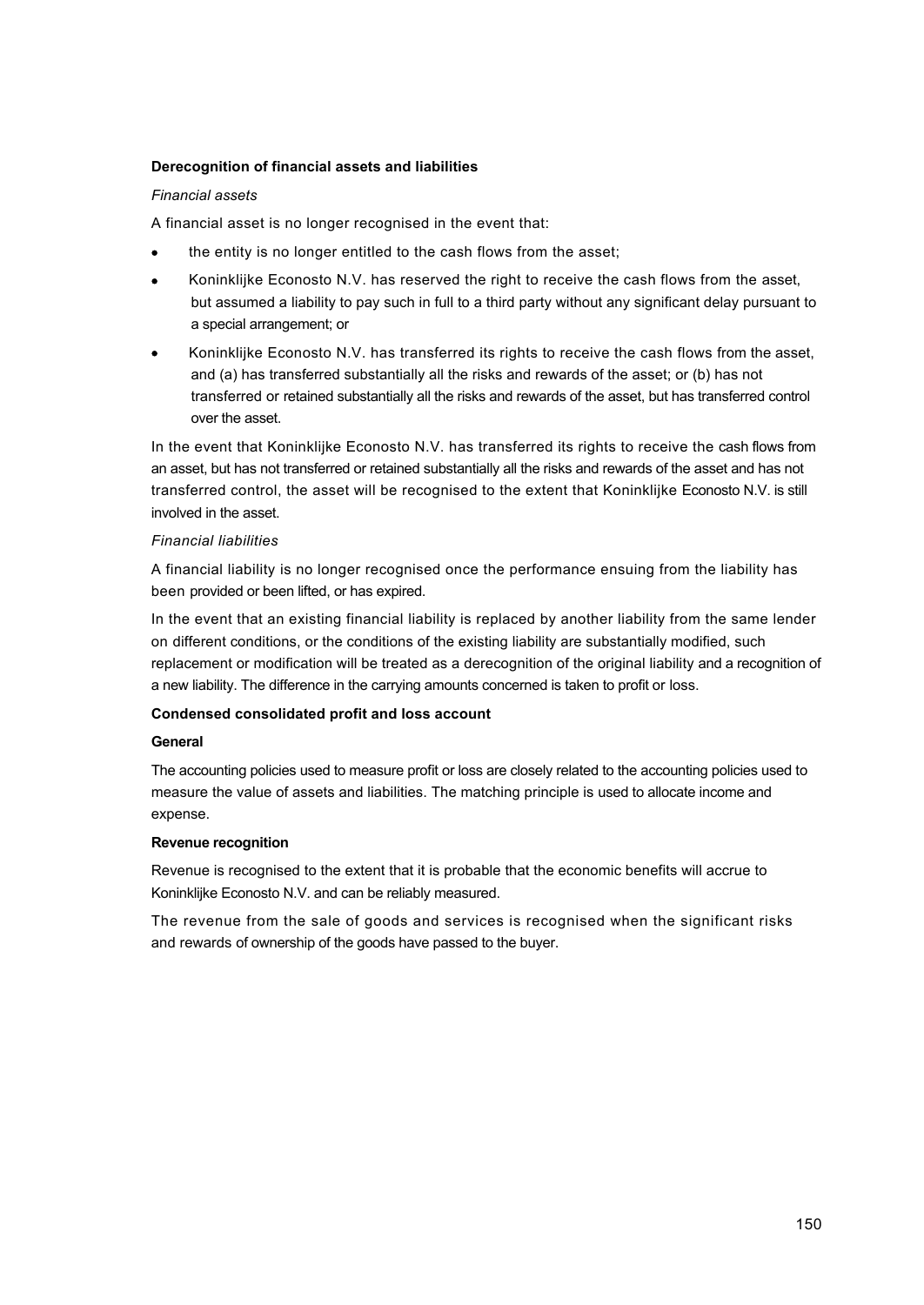#### **Net sales**

Net sales include the proceeds of the sale and delivery of goods and services net of discounts, bonuses, commission and VAT.

#### **Costs of raw materials and consumables**

These include the cost of purchasing and/or additional manufacturing of the goods and services included in sales, less prompt payments and other discounts received, and plus the directly attributable external costs of purchasing and delivery, such as transport, insurance and customs. Discounts and bonuses received from suppliers are deducted from this.

The costs of raw materials and consumables include the write-down of inventories to their lower recoverable amount.

#### **Other income**

This includes income from ordinary activities, but which because of its nature, size and/or sporadic character is presented separately.

#### **Finance revenue and costs**

Recognition of interest income is based on that attributable to the reporting year received on loans to third parties, outstanding deposits and bank balances. Recognition of interest expense is based on that attributable to the reporting year paid on loans and credits received from third parties.

#### **Income taxes**

Income taxes are calculated at the rates applicable in the countries concerned, allowing for special tax facilities and taking carry-forward tax losses into account.

Income tax relating to items that are recognised directly in equity is likewise taken directly to equity and accordingly does not affect the result.

## **Condensed consolidated cash flow statement**

The condensed consolidated cash flow statement has been drawn up in accordance with the indirect method, the movement in cash and cash equivalents being derived from the profit for the year as disclosed in the condensed consolidated income statement. Cash flows in foreign currencies are translated at the weighted average rates in the reporting year. Transactions that have not yet resulted in a cash flow are not taken into account.